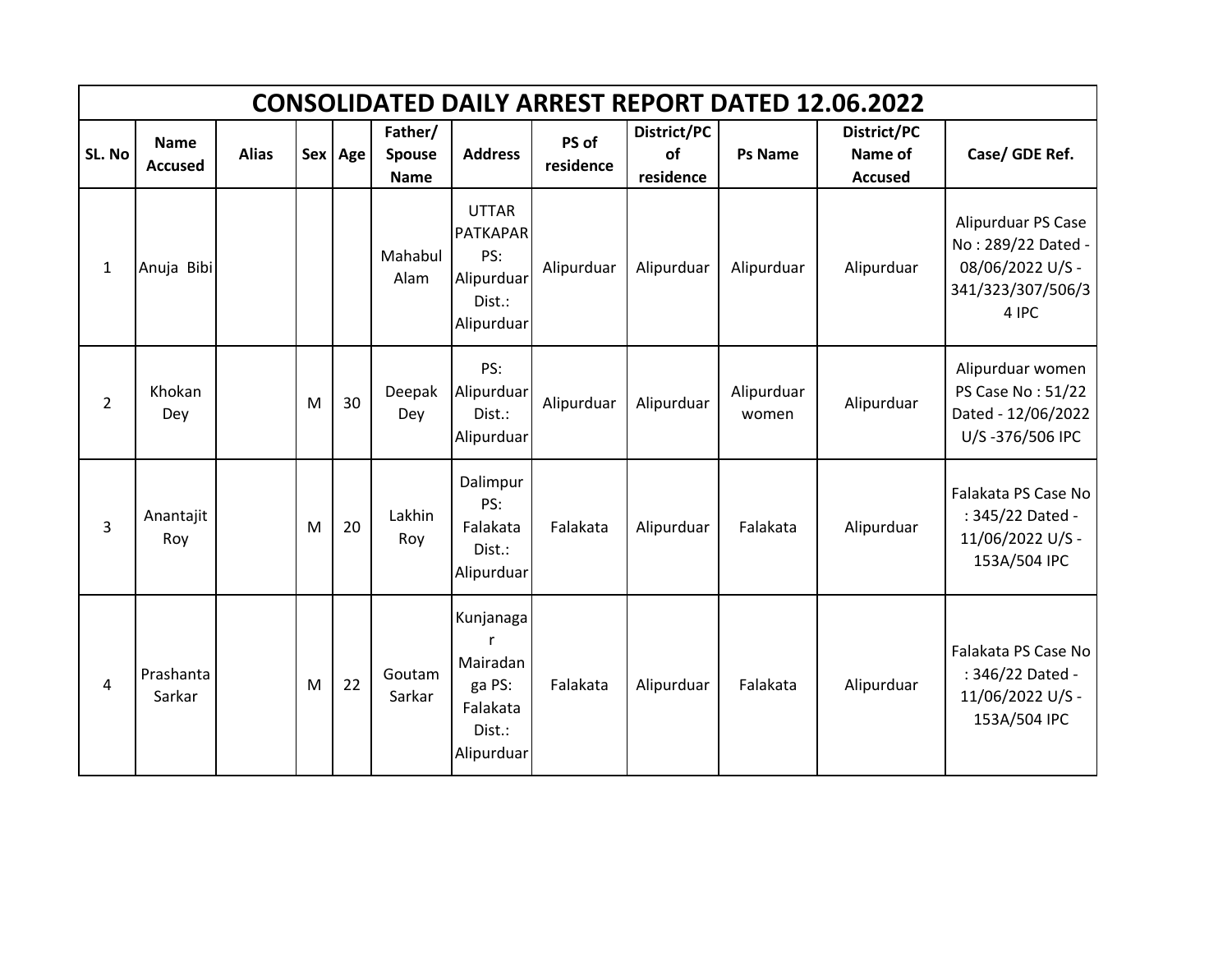| 5              | Mithun<br>Mahali        | Joney<br>Oraon | M | 27 | Lt. Rainu<br>Mahali@<br>Oraon | Dakshin<br>Rangalibaz<br>na Ambari<br>PS:<br>Madarihat<br>Dist.:<br>Alipurduar | Madarihat | Alipurduar | Madarihat | Alipurduar | <b>Madarihat PS Case</b><br>No: 91/22 Dated -<br>12/06/2022 U/S -<br>379 IPC |
|----------------|-------------------------|----------------|---|----|-------------------------------|--------------------------------------------------------------------------------|-----------|------------|-----------|------------|------------------------------------------------------------------------------|
| 6              | Anarul<br>Hoqu          | Labour         | M | 36 | Lt. Khoka<br>Mia              | Rangalibaz<br>na,<br>Islamabad<br>PS:<br>Madarihat<br>Dist.:<br>Alipurduar     | Madarihat | Alipurduar | Madarihat | Alipurduar | <b>Madarihat PS Case</b><br>No: 92/22 Dated -<br>12/06/2022 U/S -<br>379 IPC |
| $\overline{7}$ | Majit<br>Alam           |                | M | 27 | Abdul<br>Kadir                | Rangalibaz<br>na,<br>Islamabad<br>PS:<br>Madarihat<br>Dist.:<br>Alipurduar     | Madarihat | Alipurduar | Madarihat | Alipurduar | <b>Madarihat PS Case</b><br>No: 92/22 Dated -<br>12/06/2022 U/S -<br>379 IPC |
| 8              | <b>Bidhan</b><br>Kharia |                | M |    | Late<br>Gabriel<br>Kharia     | <b>BORO</b><br><b>PUKHURIA</b><br>PS:<br>Samuktala<br>Dist.:<br>Alipurduar     | Samuktala | Alipurduar | Samuktala | Alipurduar | Samuktala PS Case<br>No: 147/22 Dated -<br>12/06/2022 U/S -<br>304 IPC       |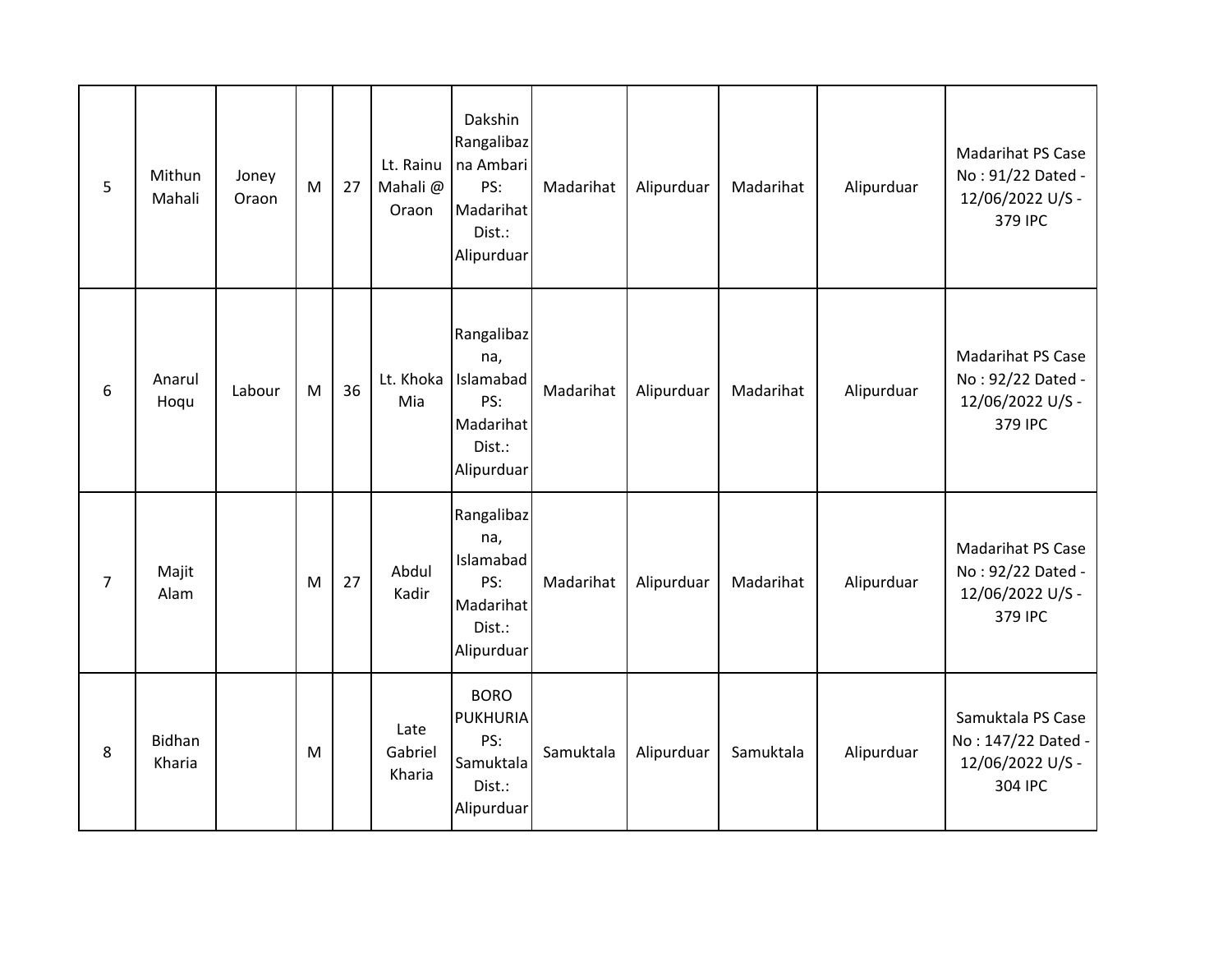| 9  | Sujay<br>Barman  | M |    | Sunil<br>Barman       | <b>JINKATA</b><br>PART 1 PS<br><b>GOLAKGA</b><br>NJ DIST<br><b>DHUBRI</b><br>PS:<br>Bongaon<br>Dist.:<br>Bongaon<br>Police<br>District | Bongaon                                   | Bongaon<br>Police<br>District | Samuktala | Alipurduar                                               | Samuktala PS Case<br>No: 148/22 Dated -<br>12/06/2022 U/S -<br>399/402 IPC & 25(1-<br>A) Arms Act, 1959 |
|----|------------------|---|----|-----------------------|----------------------------------------------------------------------------------------------------------------------------------------|-------------------------------------------|-------------------------------|-----------|----------------------------------------------------------|---------------------------------------------------------------------------------------------------------|
| 10 | Sanjib<br>Barman | M |    | Shyamal<br>Barman     | <b>CHANDIRJ</b><br>HAR PS:<br>Alipurduar<br>Dist.:<br>Alipurduar                                                                       | Alipurduar                                | Alipurduar                    | Samuktala | Alipurduar                                               | Samuktala PS Case<br>No: 148/22 Dated -<br>12/06/2022 U/S -<br>399/402 IPC & 25(1-<br>A) Arms Act, 1959 |
| 11 | Imran Sk         | M | 24 | Lt.<br>Mustaque<br>Sk | Joyrampur<br>, P.O.-<br>Jongipur,<br>$P.S. -$<br>Raghunat<br>Murshida<br>bad PS:<br>Murshida<br>bad Dist.:<br>Murshida<br>bad          | hganj, Dist- Murshidaba   Murshidaba<br>d | d                             | Coke oven | Asansol<br><b>Durgapur Police</b><br>Commissionerat<br>e | Coke oven PS Case<br>No: 103/22 Dated -<br>11/06/2022 U/S -<br>379 IPC                                  |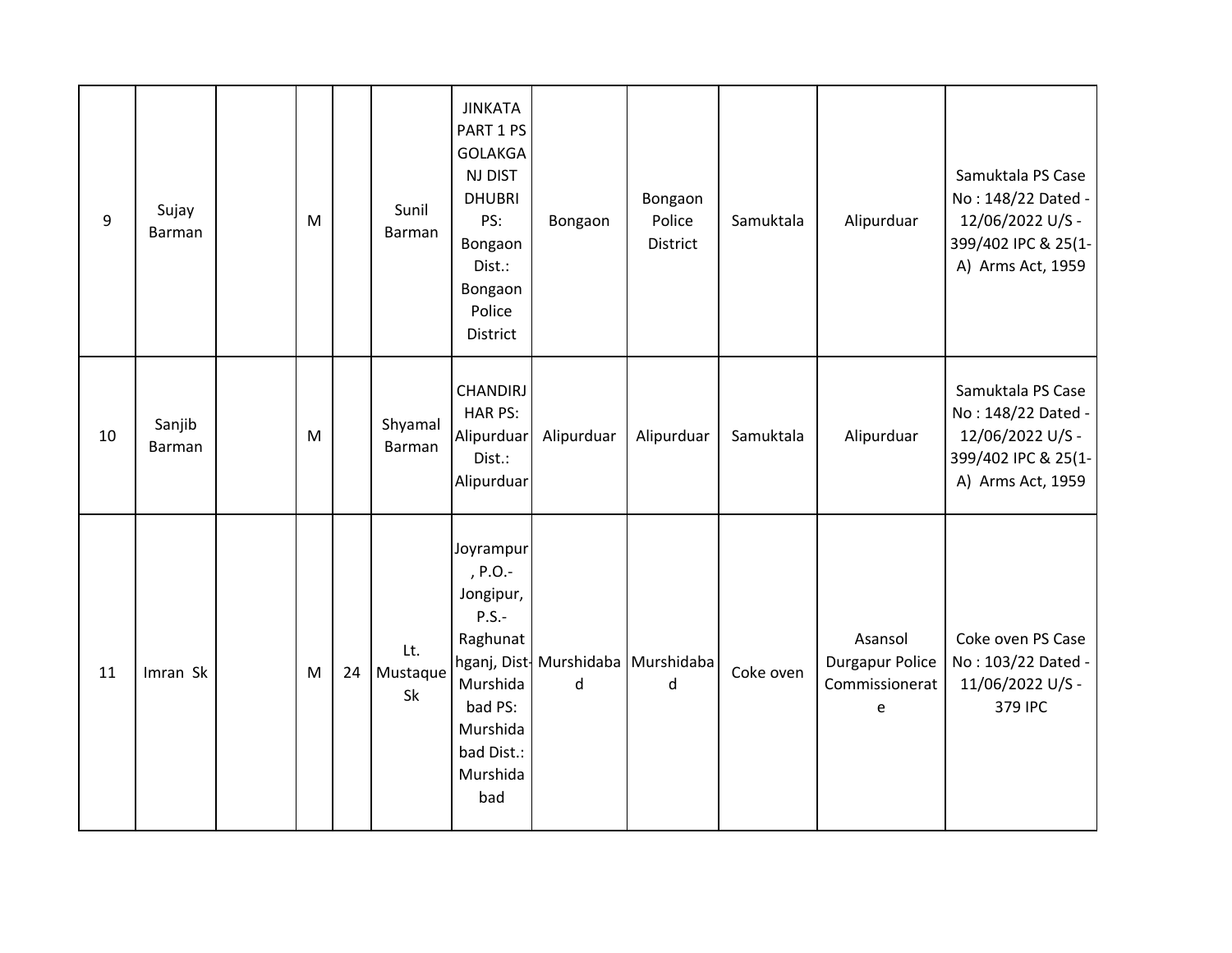| 12 | Ashim Sk                 | M | 23 | Maimuddi<br>n Sk       | PS:<br>Murshida<br>bad Dist.:<br>Murshida<br>bad                                      | Murshidaba Murshidaba<br>d | d                                                    | Coke oven              | Asansol<br><b>Durgapur Police</b><br>Commissionerat<br>e | Coke oven PS Case<br>No: 103/22 Dated -<br>11/06/2022 U/S -<br>379 IPC                                  |
|----|--------------------------|---|----|------------------------|---------------------------------------------------------------------------------------|----------------------------|------------------------------------------------------|------------------------|----------------------------------------------------------|---------------------------------------------------------------------------------------------------------|
| 13 | Supratim<br>Dey          | M | 22 | <b>Uttam Kr</b><br>Dey | PS: New<br>township<br>Dist.:<br>Asansol<br>Durgapur<br>Police<br>Commissi<br>onerate | <b>New</b><br>township     | Asansol<br>Durgapur<br>Police<br>Commission<br>erate | <b>New</b><br>township | Asansol<br><b>Durgapur Police</b><br>Commissionerat<br>e | New township PS<br>Case No: 79/22<br>Dated - 11/06/2022<br>U/S-379 IPC                                  |
| 14 | Saikh<br>Roni            | M | 39 | Lt. Seikh<br>Selim     | Idgamolla<br>h PS:<br>Bankura<br>Dist.:<br>Bankura                                    | Bankura                    | <b>Bankura</b>                                       | Bankura                | Bankura                                                  | Bankura PS Case No<br>: 232/22 Dated -<br>12/06/2022 U/S -<br>399/402 IPC &<br>25(1A) Arms Act,<br>1959 |
| 15 | Seikh<br><b>Bahadur</b>  |   | 23 | Saikh Nur<br>Islam     | Idgamolla<br>h PS:<br><b>Bankura</b><br>Dist.:<br>Bankura                             | Bankura                    | <b>Bankura</b>                                       | Bankura                | Bankura                                                  | Bankura PS Case No<br>: 232/22 Dated -<br>12/06/2022 U/S -<br>399/402 IPC &<br>25(1A) Arms Act,<br>1959 |
| 16 | <b>Bittu</b><br>Karmakar |   | 19 | Mahadeb<br>Karmakar    | Dahala PS:<br><b>Bankura</b><br>Dist.:<br>Bankura                                     | Bankura                    | <b>Bankura</b>                                       | Bankura                | Bankura                                                  | Bankura PS Case No<br>: 232/22 Dated -<br>12/06/2022 U/S -<br>399/402 IPC &<br>25(1A) Arms Act,<br>1959 |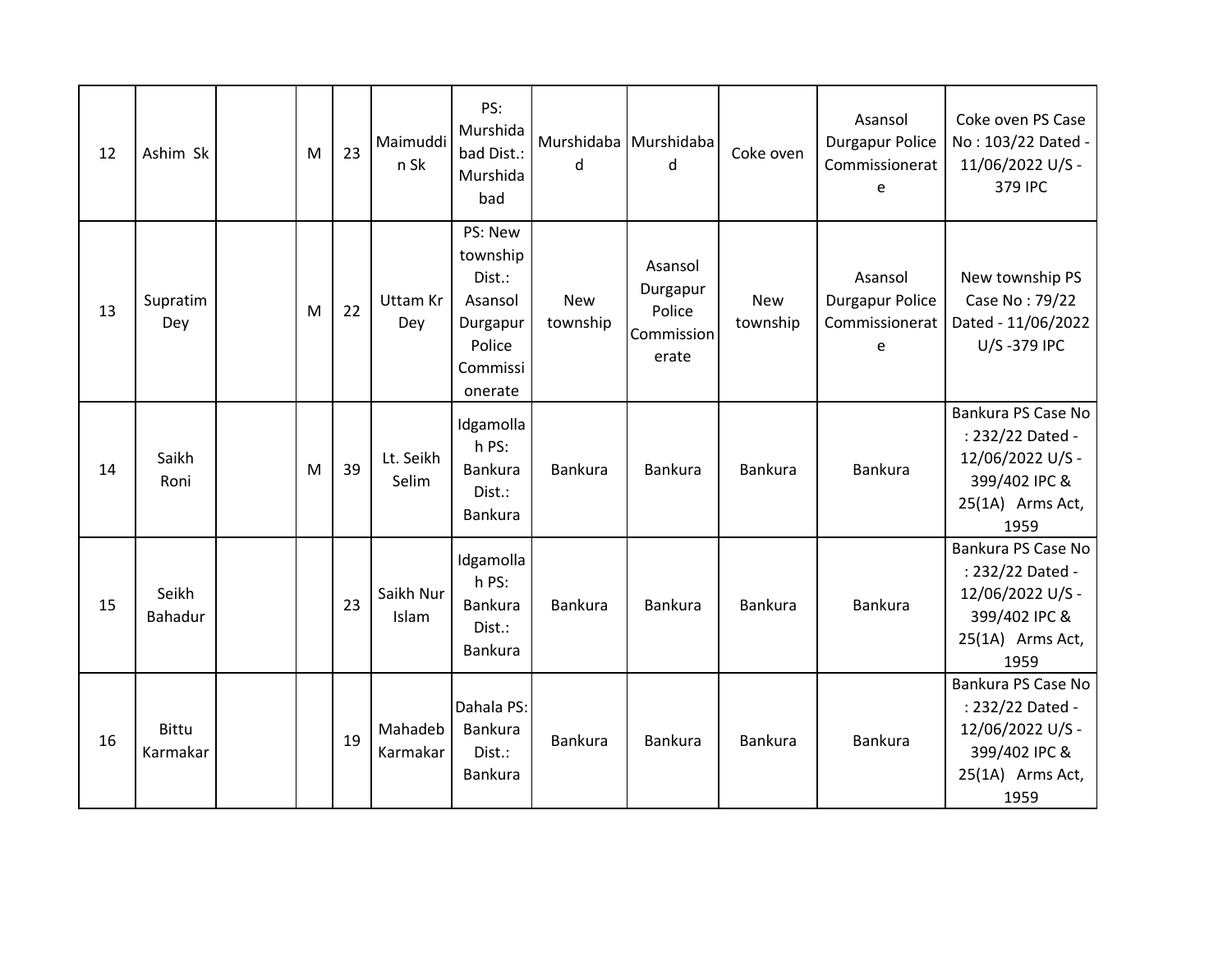| 17 | Raju<br><b>Dhibar</b> |   | 38 | Lt. Jaba<br>Dhibar  | Pathakpar<br>a PS:<br>Bankura<br>Dist.:<br><b>Bankura</b>                                                                | Bankura        | Bankura                        | <b>Bankura</b> | Bankura                                      | Bankura PS Case No<br>: 232/22 Dated -<br>12/06/2022 U/S -<br>399/402 IPC &<br>25(1A) Arms Act,<br>1959 |
|----|-----------------------|---|----|---------------------|--------------------------------------------------------------------------------------------------------------------------|----------------|--------------------------------|----------------|----------------------------------------------|---------------------------------------------------------------------------------------------------------|
| 18 | Akash<br>Das          |   | 18 | Gabbar<br>Das       | Lokepur<br>PS:<br><b>Bankura</b><br>Dist.:<br>Bankura                                                                    | Bankura        | Bankura                        | <b>Bankura</b> | <b>Bankura</b>                               | Bankura PS Case No<br>: 232/22 Dated -<br>12/06/2022 U/S -<br>399/402 IPC &<br>25(1A) Arms Act,<br>1959 |
| 19 | Md Sahim<br>Ali       | M | 28 | Abdul<br>Safike Ali | Sithipara,<br>P.O-<br>Kazipara,<br>PS-<br>Barasat,<br>North 24<br>Parganas<br>PS:<br><b>Barasat</b><br>Dist.:<br>Barasat | <b>Barasat</b> | <b>Barasat</b>                 | <b>Barasat</b> | <b>Barasat</b>                               | Barasat PS Case No:<br>385/22 Dated -<br>10/06/2022 U/S -<br>399/402 IPC                                |
| 20 | Tinku Roy             | M | 31 | Gopal Roy           | Parsawnat<br>hpur, P.O-<br>Gangsara,<br>PS:<br>Gangnapu<br>r Dist.:<br>Ranaghat<br>Police<br>District                    | Gangnapur      | Ranaghat<br>Police<br>District | Ghola          | Barrackpore<br>Police<br>Commissionerat<br>e | Ghola PS Case No:<br>336/22 Dated -<br>04/06/2022 U/S -<br>461/380 IPC                                  |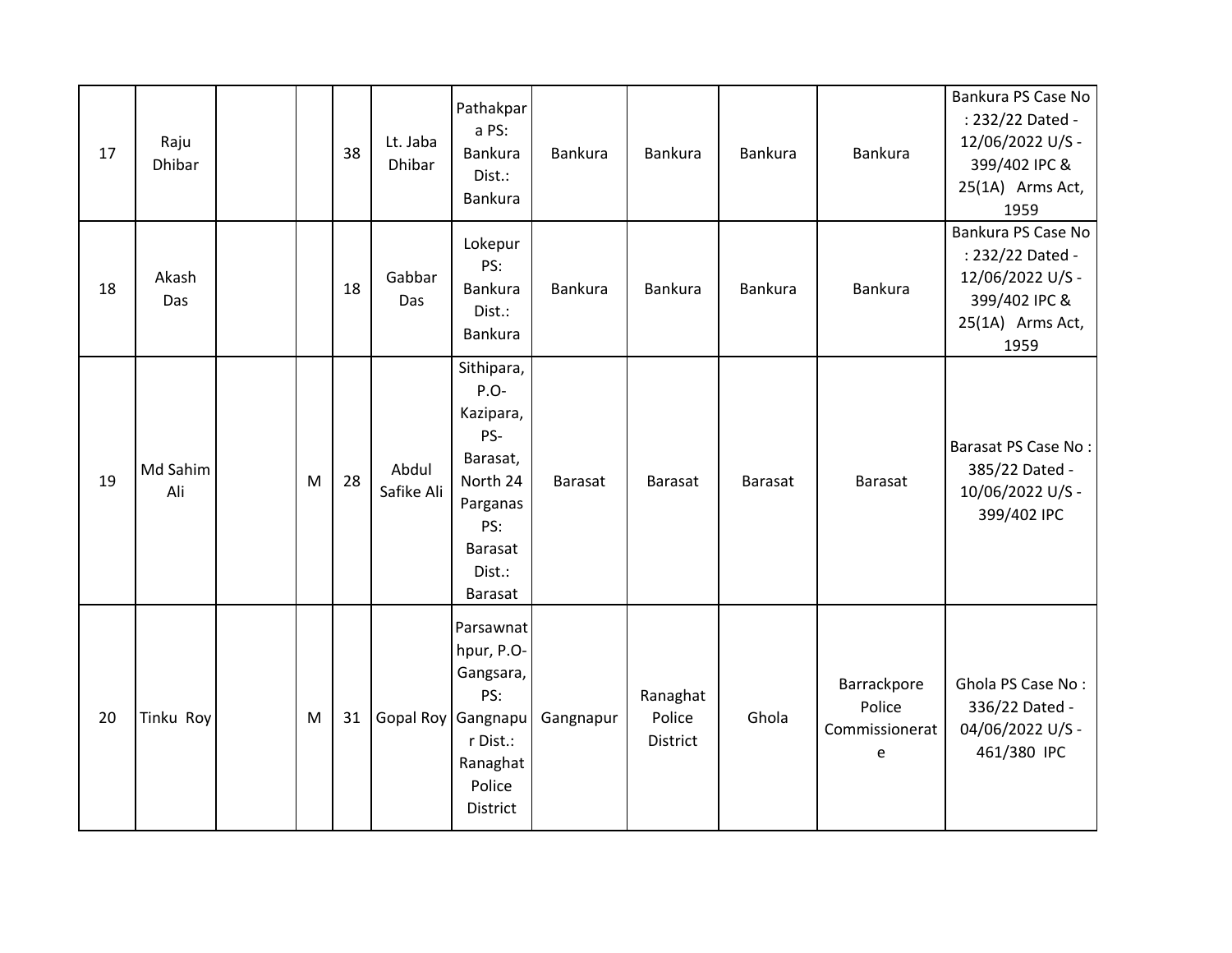| 21 | Abir<br>Moholder |  | 21 | Vojon<br>Maholder | Leningarh,<br>â€~E'<br>Block, P.O<br>–<br>Chandpur<br>Leningarh,<br>PS: New<br>barrackpo<br>re Dist.:<br>Barrackpo<br>re Police<br>Commissi<br>onerate | <b>New</b> | Barrackpore<br>Police<br>barrackpore Commission<br>erate | Ghola | Barrackpore<br>Police<br>Commissionerat<br>e | Ghola PS Case No:<br>211/22 Dated -<br>06/04/2022 U/S -<br>21(c)/29 Narcotic<br>Drugs and<br>Psychotropic<br>Substances Act,<br>1985 |
|----|------------------|--|----|-------------------|--------------------------------------------------------------------------------------------------------------------------------------------------------|------------|----------------------------------------------------------|-------|----------------------------------------------|--------------------------------------------------------------------------------------------------------------------------------------|
| 22 | Bipul<br>Barui   |  | 33 | Ramesh<br>Barui   | Vill-<br>Gourishal,<br>Dhakapar<br>a, PO-<br>Gangsara<br>Maghergr<br>am PS:<br>Gangnapu<br>r Dist.:<br>Ranaghat<br>Police<br><b>District</b>           | Gangnapur  | Ranaghat<br>Police<br>District                           | Ghola | Barrackpore<br>Police<br>Commissionerat<br>e | Ghola PS Case No:<br>336/22 Dated -<br>04/06/2022 U/S -<br>461/380 IPC                                                               |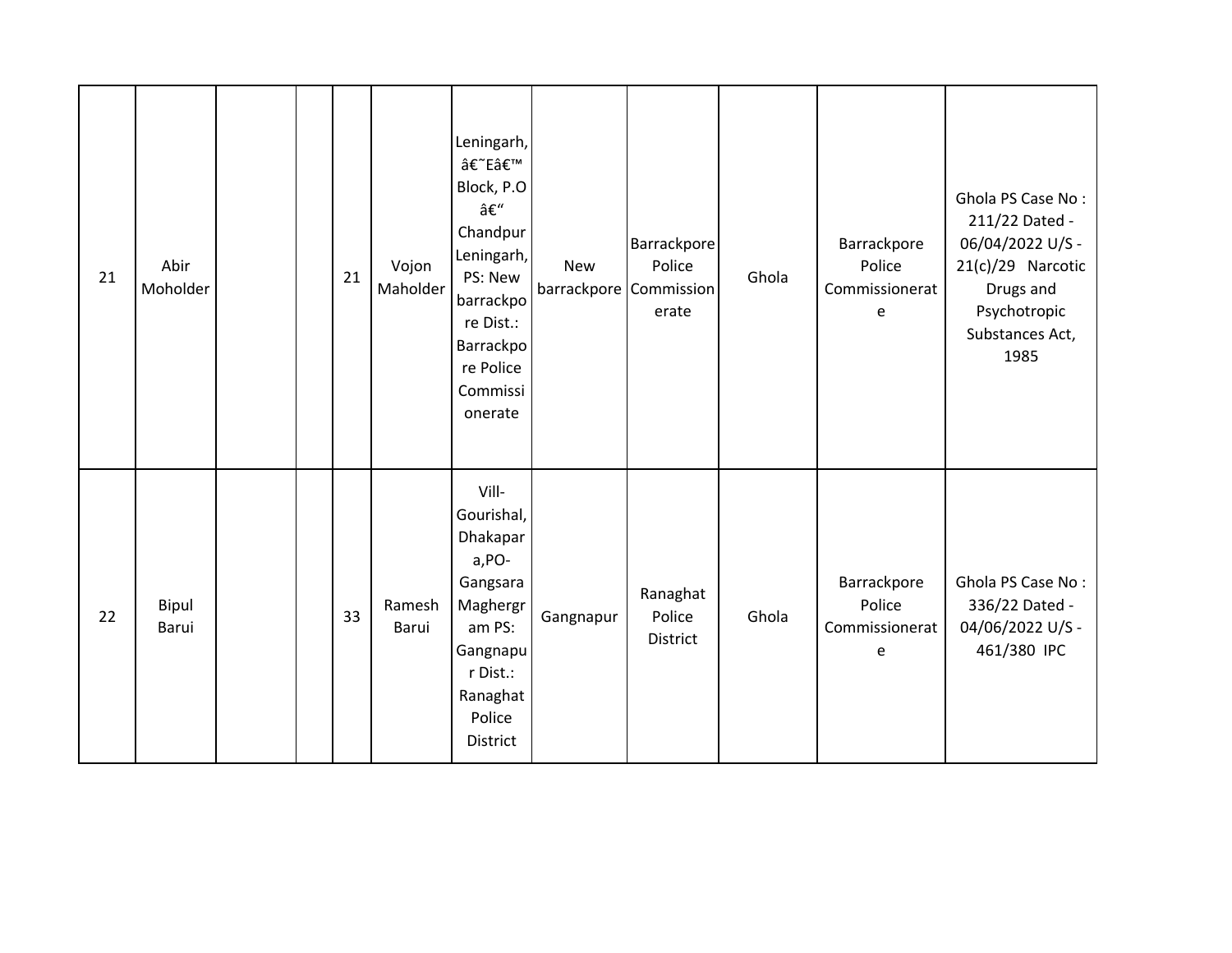| 23 | Satyajeet<br>Mali | M | Late<br>Purno<br>Mali | Vill-<br>Gourishal,<br>Dhakapar<br>$a, PO-$<br>Gangsara<br>Maghergr<br>am PS:<br>Gangnapu<br>r Dist.:<br>Ranaghat<br>Police<br><b>District</b> | Gangnapur | Ranaghat<br>Police<br>District | Ghola    | Barrackpore<br>Police<br>Commissionerat<br>e | Ghola PS Case No:<br>336/22 Dated -<br>04/06/2022 U/S -<br>461/380 IPC                    |
|----|-------------------|---|-----------------------|------------------------------------------------------------------------------------------------------------------------------------------------|-----------|--------------------------------|----------|----------------------------------------------|-------------------------------------------------------------------------------------------|
| 24 | Sourav<br>Maity   | M | Ramesh<br>Maity       | Rampura<br>PS:<br>Mohanpur<br>Dist.:<br>Paschim<br>Mednipor<br>e                                                                               | Mohanpur  | Paschim<br>Mednipore           | Mohanpur | Paschim<br>Mednipore                         | Mohanpur PS Case<br>No: 150/22 Dated -<br>12/06/2022 U/S -<br>341/323/325/307/5<br>06 IPC |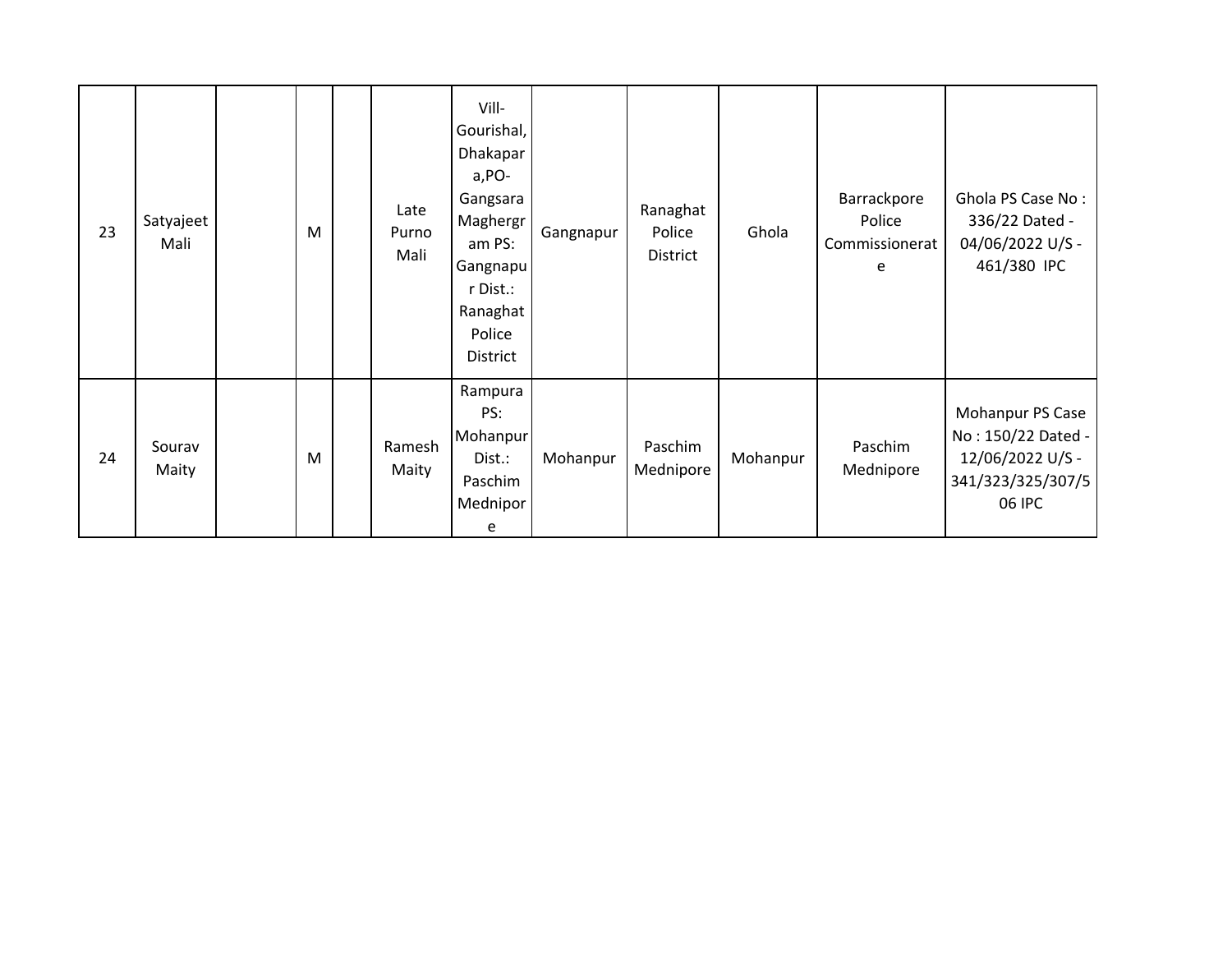| 25 | Manik<br>Dhar |  | M |  | Monigopa<br>I Dhar | 510/A/8/1<br>R.B.C.<br>Road,<br>Rajbandi<br>Garh, PO-<br>Garifa, PS-<br>Naihati,<br>Dist-<br>North 24<br>Parganas,<br>PS:<br>Naihati<br>Dist.:<br>Barrackpo<br>re Police<br>Commissi<br>onerate | Naihati | Barrackpore<br>Police<br>Commission<br>erate | Naihati | Barrackpore<br>Police<br>Commissionerat<br>e | Naihati PS Case No:<br>246/22 Dated -<br>08/06/2022 U/S -<br>498A/406/313 IPC &<br>3/4 Dowry<br>Prohibition Act,<br>1961Â |
|----|---------------|--|---|--|--------------------|-------------------------------------------------------------------------------------------------------------------------------------------------------------------------------------------------|---------|----------------------------------------------|---------|----------------------------------------------|---------------------------------------------------------------------------------------------------------------------------|
|----|---------------|--|---|--|--------------------|-------------------------------------------------------------------------------------------------------------------------------------------------------------------------------------------------|---------|----------------------------------------------|---------|----------------------------------------------|---------------------------------------------------------------------------------------------------------------------------|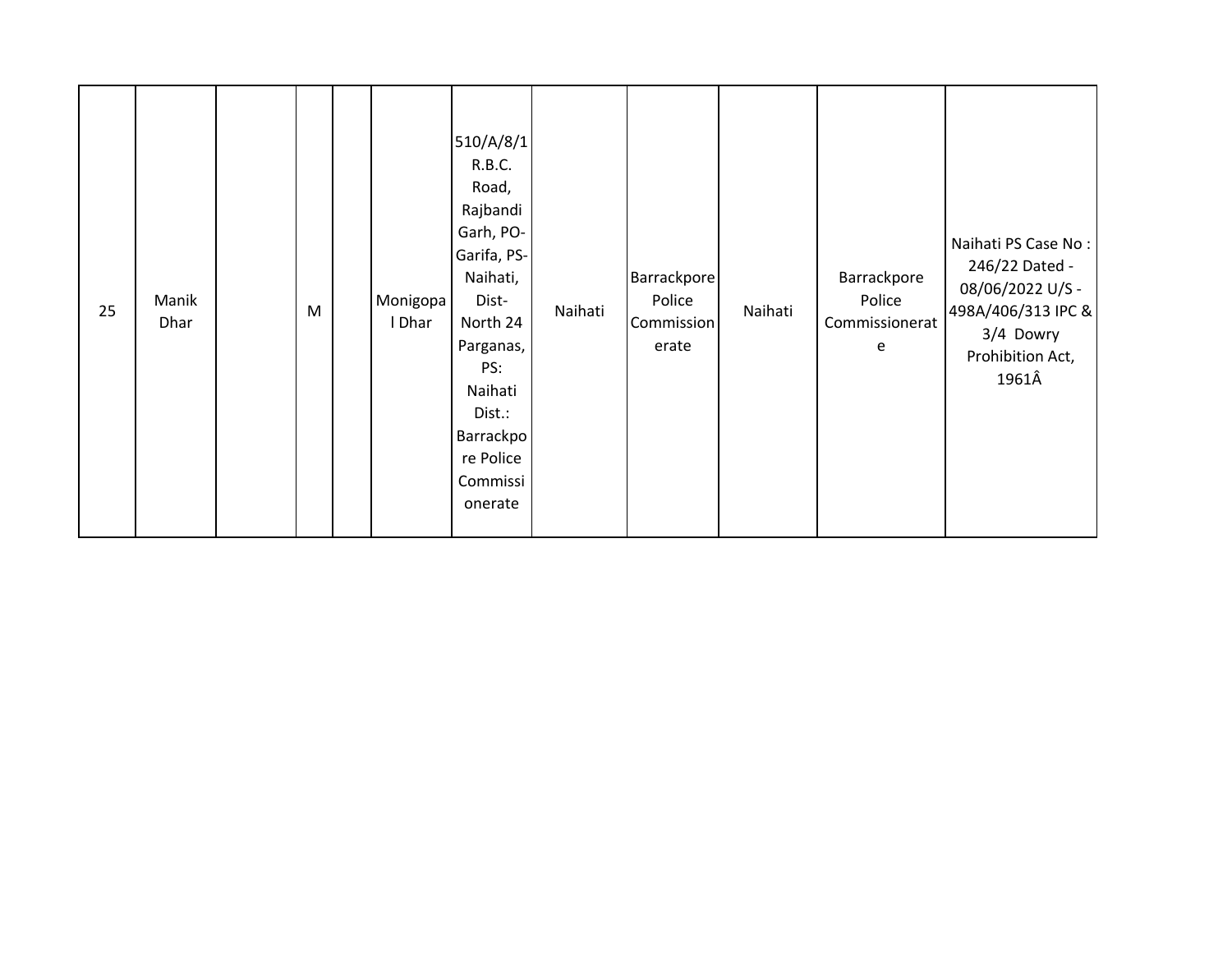| 26 | Biraj Das | <b>BURO</b> | M | 30 | Swapan<br>Das | $H/O-$<br>Haran<br>Islam<br>(Haren<br>Cycle<br>Shop),<br>Chal Bazar<br>Mohan<br>Pur<br>Panchyet<br>Office,<br>P.O. N.C.<br>Pukur, P.S.<br>Mohanpur<br>, North 24<br>Parganas<br>PS:<br>Titagarh<br>Dist.:<br>Barrackpo<br>re Police<br>Commissi<br>onerate | Titagarh | Barrackpore<br>Police<br>Commission<br>erate | Titagarh | Barrackpore<br>Police<br>Commissionerat<br>e | Titagarh PS Case No<br>: 390/22 Dated -<br>09/06/2022 U/S -<br>399/402 IPC |
|----|-----------|-------------|---|----|---------------|------------------------------------------------------------------------------------------------------------------------------------------------------------------------------------------------------------------------------------------------------------|----------|----------------------------------------------|----------|----------------------------------------------|----------------------------------------------------------------------------|
|----|-----------|-------------|---|----|---------------|------------------------------------------------------------------------------------------------------------------------------------------------------------------------------------------------------------------------------------------------------------|----------|----------------------------------------------|----------|----------------------------------------------|----------------------------------------------------------------------------|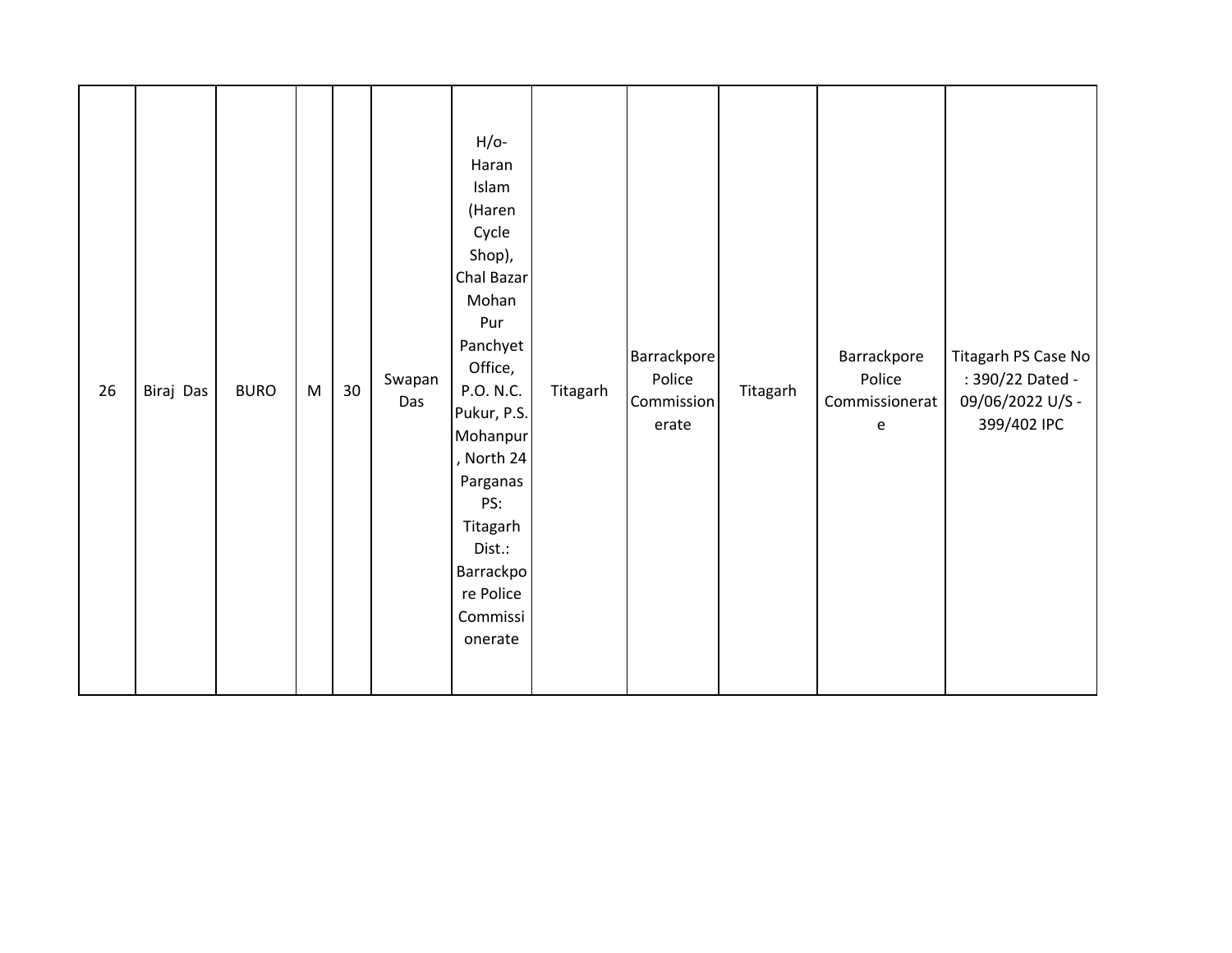| 27 | <b>Tarik Ali</b>  |   | 32 | S/O<br>Lt.anowar<br>Ali  | Vill-Jan<br>Masjid,<br>PO-<br>Mallickpur<br>, PSS-<br>Baruipur,<br>Dist-South<br>24 Pgs PS:<br><b>Baruipur</b><br>Dist.:<br><b>Baruipur</b><br>Police<br><b>District</b> | Baruipur       | Baruipur<br>Police<br>District | Baruipur | <b>Baruipur Police</b><br><b>District</b> | Baruipur PS Case No<br>: 1035/22 Dated -<br>12/06/2022 U/S-10<br>The Protection of<br>children from sexual<br>offences Act, 2012<br>(POCSO) |
|----|-------------------|---|----|--------------------------|--------------------------------------------------------------------------------------------------------------------------------------------------------------------------|----------------|--------------------------------|----------|-------------------------------------------|---------------------------------------------------------------------------------------------------------------------------------------------|
| 28 | Samim<br>Mondal   | M |    | Chhunnat                 | Kheria, PS-<br>Basanti<br>PS:<br>Basanti<br>Dist.:<br>Baruipur<br>Police<br><b>District</b>                                                                              | <b>Basanti</b> | Baruipur<br>Police<br>District | Basanti  | <b>Baruipur Police</b><br><b>District</b> | Basanti PS Case No:<br>433/22 Dated -<br>10/06/2022 U/S -<br>341/325/326/307/5<br>06/34 IPC                                                 |
| 29 | Abusalam<br>Molla | M |    | Aminuddi<br>$\mathsf{n}$ | Kheria .PS-<br>Basanti<br>PS:<br>Basanti<br>Dist.:<br>Baruipur<br>Police<br>District                                                                                     | Basanti        | Baruipur<br>Police<br>District | Basanti  | <b>Baruipur Police</b><br><b>District</b> | Basanti PS Case No:<br>433/22 Dated -<br>10/06/2022 U/S -<br>341/325/326/307/5<br>06/34 IPC                                                 |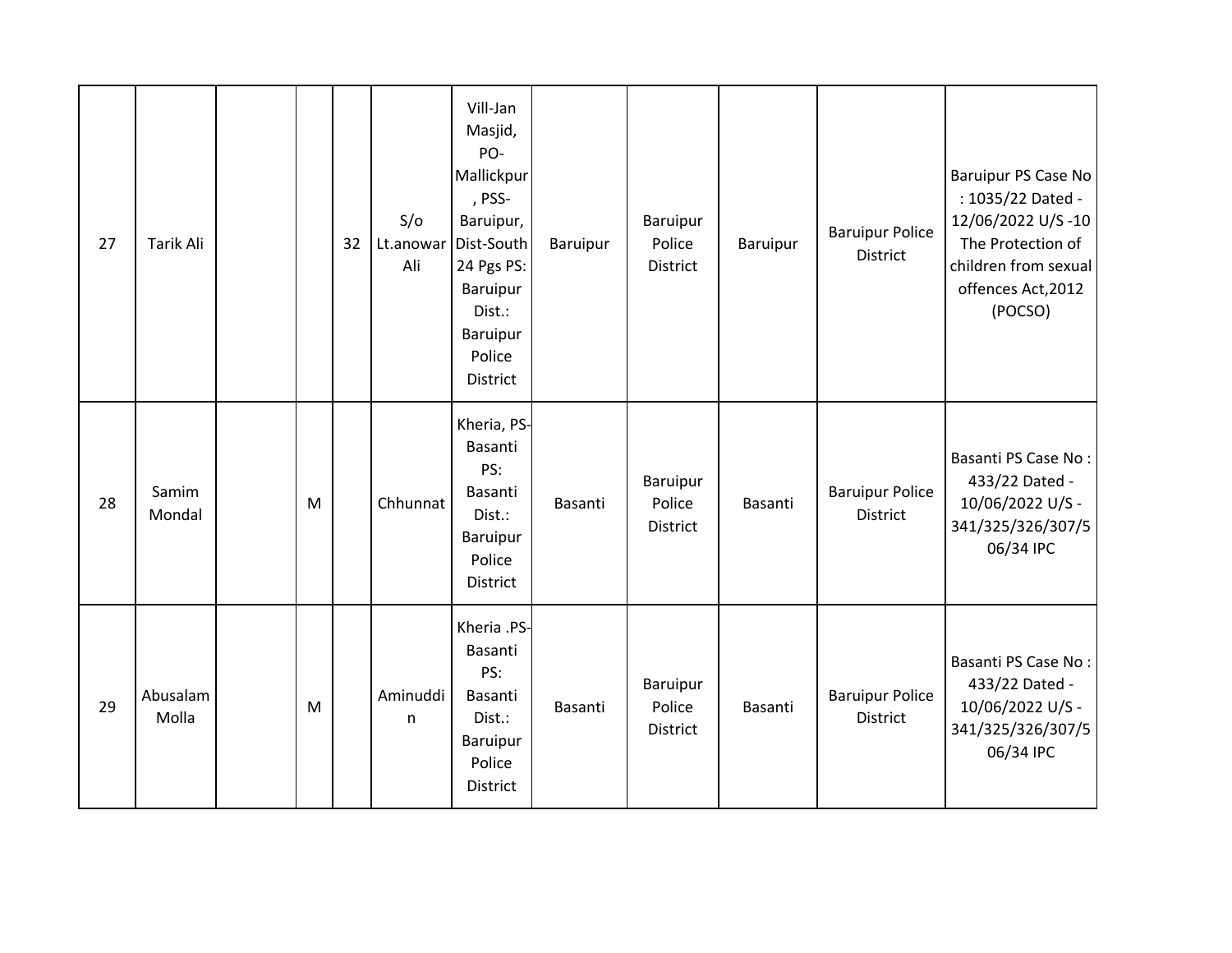| 30 | Iqbal Gazi      |             | M |    | Doraf Ali      | Lebukhali,<br>Jiyader<br>More, PS-<br>Basanti,<br>Dist-<br>South 24<br>Pgs PS:<br><b>Basanti</b><br>Dist.:<br>Baruipur<br>Police<br>District | Basanti   | <b>Baruipur</b><br>Police<br>District | Basanti   | <b>Baruipur Police</b><br>District        | Basanti PS Case No:<br>378/22 Dated -<br>23/05/2022 U/S -<br>363/365 IPC                                                                           |
|----|-----------------|-------------|---|----|----------------|----------------------------------------------------------------------------------------------------------------------------------------------|-----------|---------------------------------------|-----------|-------------------------------------------|----------------------------------------------------------------------------------------------------------------------------------------------------|
| 31 | Saddam<br>Molla |             | M |    | Alil Molla     | Narayanp<br>ur PS:<br>Bhangar<br>Dist.:<br>Baruipur<br>Police<br>District                                                                    | Bhangar   | Baruipur<br>Police<br><b>District</b> | Bhangar   | <b>Baruipur Police</b><br><b>District</b> | Bhangar PS Case No<br>: 320/22 Dated -<br>29/05/2022 U/S -<br>498A/325/354B/376<br>/511/406/506/34<br>IPC & 3/4 Dowry<br>Prohibition Act,<br>1961Â |
| 32 | Ajijul<br>Molla | Aijul Molla | M | 22 | Jakir<br>Molla | Katadanga<br>PS:<br>Kashipore<br>Dist.:<br><b>Baruipur</b><br>Police<br>District                                                             | Kashipore | Baruipur<br>Police<br>District        | Kashipore | <b>Baruipur Police</b><br><b>District</b> | Kashipore PS Case<br>No: 277/22 Dated -<br>06/06/2022 U/S -<br>363/365 IPC                                                                         |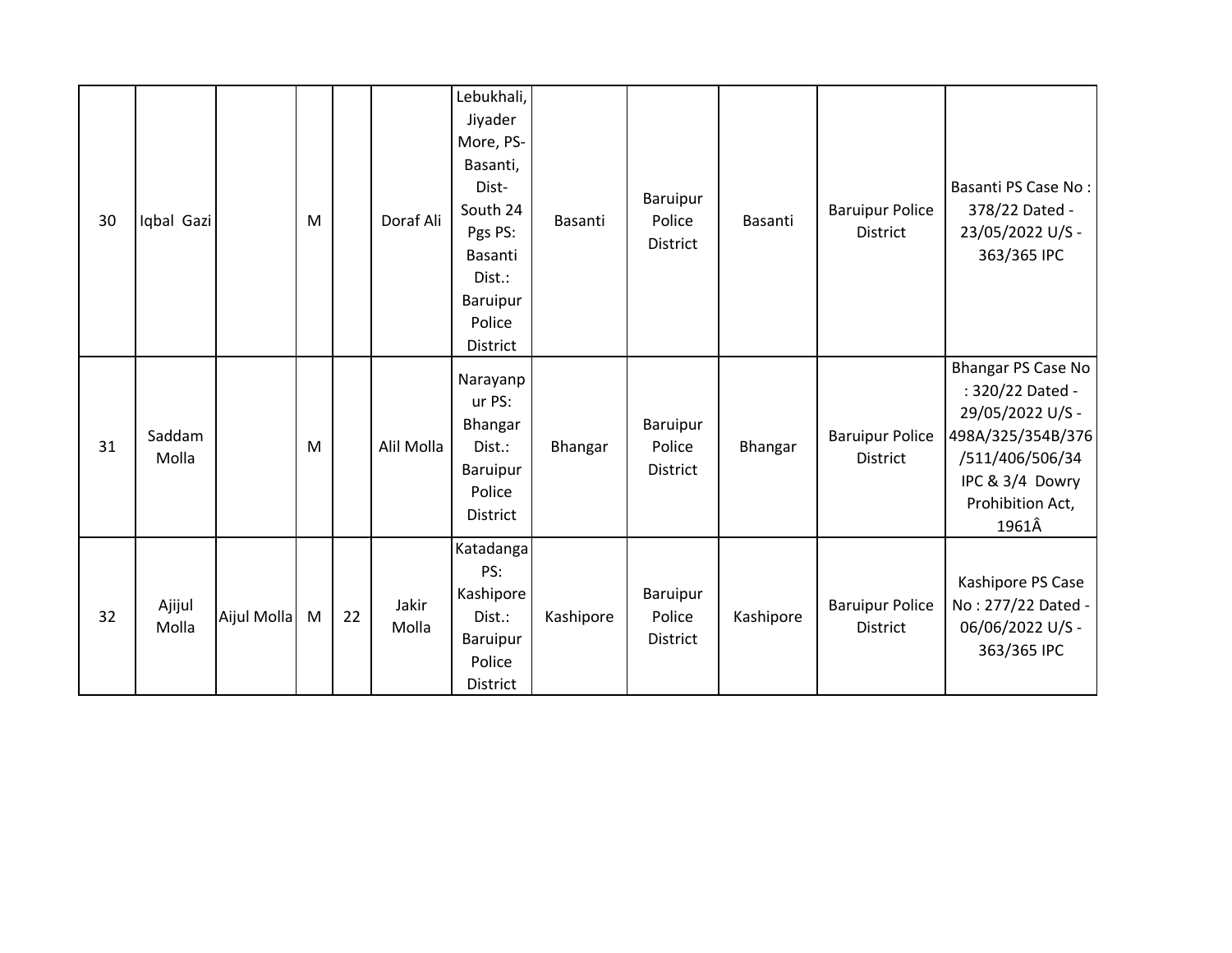| 33 | Shibaji<br>Das | M | 27 | S/O<br>Kashinath<br>Das     | Kusumba<br>Das Para<br>PS<br>Narendra<br>pur PS:<br>Narendra<br>pur Dist.:<br><b>Baruipur</b><br>Police<br><b>District</b> | Narendrapu<br>$\mathsf{r}$ | Baruipur<br>Police<br>District        | Narendrapur | <b>Baruipur Police</b><br><b>District</b> | Narendrapur PS<br>Case No: 643/22<br>Dated - 12/06/2022<br>$U/S -$<br>341/323/354/354B/<br>504/34 IPC |
|----|----------------|---|----|-----------------------------|----------------------------------------------------------------------------------------------------------------------------|----------------------------|---------------------------------------|-------------|-------------------------------------------|-------------------------------------------------------------------------------------------------------|
| 34 | Ranjit Das     |   | 32 | S/o Anil<br>Das             | Kusumba<br>Das Para<br><b>PS</b><br>Narendra<br>pur PS:<br>Narendra<br>pur Dist.:<br><b>Baruipur</b><br>Police<br>District | Narendrapu<br>r            | Baruipur<br>Police<br><b>District</b> | Narendrapur | <b>Baruipur Police</b><br><b>District</b> | Narendrapur PS<br>Case No: 643/22<br>Dated - 12/06/2022<br>$U/S -$<br>341/323/354/354B/<br>504/34 IPC |
| 35 | Arun<br>Yadav  |   | 24 | S/o Kali<br>Charan<br>Yadav | Kusumba<br>North PS<br>Narendra<br>pur PS:<br>Narendra<br>pur Dist.:<br>Baruipur<br>Police<br>District                     | Narendrapu<br>r            | Baruipur<br>Police<br><b>District</b> | Narendrapur | <b>Baruipur Police</b><br>District        | Narendrapur PS<br>Case No: 643/22<br>Dated - 12/06/2022<br>$U/S -$<br>341/323/354/354B/<br>504/34 IPC |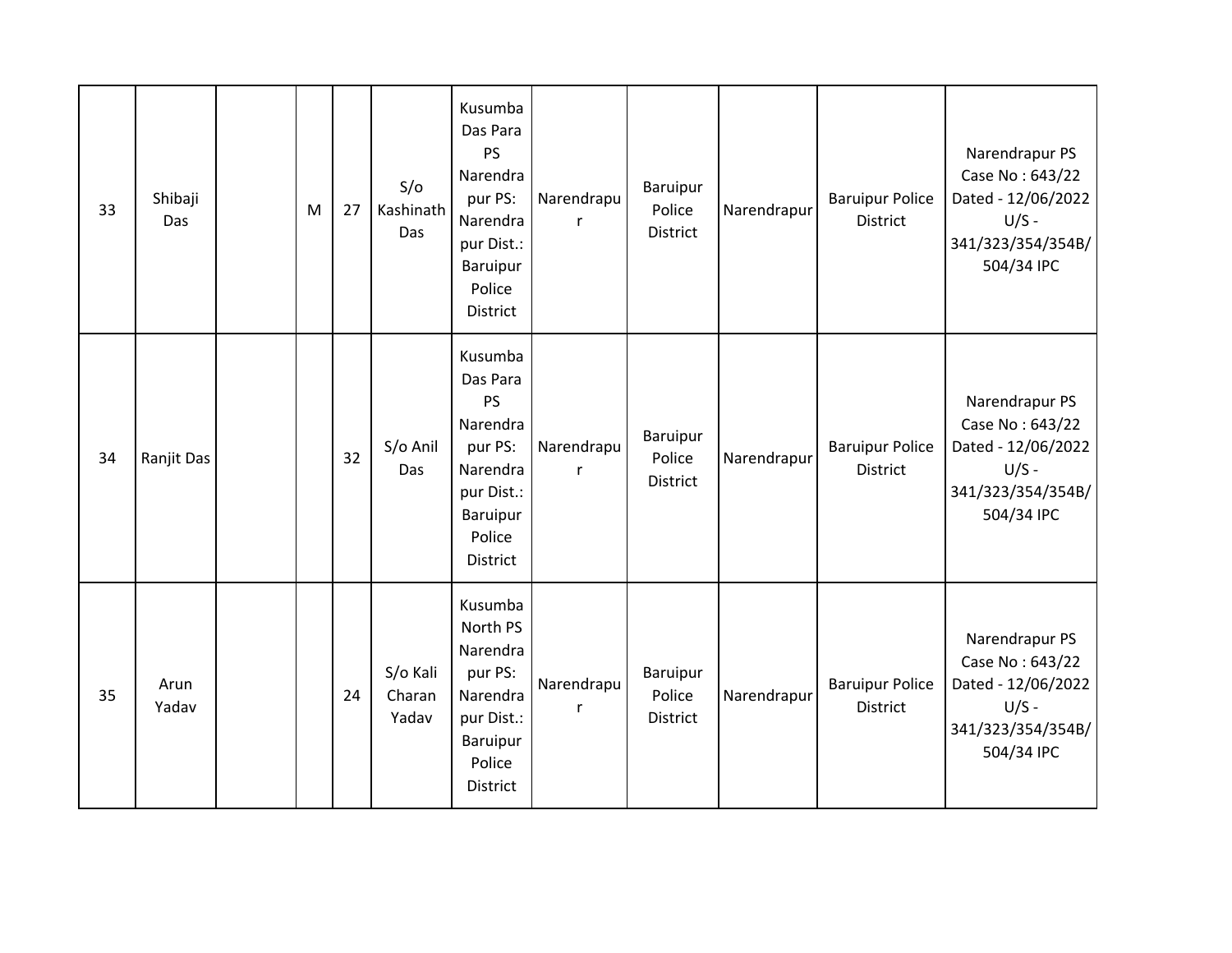| 36 | Prosen<br>Mondal |  | 24 | S/o Bijay<br>Mondal         | Kelegour,<br>Near<br>Chapala<br>Mandir,<br>PS<br>Narendra<br>pur, Dist<br>South 24<br>Pgs PS:<br>Narendra<br>pur Dist.:<br>Baruipur<br>Police<br>District | Narendrapu<br>$\mathsf{r}$ | Baruipur<br>Police<br>District | Sonarpur | <b>Baruipur Police</b><br>District | Sonarpur PS Case No<br>: 654/22 Dated -<br>11/06/2022 U/S -<br>363/365 IPC |
|----|------------------|--|----|-----------------------------|-----------------------------------------------------------------------------------------------------------------------------------------------------------|----------------------------|--------------------------------|----------|------------------------------------|----------------------------------------------------------------------------|
| 37 | Gopi<br>Mistry   |  | 55 | $S/O$ Lt.<br>Anil<br>Mistry | Kelegour,<br>Near<br>Chapala<br>Mandir,<br>PS<br>Narendra<br>pur, Dist<br>South 24<br>Pgs PS:<br>Narendra<br>pur Dist.:<br>Baruipur<br>Police<br>District | Narendrapu<br>$\mathsf{r}$ | Baruipur<br>Police<br>District | Sonarpur | <b>Baruipur Police</b><br>District | Sonarpur PS Case No<br>: 654/22 Dated -<br>11/06/2022 U/S -<br>363/365 IPC |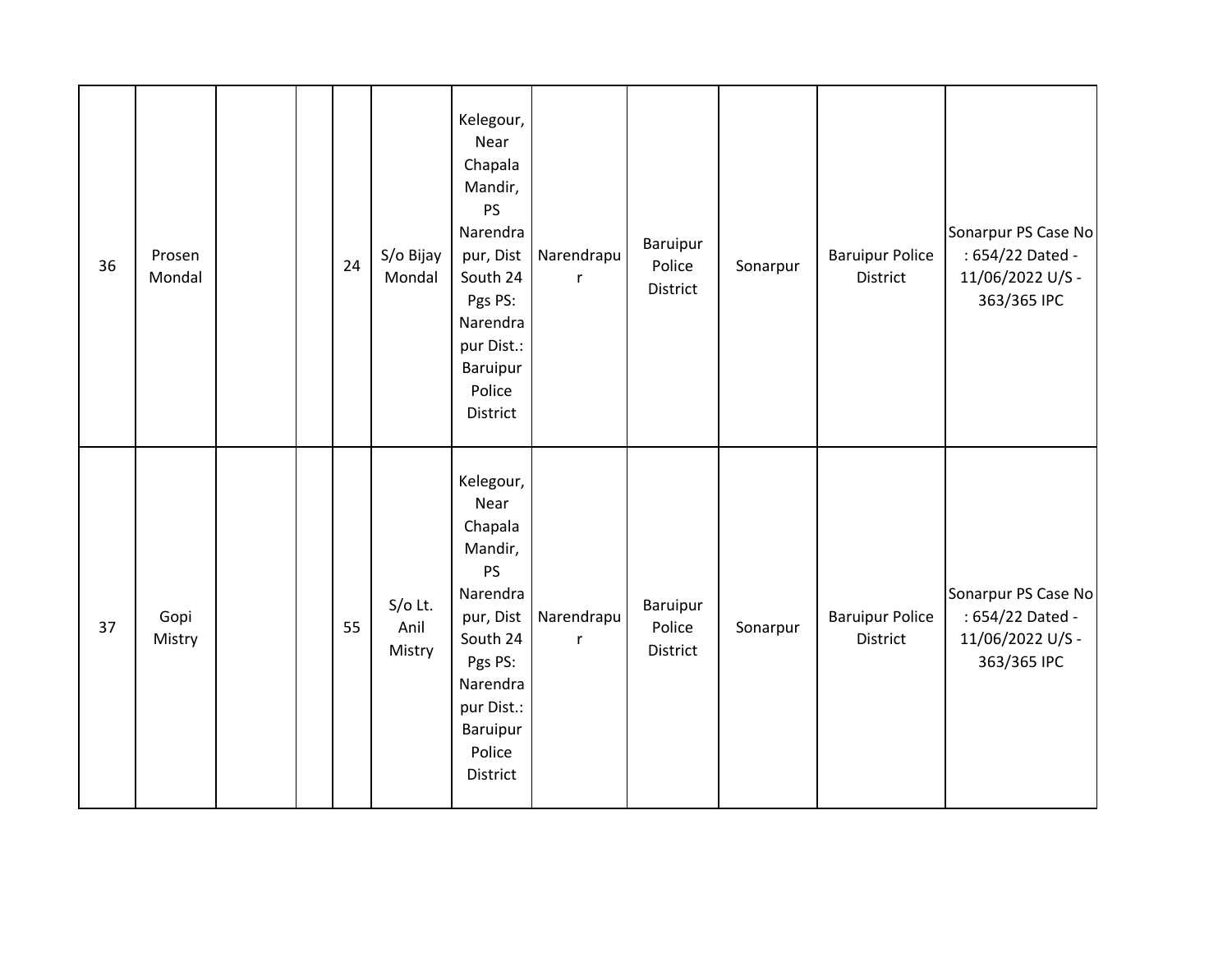| 38 | Jumlati<br>Sarkar        |       |   | 28 | S/o. Dilip<br>Kumar<br>Sarkar | Nayapatta<br>n,<br>Bidyadhar<br>pur,<br>PO+PS-<br>Sonarpur,<br>South 24<br>Parganas<br>PS:<br>Sonarpur<br>Dist.:<br><b>Baruipur</b><br>Police<br>District | Sonarpur     | Baruipur<br>Police<br>District | Sonarpur         | <b>Baruipur Police</b><br><b>District</b> | Sonarpur PS Case No<br>: 318/22 Dated -<br>25/03/2022 U/S -<br>380 IPC                                    |
|----|--------------------------|-------|---|----|-------------------------------|-----------------------------------------------------------------------------------------------------------------------------------------------------------|--------------|--------------------------------|------------------|-------------------------------------------|-----------------------------------------------------------------------------------------------------------|
| 39 | Rajib<br>Chakrabor<br>ty | Nonte | M |    | Rabin<br>Chakrabor<br>ty      | Vill-<br>Basirhat<br>Collegepar<br>a, PS-<br>Basirhat,<br>Dist.-<br>North 24<br>Pgs. PS:<br><b>Bashirhat</b><br>Dist.:<br>Basirhat                        | Bashirhat    | <b>Basirhat</b>                | <b>Bashirhat</b> | <b>Basirhat</b>                           | <b>Bashirhat PS Case</b><br>No: 379/22 Dated -<br>11/06/2022 U/S -<br>341/323/325/354/3<br>54B/506/34 IPC |
| 40 | Raju<br>Debnath          |       | M |    | Lt. Gour<br>Debnath           | Srikrishna<br>pur PS:<br><b>MATIA</b><br>Dist.:<br>Basirhat                                                                                               | <b>MATIA</b> | <b>Basirhat</b>                | <b>MATIA</b>     | <b>Basirhat</b>                           | MATIA PS Case No:<br>505/21 Dated -<br>24/12/2021 U/S -<br>399/402 IPC &<br>25/27 Arms Act,<br>1959       |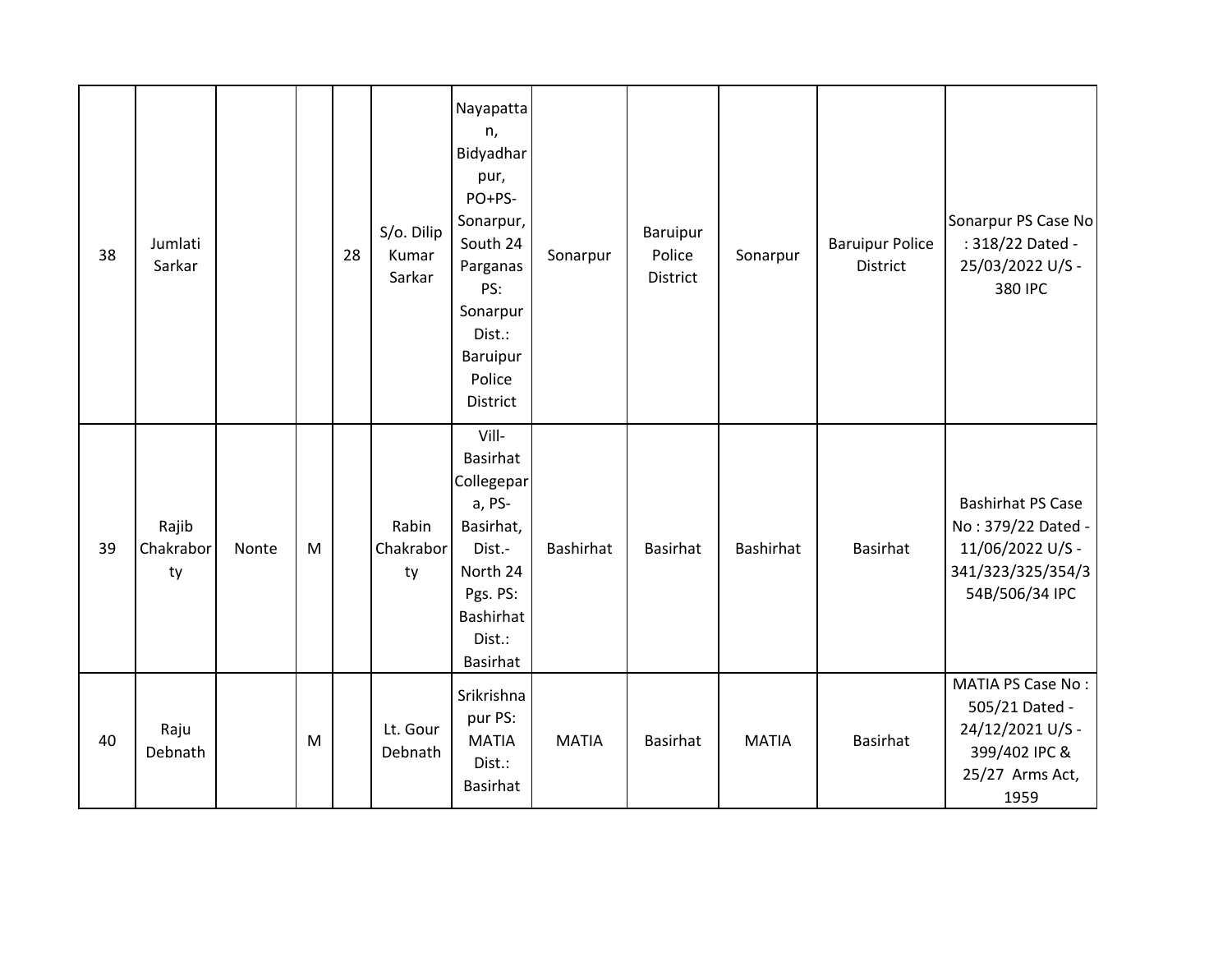| 41 | Bapi<br>Munda     | M | Gokul<br>Munda                 | PS:<br>Minakhan<br>Dist.:<br><b>Basirhat</b> | Minakhan | <b>Basirhat</b> | Minakhan | Basirhat        | Minakhan PS Case<br>No: 145/22 Dated -<br>12/06/2022 U/S -<br>341/323/325/307/3<br>4 IPC         |
|----|-------------------|---|--------------------------------|----------------------------------------------|----------|-----------------|----------|-----------------|--------------------------------------------------------------------------------------------------|
| 42 | Raja<br>Munda     |   | Gokul<br>Munda                 | PS:<br>Minakhan<br>Dist.:<br><b>Basirhat</b> | Minakhan | <b>Basirhat</b> | Minakhan | Basirhat        | Minakhan PS Case<br>No: 145/22 Dated -<br>12/06/2022 U/S -<br>341/323/325/307/3<br>4 IPC         |
| 43 | Sujay<br>Munda    |   | Gokul<br>Munda                 | PS:<br>Minakhan<br>Dist.:<br><b>Basirhat</b> | Minakhan | <b>Basirhat</b> | Minakhan | Basirhat        | Minakhan PS Case<br>No: 145/22 Dated -<br>12/06/2022 U/S -<br>341/323/325/307/3<br>4 IPC         |
| 44 | Biswanath<br>Das. |   | Khagen<br>Das                  | PS:<br>Minakhan<br>Dist.:<br><b>Basirhat</b> | Minakhan | <b>Basirhat</b> | Minakhan | <b>Basirhat</b> | Minakhan PS Case<br>No: 145/22 Dated -<br>12/06/2022 U/S -<br>341/323/325/307/3<br>4 IPC         |
| 45 | Hasem<br>Gazi     | M | $S/O-$ Lt.<br>Yead Ali<br>Gazi | PS:<br>Minakhan<br>Dist.:<br><b>Basirhat</b> | Minakhan | <b>Basirhat</b> | Minakhan | Basirhat        | Minakhan PS Case<br>No: 100/22 Dated -<br>08/05/2022 U/S -<br>447/448/325/326/3<br>07/506/34 IPC |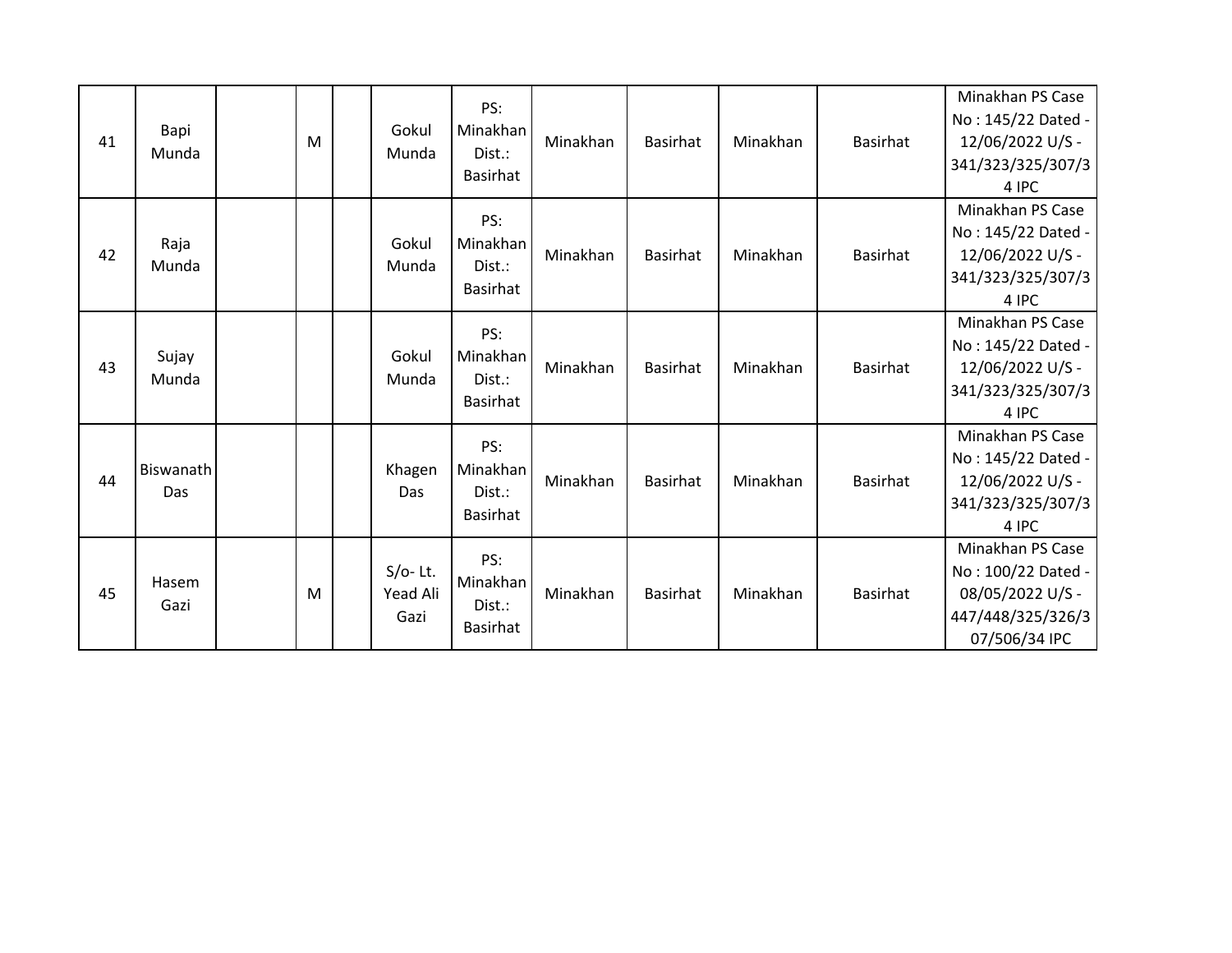| 46 | Yasin<br>Sikari  | M | 32 | Dawed<br>Sikari         | Dakshin<br>Akhratala<br>Muslimpa<br>ra, PS<br>Nazat,<br>North 24<br>Pgs PS:<br>Nazat<br>Dist.:<br>Basirhat | Nazat                               | <b>Basirhat</b> | Nazat       | <b>Basirhat</b> | Nazat PS Case No:<br>165/22 Dated -<br>12/06/2022 U/S -<br>498A/307/365/34<br><b>IPC</b>   |
|----|------------------|---|----|-------------------------|------------------------------------------------------------------------------------------------------------|-------------------------------------|-----------------|-------------|-----------------|--------------------------------------------------------------------------------------------|
| 47 | Soneka<br>Begum  | F | 30 | Sukur Ali               | PS:<br>gar Dist.:<br>Basirhat                                                                              | Swarupna Swarupnaga<br>$\mathsf{r}$ | <b>Basirhat</b> | Swarupnagar | Basirhat        | Swarupnagar PS<br>Case No: 609/22<br>Dated - 12/06/2022<br>U/S-14 Foreigners<br>Act, 1946Â |
| 48 | Anis Molla       | M | 29 | Afjan<br>Molla          | PS:<br>gar Dist.:<br>Basirhat                                                                              | Swarupna Swarupnaga<br>r            | <b>Basirhat</b> | Swarupnagar | Basirhat        | Swarupnagar PS<br>Case No: 609/22<br>Dated - 12/06/2022<br>U/S-14 Foreigners<br>Act, 1946Â |
| 49 | Torikuzza<br>man | M | 30 | Late<br>Moksed<br>Molla | PS:<br>gar Dist.:<br>Basirhat                                                                              | Swarupna Swarupnaga<br>r            | <b>Basirhat</b> | Swarupnagar | Basirhat        | Swarupnagar PS<br>Case No: 609/22<br>Dated - 12/06/2022<br>U/S-14 Foreigners<br>Act, 1946Â |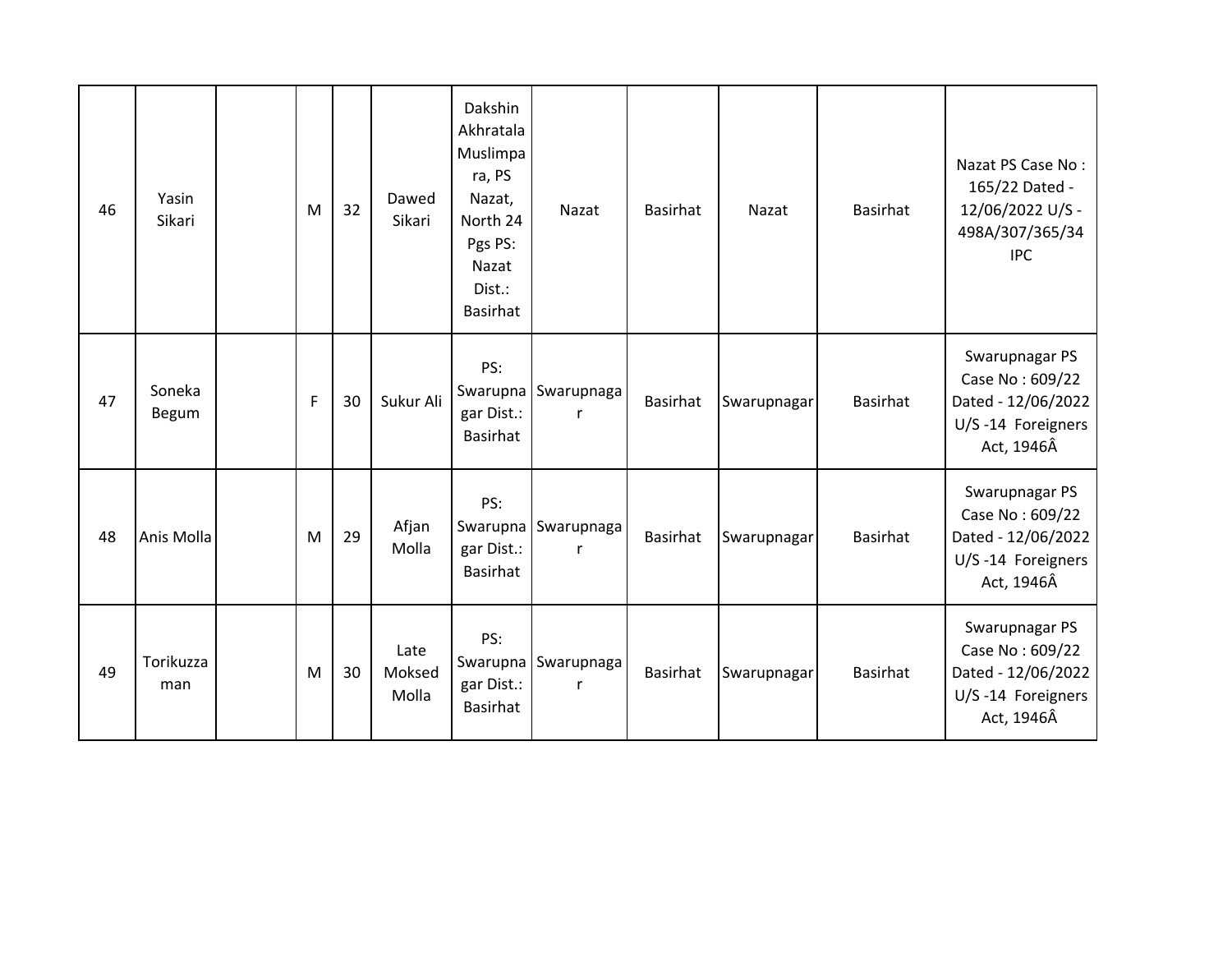| 50 | Sadhona<br><b>Biswas</b> | F | 24 | Sunil<br><b>Biswas</b> | PS:<br>gar Dist.:<br>Basirhat                                                                                                                                            | Swarupna Swarupnaga<br>r | <b>Basirhat</b>                                      | Swarupnagar | <b>Basirhat</b> | Swarupnagar PS<br>Case No: 609/22<br>Dated - 12/06/2022<br>U/S-14 Foreigners<br>Act, 1946Â       |
|----|--------------------------|---|----|------------------------|--------------------------------------------------------------------------------------------------------------------------------------------------------------------------|--------------------------|------------------------------------------------------|-------------|-----------------|--------------------------------------------------------------------------------------------------|
| 51 | Kalim<br>Khan            | M | 24 | Selim<br>Khan          | Raniganj,<br>Sahidnaga<br>r, Ward<br>No-08, P.S-<br>Raniganj,<br>Paschim<br>Burdwan<br>PS:<br>Raniganj<br>Dist.:<br>Asansol<br>Durgapur<br>Police<br>Commissi<br>onerate | Raniganj                 | Asansol<br>Durgapur<br>Police<br>Commission<br>erate | Dubrajpore  | Birbhum         | Dubrajpore PS Case<br>No: 118/22 Dated -<br>03/06/2022 U/S -<br>379 IPC                          |
| 52 | Susanta<br>Let           | M |    | Madan Let Mallarpur    | Bajitpur<br>PS:<br>Dist.:<br>Birbhum                                                                                                                                     | Mallarpur                | Birbhum                                              | Mallarpur   | Birbhum         | Mallarpur PS Case<br>No: 129/22 Dated -<br>12/06/2022 U/S -<br>46A(C)BE IPC                      |
| 53 | Jakir<br>Momin           | M | 40 | Lt.ohab<br>Momin       | Baliyara<br>PS:<br>Murarai<br>Dist.:<br>Birbhum                                                                                                                          | Murarai                  | Birbhum                                              | Murarai     | Birbhum         | Murarai PS Case No:<br>119/22 Dated -<br>12/06/2022 U/S -<br>46(A)(c) Bengal<br>Excise Act, 1909 |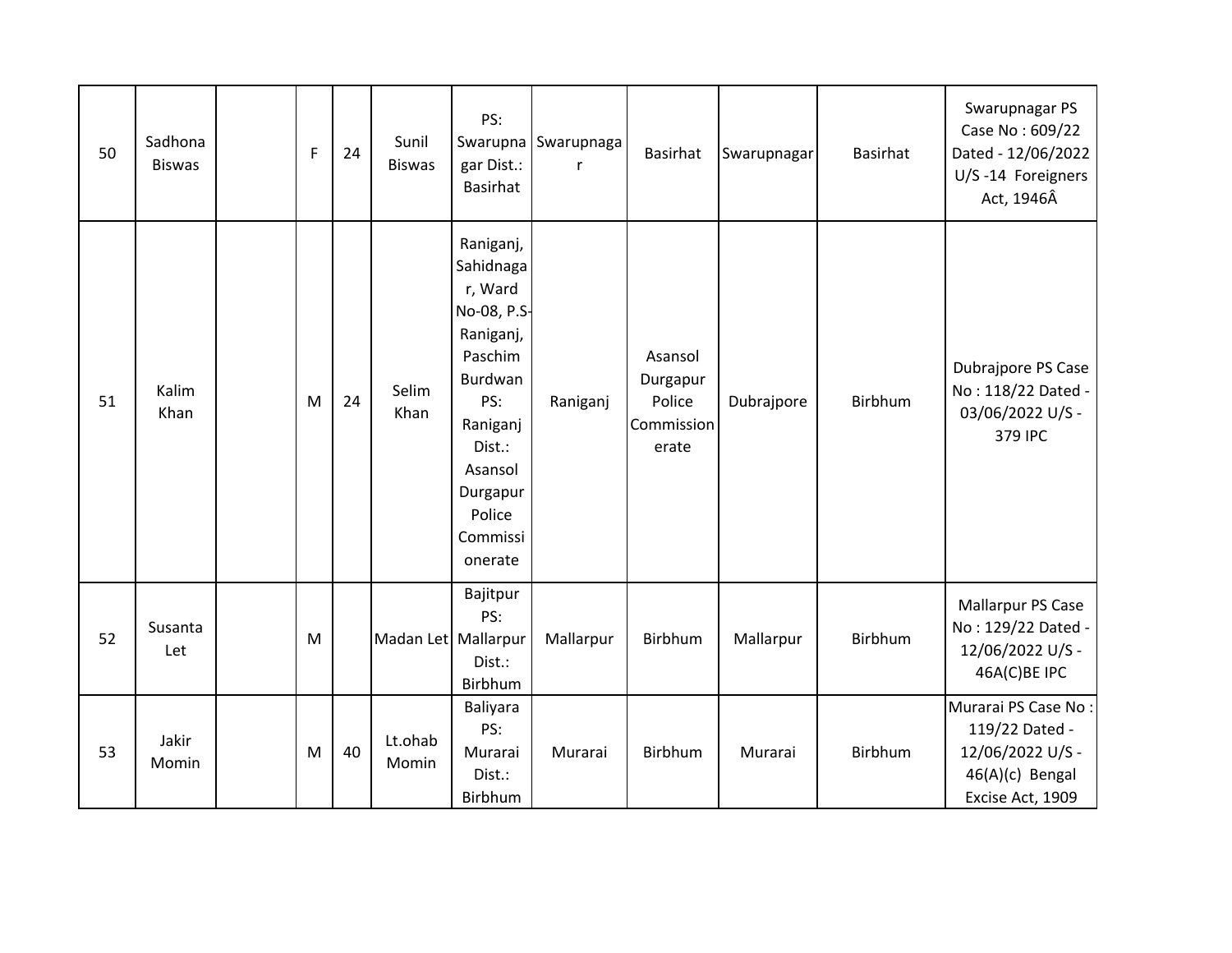| 54 | Mdjamal<br>Hossain      | Rofu      | M | 24 | Kutubuddi<br>n Sk<br>@lalchand | Bonrampu<br>r PS:<br>Murarai<br>Dist.:<br>Birbhum                          | Murarai  | Birbhum                       | Murarai  | <b>Birbhum</b>                           | Murarai PS Case No:<br>75/22 Dated -<br>03/05/2022 U/S -<br>380 IPC           |
|----|-------------------------|-----------|---|----|--------------------------------|----------------------------------------------------------------------------|----------|-------------------------------|----------|------------------------------------------|-------------------------------------------------------------------------------|
| 55 | Kalu Das                | Samir Das | M | 35 | Suren Das                      | Sainthia<br>Lowtore<br>Ward No-<br>12 PS:<br>Sainthia<br>Dist.:<br>Birbhum | Sainthia | Birbhum                       | Sainthia | Birbhum                                  | Sainthia PS Case No:<br>175/22 Dated -<br>08/06/2022 U/S -<br>399/402 IPC     |
| 56 | Sk Nayan                |           |   |    | Sk. Manik                      | Hatzanbaz<br>ar<br>Madrasha<br>pally PS:<br>Suri Dist.:<br>Birbhum         | Suri     | Birbhum                       | Suri     | <b>Birbhum</b>                           | Suri PS Case No:<br>233/22 Dated -<br>10/05/2022 U/S -<br>399/402 IPC         |
| 57 | Subhajit<br>Thakur      |           | M |    | Kishore<br>Thakur              | Nuraipara<br>PS: Suri<br>Dist.:<br>Birbhum                                 | Suri     | Birbhum                       | Suri     | Birbhum                                  | Suri PS Case No:<br>233/22 Dated -<br>10/05/2022 U/S -<br>399/402 IPC         |
| 58 | Sanjoy<br><b>Biswas</b> |           | M |    | Swapan<br><b>Biswas</b>        | PS:<br>Bongaon<br>Dist.:<br>Bongaon<br>Police<br>District                  | Bongaon  | Bongaon<br>Police<br>District | Bongaon  | <b>Bongaon Police</b><br><b>District</b> | Bongaon PS Case No<br>: 613/22 Dated -<br>12/06/2022 U/S -<br>498A/302/34 IPC |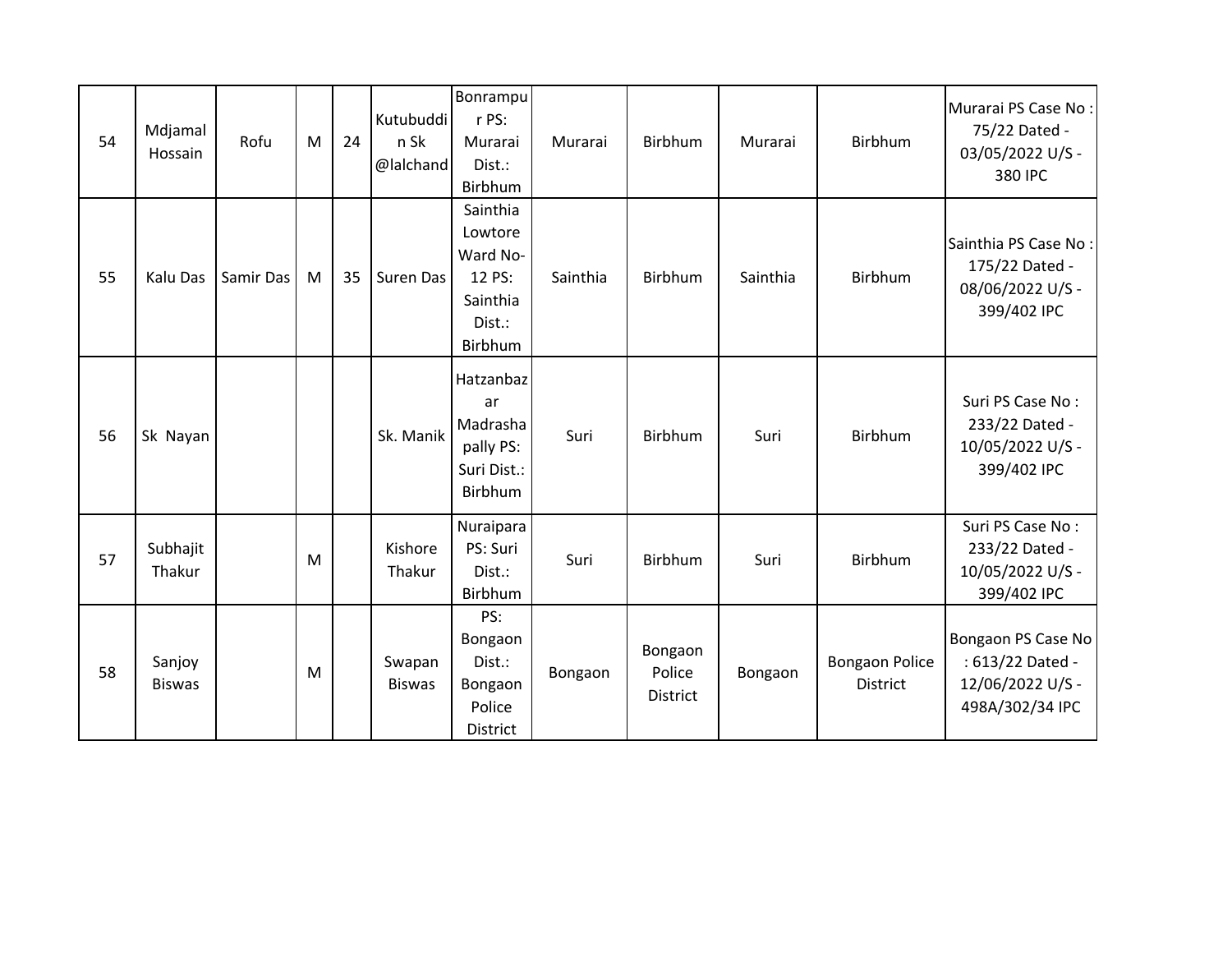| 59 | Swapan<br><b>Biswas</b> |         | Lt.<br>Kshitish<br><b>Biswas</b> | PS:<br>Bongaon<br>Dist.:<br>Bongaon<br>Police<br><b>District</b> | Bongaon | Bongaon<br>Police<br><b>District</b> | Bongaon | <b>Bongaon Police</b><br><b>District</b> | Bongaon PS Case No<br>: 613/22 Dated -<br>12/06/2022 U/S -<br>498A/302/34 IPC                                                                                     |
|----|-------------------------|---------|----------------------------------|------------------------------------------------------------------|---------|--------------------------------------|---------|------------------------------------------|-------------------------------------------------------------------------------------------------------------------------------------------------------------------|
| 60 | Dipali<br><b>Biswas</b> | Kadam   | Swapan<br><b>Biswas</b>          | PS:<br>Bongaon<br>Dist.:<br>Bongaon<br>Police<br>District        | Bongaon | Bongaon<br>Police<br>District        | Bongaon | <b>Bongaon Police</b><br>District        | Bongaon PS Case No<br>: 613/22 Dated -<br>12/06/2022 U/S -<br>498A/302/34 IPC                                                                                     |
| 61 | Pratima<br>Pramanick    |         | Monoranj<br>an<br>Pramanick      | PS:<br>Bagdah<br>Dist.:<br>Bongaon<br>Police<br>District         | Bagdah  | Bongaon<br>Police<br>District        | Bongaon | <b>Bongaon Police</b><br><b>District</b> | Bongaon PS Case No<br>: 613/22 Dated -<br>12/06/2022 U/S -<br>498A/302/34 IPC                                                                                     |
| 62 | Anima<br>Roy            | Futturi | Sanjit<br><b>Biswas</b>          | PS:<br>Bagdah<br>Dist.:<br>Bongaon<br>Police<br>District         | Bagdah  | Bongaon<br>Police<br><b>District</b> | Bongaon | <b>Bongaon Police</b><br><b>District</b> | Bongaon PS Case No<br>: 610/22 Dated -<br>11/06/2022 U/S -<br>195A/500/504/505/<br>34 IPC & 67<br>Information<br>Technology Act,<br>2000 (Relevant<br>Provisions) |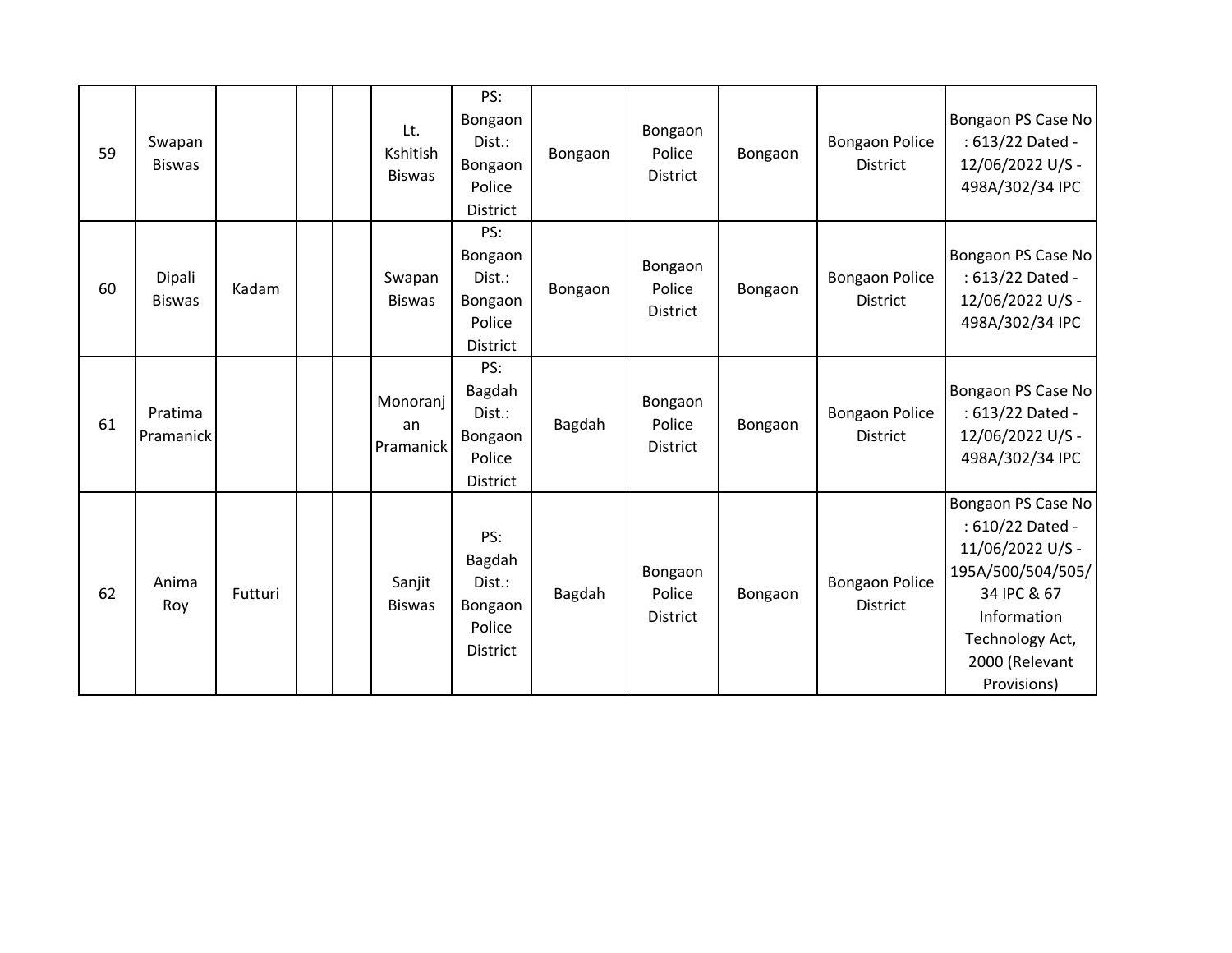| 63 | Sadhan<br>Das            | M |    | Lt. Dulala<br>Das             | Vill+PO-<br>Khalitpur,<br>PS-<br>Petrapole,<br>Dist-(N)<br>24 Pgs PS:<br>Petropole<br>Dist.:<br>Bongaon<br>Police<br><b>District</b> | Petropole  | Bongaon<br>Police<br>District         | Bongaon    | <b>Bongaon Police</b><br>District | Bongaon PS Case No<br>: 165/22 Dated -<br>12/02/2022 U/S -<br>447/379/427 IPC |
|----|--------------------------|---|----|-------------------------------|--------------------------------------------------------------------------------------------------------------------------------------|------------|---------------------------------------|------------|-----------------------------------|-------------------------------------------------------------------------------|
| 64 | Manoj<br>Chakrabor<br>ty | M | 32 | Bipul<br>Chakrabor<br>ty      | 16 no Rail<br>gate PS:<br>Chakdah<br>Dist.:<br>Ranaghat<br>Police<br>District                                                        | Chakdah    | Ranaghat<br>Police<br><b>District</b> | Gopalnagar | <b>Bongaon Police</b><br>District | Gopalnagar PS Case<br>No: 319/22 Dated -<br>10/06/2022 U/S -<br>399/402 IPC   |
| 65 | Kaushik<br><b>Nag</b>    | M | 23 | Lt.<br>Gopinath<br><b>Nag</b> | Chalki PS:<br>Gopalnaga<br>r Dist.:<br>Bongaon<br>Police<br><b>District</b>                                                          | Gopalnagar | Bongaon<br>Police<br>District         | Gopalnagar | <b>Bongaon Police</b><br>District | Gopalnagar PS Case<br>No: 315/22 Dated -<br>09/06/2022 U/S -<br>399/402 IPC   |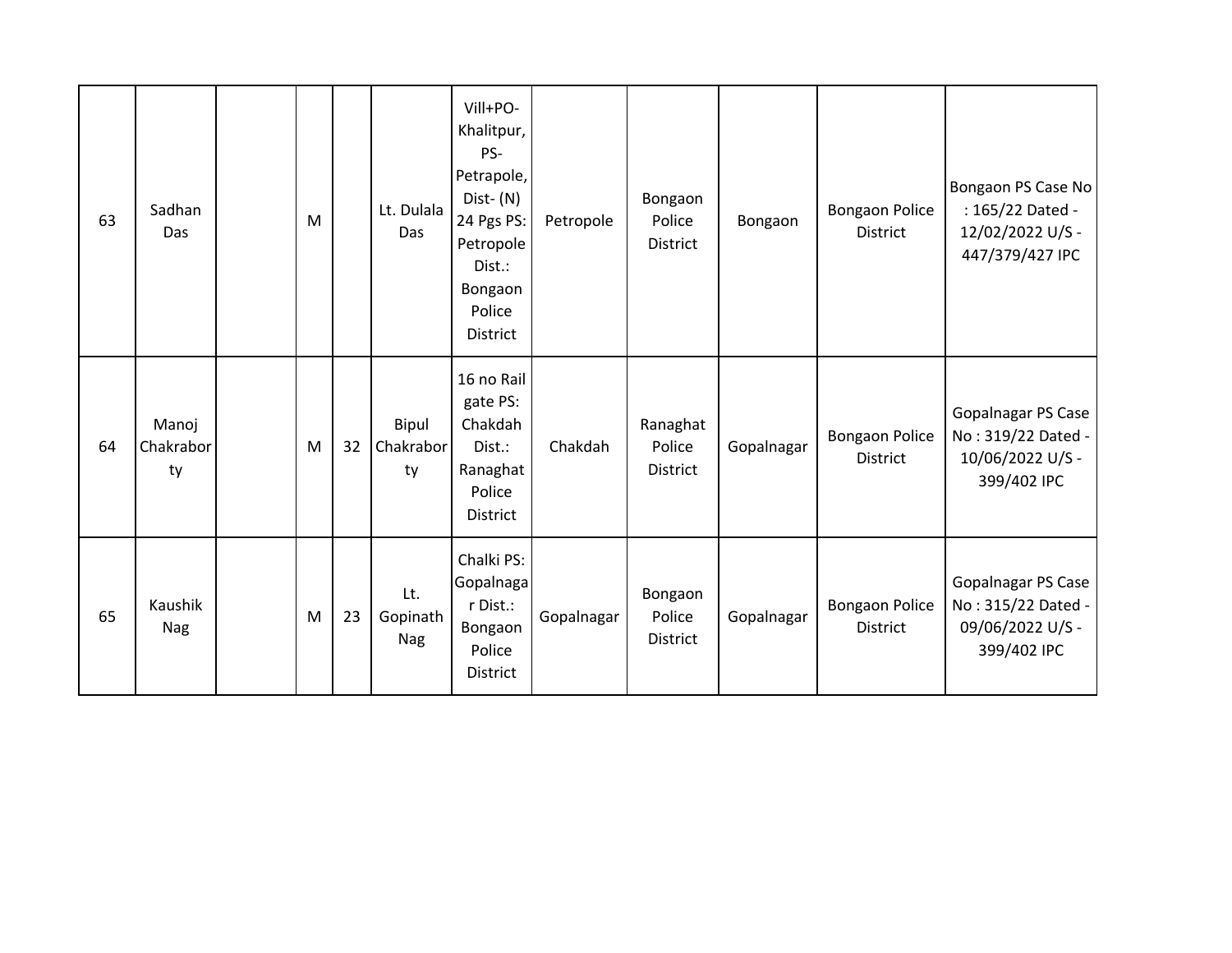| 66 | Md Sahid             | Munna | M | 28 | Md Islam            | PS:<br>Bhadresw<br>ar Dist.:<br>Chandann<br>agar<br>Police<br>Commissi<br>onerate                                                                | Bhadreswar | Chandanna<br>gar Police<br>Commission<br>erate | Bhadreswar | Chandannagar<br>Police<br>Commissionerat<br>e | Bhadreswar PS Case<br>No: 188/22 Dated -<br>23/04/2022 U/S -<br>399/402 IPC &<br>25/27 Arms Act,<br>1959 |
|----|----------------------|-------|---|----|---------------------|--------------------------------------------------------------------------------------------------------------------------------------------------|------------|------------------------------------------------|------------|-----------------------------------------------|----------------------------------------------------------------------------------------------------------|
| 67 | Sanjit<br>Chatterjee | Sajal | M | 40 | Dilip<br>Chatterjee | Keota 2<br>No.<br>Colony,<br>PO<br>Sahaganj,<br>PS CHN,<br>$(H)$ PS:<br>Chinsurah<br>Dist.:<br>Chandann<br>agar<br>Police<br>Commissi<br>onerate | Chinsurah  | Chandanna<br>gar Police<br>Commission<br>erate | Chinsurah  | Chandannagar<br>Police<br>Commissionerat<br>e | Chinsurah PS Case<br>No: 309/22 Dated -<br>12/06/2022 U/S-46<br>A Bengal Excise Act,<br>1909             |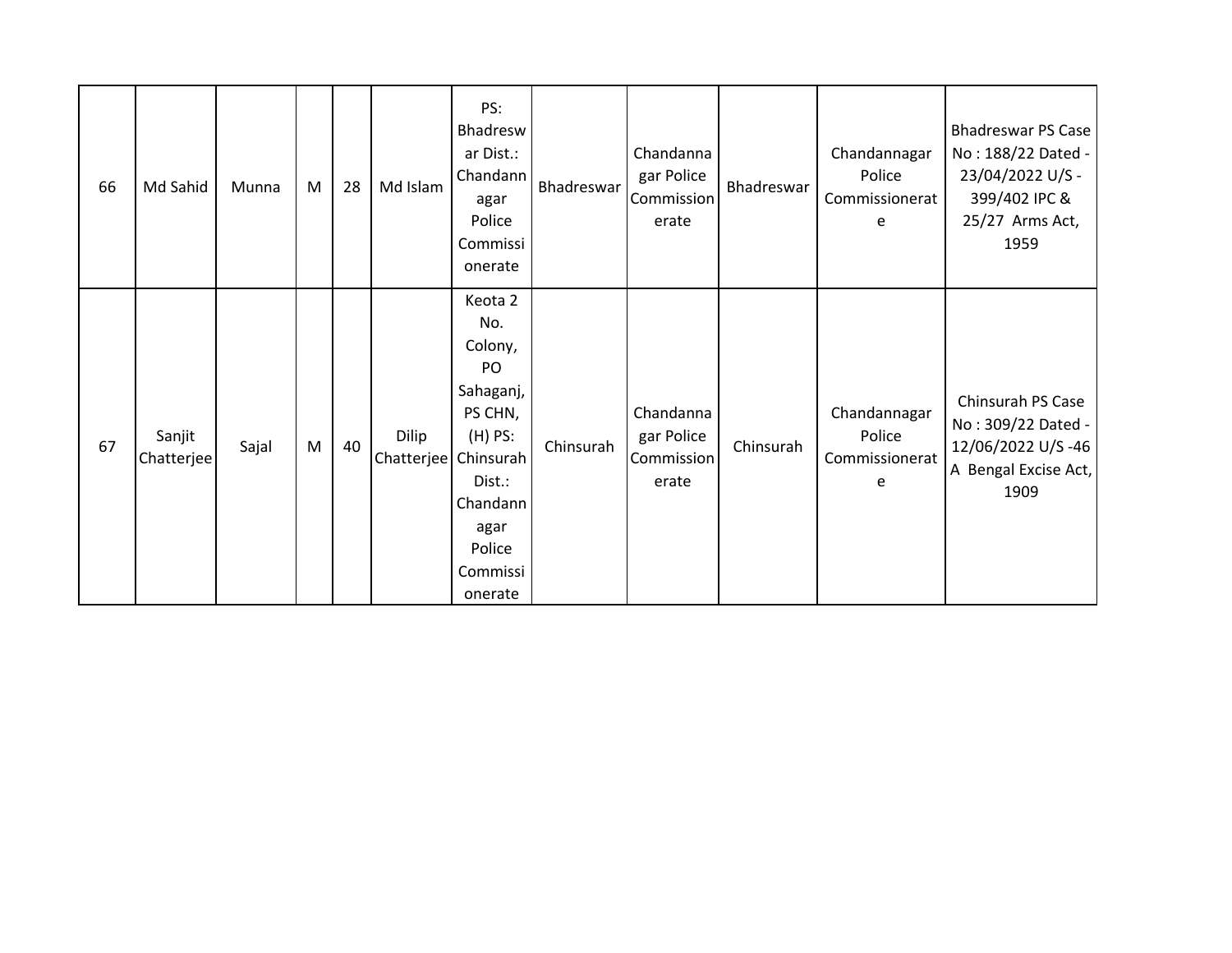| 68 | Animesh<br>Majumder |       | M | 43 | Lt.<br>Ramendra<br>Narayan<br>Maumder | $C/O$ Lt.<br>Manoranj<br>an Ghosh<br>of Keota<br>Garhbaga<br>n, PO<br>Sahaganj,<br>Ward No<br>3, PSCHN<br>$(H)$ PS:<br>Chinsurah<br>Dist.:<br>Chandann<br>agar<br>Police<br>Commissi<br>onerate | Chinsurah | Chandanna<br>gar Police<br>Commission<br>erate | Chinsurah | Chandannagar<br>Police<br>Commissionerat<br>e | Chinsurah PS Case<br>No: 311/22 Dated -<br>12/06/2022 U/S -<br>341/323/325/506<br><b>IPC</b>                                                                                |
|----|---------------------|-------|---|----|---------------------------------------|-------------------------------------------------------------------------------------------------------------------------------------------------------------------------------------------------|-----------|------------------------------------------------|-----------|-----------------------------------------------|-----------------------------------------------------------------------------------------------------------------------------------------------------------------------------|
| 69 | Nupur<br>Jash       | Malay | M | 45 | Bistupada<br>Jash                     | Kanakshall<br>y, Ghatak<br>Para, PS<br>CHN(H)<br>PS:<br>Chinsurah<br>Dist.:<br>Chandann<br>agar<br>Police<br>Commissi<br>onerate                                                                | Chinsurah | Chandanna<br>gar Police<br>Commission<br>erate | Chinsurah | Chandannagar<br>Police<br>Commissionerat<br>e | Chinsurah PS Case<br>No: 310/22 Dated -<br>12/06/2022 U/S -<br>153A/295A/505/120<br><b>BIPC &amp; 67</b><br>Information<br>Technology Act,<br>2000 (Relevant<br>Provisions) |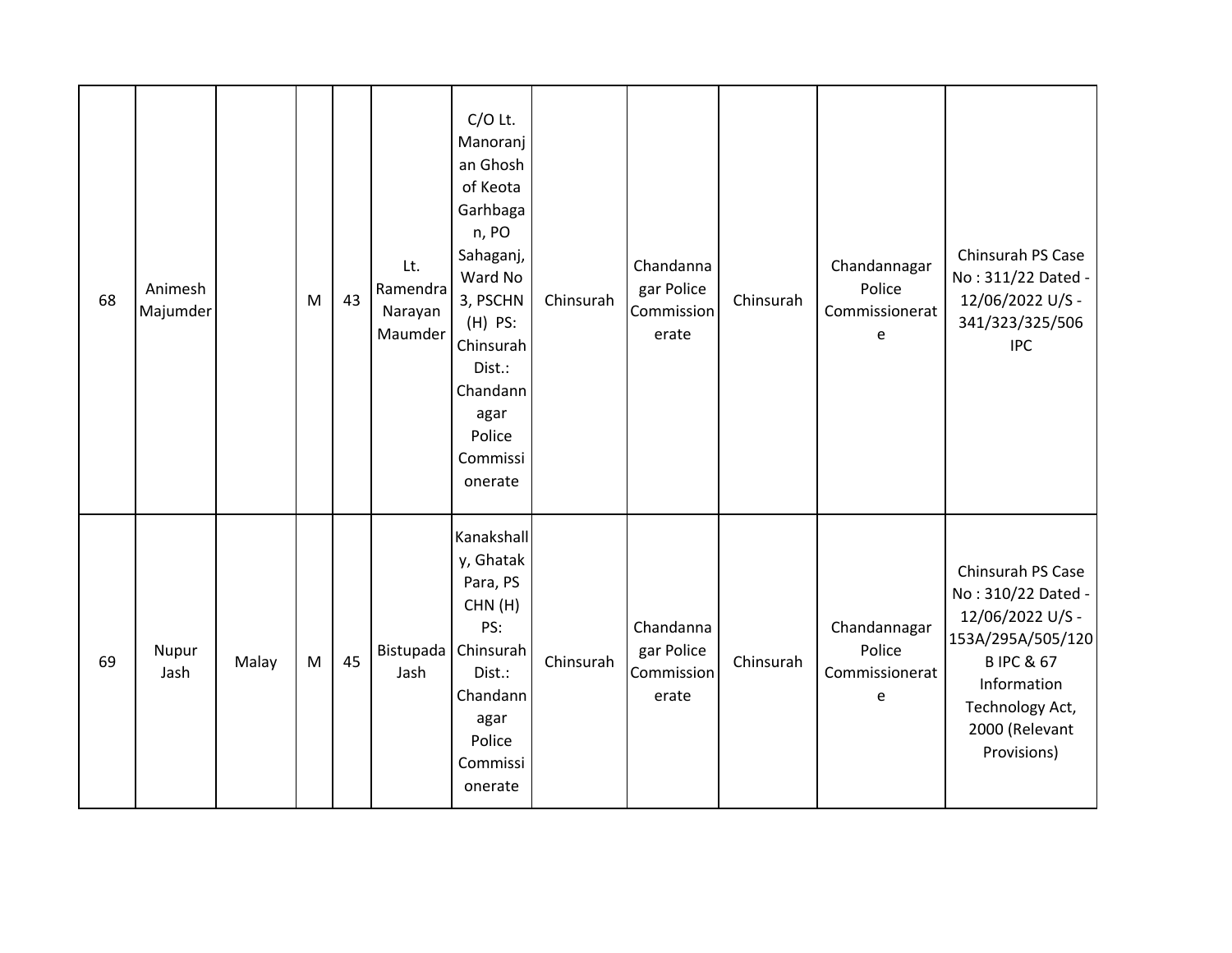| 70 | Avijit Das | Abhijit<br>Das $@$<br>Guddu | M | 23 | Uttam Das     | Shyam<br>babur<br>Ghat, PS<br>CHN(H)<br>PS:<br>Chinsurah<br>Dist.:<br>Chandann<br>agar<br>Police<br>Commissi<br>onerate | Chinsurah | Chandanna<br>gar Police<br>Commission<br>erate | Chinsurah | Chandannagar<br>Police<br>Commissionerat<br>e | Chinsurah PS Case<br>No: 261/22 Dated -<br>28/05/2022 U/S -<br><b>195A IPC</b> |
|----|------------|-----------------------------|---|----|---------------|-------------------------------------------------------------------------------------------------------------------------|-----------|------------------------------------------------|-----------|-----------------------------------------------|--------------------------------------------------------------------------------|
| 71 | Sk Jahir   |                             | M | 20 | Sk.<br>Samser | Khagrajole<br>, PS-CHN,<br>$(H)$ PS:<br>Chinsurah<br>Dist.:<br>Chandann<br>agar<br>Police<br>Commissi<br>onerate        | Chinsurah | Chandanna<br>gar Police<br>Commission<br>erate | Chinsurah | Chandannagar<br>Police<br>Commissionerat<br>e | Chinsurah PS<br>Warrant No = 280                                               |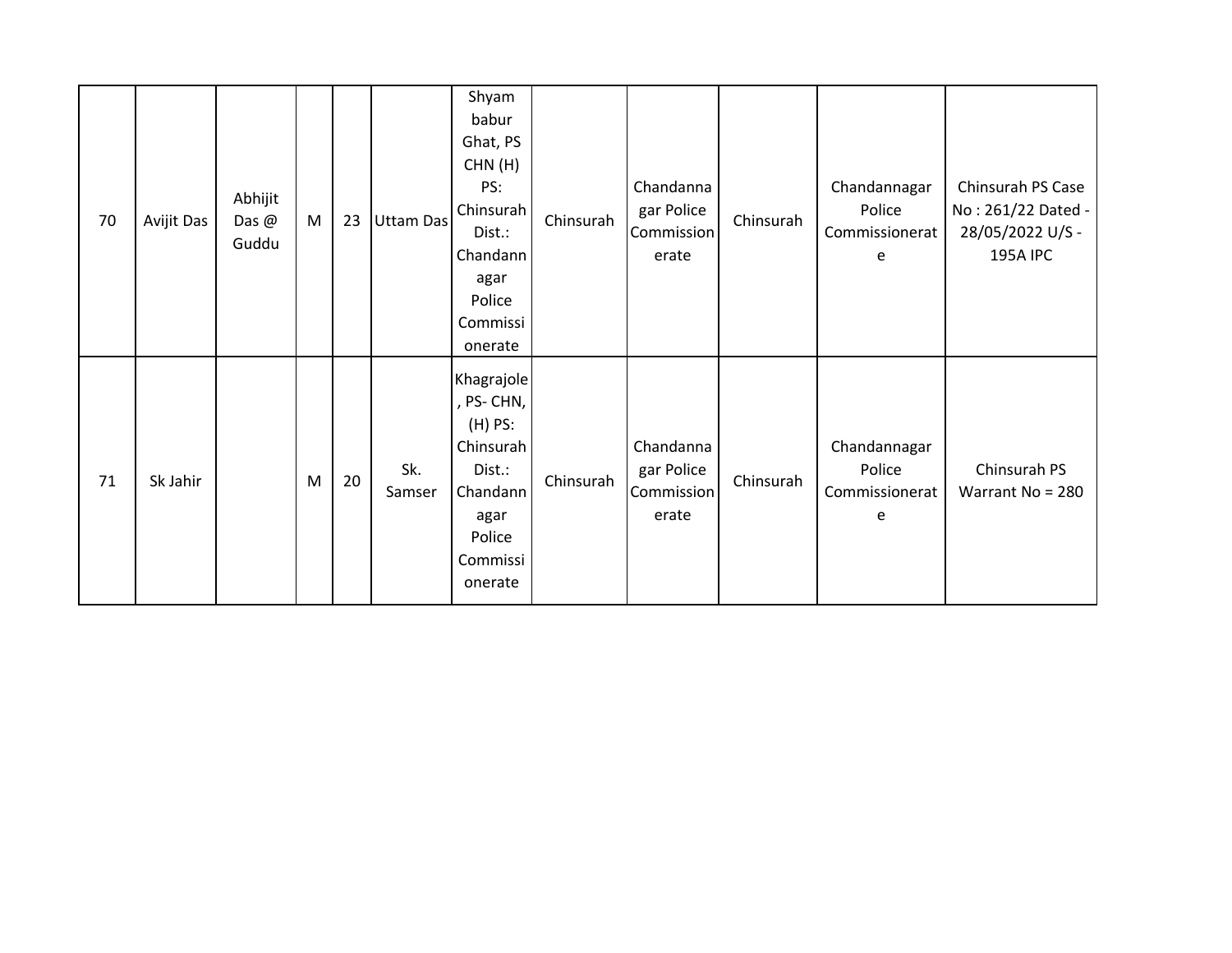| 72 | Dibyendu<br>Routh |  | ${\sf M}$ | 22 | Umakanta<br>Routh | Dandabel<br>boni, PO-<br>Sishusada<br>n, PS-<br>Ramnagar<br>, Dist-<br>Purba<br>Medinipur<br>A/P<br>Sohom<br>Meritime<br>PVT. LTD,<br>Narmada<br>Warehous<br>e, Bhadua,<br>Hooghly<br>PS:<br>Dankuni<br>Dist.:<br>Chandann<br>agar<br>Police<br>Commissi<br>onerate | Dankuni | Chandanna<br>gar Police<br>Commission<br>erate | Dankuni | Chandannagar<br>Police<br>Commissionerat<br>e | Dankuni PS Case No<br>: 213/22 Dated -<br>12/06/2022 U/S -<br>153A/298/505/506<br><b>IPC</b> |
|----|-------------------|--|-----------|----|-------------------|---------------------------------------------------------------------------------------------------------------------------------------------------------------------------------------------------------------------------------------------------------------------|---------|------------------------------------------------|---------|-----------------------------------------------|----------------------------------------------------------------------------------------------|
|----|-------------------|--|-----------|----|-------------------|---------------------------------------------------------------------------------------------------------------------------------------------------------------------------------------------------------------------------------------------------------------------|---------|------------------------------------------------|---------|-----------------------------------------------|----------------------------------------------------------------------------------------------|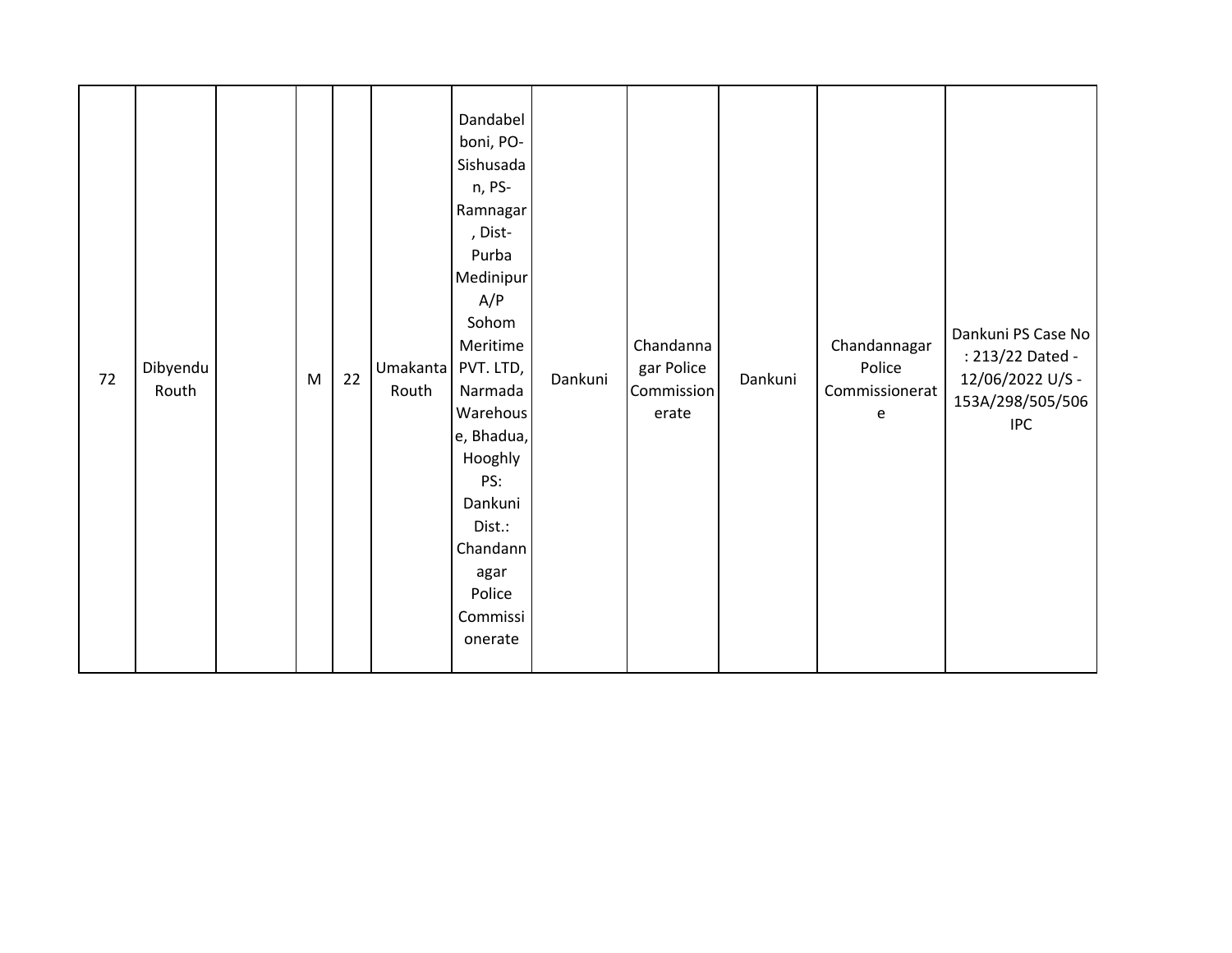| 73 | Ananda<br>Dalai |  | $\mathsf{M}% _{T}=\mathsf{M}_{T}\!\left( a,b\right) ,\ \mathsf{M}_{T}=\mathsf{M}_{T}\!\left( a,b\right) ,$ | 52 | Kanailal<br>Dalai | Ramnagar<br>PS Sakrail<br>Dist.<br>Paschim<br>Mednipur<br>A/P<br>Rathtala<br>near H.P<br>Petrol<br>Pump PS<br>Dankuni<br>Dist.<br>Hooghly<br>PS:<br>Dankuni<br>Dist.:<br>Chandann<br>agar<br>Police<br>Commissi<br>onerate | Dankuni | Chandanna<br>gar Police<br>Commission<br>erate | Dankuni | Chandannagar<br>Police<br>Commissionerat<br>e | Dankuni PS Case No<br>: 216/22 Dated -<br>12/06/2022 U/S-46<br><b>Bengal Excise</b><br>(A)<br>Act, 1909 |
|----|-----------------|--|------------------------------------------------------------------------------------------------------------|----|-------------------|----------------------------------------------------------------------------------------------------------------------------------------------------------------------------------------------------------------------------|---------|------------------------------------------------|---------|-----------------------------------------------|---------------------------------------------------------------------------------------------------------|
|----|-----------------|--|------------------------------------------------------------------------------------------------------------|----|-------------------|----------------------------------------------------------------------------------------------------------------------------------------------------------------------------------------------------------------------------|---------|------------------------------------------------|---------|-----------------------------------------------|---------------------------------------------------------------------------------------------------------|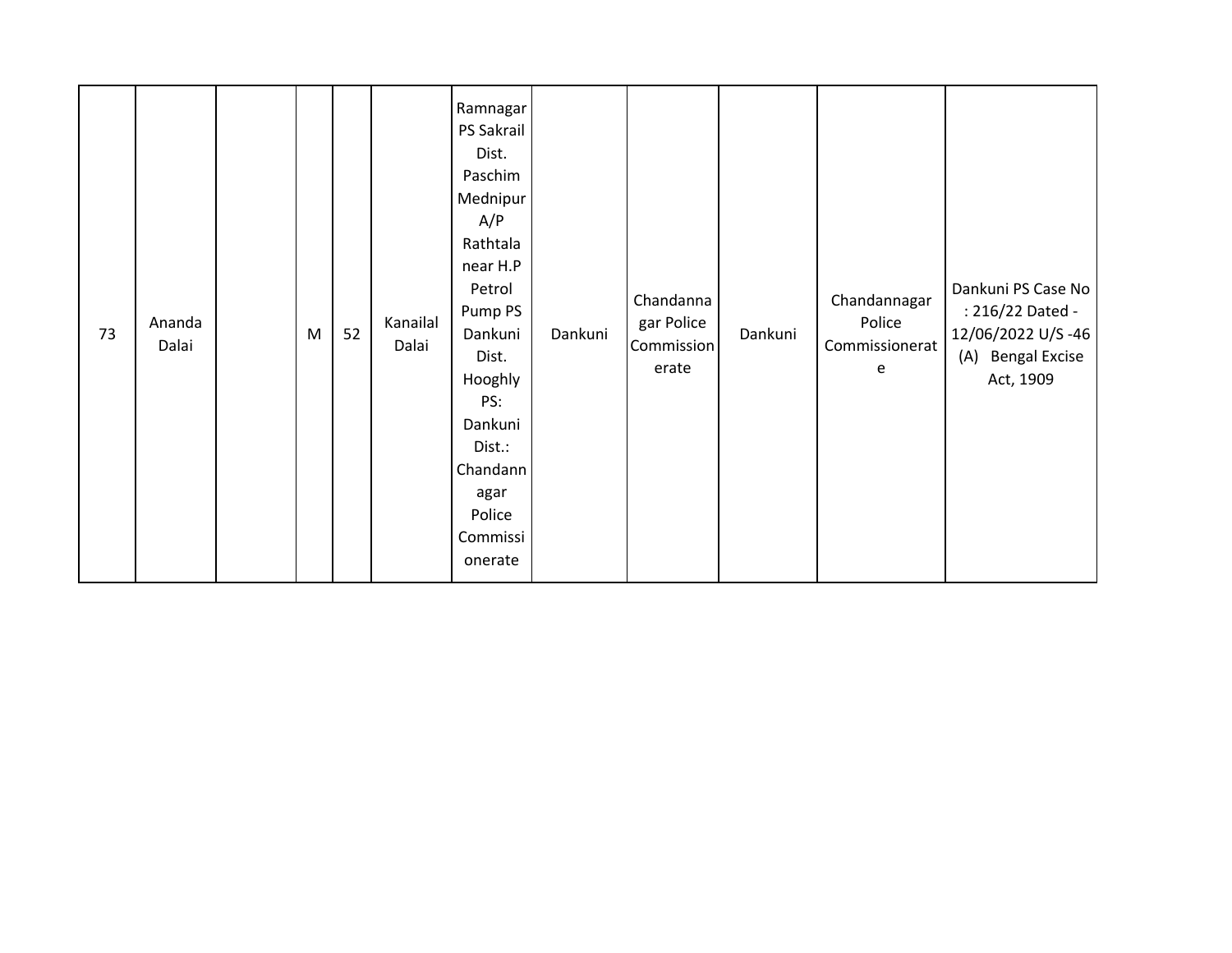| 74 | Biswajit<br>Mondal     | M | 36 | Suvendu<br>Mondal         | Dankuni<br>Bonderbill<br><b>PS</b><br>Dankuni<br>Hooghly<br>PS:<br>Dankuni<br>Dist.:<br>Chandann<br>agar<br>Police<br>Commissi<br>onerate | Dankuni | Chandanna<br>gar Police<br>Commission<br>erate | Dankuni | Chandannagar<br>Police<br>Commissionerat<br>e | Dankuni PS Case No<br>: 188/21 Dated -<br>24/06/2021 U/S -<br>379/411/285 IPC &<br>$7(1)$ (a)(ii)<br><b>Prevention Of Black</b><br><b>Marketing And</b><br>Maintenance Of<br><b>Supplies</b><br>Of Essential<br>Commodities<br>Act, 1980 |
|----|------------------------|---|----|---------------------------|-------------------------------------------------------------------------------------------------------------------------------------------|---------|------------------------------------------------|---------|-----------------------------------------------|------------------------------------------------------------------------------------------------------------------------------------------------------------------------------------------------------------------------------------------|
| 75 | Shiv<br>Kumar<br>Singh | M | 46 | Lt. Ram<br>Dhari<br>Singh | Pardanku<br>ni Ward<br>No 03 PS<br>Dankuni<br>Hooghly<br>PS:<br>Dankuni<br>Dist.:<br>Chandann<br>agar<br>Police<br>Commissi<br>onerate    | Dankuni | Chandanna<br>gar Police<br>Commission<br>erate | Dankuni | Chandannagar<br>Police<br>Commissionerat<br>e | Dankuni PS Case No<br>: 860/21 U/S -                                                                                                                                                                                                     |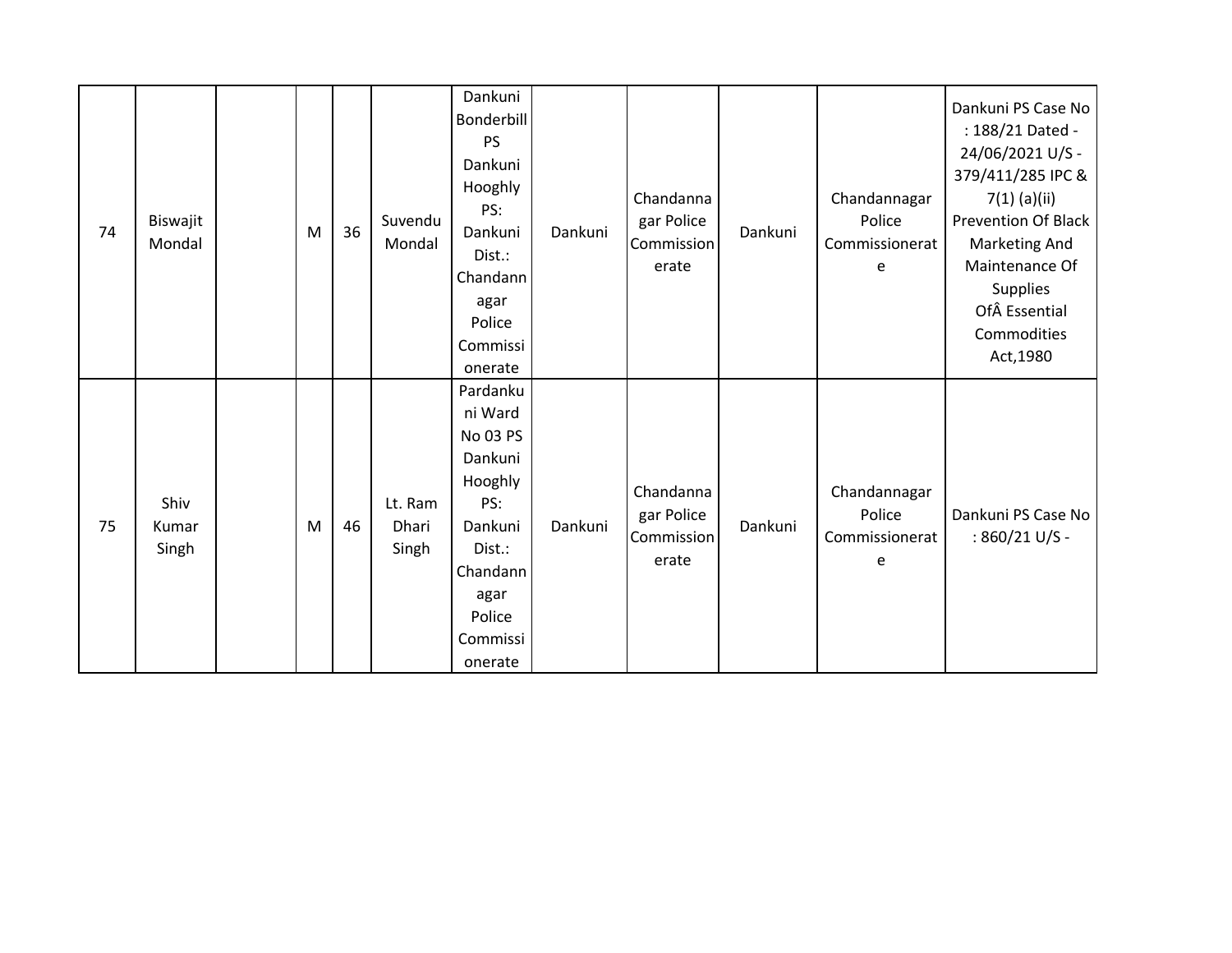| 76 | Binodh<br>Choudhur<br>у | M | 48 | Raghu<br>Choudhur<br>у | Maitypara<br><b>PS</b><br>Dankuni<br>Hooghly<br>PS:<br>Dankuni<br>Dist.:<br>Chandann<br>agar<br>Police<br>Commissi<br>onerate                                                                     | Dankuni | Chandanna<br>gar Police<br>Commission<br>erate | Dankuni | Chandannagar<br>Police<br>Commissionerat<br>e | Dankuni PS Case No<br>: 860/21 U/S -                                                                                           |
|----|-------------------------|---|----|------------------------|---------------------------------------------------------------------------------------------------------------------------------------------------------------------------------------------------|---------|------------------------------------------------|---------|-----------------------------------------------|--------------------------------------------------------------------------------------------------------------------------------|
| 77 | Bichitra<br>Gosai       | M | 27 | Haripada<br>Gosai      | 3 No<br>Natungra<br>${\sf m}$<br>Nityanand<br>a pally,<br>P.O-<br>Morepuku<br>r, P.S-<br>Rishra,<br>Dist-<br>Hooghly<br>PS: Rishra<br>Dist.:<br>Chandann<br>agar<br>Police<br>Commissi<br>onerate | Rishra  | Chandanna<br>gar Police<br>Commission<br>erate | Rishra  | Chandannagar<br>Police<br>Commissionerat<br>e | Rishra PS Case No:<br>81/22 Dated -<br>12/06/2022 U/S -<br>21(c) Narcotic Drugs<br>and Psychotropic<br>Substances Act,<br>1985 |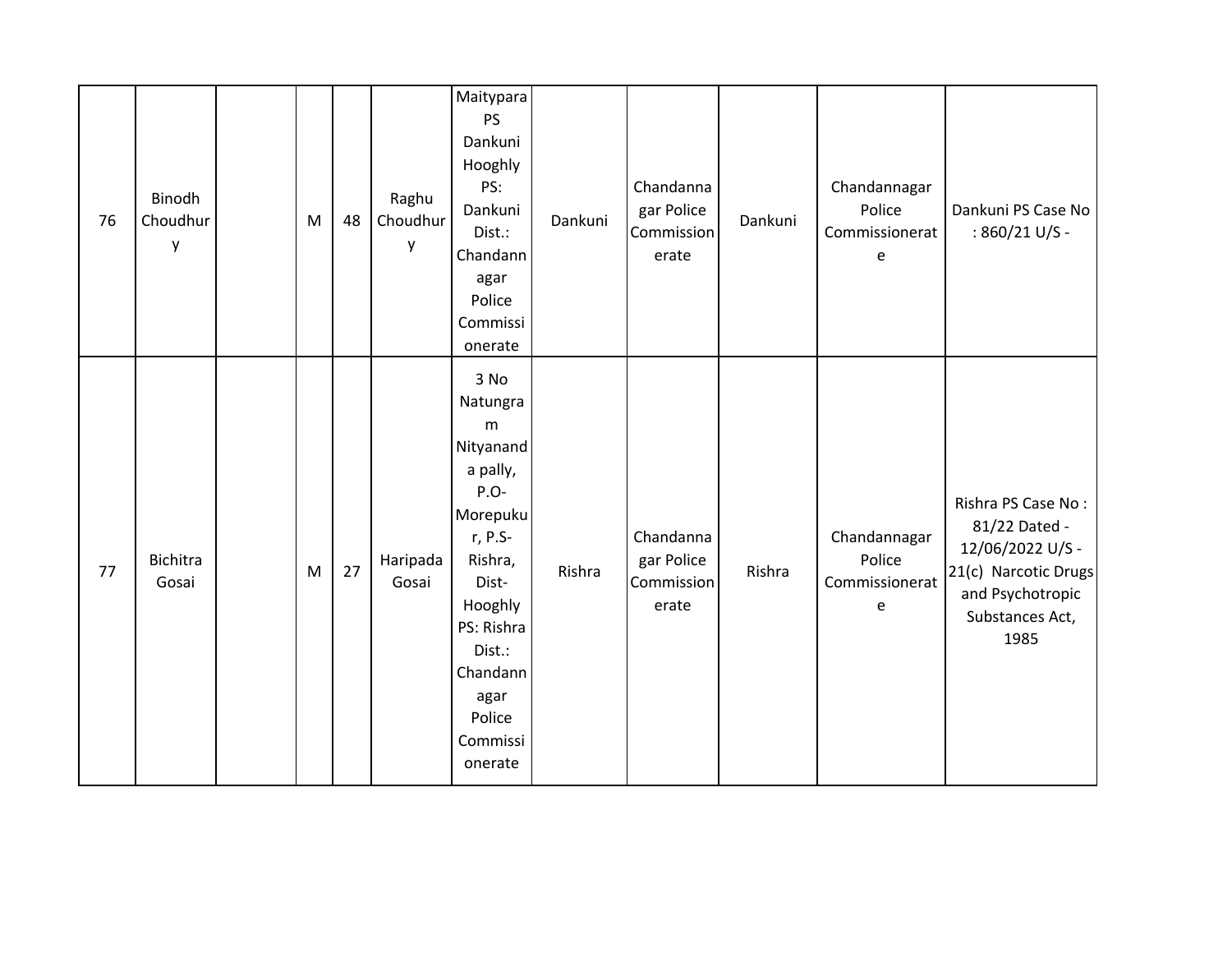| 78 | Kedar<br>Ghoshal |  | $S/O$ Lt.<br>Mohan<br>Ghoshal | 63/7 B.K<br>Street, PO<br>& PS-<br>Uttarpara,<br>Dist-<br>Hooghly<br>PS:<br>Uttarpara<br>Dist.:<br>Chandann<br>agar<br>Police<br>Commissi<br>onerate   | Uttarpara | Chandanna<br>gar Police<br>Commission<br>erate | Uttarpara | Chandannagar<br>Police<br>Commissionerat<br>e | <b>Uttarpara PS Case</b><br>No: 85/22 Dated -<br>23/03/2022 U/S -<br>420/406/323/506/3<br>4 IPC                |
|----|------------------|--|-------------------------------|--------------------------------------------------------------------------------------------------------------------------------------------------------|-----------|------------------------------------------------|-----------|-----------------------------------------------|----------------------------------------------------------------------------------------------------------------|
| 79 | Akash<br>Shaw    |  | $S/O-$<br>Omprakas<br>h Shaw  | $10/A$ ,<br>R.B.C<br>Road,<br>Rishra PS-<br>Rishra Dist-<br>Hooghly<br>PS:<br>Uttarpara<br>Dist.:<br>Chandann<br>agar<br>Police<br>Commissi<br>onerate | Uttarpara | Chandanna<br>gar Police<br>Commission<br>erate | Uttarpara | Chandannagar<br>Police<br>Commissionerat<br>e | <b>Uttarpara PS Case</b><br>No: 207/22 Dated -<br>10/06/2022 U/S -<br>399/402 IPC &<br>25/27 Arms Act,<br>1959 |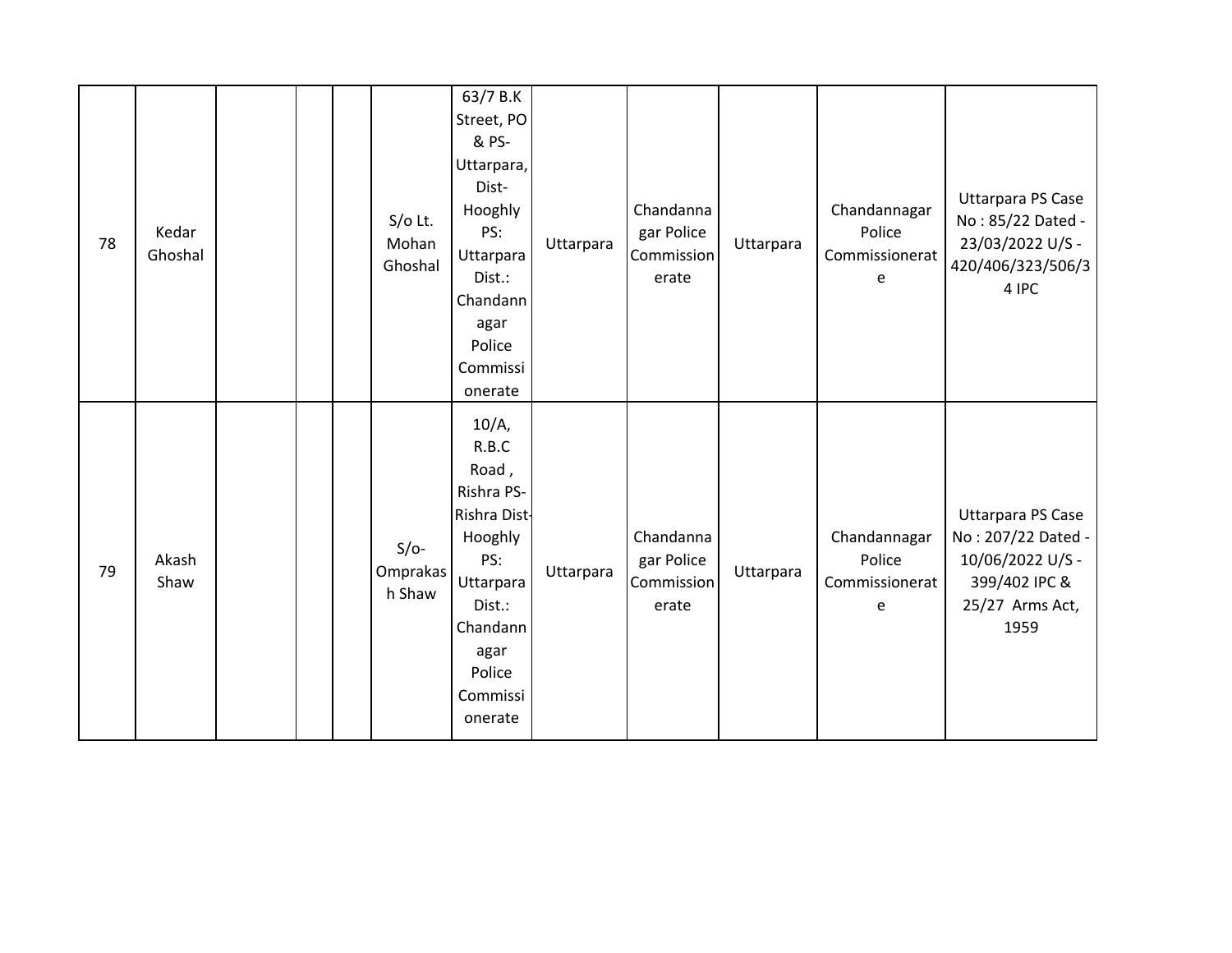| 80 | Sushil Roy      |   |    | $S/O-$<br>munna<br>Roy | $41/17$ N.S<br>Road,<br>Rishra PS-<br>Rishra Dist-<br>Hooghly<br>PS:<br>Uttarpara<br>Dist.:<br>Chandann<br>agar<br>Police<br>Commissi<br>onerate | Uttarpara              | Chandanna<br>gar Police<br>Commission<br>erate | Uttarpara       | Chandannagar<br>Police<br>Commissionerat<br>e | <b>Uttarpara PS Case</b><br>No: 207/22 Dated -<br>10/06/2022 U/S -<br>399/402 IPC &<br>25/27 Arms Act,<br>1959 |
|----|-----------------|---|----|------------------------|--------------------------------------------------------------------------------------------------------------------------------------------------|------------------------|------------------------------------------------|-----------------|-----------------------------------------------|----------------------------------------------------------------------------------------------------------------|
| 81 | Mithun<br>Roy   |   | 18 |                        | Jalpesh<br>PS:<br>Sahin Roy   Moynagur<br>i Dist.:<br>Jalpaiguri                                                                                 | Moynaguri              | Jalpaiguri                                     | Mathabhang<br>a | Coochbehar                                    | Mathabhanga PS<br>Case No: 318/22<br>Dated - 11/06/2022<br>U/S-379 IPC                                         |
| 82 | Balai<br>Mondal | M | 27 | Jatin<br>Mondal        | Jadabbati<br>PS:<br>Gangaram<br>pur Dist.:<br>Dakshin<br>Dinajpur                                                                                | Gangaramp<br><b>ur</b> | Dakshin<br>Dinajpur                            | Hilli           | Dakshin Dinajpur                              | Hilli PS Case No:<br>140/22 Dated -<br>12/06/2022 U/S -<br>188/420 IPC                                         |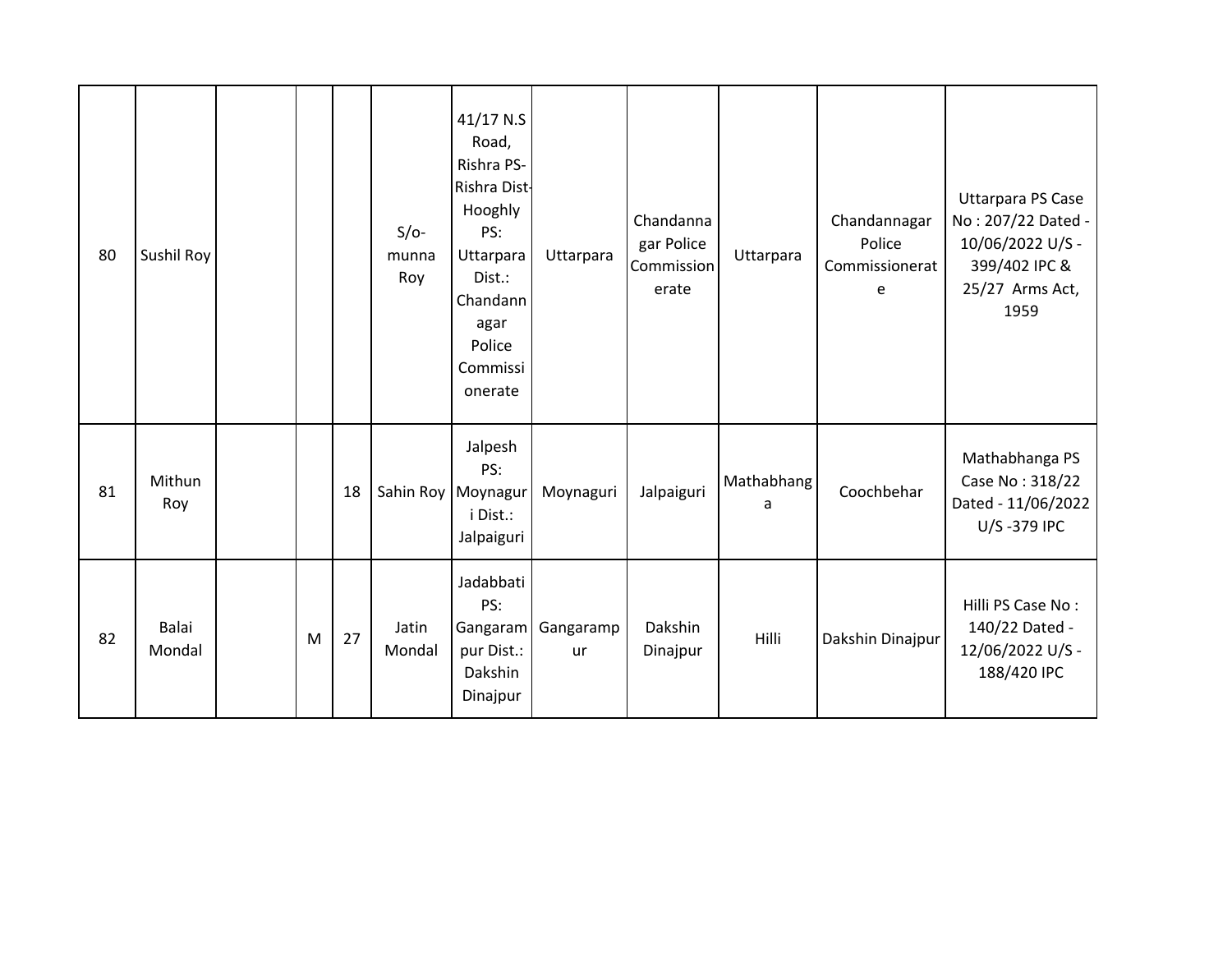| 83 | Biswanath<br>Murmu | M | 20 | Lt. Kaltu<br>Murmu | Chousha<br>PS:<br>Kushmand<br>i Dist.:<br>Dakshin<br>Dinajpur         | Kushmandi          | Dakshin<br>Dinajpur | Kushmandi          | Dakshin Dinajpur | Kushmandi PS Case<br>No: 134/22 Dated -<br>10/06/2022 U/S -<br>06/18 The<br>Protection of<br>children from sexual<br>offences Act, 2012<br>(POCSO) |
|----|--------------------|---|----|--------------------|-----------------------------------------------------------------------|--------------------|---------------------|--------------------|------------------|----------------------------------------------------------------------------------------------------------------------------------------------------|
| 84 | Pronab<br>Ghogh    | M | 43 | Kanai<br>Ghosh     | <b>PARPATIR</b><br>AM PS:<br>Patiram<br>Dist.:<br>Dakshin<br>Dinajpur | Patiram            | Dakshin<br>Dinajpur | Patiram            | Dakshin Dinajpur | Patiram PS                                                                                                                                         |
| 85 | Jerial<br>Lepcha   | M | 19 | Ismial<br>Lepcha   | Kunti<br>Sittong-I<br>PS:<br>Kurseong<br>Dist.:<br>Darjeeling         | Kurseong           | Darjeeling          | Rangli<br>rangliat | Darjeeling       | Rangli rangliat PS<br>Case No: 19/22<br>Dated - 12/06/2022<br>U/S-379 IPC                                                                          |
| 86 | Abinash<br>Chhetri | M | 18 | Dilip<br>Chhetri   | Reshep<br>bazar PS:<br>Rangli<br>rangliat<br>Dist.:<br>Darjeeling     | Rangli<br>rangliat | Darjeeling          | Rangli<br>rangliat | Darjeeling       | Rangli rangliat PS<br>Case No: 19/22<br>Dated - 12/06/2022<br>U/S-379 IPC                                                                          |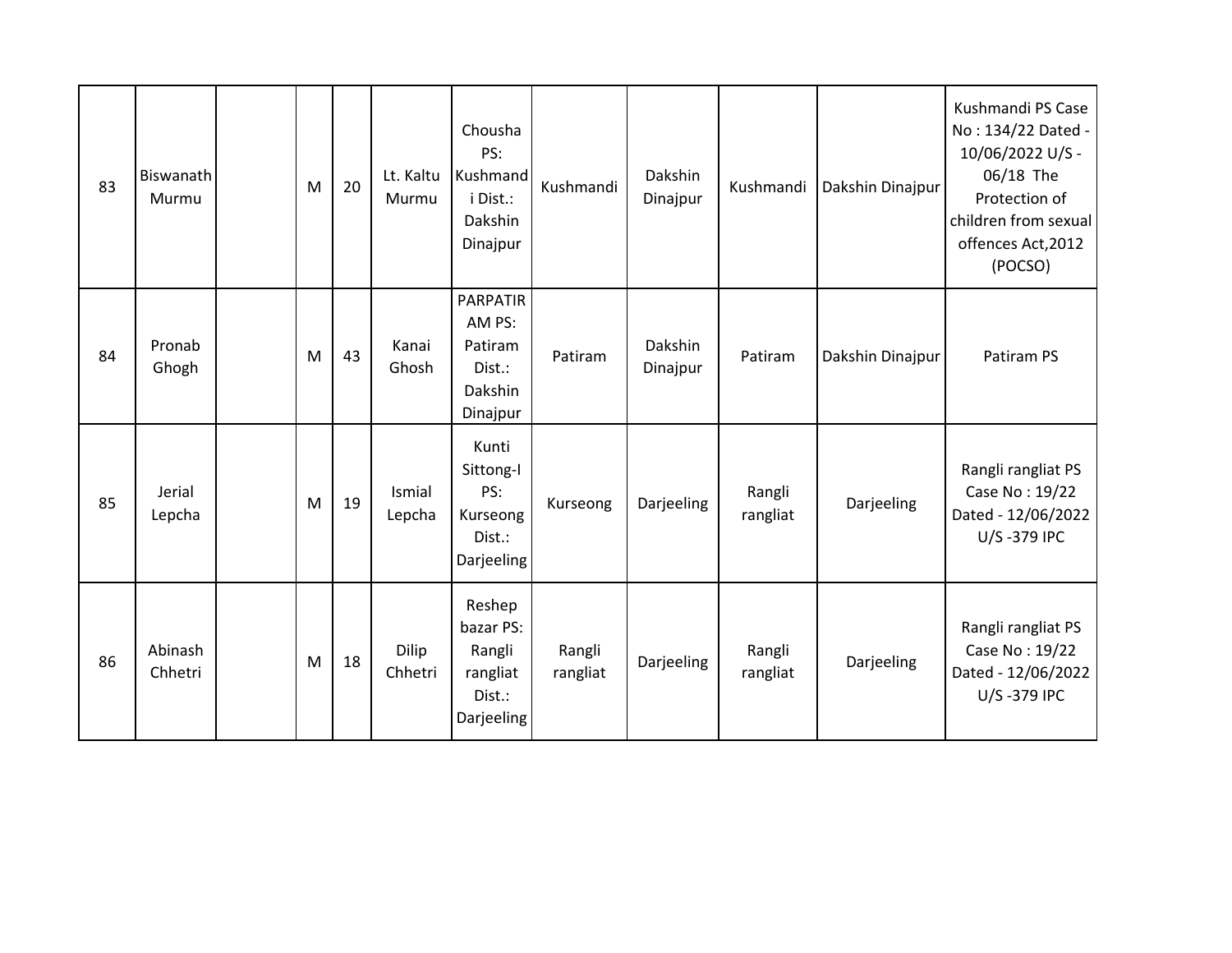| 87 | Abishek<br>Rai  | M | 19 | Roshan<br>Rai                  | Reshep<br>bazar PS:<br>Rangli<br>rangliat<br>Dist.:<br>Darjeeling                                                                                                 | Rangli<br>rangliat          | Darjeeling                               | Rangli<br>rangliat | Darjeeling                                   | Rangli rangliat PS<br>Case No: 19/22<br>Dated - 12/06/2022<br>U/S-379 IPC                          |
|----|-----------------|---|----|--------------------------------|-------------------------------------------------------------------------------------------------------------------------------------------------------------------|-----------------------------|------------------------------------------|--------------------|----------------------------------------------|----------------------------------------------------------------------------------------------------|
| 88 | Johna<br>Subba  | M | 34 | Peter<br>Subba                 | Reshep<br>Bazar PS:<br>Rangli<br>rangliat<br>Dist.:<br>Darjeeling                                                                                                 | Rangli<br>rangliat          | Darjeeling                               | Rangli<br>rangliat | Darjeeling                                   | Rangli rangliat PS<br>Case No: 19/22<br>Dated - 12/06/2022<br>U/S-379 IPC                          |
| 89 | Sadhu<br>Mahato | M | 55 | $S/O$ Lt<br>Meghnath<br>Mahato | Akrafatak<br>4 No.<br>Dhankheti<br>Road, 14<br>No. Brick<br>field, PS-<br>agar PS:<br>Rabindran<br>agar Dist.:<br>Diamond<br>Harbour<br>Police<br><b>District</b> | Rabindran Rabindranag<br>ar | Diamond<br>Harbour<br>Police<br>District | Rabindranag<br>ar  | Diamond<br>Harbour Police<br><b>District</b> | Rabindranagar PS<br>Case No: 153/22<br>Dated - 12/06/2022<br>U/S-46A(C) Bengal<br>Excise Act, 1909 |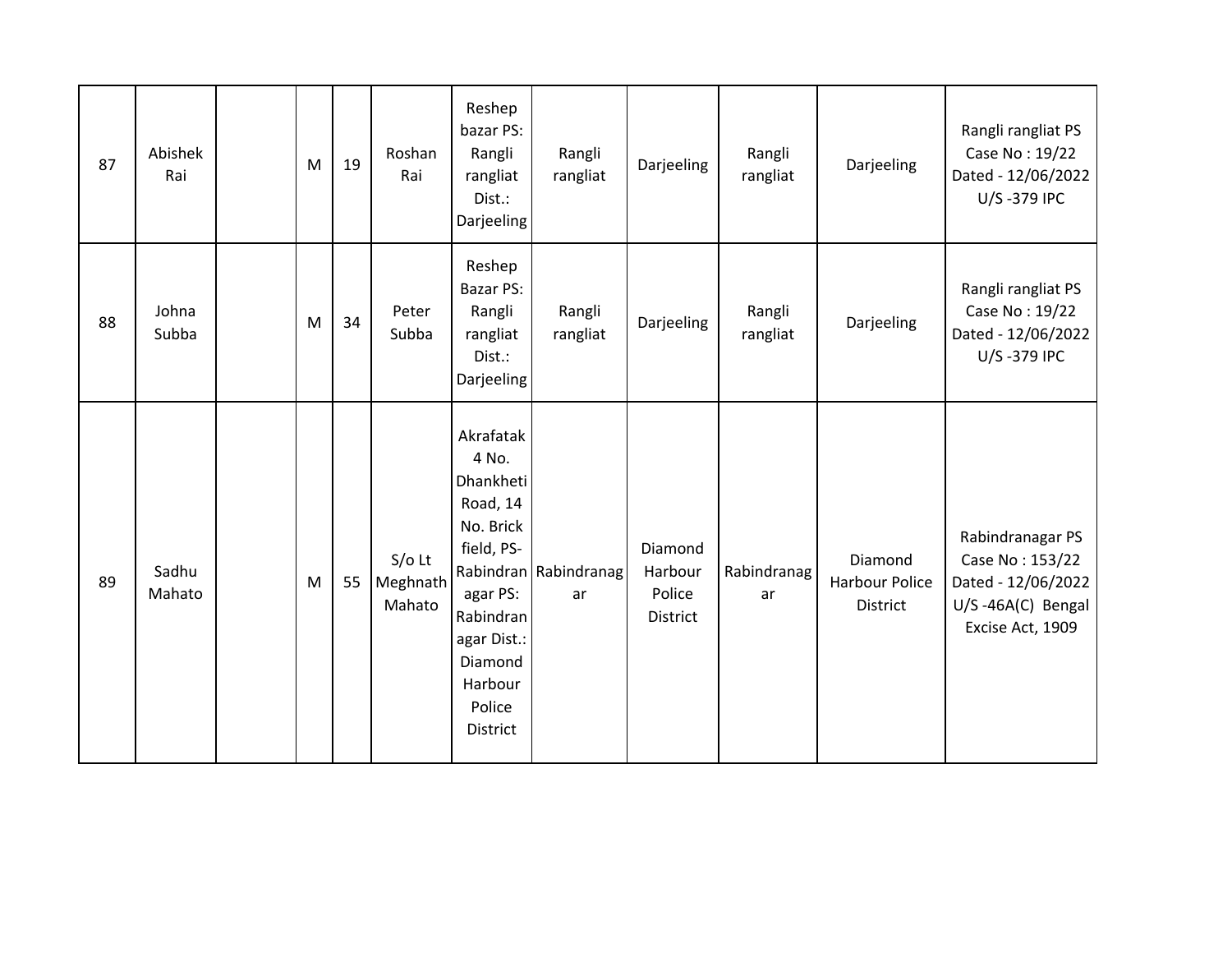| 90 | Biswanath<br>Chowdhur<br>у | M | 58 | $S/O$ Lt<br>Karu<br>Chowdhur<br>у | Akrafatak<br>4 No.<br>Dhankheti<br>Road, 14<br>No. Brick<br>field, PS-<br>agar PS:<br>Rabindran<br>agar Dist.:<br>Diamond<br>Harbour<br>Police<br>District | Rabindran Rabindranag<br>ar | Diamond<br>Harbour<br>Police<br>District | Rabindranag<br>ar | Diamond<br>Harbour Police<br><b>District</b> | Rabindranagar PS<br>Case No: 154/22<br>Dated - 12/06/2022<br>U/S-46A(C) Bengal<br>Excise Act, 1909 |
|----|----------------------------|---|----|-----------------------------------|------------------------------------------------------------------------------------------------------------------------------------------------------------|-----------------------------|------------------------------------------|-------------------|----------------------------------------------|----------------------------------------------------------------------------------------------------|
| 91 | Uday<br>Kumar              | M |    | Lt.<br><b>Dibakar</b><br>Kumar    | Kakgachi<br>PS:<br>Dhaniakha<br>li Dist.:<br>Hooghly<br>Rural                                                                                              | Dhaniakhali                 | Hooghly<br>Rural                         | Dhaniakhali       | <b>Hooghly Rural</b>                         | Dhaniakhali PS Case<br>No: 104/22 Dated -<br>27/05/2022 U/S -<br>427/436 IPC                       |
| 92 | Tanmoy<br>Som              | M |    | Prabin<br>Som                     | PS: Raina<br>Dist.:<br>Purba<br>Burdwan                                                                                                                    | Raina                       | Purba<br>Burdwan                         | Dhaniakhali       | <b>Hooghly Rural</b>                         | Dhaniakhali PS Case<br>No: 97/22 Dated -<br>20/05/2022 U/S -<br>498A/406/313/506/<br><b>34 IPC</b> |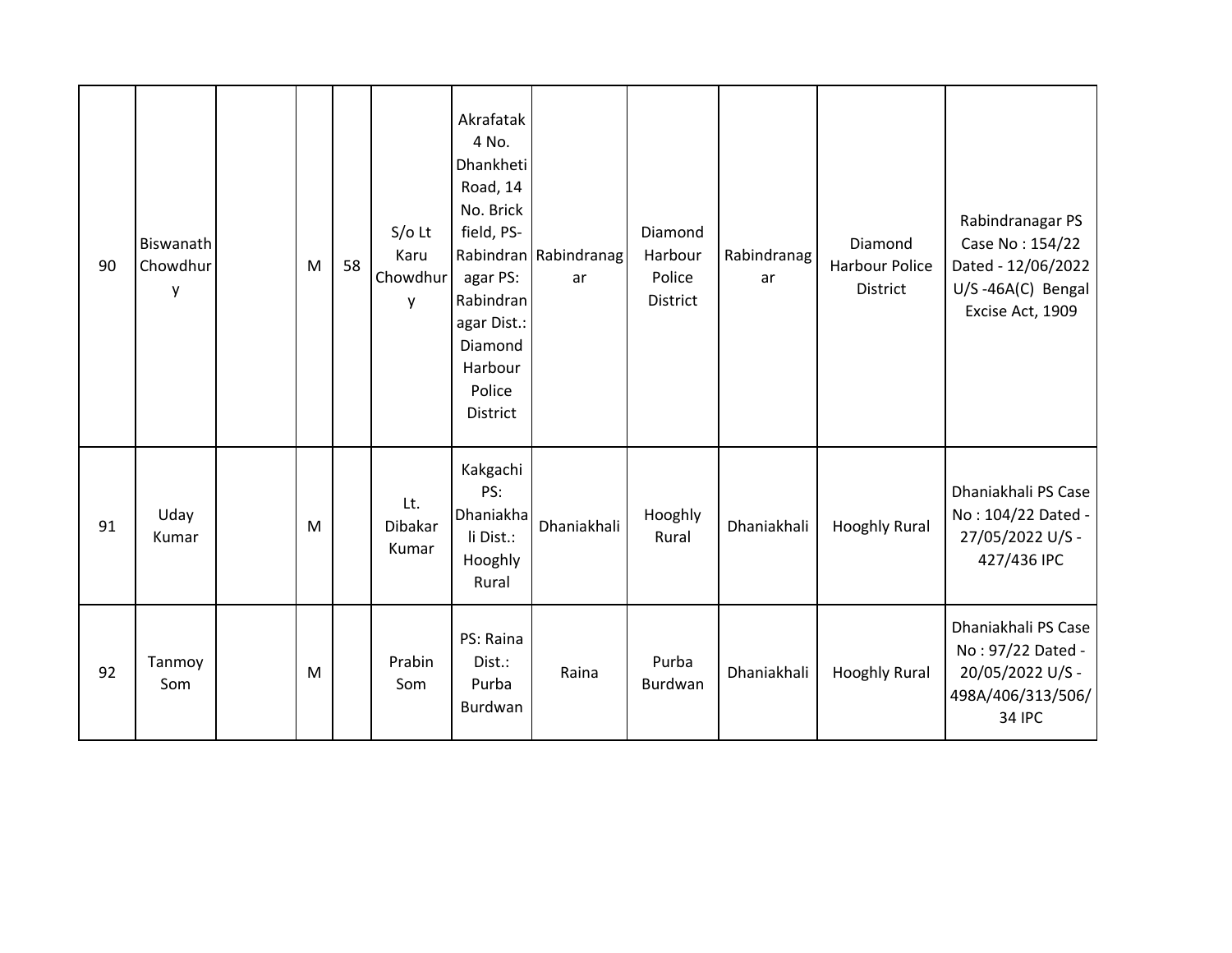| 93 | Manik<br>Chandra<br>Das | Rahul | M | 43 | Sahadeb<br>Das | Vill-<br>Thakurani<br>Chack<br>Daspara,<br>PO-<br>Baruipara,<br><b>PS-Singur,</b><br>Dist-<br>Hooghly<br>PS: Singur<br>Dist.:<br>Hooghly<br>Rural | Singur | Hooghly<br>Rural | Gurap | <b>Hooghly Rural</b> | Gurap PS Case No:<br>103/22 Dated -<br>12/06/2022 U/S -<br>46A(c) Bengal<br>Excise Act, 1909 |
|----|-------------------------|-------|---|----|----------------|---------------------------------------------------------------------------------------------------------------------------------------------------|--------|------------------|-------|----------------------|----------------------------------------------------------------------------------------------|
|----|-------------------------|-------|---|----|----------------|---------------------------------------------------------------------------------------------------------------------------------------------------|--------|------------------|-------|----------------------|----------------------------------------------------------------------------------------------|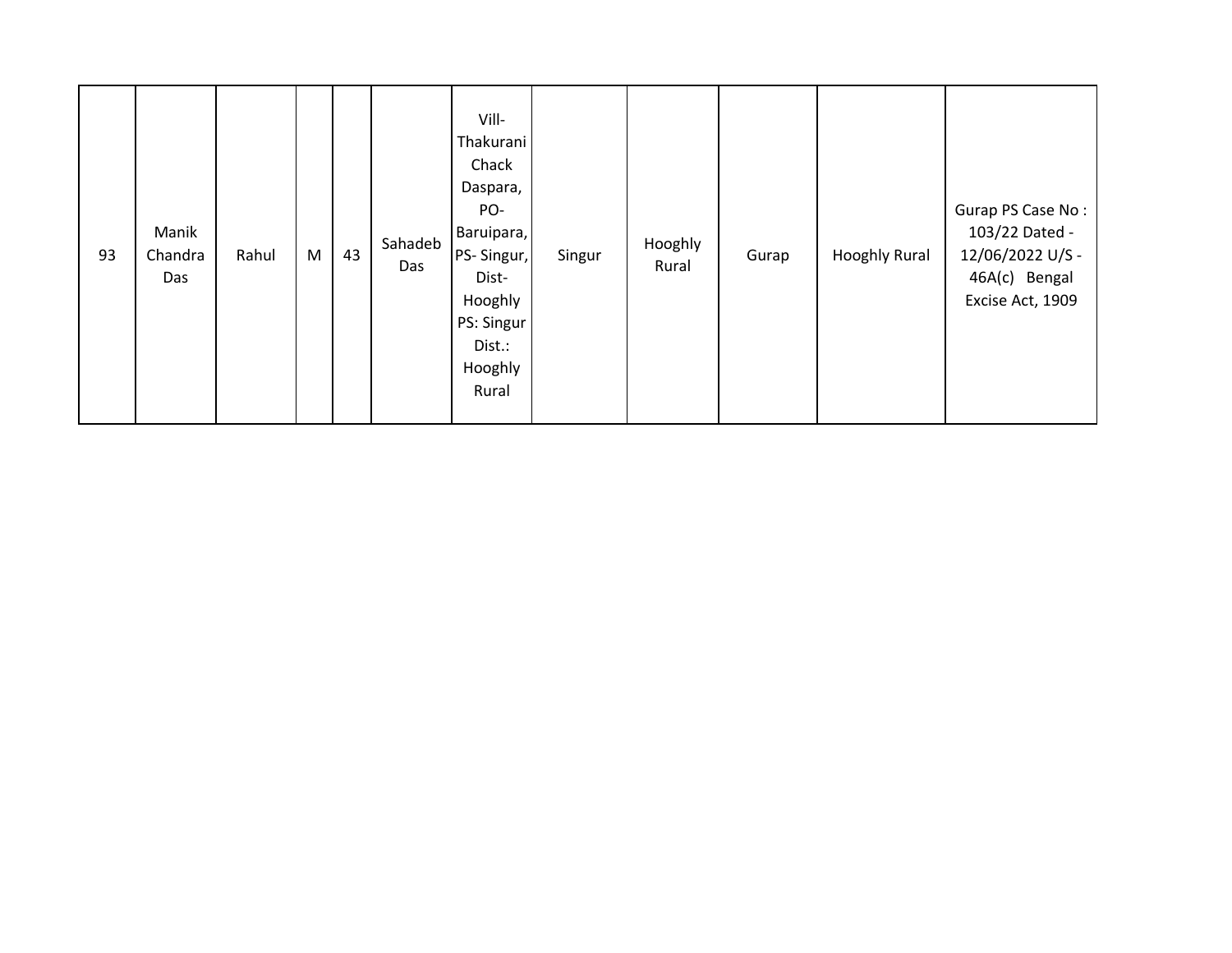| 94 | Nahid Ali |  | ${\sf M}$ | 26 | Lt. Sahid<br>Ali | Vill-<br>Balapur<br>Jhawri, PO-<br>Birsingpur<br>, PS-<br>Kalyanpur,<br>Dist-<br>Samastipu<br>r, State-<br>Bihar A/P-<br>Vill-<br>Pallaroad,<br>PO-<br>Rasulpur,<br>PS-<br>Memari,<br>Dist-<br>Purba<br>Burdwan<br>PS:<br>Memari<br>Dist.:<br>Purba<br>Burdwan | Memari | Purba<br>Burdwan | Gurap | <b>Hooghly Rural</b> | Gurap PS Case No:<br>103/22 Dated -<br>12/06/2022 U/S -<br>46A(c) Bengal<br>Excise Act, 1909 |
|----|-----------|--|-----------|----|------------------|----------------------------------------------------------------------------------------------------------------------------------------------------------------------------------------------------------------------------------------------------------------|--------|------------------|-------|----------------------|----------------------------------------------------------------------------------------------|
|----|-----------|--|-----------|----|------------------|----------------------------------------------------------------------------------------------------------------------------------------------------------------------------------------------------------------------------------------------------------------|--------|------------------|-------|----------------------|----------------------------------------------------------------------------------------------|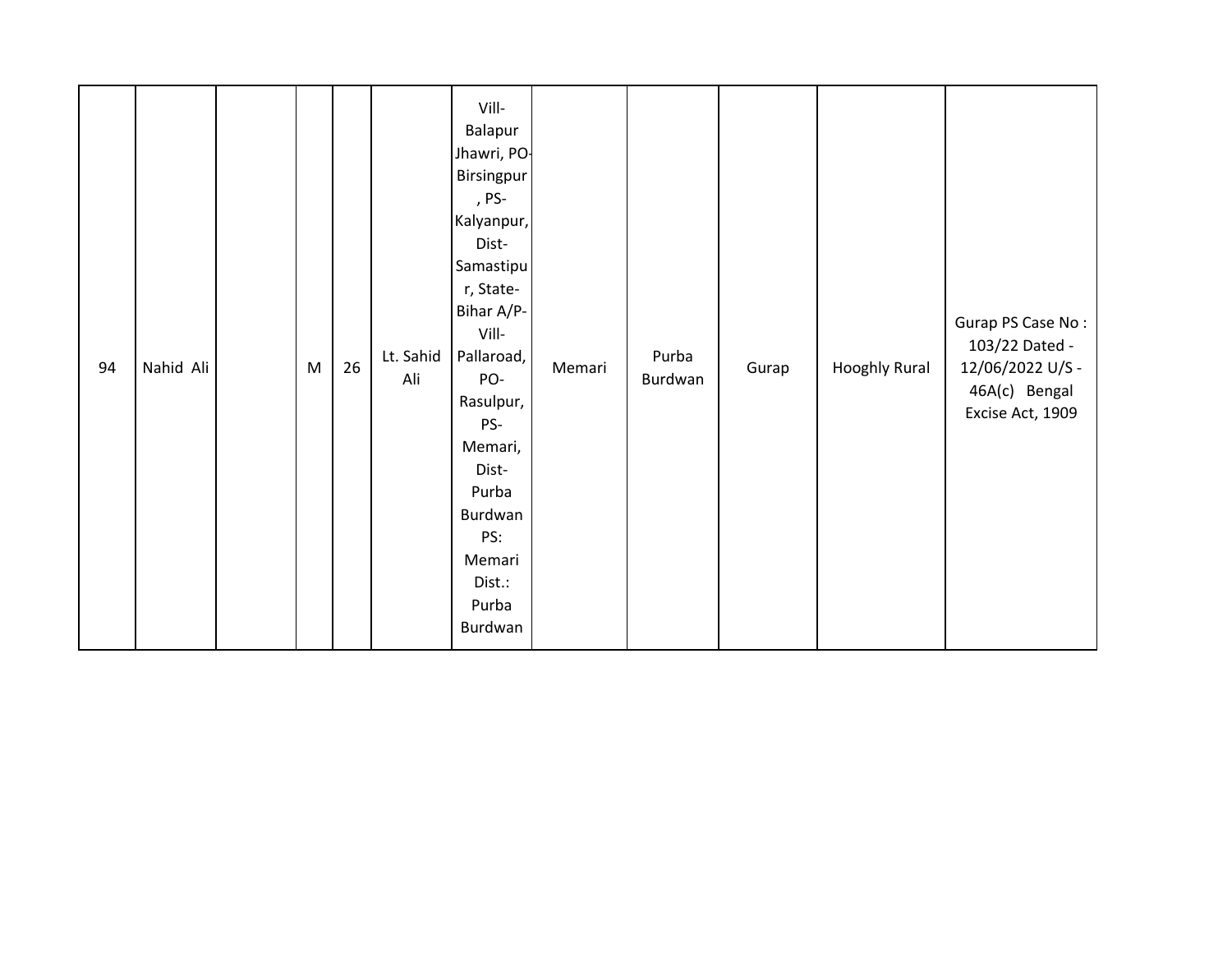| 95 | Kanai<br>Sardar   | Asish<br>Sardar | M | 30 | Kartick<br>Sardar | Vill –<br>Kabilpur,<br>PS –<br>Khanakul,<br>Dist –<br>Hooghly<br>PS:<br>Khanakul<br>Dist.:<br>Hooghly<br>Rural | Khanakul | Hooghly<br>Rural | Khanakul | <b>Hooghly Rural</b> | Khanakul PS Case No<br>: 273/22 Dated -<br>12/06/2022 U/S -<br>341/323/325/326/5<br>06/34 IPC       |
|----|-------------------|-----------------|---|----|-------------------|----------------------------------------------------------------------------------------------------------------|----------|------------------|----------|----------------------|-----------------------------------------------------------------------------------------------------|
| 96 | Narayan<br>Sardar |                 | M | 38 | Chitta<br>Sardar  | Vill –<br>Kabilpur,<br>PS –<br>Khanakul,<br>Dist –<br>Hooghly<br>PS:<br>Khanakul<br>Dist.:<br>Hooghly<br>Rural | Khanakul | Hooghly<br>Rural | Khanakul | <b>Hooghly Rural</b> | Khanakul PS Case No<br>: 272/22 Dated -<br>12/06/2022 U/S -<br>341/323/325/354B/<br>427/506/504 IPC |
| 97 | Durjadhan<br>Das  |                 | M | 40 | <b>Tirtha Das</b> | Vill –<br>Udaypur,<br>PS –<br>Khanakul,<br>Dist –<br>Hooghly<br>PS:<br>Khanakul<br>Dist.:<br>Hooghly<br>Rural  | Khanakul | Hooghly<br>Rural | Khanakul | <b>Hooghly Rural</b> | <b>Khanakul PS</b>                                                                                  |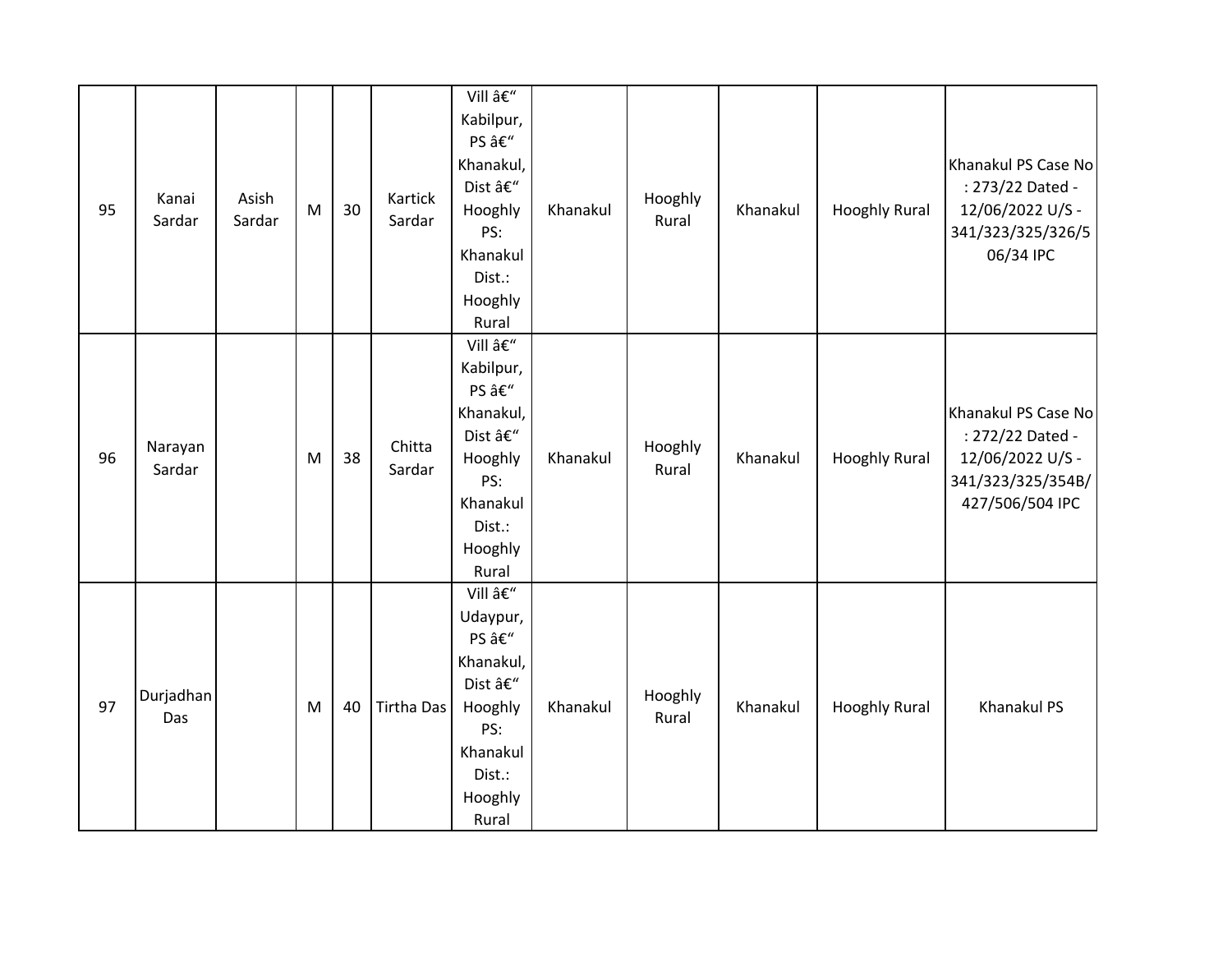| 98 | Kartick<br>Dhara | M | 33 | Lt.<br>Sanatan<br>Dhara | Vill-<br>Baburbher<br>i Malik<br>Bandh,<br>Near<br>Primary<br>School<br>Dhara<br>Para, P.O-<br>Dewanbh<br>eri PS:                                | Singur | Hooghly<br>Rural | Singur | <b>Hooghly Rural</b> | Singur PS Case No:<br>233/22 Dated -<br>11/06/2022 U/S -<br>376D/509/323/325/<br>384/354B/506/34<br><b>IPC</b> |
|----|------------------|---|----|-------------------------|--------------------------------------------------------------------------------------------------------------------------------------------------|--------|------------------|--------|----------------------|----------------------------------------------------------------------------------------------------------------|
|    |                  |   |    |                         | Singur<br>Dist.:<br>Hooghly<br>Rural<br>Vill-                                                                                                    |        |                  |        |                      |                                                                                                                |
| 99 | Ranjan<br>Dhara  | M | 50 | Lt. Kanta<br>Dhara      | Baburbher<br>i Malik<br>Bandh,<br>Near<br>Primary<br>School<br>Dhara<br>Para, P.O-<br>Dewanbh<br>eri PS:<br>Singur<br>Dist.:<br>Hooghly<br>Rural | Singur | Hooghly<br>Rural | Singur | <b>Hooghly Rural</b> | Singur PS Case No:<br>233/22 Dated -<br>11/06/2022 U/S -<br>376D/509/323/325/<br>384/354B/506/34<br><b>IPC</b> |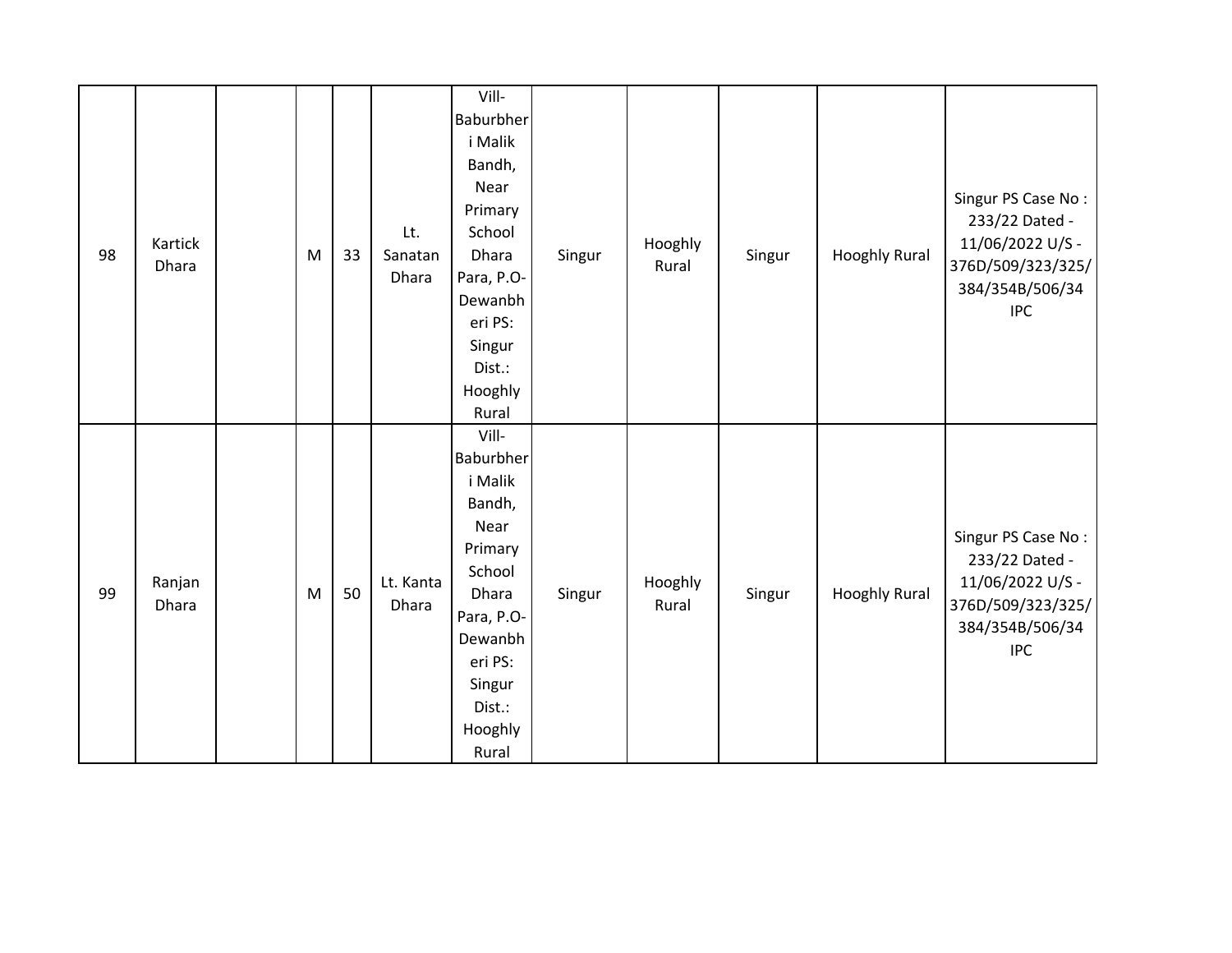| 100 | Akshay<br>Das  | Manna | M | 18 | Kartick<br>Manna      | Vill-<br>Balidipa,<br>P.O-<br>Nowapara<br>, PS-<br>Singur,<br>District-<br>Hooghly<br>A/P<br>Baburbher<br>i Malik<br>Bandh,<br>Near<br>Primary<br>School<br>Dhara<br>Para, P.O-<br>Dewanbh<br>eri PS:<br>Singur<br>Dist.:<br>Hooghly<br>Rural | Singur                        | Hooghly<br>Rural                        | Singur                        | <b>Hooghly Rural</b>                        | Singur PS Case No:<br>233/22 Dated -<br>11/06/2022 U/S -<br>376D/509/323/325/<br>384/354B/506/34<br><b>IPC</b> |
|-----|----------------|-------|---|----|-----------------------|-----------------------------------------------------------------------------------------------------------------------------------------------------------------------------------------------------------------------------------------------|-------------------------------|-----------------------------------------|-------------------------------|---------------------------------------------|----------------------------------------------------------------------------------------------------------------|
| 101 | Dinesh<br>Shaw |       |   |    | Late<br>Madan<br>Shaw | PS: Ajc<br>bose<br>botanic<br>garden<br>Dist.:<br>Howrah<br>Police<br>Commissi<br>onerate                                                                                                                                                     | Ajc bose<br>botanic<br>garden | Howrah<br>Police<br>Commission<br>erate | Ajc bose<br>botanic<br>garden | <b>Howrah Police</b><br>Commissionerat<br>e | Ajc bose botanic<br>garden PS Case No:<br>95/22 Dated -<br>12/06/2022 U/S-46<br>(A) Bengal Excise<br>Act, 1909 |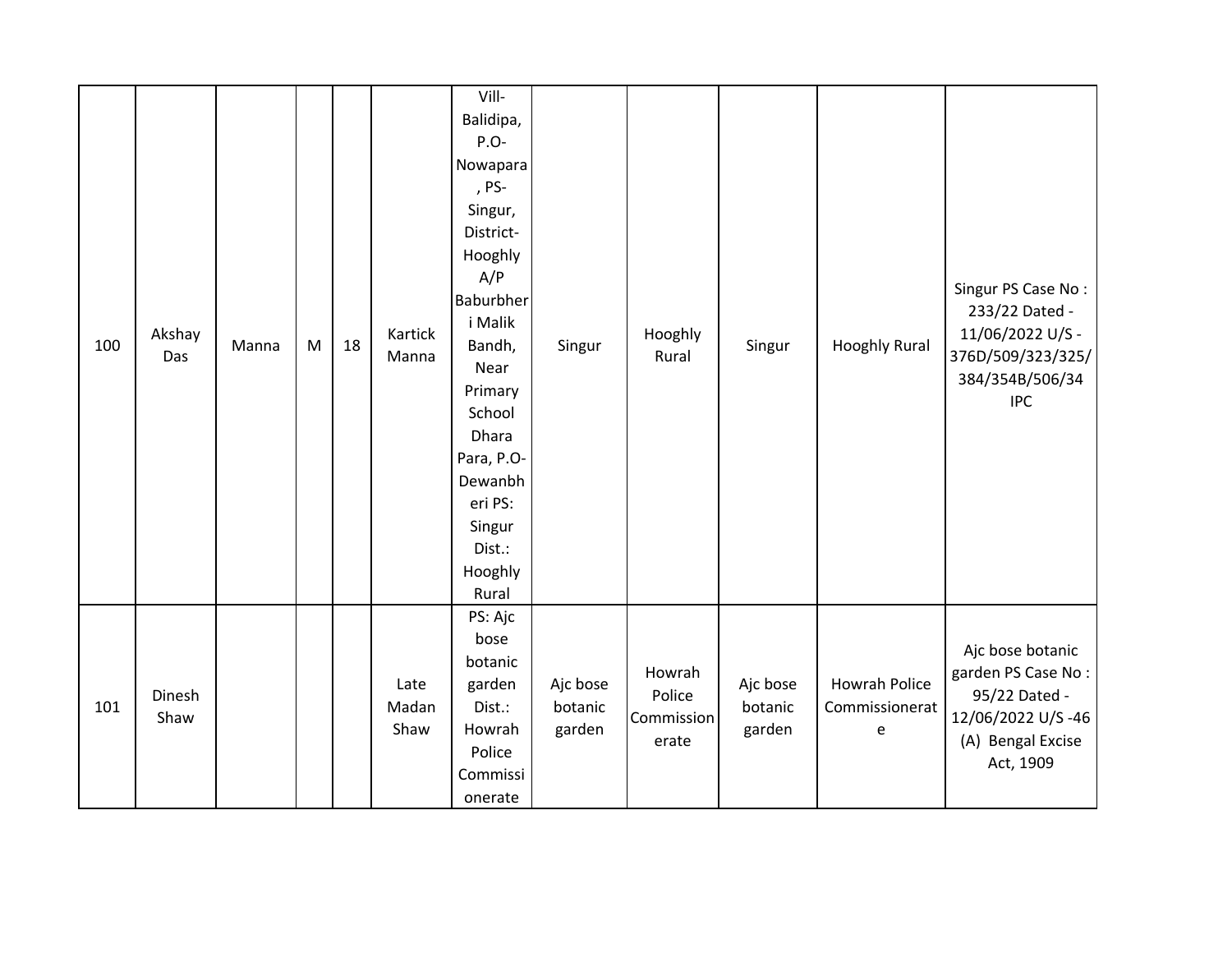| 102 | Avijit<br>Karmakar |  | S/o-Late<br>Amar<br>Karmakar | Of<br>Ramrajata<br>la Rail Line<br>Dhar,<br>Narayan<br>Pally, PS-<br>Jagacha,<br>Dist-<br>Howrah<br>PS:<br>Jagachha<br>Dist.:<br>Howrah<br>Police<br>Commissi<br>onerate | Jagachha | Howrah<br>Police<br>Commission<br>erate | Golabari | <b>Howrah Police</b><br>Commissionerat<br>e | Golabari PS Case No<br>: 244/22 Dated -<br>12/06/2022 U/S -<br>399/402 IPC |
|-----|--------------------|--|------------------------------|--------------------------------------------------------------------------------------------------------------------------------------------------------------------------|----------|-----------------------------------------|----------|---------------------------------------------|----------------------------------------------------------------------------|
| 103 | Sarfaraz<br>Alam   |  | $S/O-$<br>Sahajada<br>Alam   | Of 196,<br>G.T Road,<br>Ghosh<br>Bagan, PS-<br>Shibpur,<br>Howrah<br>PS:<br>Shibpur<br>Dist.:<br>Howrah<br>Police<br>Commissi<br>onerate                                 | Shibpur  | Howrah<br>Police<br>Commission<br>erate | Golabari | <b>Howrah Police</b><br>Commissionerat<br>e | Golabari PS Case No<br>: 244/22 Dated -<br>12/06/2022 U/S -<br>399/402 IPC |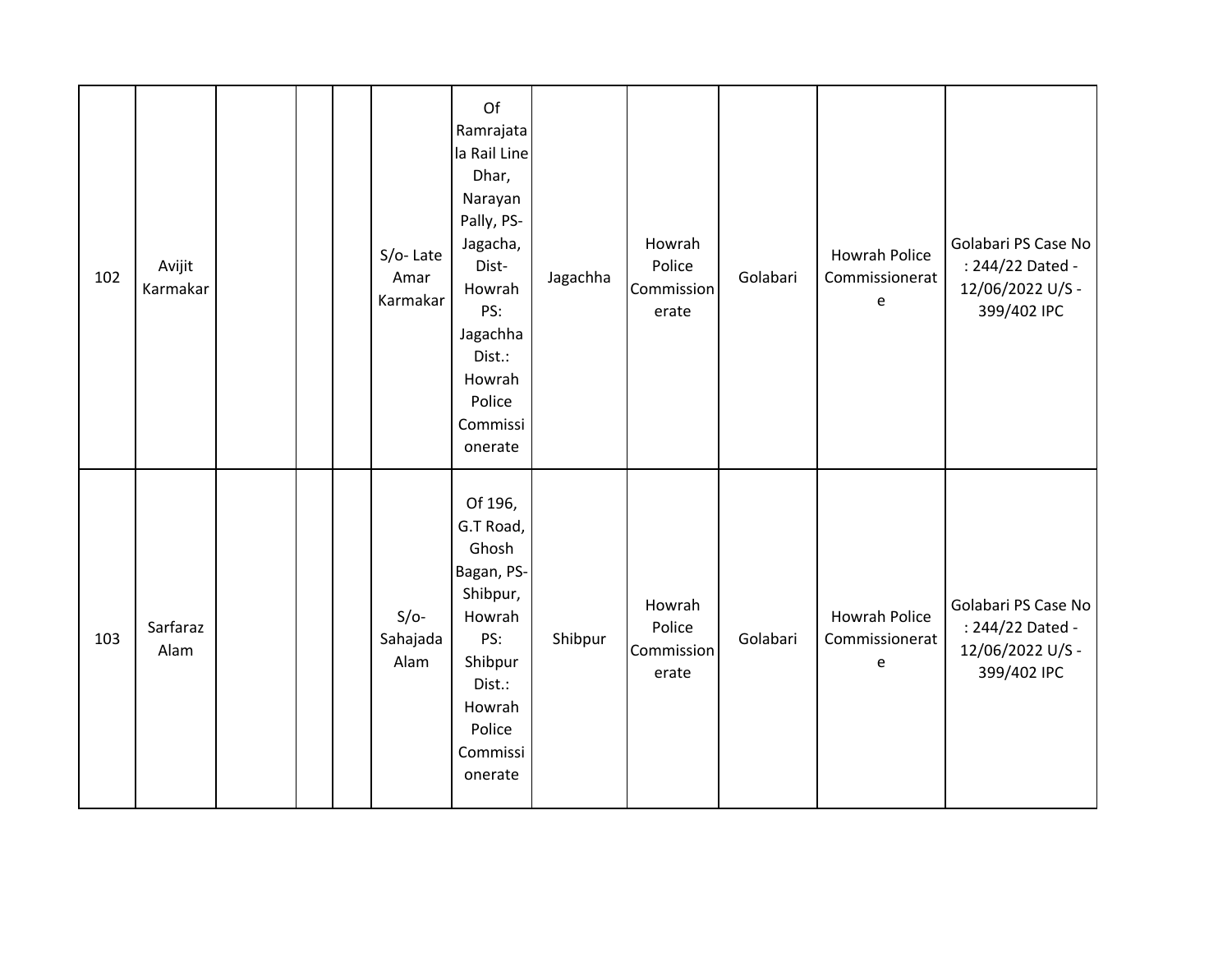| 104 | Md Chotu        |  | $S/O-$ Lt.<br>Md.<br>Rahim           | Of<br>Bhadresh<br>war<br>Burbatala,<br>Khapukur,<br>PS-<br>Bhadresh<br>war, Dist-<br>Hooghly<br>PS:<br>Bhadresw<br>ar Dist.:<br>Chandann<br>agar<br>Police<br>Commissi<br>onerate | Bhadreswar   | Chandanna<br>gar Police<br>Commission<br>erate | Golabari | <b>Howrah Police</b><br>Commissionerat<br>e | Golabari PS Case No<br>: 244/22 Dated -<br>12/06/2022 U/S -<br>399/402 IPC                     |
|-----|-----------------|--|--------------------------------------|-----------------------------------------------------------------------------------------------------------------------------------------------------------------------------------|--------------|------------------------------------------------|----------|---------------------------------------------|------------------------------------------------------------------------------------------------|
| 105 | Binod<br>Mahato |  | $S/O$ Lt<br>Ram<br>Chandra<br>Mahato | Of Choto<br>Durgapur,<br>near<br>Kalimandi<br>r, PS:<br>Bally,<br>Howrah<br>PS: Bally<br>Dist.:<br>Howrah<br>Police<br>Commissi<br>onerate                                        | <b>Bally</b> | Howrah<br>Police<br>Commission<br>erate        | Golabari | Howrah Police<br>Commissionerat<br>e        | Golabari PS Case No<br>: 245/22 Dated -<br>12/06/2022 U/S-46<br>(A) Bengal Excise<br>Act, 1909 |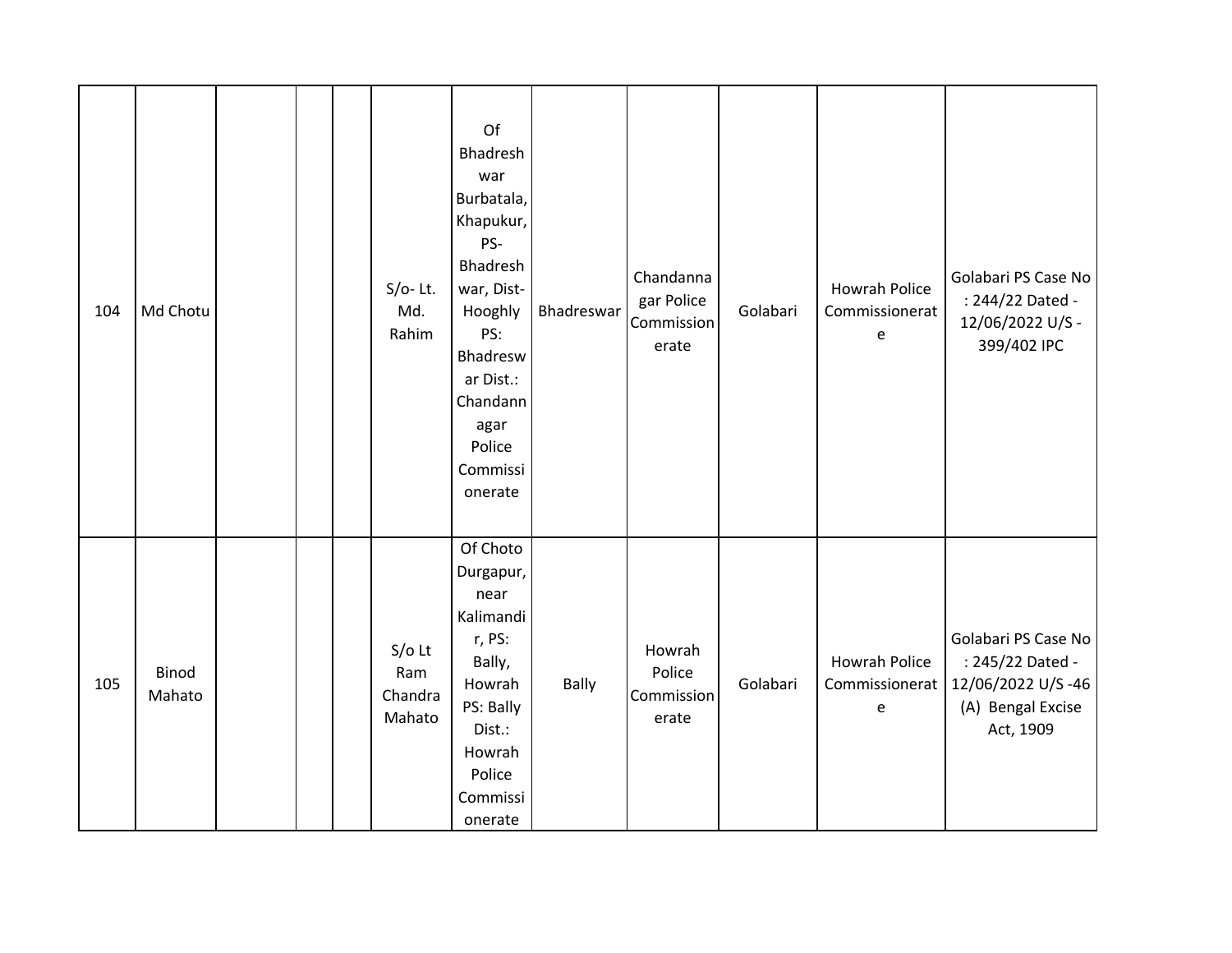| 106 | Santosh<br>Singh |  | S/o Rajesh<br>Singh               | Of 82/2,<br>Vivek<br>Nagar,<br>â€~C'<br>Road, PS:<br>Liluah,<br>Howrah<br>Liluah<br>Howrah<br>PS: Liluah<br>Dist.:<br>Howrah<br>Police<br>Commissi<br>onerate                              | Liluah   | Howrah<br>Police<br>Commission<br>erate | Golabari | Howrah Police<br>Commissionerat<br>$\mathsf{e}% _{t}\left( t\right)$ | Golabari PS Case No<br>: 242/22 Dated -<br>09/06/2022 U/S -<br>341/325/379/506/3<br>4 IPC |
|-----|------------------|--|-----------------------------------|--------------------------------------------------------------------------------------------------------------------------------------------------------------------------------------------|----------|-----------------------------------------|----------|----------------------------------------------------------------------|-------------------------------------------------------------------------------------------|
| 107 | Damru<br>Jha     |  | $S/O-$ Lt.<br>Bajrangwa<br>li Jha | Of 150,<br>Salkia<br>School<br>Road,<br>Bairagi<br>Bari, PS-<br>Golabari,<br>Dist-<br>Howrah<br>Golabari<br>Howrah<br>PS:<br>Golabari<br>Dist.:<br>Howrah<br>Police<br>Commissi<br>onerate | Golabari | Howrah<br>Police<br>Commission<br>erate | Golabari | Howrah Police<br>Commissionerat<br>e                                 | Golabari PS Case No<br>: 233/22 Dated -<br>28/05/2022 U/S -<br>399/402 IPC                |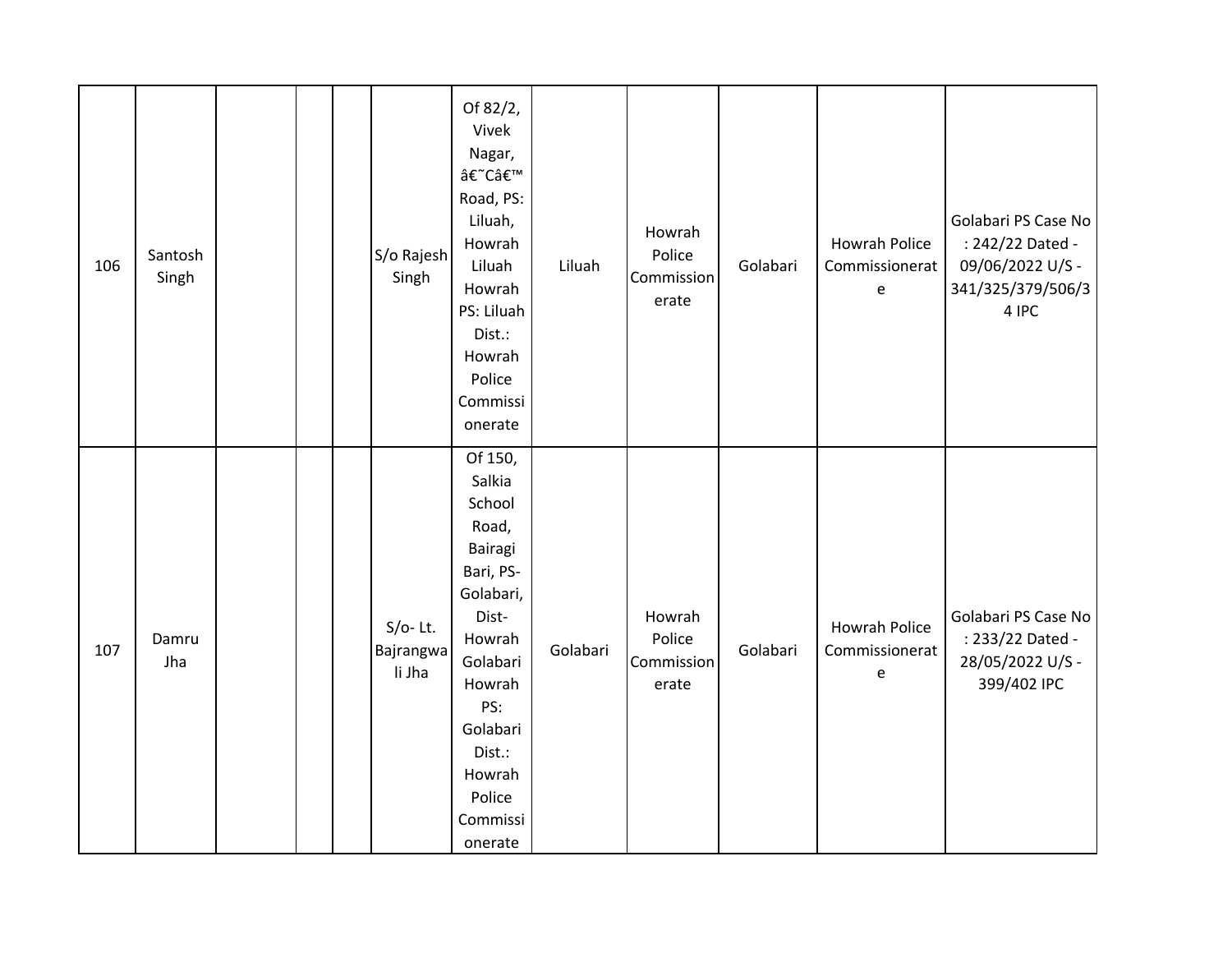| 108 | Pawan<br>Verma     | M | 46 | Suresh<br>Verma       | PS:<br>Malipanch<br>ghara<br>Dist.:<br>Howrah<br>Police<br>Commissi<br>onerate                | Malipanchg<br>hara | Howrah<br>Police<br>Commission<br>erate | Malipanchgh<br>ara | Howrah Police<br>Commissionerat<br>e        | Malipanchghara PS<br>Case No: 117/22<br>Dated - 12/06/2022<br>U/S-376/511/354B<br><b>IPC</b>   |
|-----|--------------------|---|----|-----------------------|-----------------------------------------------------------------------------------------------|--------------------|-----------------------------------------|--------------------|---------------------------------------------|------------------------------------------------------------------------------------------------|
| 109 | Surja<br>Kanto Das | M | 20 | Chagla<br>Das         | PS: Liluah<br>Dist.:<br>Howrah<br>Police<br>Commissi<br>onerate                               | Liluah             | Howrah<br>Police<br>Commission<br>erate | Malipanchgh<br>ara | <b>Howrah Police</b><br>Commissionerat<br>e | Malipanchghara PS<br>Case No: 116/22<br>Dated - 12/06/2022<br>U/S-392 IPC                      |
| 110 | Sk Nasir           | M | 35 | Sk Asraf              | Kajurchak,<br>PS-<br>Bagnan,<br>Dist-<br>Howrah<br>PS:<br>Bagnan<br>Dist.:<br>Howrah<br>Rural | Bagnan             | Howrah<br>Rural                         | Bagnan             | <b>Howrah Rural</b>                         | Bagnan PS Case No:<br>225/22 Dated -<br>04/05/2022 U/S -<br>448/323/325/354/3<br>79/506/34 IPC |
| 111 | Kartik<br>Dolui    | M | 20 | Ram<br>Mohan<br>Dolui | Dakshin<br><b>Bauria</b><br>Panpur<br>PS: Bauria<br>Dist.:<br>Howrah<br>Rural                 | Bauria             | Howrah<br>Rural                         | Uluberia           | <b>Howrah Rural</b>                         | Uluberia PS Case No<br>: 173/22 Dated -<br>11/06/2022 U/S -<br>427/436/34 IPC                  |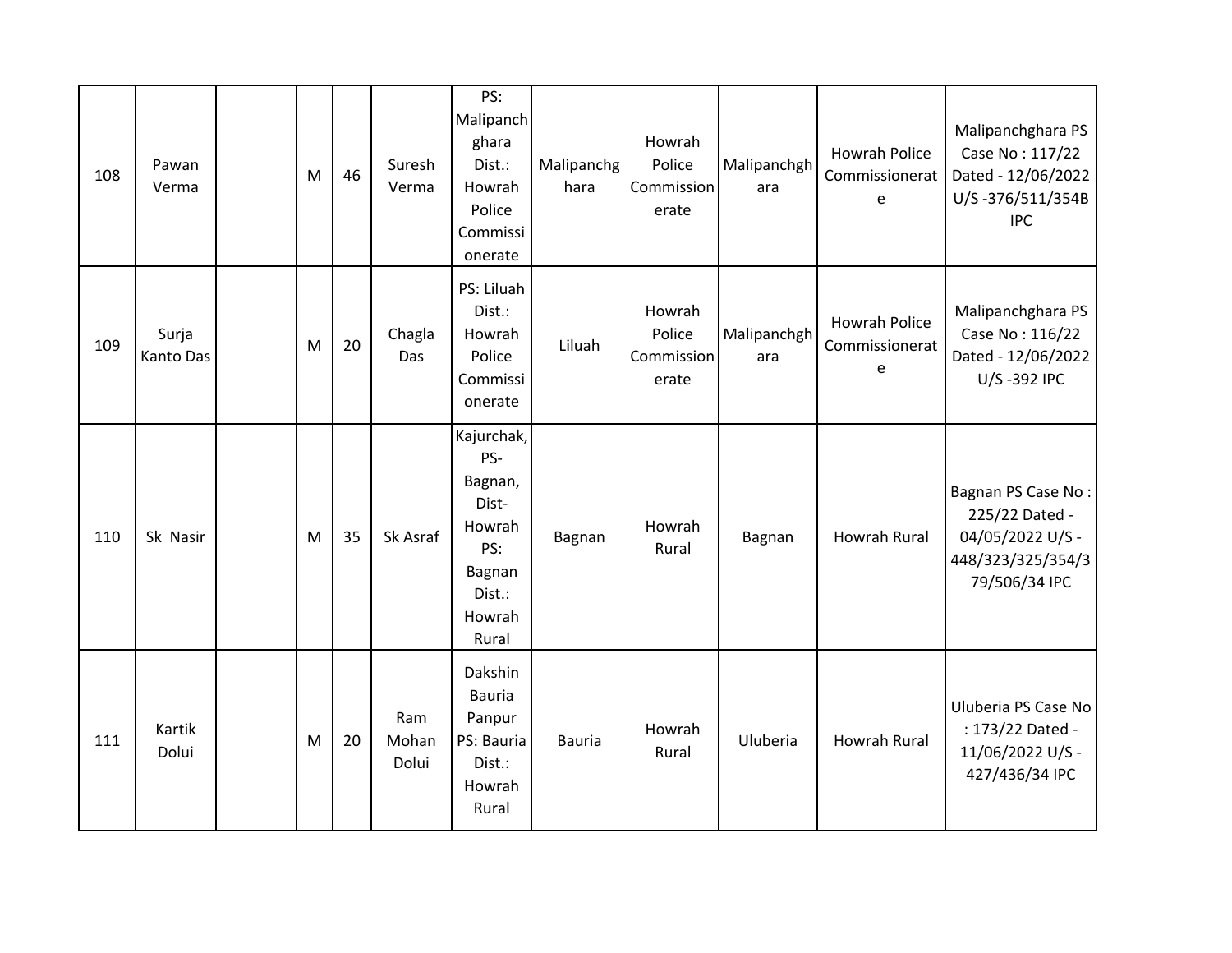| 112 | Goutam<br>Saha   |                 | M | 25 | <b>Badal</b><br>Saha     | Dakshin<br><b>Bauria</b><br>Panpur<br>PS:<br>Uluberia<br>Dist.:<br>Howrah<br>Rural | Uluberia | Howrah<br>Rural | Uluberia | <b>Howrah Rural</b> | Uluberia PS Case No<br>: 173/22 Dated -<br>11/06/2022 U/S -<br>427/436/34 IPC                                                                                  |
|-----|------------------|-----------------|---|----|--------------------------|------------------------------------------------------------------------------------|----------|-----------------|----------|---------------------|----------------------------------------------------------------------------------------------------------------------------------------------------------------|
| 113 | Sk<br>Masum      |                 | M | 23 | Sk<br>Manowar<br>Hossain | Nimdighi<br>Sk Para<br>PS:<br>Uluberia<br>Dist.:<br>Howrah<br>Rural                | Uluberia | Howrah<br>Rural | Uluberia | <b>Howrah Rural</b> | Uluberia PS Case No<br>: 174/22 Dated -<br>11/06/2022 U/S -<br>147/148/149/435/4<br>36/427/295A/323/3<br>79 IPC & 3/4<br>Explosive<br>Substances Act,<br>1908Â |
| 114 | Samirul<br>Mirza | Amirul<br>Mirza | M | 25 | Musibar<br>Mirza         | Nimdighi<br>Mirzapara<br>PS:<br>Uluberia<br>Dist.:<br>Howrah<br>Rural              | Uluberia | Howrah<br>Rural | Uluberia | Howrah Rural        | Uluberia PS Case No<br>: 174/22 Dated -<br>11/06/2022 U/S -<br>147/148/149/435/4<br>36/427/295A/323/3<br>79 IPC & 3/4<br>Explosive<br>Substances Act,<br>1908Â |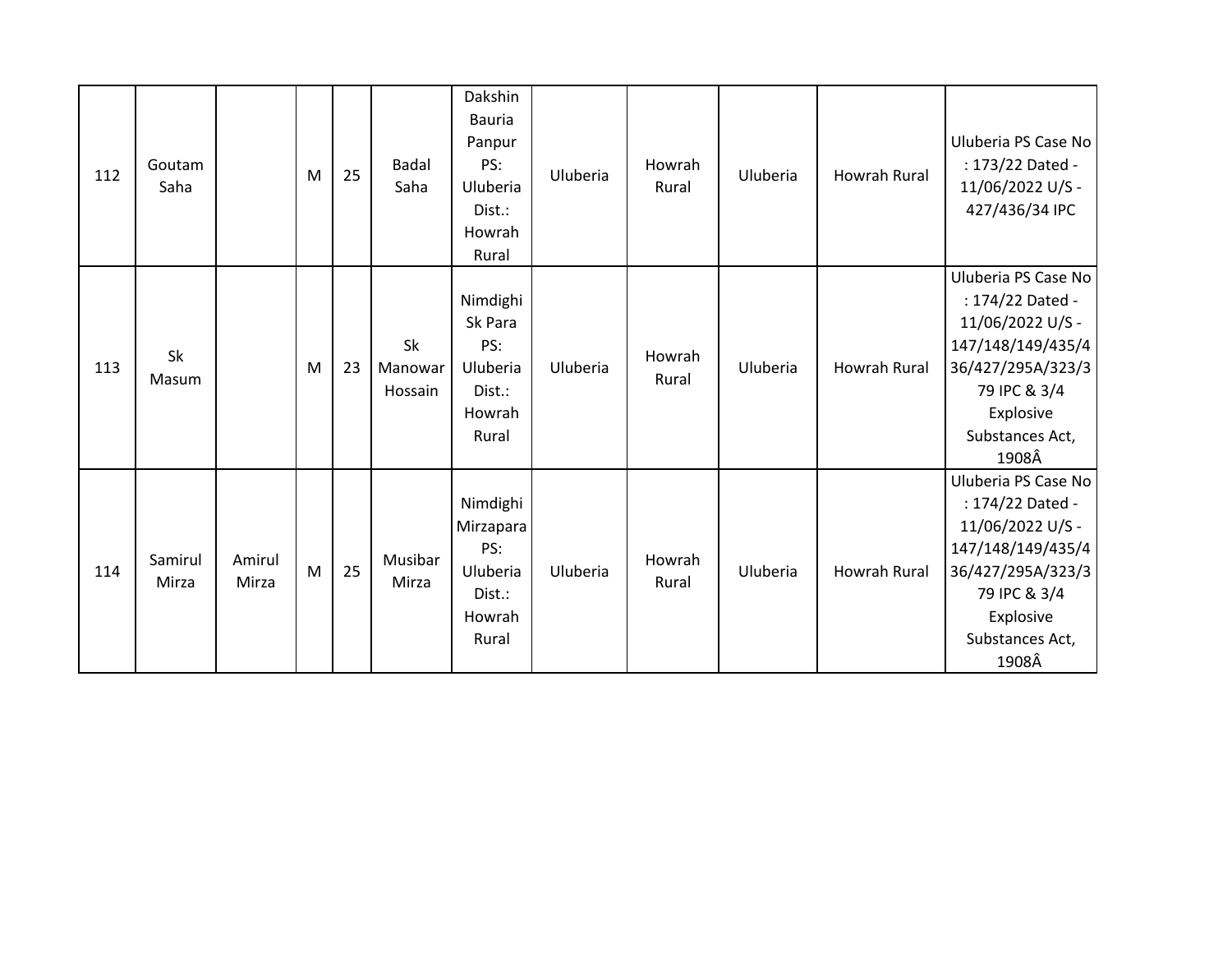| 115 | Samsurjja<br>man        | M |    | Aftabuddi<br>n             | Hajaritola,<br>PO –<br>Panchana<br>ndapur,<br>PS –<br>Muthabari<br>, Dist –<br>Maldah<br>Dist.:<br>Malda           |         | Malda                                | Dalkhola   | <b>Islampur Police</b><br>District        | Dalkhola PS Case No<br>: 186/22 Dated -<br>12/06/2022 U/S -<br>420/34 IPC                                                                          |
|-----|-------------------------|---|----|----------------------------|--------------------------------------------------------------------------------------------------------------------|---------|--------------------------------------|------------|-------------------------------------------|----------------------------------------------------------------------------------------------------------------------------------------------------|
| 116 | Sarkar<br>Masum<br>Reza |   | 24 | Gulam<br>Mustafa<br>Sarkar | Madhabp<br>ur<br>Gulandhar<br>Itahar<br>Uttar<br>Dinajpur<br>PS: Itahar<br>Dist.:<br>Raiganj<br>Police<br>District | Itahar  | Raiganj<br>Police<br><b>District</b> | Dalkhola   | <b>Islampur Police</b><br><b>District</b> | Dalkhola PS Case No<br>: 186/22 Dated -<br>12/06/2022 U/S -<br>420/34 IPC                                                                          |
| 117 | Bhagaban<br>Das Urao    |   |    | Jalda Urao                 | Nangala<br>TE, Magu<br>Line PS:<br>Birpara<br>Dist.:<br>Alipurduar                                                 | Birpara | Alipurduar                           | Jalpaiguri | Jalpaiguri                                | Jalpaiguri PS Case<br>No: 373/22 Dated -<br>12/06/2022 U/S -<br>379/411 IPC & 50<br>West Bengal Minor<br>Minerals Concession<br><b>Rules, 2016</b> |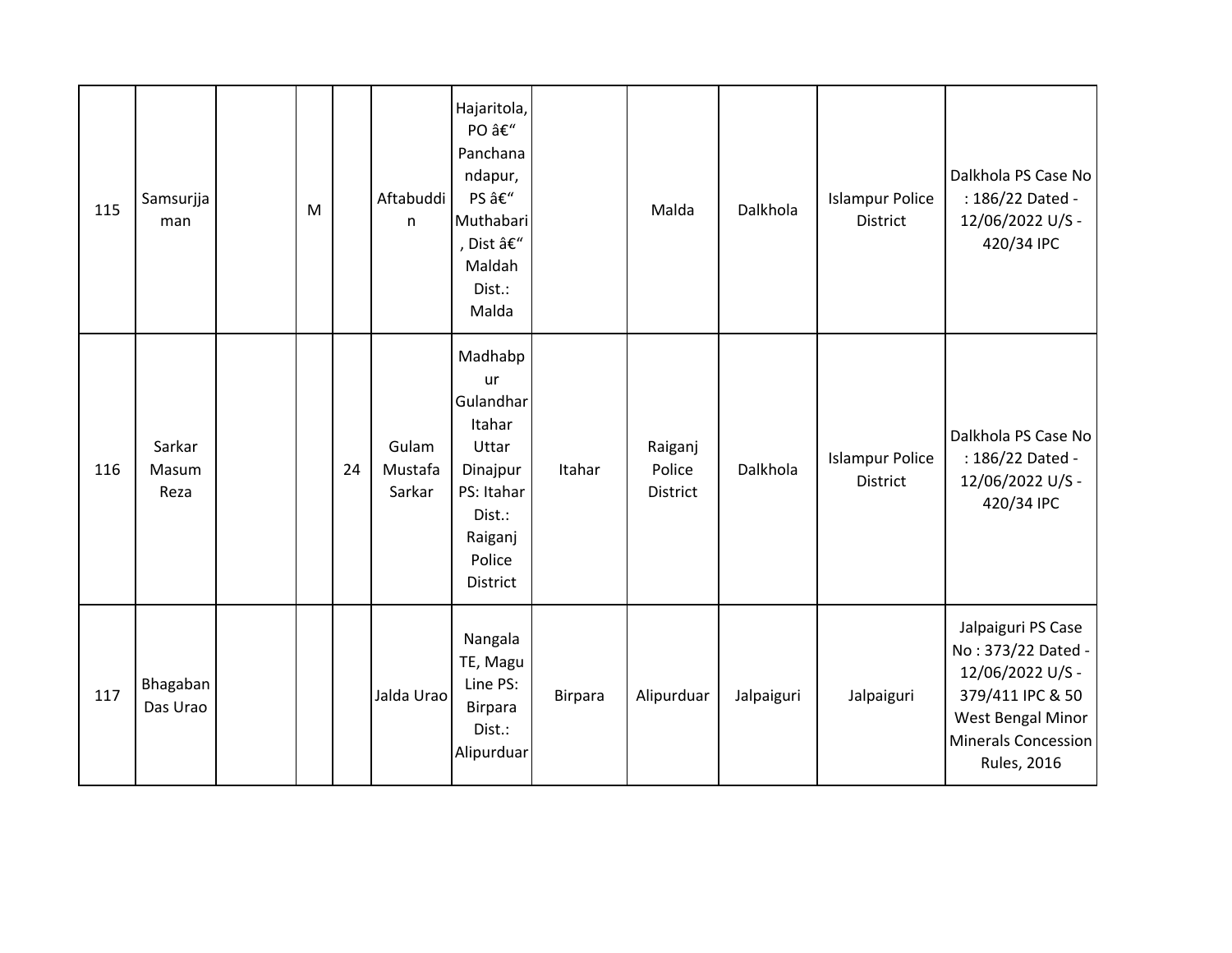| 118 | Bablu<br>Oraon  |         |   |    | Samu<br>Oraon          | Mahutpar<br>a, PO<br>Denguajha<br>r, Anchal<br>Paharpur,<br>PS:<br>Jalpaiguri<br>Dist.:<br>Jalpaiguri | Jalpaiguri | Jalpaiguri                            | Jalpaiguri | Jalpaiguri                         | Jalpaiguri PS Case<br>No: 374/22 Dated -<br>12/06/2022 U/S -<br>326/307 IPC          |
|-----|-----------------|---------|---|----|------------------------|-------------------------------------------------------------------------------------------------------|------------|---------------------------------------|------------|------------------------------------|--------------------------------------------------------------------------------------|
| 119 | Sunil<br>Singha |         | M | 55 | Khankru                | Lt.Dinoba<br>ndhu<br>Singha PS:<br>Suti Dist.:<br>Jangipur<br>Police<br>District                      | Suti       | Jangipur<br>Police<br><b>District</b> | Suti       | Jangipur Police<br><b>District</b> | Suti PS Case No:<br>310/22 Dated -<br>03/06/2022 U/S -<br>341/325/326/307/3<br>4 IPC |
| 120 | Atish Das       | Khatiya | M | 60 | Lt.<br>Joychand<br>Das | Sadikpur<br>Kacharipar<br>a PS: Suti<br>Dist.:<br>Jangipur<br>Police<br>District                      | Suti       | Jangipur<br>Police<br><b>District</b> | Suti       | Jangipur Police<br><b>District</b> | Suti PS Case No:<br>324/22 Dated -<br>12/06/2022 U/S -<br>448/376D/506 IPC           |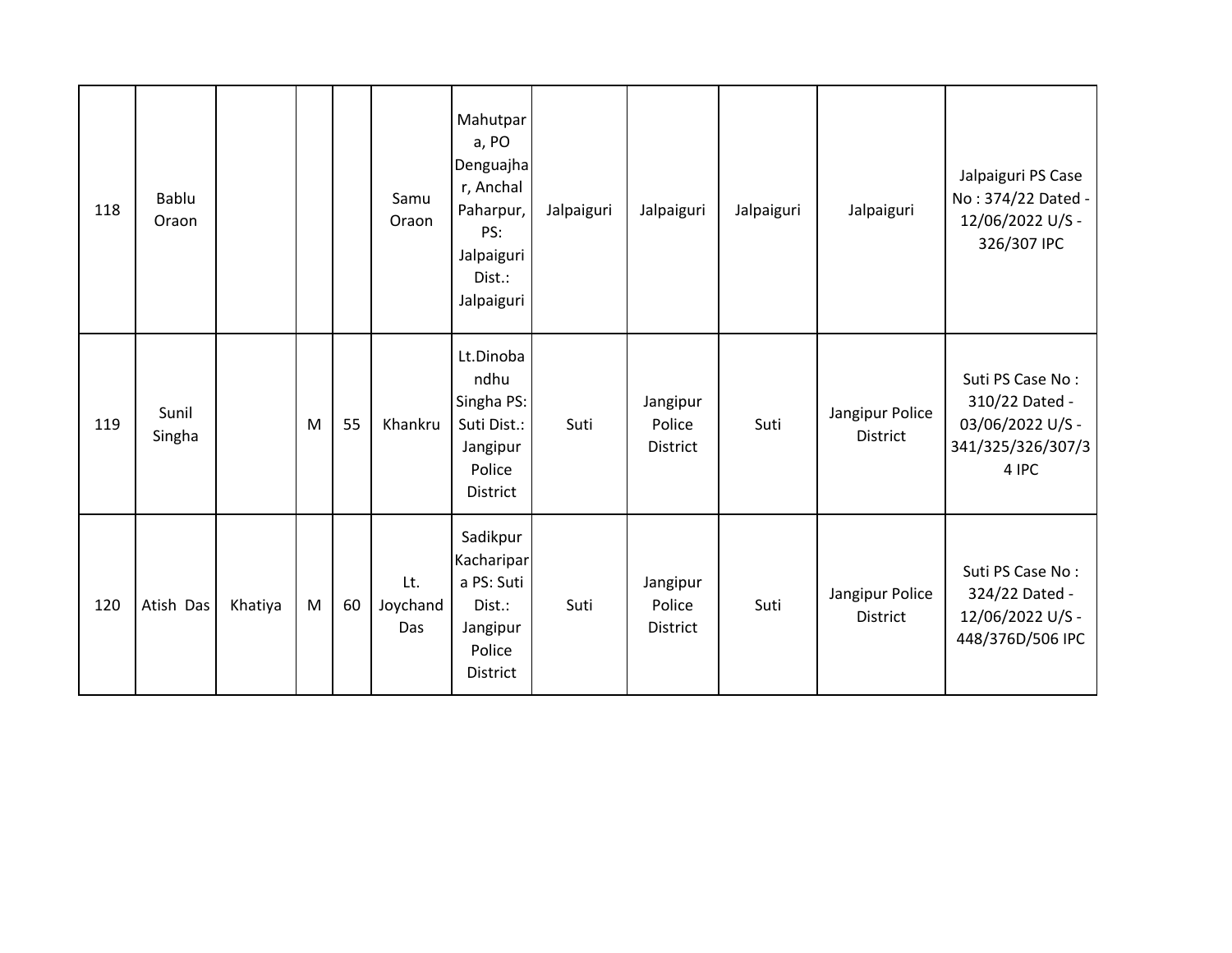| 121 | Pabitra<br>Sarkar | M         | Lt.<br>Gourpada<br>Sarkar            | Taraknaga<br>Dakshinpa<br>ra PS:<br>Krishnaga<br>nj Dist.:<br>Krishnana<br>gar Police<br>District        | Krishnaganj | Krishnanaga<br>r Police<br>District        | Krishnaganj | Krishnanagar<br><b>Police District</b> | Krishnaganj PS Case<br>No: 207/22 Dated -<br>12/06/2022 U/S -<br>498A/324/307/506/<br>34 IPC |
|-----|-------------------|-----------|--------------------------------------|----------------------------------------------------------------------------------------------------------|-------------|--------------------------------------------|-------------|----------------------------------------|----------------------------------------------------------------------------------------------|
| 122 | Gour<br>Adhikary  | M         | Gokul Ch.<br>Adhikary                | Chowgcha<br>Helencha<br>para PS:<br>Krishnaga<br>nj Dist.:<br>Krishnana<br>gar Police<br>District        | Krishnaganj | Krishnanaga<br>r Police<br><b>District</b> | Krishnaganj | Krishnanagar<br><b>Police District</b> | Krishnaganj PS Case<br>No: 166/22 Dated -<br>20/05/2022 U/S -<br>341/326/307/34 IPC          |
| 123 | Ratan<br>Adhikary | ${\sf M}$ | Lt.<br>Dhirendra<br>nath<br>Adhikary | Chowgcha<br>Helencha<br>para PS:<br>Krishnaga<br>nj Dist.:<br>Krishnana<br>gar Police<br><b>District</b> | Krishnaganj | Krishnanaga<br>r Police<br>District        | Krishnaganj | Krishnanagar<br><b>Police District</b> | Krishnaganj PS Case<br>No: 166/22 Dated -<br>20/05/2022 U/S -<br>341/326/307/34 IPC          |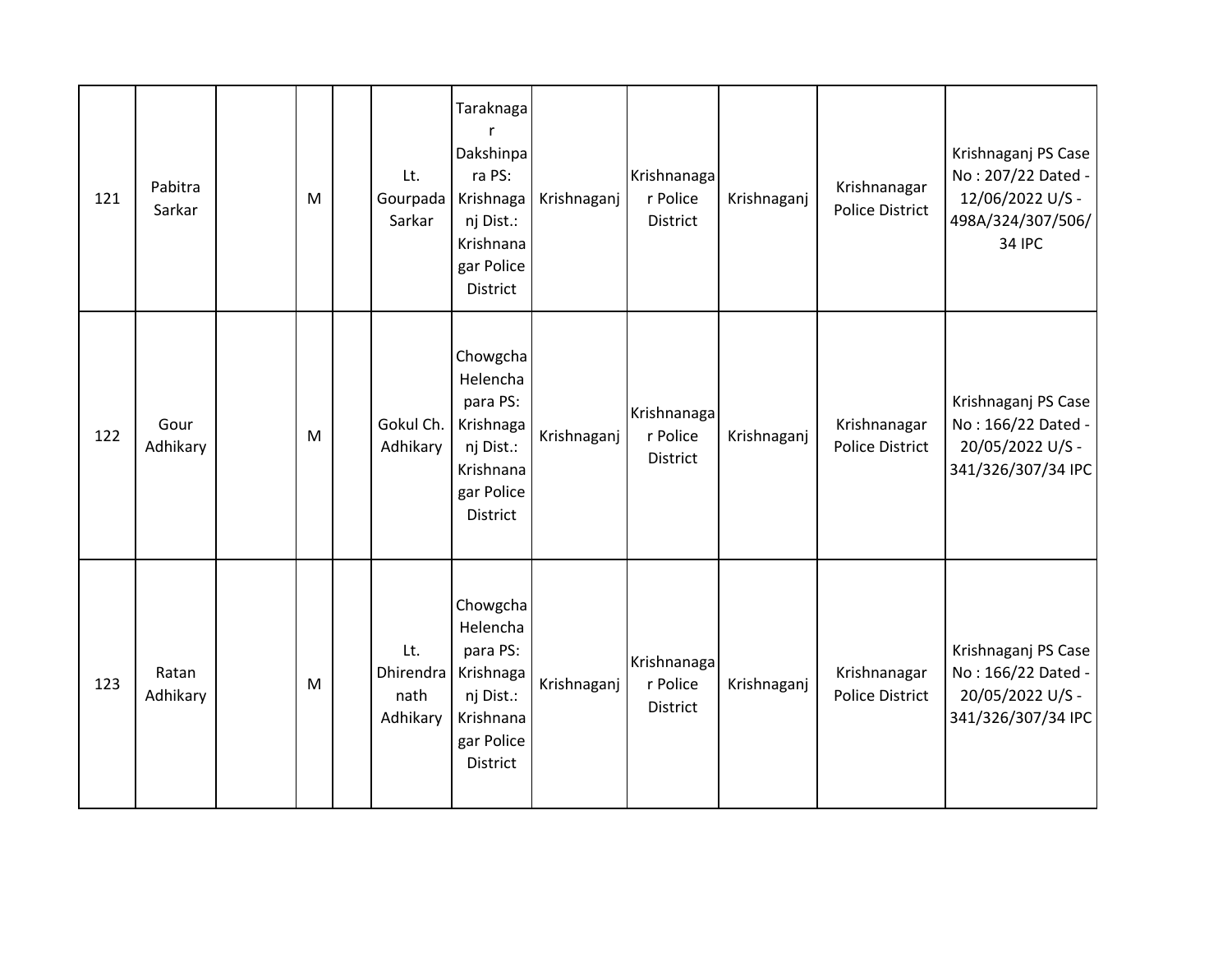| 124 | Suman<br>Das     | Kali  | M | 22 | <b>Babul Das</b> | Chadmari,<br>Sukantapa<br>lly PS:<br>Bhimpur<br>Dist.:<br>Krishnana<br>gar Police<br>District                           | Bhimpur                     | Krishnanaga<br>r Police<br>District        | Krishnanagar | Krishnanagar<br><b>Police District</b> | Krishnanagar PS<br>Case No: 584/22<br>Dated - 10/06/2022<br>U/S-399/402 IPC |
|-----|------------------|-------|---|----|------------------|-------------------------------------------------------------------------------------------------------------------------|-----------------------------|--------------------------------------------|--------------|----------------------------------------|-----------------------------------------------------------------------------|
| 125 | Romen<br>Jana    |       | M | 21 | Koilash<br>Jana  | Chadmari,<br>Sukantapa<br>lly PS:<br>Bhimpur<br>Dist.:<br>Krishnana<br>gar Police<br>District                           | Bhimpur                     | Krishnanaga<br>r Police<br><b>District</b> | Krishnanagar | Krishnanagar<br><b>Police District</b> | Krishnanagar PS<br>Case No: 584/22<br>Dated - 10/06/2022<br>U/S-399/402 IPC |
| 126 | Biswanath<br>Dey | Danmy | M | 56 | <b>Dulal Dey</b> | Kathalpot<br>a Saheb<br>Bari<br>Sakanta<br>Sarani PS:<br>Krishnana<br>gar Dist.:<br>Krishnana<br>gar Police<br>District | Krishnanaga<br>$\mathsf{r}$ | Krishnanaga<br>r Police<br>District        | Krishnanagar | Krishnanagar<br><b>Police District</b> | Krishnanagar PS<br>Case No: 567/22<br>Dated - 07/06/2022<br>U/S-302 IPC     |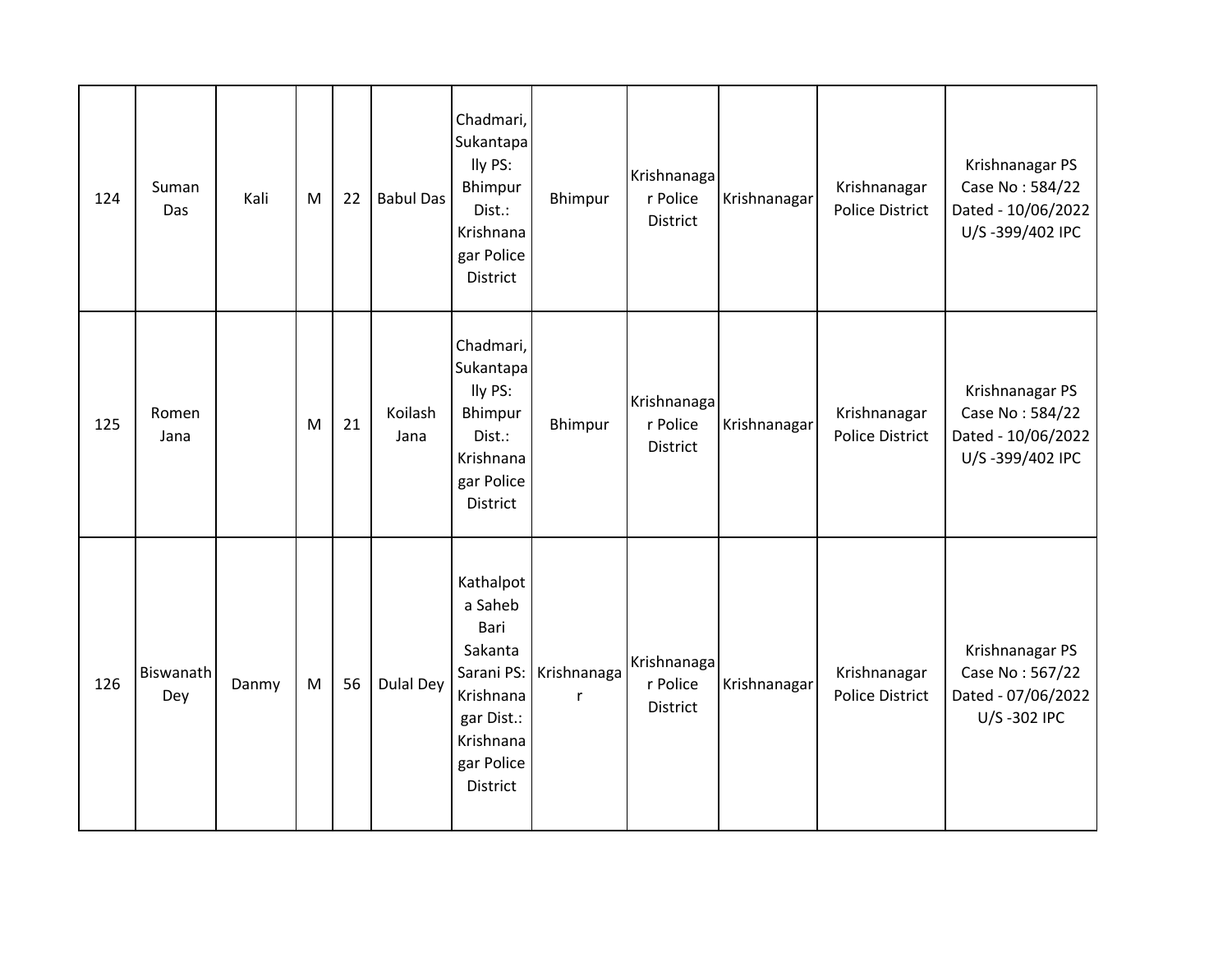| 127 | Susanta<br>Mondal |      | M         |    | Kalachand<br>Mondal   | Bareya,<br>RepujiPar<br>a, PS<br>Palashipar<br>a, Nadia<br>PS:<br>Palashipar<br>a Dist.:<br>Krishnana<br>gar Police<br><b>District</b> | Palashipara       | Krishnanaga<br>r Police<br><b>District</b> | Palashipara       | Krishnanagar<br><b>Police District</b> | Palashipara PS Case<br>No: 208/22 Dated -<br>12/06/2022 U/S -<br>153(A)/505(i)(b) IPC<br>& 67 Information<br>Technology Act,<br>2000 (Relevant<br>Provisions) |
|-----|-------------------|------|-----------|----|-----------------------|----------------------------------------------------------------------------------------------------------------------------------------|-------------------|--------------------------------------------|-------------------|----------------------------------------|---------------------------------------------------------------------------------------------------------------------------------------------------------------|
| 128 | Pijush<br>Mandal  |      | ${\sf M}$ |    | Jagadish<br>Mandal    | Laxmipur<br>Dhansingh<br>atola PS:<br>Baishnabn<br>agar Dist.:<br>Malda                                                                | Baishnabnag<br>ar | Malda                                      | Baishnabnag<br>ar | Malda                                  | Baishnabnagar PS<br>Case No: 491/22<br>Dated - 08/06/2022<br>$U/S -$<br>363/365/506/376/3<br>07/34 IPC                                                        |
| 129 | Dalim Sk          | Dalu | M         |    | Humayun<br>Sk         | Mukundat<br>ola PS:<br>Baishnabn<br>agar Dist.:<br>Malda                                                                               | Baishnabnag<br>ar | Malda                                      | Baishnabnag<br>ar | Malda                                  | Baishnabnagar PS<br>Case No: 442/22<br>Dated - 24/05/2022<br>$U/S -$<br>448/323/325/307/3<br>54/427/34 IPC                                                    |
| 130 | Moru<br>Majumder  |      | M         | 46 | Lt. Biren<br>Majumder | Uttarjai<br>PS:<br>Bamangol<br>a Dist.:<br>Malda                                                                                       | Bamangola         | Malda                                      | Bamangola         | Malda                                  | Bamangola PS Case<br>No: 136/22 Dated -<br>25/05/2022 U/S -<br>341/325/379/34 IPC                                                                             |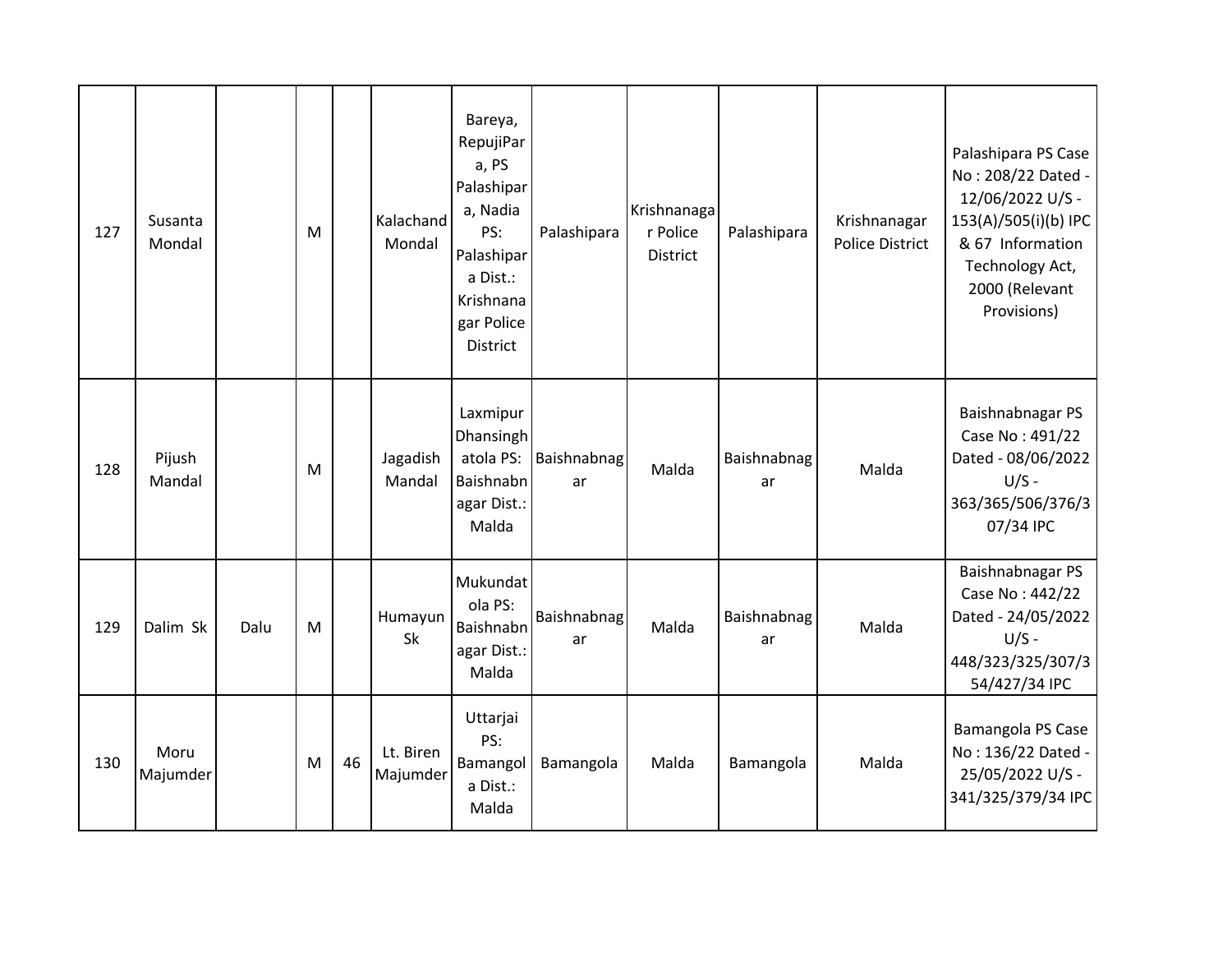| 131 | Kismat<br>Malpahari      | M | 23 | Danesh<br>Malpahari     | Noonbahi<br>PS: English<br>bazar<br>Dist.:<br>Malda                                       | English<br>bazar | Malda | English bazar | Malda | English bazar PS<br>Case No: 934/22<br>Dated - 12/06/2022<br>U/S-379/411/427<br>IPC & 4D The West<br><b>Bengal Land</b><br>Reforms Act, 1955 |
|-----|--------------------------|---|----|-------------------------|-------------------------------------------------------------------------------------------|------------------|-------|---------------|-------|----------------------------------------------------------------------------------------------------------------------------------------------|
| 132 | Monotosh<br><b>Basak</b> | M | 19 | Chandan<br><b>Basak</b> | Noonbahi<br>PS: English<br>bazar<br>Dist.:<br>Malda                                       | English<br>bazar | Malda | English bazar | Malda | English bazar PS<br>Case No: 934/22<br>Dated - 12/06/2022<br>U/S-379/411/427<br>IPC & 4D The West<br><b>Bengal Land</b><br>Reforms Act, 1955 |
| 133 | Biki<br>Mandal           |   | 21 | Ashok<br>Mandal         | Kamlabari<br>Laxmipur<br>PS: English<br>bazar<br>Dist.:<br>Malda                          | English<br>bazar | Malda | English bazar | Malda | English bazar PS<br>Case No: 934/22<br>Dated - 12/06/2022<br>U/S-379/411/427<br>IPC & 4D The West<br><b>Bengal Land</b><br>Reforms Act, 1955 |
| 134 | Niresh<br>Mandal         | M | 28 | Sukdeb<br>Mandal        | Sadullapur<br>Sagardighi<br>, PO.<br>Kamlabari<br>PS: English<br>bazar<br>Dist.:<br>Malda | English<br>bazar | Malda | English bazar | Malda | English bazar PS<br>Case No: 933/22<br>Dated - 12/06/2022<br>U/S-379/411/427<br>IPC & 4D The West<br><b>Bengal Land</b><br>Reforms Act, 1955 |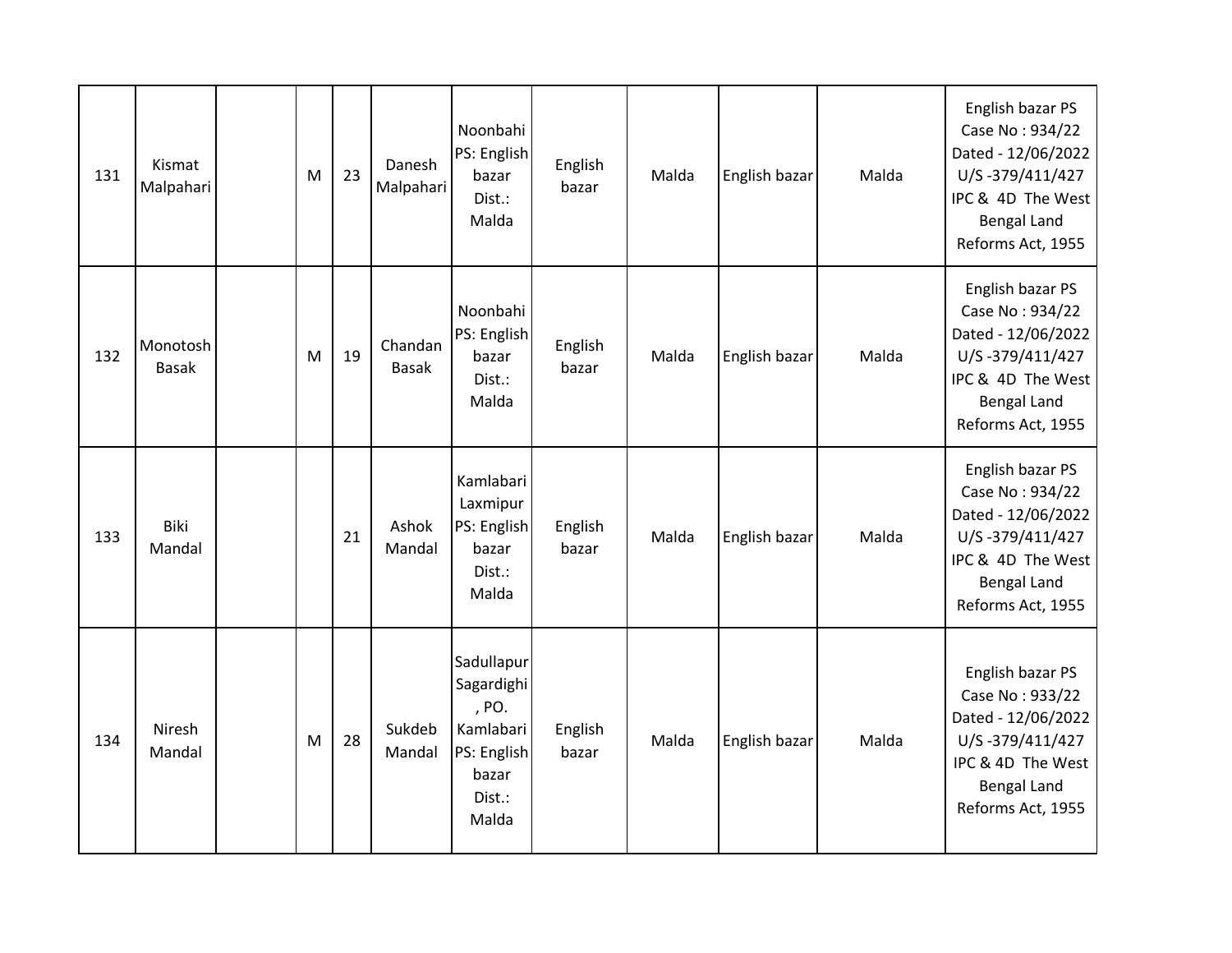| 135 | Shakti<br>Mandal |                  | M | 28 | Bijay<br>Mandal  | Bholanath<br>pur, PO.<br>Gour PS:<br>English<br>bazar<br>Dist.:<br>Malda              | English<br>bazar     | Malda | English bazar        | Malda | English bazar PS<br>Case No: 877/22<br>Dated - 04/06/2022<br>U/S-399/402 IPC &<br>25/27/35 Arms Act,<br>1959                                                    |
|-----|------------------|------------------|---|----|------------------|---------------------------------------------------------------------------------------|----------------------|-------|----------------------|-------|-----------------------------------------------------------------------------------------------------------------------------------------------------------------|
| 136 | Parvej<br>Alam   |                  | M |    | Majarul<br>Haque | Vill-Degun<br>P.O-<br>Bhaluka<br>Bazar PS:<br>Harishcha<br>ndrapur<br>Dist.:<br>Malda | Harishchand<br>rapur | Malda | Harishchandr<br>apur | Malda | Harishchandrapur PS<br>Case No: 470/22<br>Dated - 12/06/2022<br>$U/S -$<br>379/411/413/414/4<br>68/34 IPC                                                       |
| 137 | Sahidul Sk       |                  | M | 42 | Ghuron Sk        | PS:<br>Mothabari<br>Dist.:<br>Malda                                                   | Mothabari            | Malda | Malda Cyber<br>Crime | Malda | Malda Cyber Crime<br>PS Case No: 49/21<br>Dated - 25/10/2021<br>$U/S -$<br>467/468/471/474/3<br>4/120B IPC                                                      |
| 138 | Das<br>Monoj     | Monoj Kr.<br>Das | M | 27 | Montu<br>Das     | Mathurap<br>ur<br>Haribasar<br>PS:<br>Manickch<br>ak Dist.:<br>Malda                  | Manickchak           | Malda | Manickchak           | Malda | <b>Manickchak PS Case</b><br>No: 285/22 Dated -<br>12/06/2022 U/S -<br>153A/505 IPC &<br>66A/67 Information<br>Technology Act,<br>2000 (Relevant<br>Provisions) |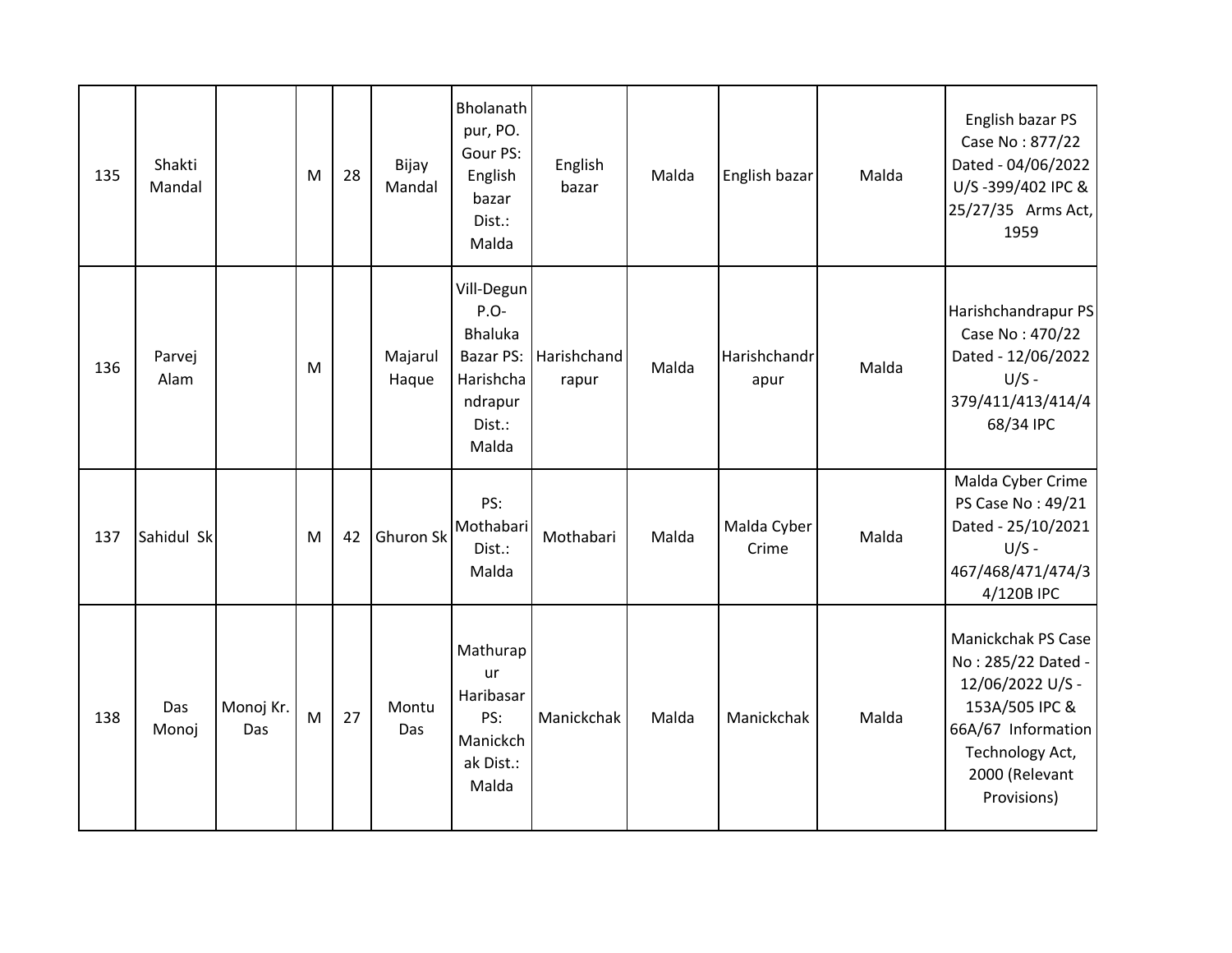| 139 | Sk<br>Tahasin    | Monirul | M | 28 | Sk Rofik         | Enayetpur<br>Paschimp<br>ara PS:<br>Manickch<br>ak Dist.:<br>Malda                          | Manickchak       | Malda | Manickchak | Malda | Manickchak PS Case<br>No: 260/22 Dated -<br>03/06/2022 U/S -<br>341/325/326/307/3<br>4 IPC  |
|-----|------------------|---------|---|----|------------------|---------------------------------------------------------------------------------------------|------------------|-------|------------|-------|---------------------------------------------------------------------------------------------|
| 140 | Sk Pintu         |         | M | 32 | Sk Mustak        | Milki<br>Colony PS:<br>English<br>bazar<br>Dist.:<br>Malda                                  | English<br>bazar | Malda | Mothabari  | Malda | Mothabari PS Case<br>No: 220/22 Dated -<br>31/05/2022 U/S -<br>279/304A IPC                 |
| 141 | Gita<br>Haldar   |         | F | 36 | Brajen<br>Haldar | 4 No BD<br>Colony, PS<br>& Dist-<br>Malda PS:<br>Oldmalda<br>Dist.:<br>Malda                | Oldmalda         | Malda | Oldmalda   | Malda | Oldmalda PS Case<br>No: 241/22 Dated -<br>11/06/2022 U/S -<br>304 IPC                       |
| 142 | Sahina<br>Khatun |         | F | 19 |                  | Mirjapur,<br>Bachamari<br>PS & Dist-<br>Rafikul Sk Malda PS:<br>Oldmalda<br>Dist.:<br>Malda | Oldmalda         | Malda | Oldmalda   | Malda | Oldmalda PS Case<br>No: 244/22 Dated -<br>12/06/2022 U/S -<br>302/120B/201/34<br><b>IPC</b> |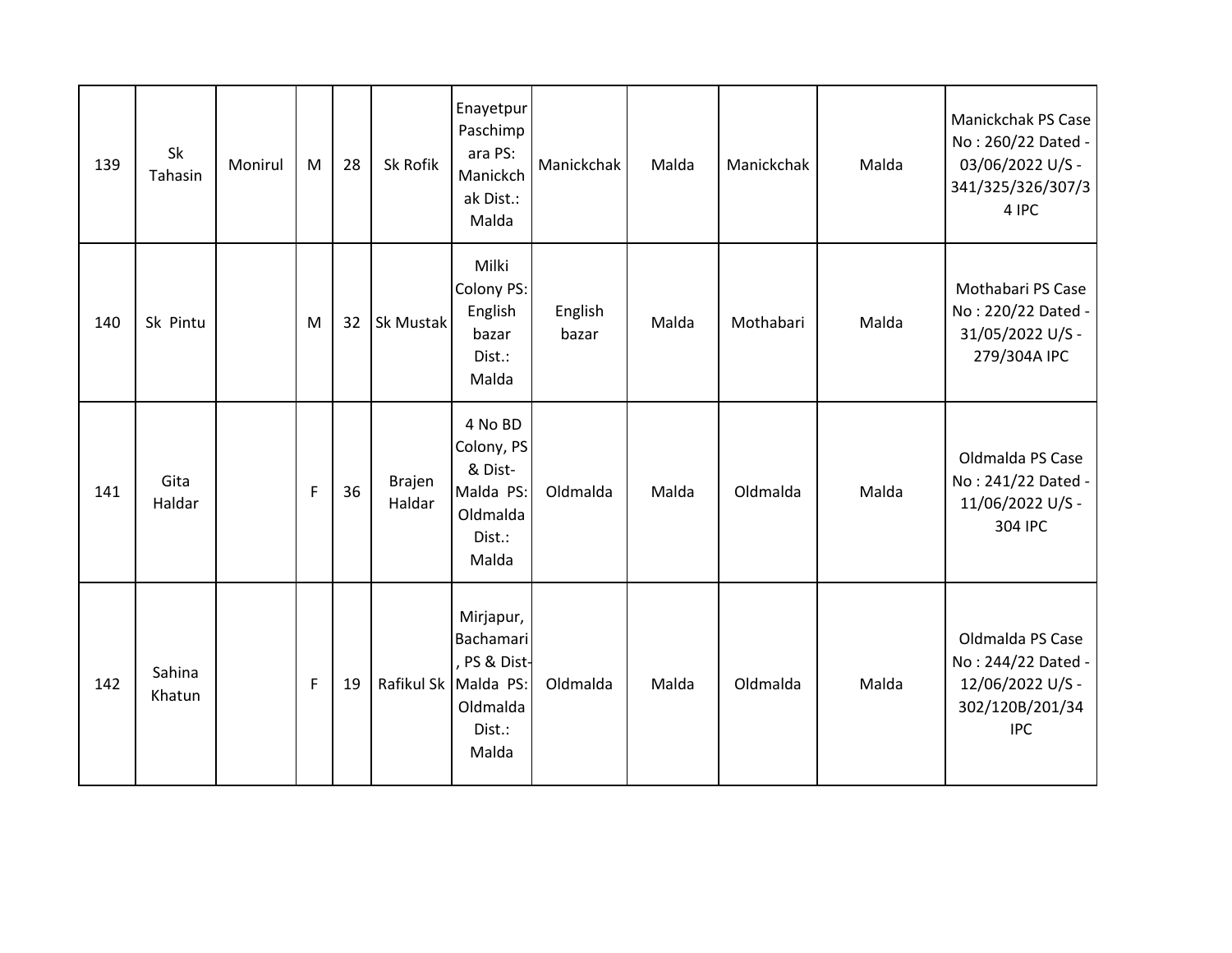| 143 | Firoj Sk                |       | M | 20 | Samsuddi<br>n Sk        | Fulbari,<br>PO-Old<br>Malda, PS<br>& Dist-<br>Malda PS:<br>Oldmalda<br>Dist.:<br>Malda                         | Oldmalda   | Malda           | Oldmalda   | Malda       | Oldmalda PS Case<br>No: 244/22 Dated -<br>12/06/2022 U/S -<br>302/120B/201/34<br><b>IPC</b>                           |
|-----|-------------------------|-------|---|----|-------------------------|----------------------------------------------------------------------------------------------------------------|------------|-----------------|------------|-------------|-----------------------------------------------------------------------------------------------------------------------|
| 144 | Tinku Sk                |       | M | 24 | Khalek Sk               | Suripara,<br>PO-Old<br>Malda, PS<br>& Dist-<br>Malda PS:<br>Oldmalda<br>Dist.:<br>Malda                        | Oldmalda   | Malda           | Oldmalda   | Malda       | Oldmalda PS Case<br>No: 244/22 Dated -<br>12/06/2022 U/S -<br>302/120B/201/34<br><b>IPC</b>                           |
| 145 | Hiren<br>Chandra<br>Das | Pintu | M |    | Lt.<br>Bholanath<br>Das | Dayanagar<br>, PS-<br>Berhampo<br>re, Dist-<br>Murshida<br>bad PS:<br>Berhampo<br>re Dist.:<br>Murshida<br>bad | Berhampore | Murshidaba<br>d | Berhampore | Murshidabad | Berhampore PS Case<br>No: 753/22 Dated -<br>07/06/2022 U/S -<br>498A/325 IPC & 3/4<br>Dowry Prohibition<br>Act, 1961Â |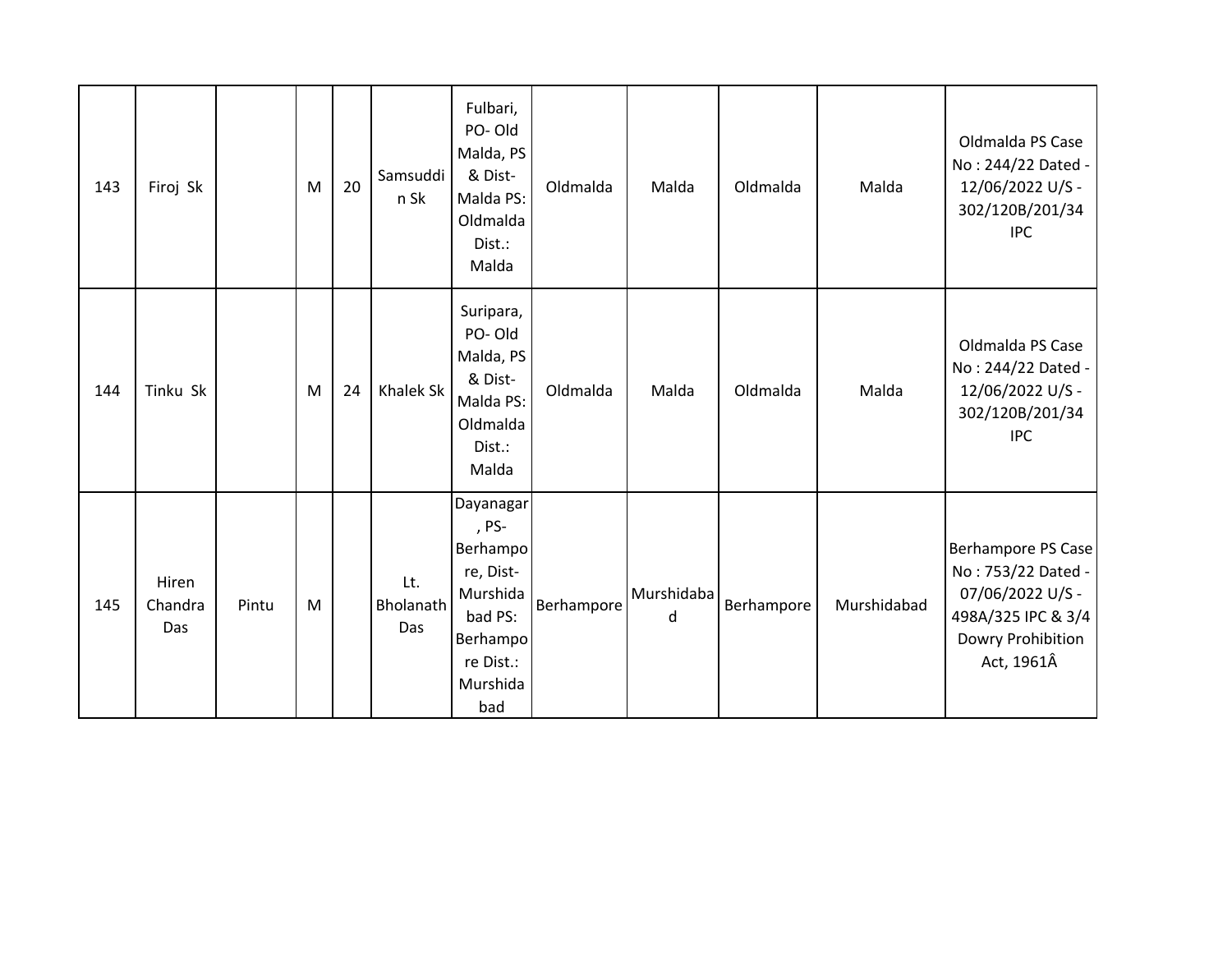| 146 | Pratim<br>Guha<br>Thakurata | Guhu  | M | Kalu Guha<br>Thakurata<br>@ Pravash | Vill-<br>Kutubpur<br>Tikatulipar<br>a, PS+Dist-<br>Murshida<br>bad PS:<br>Berhampo<br>re Dist.:<br>Murshida<br>bad  | Berhampore | Murshidaba<br>d | Berhampore | Murshidabad | Berhampore PS Case<br>No: 757/22 Dated -<br>08/06/2022 U/S -<br>417/376/506 IPC                          |
|-----|-----------------------------|-------|---|-------------------------------------|---------------------------------------------------------------------------------------------------------------------|------------|-----------------|------------|-------------|----------------------------------------------------------------------------------------------------------|
| 147 | Dalim Sk                    | Molla |   | Lt. Abdul<br>Bari @<br>Kalu         | Durgapur,<br>PO-<br>Jibanti, PS-<br>Kandi, Dist-<br>Murshida<br>bad PS:<br>Berhampo<br>re Dist.:<br>Murshida<br>bad | Berhampore | Murshidaba<br>d | Berhampore | Murshidabad | Berhampore PS Case<br>No: 617/22 Dated -<br>08/05/2022 U/S -<br>399/402 IPC &<br>25/27 Arms Act,<br>1959 |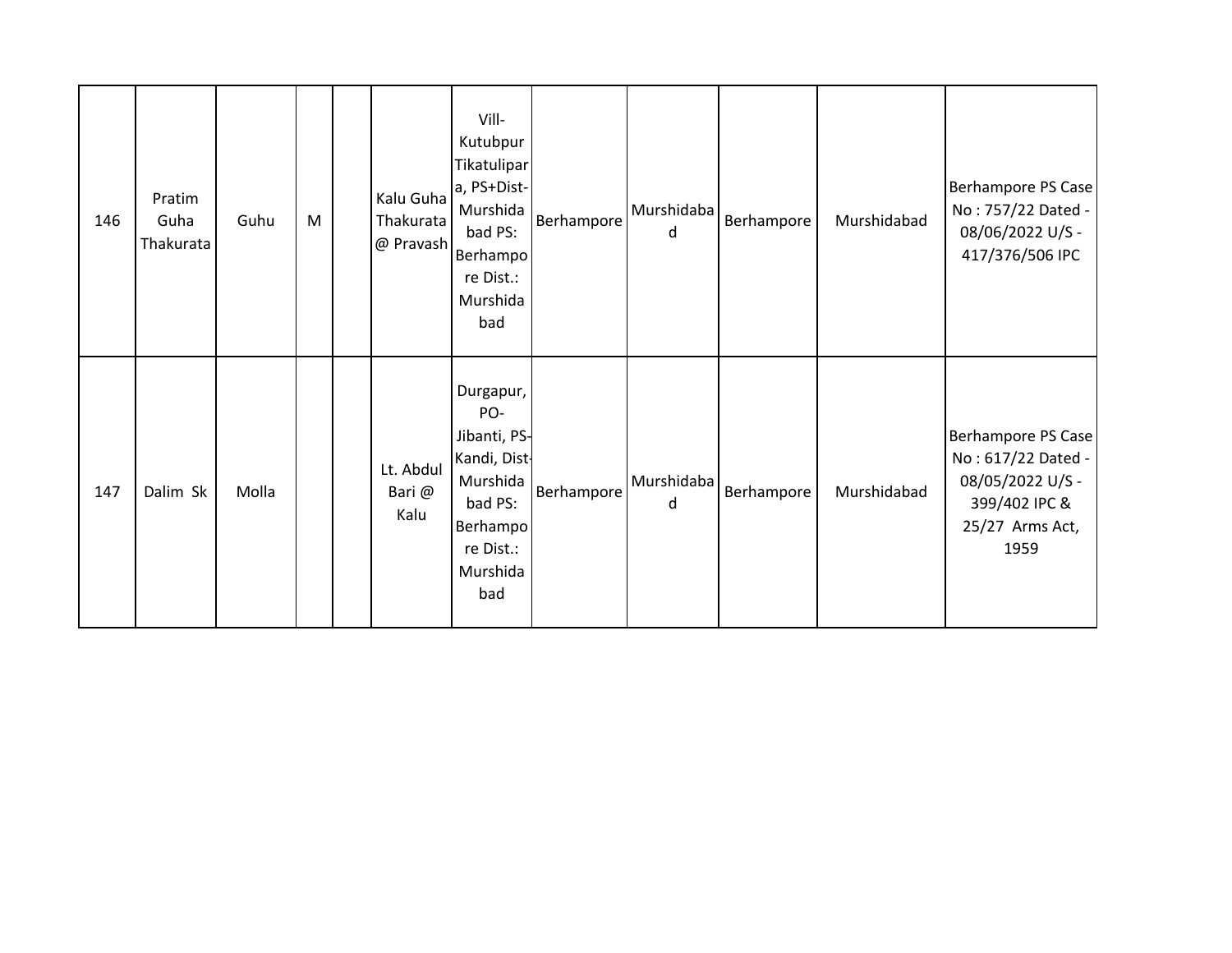| 148 | Sukumar<br>Mandal | Sentu                | M         |    | Lt. Uttam<br>Mandal | Haridasma<br>ti, Po-<br>Balaramp<br>ur, PS-<br>Berhampo<br>re, Dist-<br>Murshida<br>bad. PS:<br>Berhampo<br>re Dist.:<br>Murshida<br>bad | Berhampore    | Murshidaba<br>d | Berhampore | Murshidabad | Berhampore PS Case<br>No: 778/22 Dated -<br>12/06/2022 U/S -<br>302 IPC                                                                                                                                                               |
|-----|-------------------|----------------------|-----------|----|---------------------|------------------------------------------------------------------------------------------------------------------------------------------|---------------|-----------------|------------|-------------|---------------------------------------------------------------------------------------------------------------------------------------------------------------------------------------------------------------------------------------|
| 149 | Sourav<br>Mondal  | Sanjit<br>Mondal     | ${\sf M}$ |    | Aditya<br>Mondal    | Near<br>Sundarpur<br>village PS:<br>Burwan<br>Dist.:<br>Murshida<br>bad                                                                  | <b>Burwan</b> | Murshidaba<br>d | Burwan     | Murshidabad | Burwan PS Case No:<br>173/22 Dated -<br>12/06/2022 U/S -<br>379/411/413/34 IPC<br>& 4/21 Mines and<br>Minerals (Regulation<br>and Development)<br>Act (1957) Â & 33<br>West Bengal Minor<br>Minerals Concession<br><b>Rules, 2016</b> |
| 150 | Jindar Ali        | Jindar Ali<br>Mondal | M         | 36 | Nowsad<br>Ali       | Bagdanga<br>Natunpara<br>, PS:<br>Domkal<br>Dist.:<br>Murshida<br>bad                                                                    | Domkal        | Murshidaba<br>d | Domkal     | Murshidabad | Domkal PS Case No:<br>347/22 Dated -<br>11/06/2022 U/S -<br>447/427/506/34 IPC                                                                                                                                                        |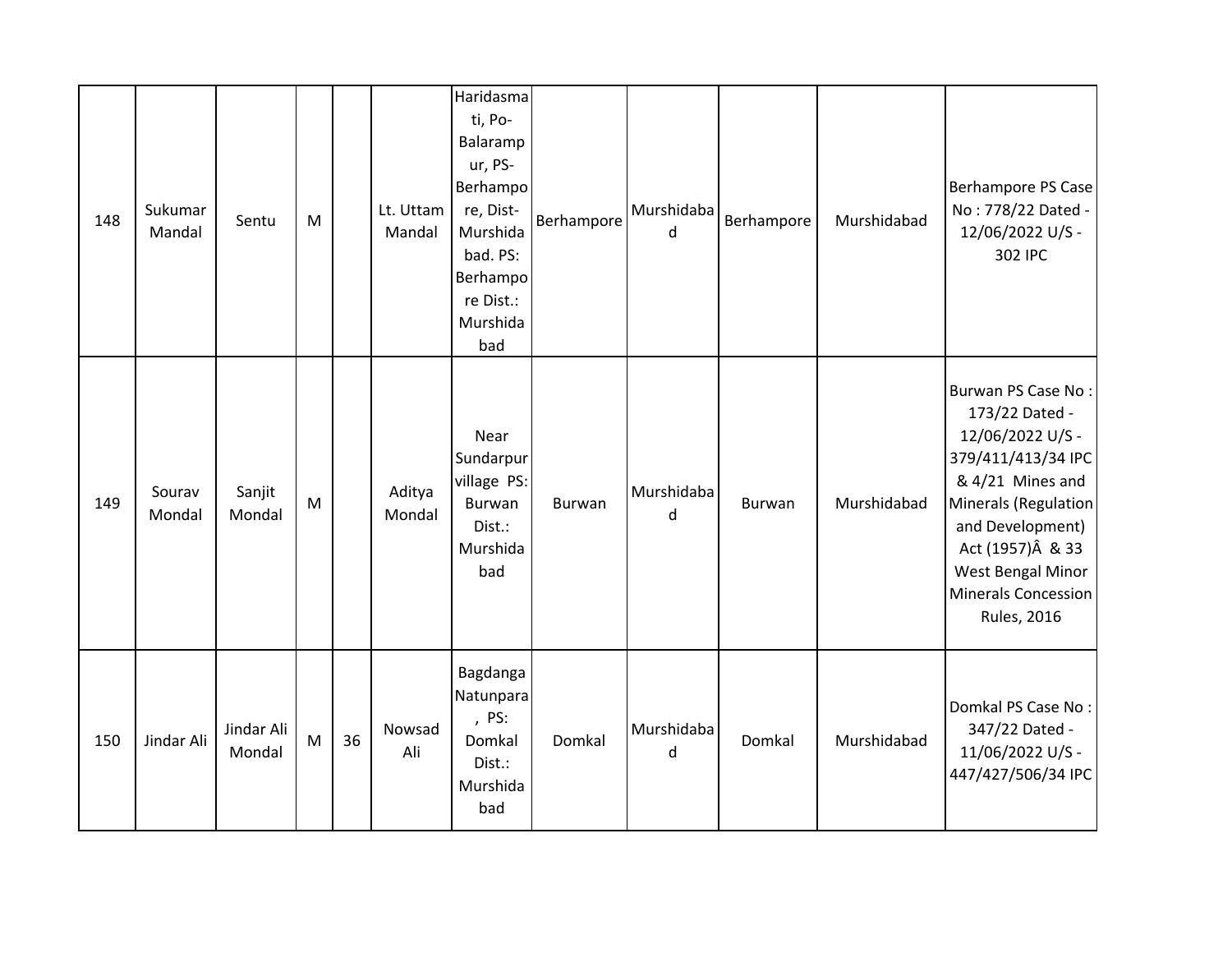| 151 | Sohel<br>Rana           | M |    | Hatiyar<br>Rahaman | Vill-<br>Pakuria,<br>PS- Bagha,<br>Dist.<br>Rajsahi                                                                   |           | <b>Basirhat</b>      | Jalangi   | Murshidabad          | Jalangi PS Case No:<br>195/22 Dated -<br>12/06/2022 U/S-14<br>Foreigners Act,<br>1946Â                                                                                            |
|-----|-------------------------|---|----|--------------------|-----------------------------------------------------------------------------------------------------------------------|-----------|----------------------|-----------|----------------------|-----------------------------------------------------------------------------------------------------------------------------------------------------------------------------------|
| 152 | Promod<br>Kr.<br>Paswan | M | 32 | Sulendra<br>Paswan |                                                                                                                       |           | <b>Basirhat</b>      | Nabagram  | Murshidabad          | Nabagram PS Case<br>No: 206/22 Dated -<br>10/06/2022 U/S -<br>279/304A IPC                                                                                                        |
| 153 | Mohamm<br>ad Ladu       | M |    | Mohamm<br>ad Gafur | Vill-<br>Harirampu<br>r, PO-<br>Mirganj,<br>PS Bagha,<br>Dist-<br>Rajsahi,<br><b>Banglades</b><br>h, PS:<br>Raninagar | Raninagar | <b>Basirhat</b>      | Raninagar | Murshidabad          | Raninagar PS Case<br>No: 219/22 Dated -<br>12/06/2022 U/S-14<br>Foreigners Act,<br>1946Â                                                                                          |
| 154 | Kousik<br>Mondal        | M | 27 | Anil<br>Mondal     | Uttar<br>Siosha PS:<br>Anandapu<br>r Dist.:<br>Paschim<br>Mednipor<br>e                                               | Anandapur | Paschim<br>Mednipore | Anandapur | Paschim<br>Mednipore | Anandapur PS Case<br>No: 103/22 Dated -<br>12/06/2022 U/S -<br>379/411/414/34 IPC<br>& 21(4)21(5) Mines<br>and Minerals<br>(Regulation and<br>Development) Act<br>$(1957)\hat{A}$ |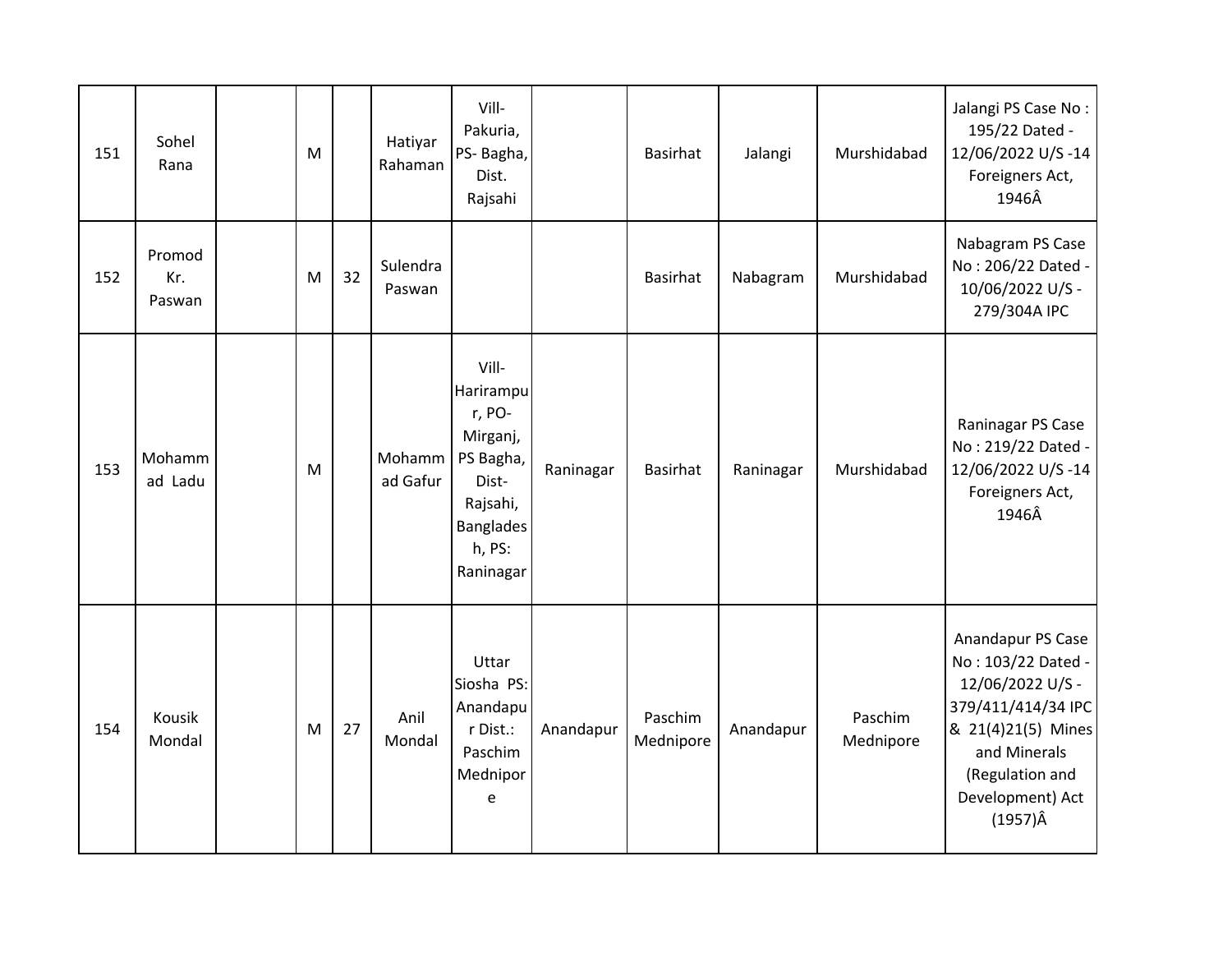| 155 | Rakhal<br>Santra      | M |    | Lt Ananda<br>Santra       | Jara PS:<br>Chandrak<br>ona Dist.:<br>Paschim<br>Mednipor<br>e   | Chandrakon<br>a | Paschim<br>Mednipore | Chandrakona | Paschim<br>Mednipore | Chandrakona PS<br>Case No: 227/22<br>Dated - 12/06/2022<br>$U/S -$<br>341/448/323/325/4<br>27/34 IPC |
|-----|-----------------------|---|----|---------------------------|------------------------------------------------------------------|-----------------|----------------------|-------------|----------------------|------------------------------------------------------------------------------------------------------|
| 156 | Biswajit<br>Ghosh     | M | 33 | Dhiren<br>Ghosh           | Moyarui<br>PS:<br>Dantan<br>Dist.:<br>Paschim<br>Mednipor<br>e   | Dantan          | Paschim<br>Mednipore | Dantan      | Paschim<br>Mednipore | Dantan PS Case No:<br>225/22 Dated -<br>12/06/2022 U/S -<br>46(A) Bengal Excise<br>Act, 1909         |
| 157 | Deb<br>Kumar<br>Payra |   | 32 | Tirtha<br>Ranjan<br>Payra | Chhanberi<br>a PS:<br>Contai<br>Dist.:<br>Purba<br>Mednipor<br>e | Contai          | Purba<br>Mednipore   | Dantan      | Paschim<br>Mednipore | Dantan PS Case No:<br>225/22 Dated -<br>12/06/2022 U/S -<br>46(A) Bengal Excise<br>Act, 1909         |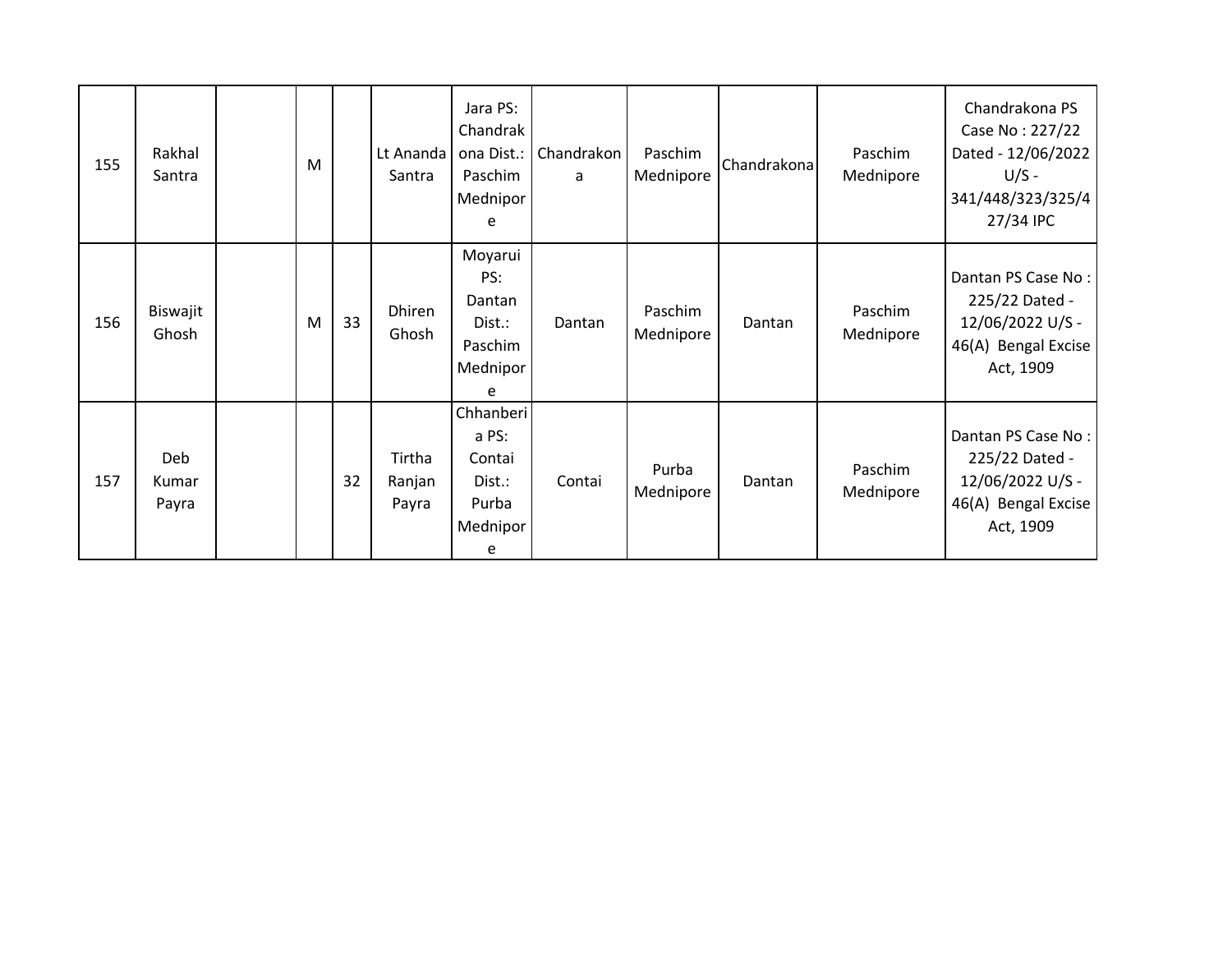| 158 | Koka<br>Nayek  | Naru | 35 | Lt. Purna<br>Chandra<br>Nayek | Vill-<br>Hamirpur,<br>PO-<br>Balichak,<br>PS-Debra,<br>Dist-<br>Paschim<br>Medinipur<br>PS: Debra<br>Dist.:<br>Paschim<br>Mednipor<br>e | Debra | Paschim<br>Mednipore | Debra | Paschim<br>Mednipore | Debra PS Case No:<br>278/22 Dated -<br>31/05/2022 U/S -<br>341/323/325/307/5<br>06/34 IPC |
|-----|----------------|------|----|-------------------------------|-----------------------------------------------------------------------------------------------------------------------------------------|-------|----------------------|-------|----------------------|-------------------------------------------------------------------------------------------|
| 159 | Arjun<br>Murmu |      | 32 | Lt. Kashi<br>Murmu            | Vill+ PO-<br>Antala, P.S.<br>Debra,<br>Dist-<br>Paschim<br>Medinipur<br>PS: Debra<br>Dist.:<br>Paschim<br>Mednipor<br>e                 | Debra | Paschim<br>Mednipore | Debra | Paschim<br>Mednipore | Debra PS Case No:<br>263/22 Dated -<br>23/05/2022 U/S -<br>341/323/325/307/3<br>4 IPC     |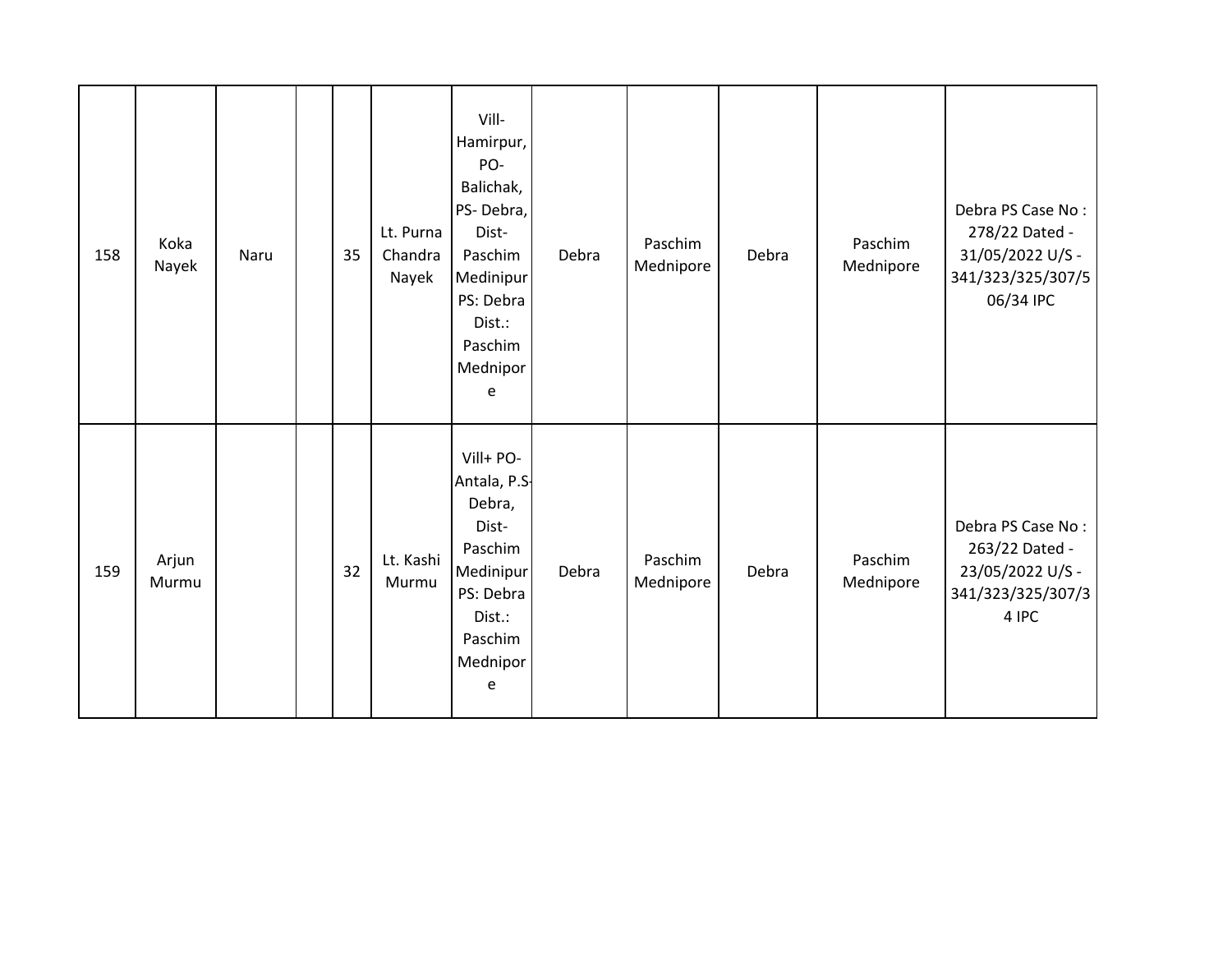| 160 | Samiran<br>Das          | Paltu | M |    | <b>Baren Das</b>      | Modnapur<br>PS:<br>Goaltore<br>Dist.:<br>Paschim<br>Mednipor<br>e                                                           | Goaltore           | Paschim<br>Mednipore | Goaltore           | Paschim<br>Mednipore | Goaltore PS Case No<br>: 175/22 Dated -<br>12/06/2022 U/S -<br>90/295A/298/505(2)<br><b>IPC &amp; 67</b><br>Information<br>Technology Act,<br>2000 (Relevant<br>Provisions)    |
|-----|-------------------------|-------|---|----|-----------------------|-----------------------------------------------------------------------------------------------------------------------------|--------------------|----------------------|--------------------|----------------------|--------------------------------------------------------------------------------------------------------------------------------------------------------------------------------|
| 161 | Sujit<br>Kumar<br>Singh |       | M | 21 | Ram<br>Janam<br>Singh | Bhagaban<br>pur, near<br>Shib<br>Mandir,<br>Ward No.<br>09 PS:<br>Kharagpor<br>e town<br>Dist.:<br>Paschim<br>Mednipor<br>e | Kharagpore<br>town | Paschim<br>Mednipore | Kharagpore<br>town | Paschim<br>Mednipore | Kharagpore town PS<br>Case No: 353/22<br>Dated - 12/06/2022<br>$U/S - 46 A(C)$ Bengal<br>Excise Act, 1909                                                                      |
| 162 | Ganesh<br>Patra         |       | M |    | Dilip Patra           | Luadaha<br>PS:<br>Sankrail<br>Dist.:<br>Jhargram                                                                            | Sankrail           | Jhargram             | Kharagpur<br>local | Paschim<br>Mednipore | Kharagpur local PS<br>Case No: 439/22<br>Dated - 02/06/2022<br>U/S-379/411 IPC &<br>21(4)21(5) Mines<br>and Minerals<br>(Regulation and<br>Development) Act<br>$(1957)\hat{A}$ |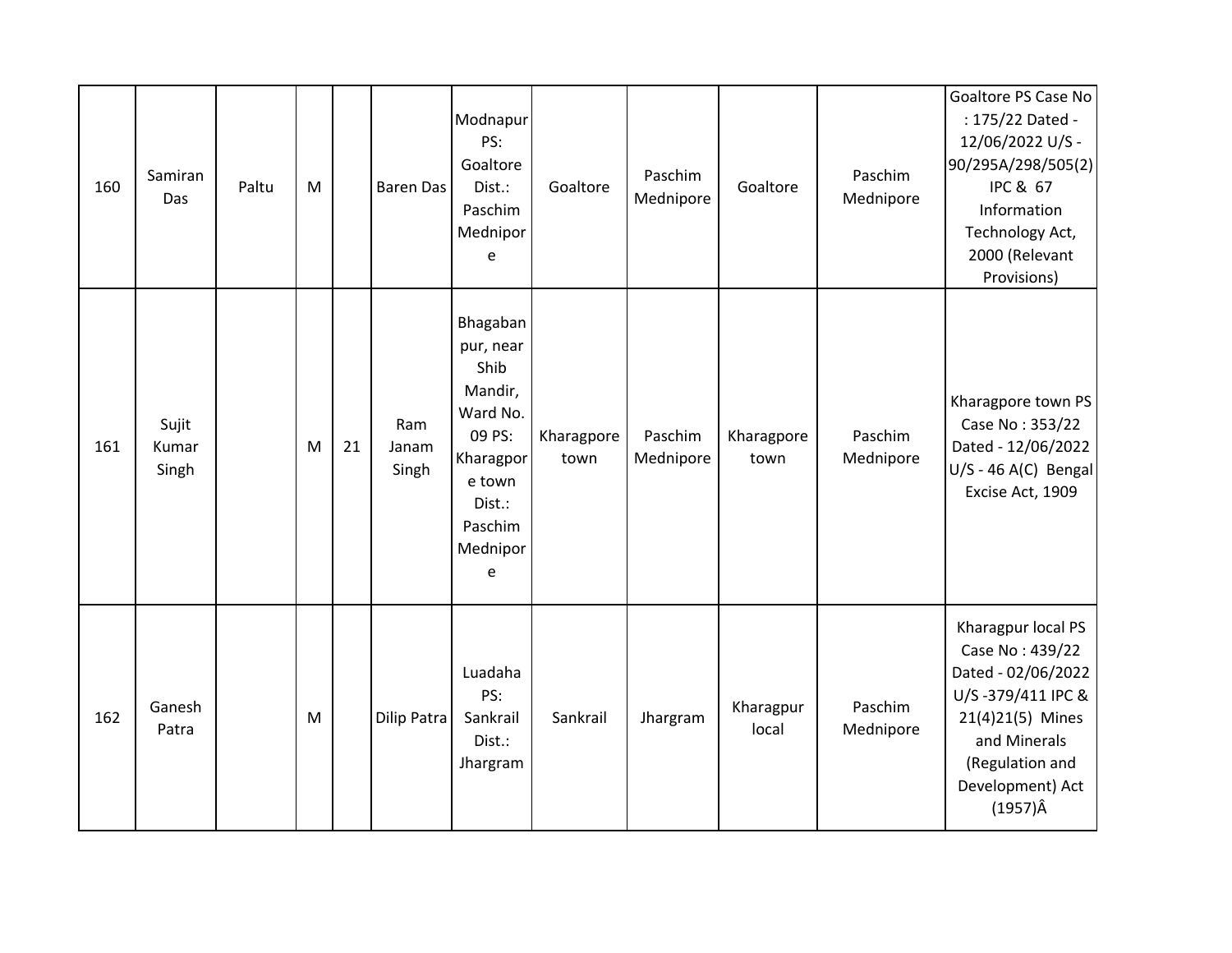| 163 | Palash<br>Routh |                  | M |    | Ranjit<br>Routh | Kolua PS:<br>Kharagpur<br>local Dist.:<br>Paschim<br>Mednipor<br>e                                                                                                                                                  | Kharagpur<br>local | Paschim<br>Mednipore                                 | Kharagpur<br>local | Paschim<br>Mednipore | Kharagpur local PS<br>Case No: 471/22<br>Dated - 12/06/2022<br>U/S - 46A Bengal<br>Excise Act, 1909                                     |
|-----|-----------------|------------------|---|----|-----------------|---------------------------------------------------------------------------------------------------------------------------------------------------------------------------------------------------------------------|--------------------|------------------------------------------------------|--------------------|----------------------|-----------------------------------------------------------------------------------------------------------------------------------------|
| 164 | Selim<br>Khan   | Md Salim<br>Khan | M | 30 | Lt Tabi<br>Khan | Godhuli<br>Cinema,<br>PS-<br>Asansol<br>South, a/p-<br>Dildarnag<br>ar, PS-<br>Asansole<br>South,<br>Dist-<br>Burdwan<br>PS:<br>Asansole<br>south<br>Dist.:<br>Asansol<br>Durgapur<br>Police<br>Commissi<br>onerate | Asansole<br>south  | Asansol<br>Durgapur<br>Police<br>Commission<br>erate | Midnapore          | Paschim<br>Mednipore | Midnapore PS Case<br>No: 398/22 Dated -<br>12/06/2022 U/S -<br>498A/323/325/307/<br>506/34 IPC & 3/4<br>Dowry Prohibition<br>Act, 1961Â |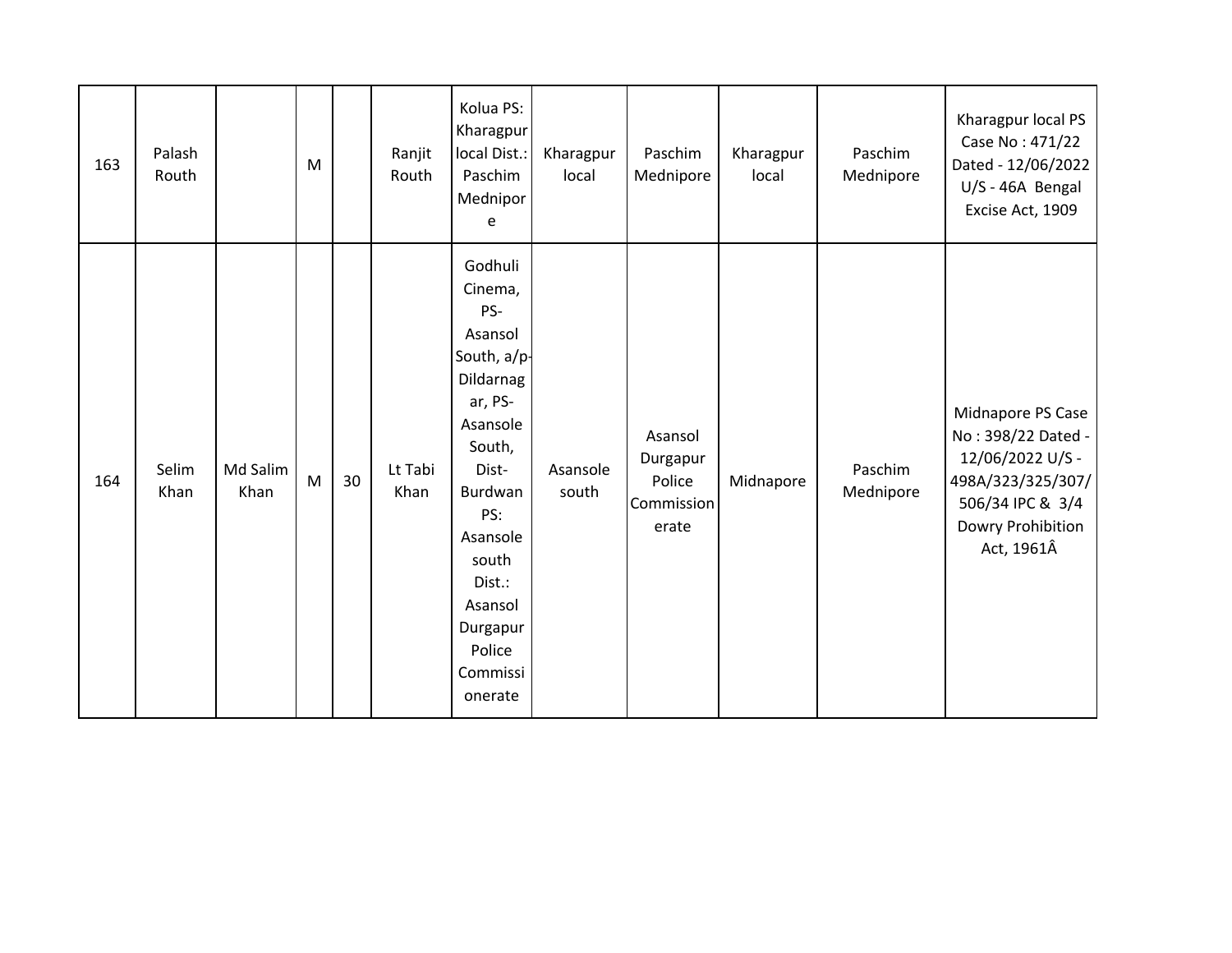| 165 | Sourav<br>Maity | M | Ramesh<br>Maity        | Rampura<br>PS:<br>Mohanpur<br>Dist.:<br>Paschim<br>Mednipor<br>e                                                                         | Mohanpur | Paschim<br>Mednipore | Mohanpur | Paschim<br>Mednipore | Mohanpur PS Case<br>No: 150/22 Dated -<br>12/06/2022 U/S -<br>341/323/325/307/5<br>06 IPC   |
|-----|-----------------|---|------------------------|------------------------------------------------------------------------------------------------------------------------------------------|----------|----------------------|----------|----------------------|---------------------------------------------------------------------------------------------|
| 166 | Pradip Sen      | M | Lt.<br>Rajkumar<br>Sen | Gobru, PO-<br>Godapiasa<br>I, PS.-<br>Salboni,<br>Dist.-<br>Paschim<br>Medinipur<br>PS:<br>Salbani<br>Dist.:<br>Paschim<br>Mednipor<br>e | Salbani  | Paschim<br>Mednipore | Salbani  | Paschim<br>Mednipore | Salbani PS Case No:<br>180/22 Dated -<br>12/06/2022 U/S -<br>448/323/325/506/3<br>54/34 IPC |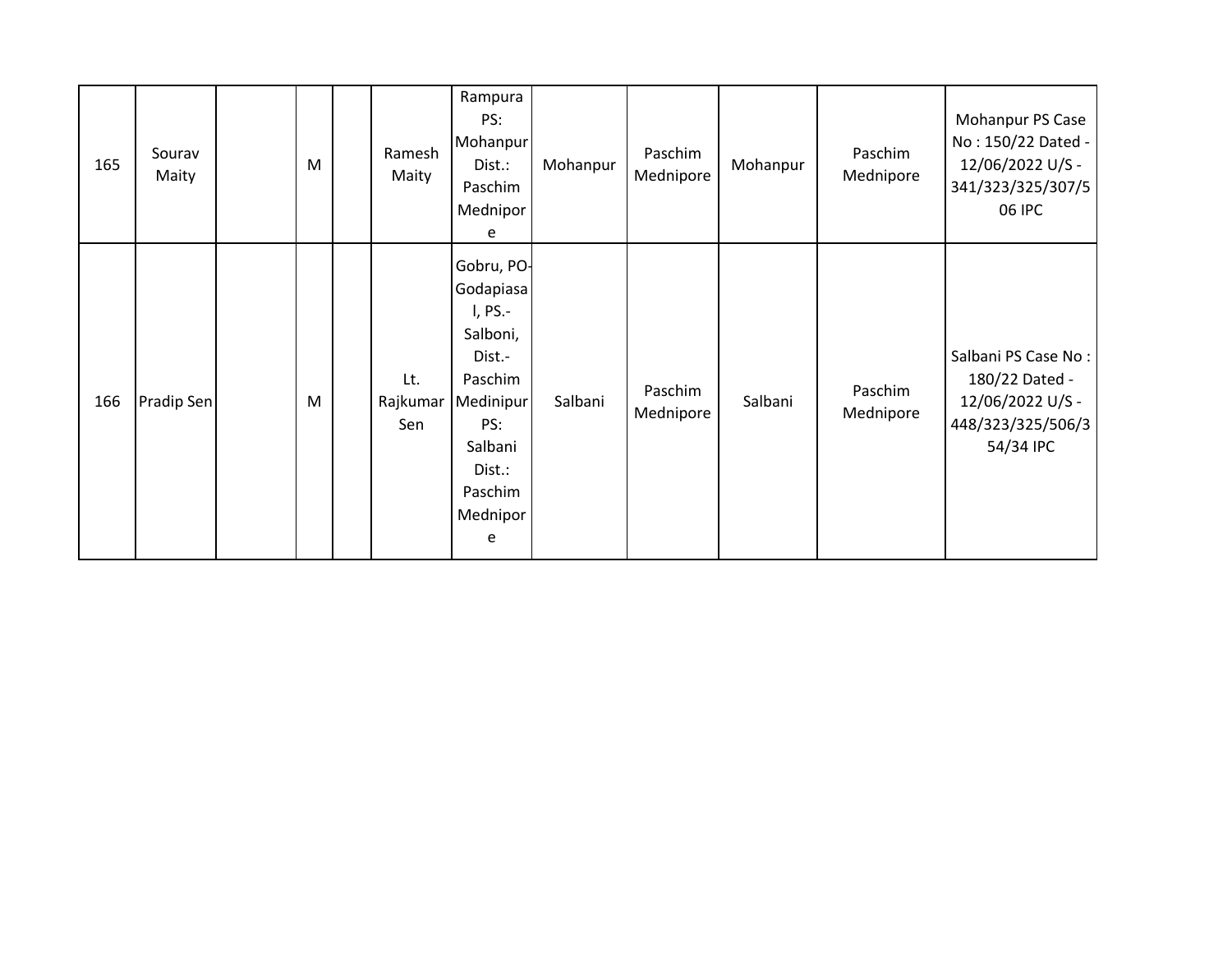| 167 | Samar Sen               | M | Pradip Sen Medinipur       | Gobru, PO-<br>Godapiasa<br>I, PS.-<br>Salboni,<br>Dist.-<br>Paschim<br>PS:<br>Salbani<br>Dist.:<br>Paschim<br>Mednipor<br>e | Salbani               | Paschim<br>Mednipore | Salbani    | Paschim<br>Mednipore | Salbani PS Case No:<br>180/22 Dated -<br>12/06/2022 U/S -<br>448/323/325/506/3<br>54/34 IPC     |
|-----|-------------------------|---|----------------------------|-----------------------------------------------------------------------------------------------------------------------------|-----------------------|----------------------|------------|----------------------|-------------------------------------------------------------------------------------------------|
| 168 | <b>Tapas</b><br>Bauri   | M | Lt<br>Tarapada<br>Bauri    | Khetura<br>PS: Galsi<br>Dist.:<br>Purba<br>Burdwan                                                                          | Galsi                 | Purba<br>Burdwan     | Galsi      | Purba Burdwan        | Galsi PS Case No:<br>354/22 Dated -<br>12/06/2022 U/S -<br>379/411/414/34 IPC                   |
| 169 | Laxmi<br>Kanta<br>Ghosh |   | Lt. Gopi<br>Kanta<br>Ghosh | PS:<br>Montesh<br>Purba<br>Burdwan                                                                                          | war Dist.: Monteshwar | Purba<br>Burdwan     | Monteshwar | Purba Burdwan        | Monteshwar PS<br>Case No: 210/22<br>Dated - 11/06/2022<br>$U/S -$<br>341/323/325/326/3<br>4 IPC |
| 170 | Kalyan<br>Ghosh         |   | Laxmi<br>Kanta<br>Ghosh    | PS:<br>Montesh<br>Purba<br>Burdwan                                                                                          | war Dist.: Monteshwar | Purba<br>Burdwan     | Monteshwar | Purba Burdwan        | Monteshwar PS<br>Case No: 210/22<br>Dated - 11/06/2022<br>$U/S -$<br>341/323/325/326/3<br>4 IPC |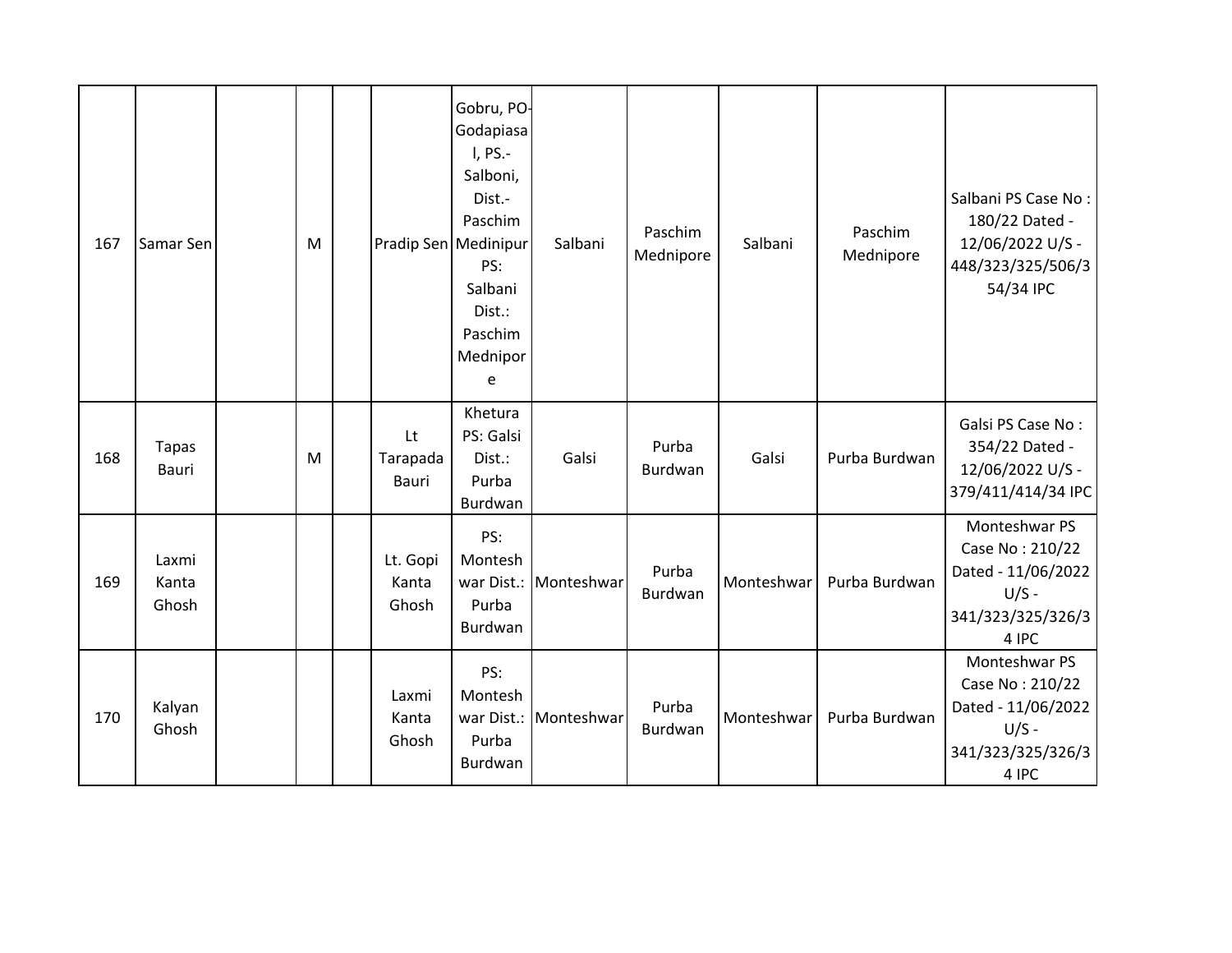| 171 | Sanjib<br>Dey   | Nazu |   |    | Sakkhigop<br>al Ghosh            | PS:<br>Montesh<br>war Dist.:<br>Purba<br>Burdwan                       | Monteshwar | Purba<br>Burdwan   | Monteshwar | Purba Burdwan      | Monteshwar PS<br>Case No: 212/22<br>Dated - 12/06/2022<br>$U/S -$<br>341/323/324/506<br><b>IPC</b>                                                                                        |
|-----|-----------------|------|---|----|----------------------------------|------------------------------------------------------------------------|------------|--------------------|------------|--------------------|-------------------------------------------------------------------------------------------------------------------------------------------------------------------------------------------|
| 172 | Ananda<br>Manna |      | M | 33 | <b>Badal</b><br>Chandra<br>Manna | Narandari<br>PS:<br>Chandipur<br>Dist.:<br>Purba<br>Mednipor<br>e      | Chandipur  | Purba<br>Mednipore | Chandipur  | Purba<br>Mednipore | Chandipur PS Case<br>No: 207/22 Dated -<br>12/06/2022 U/S -<br>448/323/427/506<br><b>IPC &amp; 24</b><br>Maintenance and<br><b>Welfare of Parents</b><br>and Senior Citizens<br>Act, 2007 |
| 173 | Sk Safi         |      |   | 62 | Late Sk<br>Salauddin             | Purusatta<br>mpur PS:<br>Chandipur<br>Dist.:<br>Purba<br>Mednipor<br>e | Chandipur  | Purba<br>Mednipore | Chandipur  | Purba<br>Mednipore | Chandipur PS Case<br>No: 209/22 Dated -<br>12/06/2022 U/S -<br>376AB IPC & 6 The<br>Protection of<br>children from sexual<br>offences Act, 2012<br>(POCSO)                                |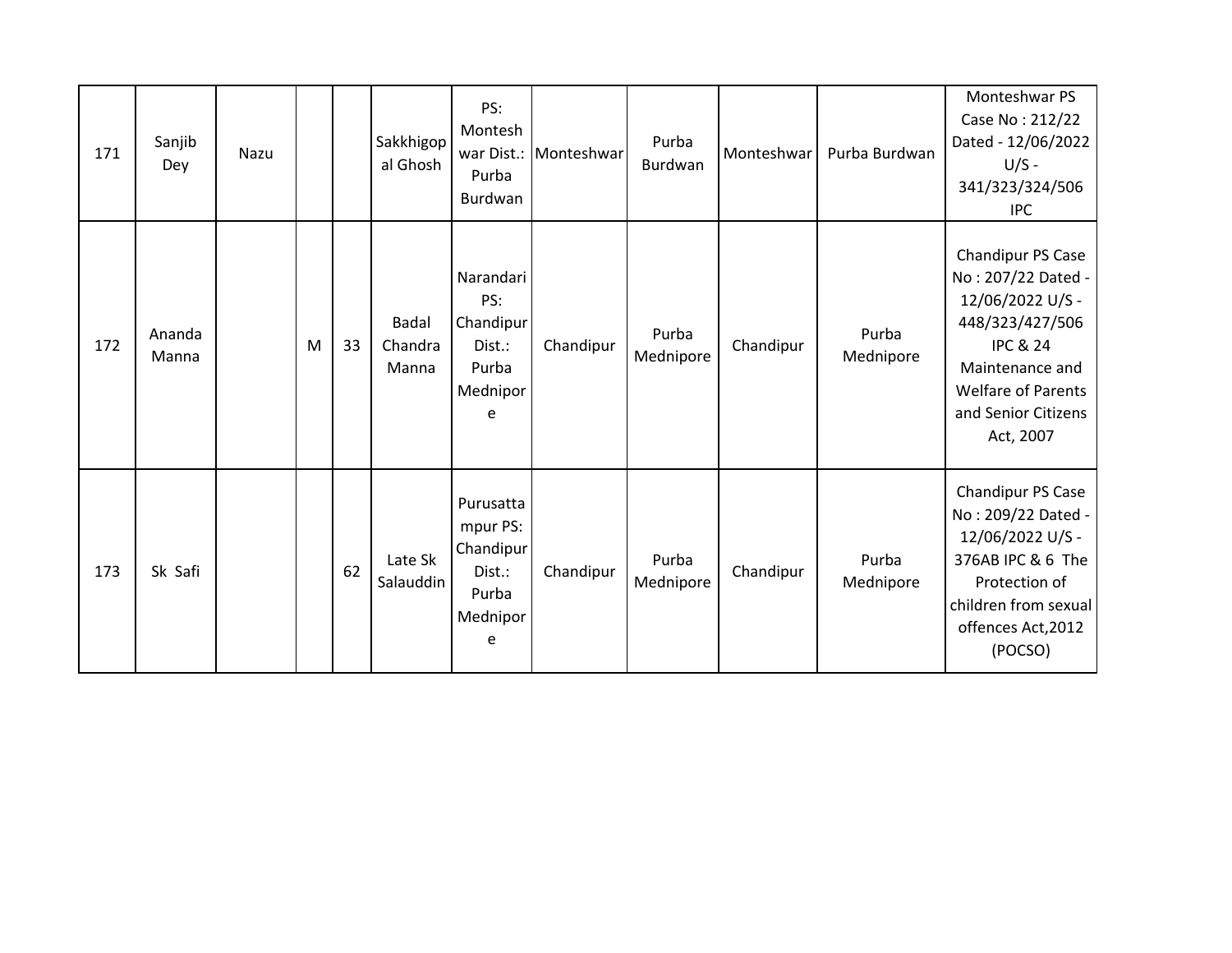| 174 | Soumend<br>u Giri    | M | 52 | Lt. Ganesh<br>Chandra<br>Giri | Biswanath<br>pur, PO-<br>Biswanath<br>pur, PS-<br>Contai,<br>Dist.-<br>Purba<br>Medinipur<br>PS: Contai<br>Dist.:<br>Purba<br>Mednipor<br>e | Contai    | Purba<br>Mednipore | Contai  | Purba<br>Mednipore | Contai PS Case No:<br>236/22 Dated -<br>12/06/2022 U/S -<br>46(A) Bengal Excise<br>Act, 1909 |
|-----|----------------------|---|----|-------------------------------|---------------------------------------------------------------------------------------------------------------------------------------------|-----------|--------------------|---------|--------------------|----------------------------------------------------------------------------------------------|
| 175 | Netai<br>Jana        | M |    | Kanailal                      | Gholpukur<br>PS:<br>Nandigra<br>m Dist.:<br>Purba<br>Mednipor<br>e                                                                          | Nandigram | Purba<br>Mednipore | Khejuri | Purba<br>Mednipore | Khejuri PS Case No:<br>181/22 Dated -<br>08/06/2022 U/S -<br>380 IPC                         |
| 176 | Nandagop<br>al Maity | M |    | Jaladhar                      | Gholpukur<br>PS:<br>Nandigra<br>m Dist.:<br>Purba<br>Mednipor<br>e                                                                          | Nandigram | Purba<br>Mednipore | Khejuri | Purba<br>Mednipore | Khejuri PS Case No:<br>181/22 Dated -<br>08/06/2022 U/S -<br>380 IPC                         |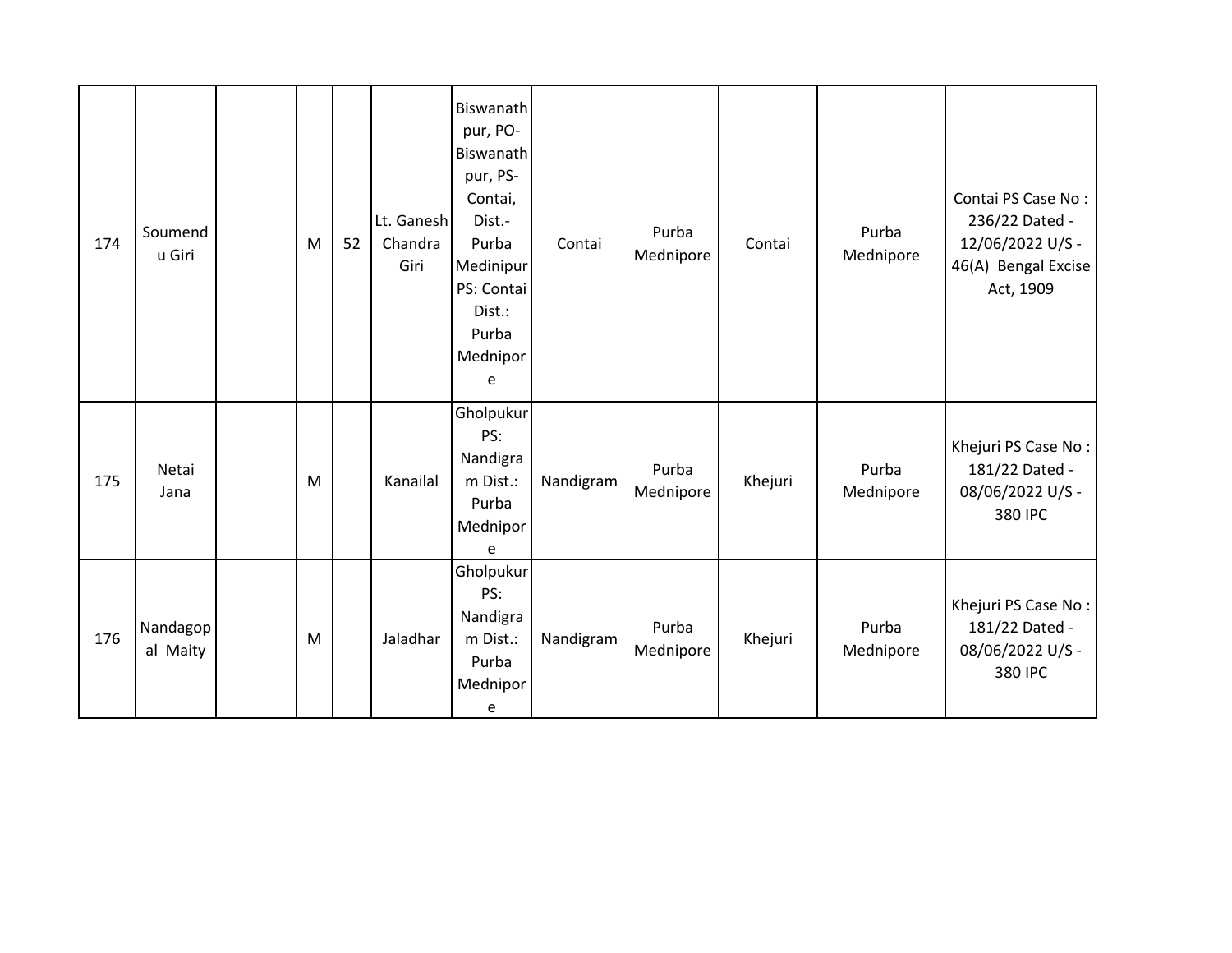| 177 | Kartick<br>Pramanik      | M |    | Lt.<br>Bhagwat               | Gholpukur<br>PS:<br>Nandigra<br>m Dist.:<br>Purba<br>Mednipor<br>e          | Nandigram          | Purba<br>Mednipore | Khejuri                | Purba<br>Mednipore | Khejuri PS Case No:<br>181/22 Dated -<br>08/06/2022 U/S -<br>380 IPC                                         |
|-----|--------------------------|---|----|------------------------------|-----------------------------------------------------------------------------|--------------------|--------------------|------------------------|--------------------|--------------------------------------------------------------------------------------------------------------|
| 178 | Sujit<br>Kumar<br>Mondal |   | 50 | Lt. Ram<br>Chandra<br>Mondal | Bar<br>Kamalcha<br>k PS:<br>Udaynara<br>yanpur<br>Dist.:<br>Howrah<br>Rural | Udaynaraya<br>npur | Howrah<br>Rural    | Kolaghat               | Purba<br>Mednipore | Kolaghat PS Case No<br>: 306/22 Dated -<br>12/06/2022 U/S -<br>279/338/427 IPC                               |
| 179 | Mandira<br>Metya         | F | 18 | Lt.<br>Dipankar<br>Metya     | Barbasude<br>bpur PS:<br>Sutahata<br>Dist.:<br>Purba<br>Mednipor<br>e       | Sutahata           | Purba<br>Mednipore | Sutahata               | Purba<br>Mednipore | Sutahata PS Case No<br>: 121/22 Dated -<br>14/05/2022 U/S -<br>306/34 IPC                                    |
| 180 | Sourav<br>Nandy          | M | 30 | Tapan<br>Kumar<br>Nandy      | PS: Purulia<br>town<br>Dist.:<br>Purulia                                    | Purulia town       | Purulia            | Purulia Cyber<br>Crime | Purulia            | Purulia Cyber Crime<br>PS Case No: 10/22<br>Dated - 12/06/2022<br>$U/S -$<br>295A/505(1)(b)(2)<br><b>IPC</b> |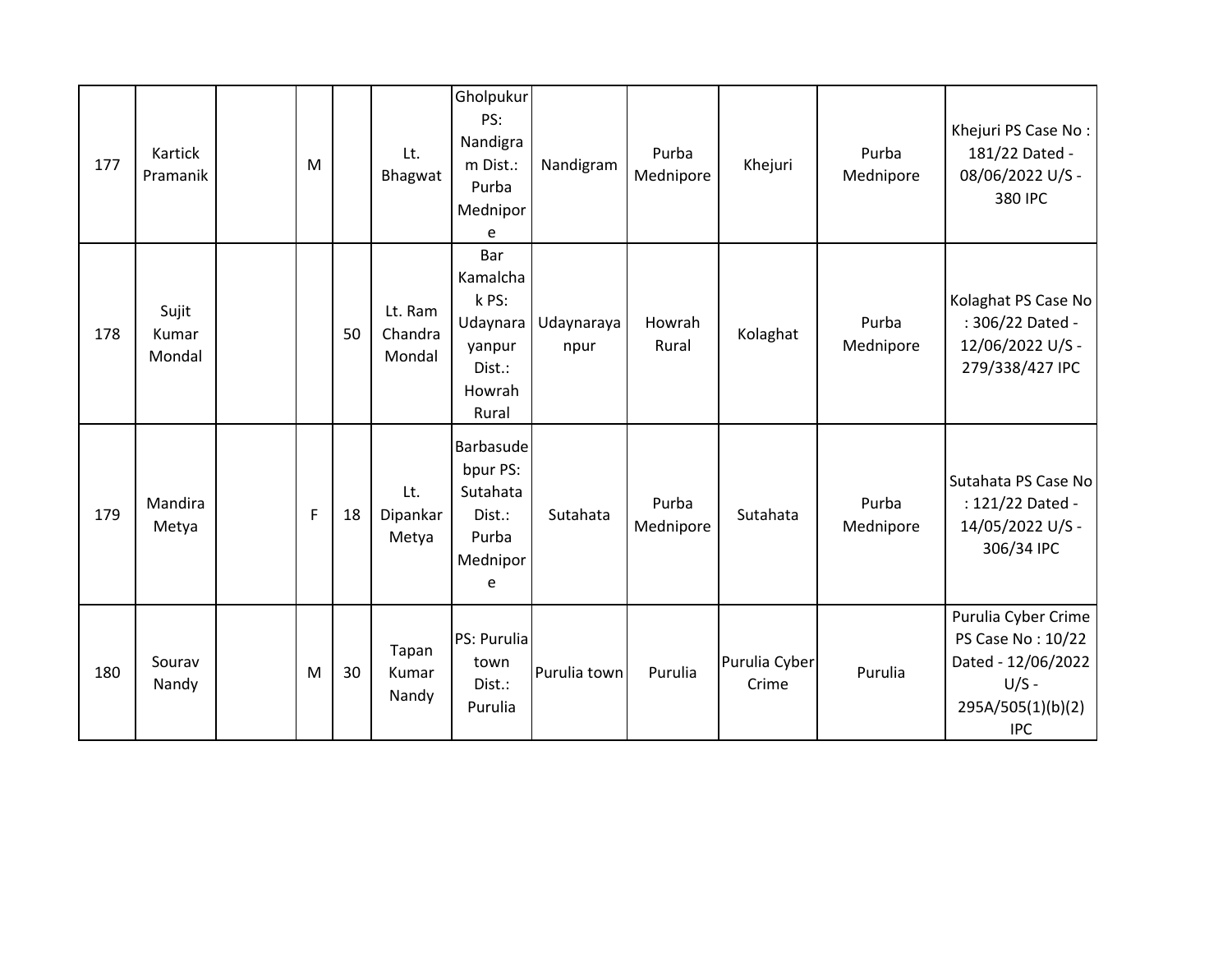| 181 | Sanaul<br>Hoque | M | 30 | Lt.<br>Imajuddin | Boro<br>Sohar PS:<br>Karandighi<br>Dist.:<br>Raiganj<br>Police<br><b>District</b>        | Karandighi | Raiganj<br>Police<br><b>District</b> | Karandighi | Raiganj Police<br><b>District</b> | Karandighi PS Case<br>No: 306/22 Dated -<br>12/06/2022 U/S -<br>341/323/325/326/3<br>07/506/34 IPC |
|-----|-----------------|---|----|------------------|------------------------------------------------------------------------------------------|------------|--------------------------------------|------------|-----------------------------------|----------------------------------------------------------------------------------------------------|
| 182 | Akbar Ali       | M | 45 | Lt.<br>Imajudin  | <b>Boro</b><br>Sohar PS:<br>Karandighi<br>Dist.:<br>Raiganj<br>Police<br><b>District</b> | Karandighi | Raiganj<br>Police<br><b>District</b> | Karandighi | Raiganj Police<br><b>District</b> | Karandighi PS Case<br>No: 306/22 Dated -<br>12/06/2022 U/S -<br>341/323/325/326/3<br>07/506/34 IPC |
| 183 | Unsahak         | M | 35 | Lt.<br>Imajuddin | <b>Boro</b><br>Sohar PS:<br>Karandighi<br>Dist.:<br>Raiganj<br>Police<br><b>District</b> | Karandighi | Raiganj<br>Police<br><b>District</b> | Karandighi | Raiganj Police<br><b>District</b> | Karandighi PS Case<br>No: 306/22 Dated -<br>12/06/2022 U/S -<br>341/323/325/326/3<br>07/506/34 IPC |
| 184 | Jafar Ali       | M | 32 | Md. Islam        | Boro<br>Sohar PS:<br>Karandighi<br>Dist.:<br>Raiganj<br>Police<br><b>District</b>        | Karandighi | Raiganj<br>Police<br><b>District</b> | Karandighi | Raiganj Police<br><b>District</b> | Karandighi PS Case<br>No: 307/22 Dated -<br>12/06/2022 U/S -<br>341/323/325/326/3<br>07/506/34 IPC |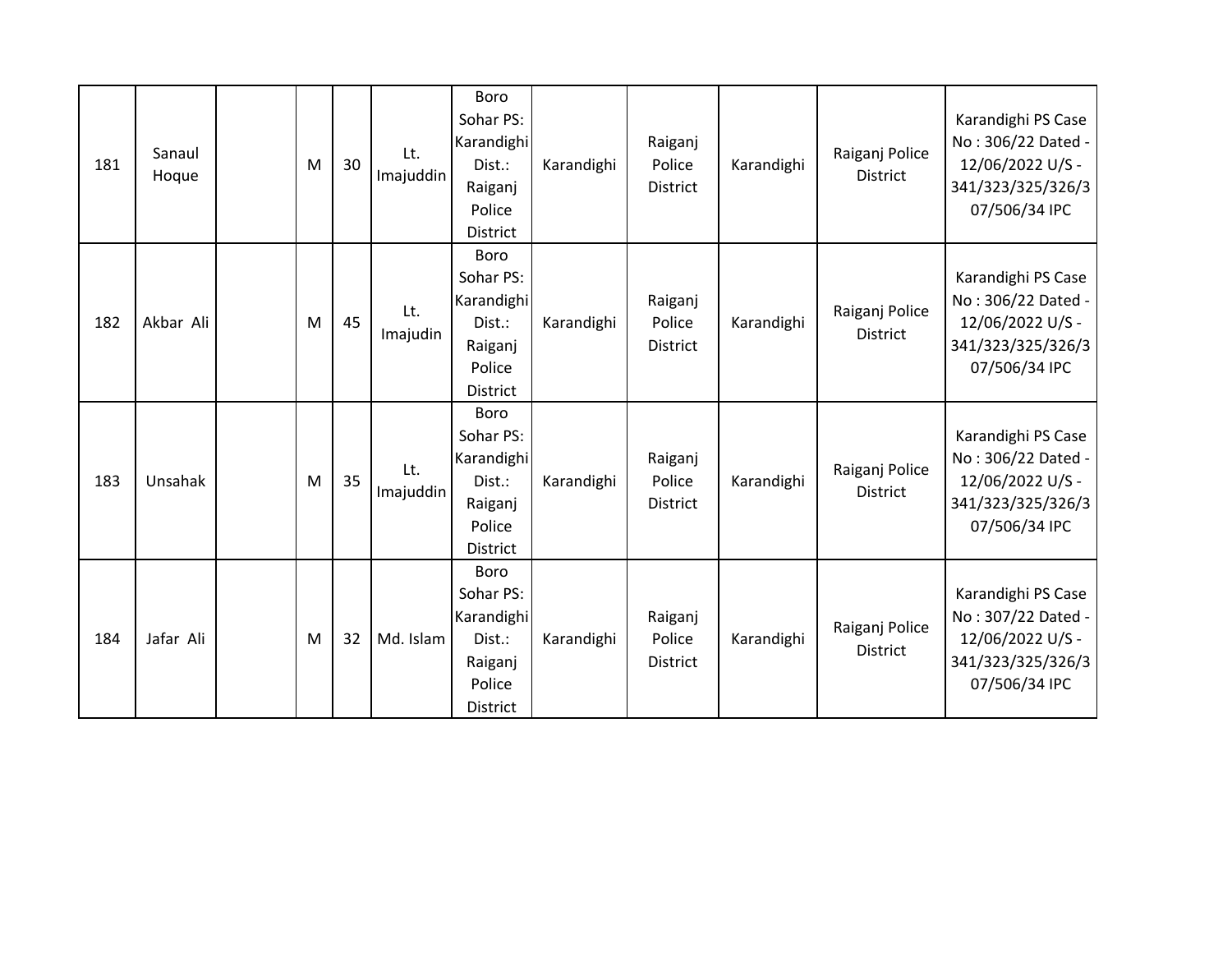| 185 | Safikul<br>Islam   | M | 32 | Najrul<br>Islam  | Boro<br>Sohar PS:<br>Karandighi<br>Dist.:<br>Raiganj<br>Police<br><b>District</b> | Karandighi | Raiganj<br>Police<br><b>District</b>  | Karandighi | Raiganj Police<br><b>District</b>  | Karandighi PS Case<br>No: 307/22 Dated -<br>12/06/2022 U/S -<br>341/323/325/326/3<br>07/506/34 IPC |
|-----|--------------------|---|----|------------------|-----------------------------------------------------------------------------------|------------|---------------------------------------|------------|------------------------------------|----------------------------------------------------------------------------------------------------|
| 186 | Ekramul<br>Hoque   | M | 40 | Md. Yasin        | <b>Boro</b><br>Sohar PS:<br>Karandighi<br>Dist.:<br>Raiganj<br>Police<br>District | Karandighi | Raiganj<br>Police<br><b>District</b>  | Karandighi | Raiganj Police<br><b>District</b>  | Karandighi PS Case<br>No: 307/22 Dated -<br>12/06/2022 U/S -<br>341/323/325/326/3<br>07/506/34 IPC |
| 187 | Md Najrul<br>Islam | M |    | Arjok Ali        | Shibnagar<br>PS:<br>Pukhuria<br>Dist.:<br>Malda                                   | Pukhuria   | Malda                                 | Karandighi | Raiganj Police<br><b>District</b>  | Karandighi PS Case<br>No: 307/22 Dated -<br>12/06/2022 U/S -<br>341/323/325/326/3<br>07/506/34 IPC |
| 188 | Joy Das            | M |    | <b>Dulal Das</b> | PS:<br>Ranaghat<br>Dist.:<br>Ranaghat<br>Police<br><b>District</b>                | Ranaghat   | Ranaghat<br>Police<br><b>District</b> | Taherpur   | Ranaghat Police<br><b>District</b> | Taherpur PS Case No<br>: 291/22 Dated -<br>12/06/2022 U/S -<br>341/323/324/326/3<br>07 IPC         |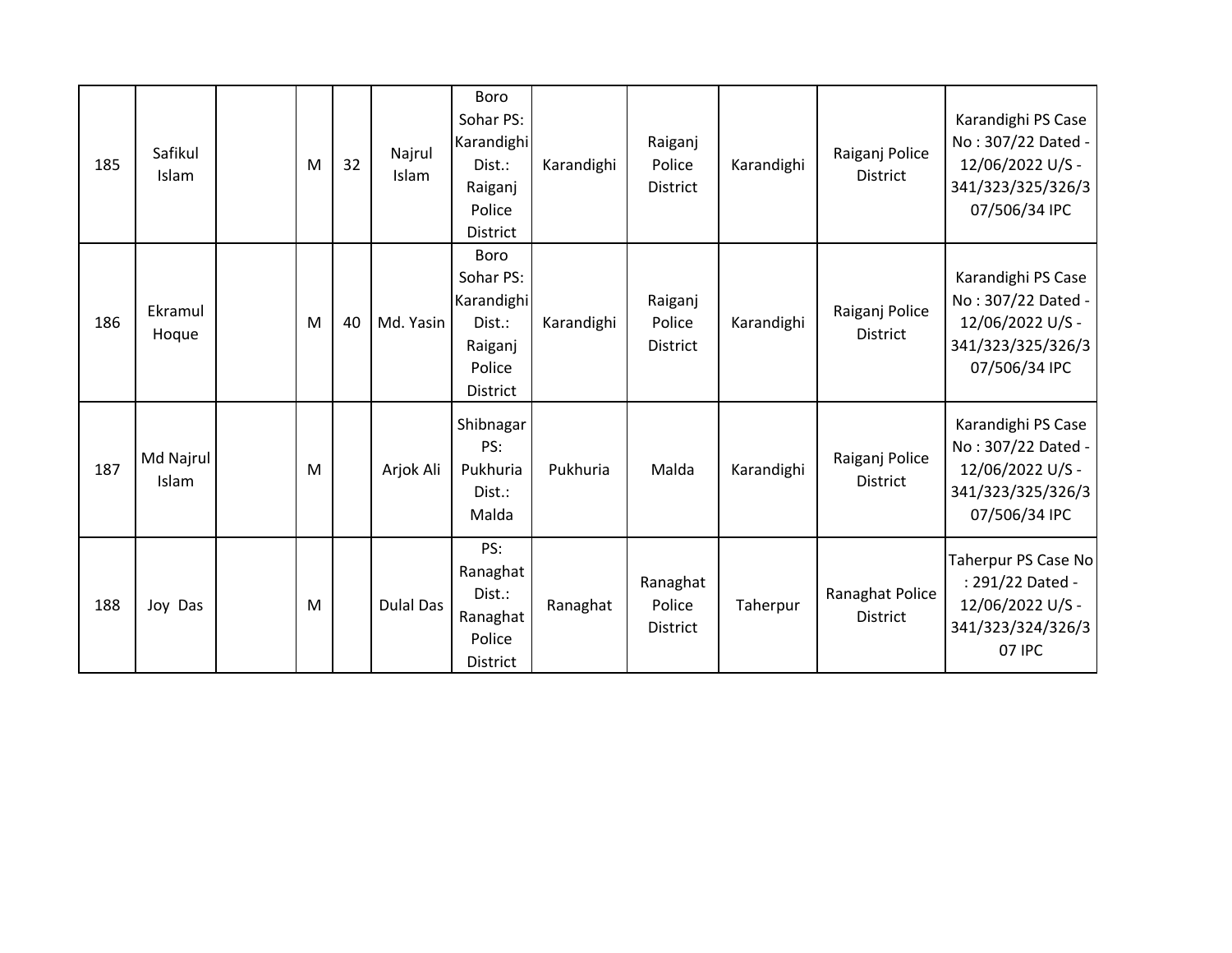| 189 | <b>Babua</b><br>Patharkat | M | 40 | S/o Late<br>Chhabbu<br>Patharkat      | Village<br>Pakri, PO<br>Bhadi, PS<br>Hanuman<br>Nagar,<br>District<br>Sultanpur,<br>Uttar<br>Pradesh        | <b>Basirhat</b> | Naihati<br>g.r.p.s. | Sealdah G.R.P. | Naihati g.r.p.s. PS<br>Case No: 27/22<br>Dated - 12/06/2022<br>U/S-9/39/51 Wild<br>Life Protection Act,<br>1972 (Relevant<br>Provisions) |
|-----|---------------------------|---|----|---------------------------------------|-------------------------------------------------------------------------------------------------------------|-----------------|---------------------|----------------|------------------------------------------------------------------------------------------------------------------------------------------|
| 190 | Riya<br>Patharkat         | F | 22 | W/o Vijoy<br>Patharkat                | Village<br>Pakri, PO<br>Bhadi, PS<br>Hanuman<br>Nagar,<br><b>District</b><br>Sultanpur,<br>Uttar<br>Pradesh | <b>Basirhat</b> | Naihati<br>g.r.p.s. | Sealdah G.R.P. | Naihati g.r.p.s. PS<br>Case No: 27/22<br>Dated - 12/06/2022<br>U/S-9/39/51 Wild<br>Life Protection Act,<br>1972 (Relevant<br>Provisions) |
| 191 | Kanchan<br>Patharkat      | F |    | W/o Shri<br><b>Babua</b><br>Patharkat | Village<br>Pakri, PO<br>Bhadi, PS<br>Hanuman<br>Nagar,<br><b>District</b><br>Sultanpur,<br>Uttar<br>Pradesh | <b>Basirhat</b> | Naihati<br>g.r.p.s. | Sealdah G.R.P. | Naihati g.r.p.s. PS<br>Case No: 27/22<br>Dated - 12/06/2022<br>U/S-9/39/51 Wild<br>Life Protection Act,<br>1972 (Relevant<br>Provisions) |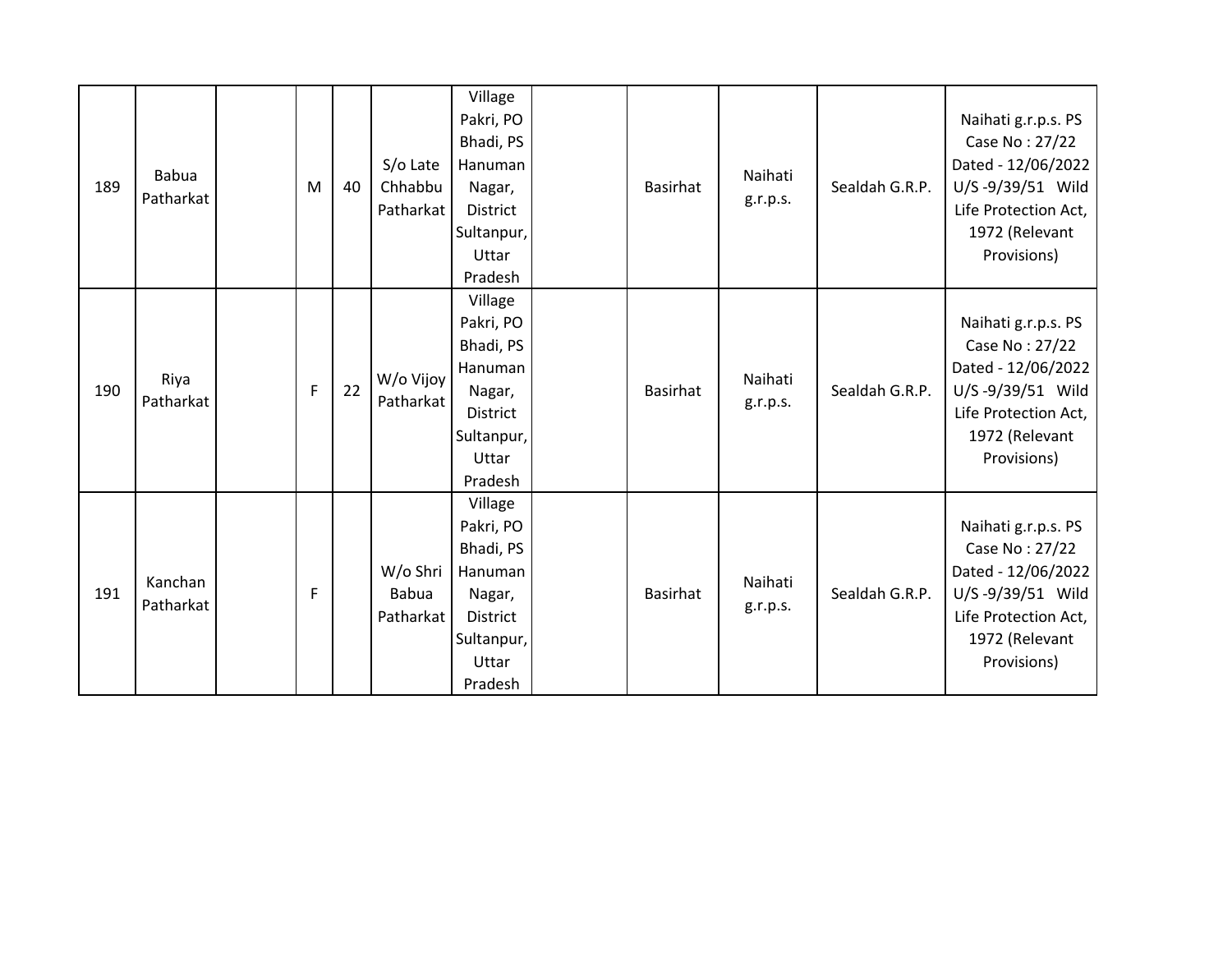| 192 | Joytsna<br>Das    | $\mathsf F$ | 35 | Swapan<br>Das             | Tungi, Po-<br>Majdia PS:<br>Krishnaga<br>nj Dist.:<br>Krishnana<br>gar Police<br>District | Krishnaganj | Krishnanaga<br>r Police<br><b>District</b> | Ranaghat<br>g.r.p.s. | Sealdah G.R.P.                      | Ranaghat g.r.p.s. PS<br>Case No: 16/22<br>Dated - 12/06/2022<br>U/S-27/28-B Drugs<br>and Cosmetics Act,<br>1940Â |
|-----|-------------------|-------------|----|---------------------------|-------------------------------------------------------------------------------------------|-------------|--------------------------------------------|----------------------|-------------------------------------|------------------------------------------------------------------------------------------------------------------|
| 193 | Gourab<br>Kumar   | M           | 22 | Sachidana<br>nd Yadav     | $Vill + PO$<br>Narayanp<br>ur PS<br>Bhabanipul<br>r, Dist.<br>Baghalpur<br>, Bihar        |             | <b>Basirhat</b>                            | Malg.r.p.s.          | SILIGURI G.R.P.                     | Mal g.r.p.s. PS Case<br>No: 02/22 Dated -<br>12/06/2022 U/S-46<br>Bengal Excise Act,<br>1909                     |
| 194 | Kherun<br>Khatoon | $\mathsf F$ | 40 | Lt. Md<br>Samsher         | Ramzanpu<br>r PO<br>Dhabholi<br>PS Lakho,<br><b>Dist</b><br>Begusarai<br><b>Bihar</b>     |             | <b>Basirhat</b>                            | Malg.r.p.s.          | SILIGURI G.R.P.                     | Mal g.r.p.s. PS Case<br>No: 02/22 Dated -<br>12/06/2022 U/S-46<br>Bengal Excise Act,<br>1909                     |
| 195 | Swapan<br>Mondal  | M           | 44 | Lt.<br>Haripada<br>Mondal | Rajnagar<br>Srinathgra<br>m PS:<br>Kakdwip<br>Dist.:<br>Sundarba<br>n Police<br>District  | Kakdwip     | Sundarban<br>Police<br>District            | Kakdwip              | Sundarban Police<br><b>District</b> | Kakdwip PS Case No<br>: 174/22 Dated -<br>11/06/2022 U/S -<br>302/201/120B IPC                                   |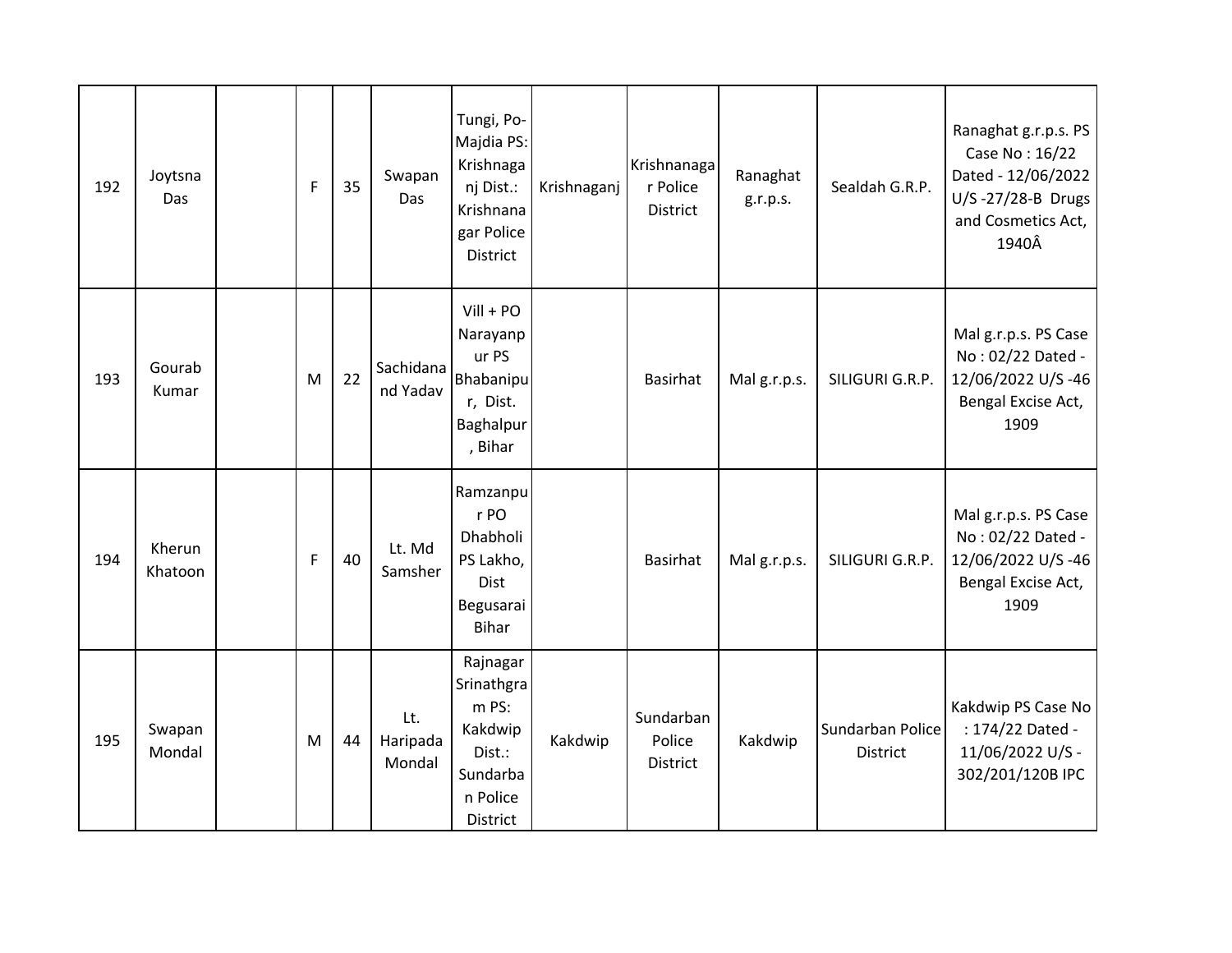| 196 | Dipali<br>Ganguly | F | 31 | Lt. Kartik<br>Ganguly             | Rajnagar<br>Srinathgra<br>m PS:<br>Kakdwip<br>Dist.:<br>Sundarba<br>n Police<br>District | Kakdwip   | Sundarban<br>Police<br>District | Kakdwip    | Sundarban Police<br><b>District</b> | Kakdwip PS Case No<br>: 174/22 Dated -<br>11/06/2022 U/S -<br>302/201/120B IPC |
|-----|-------------------|---|----|-----------------------------------|------------------------------------------------------------------------------------------|-----------|---------------------------------|------------|-------------------------------------|--------------------------------------------------------------------------------|
| 197 | Ajay<br>Kasmti    |   |    | Satrya<br>Kasmti                  | <b>RPF</b><br><b>COLONY</b>                                                              |           | <b>Basirhat</b>                 | Alipurduar | Alipurduar                          | Alipurduar PS<br>Outpost Alipurduar<br>Jn TOP GDE No. 180                      |
| 198 | Gopaal<br>Sarma   |   |    | Lt Harish<br>Sharma               | <b>DRM</b><br><b>CHAWPAT</b><br>HY                                                       |           | <b>Basirhat</b>                 | Alipurduar | Alipurduar                          | Alipurduar PS<br>Outpost Alipurduar<br>Jn TOP GDE No. 180                      |
| 199 | Swapan<br>Roy     | M | 35 | $S/O-$<br>Lakhikant<br>a Roy      | Rangli<br><b>Bazar</b><br>Dakhin<br>PS:<br>Madarihat<br>Dist.:<br>Alipurduar             | Madarihat | Alipurduar                      | Birpara    | Alipurduar                          | Birpara PS GDE No.<br>460                                                      |
| 200 | Rajesh<br>Sah     | M | 35 | $S/O-$<br>Suresh<br>Prasad<br>Sah | <b>Birpara</b><br>Subash<br>Pally PS:<br><b>Birpara</b><br>Dist.:<br>Alipurduar          | Birpara   | Alipurduar                      | Birpara    | Alipurduar                          | Birpara PS GDE No.<br>460                                                      |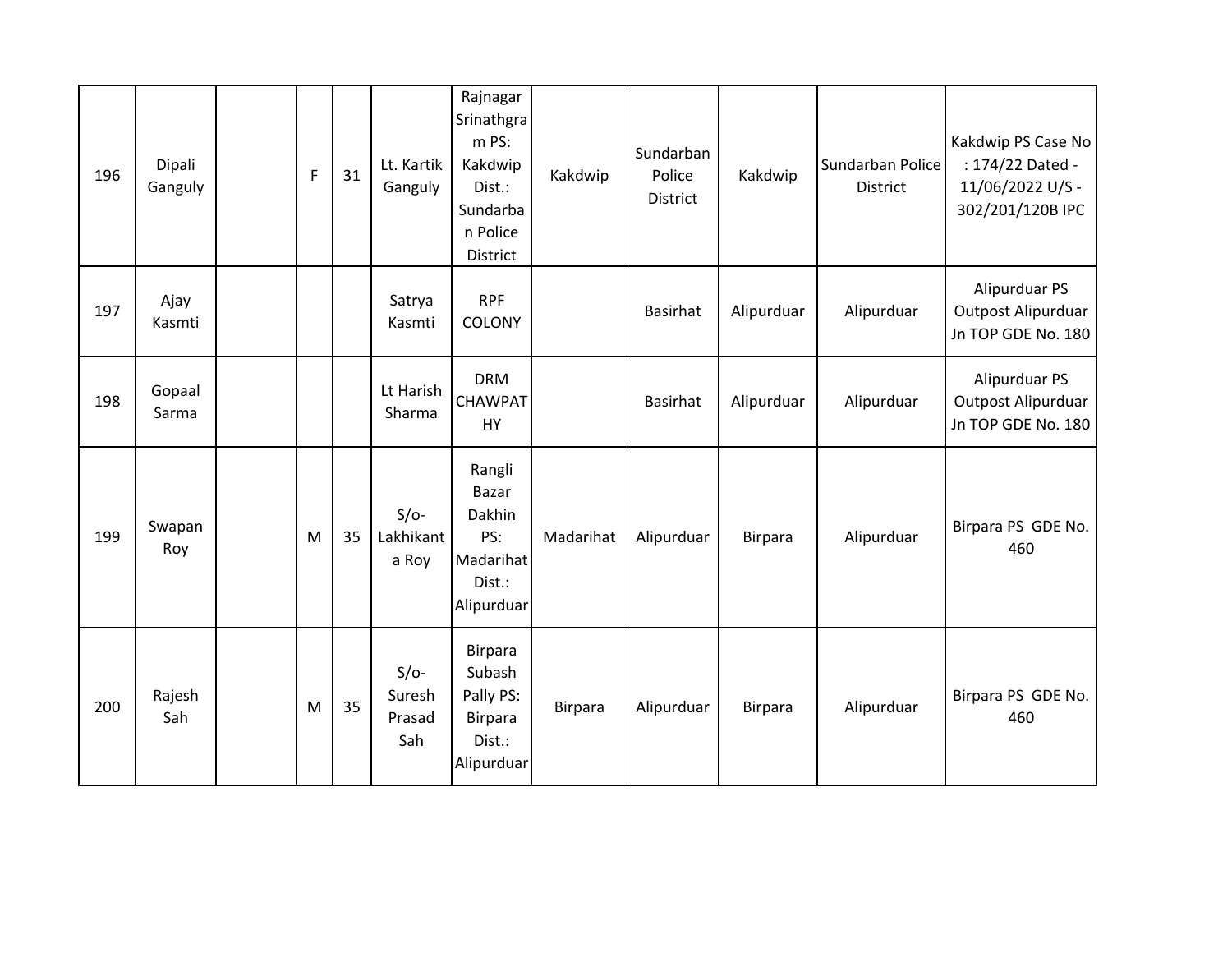| 201 | Junas<br>Dhanowar | M | 56 | Lt. Sukra<br>Dhanowar  | Haldibari<br>Beech<br>$O/D$ PS:<br>Jaigaon<br>Dist.:<br>Alipurduar | Jaigaon | Alipurduar | Jaigaon | Alipurduar | Jaigaon PS Outpost<br>Hashimara OP GDE<br>No. 348 |
|-----|-------------------|---|----|------------------------|--------------------------------------------------------------------|---------|------------|---------|------------|---------------------------------------------------|
| 202 | Dhiraj Jojo       | M | 35 | Lt.<br>Prakash<br>Jojo | Haldibari<br>Beech<br>$O/D$ PS:<br>Jaigaon<br>Dist.:<br>Alipurduar | Jaigaon | Alipurduar | Jaigaon | Alipurduar | Jaigaon PS Outpost<br>Hashimara OP GDE<br>No. 348 |
| 203 | Naresh<br>Sarkar  | M | 60 | Lt. Prafulla<br>Sarkar | Kalipatti<br>Hasimara<br>PS:<br>Jaigaon<br>Dist.:<br>Alipurduar    | Jaigaon | Alipurduar | Jaigaon | Alipurduar | Jaigaon PS Outpost<br>Hashimara OP GDE<br>No. 348 |
| 204 | Shyamal<br>Sha    | M | 37 | Lt. Indrajit<br>Sha    | Old<br>Hasimara<br>PS:<br>Jaigaon<br>Dist.:<br>Alipurduar          | Jaigaon | Alipurduar | Jaigaon | Alipurduar | Jaigaon PS Outpost<br>Hashimara OP GDE<br>No. 348 |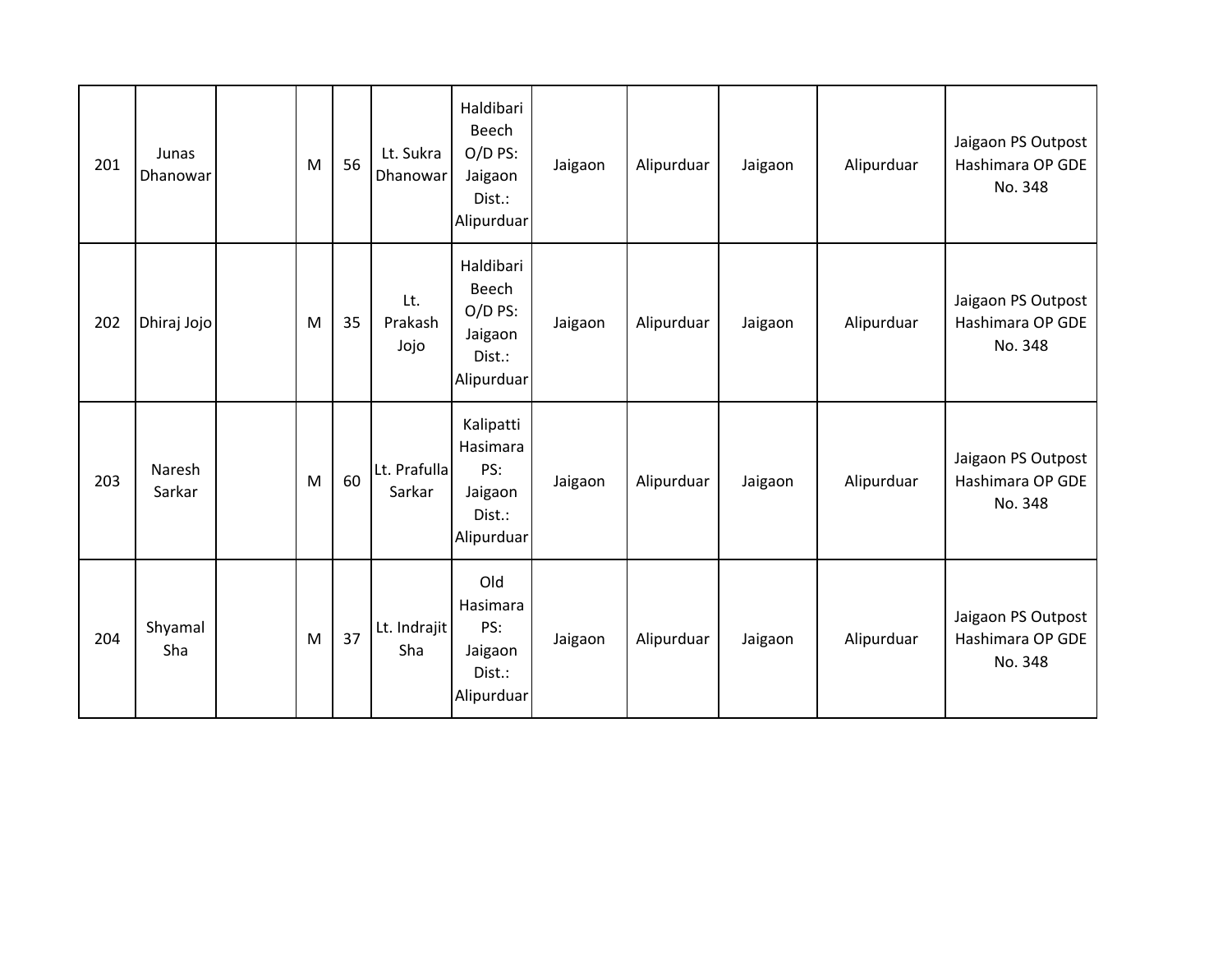| 205 | Jagadish<br>Roy  | M |    | Lt. Satish<br>Roy | Kalchini<br>Main<br>Road PS:<br>Kalchini<br>Dist.:<br>Alipurduar | Kalchini | Alipurduar | Kalchini | Alipurduar | Kalchini PS GDE No.<br>382 |
|-----|------------------|---|----|-------------------|------------------------------------------------------------------|----------|------------|----------|------------|----------------------------|
| 206 | Kalam<br>Ansari  | M | 30 | Safikul<br>Ansari | Kalchini<br><b>T.E. PS:</b><br>Kalchini<br>Dist.:<br>Alipurduar  | Kalchini | Alipurduar | Kalchini | Alipurduar | Kalchini PS GDE No.<br>382 |
| 207 | Raja<br>Majhi    | M |    | Abhijit<br>Majhi  | Kalchini<br><b>T.E. PS:</b><br>Kalchini<br>Dist.:<br>Alipurduar  | Kalchini | Alipurduar | Kalchini | Alipurduar | Kalchini PS GDE No.<br>382 |
| 208 | Santosh<br>Majhi | M | 32 | Abhijit<br>Majhi  | Kalchini<br><b>T.E. PS:</b><br>Kalchini<br>Dist.:<br>Alipurduar  | Kalchini | Alipurduar | Kalchini | Alipurduar | Kalchini PS GDE No.<br>382 |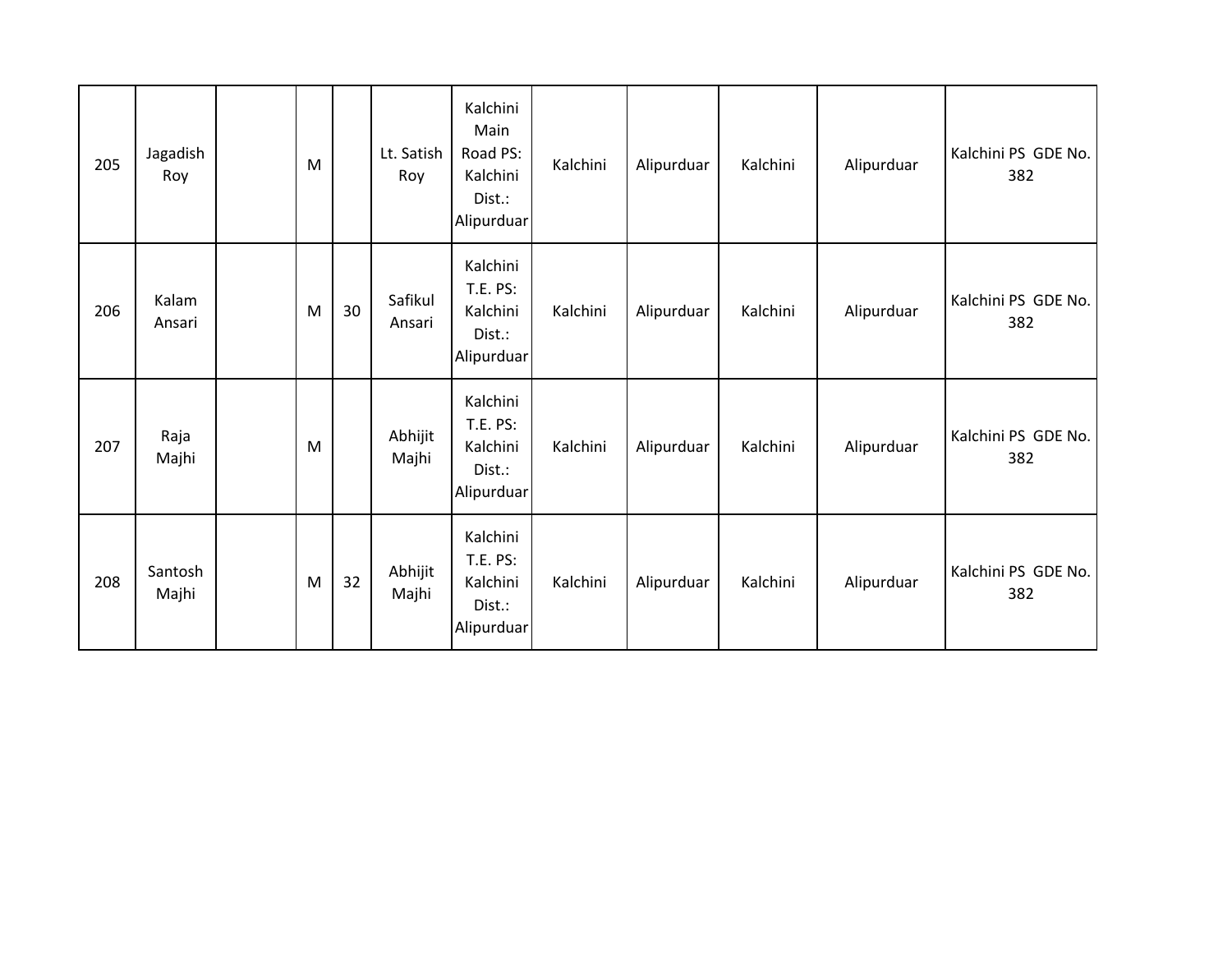| 209 | Subal<br>Sarkar | M         | 28 | Nimai<br>Sarkar     | Of<br>Oranpara,<br>PS-<br>Boxirhat<br>Dist-<br>Coochbeh<br>ar PS:<br>Baxsirhat<br>Dist.:<br>Coochbeh<br>ar            | Baxsirhat | Coochbehar | Kumargram | Alipurduar | Kumargram PS<br>Outpost Barobisha<br>OP GDE No. 451 |
|-----|-----------------|-----------|----|---------------------|-----------------------------------------------------------------------------------------------------------------------|-----------|------------|-----------|------------|-----------------------------------------------------|
| 210 | Uttam<br>Sarkar | ${\sf M}$ | 29 | Lt. Dulal<br>Sarkar | of<br>Madhya<br>Rampur,<br>Jorai, PS-<br>Boxirhat<br>Dist-<br>Coochbe<br>PS:<br>Baxsirhat<br>Dist.:<br>Coochbeh<br>ar | Baxsirhat | Coochbehar | Kumargram | Alipurduar | Kumargram PS<br>Outpost Barobisha<br>OP GDE No. 451 |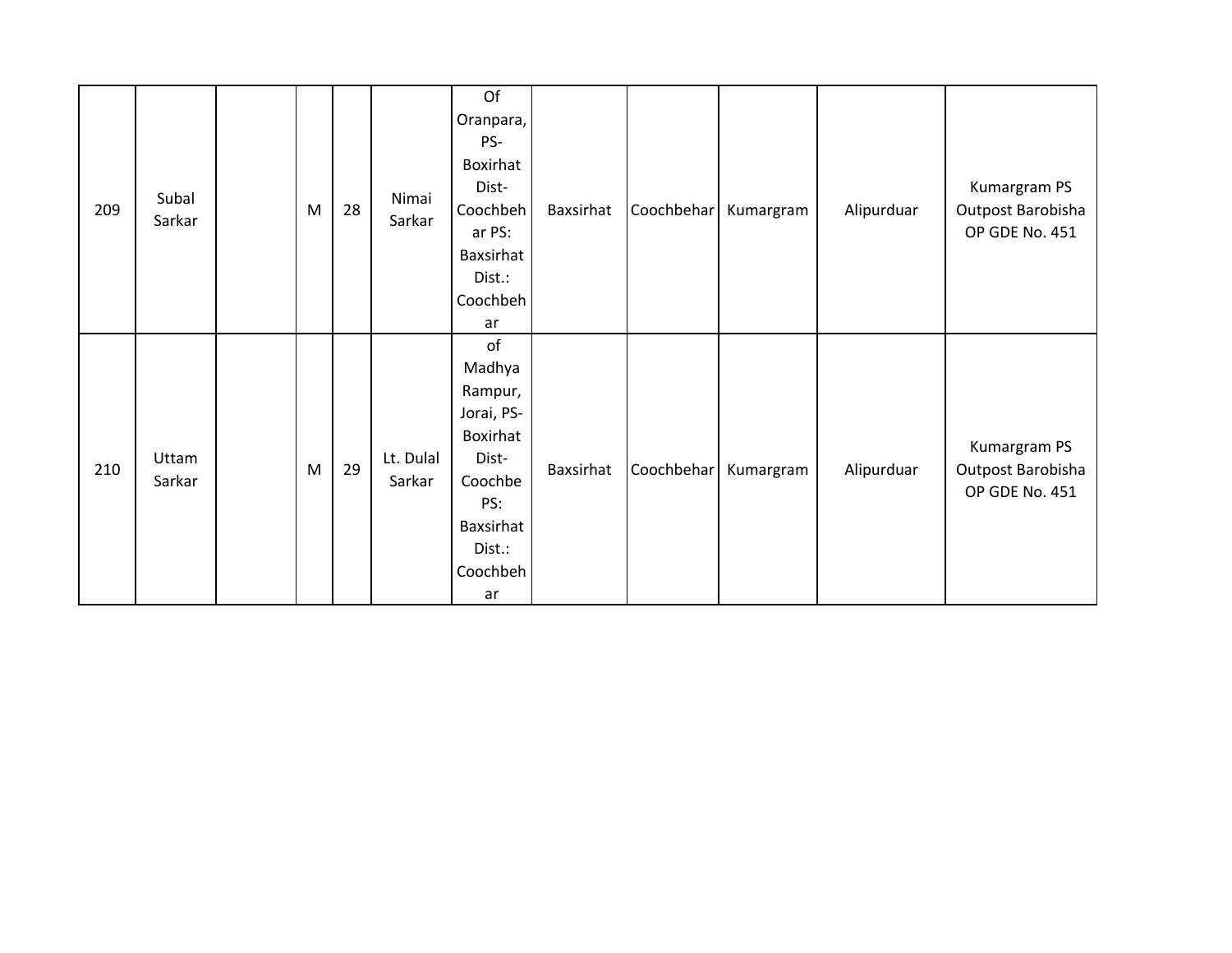| 211 | <b>Tapan Dey</b>   | M | 60 | Lt. Amulya<br>Dey | of<br>Paschim<br>Rampur,<br>PS-<br>Boxirhat<br>Dist-<br>Coochbeh<br>ar PS:<br>Baxsirhat<br>Dist.:<br>Coochbeh<br>ar | Baxsirhat | Coochbehar | Kumargram | Alipurduar | Kumargram PS<br>Outpost Barobisha<br>OP GDE No. 451 |
|-----|--------------------|---|----|-------------------|---------------------------------------------------------------------------------------------------------------------|-----------|------------|-----------|------------|-----------------------------------------------------|
| 212 | Himangsh<br>u Saha | M | 53 | #NAME?            | of<br>Dakshin<br>Rampur,<br>PS-<br>Boxirhat<br>Dist-<br>Coochbeh<br>ar PS:<br>Baxsirhat<br>Dist.:<br>Coochbeh<br>ar | Baxsirhat | Coochbehar | Kumargram | Alipurduar | Kumargram PS<br>Outpost Barobisha<br>OP GDE No. 451 |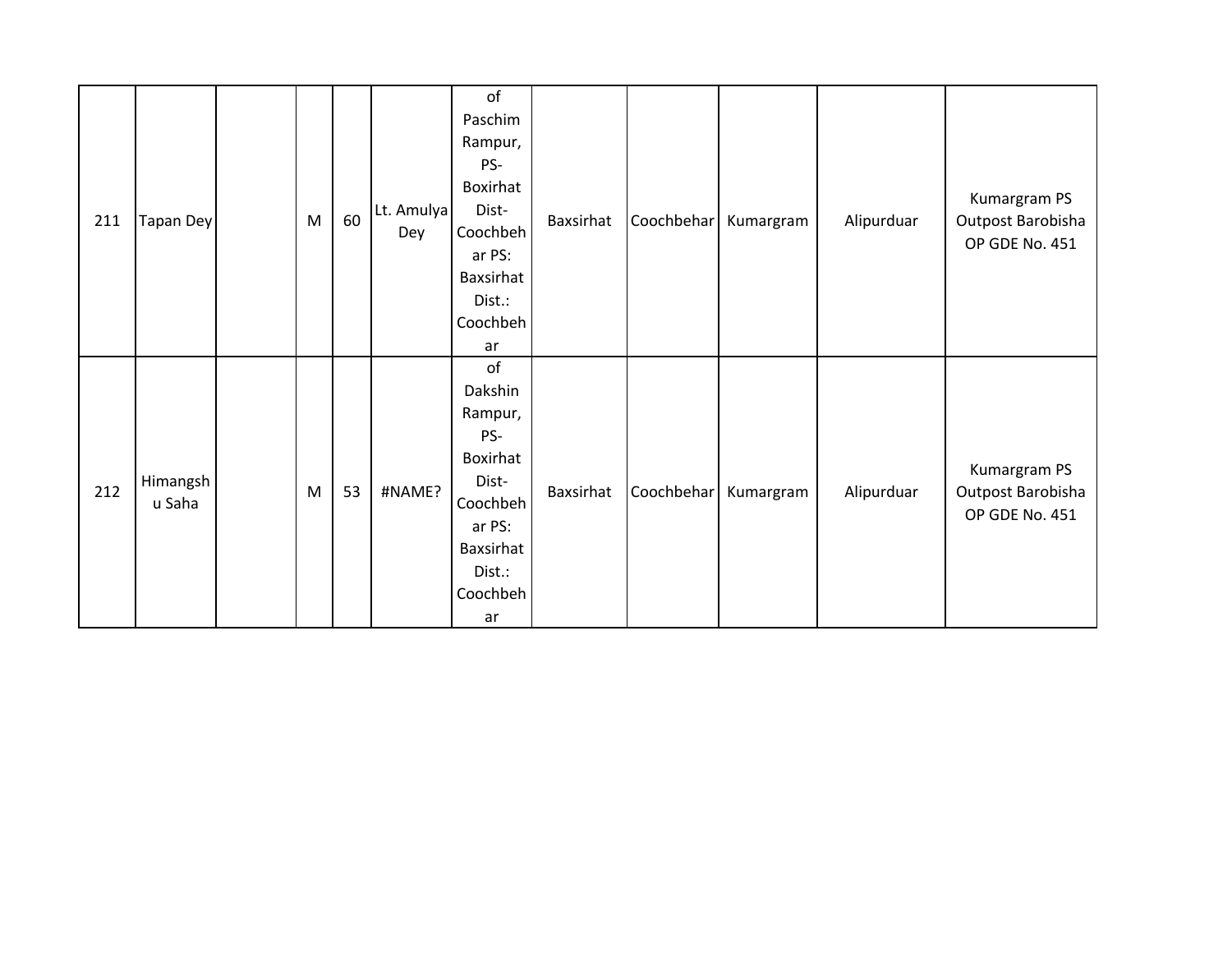| 213 | Gopal<br><b>Barman</b> | M | 26 | #NAME?            | of<br>Rampur,<br>PS-<br>Boxirhat<br>Dist-<br>Coochbeh<br>ar PS:<br>Baxsirhat<br>Dist.:<br>Coochbeh<br>ar              | Baxsirhat | Coochbehar | Kumargram | Alipurduar | Kumargram PS<br>Outpost Barobisha<br>OP GDE No. 441             |
|-----|------------------------|---|----|-------------------|-----------------------------------------------------------------------------------------------------------------------|-----------|------------|-----------|------------|-----------------------------------------------------------------|
| 214 | Nilkamal<br>Barman     | M | 19 | #NAME?            | Of Naziran<br>Deutikhat<br>a, PS-<br>Boxirhat<br>Dist-<br>Coochbeh<br>ar PS:<br>Baxsirhat<br>Dist.:<br>Coochbeh<br>ar | Baxsirhat | Coochbehar | Kumargram | Alipurduar | Kumargram PS<br>Outpost Barobisha<br>OP GDE No. 440             |
| 215 | Surojit<br>Roy         | M | 18 | Sashikanta<br>Roy | of<br>Khagribari<br>, PS<br>Boxirhat,<br>Dist<br>Coochbeh<br>ar PS:<br>Baxsirhat<br>Dist.:<br>Coochbeh<br>ar          | Baxsirhat | Coochbehar | Kumargram | Alipurduar | Kumargram PS<br>Outpost<br>Kamakhaguri OP<br><b>GDE No. 363</b> |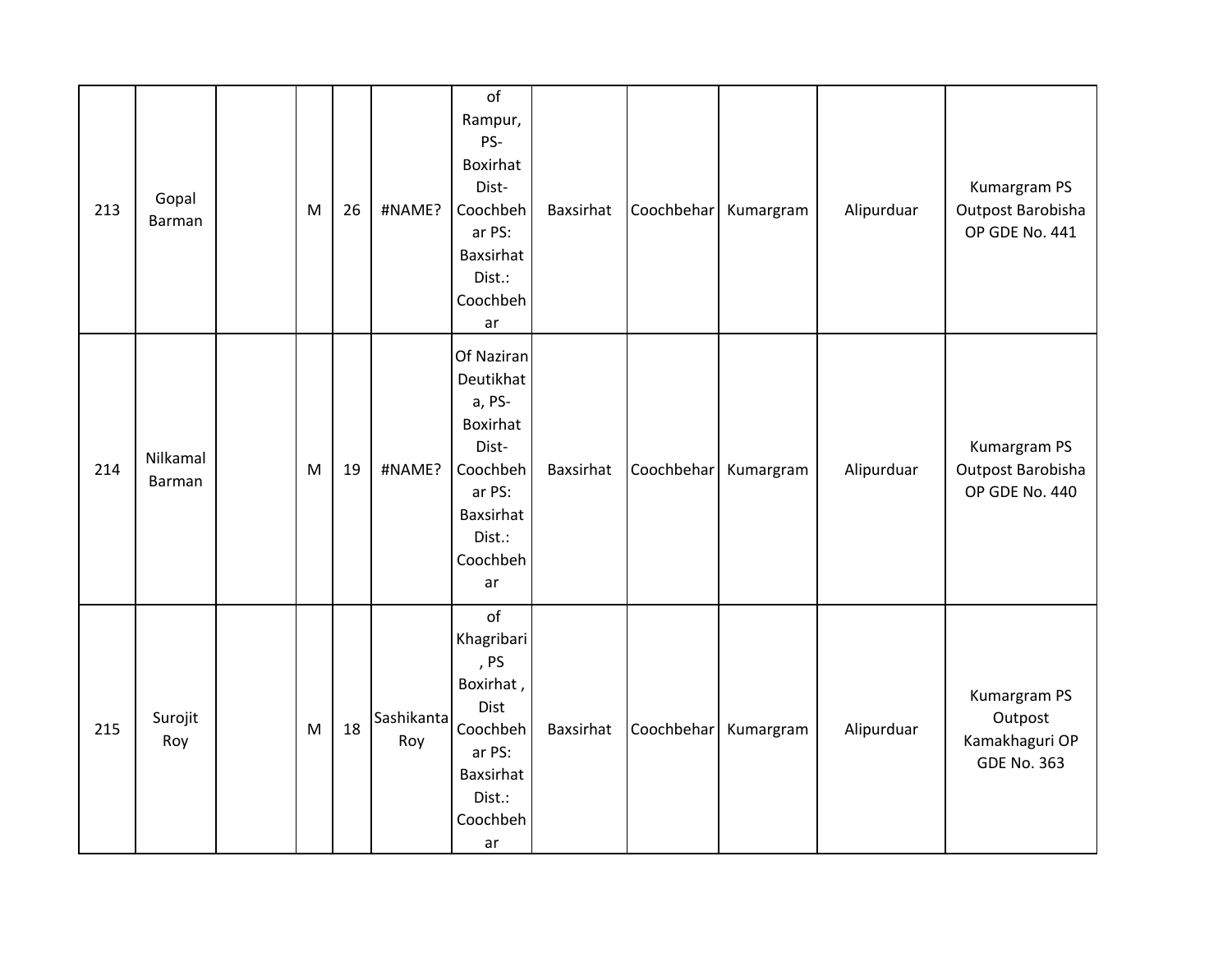| 216 | Samir<br>Barman            | M | 22 | Kala<br>Chanad<br>Barman    | Of<br>Dakshin<br>Telipara,<br>PS<br>Kumargra<br>m, Dist<br>Alipurduar<br>PS:<br>Kumargra<br>m Dist.:<br>Alipurduar | Kumargram | Alipurduar | Kumargram | Alipurduar | Kumargram PS<br>Outpost<br>Kamakhaguri OP<br><b>GDE No. 363</b> |
|-----|----------------------------|---|----|-----------------------------|--------------------------------------------------------------------------------------------------------------------|-----------|------------|-----------|------------|-----------------------------------------------------------------|
| 217 | Moni<br>Kumargr<br>Bhowmik | M | 22 | Hugur Ch.<br><b>Bhowmik</b> | of<br>Khagribari<br>, PS<br>Boxirhat,<br>Dist<br>Coochbiha<br>r, PS:<br>Baxsirhat<br>Dist.:<br>Coochbeh<br>ar      | Baxsirhat | Coochbehar | Kumargram | Alipurduar | Kumargram PS<br>Outpost<br>Kamakhaguri OP<br><b>GDE No. 363</b> |
| 218 | Anup Roy                   | M | 18 | Ajit Roy                    | Of<br>Kamakhya<br>guri, PS<br>Kumargra<br>m, Dist<br>Alipurduar<br>, PS:<br>Kumargra<br>m Dist.:<br>Alipurduar     | Kumargram | Alipurduar | Kumargram | Alipurduar | Kumargram PS<br>Outpost<br>Kamakhaguri OP<br><b>GDE No. 363</b> |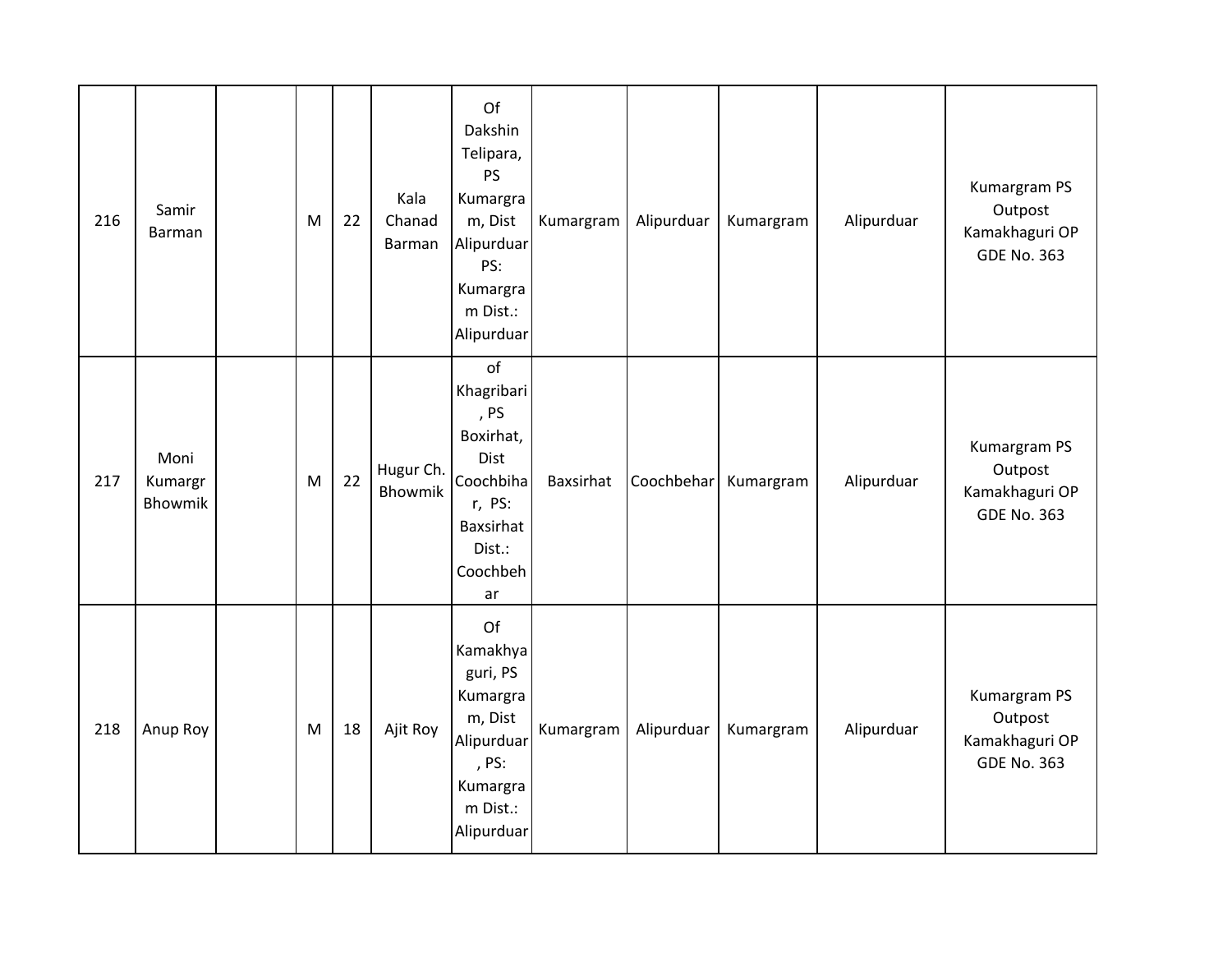| 219 | Chatan<br>Saha         | M | 40 | Shibendra<br>Saha  | of<br>Dhalpal,<br><b>PS</b><br>Tufanganj,<br>Dist<br>Coochbiha<br>r, PS:<br>Kumargra<br>m Dist.:<br>Alipurduar           | Kumargram | Alipurduar | Kumargram | Alipurduar | Kumargram PS<br>Outpost<br>Kamakhaguri OP<br><b>GDE No. 363</b> |
|-----|------------------------|---|----|--------------------|--------------------------------------------------------------------------------------------------------------------------|-----------|------------|-----------|------------|-----------------------------------------------------------------|
| 220 | Hasanur<br>Ali         | M | 22 | Abdul Sk           | Of<br>Deodoka<br><b>PS</b><br>Salakhati,<br><b>Dist</b><br>Kokrajhar,<br>Assam                                           |           | Basirhat   | Kumargram | Alipurduar | Kumargram PS<br>Outpost<br>Kamakhaguri OP<br><b>GDE No. 363</b> |
| 221 | Manoj<br><b>Barman</b> | M | 18 | Indrajit<br>Barman | of<br>Dakshin<br>Telipara,<br><b>PS</b><br>Kumargra<br>m, Dist<br>Alipurdua<br>PS:<br>Kumargra<br>m Dist.:<br>Alipurduar | Kumargram | Alipurduar | Kumargram | Alipurduar | Kumargram PS<br>Outpost<br>Kamakhaguri OP<br><b>GDE No. 363</b> |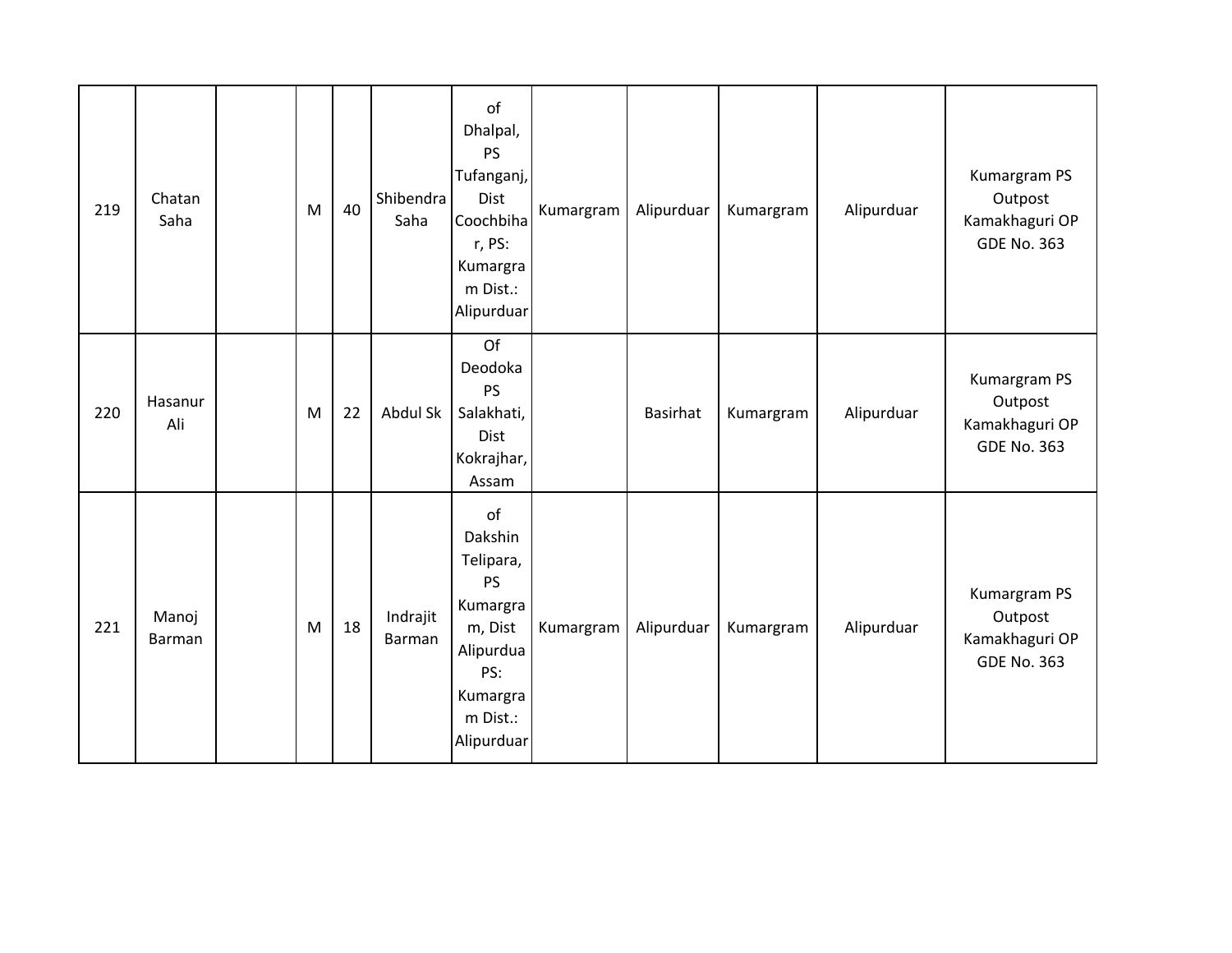| 222 | Swapan<br>Mandal         | M | 45 | O Lt. Subal<br>Mandal  | Aswininag<br>ar, ward<br>no 1 PS:<br>Madarihat<br>Dist.:<br>Alipurduar                                          | Madarihat         | Alipurduar                                           | Madarihat         | Alipurduar                                        | Madarihat PS GDE<br>No. 385             |
|-----|--------------------------|---|----|------------------------|-----------------------------------------------------------------------------------------------------------------|-------------------|------------------------------------------------------|-------------------|---------------------------------------------------|-----------------------------------------|
| 223 | Raju<br>Yadav            | M | 45 | Late<br>Rashu<br>Yadav | Kaliapahar<br>i More PS:<br>Asansole<br>south<br>Dist.:<br>Asansol<br>Durgapur<br>Police<br>Commissi<br>onerate | Asansole<br>south | Asansol<br>Durgapur<br>Police<br>Commission<br>erate | Asansole<br>south | Asansol<br>Durgapur Police<br>Commissionerat<br>e | Asansole south PS<br><b>GDE No. 745</b> |
| 224 | <b>Dharambir</b><br>Shaw | M | 33 | Saklu<br>Shaw          | Maidakal<br>More PS:<br>Asansole<br>south<br>Dist.:<br>Asansol<br>Durgapur<br>Police<br>Commissi<br>onerate     | Asansole<br>south | Asansol<br>Durgapur<br>Police<br>Commission<br>erate | Asansole<br>south | Asansol<br>Durgapur Police<br>Commissionerat<br>e | Asansole south PS<br><b>GDE No. 792</b> |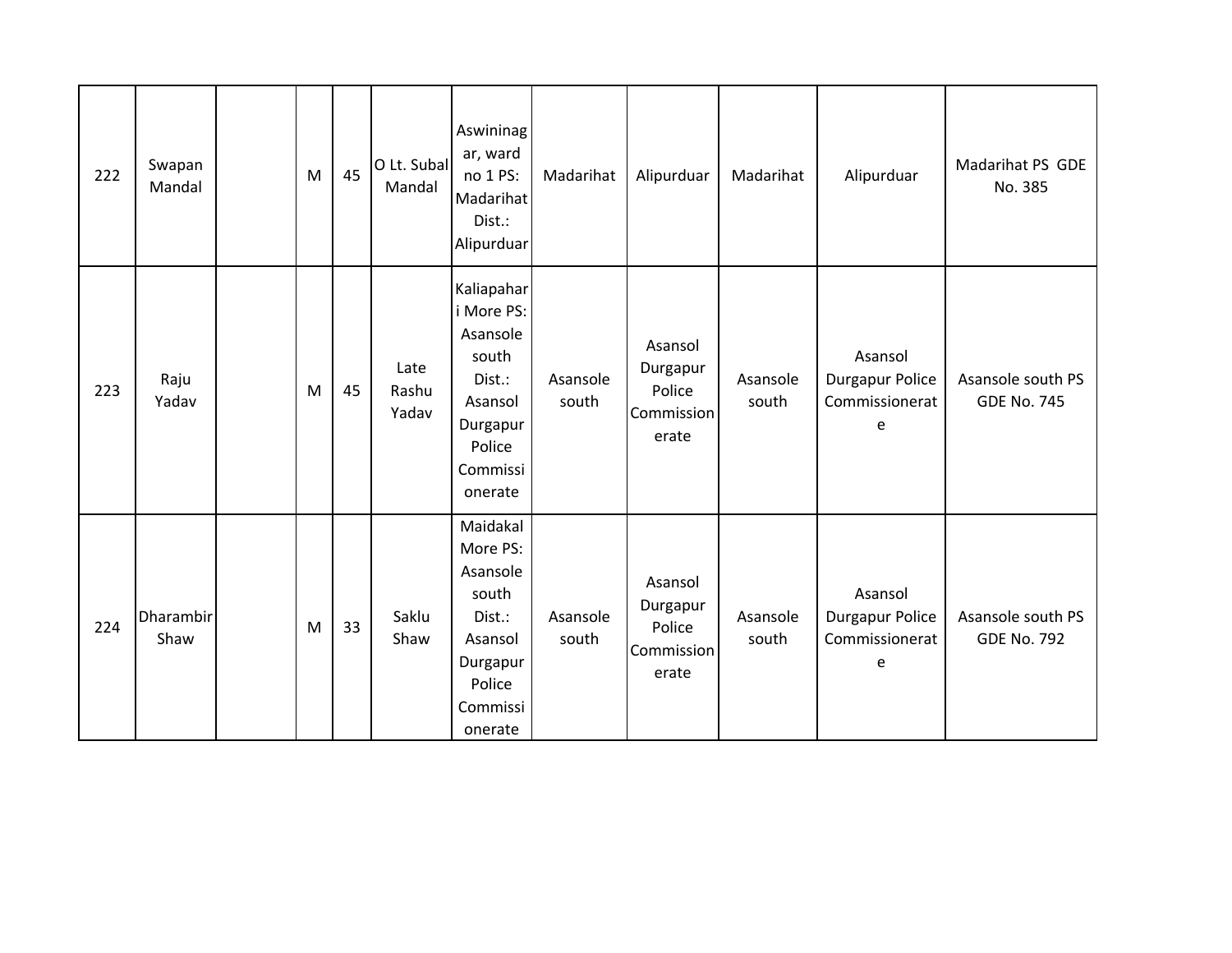| 225 | Bharat Kr.<br>Lala     | M | 34 | Late<br>Tapan Lal     | Neamatpu<br>r PS: Kulti<br>Dist.:<br>Asansol<br>Durgapur<br>Police<br>Commissi<br>onerate | Kulti | Asansol<br>Durgapur<br>Police<br>Commission<br>erate | Asansole<br>south | Asansol<br><b>Durgapur Police</b><br>Commissionerat<br>e | Asansole south PS<br>Outpost South PP<br><b>GDE No. 441</b> |
|-----|------------------------|---|----|-----------------------|-------------------------------------------------------------------------------------------|-------|------------------------------------------------------|-------------------|----------------------------------------------------------|-------------------------------------------------------------|
| 226 | Santosh<br>Lala        | M | 40 | Late<br>Tapan Lal     | Neamatpu<br>r PS: Kulti<br>Dist.:<br>Asansol<br>Durgapur<br>Police<br>Commissi<br>onerate | Kulti | Asansol<br>Durgapur<br>Police<br>Commission<br>erate | Asansole<br>south | Asansol<br><b>Durgapur Police</b><br>Commissionerat<br>e | Asansole south PS<br>Outpost South PP<br><b>GDE No. 441</b> |
| 227 | Rajesh<br><b>Barma</b> | M | 33 | Madan<br><b>Barma</b> | Neamatpu<br>r PS: Kulti<br>Dist.:<br>Asansol<br>Durgapur<br>Police<br>Commissi<br>onerate | Kulti | Asansol<br>Durgapur<br>Police<br>Commission<br>erate | Asansole<br>south | Asansol<br><b>Durgapur Police</b><br>Commissionerat<br>e | Asansole south PS<br>Outpost South PP<br><b>GDE No. 441</b> |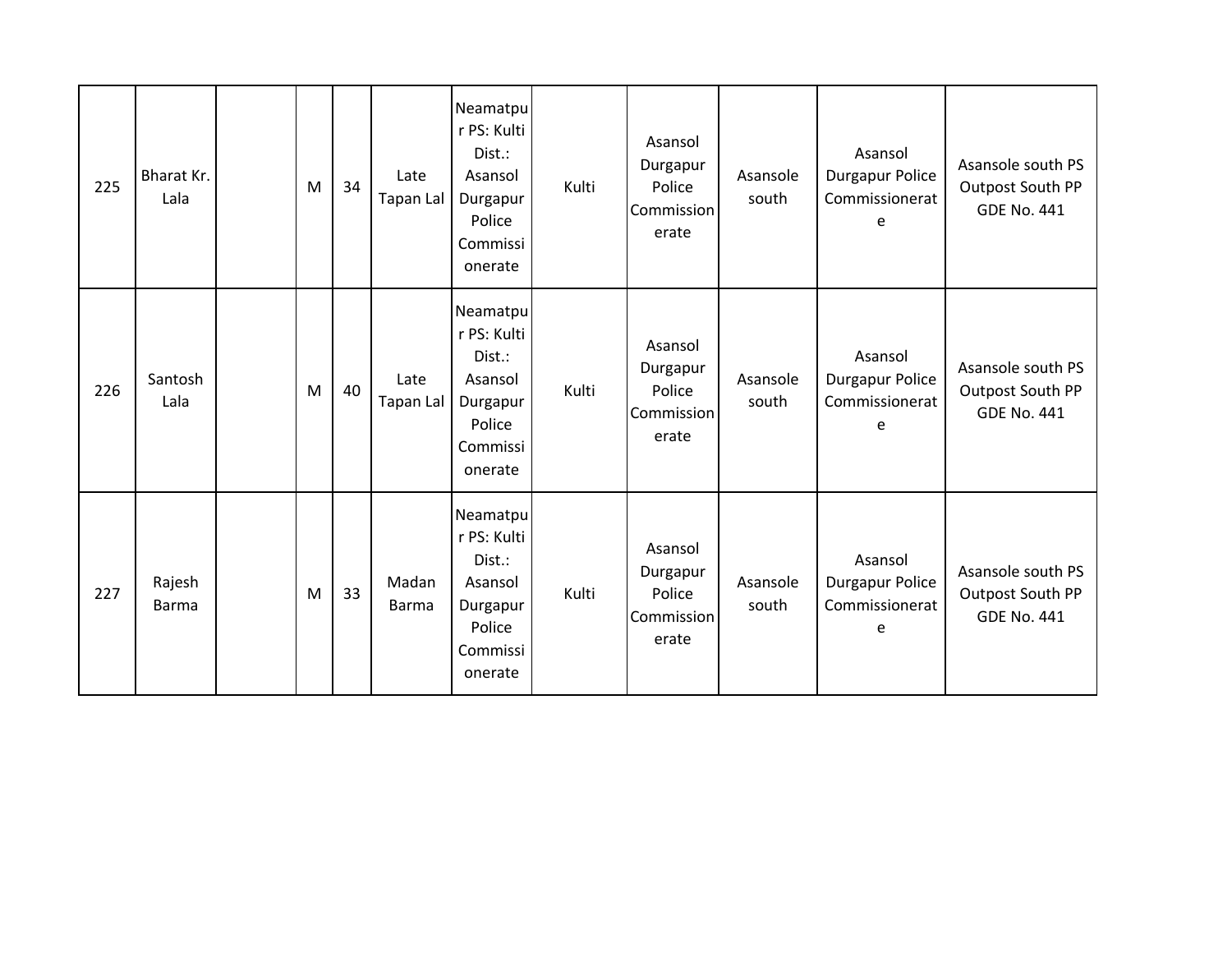| 228 | Somnath<br>Roy   | M | 30 | Late Sunil<br>Roy | Asansol<br>Namo<br>Para PS:<br>Asansole<br>south<br>Dist.:<br>Asansol<br>Durgapur<br>Police<br>Commissi<br>onerate | Asansole<br>south | Asansol<br>Durgapur<br>Police<br>Commission<br>erate | Asansole<br>south | Asansol<br>Durgapur Police<br>Commissionerat<br>e        | Asansole south PS<br>Outpost South PP<br><b>GDE No. 441</b> |
|-----|------------------|---|----|-------------------|--------------------------------------------------------------------------------------------------------------------|-------------------|------------------------------------------------------|-------------------|----------------------------------------------------------|-------------------------------------------------------------|
| 229 | Shankar<br>Das   | M | 47 | Late Kesto<br>Das | Hutton<br>Road PS:<br>Asansole<br>south<br>Dist.:<br>Asansol<br>Durgapur<br>Police<br>Commissi<br>onerate          | Asansole<br>south | Asansol<br>Durgapur<br>Police<br>Commission<br>erate | Asansole<br>south | Asansol<br><b>Durgapur Police</b><br>Commissionerat<br>e | Asansole south PS<br>Outpost South PP<br><b>GDE No. 441</b> |
| 230 | Sumanta<br>Ghosh | M | 23 | Nil Kr.<br>Ghosh  | Kalla PS:<br>Asansole<br>north<br>Dist.:<br>Asansol<br>Durgapur<br>Police<br>Commissi<br>onerate                   | Asansole<br>north | Asansol<br>Durgapur<br>Police<br>Commission<br>erate | Asansole<br>south | Asansol<br><b>Durgapur Police</b><br>Commissionerat<br>e | Asansole south PS<br>Outpost South PP<br><b>GDE No. 441</b> |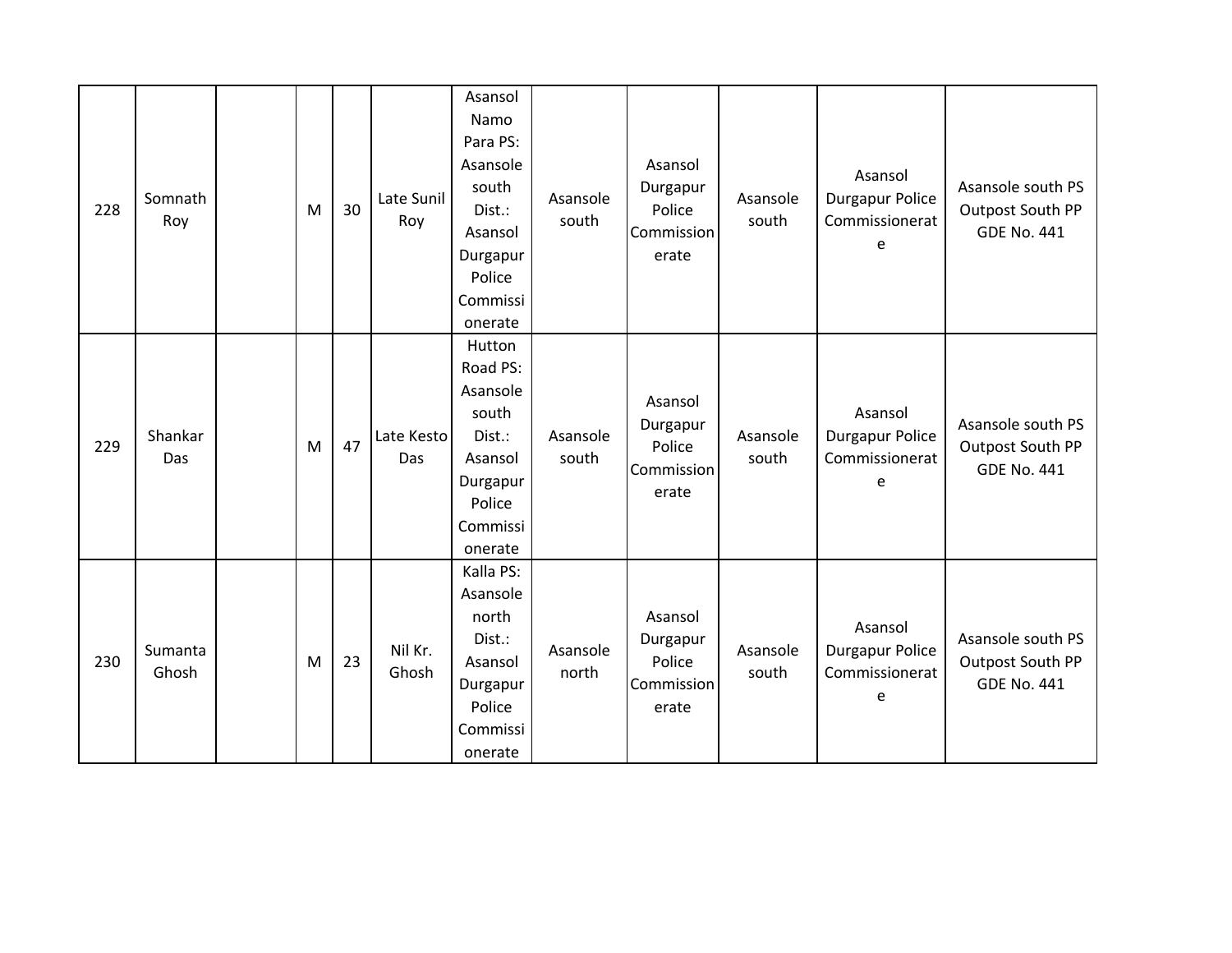| 231 | Sagar Kr<br>Shaw     | M | 22 | Umesh<br>Shaw            | Kalla PS:<br>Asansole<br>north<br>Dist.:<br>Asansol<br>Durgapur<br>Police<br>Commissi<br>onerate | Asansole<br>north | Asansol<br>Durgapur<br>Police<br>Commission<br>erate | Asansole<br>south | Asansol<br><b>Durgapur Police</b><br>Commissionerat<br>e | Asansole south PS<br>Outpost South PP<br><b>GDE No. 441</b> |
|-----|----------------------|---|----|--------------------------|--------------------------------------------------------------------------------------------------|-------------------|------------------------------------------------------|-------------------|----------------------------------------------------------|-------------------------------------------------------------|
| 232 | Rajesh<br>Bhuiya     | M |    | Gobardha<br>n Bhuiya     | PS:<br>Barabani<br>Dist.:<br>Asansol<br>Durgapur<br>Police<br>Commissi<br>onerate                | Barabani          | Asansol<br>Durgapur<br>Police<br>Commission<br>erate | Barabani          | Asansol<br><b>Durgapur Police</b><br>Commissionerat<br>e | Barabani PS GDE<br>No. 633                                  |
| 233 | Ashoke<br>Singh      | M |    | <b>Banarasi</b><br>Singh | PS:<br>Barabani<br>Dist.:<br>Asansol<br>Durgapur<br>Police<br>Commissi<br>onerate                | Barabani          | Asansol<br>Durgapur<br>Police<br>Commission<br>erate | Barabani          | Asansol<br><b>Durgapur Police</b><br>Commissionerat<br>e | Barabani PS GDE<br>No. 633                                  |
| 234 | <b>Bidhut</b><br>Dey | M |    | Haradhan<br>Dey          | PS:<br>Barabani<br>Dist.:<br>Asansol<br>Durgapur<br>Police<br>Commissi<br>onerate                | Barabani          | Asansol<br>Durgapur<br>Police<br>Commission<br>erate | Barabani          | Asansol<br><b>Durgapur Police</b><br>Commissionerat<br>e | Barabani PS GDE<br>No. 633                                  |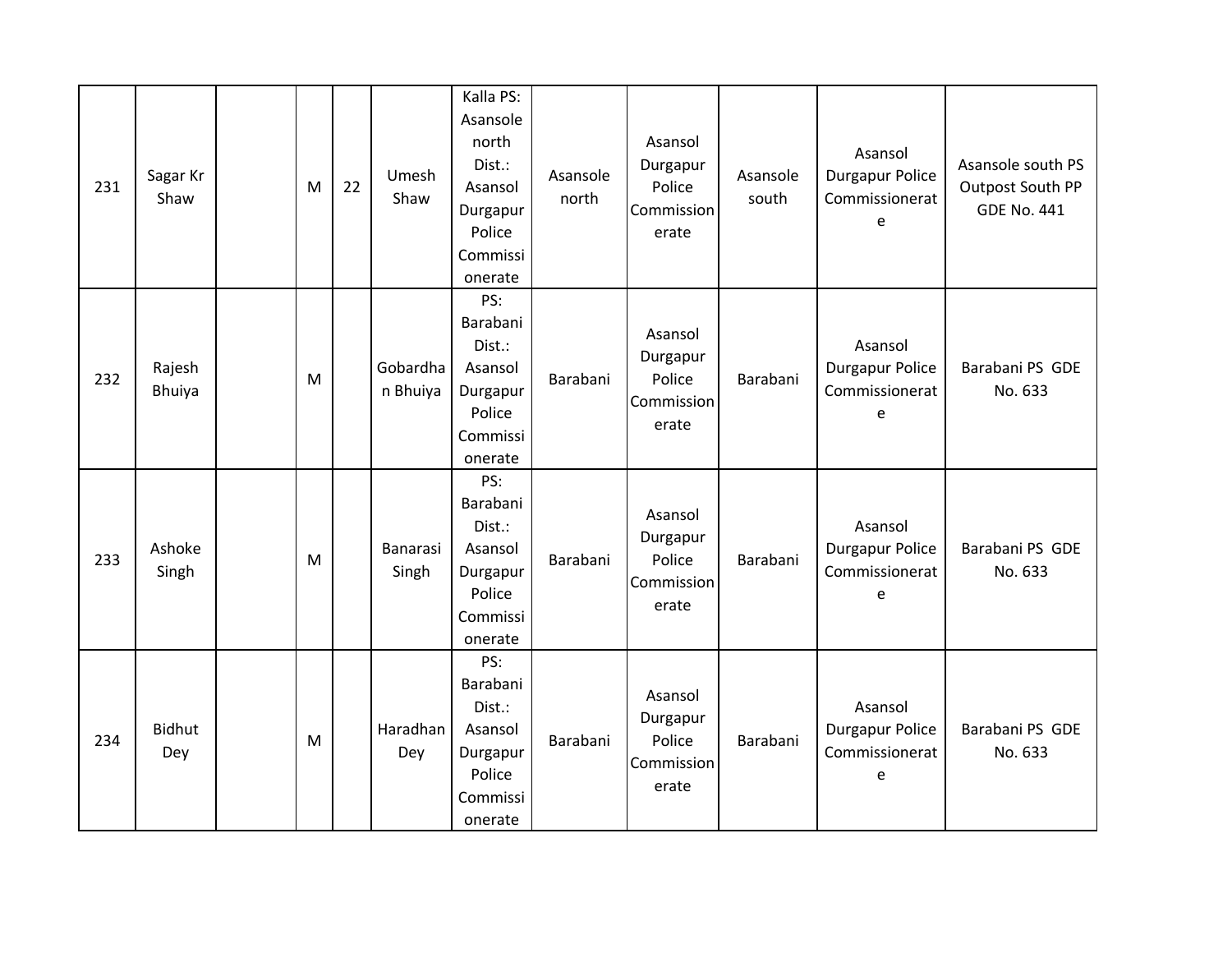| 235 | Potol<br>Mete            | M | 42 | Amar<br>Mete              | Amrargar<br>h PS:<br>Ausgram<br>Dist.:<br>Purba<br>Burdwan                                         | Ausgram  | Purba<br>Burdwan                                     | <b>Budbud</b> | Asansol<br>Durgapur Police<br>Commissionerat<br>e        | Budbud PS GDE No.<br>420   |
|-----|--------------------------|---|----|---------------------------|----------------------------------------------------------------------------------------------------|----------|------------------------------------------------------|---------------|----------------------------------------------------------|----------------------------|
| 236 | Foni Das                 | M | 44 | Lt Rathin<br>Das          | PS:<br>Ausgram<br>Dist.:<br>Purba<br>Burdwan                                                       | Ausgram  | Purba<br>Burdwan                                     | <b>Budbud</b> | Asansol<br><b>Durgapur Police</b><br>Commissionerat<br>e | Budbud PS GDE No.<br>420   |
| 237 | Subhash<br><b>Bauri</b>  | M | 26 | Lt<br>Sukumar<br>Bauri    | Jagannath<br>pur PS:<br>Faridpur<br>Dist.:<br>Asansol<br>Durgapur<br>Police<br>Commissi<br>onerate | Faridpur | Asansol<br>Durgapur<br>Police<br>Commission<br>erate | Faridpur      | Asansol<br><b>Durgapur Police</b><br>Commissionerat<br>e | Faridpur PS GDE No.<br>525 |
| 238 | Prahlad<br><b>Ruidas</b> | M | 42 | Lt Gendu<br><b>Ruidas</b> | Pariharpur<br>PS:<br>Jamuria<br>Dist.:<br>Asansol<br>Durgapur<br>Police<br>Commissi<br>onerate     | Jamuria  | Asansol<br>Durgapur<br>Police<br>Commission<br>erate | Jamuria       | Asansol<br><b>Durgapur Police</b><br>Commissionerat<br>e | Jamuria PS GDE No.<br>678  |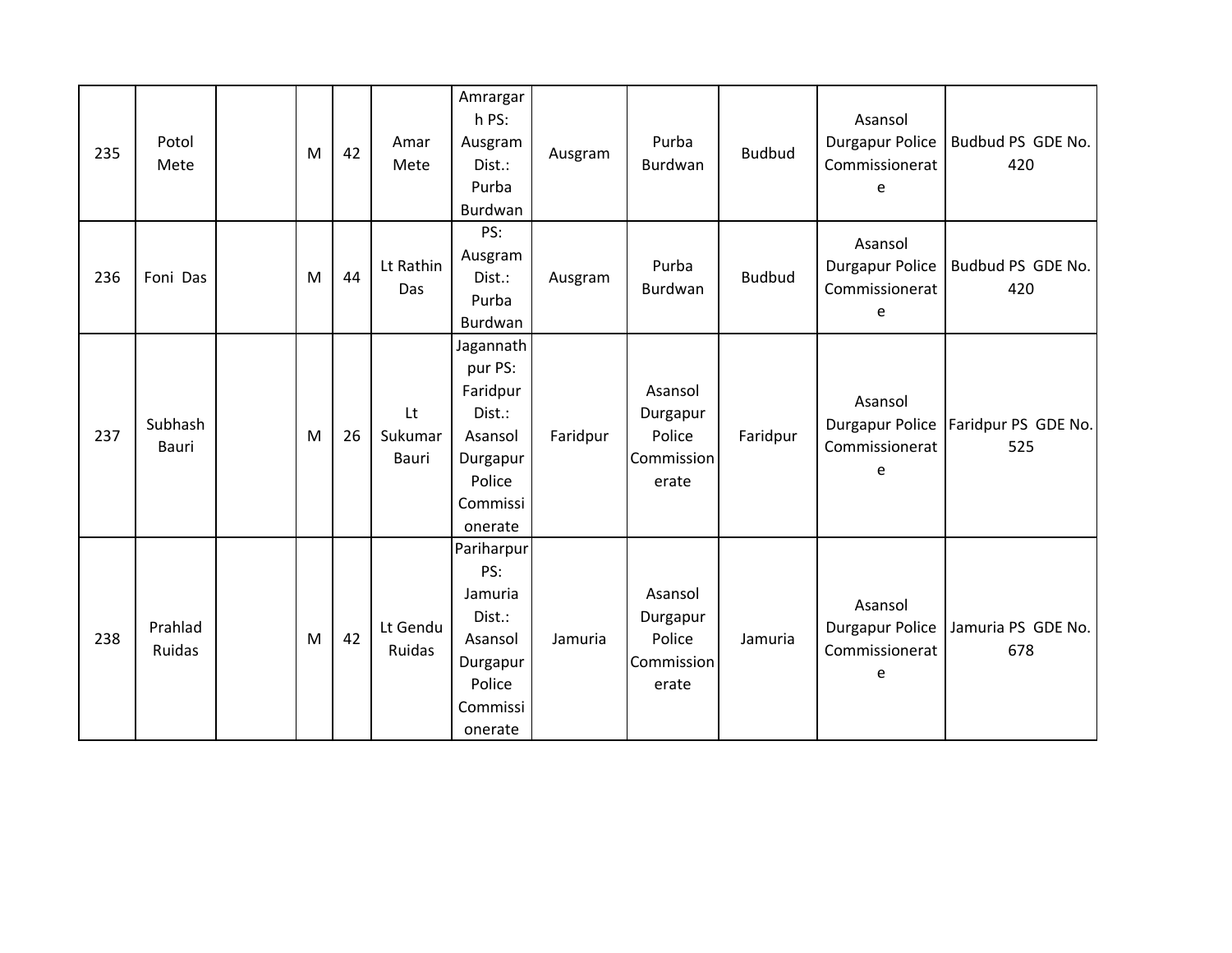| 239 | Ujjal<br>Ruidas | M | 48 | Lt Sanatan<br>Ruidas | Pariharpur<br>PS:<br>Jamuria<br>Dist.:<br>Asansol<br>Durgapur<br>Police<br>Commissi<br>onerate          | Jamuria | Asansol<br>Durgapur<br>Police<br>Commission<br>erate | Jamuria | Asansol<br><b>Durgapur Police</b><br>Commissionerat<br>e | Jamuria PS GDE No.<br>678 |
|-----|-----------------|---|----|----------------------|---------------------------------------------------------------------------------------------------------|---------|------------------------------------------------------|---------|----------------------------------------------------------|---------------------------|
| 240 | Irsad Maji      | M | 62 | Lt. Kebal<br>Maji    | Pariharpur<br>PS:<br>Jamuria<br>Dist.:<br>Asansol<br>Durgapur<br>Police<br>Commissi<br>onerate          | Jamuria | Asansol<br>Durgapur<br>Police<br>Commission<br>erate | Jamuria | Asansol<br>Durgapur Police<br>Commissionerat<br>e        | Jamuria PS GDE No.<br>678 |
| 241 | Arjun<br>Bouri  | M | 23 | Purna<br>Bouri       | Nandi<br>Kotal Para<br>PS:<br>Jamuria<br>Dist.:<br>Asansol<br>Durgapur<br>Police<br>Commissi<br>onerate | Jamuria | Asansol<br>Durgapur<br>Police<br>Commission<br>erate | Jamuria | Asansol<br>Durgapur Police<br>Commissionerat<br>e        | Jamuria PS GDE No.<br>718 |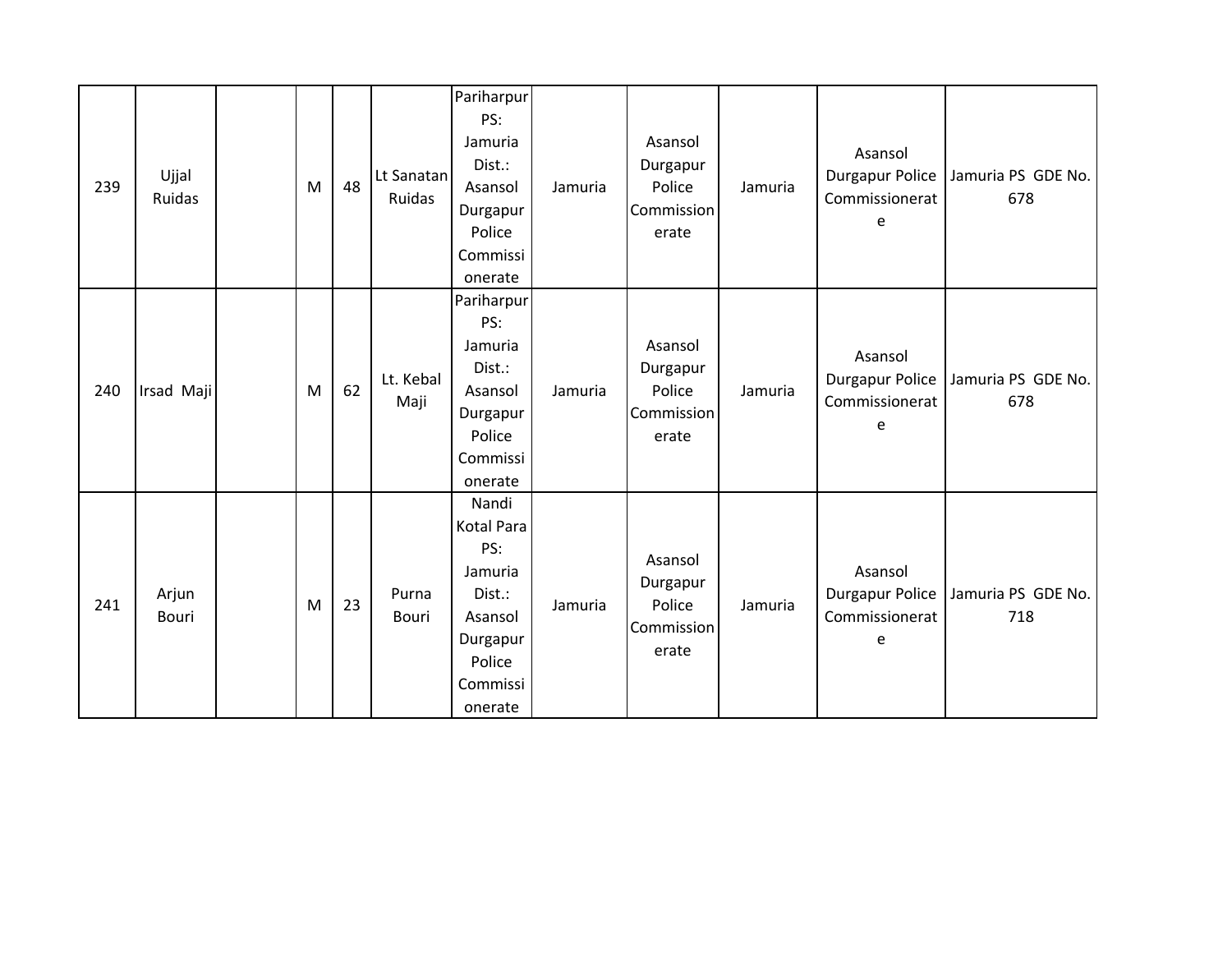| 242 | Naren<br>Ruidas       | M | 35 | Lt. Manik<br>Ruidas    | Pariharpur<br>PS:<br>Jamuria<br>Dist.:<br>Asansol<br>Durgapur<br>Police<br>Commissi<br>onerate | Jamuria | Asansol<br>Durgapur<br>Police<br>Commission<br>erate | Jamuria | Asansol<br>Durgapur Police<br>Commissionerat<br>e | Jamuria PS GDE No.<br>726                       |
|-----|-----------------------|---|----|------------------------|------------------------------------------------------------------------------------------------|---------|------------------------------------------------------|---------|---------------------------------------------------|-------------------------------------------------|
| 243 | Gurmit<br>Singh       | M | 27 | <b>Baldeb</b><br>Singh | Sitalpur<br>04 No, PS:<br>Kulti Dist.:<br>Asansol<br>Durgapur<br>Police<br>Commissi<br>onerate | Kulti   | Asansol<br>Durgapur<br>Police<br>Commission<br>erate | Kulti   | Asansol<br>Durgapur Police<br>Commissionerat<br>e | Kulti PS Outpost<br>Sahptoria OP GDE<br>No. 378 |
| 244 | Nanda<br><b>Bouri</b> | M | 25 | Kuran<br><b>Bouri</b>  | Sitalpur<br>04 No, PS:<br>Kulti Dist.:<br>Asansol<br>Durgapur<br>Police<br>Commissi<br>onerate | Kulti   | Asansol<br>Durgapur<br>Police<br>Commission<br>erate | Kulti   | Asansol<br>Durgapur Police<br>Commissionerat<br>e | Kulti PS Outpost<br>Sahptoria OP GDE<br>No. 378 |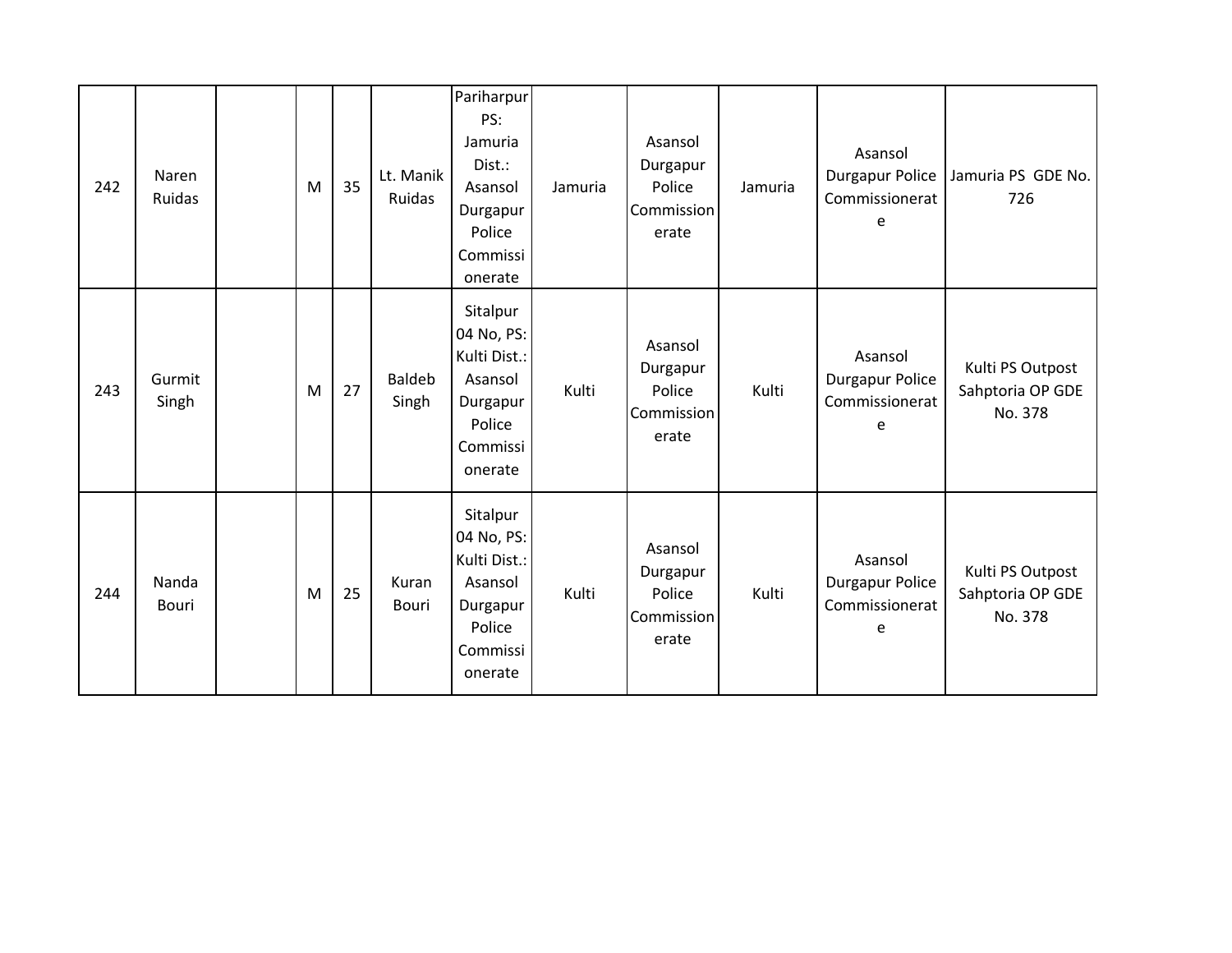| 245 | Gourav<br>Kumar<br>Singh | ${\sf M}$ | 23 | Lt. Bhupal<br>Singh | Dhemoma<br>in Colliery<br>PS:<br>Asansole<br>south<br>Dist.:<br>Asansol<br>Durgapur<br>Police<br>Commissi<br>onerate | Asansole<br>south | Asansol<br>Durgapur<br>Police<br>Commission<br>erate | Kulti | Asansol<br><b>Durgapur Police</b><br>Commissionerat<br>e | Kulti PS Outpost<br>Sahptoria OP GDE<br>No. 378 |
|-----|--------------------------|-----------|----|---------------------|----------------------------------------------------------------------------------------------------------------------|-------------------|------------------------------------------------------|-------|----------------------------------------------------------|-------------------------------------------------|
| 246 | Avinash<br>Mishra        | M         | 27 | Sitaram<br>Mishra   | Dhemoma<br>in Colliery<br>PS:<br>Asansole<br>south<br>Dist.:<br>Asansol<br>Durgapur<br>Police<br>Commissi<br>onerate | Asansole<br>south | Asansol<br>Durgapur<br>Police<br>Commission<br>erate | Kulti | Asansol<br><b>Durgapur Police</b><br>Commissionerat<br>e | Kulti PS Outpost<br>Sahptoria OP GDE<br>No. 378 |
| 247 | Raja<br>Barman           | ${\sf M}$ | 37 | Mahendar<br>Barman  | LC More,<br>Putulia<br>Dangal PS:<br>Kulti Dist.:<br>Asansol<br>Durgapur<br>Police<br>Commissi<br>onerate            | Kulti             | Asansol<br>Durgapur<br>Police<br>Commission<br>erate | Kulti | Asansol<br>Durgapur Police<br>Commissionerat<br>e        | Kulti PS GDE No.<br>689                         |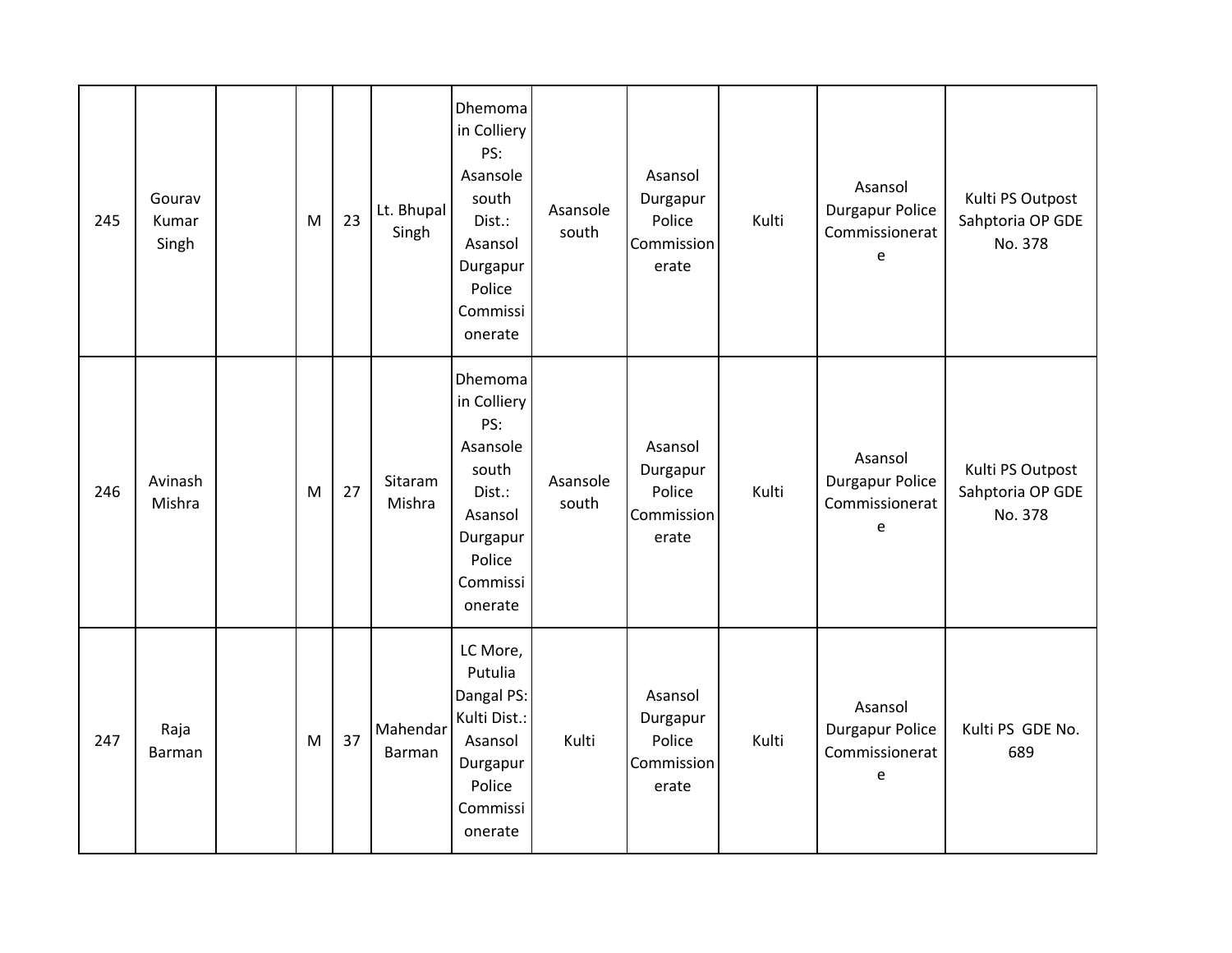| 248 | Rakesh<br>Roy | M         | 32 | Lt Tulsi<br>Roy        | Simul<br>Gram<br>Sanyasiast<br>han PS:<br>Kulti Dist.:<br>Asansol<br>Durgapur<br>Police<br>Commissi<br>onerate         | Kulti | Asansol<br>Durgapur<br>Police<br>Commission<br>erate | Kulti | Asansol<br><b>Durgapur Police</b><br>Commissionerat<br>e                                          | Kulti PS GDE No.<br>667 |
|-----|---------------|-----------|----|------------------------|------------------------------------------------------------------------------------------------------------------------|-------|------------------------------------------------------|-------|---------------------------------------------------------------------------------------------------|-------------------------|
| 249 | Vicky Roy     | M         | 24 | Uday<br>Narayan<br>Roy | Kulti Main<br>Gate PS:<br>Kulti Dist.:<br>Asansol<br>Durgapur<br>Police<br>Commissi<br>onerate                         | Kulti | Asansol<br>Durgapur<br>Police<br>Commission<br>erate | Kulti | Asansol<br><b>Durgapur Police</b><br>Commissionerat<br>e                                          | Kulti PS GDE No.<br>667 |
| 250 | Chand<br>Khan | ${\sf M}$ | 25 | Alauddin<br>Khan       | Simulgram<br>, Kulti<br>Near Pani<br>Tanki PS:<br>Kulti Dist.:<br>Asansol<br>Durgapur<br>Police<br>Commissi<br>onerate | Kulti | Asansol<br>Durgapur<br>Police<br>Commission<br>erate | Kulti | Asansol<br><b>Durgapur Police</b><br>Commissionerat<br>$\mathsf{e}% _{0}\left( \mathsf{e}\right)$ | Kulti PS GDE No.<br>667 |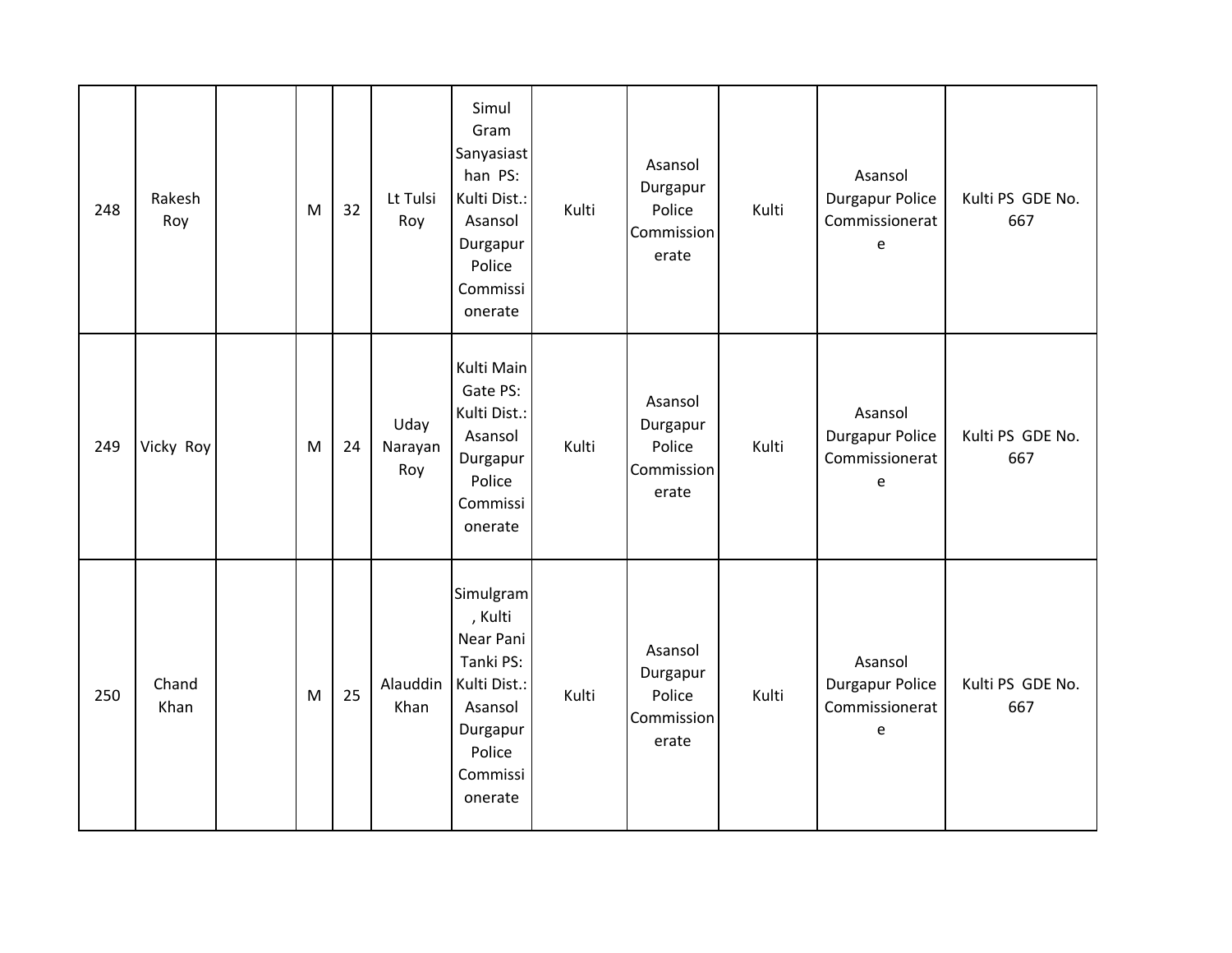| 251 | Ajit Roy               | M | 35 | Hari<br>Narayan<br>Roy    | Simulgram<br>, Kulti<br>Near Pani<br>Tanki PS:<br>Kulti Dist.:<br>Asansol<br>Durgapur<br>Police<br>Commissi<br>onerate | Kulti | Asansol<br>Durgapur<br>Police<br>Commission<br>erate | Kulti | Asansol<br>Durgapur Police<br>Commissionerat<br>e        | Kulti PS GDE No.<br>667 |
|-----|------------------------|---|----|---------------------------|------------------------------------------------------------------------------------------------------------------------|-------|------------------------------------------------------|-------|----------------------------------------------------------|-------------------------|
| 252 | Sunil<br>Chowdhur<br>y | M | 30 | Indradeo<br>Chowdhur<br>у | Kendwa<br><b>Bazar PS:</b><br>Kulti Dist.:<br>Asansol<br>Durgapur<br>Police<br>Commissi<br>onerate                     | Kulti | Asansol<br>Durgapur<br>Police<br>Commission<br>erate | Kulti | Asansol<br><b>Durgapur Police</b><br>Commissionerat<br>e | Kulti PS GDE No.<br>662 |
| 253 | Amit<br>Chandra        | M | 38 | Lt Swapan<br>Chandra      | Kendwa<br>Bazar PS:<br>Kulti Dist.:<br>Asansol<br>Durgapur<br>Police<br>Commissi<br>onerate                            | Kulti | Asansol<br>Durgapur<br>Police<br>Commission<br>erate | Kulti | Asansol<br><b>Durgapur Police</b><br>Commissionerat<br>e | Kulti PS GDE No.<br>662 |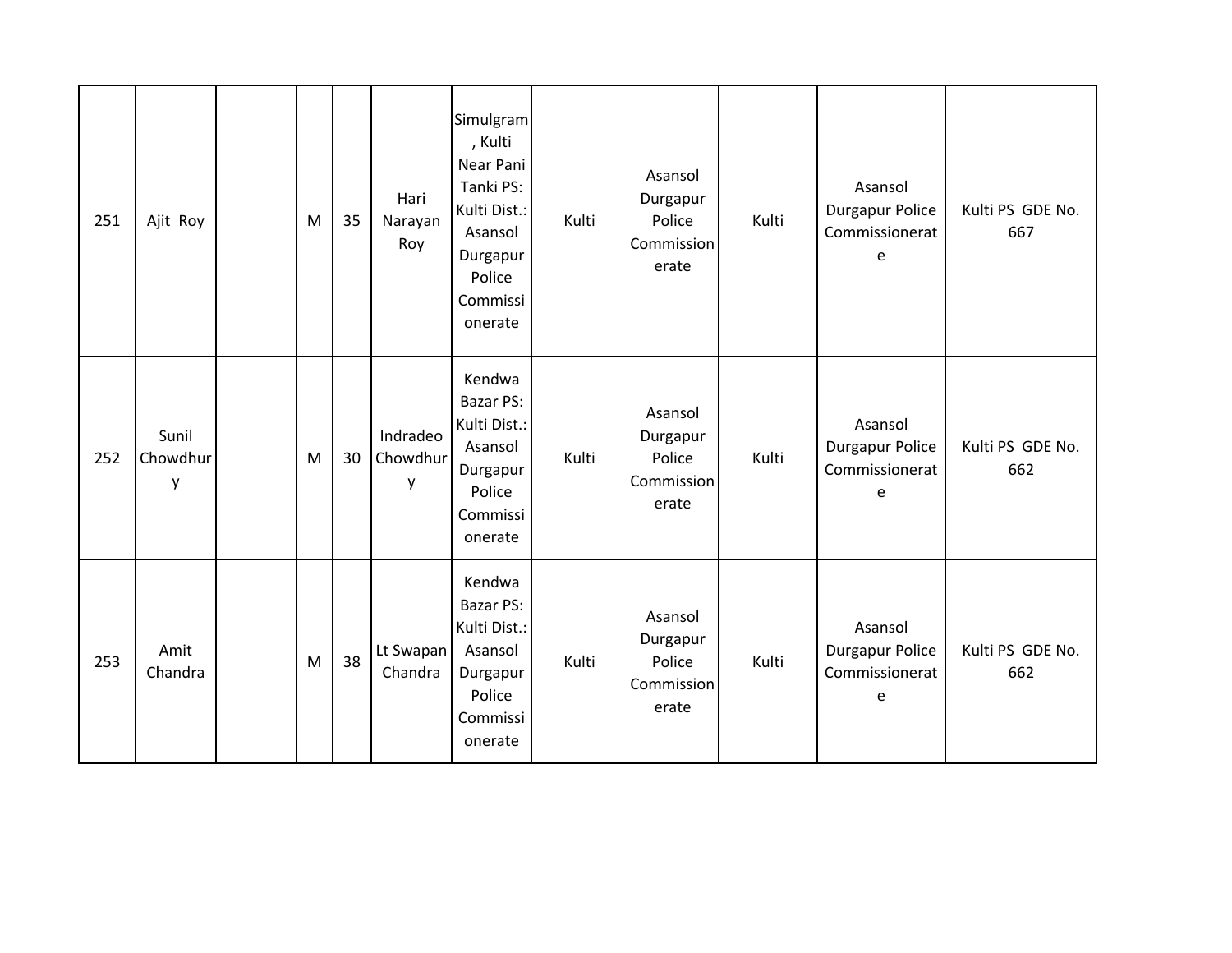| 254 | Rakesh<br>Dutta | ${\sf M}$ | 40 | Ashok<br>Dutta | Kendwa<br>Bazar PS:<br>Kulti Dist.:<br>Asansol<br>Durgapur<br>Police<br>Commissi<br>onerate                                | Kulti | Asansol<br>Durgapur<br>Police<br>Commission<br>erate | Kulti | Asansol<br><b>Durgapur Police</b><br>Commissionerat<br>e | Kulti PS GDE No.<br>662 |
|-----|-----------------|-----------|----|----------------|----------------------------------------------------------------------------------------------------------------------------|-------|------------------------------------------------------|-------|----------------------------------------------------------|-------------------------|
| 255 | Raju<br>Dutta   | M         | 35 | Gopal<br>Dutta | Kendwa<br><b>Bazar PS:</b><br>Kulti Dist.:<br>Asansol<br>Durgapur<br>Police<br>Commissi<br>onerate                         | Kulti | Asansol<br>Durgapur<br>Police<br>Commission<br>erate | Kulti | Asansol<br><b>Durgapur Police</b><br>Commissionerat<br>e | Kulti PS GDE No.<br>662 |
| 256 | Chandan<br>Shaw | ${\sf M}$ | 35 | Gopal<br>Show  | Near<br>Gaina<br>Kanta,<br>Khilam<br>Dhowra<br>PS: Kulti<br>Dist.:<br>Asansol<br>Durgapur<br>Police<br>Commissi<br>onerate | Kulti | Asansol<br>Durgapur<br>Police<br>Commission<br>erate | Kulti | Asansol<br><b>Durgapur Police</b><br>Commissionerat<br>e | Kulti PS GDE No.<br>662 |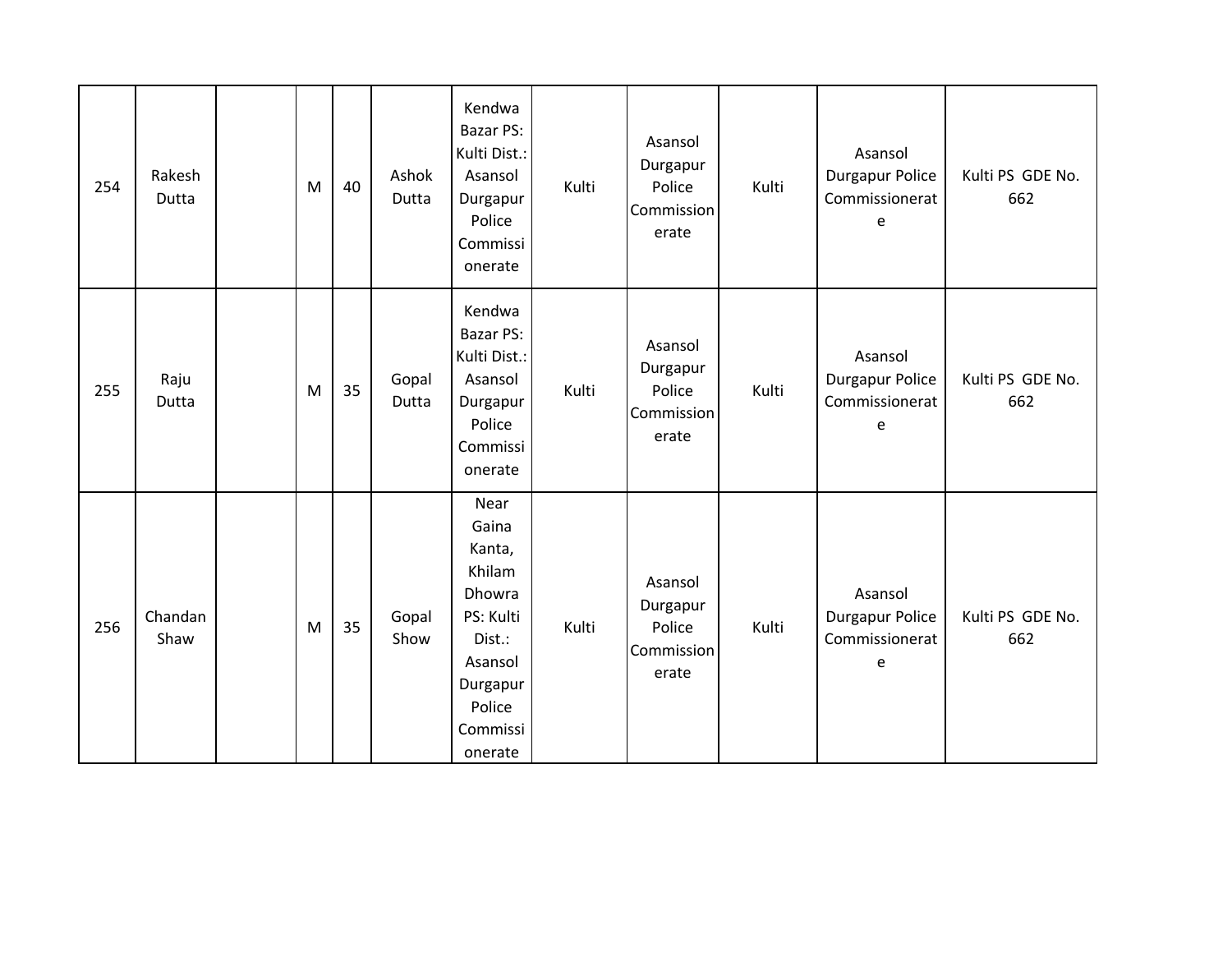| 257 | <b>Bittu</b><br><b>Barma</b> | M | 38 | Lt Krishna<br><b>Barma</b> | 12 No<br>Loco Line<br>PS: Kulti<br>Dist.:<br>Asansol<br>Durgapur<br>Police<br>Commissi<br>onerate | Kulti | Asansol<br>Durgapur<br>Police<br>Commission<br>erate | Kulti            | Asansol<br><b>Durgapur Police</b><br>Commissionerat<br>e | Kulti PS GDE No.<br>662               |
|-----|------------------------------|---|----|----------------------------|---------------------------------------------------------------------------------------------------|-------|------------------------------------------------------|------------------|----------------------------------------------------------|---------------------------------------|
| 258 | Kmal<br>Mahato               |   | 29 | Mahan<br>Mahato            | Rajgangh,<br>PS<br>Rajgangh,<br><b>Dist</b><br>Dhanbad                                            |       | <b>Basirhat</b>                                      | Pandabeshw<br>ar | Asansol<br><b>Durgapur Police</b><br>Commissionerat<br>e | Pandabeshwar PS<br><b>GDE No. 576</b> |
| 259 | <b>Bhola</b><br>Shaw         |   | 24 | Tezlal<br>Shaw             | Rajgangh,<br>PS<br>Rajgangh,<br><b>Dist</b><br>Dhanbad                                            |       | <b>Basirhat</b>                                      | Pandabeshw<br>ar | Asansol<br><b>Durgapur Police</b><br>Commissionerat<br>e | Pandabeshwar PS<br><b>GDE No. 576</b> |
| 260 | <b>Bajrang</b><br>Mahato     |   | 28 | Guruchnd<br>ra Mahato      | Rajgangh,<br><b>PS</b><br>Rajgangh,<br><b>Dist</b><br>Dhanbad                                     |       | <b>Basirhat</b>                                      | Pandabeshw<br>ar | Asansol<br><b>Durgapur Police</b><br>Commissionerat<br>e | Pandabeshwar PS<br><b>GDE No. 576</b> |
| 261 | Mantu<br>Mahato              |   | 29 | Galeswar<br>Mahato         | Rajgangh,<br><b>PS</b><br>Rajgangh,<br><b>Dist</b><br>Dhanbad                                     |       | <b>Basirhat</b>                                      | Pandabeshw<br>ar | Asansol<br><b>Durgapur Police</b><br>Commissionerat<br>e | Pandabeshwar PS<br><b>GDE No. 576</b> |
| 262 | Papu Kr.<br>Mahato           | M | 26 | Satrudhan<br>Mahato        | Rajgangh,<br><b>PS</b><br>Rajgangh,<br>Dist<br>Dhanbad                                            |       | <b>Basirhat</b>                                      | Pandabeshw<br>ar | Asansol<br><b>Durgapur Police</b><br>Commissionerat<br>e | Pandabeshwar PS<br><b>GDE No. 576</b> |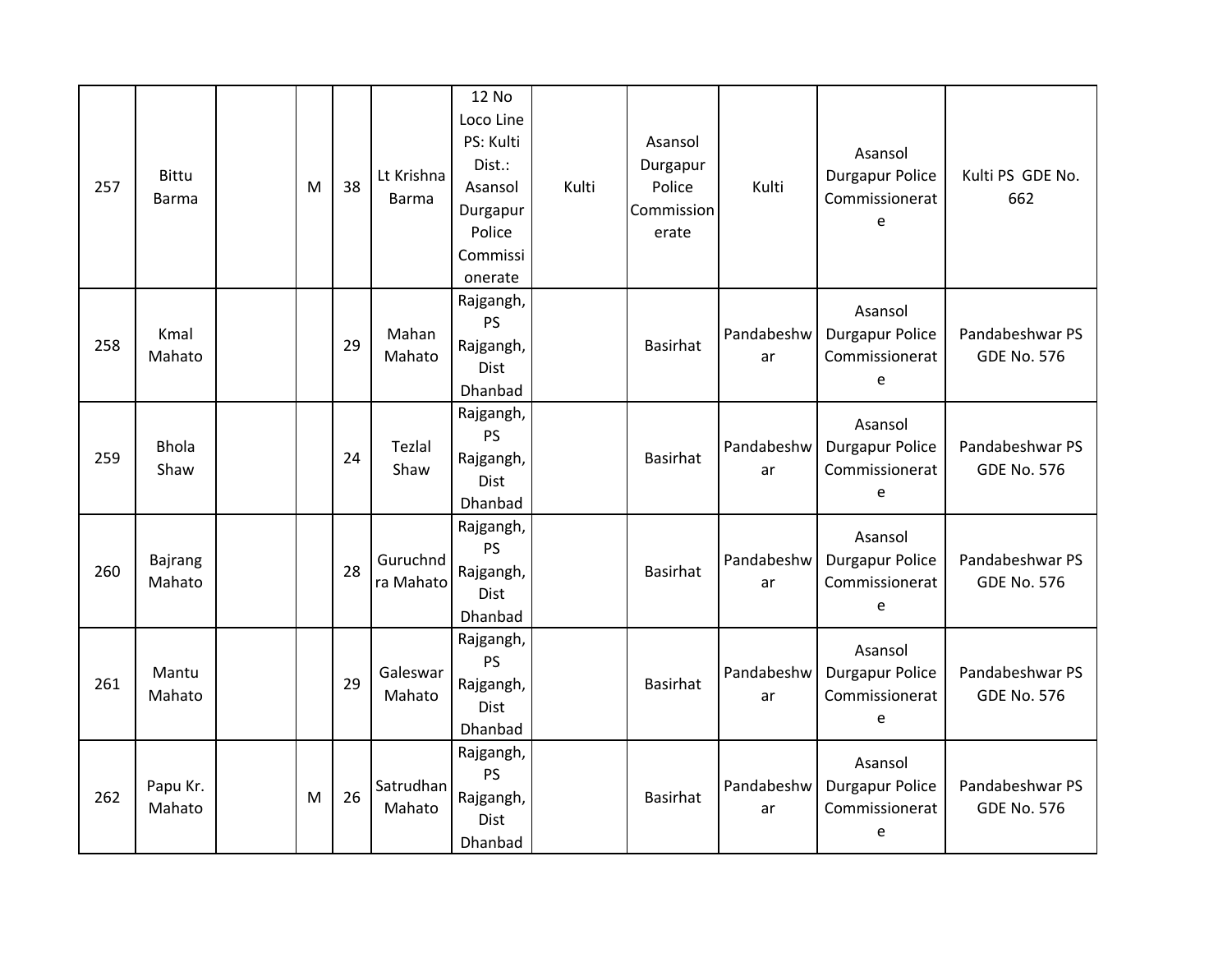| 263 | Manu Kr.<br>Bhuiya     | M         | 26 | Lt. Sishu<br>Bhuiya | Pandaves<br>war PS:<br>Pandabes<br>hwar<br>Dist.:<br>Asansol<br>Durgapur<br>Police<br>Commissi<br>onerate        | Pandabeshw<br>ar | Asansol<br>Durgapur<br>Police<br>Commission<br>erate | Pandabeshw<br>ar | Asansol<br><b>Durgapur Police</b><br>Commissionerat<br>е | Pandabeshwar PS<br><b>GDE No. 581</b> |
|-----|------------------------|-----------|----|---------------------|------------------------------------------------------------------------------------------------------------------|------------------|------------------------------------------------------|------------------|----------------------------------------------------------|---------------------------------------|
| 264 | Jakir<br>Haque         | M         | 28 | Abdul<br>Haque      | Pandaves<br>war PS:<br>Pandabes<br>hwar<br>Dist.:<br>Asansol<br>Durgapur<br>Police<br>Commissi<br>onerate        | Pandabeshw<br>ar | Asansol<br>Durgapur<br>Police<br>Commission<br>erate | Pandabeshw<br>ar | Asansol<br><b>Durgapur Police</b><br>Commissionerat<br>e | Pandabeshwar PS<br><b>GDE No. 581</b> |
| 265 | Rahul<br><b>Bhuiya</b> | ${\sf M}$ | 18 | Sarkash<br>Bhuiya   | Sri<br>Pandaves<br>war PS:<br>Pandabes<br>hwar<br>Dist.:<br>Asansol<br>Durgapur<br>Police<br>Commissi<br>onerate | Pandabeshw<br>ar | Asansol<br>Durgapur<br>Police<br>Commission<br>erate | Pandabeshw<br>ar | Asansol<br>Durgapur Police<br>Commissionerat<br>е        | Pandabeshwar PS<br><b>GDE No. 581</b> |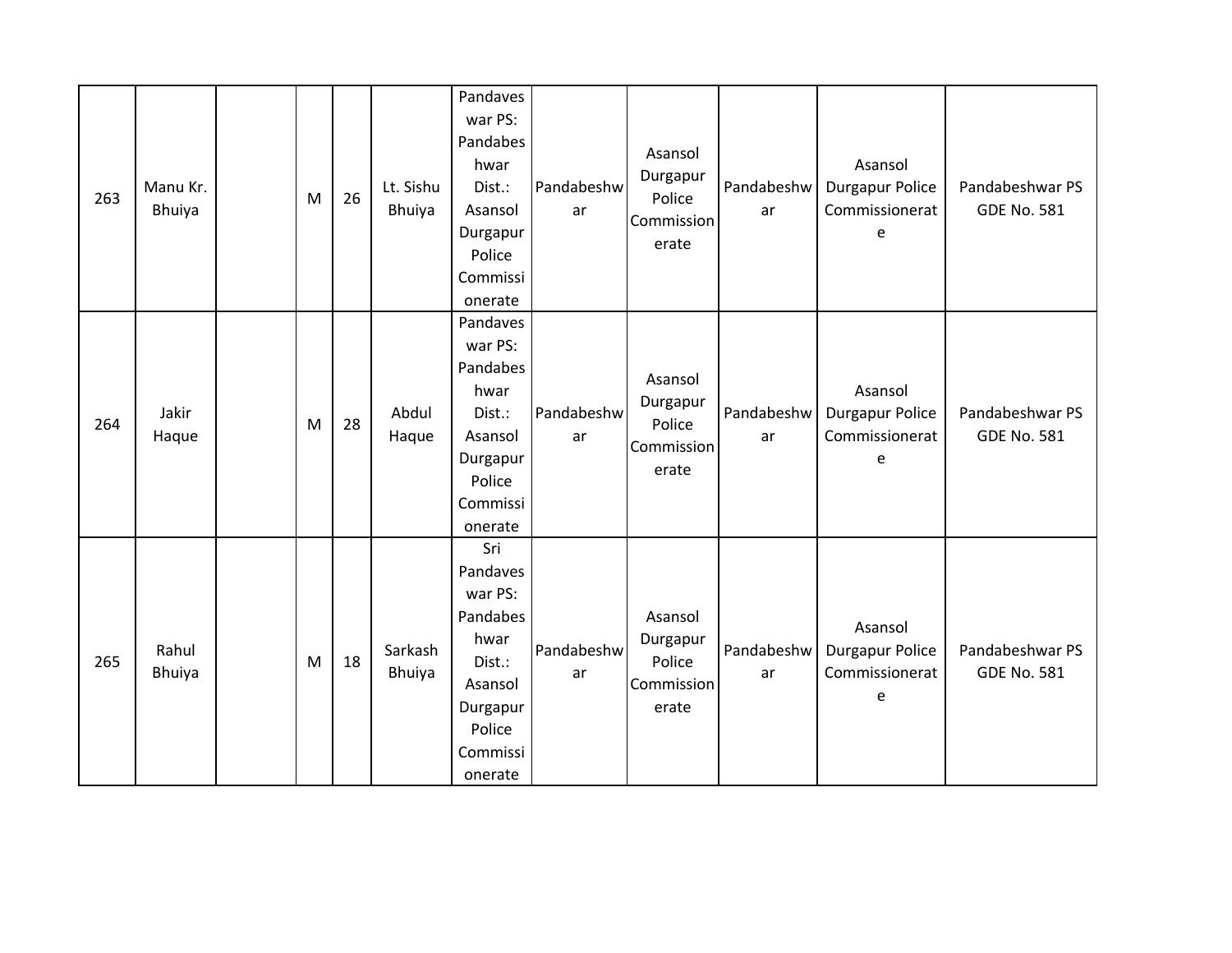| 266 | Aman<br>Tweari        | M         | 22 | Sanjay<br>Tweari             | Sri<br>Pandaves<br>war PS:<br>Pandabes<br>hwar<br>Dist.:<br>Asansol<br>Durgapur<br>Police<br>Commissi<br>onerate | Pandabeshw<br>ar | Asansol<br>Durgapur<br>Police<br><b>Commission</b><br>erate | Pandabeshw<br>ar | Asansol<br>Durgapur Police<br>Commissionerat<br>$\epsilon$ | Pandabeshwar PS<br><b>GDE No. 581</b>                        |
|-----|-----------------------|-----------|----|------------------------------|------------------------------------------------------------------------------------------------------------------|------------------|-------------------------------------------------------------|------------------|------------------------------------------------------------|--------------------------------------------------------------|
| 267 | Sk Akbar<br>Ali       | M         |    | Lt Sk<br>Suban               |                                                                                                                  |                  | Basirhat                                                    | Raniganj         | Asansol<br><b>Durgapur Police</b><br>Commissionerat<br>e   | Raniganj PS Outpost<br>Panjabi More OP<br><b>GDE No. 409</b> |
| 268 | Sarfuddin<br>Ansari   | M         |    | Samim<br>Ansari              |                                                                                                                  |                  | Basirhat                                                    | Raniganj         | Asansol<br><b>Durgapur Police</b><br>Commissionerat<br>e   | Raniganj PS Outpost<br>Panjabi More OP<br><b>GDE No. 409</b> |
| 269 | Afsar Sekh            | ${\sf M}$ |    | Akhtar<br>Sekh               |                                                                                                                  |                  | <b>Basirhat</b>                                             | Raniganj         | Asansol<br><b>Durgapur Police</b><br>Commissionerat<br>e   | Raniganj PS Outpost<br>Panjabi More OP<br><b>GDE No. 415</b> |
| 270 | <b>Bikash</b><br>Kesh | M         |    | Lt. Balai<br>Chandra<br>Kesh |                                                                                                                  |                  | <b>Basirhat</b>                                             | Raniganj         | Asansol<br><b>Durgapur Police</b><br>Commissionerat<br>e   | Raniganj PS GDE<br>No. 729                                   |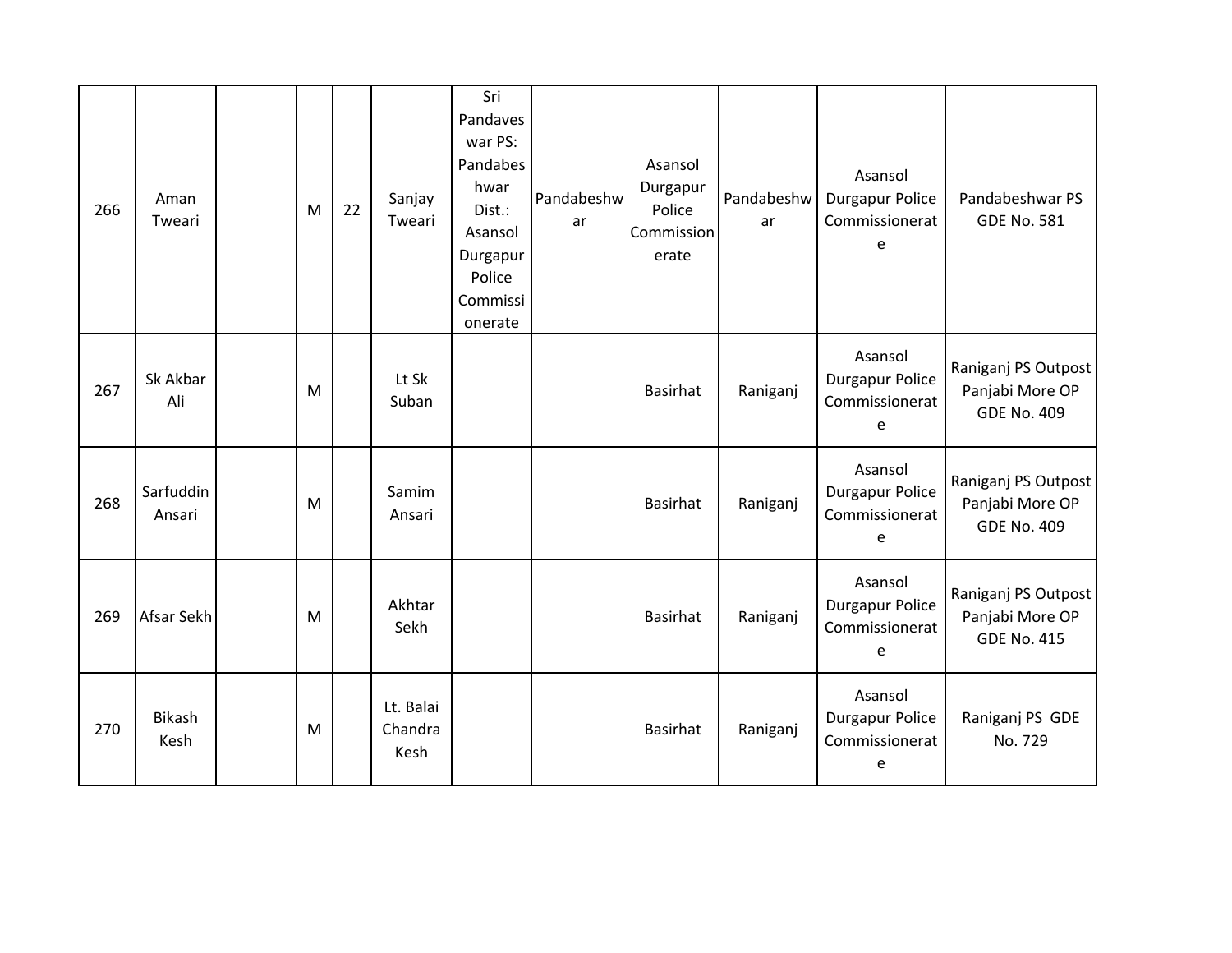| 271 | Arup<br><b>Bouri</b> | M |    | Lt.<br>Chandan<br><b>Bouri</b> |                                                                                                   |          | Basirhat                                             | Raniganj | Asansol<br><b>Durgapur Police</b><br>Commissionerat<br>e | Raniganj PS GDE<br>No. 729                                    |
|-----|----------------------|---|----|--------------------------------|---------------------------------------------------------------------------------------------------|----------|------------------------------------------------------|----------|----------------------------------------------------------|---------------------------------------------------------------|
| 272 | Munna<br>Yadav       | M |    | Joysri<br>Yadav                |                                                                                                   |          | Basirhat                                             | Raniganj | Asansol<br><b>Durgapur Police</b><br>Commissionerat<br>e | Raniganj PS GDE<br>No. 729                                    |
| 273 | Raju Shaw            | M |    | Hari Shaw                      |                                                                                                   |          | Basirhat                                             | Raniganj | Asansol<br><b>Durgapur Police</b><br>Commissionerat<br>e | Raniganj PS GDE<br>No. 729                                    |
| 274 | Jharku<br>Munda      | M |    | Lt.<br>Rameswar<br>Munda       |                                                                                                   |          | Basirhat                                             | Raniganj | Asansol<br><b>Durgapur Police</b><br>Commissionerat<br>e | Raniganj PS GDE<br>No. 729                                    |
| 275 | Motilal<br>Yadav     | M |    | Lt. Bikram<br>Yadav            |                                                                                                   |          | <b>Basirhat</b>                                      | Raniganj | Asansol<br><b>Durgapur Police</b><br>Commissionerat<br>e | Raniganj PS GDE<br>No. 729                                    |
| 276 | Sujay<br>Bauri       | M | 19 | Sanatan<br>Bauri               | Chitaldang<br>a PS:<br>Salanpur<br>Dist.:<br>Asansol<br>Durgapur<br>Police<br>Commissi<br>onerate | Salanpur | Asansol<br>Durgapur<br>Police<br>Commission<br>erate | Salanpur | Asansol<br><b>Durgapur Police</b><br>Commissionerat<br>e | Salanpur PS Outpost<br>Rupnarayanpur OP<br><b>GDE No. 465</b> |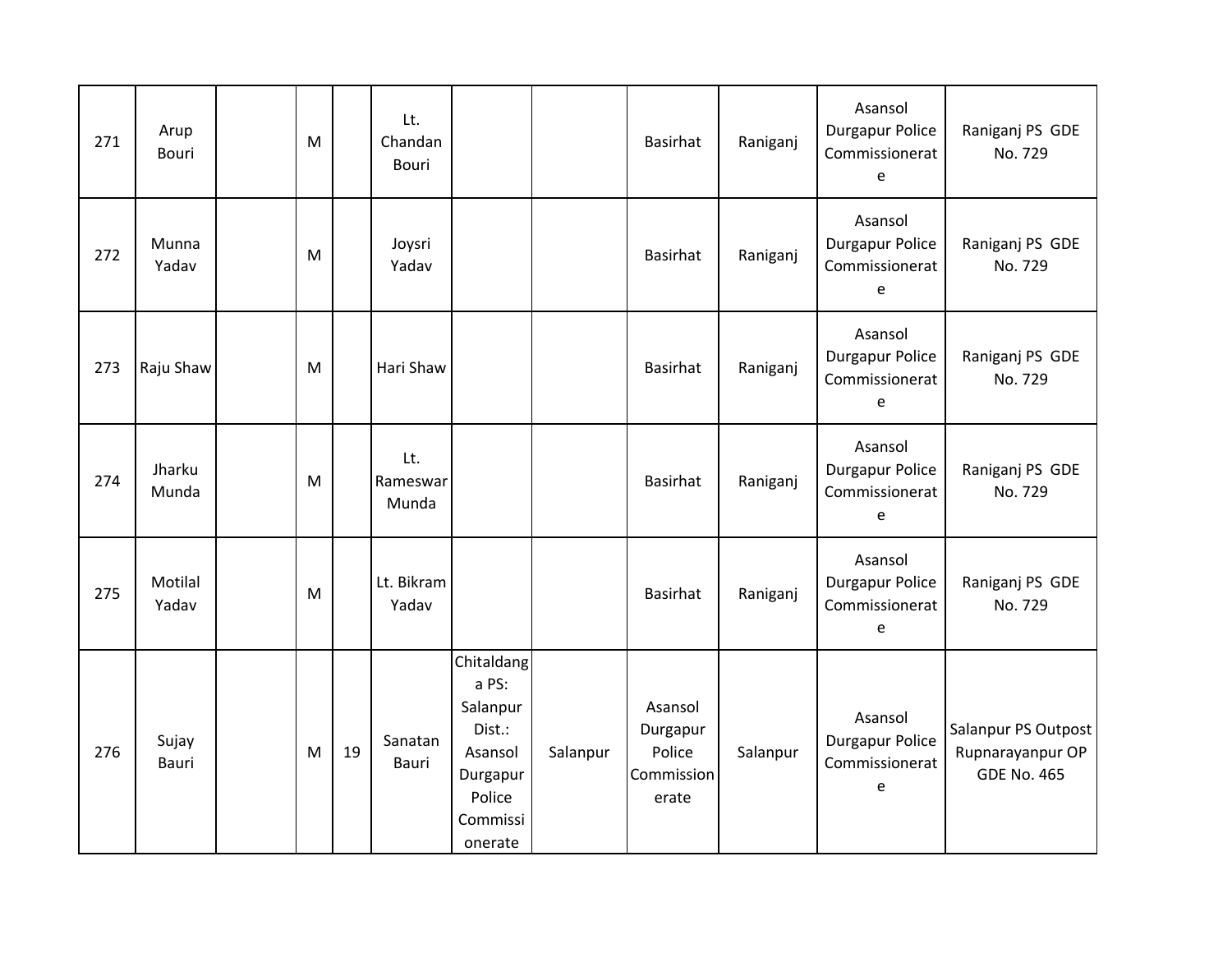| 277 | Sk. Babar             |        | M | 30 | Late Sk.<br>Jashim     | Jemari PS:<br>Salanpur<br>Dist.:<br>Asansol<br>Durgapur<br>Police<br>Commissi<br>onerate | Salanpur | Asansol<br>Durgapur<br>Police<br>Commission<br>erate | Salanpur       | Asansol<br><b>Durgapur Police</b><br>Commissionerat<br>e | Salanpur PS Outpost<br>Rupnarayanpur OP<br><b>GDE No. 465</b> |
|-----|-----------------------|--------|---|----|------------------------|------------------------------------------------------------------------------------------|----------|------------------------------------------------------|----------------|----------------------------------------------------------|---------------------------------------------------------------|
| 278 | Chiranjit<br>Das      |        |   | 24 | <b>Basudab</b><br>Das  | Malatore<br>PS:<br>Bankura<br>Dist.:<br>Bankura                                          | Bankura  | Bankura                                              | <b>Bankura</b> | <b>Bankura</b>                                           | Bankura PS GDE No.<br>718                                     |
| 279 | Mrityunjo<br>y Mahato | Doctor | M | 22 | Bokaram<br>Mahato      | Dumurdih<br>More PS:<br>Joypur<br>Dist.:<br>Purulia                                      | Joypur   | Purulia                                              | Joypur         | Purulia                                                  | Joypur PS GDE No.<br>479                                      |
| 280 | Birsingh<br>Mahato    |        | M | 27 | Dalu<br>Mahato         | Dumurdih<br>More PS:<br>Joypur<br>Dist.:<br>Purulia                                      | Joypur   | Purulia                                              | Joypur         | Purulia                                                  | Joypur PS GDE No.<br>479                                      |
| 281 | Biswajit<br>Mahato    |        | M | 25 | Satyakunk<br>ar Mahato | Pundag<br>Hattola<br>PS: Joypur<br>Dist.:<br>Purulia                                     | Joypur   | Purulia                                              | Joypur         | Purulia                                                  | Joypur PS GDE No.<br>367                                      |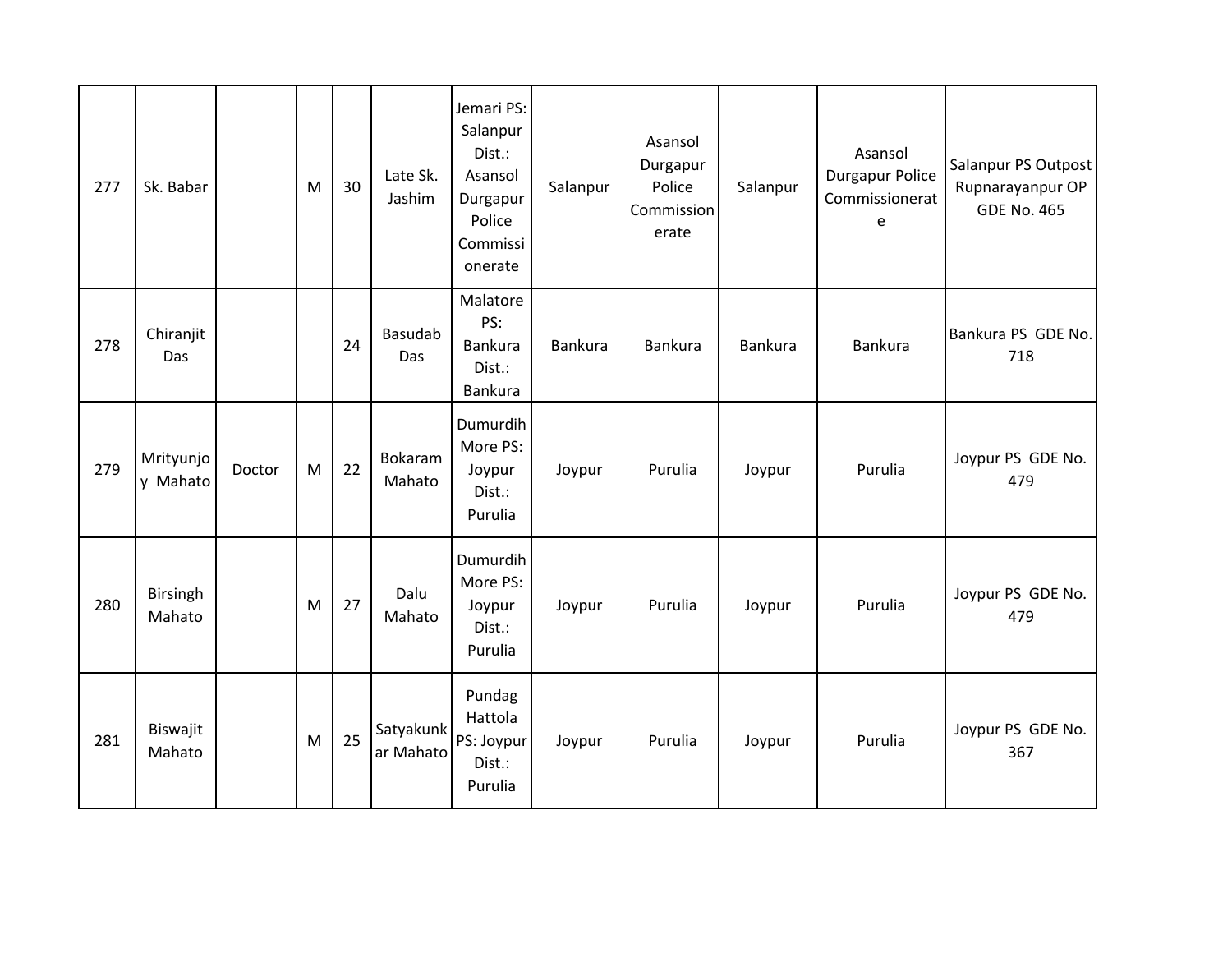| 282 | Sakari<br>Mahato         | M | 32 | Lt.<br><b>Brindaban</b><br>Mahato | Baragram<br>More PS:<br>Joypur<br>Dist.:<br>Purulia                | Joypur    | Purulia | Joypur    | Purulia        | Joypur PS GDE No.<br>483    |
|-----|--------------------------|---|----|-----------------------------------|--------------------------------------------------------------------|-----------|---------|-----------|----------------|-----------------------------|
| 283 | Priyaranja<br>n Mahato   | M | 30 | Tarapada<br>Mahato                | Baragram<br>More PS:<br>Joypur<br>Dist.:<br>Purulia                | Joypur    | Purulia | Joypur    | Purulia        | Joypur PS GDE No.<br>483    |
| 284 | Thakurdas<br>Mahato      | M | 45 | Kalebar<br>Mahato                 | Baragram<br>More PS:<br>Joypur<br>Dist.:<br>Purulia                | Joypur    | Purulia | Joypur    | Purulia        | Joypur PS GDE No.<br>469    |
| 285 | Rattan<br>Gorai          | M |    | Gadadhar<br>Garai                 | PS: Khatra<br>Dist.:<br>Bankura                                    | Khatra    | Bankura | Khatra    | <b>Bankura</b> | Khatra PS GDE No.<br>505    |
| 286 | Niranjan<br>Mondal       | M | 21 | Manahar<br>Mondal                 | <b>LAKHANB</b><br><b>ANDI PS:</b><br>Mejhia<br>Dist.:<br>Bankura   | Mejhia    | Bankura | Mejhia    | Bankura        | Mejhia PS GDE No.<br>565    |
| 287 | Sanju<br>Chakrabor<br>ty | M | 26 | Asish<br>ty                       | Chowdhur<br>ypara PS:<br>Chakrabor Sonamukh<br>i Dist.:<br>Bankura | Sonamukhi | Bankura | Sonamukhi | <b>Bankura</b> | Sonamukhi PS GDE<br>No. 432 |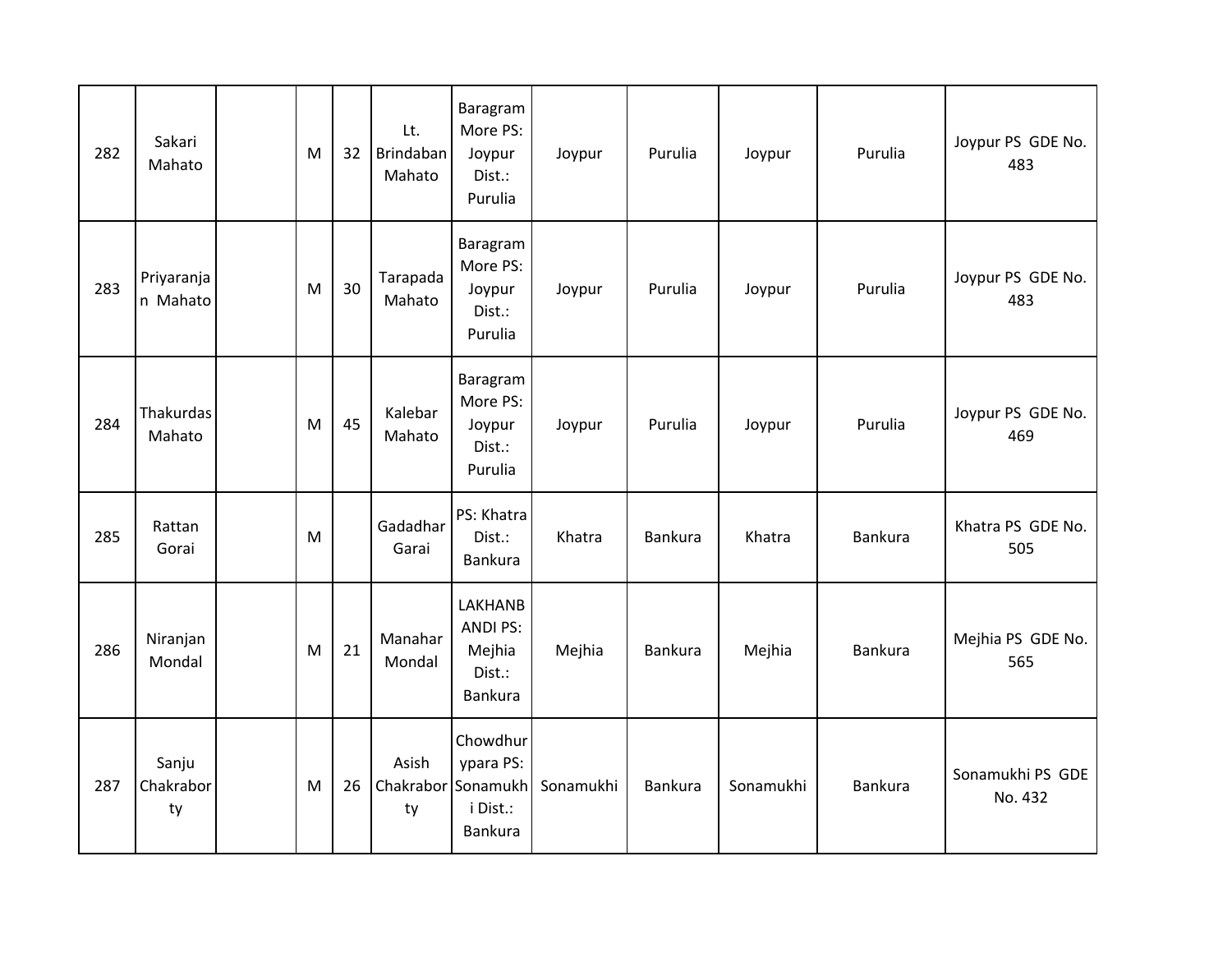| 288 | Joy<br>Chowdhur<br>y             | M | 23 | Modan<br>y                      | Chowdhur<br>ypara PS:<br>Chowdhur Sonamukh<br>i Dist.:<br><b>Bankura</b> | Sonamukhi | <b>Bankura</b> | Sonamukhi | <b>Bankura</b> | Sonamukhi PS GDE<br>No. 432 |
|-----|----------------------------------|---|----|---------------------------------|--------------------------------------------------------------------------|-----------|----------------|-----------|----------------|-----------------------------|
| 289 | Paritosh<br>Ash                  | M | 38 | Mahadeb<br>Ash                  | Birsinghap<br>ur PS:<br>Sonamukh<br>i Dist.:<br>Bankura                  | Sonamukhi | <b>Bankura</b> | Sonamukhi | Bankura        | Sonamukhi PS GDE<br>No. 432 |
| 290 | Sanjoy<br>Kumbhaka<br>r          | M |    | Sadhan<br>Kumbhaka<br>r         | Taldangra<br>PS:<br>Taldangra<br>Dist.:<br>Bankura                       | Taldangra | Bankura        | Taldangra | Bankura        | Taldangra PS GDE<br>No. 456 |
| 291 | Akbar Ali<br>Akunji              | M | 38 | Lt Kahar<br>Ali Akunji          | PS:<br>Amdanga<br>Dist.:<br>Barasat                                      | Amdanga   | <b>Barasat</b> | Amdanga   | <b>Barasat</b> | Amdanga PS GDE<br>No. 617   |
| 292 | Saiful<br>Islam<br><b>Dhukra</b> | M | 29 | Golam<br>Rasul<br><b>Dhukra</b> | PS:<br>Amdanga<br>Dist.:<br>Barasat                                      | Amdanga   | <b>Barasat</b> | Amdanga   | <b>Barasat</b> | Amdanga PS GDE<br>No. 617   |
| 293 | Arju<br>Hossain                  | M | 30 | Jaynal<br>Abedin                | Khajurdan<br>ga PS:<br>Deganga<br>Dist.:<br><b>Barasat</b>               | Deganga   | <b>Barasat</b> | Deganga   | <b>Barasat</b> | Deganga PS GDE<br>No. 693   |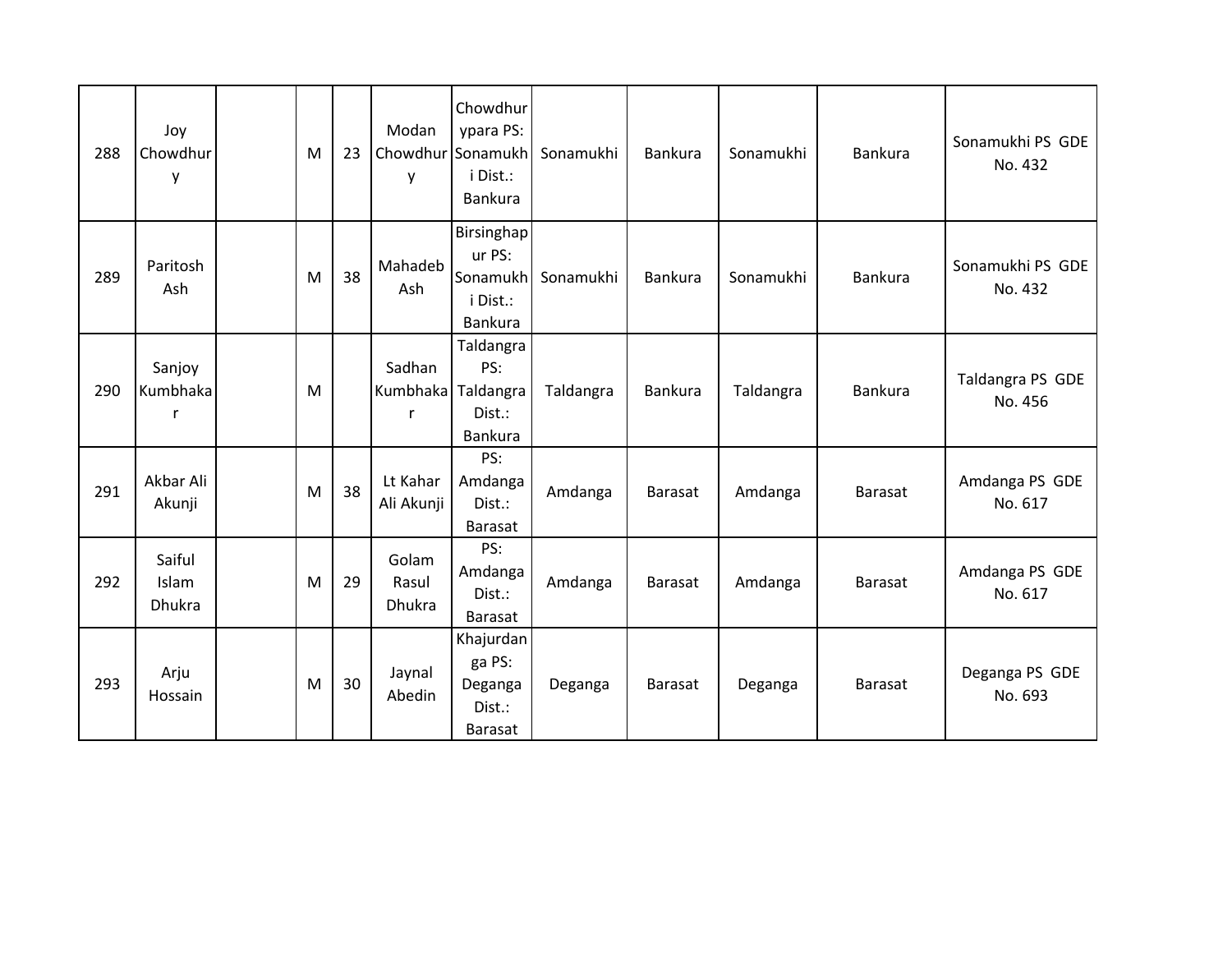| 294 | Earamul<br>Haque        | M | 18 | Reyajul<br>Haque       | Bora,<br>Chhotojag<br>ulia, PS:<br>Duttapuku<br>r Dist.:<br><b>Barasat</b>   | Duttapukur | Barasat | Duttapukur | <b>Barasat</b> | Duttapukur PS GDE<br>No. 731 |
|-----|-------------------------|---|----|------------------------|------------------------------------------------------------------------------|------------|---------|------------|----------------|------------------------------|
| 295 | Sariful<br>Islam        | M | 26 | Latib<br>Mondal        | Bora,<br>Chhotojag<br>ulia PS:<br>Duttapuku<br>r Dist.:<br>Barasat           | Duttapukur | Barasat | Duttapukur | Barasat        | Duttapukur PS GDE<br>No. 731 |
| 296 | Hafijul<br>Islam        | M | 18 | Abdul<br>Malek         | Bora,<br>Chhotojag<br>ulia PS:<br>Duttapuku<br>r Dist.:<br><b>Barasat</b>    | Duttapukur | Barasat | Duttapukur | Barasat        | Duttapukur PS GDE<br>No. 731 |
| 297 | Subho Roy               | M | 22 | Soiblu Roy             | Sankargac<br>hi Ghosh<br>para PS:<br>Duttapuku<br>r Dist.:<br><b>Barasat</b> | Duttapukur | Barasat | Duttapukur | Barasat        | Duttapukur PS GDE<br>No. 730 |
| 298 | Sukdeb<br><b>Biswas</b> | M | 22 | Bablu<br><b>Biswas</b> | Sankargac<br>hi Ghosh<br>para PS:<br>Duttapuku<br>r Dist.:<br>Barasat        | Duttapukur | Barasat | Duttapukur | <b>Barasat</b> | Duttapukur PS GDE<br>No. 730 |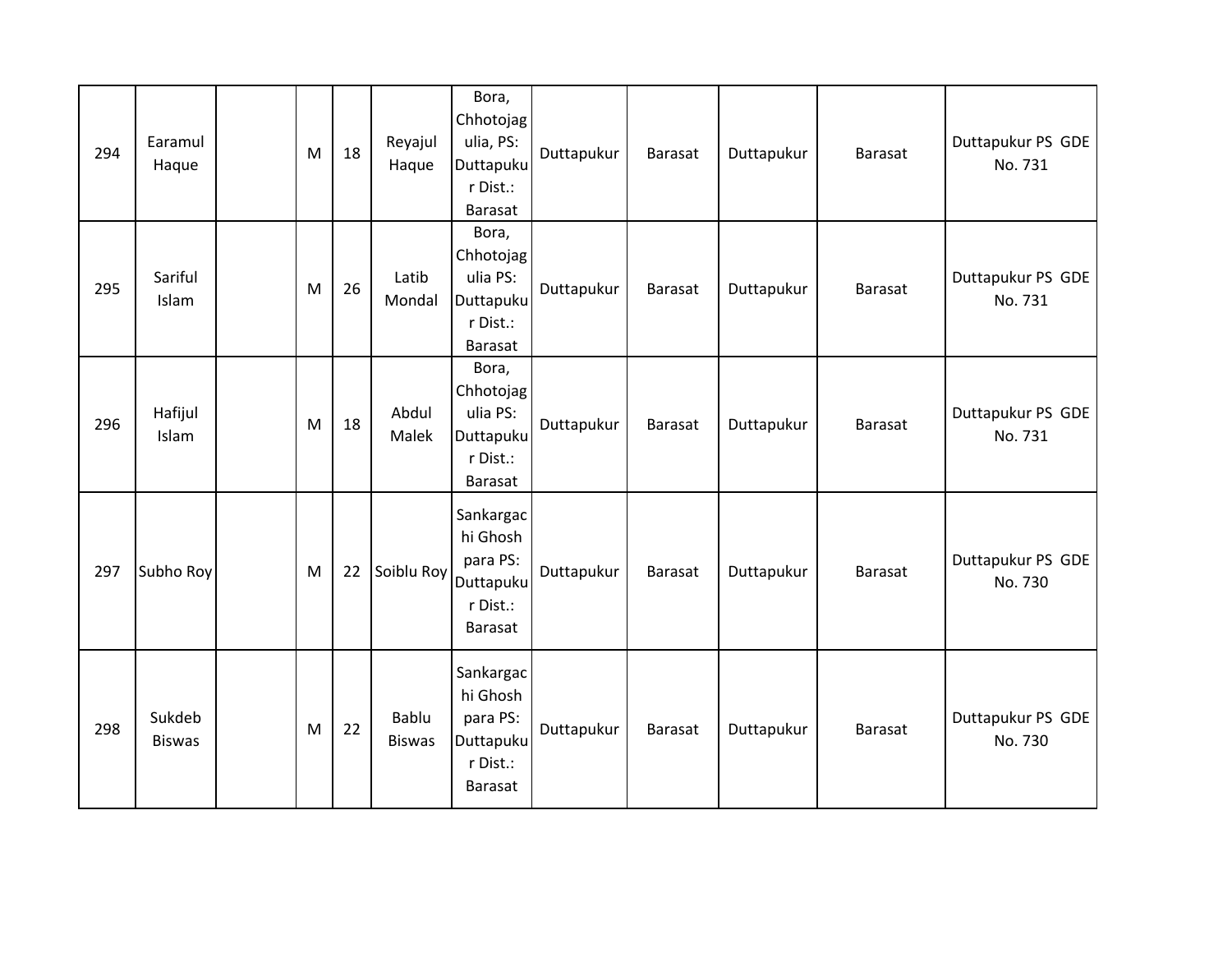| 299 | Rahul Roy         | M            | 30 | Apu Roy                              | Sankargac<br>hi Ghosh<br>Para PS:<br>Duttapuku<br>r Dist.:<br>Barasat               | Duttapukur      | <b>Barasat</b>  | Duttapukur | <b>Barasat</b> | Duttapukur PS GDE<br>No. 730 |
|-----|-------------------|--------------|----|--------------------------------------|-------------------------------------------------------------------------------------|-----------------|-----------------|------------|----------------|------------------------------|
| 300 | Sourav<br>Maity   | M            |    | Lt. Anil<br>Maity                    |                                                                                     |                 | <b>Basirhat</b> | Gobardanga | <b>Barasat</b> | Gobardanga PS GDE<br>No. 421 |
| 301 | Subrata<br>Ghosh  | M            |    | Ramesh<br>Ghosh                      |                                                                                     |                 | <b>Basirhat</b> | Gobardanga | Barasat        | Gobardanga PS GDE<br>No. 421 |
| 302 | Sima Das          | $\mathsf F$  | 40 | Swapan<br>Das                        | <b>MADHYA</b><br><b>MGRAM</b><br>PS:<br>Madhyam<br>gram<br>Dist.:<br><b>Barasat</b> | Madhyamgr<br>am | <b>Barasat</b>  | Habra      | Barasat        | Habra PS GDE No.<br>1014     |
| 303 | Aparna<br>Das     | $\mathsf{F}$ | 35 | Biswajit<br>Das                      | <b>MADHYA</b><br><b>MGRAM</b><br>PS:<br>Madhyam<br>gram<br>Dist.:<br>Barasat        | Madhyamgr<br>am | <b>Barasat</b>  | Habra      | Barasat        | Habra PS GDE No.<br>1014     |
| 304 | Samir<br>Samadder | M            | 60 | Lt.<br>Khagendr<br>anath<br>Samadder | <b>MADHYA</b><br><b>MGRAM</b><br>PS:<br>Madhyam<br>gram<br>Dist.:<br><b>Barasat</b> | Madhyamgr<br>am | <b>Barasat</b>  | Habra      | <b>Barasat</b> | Habra PS GDE No.<br>1014     |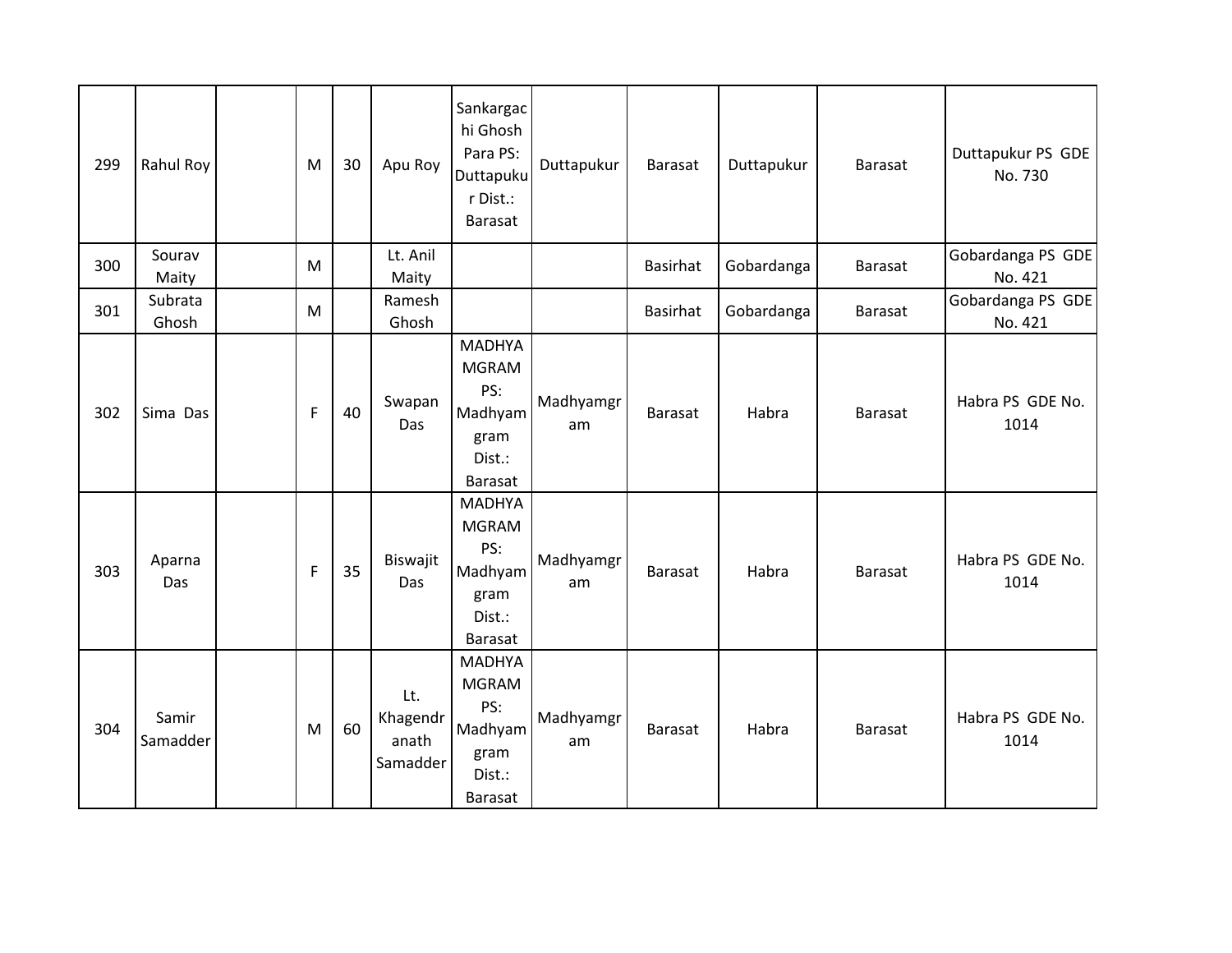| 305 | Amit<br>Mondal             | M         | 35 | Swodesh<br>Mondal      | <b>KAMARTH</b><br>UBA PS:<br>Habra<br>Dist.:<br>Barasat                                           | Habra | Barasat        | Habra           | <b>Barasat</b> | Habra PS GDE No.<br>947              |
|-----|----------------------------|-----------|----|------------------------|---------------------------------------------------------------------------------------------------|-------|----------------|-----------------|----------------|--------------------------------------|
| 306 | Sagar<br>Saha              | M         | 27 | <b>Dipak</b><br>Saha   | <b>KAMARTH</b><br>UBA PS:<br>Habra<br>Dist.:<br>Barasat                                           | Habra | <b>Barasat</b> | Habra           | <b>Barasat</b> | Habra PS GDE No.<br>947              |
| 307 | Sanjay<br>Sutar            | ${\sf M}$ | 27 | Ganesh<br>Sutar        | <b>KAMARTH</b><br>UBA PS:<br>Habra<br>Dist.:<br>Barasat                                           | Habra | <b>Barasat</b> | Habra           | Barasat        | Habra PS GDE No.<br>947              |
| 308 | Ratan<br>Debnath           | M         | 28 | Netai<br>Debnath       | <b>KAMARTH</b><br><b>UBA PS:</b><br>Habra<br>Dist.:<br>Barasat                                    | Habra | <b>Barasat</b> | Habra           | <b>Barasat</b> | Habra PS GDE No.<br>947              |
| 309 | Rajkumar<br><b>Basfore</b> | M         | 42 | Lala<br><b>Basfore</b> | <b>HATTHUB</b><br>$\overline{A}$<br><b>GHOSHPA</b><br>RA PS:<br>Habra<br>Dist.:<br><b>Barasat</b> | Habra | <b>Barasat</b> | Habra           | <b>Barasat</b> | Habra PS GDE No.<br>947              |
| 310 | Ariful                     |           |    | <b>Badur</b><br>Uddin  | <b>UDAYRAJP</b><br>URK, PS<br><b>MADHYA</b><br><b>MGRAM</b>                                       |       | Basirhat       | Madhyamgra<br>m | <b>Barasat</b> | Madhyamgram PS<br><b>GDE No. 900</b> |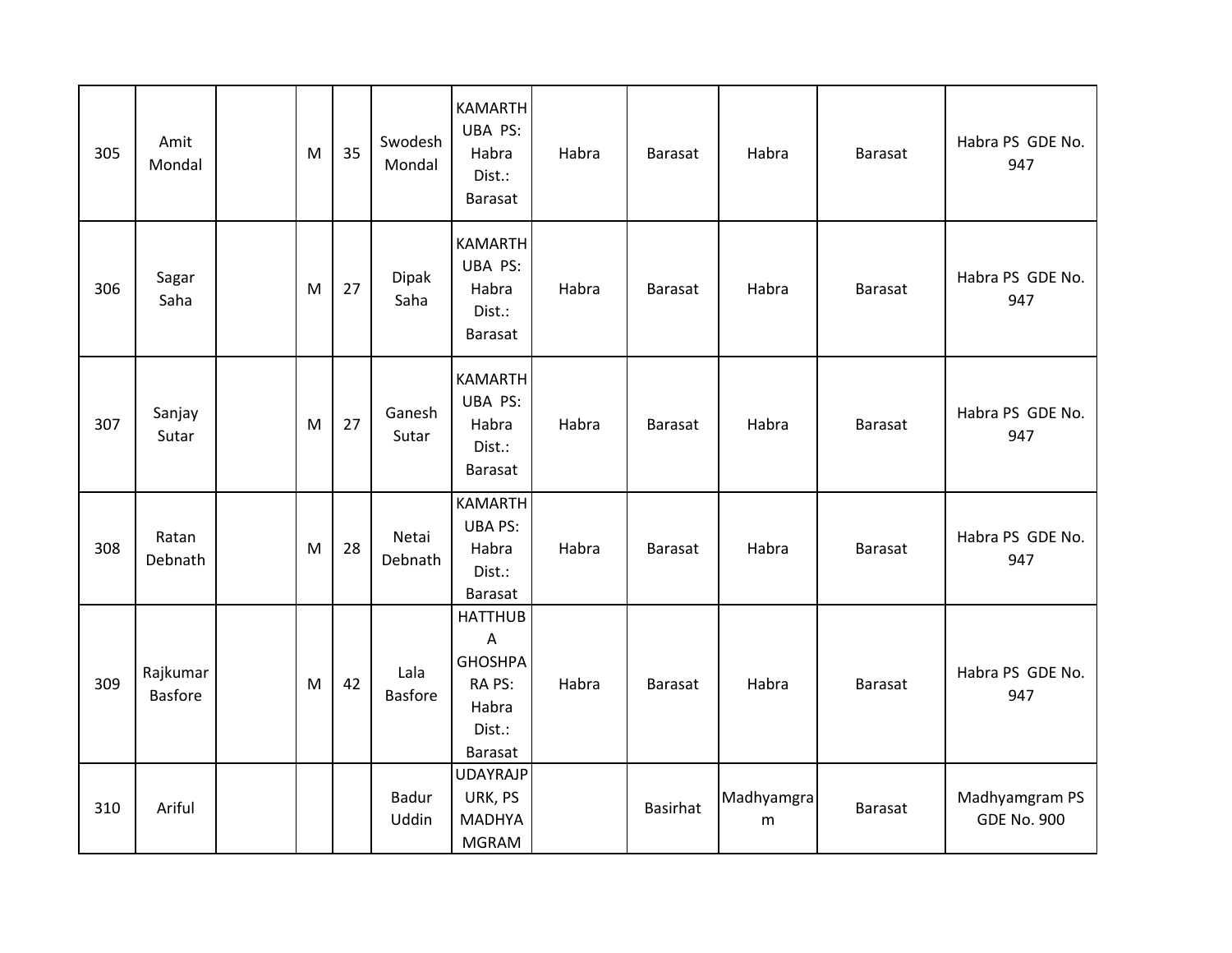| 311 | Babu<br>Haque    | 20 | Aliul<br>Haque            | <b>PURBA</b><br><b>UDAYRAJP</b><br><b>UR</b>                                                           | Basirhat        | Madhyamgra<br>m           | <b>Barasat</b>                               | Madhyamgram PS<br><b>GDE No. 20</b>      |
|-----|------------------|----|---------------------------|--------------------------------------------------------------------------------------------------------|-----------------|---------------------------|----------------------------------------------|------------------------------------------|
| 312 | Rajib Roy        | 34 | Dipak Roy                 | <b>CHANIDIG</b><br>ARH,<br><b>UTTARPA</b><br>RA, PO<br><b>KORA</b><br><b>CHANIDIG</b><br>ARH, PS<br>MA | <b>Basirhat</b> | Madhyamgra<br>m           | <b>Barasat</b>                               | Madhyamgram PS<br><b>GDE No. 900</b>     |
| 313 | Ratan<br>Dhali   | 35 | <b>Biren</b><br>Dhali     | <b>KORA</b><br><b>CHANDIG</b><br>ARH,<br><b>UTTAR</b><br>PARA, PS<br><b>MADHYA</b><br><b>MGRAM</b>     | <b>Basirhat</b> | Madhyamgra<br>m           | <b>Barasat</b>                               | Madhyamgram PS<br><b>GDE No. 900</b>     |
| 314 | <b>Rintu Das</b> |    | Biswanath<br>Das          | <b>KORA</b><br><b>PASCHIM</b><br>SARDAR<br>PARA, PS<br><b>MADHYA</b><br><b>MGRAM</b>                   | <b>Basirhat</b> | Madhyamgra<br>m           | <b>Barasat</b>                               | Madhyamgram PS<br><b>GDE No. 900</b>     |
| 315 | Sidhartha<br>Roy |    | Lt.<br>Bishnupad<br>a Roy |                                                                                                        | Basirhat        | <b>New</b><br>barrackpore | Barrackpore<br>Police<br>Commissionerat<br>e | New barrackpore PS<br><b>GDE No. 653</b> |
| 316 | <b>Amal Paul</b> |    | Juatin<br>Paul            |                                                                                                        | <b>Basirhat</b> | <b>New</b><br>barrackpore | Barrackpore<br>Police<br>Commissionerat<br>e | New barrackpore PS<br><b>GDE No. 658</b> |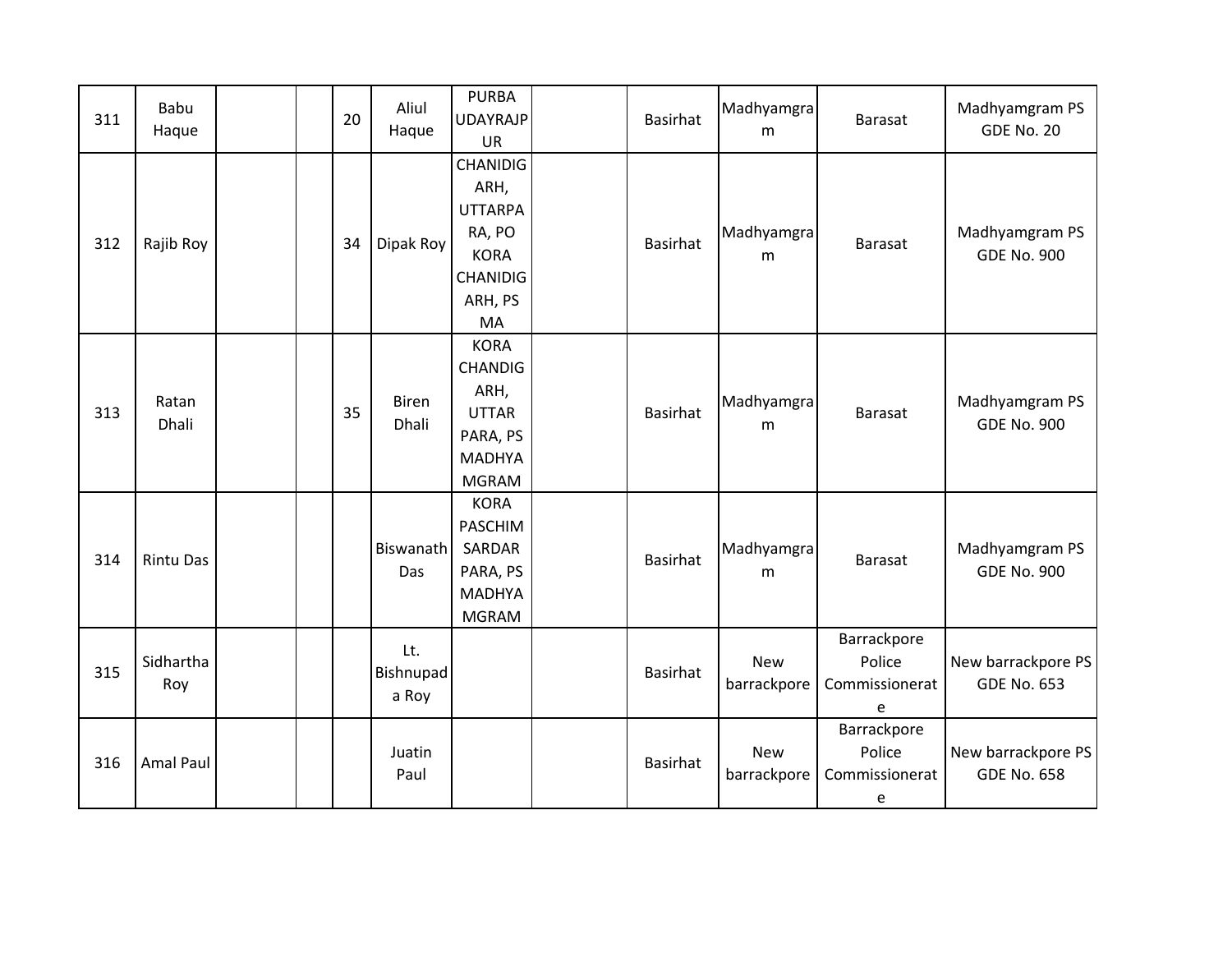| 317 | Prosenjit<br>Mallick             |  | Bonomali<br>Mallick    |  | <b>Basirhat</b> | <b>New</b><br>barrackpore | Barrackpore<br>Police<br>Commissionerat<br>e | New barrackpore PS<br><b>GDE No. 658</b> |
|-----|----------------------------------|--|------------------------|--|-----------------|---------------------------|----------------------------------------------|------------------------------------------|
| 318 | <b>Babu Das</b>                  |  | Sujit Das              |  | <b>Basirhat</b> | <b>New</b><br>barrackpore | Barrackpore<br>Police<br>Commissionerat<br>e | New barrackpore PS<br><b>GDE No. 658</b> |
| 319 | Mintu<br>Guha                    |  | Lt.<br>Mahadeb<br>Guha |  | <b>Basirhat</b> | <b>New</b><br>barrackpore | Barrackpore<br>Police<br>Commissionerat<br>e | New barrackpore PS<br><b>GDE No. 658</b> |
| 320 | Gopal<br>Mondal                  |  | Surajit<br>Mondal      |  | <b>Basirhat</b> | <b>New</b><br>barrackpore | Barrackpore<br>Police<br>Commissionerat<br>e | New barrackpore PS<br><b>GDE No. 665</b> |
| 321 | Somnath<br>Routh                 |  | Sanjay<br>Routh        |  | Basirhat        | <b>New</b><br>barrackpore | Barrackpore<br>Police<br>Commissionerat<br>e | New barrackpore PS<br><b>GDE No. 676</b> |
| 322 | Kalam<br><b>Uddin</b><br>Answari |  | Lt Md<br>Sulaman       |  | <b>Basirhat</b> | Nimta                     | Barrackpore<br>Police<br>Commissionerat<br>e | Nimta PS GDE No.<br>747                  |
| 323 | Debayan<br>Guha Ray              |  | Sibabrata<br>Guha Ray  |  | <b>Basirhat</b> | Nimta                     | Barrackpore<br>Police<br>Commissionerat<br>e | Nimta PS GDE No.<br>747                  |
| 324 | Ipshit<br>Acharjee               |  | Saibal Kr<br>Acharjee  |  | Basirhat        | Nimta                     | Barrackpore<br>Police<br>Commissionerat<br>e | Nimta PS GDE No.<br>747                  |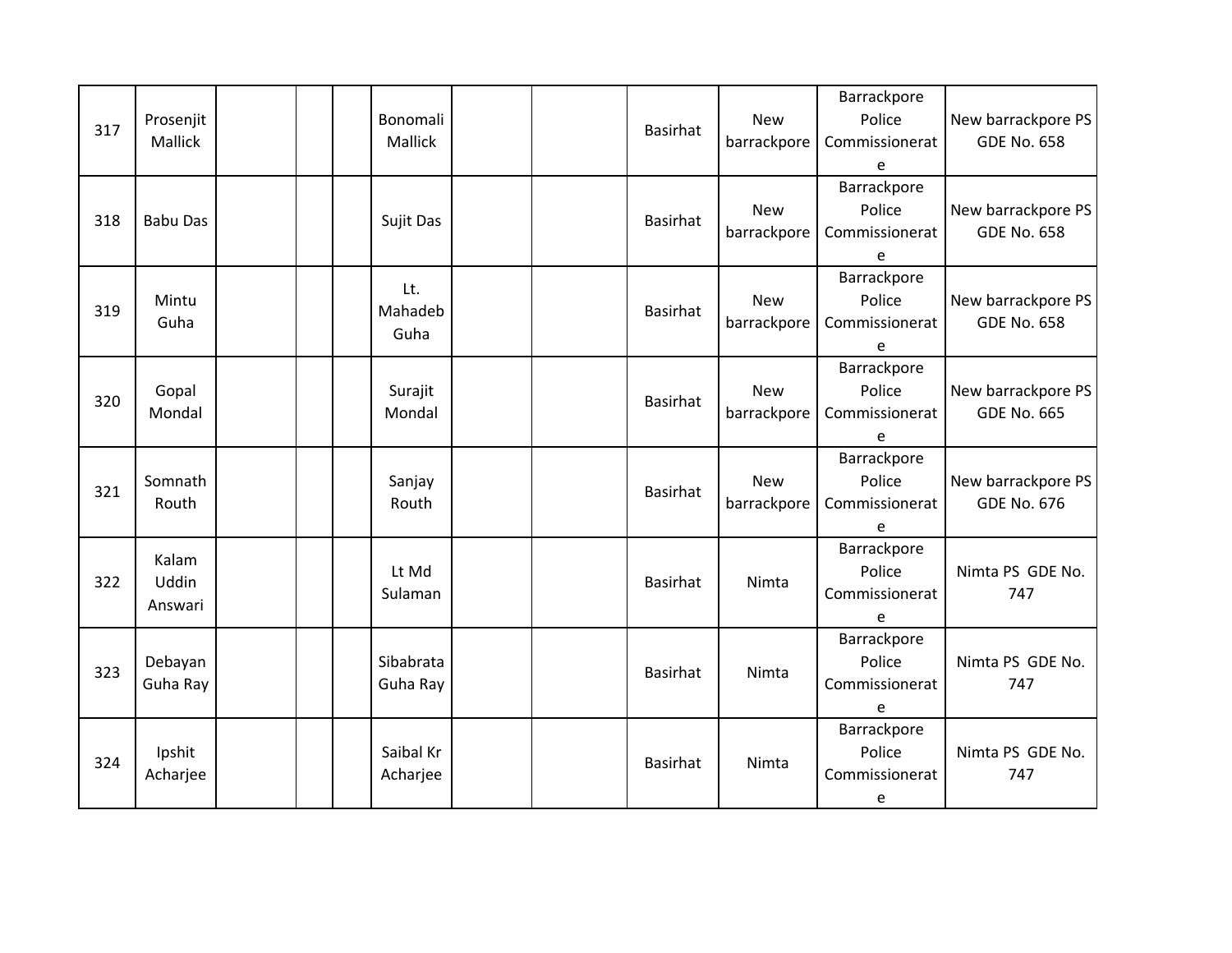| 325 | Biswanath<br>Ghosh |  |    | Lt<br>Niranjan<br>Ghosh |                                                                           |         | Basirhat                                            | Nimta   | Barrackpore<br>Police<br>Commissionerat<br>e | Nimta PS GDE No.<br>747   |
|-----|--------------------|--|----|-------------------------|---------------------------------------------------------------------------|---------|-----------------------------------------------------|---------|----------------------------------------------|---------------------------|
| 326 | Rabi Dolai         |  |    | Balaram<br>Dolai        |                                                                           |         | Basirhat                                            | Nimta   | Barrackpore<br>Police<br>Commissionerat<br>e | Nimta PS GDE No.<br>747   |
| 327 | Tofan Ali          |  |    | Arup Ali                |                                                                           |         | Basirhat                                            | Nimta   | Barrackpore<br>Police<br>Commissionerat<br>e | Nimta PS GDE No.<br>747   |
| 328 | Kaushik<br>Das     |  |    | <b>Biplab Das</b>       |                                                                           |         | Basirhat                                            | Nimta   | Barrackpore<br>Police<br>Commissionerat<br>e | Nimta PS GDE No.<br>747   |
| 329 | Dipak Jana         |  |    | Jagesh<br>Jana          |                                                                           |         | Basirhat                                            | Nimta   | Barrackpore<br>Police<br>Commissionerat<br>e | Nimta PS GDE No.<br>747   |
| 330 | Sagar<br>Ganguly   |  | 19 | Shankar<br>Ganguly      | PS:<br>Noapara<br>Dist.:<br>Barrackpo<br>re Police<br>Commissi<br>onerate | Noapara | <b>Barrackpore</b><br>Police<br>Commission<br>erate | Noapara | Barrackpore<br>Police<br>Commissionerat<br>e | Noapara PS GDE<br>No. 654 |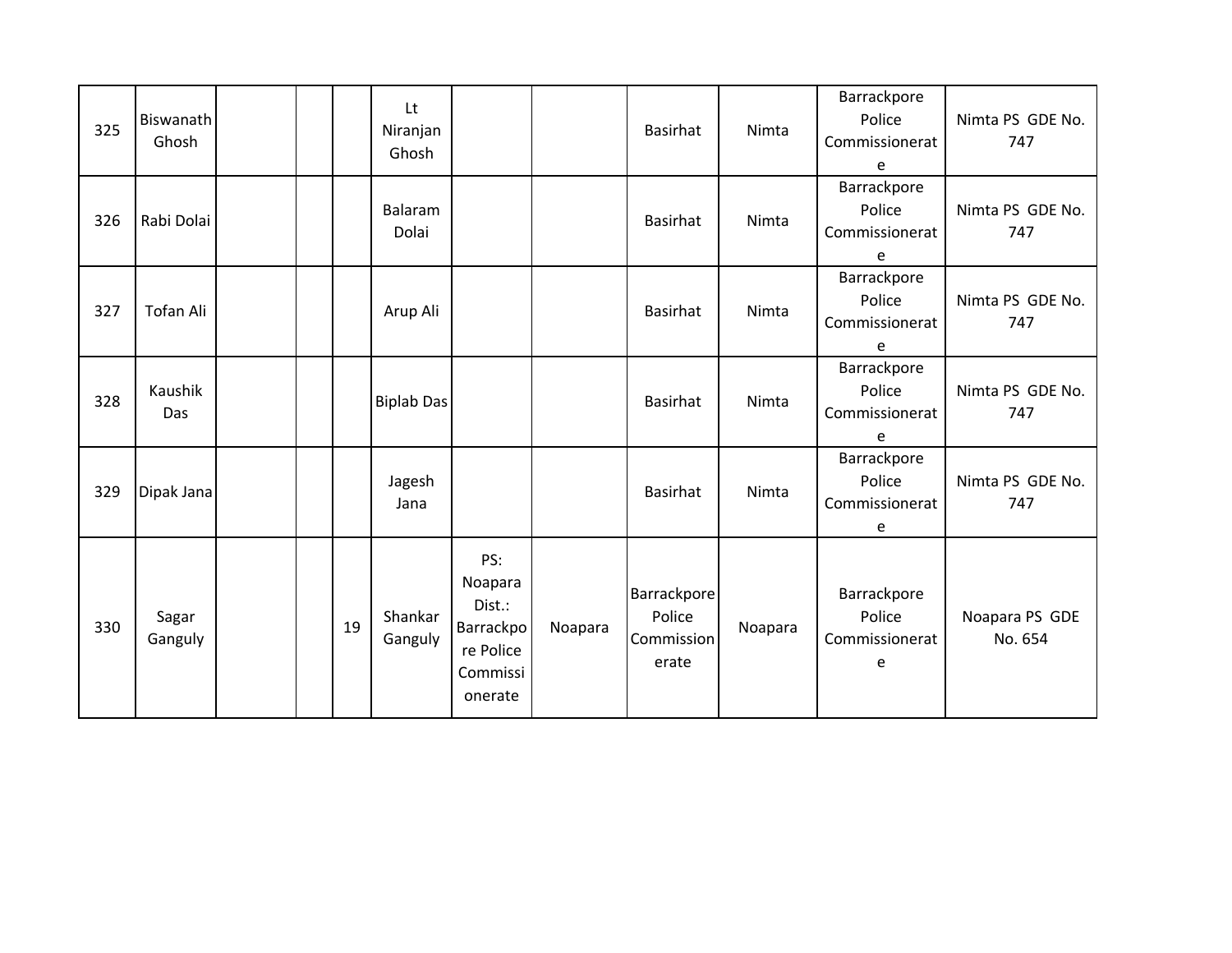| 331 | Suraj<br>Pandey               | M | 24 | Prabhat<br>Kumar<br>Pandey | PS:<br>Noapara<br>Dist.:<br>Barrackpo<br>re Police<br>Commissi<br>onerate | Noapara | <b>Barrackpore</b><br>Police<br>Commission<br>erate | Noapara | Barrackpore<br>Police<br>Commissionerat<br>e | Noapara PS GDE<br>No. 654 |
|-----|-------------------------------|---|----|----------------------------|---------------------------------------------------------------------------|---------|-----------------------------------------------------|---------|----------------------------------------------|---------------------------|
| 332 | Jaiprakash<br>Roy             | M | 22 | Shyam<br>Prakash<br>Roy    | PS:<br>Noapara<br>Dist.:<br>Barrackpo<br>re Police<br>Commissi<br>onerate | Noapara | Barrackpore<br>Police<br>Commission<br>erate        | Noapara | Barrackpore<br>Police<br>Commissionerat<br>e | Noapara PS GDE<br>No. 654 |
| 333 | Sudhangs<br>hu Kumar<br>Singh | M | 23 | Subhash<br>Singh           | PS:<br>Noapara<br>Dist.:<br>Barrackpo<br>re Police<br>Commissi<br>onerate | Noapara | <b>Barrackpore</b><br>Police<br>Commission<br>erate | Noapara | Barrackpore<br>Police<br>Commissionerat<br>e | Noapara PS GDE<br>No. 654 |
| 334 | Imran<br>Hussain              | M | 22 | Md<br>Munna                | PS:<br>Noapara<br>Dist.:<br>Barrackpo<br>re Police<br>Commissi<br>onerate | Noapara | Barrackpore<br>Police<br>Commission<br>erate        | Noapara | Barrackpore<br>Police<br>Commissionerat<br>e | Noapara PS GDE<br>No. 654 |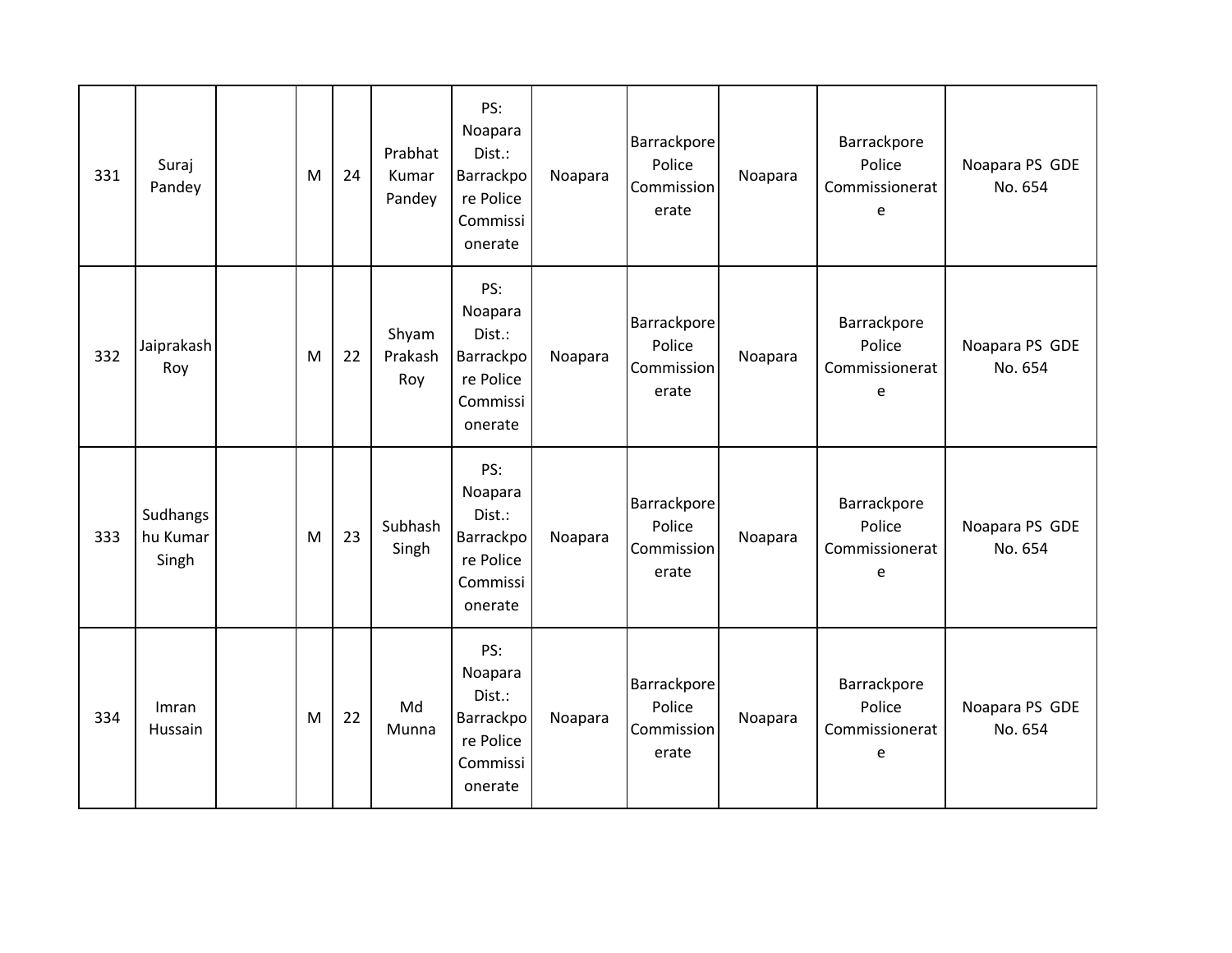| 335 | Rajendra<br>Lohar           | ${\sf M}$ | 42 | Indradeb<br>Lohar                      | PS:<br>Titagarh<br>Dist.:<br>Barrackpo<br>re Police<br>Commissi<br>onerate | Titagarh | <b>Barrackpore</b><br>Police<br><b>Commission</b><br>erate | Titagarh | Barrackpore<br>Police<br>Commissionerat<br>e | Titagarh PS GDE No.<br>760 |
|-----|-----------------------------|-----------|----|----------------------------------------|----------------------------------------------------------------------------|----------|------------------------------------------------------------|----------|----------------------------------------------|----------------------------|
| 336 | Sujan<br>Sikdar             | M         | 32 | Lt<br>Niranjan<br>Sikdar               | PS:<br>Titagarh<br>Dist.:<br>Barrackpo<br>re Police<br>Commissi<br>onerate | Titagarh | <b>Barrackpore</b><br>Police<br>Commission<br>erate        | Titagarh | Barrackpore<br>Police<br>Commissionerat<br>e | Titagarh PS GDE No.<br>760 |
| 337 | Santu<br>Shaw               | M         | 30 | Lt Uttam<br>Shaw                       | PS:<br>Titagarh<br>Dist.:<br>Barrackpo<br>re Police<br>Commissi<br>onerate | Titagarh | <b>Barrackpore</b><br>Police<br>Commission<br>erate        | Titagarh | Barrackpore<br>Police<br>Commissionerat<br>e | Titagarh PS GDE No.<br>760 |
| 338 | Sanjit<br>Bhattacha<br>rjee | M         | 55 | Sachindra<br>Nath<br>Bhattacha<br>rjee | PS:<br>Titagarh<br>Dist.:<br>Barrackpo<br>re Police<br>Commissi<br>onerate | Titagarh | <b>Barrackpore</b><br>Police<br>Commission<br>erate        | Titagarh | Barrackpore<br>Police<br>Commissionerat<br>e | Titagarh PS GDE No.<br>760 |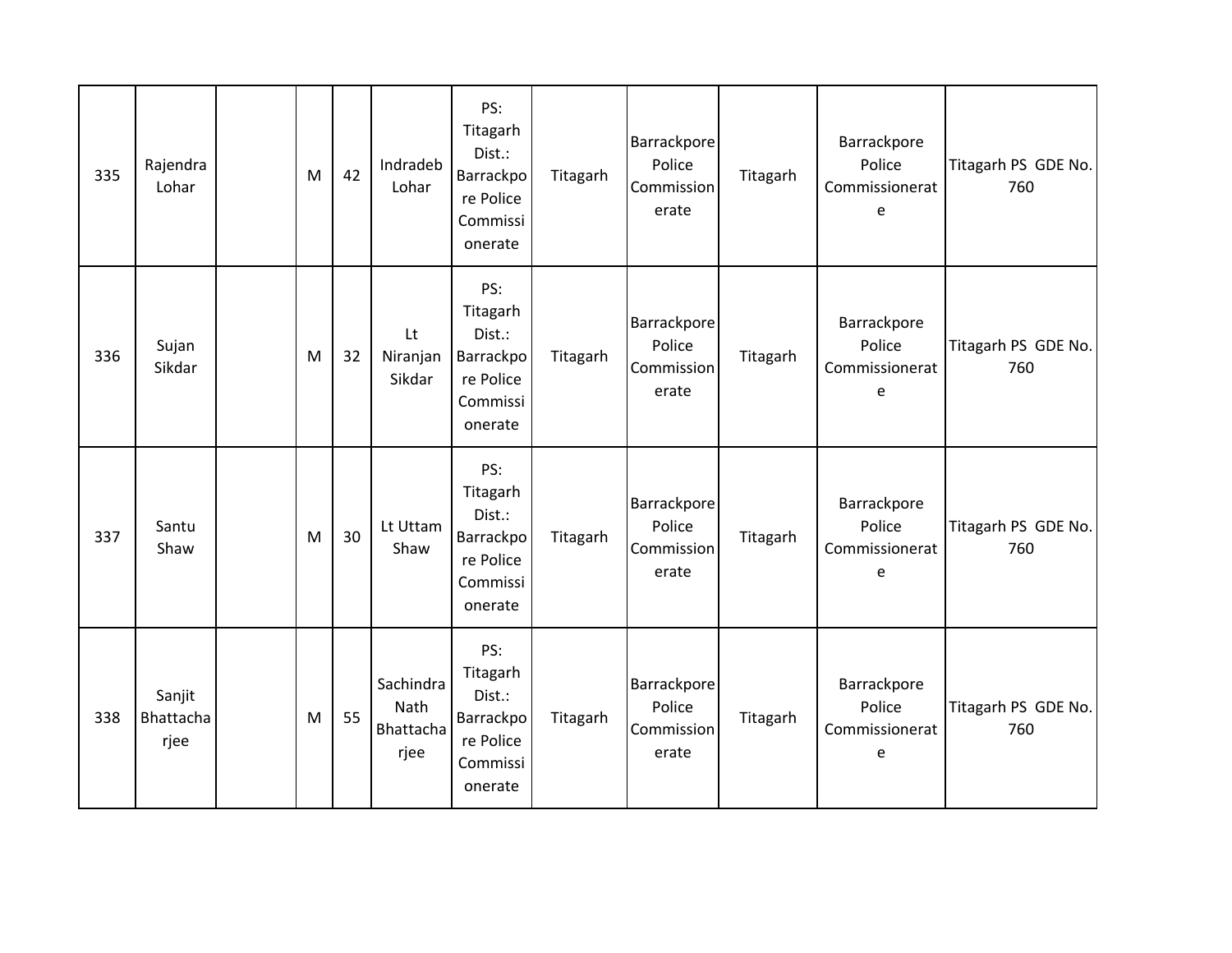| 339 | Sumit Das                 | M | 43 | Prafulla<br>Das             | PS:<br>Titagarh<br>Dist.:<br>Barrackpo<br>re Police<br>Commissi<br>onerate                                                                  | Titagarh | Barrackpore<br>Police<br>Commission<br>erate | Titagarh  | Barrackpore<br>Police<br>Commissionerat<br>e | Titagarh PS GDE No.<br>760  |
|-----|---------------------------|---|----|-----------------------------|---------------------------------------------------------------------------------------------------------------------------------------------|----------|----------------------------------------------|-----------|----------------------------------------------|-----------------------------|
| 340 | Maidul<br>Islam<br>Mondal |   | 30 | S/o Abdul<br>Bari<br>Mondal |                                                                                                                                             |          | <b>Basirhat</b>                              | Bakultala | <b>Baruipur Police</b><br>District           | Bakultala PS GDE<br>No. 604 |
| 341 | Deb<br>Kumar<br>Mondal    |   | 20 | S/o Jhoro<br>Mondal         | Sonarpur,<br>Talanagar<br><b>PS</b><br>Sonarpur,<br>Dist-South<br>24 Pgs PS:<br>Sonarpur<br>Dist.:<br>Baruipur<br>Police<br><b>District</b> | Sonarpur | Baruipur<br>Police<br>District               | Baruipur  | <b>Baruipur Police</b><br>District           | Baruipur PS GDE<br>No. 1170 |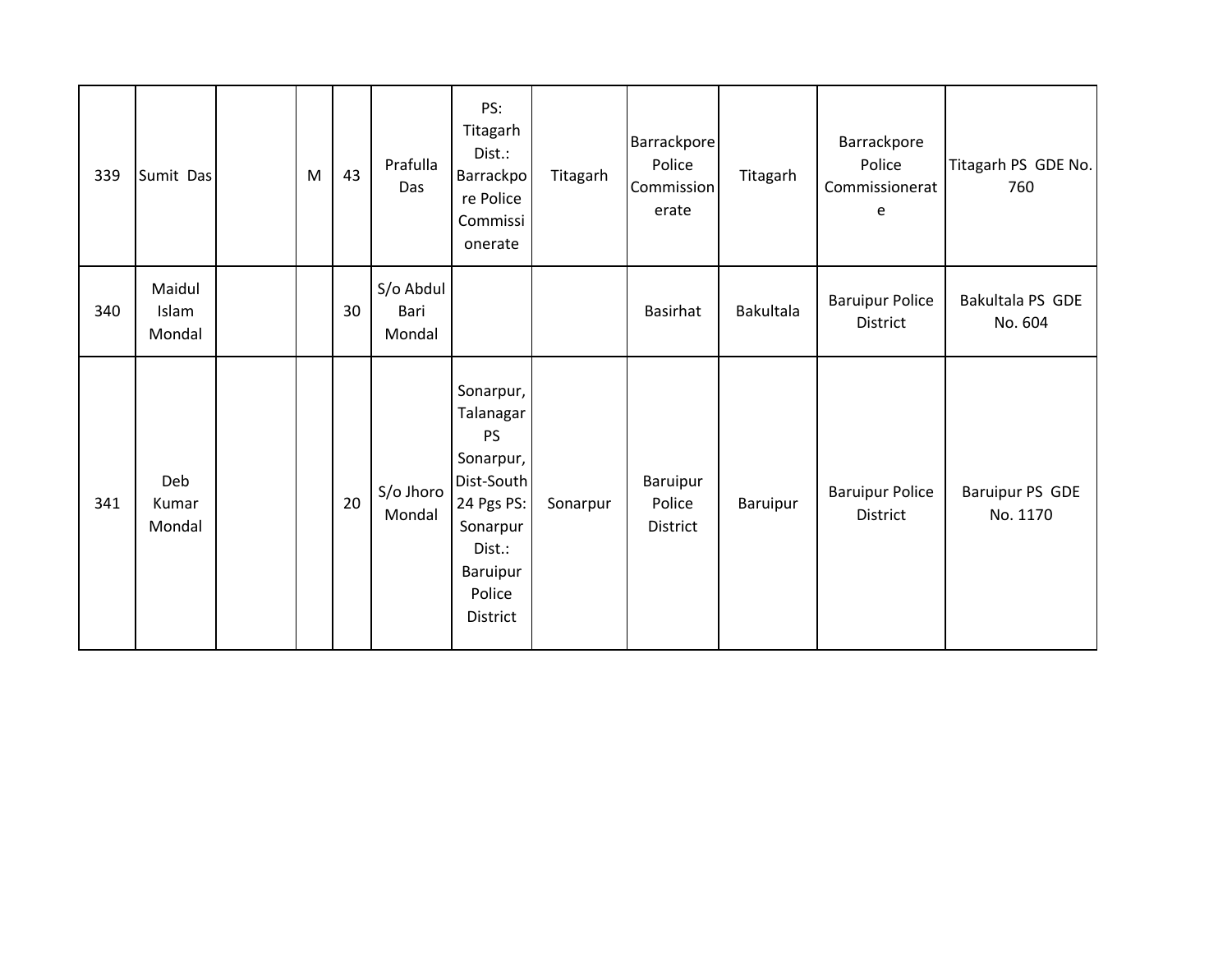| 342 | Sayan Das         |  | 22 | S/o Sukur<br>Das             | Mafurapu<br>r West, PS-<br>Sonarpur,<br>Dist-South<br>24 Pgs PS:<br>Sonarpur<br>Dist.:<br>Baruipur<br>Police<br>District | Sonarpur | Baruipur<br>Police<br>District | Baruipur | <b>Baruipur Police</b><br>District | Baruipur PS GDE<br>No. 1170 |
|-----|-------------------|--|----|------------------------------|--------------------------------------------------------------------------------------------------------------------------|----------|--------------------------------|----------|------------------------------------|-----------------------------|
| 343 | Monojit<br>Mondal |  | 32 | S/o Late<br>Madhai<br>Mondal | Malancho,<br>PS-<br>Sonarpur,<br>Dist-South<br>24 Pgs PS:<br>Sonarpur<br>Dist.:<br>Baruipur<br>Police<br>District        | Sonarpur | Baruipur<br>Police<br>District | Baruipur | <b>Baruipur Police</b><br>District | Baruipur PS GDE<br>No. 1170 |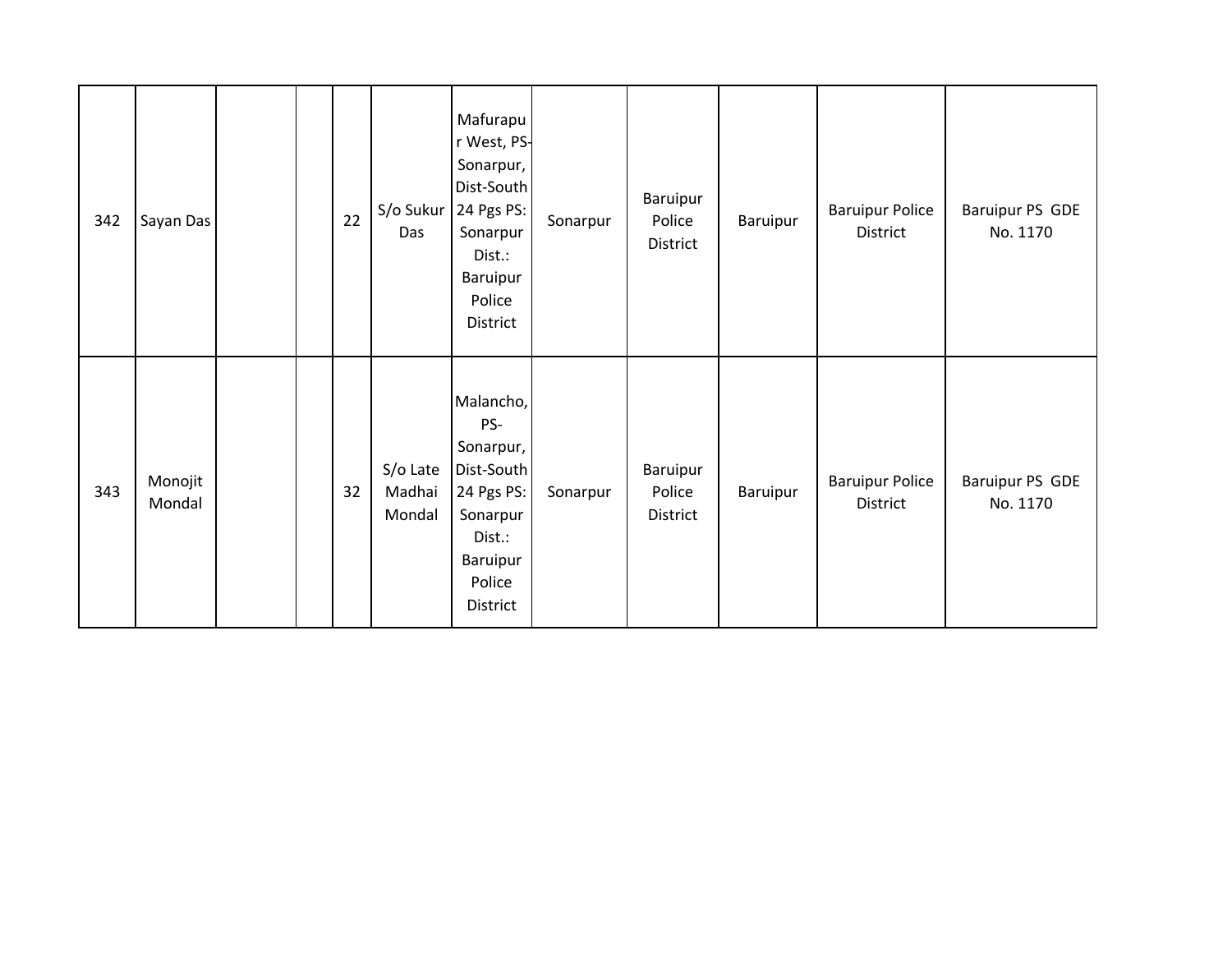| 344 | Suvankar<br>Santra |  | 18 | S/O<br>Swapan<br>Mondal         | Malancho,<br>PS-<br>Sonarpur,<br>Dist-South<br>24 Pgs PS:<br>Sonarpur<br>Dist.:<br>Baruipur<br>Police<br>District | Sonarpur | Baruipur<br>Police<br>District | Baruipur | <b>Baruipur Police</b><br>District | Baruipur PS GDE<br>No. 1170 |
|-----|--------------------|--|----|---------------------------------|-------------------------------------------------------------------------------------------------------------------|----------|--------------------------------|----------|------------------------------------|-----------------------------|
| 345 | Susil<br>Chowdhur  |  | 22 | S/O<br>Rampada<br>Chowdhur<br>j | Malancho,<br>PS-<br>Sonarpur,<br>Dist-South<br>24 Pgs PS:<br>Sonarpur<br>Dist.:<br>Baruipur<br>Police<br>District | Sonarpur | Baruipur<br>Police<br>District | Baruipur | <b>Baruipur Police</b><br>District | Baruipur PS GDE<br>No. 1170 |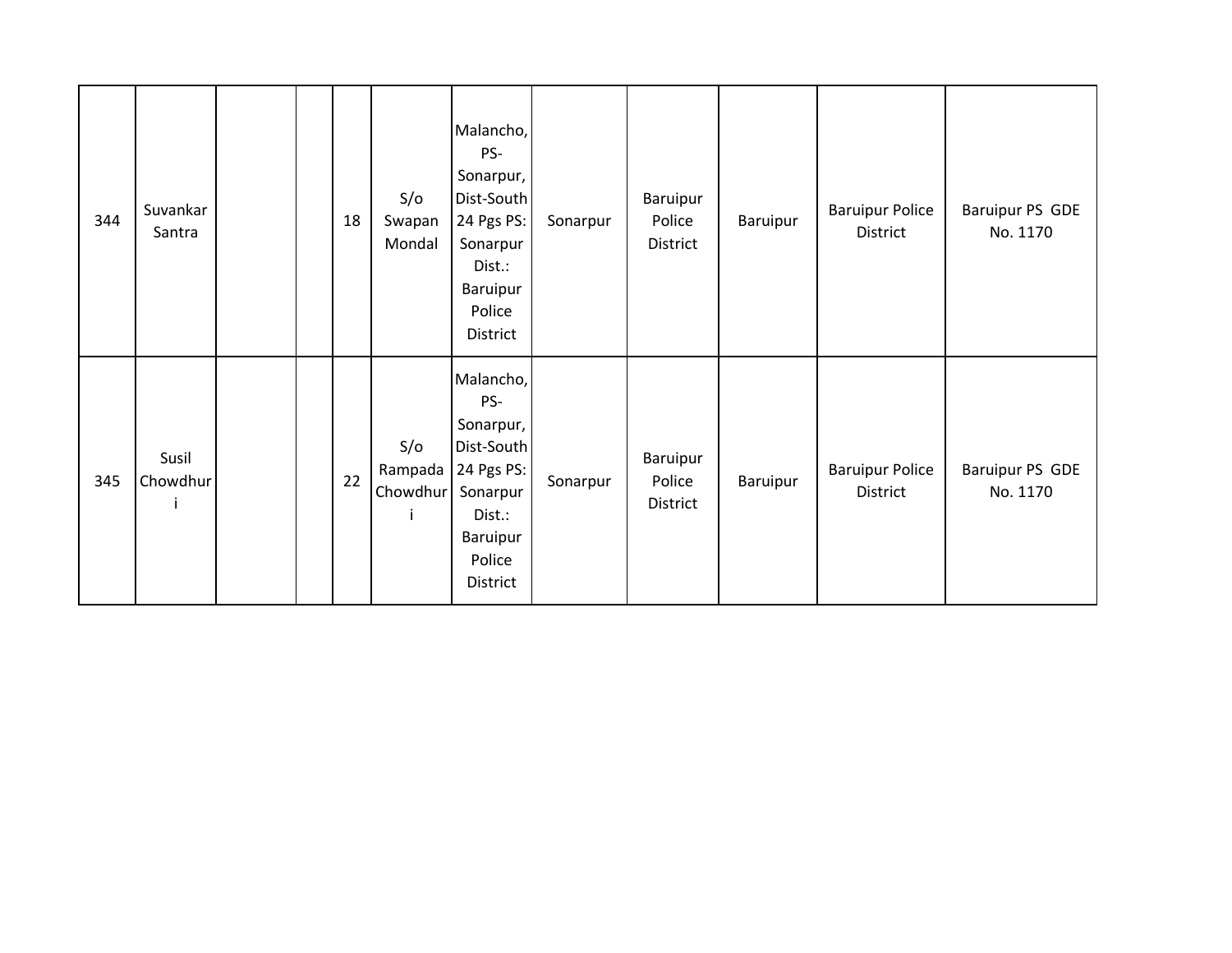| 346 | Rajkumar<br>Mondal |  | 25 | S/O<br>Srimonta<br>Mondal | Madarat<br>Nayeb<br>More, PS-<br>Baruipur,<br>Dist-South<br>24 P PS:<br>Sonarpur<br>Dist.:<br>Baruipur<br>Police<br>District  | Sonarpur | Baruipur<br>Police<br>District | Baruipur | <b>Baruipur Police</b><br>District | Baruipur PS GDE<br>No. 1170 |
|-----|--------------------|--|----|---------------------------|-------------------------------------------------------------------------------------------------------------------------------|----------|--------------------------------|----------|------------------------------------|-----------------------------|
| 347 | <b>Bidyut Pal</b>  |  | 35 | S/o Balai<br>Pal          | Madarat<br>Nayeb<br>More, PS-<br>Baruipur,<br>Dist-South<br>24 Pg PS:<br>Sonarpur<br>Dist.:<br>Baruipur<br>Police<br>District | Sonarpur | Baruipur<br>Police<br>District | Baruipur | <b>Baruipur Police</b><br>District | Baruipur PS GDE<br>No. 1170 |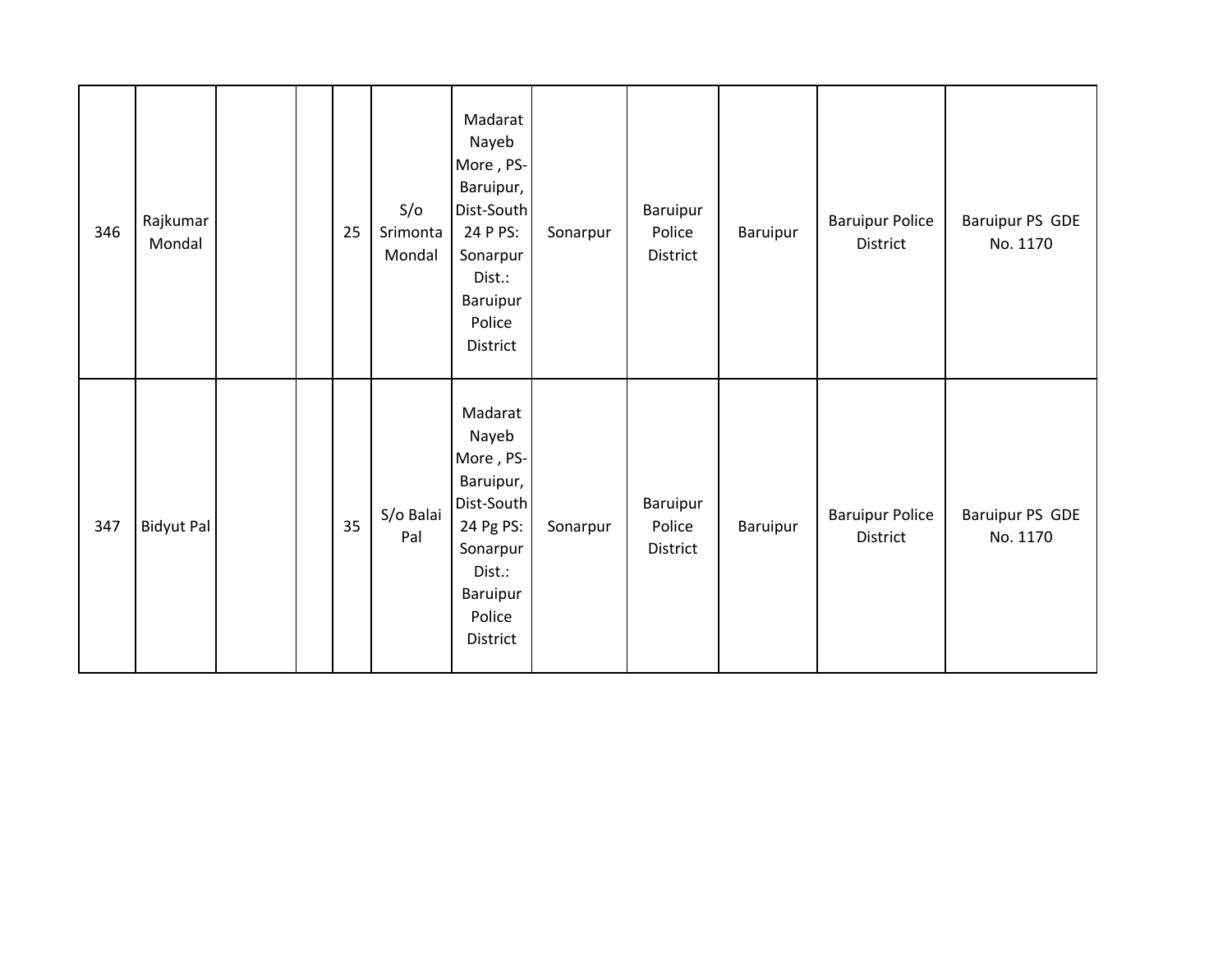| 348 | Kundan<br>Pal   |  | 22 | S/O<br>Kasinath<br>Pal | Madarat<br>Nayeb<br>More, PS-<br>Baruipur,<br>Dist-South<br>24 P PS:<br>Sonarpur<br>Dist.:<br>Baruipur<br>Police<br>District  | Sonarpur | Baruipur<br>Police<br>District | Baruipur | <b>Baruipur Police</b><br>District | Baruipur PS GDE<br>No. 1170 |
|-----|-----------------|--|----|------------------------|-------------------------------------------------------------------------------------------------------------------------------|----------|--------------------------------|----------|------------------------------------|-----------------------------|
| 349 | Akash<br>Mondal |  | 20 | S/o Tapan<br>Mondal    | Madarat<br>Nayeb<br>More, PS-<br>Baruipur,<br>Dist-South<br>24 Pg PS:<br>Sonarpur<br>Dist.:<br>Baruipur<br>Police<br>District | Sonarpur | Baruipur<br>Police<br>District | Baruipur | <b>Baruipur Police</b><br>District | Baruipur PS GDE<br>No. 1170 |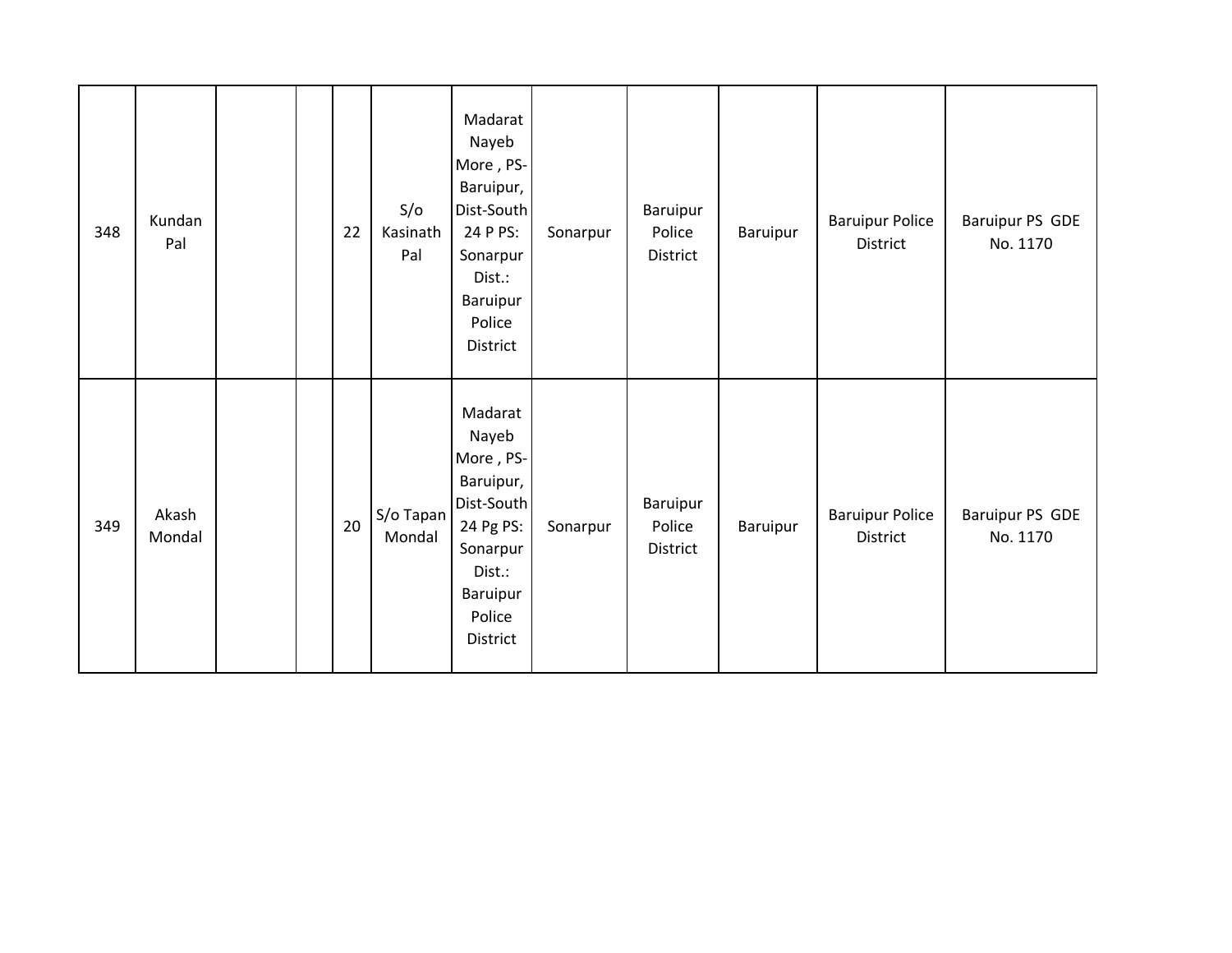| 350 | Prasenjit<br>Naskar     | 30 | S/O<br>Biswanath<br>Naskar | Haral, , PS-<br>Baruipur,<br>Dist-South<br>24 Pgs PS:<br>Sonarpur<br>Dist.:<br>Baruipur<br>Police<br><b>District</b> | Sonarpur | Baruipur<br>Police<br>District        | Baruipur | <b>Baruipur Police</b><br><b>District</b> | Baruipur PS GDE<br>No. 1170        |
|-----|-------------------------|----|----------------------------|----------------------------------------------------------------------------------------------------------------------|----------|---------------------------------------|----------|-------------------------------------------|------------------------------------|
| 351 | <b>Budhiswar</b><br>Das | 22 | Rajkumar<br>Das            | Champaha<br>ti, PS-<br>Baruipur,<br>Dist-South<br>24 Pgs PS:<br>Sonarpur<br>Dist.:<br>Baruipur<br>Police<br>District | Sonarpur | Baruipur<br>Police<br>District        | Baruipur | <b>Baruipur Police</b><br><b>District</b> | <b>Baruipur PS GDE</b><br>No. 1170 |
| 352 | Swarup<br>Das           | 22 | S/o Samir<br>Kumar<br>Das  | Champaha<br>ti, PS-<br>Baruipur,<br>Dist-South<br>24 Pgs PS:<br>Sonarpur<br>Dist.:<br>Baruipur<br>Police<br>District | Sonarpur | <b>Baruipur</b><br>Police<br>District | Baruipur | <b>Baruipur Police</b><br><b>District</b> | Baruipur PS GDE<br>No. 1170        |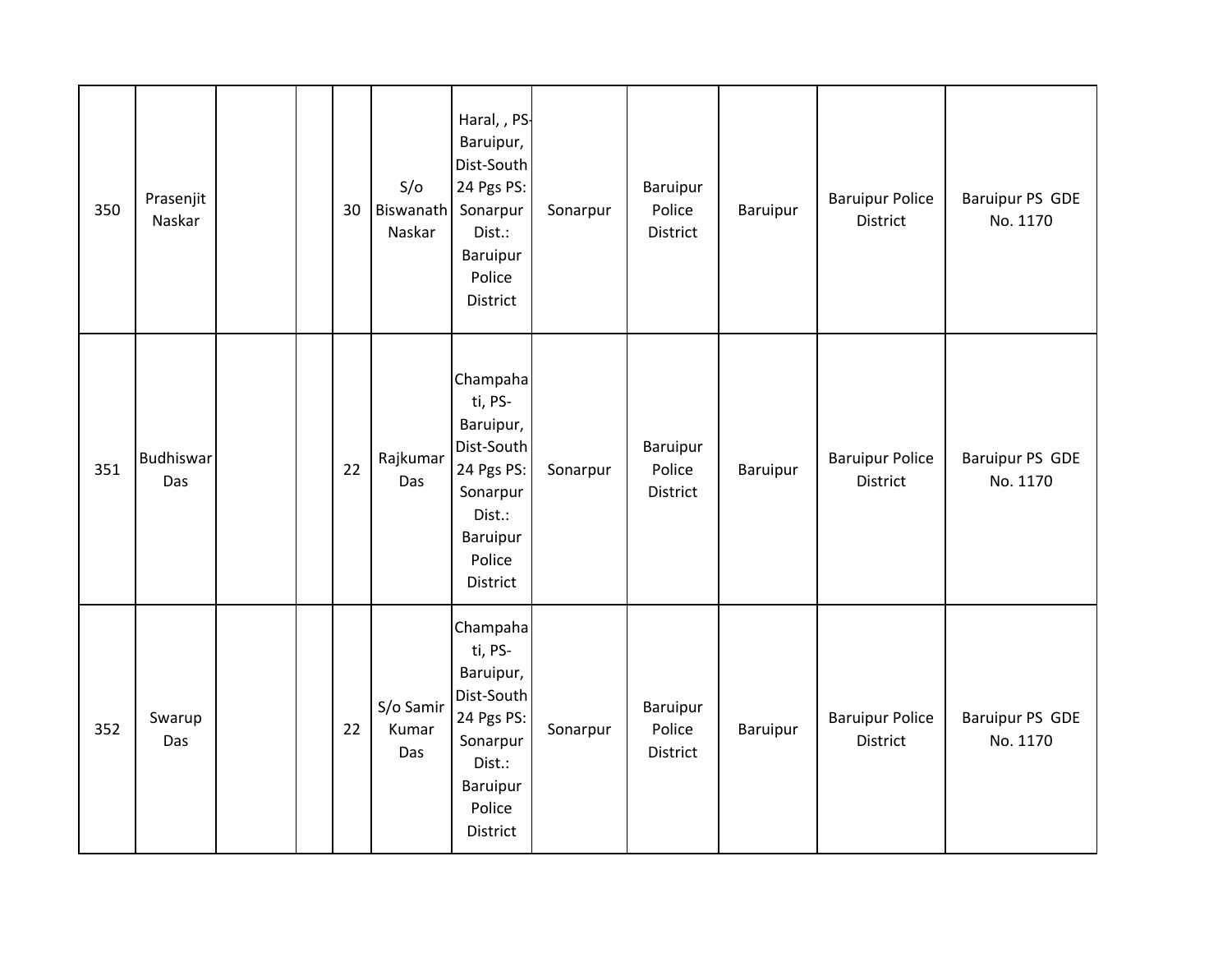| 353 | Tazbul<br>Pailan |  | 19 | S/O<br>Musaraf<br>Pailan | Mallickpur<br>, PS-<br>Baruipur,<br>Dist-South<br>24 Pgs PS:<br>Sonarpur<br>Dist.:<br>Baruipur<br>Police<br>District      | Sonarpur | Baruipur<br>Police<br>District | Baruipur | <b>Baruipur Police</b><br>District | Baruipur PS GDE<br>No. 1170 |
|-----|------------------|--|----|--------------------------|---------------------------------------------------------------------------------------------------------------------------|----------|--------------------------------|----------|------------------------------------|-----------------------------|
| 354 | Riaj Sardar      |  | 25 | S/o Sahad<br>Ali Sardar  | Gangadua<br>ra PS-<br>Bishnupur<br>, Dist-<br>South 24<br>Pgs PS:<br>Sonarpur<br>Dist.:<br>Baruipur<br>Police<br>District | Sonarpur | Baruipur<br>Police<br>District | Baruipur | <b>Baruipur Police</b><br>District | Baruipur PS GDE<br>No. 1170 |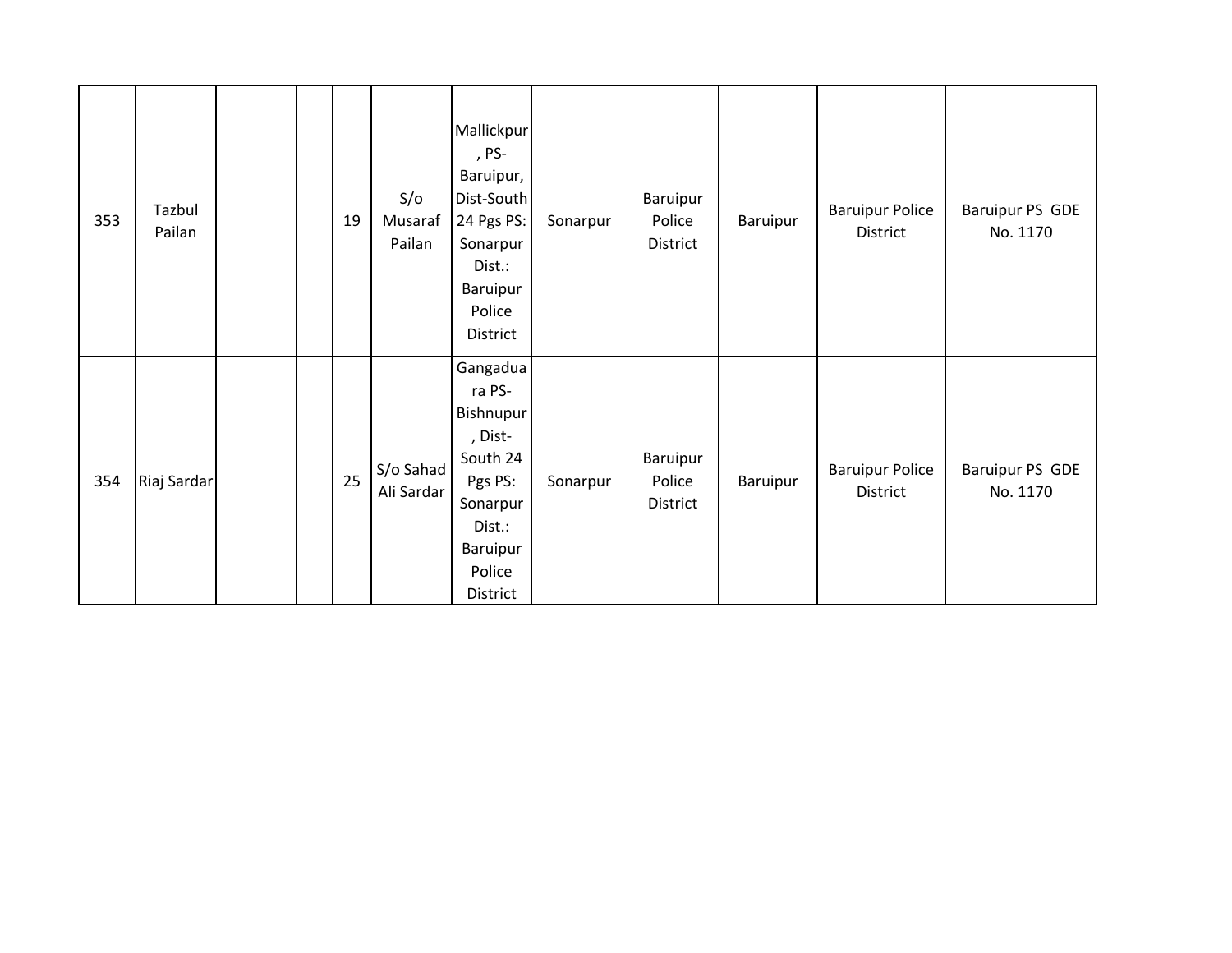| 355 | Surojit<br>Prasad<br>Jaswal |   | 30 | S/o Bhola<br>Prasad<br>Jaswal | Sonarpur,<br><b>Baikanth</b><br>Pur PS-<br>Sonarpur,<br>Dist-South<br>2 PS:<br>Sonarpur<br>Dist.:<br>Baruipur<br>Police<br>District | Sonarpur | Baruipur<br>Police<br>District | Baruipur | <b>Baruipur Police</b><br><b>District</b> | Baruipur PS GDE<br>No. 1244 |
|-----|-----------------------------|---|----|-------------------------------|-------------------------------------------------------------------------------------------------------------------------------------|----------|--------------------------------|----------|-------------------------------------------|-----------------------------|
| 356 | Hossain<br>Molla            | M |    | Farej                         | Tentultala<br>PS:<br>Basanti<br>Dist.:<br>Baruipur<br>Police<br>District                                                            | Basanti  | Baruipur<br>Police<br>District | Basanti  | <b>Baruipur Police</b><br>District        | Basanti PS GDE No.<br>627   |
| 357 | Halim<br>Molla              | M |    | Muktar                        | Tentultal<br>PS:<br>Basanti<br>Dist.:<br>Baruipur<br>Police<br>District                                                             | Basanti  | Baruipur<br>Police<br>District | Basanti  | <b>Baruipur Police</b><br><b>District</b> | Basanti PS GDE No.<br>627   |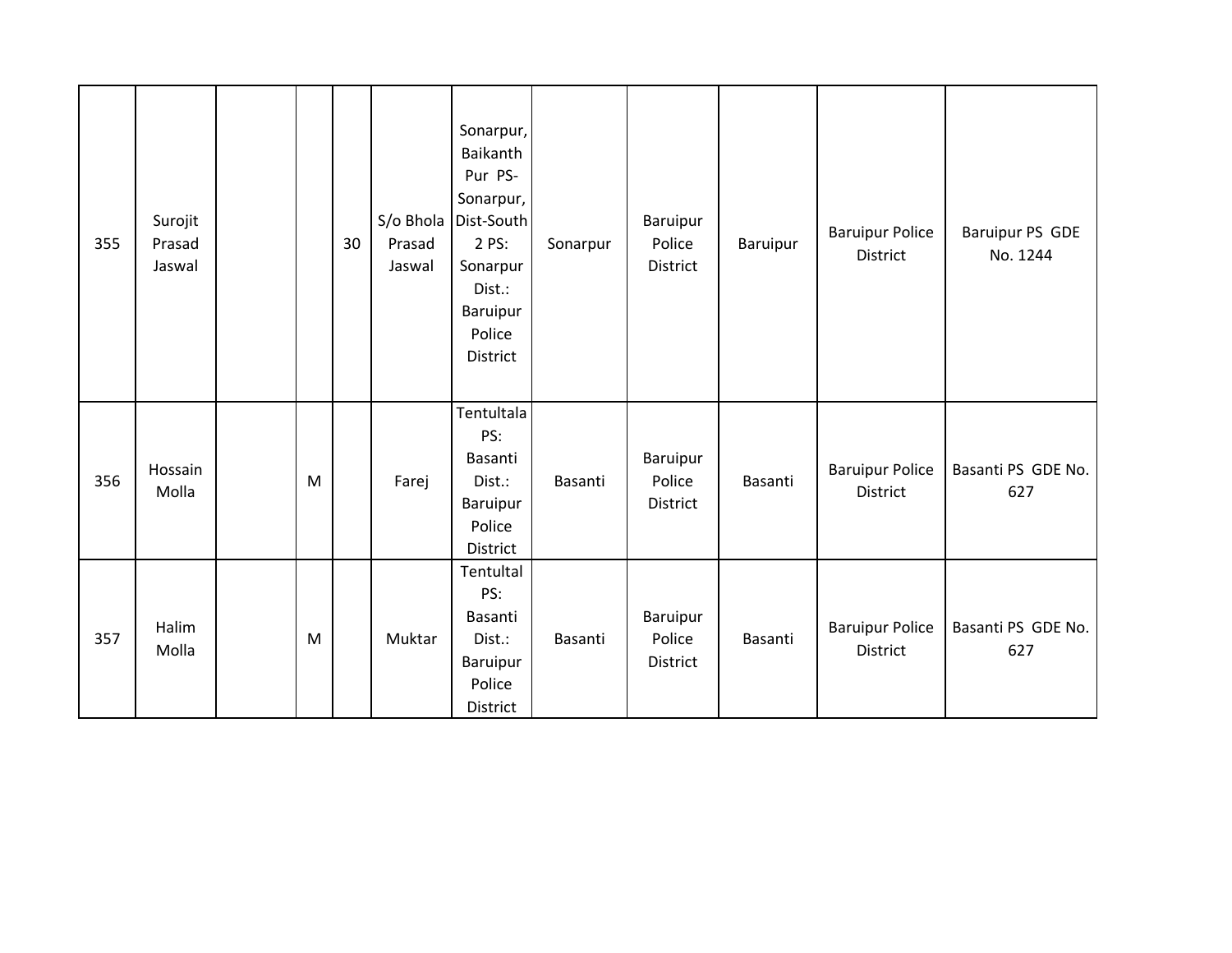| 358 | Nur Alam<br>Sk | ${\sf M}$ | Chayem   | Dakhin<br>Mokambe<br>ria PS:<br>Basanti<br>Dist.:<br>Baruipur<br>Police<br>District | Basanti | Baruipur<br>Police<br>District | Basanti | <b>Baruipur Police</b><br><b>District</b> | Basanti PS GDE No.<br>630 |
|-----|----------------|-----------|----------|-------------------------------------------------------------------------------------|---------|--------------------------------|---------|-------------------------------------------|---------------------------|
| 359 | Nur Alam<br>Sk | M         | Saheb    | Dakhin<br>Mokambe<br>ria PS:<br>Basanti<br>Dist.:<br>Baruipur<br>Police<br>District | Basanti | Baruipur<br>Police<br>District | Basanti | <b>Baruipur Police</b><br><b>District</b> | Basanti PS GDE No.<br>630 |
| 360 | Chorap<br>Khan | M         | Lt. Jiad | Kalidanga<br>PS:<br>Basanti<br>Dist.:<br>Baruipur<br>Police<br>District             | Basanti | Baruipur<br>Police<br>District | Basanti | <b>Baruipur Police</b><br>District        | Basanti PS GDE No.<br>553 |
| 361 | Saheb<br>Khan  | M         | Lt. Jiad | Kalidanga<br>PS:<br>Basanti<br>Dist.:<br>Baruipur<br>Police<br>District             | Basanti | Baruipur<br>Police<br>District | Basanti | <b>Baruipur Police</b><br><b>District</b> | Basanti PS GDE No.<br>553 |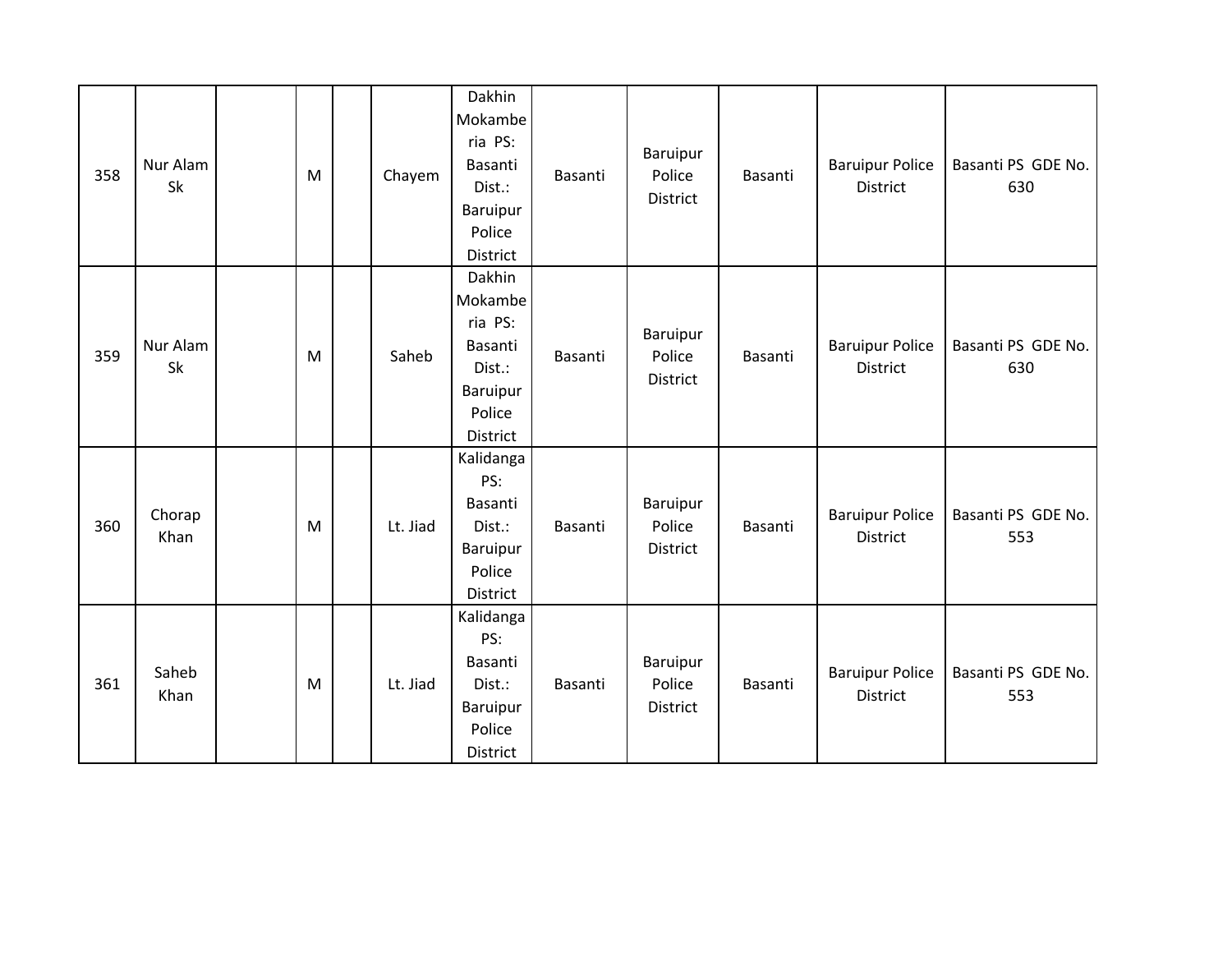| 362 | Subhas<br>Mondal          | M | Sujit                              | Chatra<br>Khali PS:<br>Basanti<br>Dist.:<br>Baruipur<br>Police<br>District       | Basanti | Baruipur<br>Police<br>District | Basanti | <b>Baruipur Police</b><br>District        | Basanti PS GDE No.<br>553 |
|-----|---------------------------|---|------------------------------------|----------------------------------------------------------------------------------|---------|--------------------------------|---------|-------------------------------------------|---------------------------|
| 363 | Ramesh<br>Chakrabar<br>ty |   | Lt Ram<br>Jiban<br>Chakrabar<br>ty | 6 no.<br>Koloni PS:<br>Haroa<br>Dist.:<br>Basirhat                               | Haroa   | <b>Basirhat</b>                | Bhangar | <b>Baruipur Police</b><br>District        | Bhangar PS GDE No.<br>770 |
| 364 | Piku<br>Chakrabar<br>ty   |   | Lt<br>Samaresh<br>Chakrabar<br>ty  | 4 no<br>Coloni PS:<br>Bhangar<br>Dist.:<br>Baruipur<br>Police<br>District        | Bhangar | Baruipur<br>Police<br>District | Bhangar | <b>Baruipur Police</b><br><b>District</b> | Bhangar PS GDE No.<br>770 |
| 365 | Moiuddin<br>Baidya        |   | Din Ali<br>Baidya                  | Gobindap<br>ur PS:<br>Bhangar<br>Dist.:<br>Baruipur<br>Police<br><b>District</b> | Bhangar | Baruipur<br>Police<br>District | Bhangar | <b>Baruipur Police</b><br><b>District</b> | Bhangar PS GDE No.<br>770 |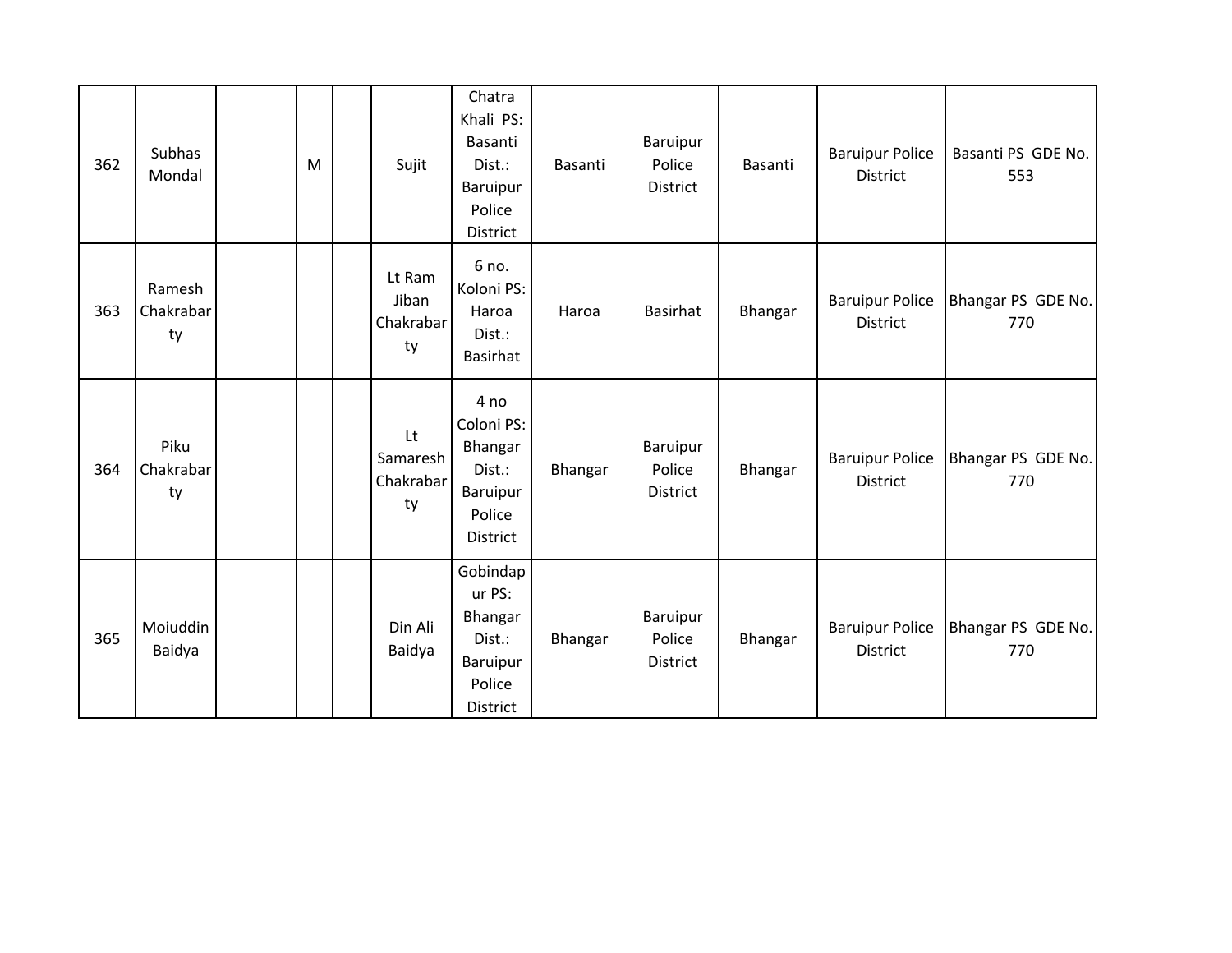| 366 | Jubbar Sk          | M | Anar Sk            | Bairampur<br>PS:<br>Bhangar<br>Dist.:<br>Baruipur<br>Police<br>District  | Bhangar | Baruipur<br>Police<br>District | Bhangar | <b>Baruipur Police</b><br>District | Bhangar PS GDE No.<br>770 |
|-----|--------------------|---|--------------------|--------------------------------------------------------------------------|---------|--------------------------------|---------|------------------------------------|---------------------------|
| 367 | Rahamat<br>Molla   | M | Abur Ali           | Rajapur<br>PS:<br>Bhangar<br>Dist.:<br>Baruipur<br>Police<br>District    | Bhangar | Baruipur<br>Police<br>District | Bhangar | <b>Baruipur Police</b><br>District | Bhangar PS GDE No.<br>770 |
| 368 | Julfikkar<br>Molla | M | Fakir Ali<br>Molla | <b>Borali PS:</b><br>Bhangar<br>Dist.:<br>Baruipur<br>Police<br>District | Bhangar | Baruipur<br>Police<br>District | Bhangar | <b>Baruipur Police</b><br>District | Bhangar PS GDE No.<br>772 |
| 369 | Rahul<br>Sardar    | M | Bapi<br>Sardar     | Jagulgachi<br>PS:<br>Bhangar<br>Dist.:<br>Baruipur<br>Police<br>District | Bhangar | Baruipur<br>Police<br>District | Bhangar | <b>Baruipur Police</b><br>District | Bhangar PS GDE No.<br>772 |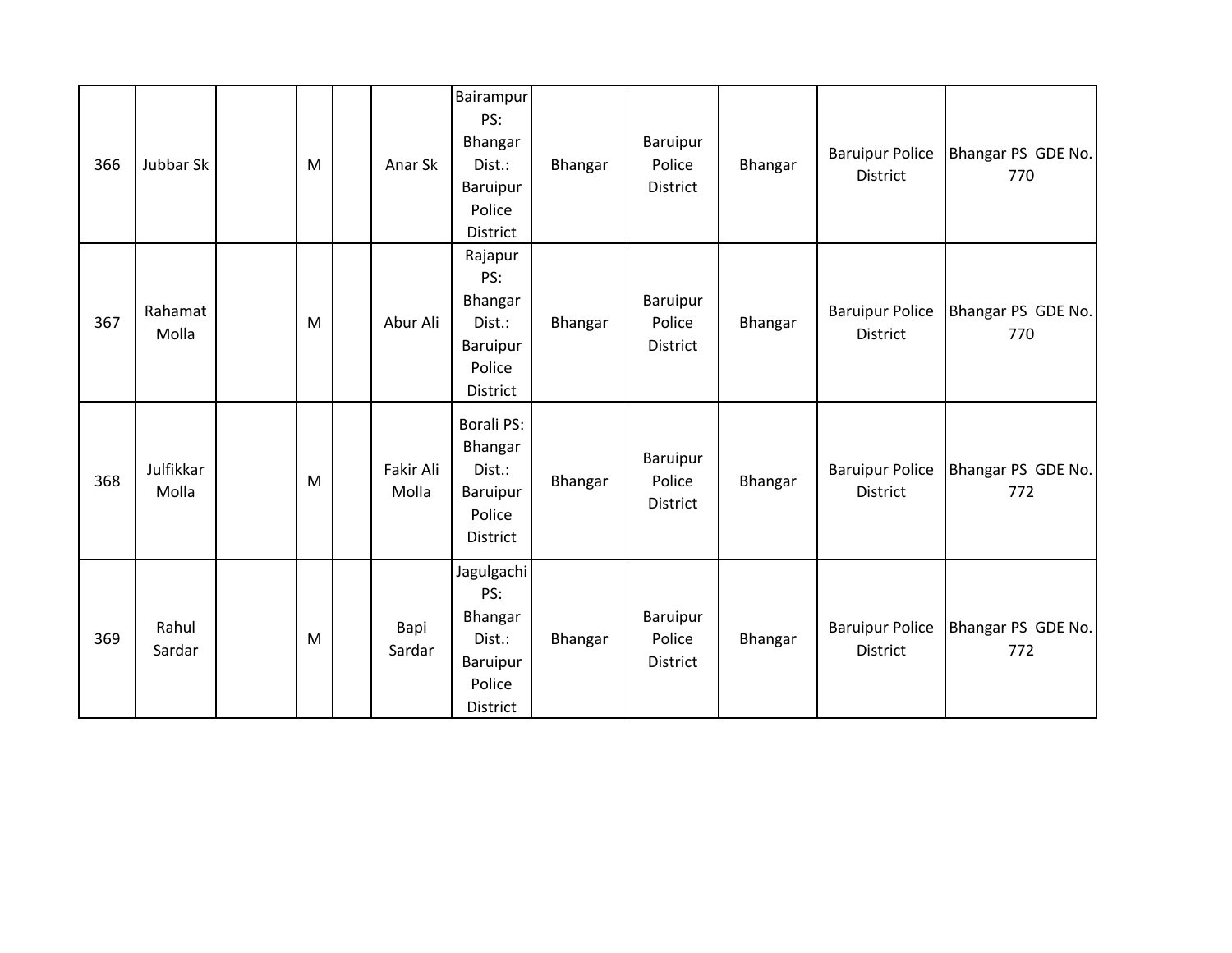| 370 | Vashkar<br>Mallick | M | Dilip<br>Mallick | Bhijerhat<br>PS:<br>Bhangar<br>Dist.:<br>Baruipur<br>Police<br>District          | Bhangar | Baruipur<br>Police<br>District        | Bhangar | <b>Baruipur Police</b><br>District        | Bhangar PS GDE No.<br>775 |
|-----|--------------------|---|------------------|----------------------------------------------------------------------------------|---------|---------------------------------------|---------|-------------------------------------------|---------------------------|
| 371 | Anup<br>Mondal     | M | Bapi<br>Mondal   | Jagulgachi<br>PS:<br>Bhangar<br>Dist.:<br>Baruipur<br>Police<br>District         | Bhangar | Baruipur<br>Police<br><b>District</b> | Bhangar | <b>Baruipur Police</b><br><b>District</b> | Bhangar PS GDE No.<br>775 |
| 372 | Md Sajit           | M | Md Sahid         | Gobindap<br>ur PS:<br>Bhangar<br>Dist.:<br><b>Baruipur</b><br>Police<br>District | Bhangar | Baruipur<br>Police<br>District        | Bhangar | <b>Baruipur Police</b><br>District        | Bhangar PS GDE No.<br>784 |
| 373 | Md Habib           | M | Md Sirajul       | Gobindap<br>ur PS:<br>Bhangar<br>Dist.:<br>Baruipur<br>Police<br>District        | Bhangar | Baruipur<br>Police<br>District        | Bhangar | <b>Baruipur Police</b><br><b>District</b> | Bhangar PS GDE No.<br>782 |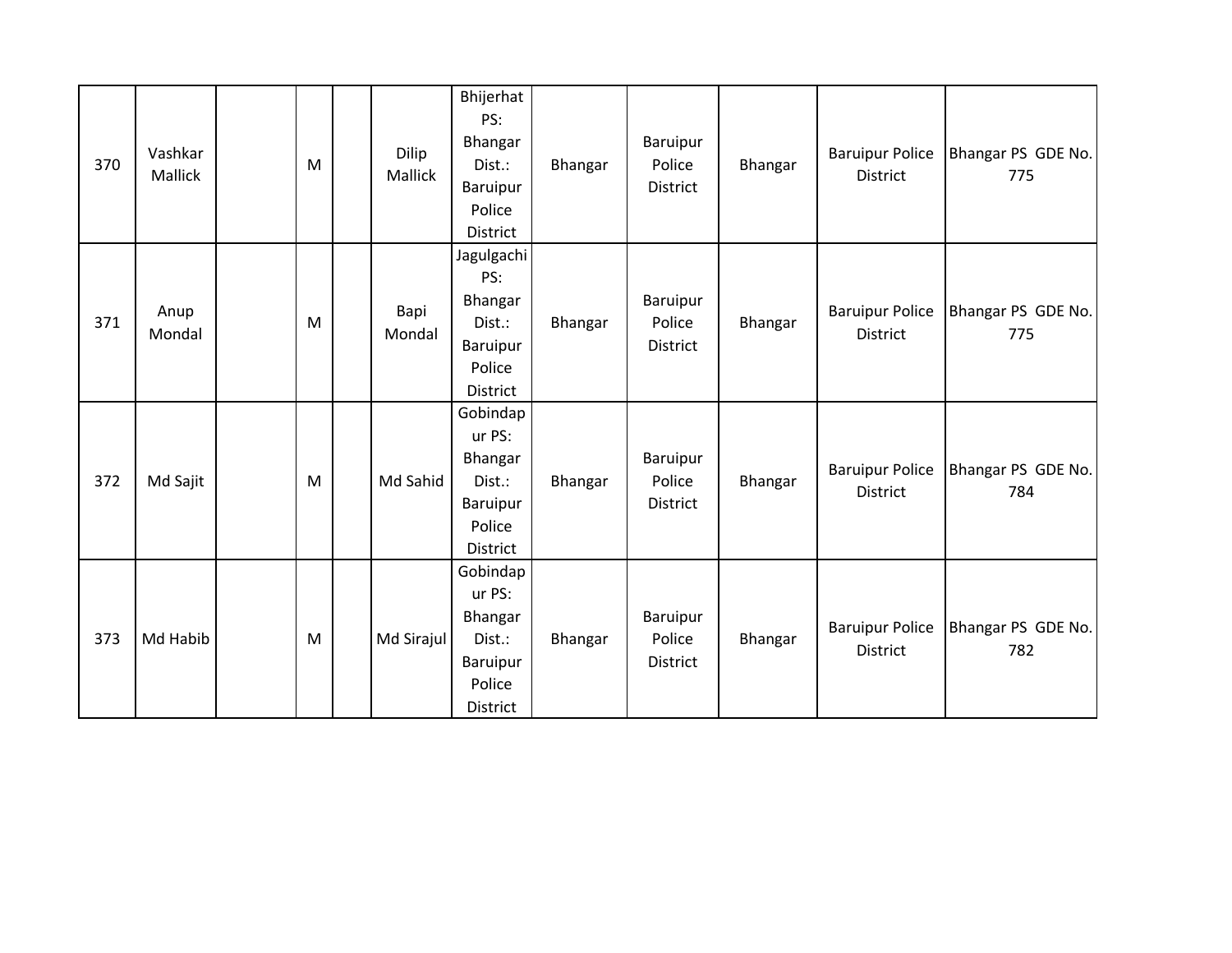| 374 | Abdul<br>Rajjak<br>Gazi | M         | 20 | Aftachar<br>Gazi  | Boyersing<br><b>PS</b><br>Canning,<br>south 24<br>Pgs PS:<br>Canning<br>Dist.:<br><b>Baruipur</b><br>Police<br>District | Canning | Baruipur<br>Police<br>District | Canning | <b>Baruipur Police</b><br>District        | Canning PS GDE No.<br>634 |
|-----|-------------------------|-----------|----|-------------------|-------------------------------------------------------------------------------------------------------------------------|---------|--------------------------------|---------|-------------------------------------------|---------------------------|
| 375 | Nashir<br>Gazi          | M         | 28 | Earad Ali<br>Gazi | <b>Boyersing</b><br>PS<br>Canning,<br>south 24<br>Pgs PS:<br>Canning<br>Dist.:<br>Baruipur<br>Police<br>District        | Canning | Baruipur<br>Police<br>District | Canning | <b>Baruipur Police</b><br><b>District</b> | Canning PS GDE No.<br>634 |
| 376 | Kalam<br>Molla          | ${\sf M}$ | 39 | Akbar<br>Molla    | Jhupkhali,<br>PS Kultali<br>South 24<br>Parganas<br>PS: Kultali<br>Dist.:<br>Baruipur<br>Police<br>District             | Kultali | Baruipur<br>Police<br>District | Kultali | <b>Baruipur Police</b><br><b>District</b> | Kultali PS GDE No.<br>649 |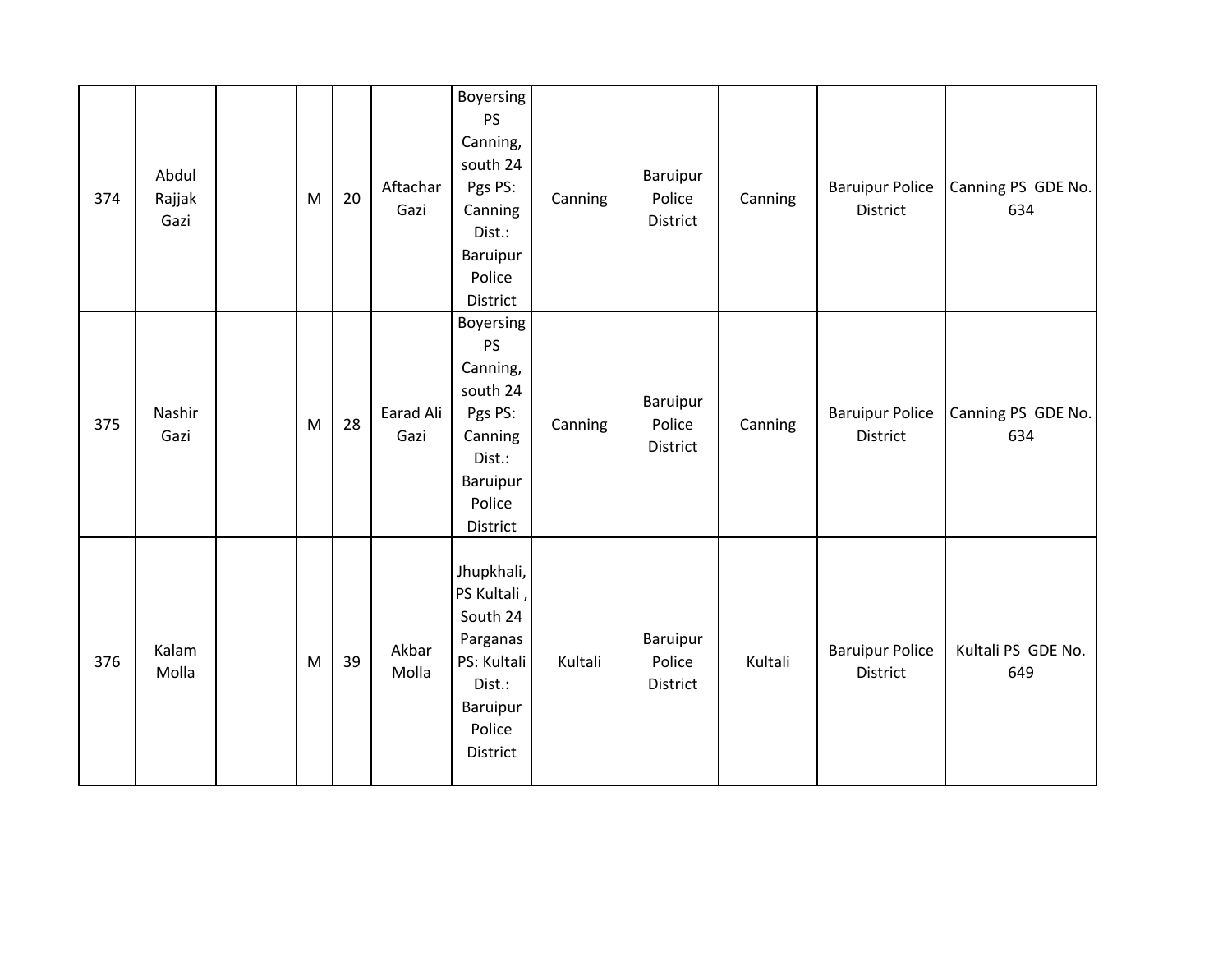| 377 | Alomgir<br>Molla | M         | 29 | Akbar              | Jhupkhali,<br>PS Kultali,<br>South 24<br>Parganas<br>PS: Kultali<br>Dist.:<br><b>Baruipur</b><br>Police<br><b>District</b> | Kultali                    | Baruipur<br>Police<br>District | Kultali     | <b>Baruipur Police</b><br>District | Kultali PS GDE No.<br>649             |
|-----|------------------|-----------|----|--------------------|----------------------------------------------------------------------------------------------------------------------------|----------------------------|--------------------------------|-------------|------------------------------------|---------------------------------------|
| 378 | Akbar<br>Molla   | ${\sf M}$ |    | Gofur<br>Molla     | PS: Kultali<br>Dist.:<br><b>Baruipur</b><br>Police<br>District                                                             | Kultali                    | Baruipur<br>Police<br>District | Kultali     | <b>Baruipur Police</b><br>District | Kultali PS GDE No.<br>649             |
| 379 | Cholam<br>Molla  | M         |    | Akbar<br>Molla     | PS: Kultali<br>Dist.:<br>Baruipur<br>Police<br>District                                                                    | Kultali                    | Baruipur<br>Police<br>District | Kultali     | <b>Baruipur Police</b><br>District | Kultali PS GDE No.<br>649             |
| 380 | Akash<br>Halder  | ${\sf M}$ |    | S/o Amit<br>Halder | Vivekanan<br>da Nagar<br>PS:<br>Narendra<br>pur Dist.:<br><b>Baruipur</b><br>Police<br>District                            | Narendrapu<br>$\mathsf{r}$ | Baruipur<br>Police<br>District | Narendrapur | <b>Baruipur Police</b><br>District | Narendrapur PS<br><b>GDE No. 1306</b> |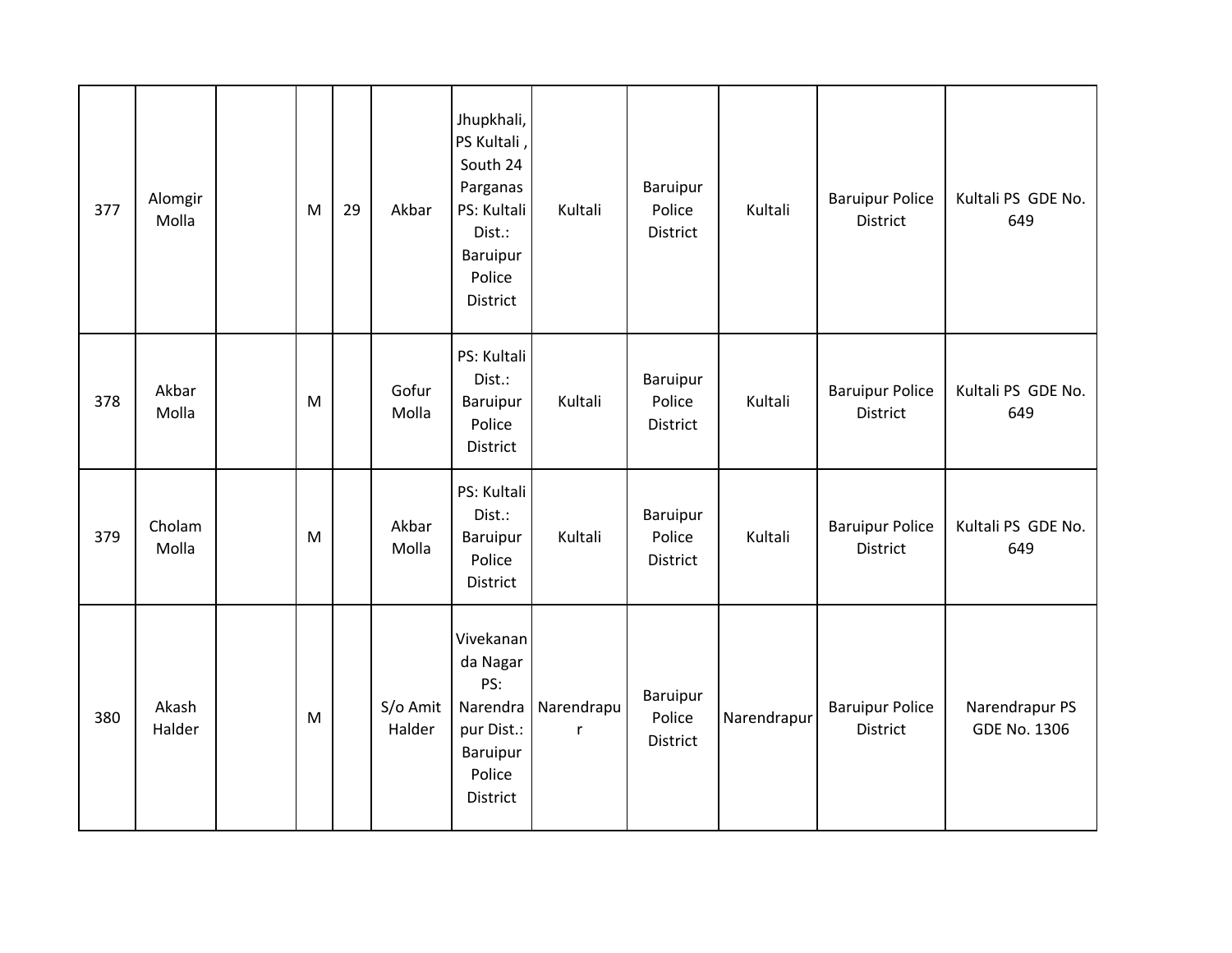| 381 | Sujit<br>Sardar    | M | S/O<br>Biswanath<br>Sardar              | Gocharan<br>PS:<br>Narendra<br>pur Dist.:<br>Baruipur<br>Police<br>District | Narendrapu                 | Baruipur<br>Police<br>District        | Narendrapur | <b>Baruipur Police</b><br><b>District</b> | Narendrapur PS<br><b>GDE No. 1306</b> |
|-----|--------------------|---|-----------------------------------------|-----------------------------------------------------------------------------|----------------------------|---------------------------------------|-------------|-------------------------------------------|---------------------------------------|
| 382 | Sanjoy<br>Halder   | M | S/O<br>Biswajit<br>Halder               | PS:<br>Narendra<br>pur Dist.:<br>Baruipur<br>Police<br>District             | Narendrapu<br>$\mathsf{r}$ | Baruipur<br>Police<br><b>District</b> | Narendrapur | <b>Baruipur Police</b><br><b>District</b> | Narendrapur PS<br><b>GDE No. 1306</b> |
| 383 | Goutam<br>Mallick  | M | $S/O$ Lt.<br>Boro<br>Mallick            | PS: Behala<br>Dist.:<br>Kolkata                                             | Behala                     | Kolkata                               | Narendrapur | <b>Baruipur Police</b><br>District        | Narendrapur PS<br><b>GDE No. 1306</b> |
| 384 | Sumbhu<br>Benarjee | M | S/o Dipak<br>Banerjee                   | PS: Lake<br>Dist.:<br>Kolkata                                               | Lake                       | Kolkata                               | Narendrapur | <b>Baruipur Police</b><br><b>District</b> | Narendrapur PS<br><b>GDE No. 1306</b> |
| 385 | Ganesh<br>Halder   |   | $S/O$ .<br>Krishna<br>Chandra<br>Halder | Kamrabad<br>, Netaji<br>Pally,<br>PO+PS-<br>Sonarpur                        |                            | <b>Basirhat</b>                       | Sonarpur    | <b>Baruipur Police</b><br><b>District</b> | Sonarpur PS GDE<br>No. 930            |
| 386 | Alexendra<br>Josef |   | $S/O$ .<br>Georgeda<br>nia Josef        | Kamrabad<br>, Netaji<br>Pally,<br>PO+PS-<br>Sonarpur                        |                            | <b>Basirhat</b>                       | Sonarpur    | <b>Baruipur Police</b><br><b>District</b> | Sonarpur PS GDE<br>No. 930            |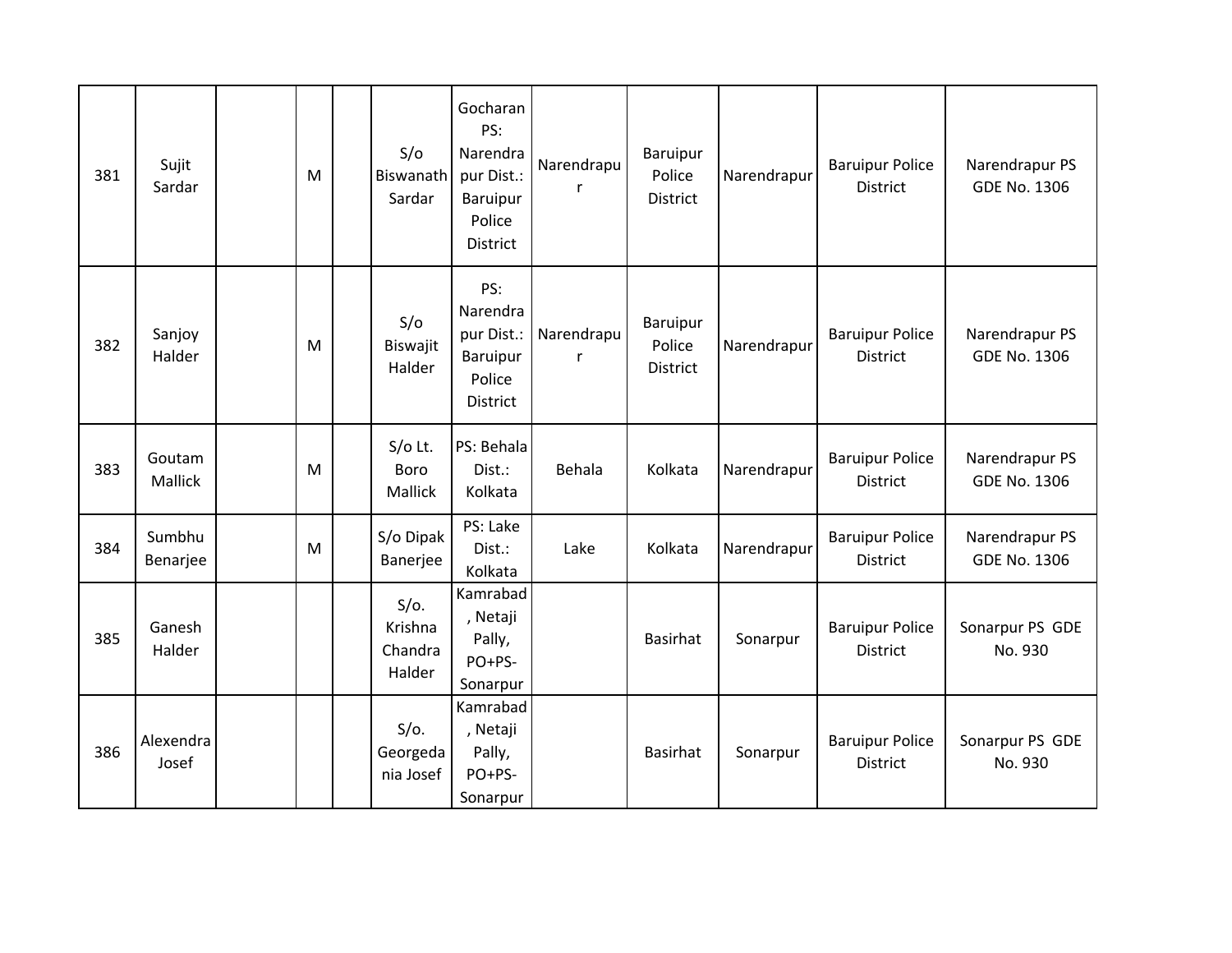| 387 | Kundan<br>Pasowan      | $S/O$ .<br>Upendra<br>Pasowan            | Kamrabad<br>, Netaji<br>Pally,<br>PO+PS-<br>Sonarpur  | <b>Basirhat</b> | Sonarpur | <b>Baruipur Police</b><br>District        | Sonarpur PS GDE<br>No. 930 |
|-----|------------------------|------------------------------------------|-------------------------------------------------------|-----------------|----------|-------------------------------------------|----------------------------|
| 388 | Niranjan<br>Adhikary   | $S/O$ . Lt.<br>Kishore<br>Adhikary       | Kamrabad<br>, Netaji<br>Pally,<br>PO+PS-<br>Sonarpur  | Basirhat        | Sonarpur | <b>Baruipur Police</b><br>District        | Sonarpur PS GDE<br>No. 930 |
| 389 | Gobinda<br>Agarwal     | $S/O$ . Lt.<br>Subhash<br>Ch.<br>Agarwal | Kamrabad<br>, Subhash<br>Pally,<br>PO+PS-<br>Sonarpur | <b>Basirhat</b> | Sonarpur | <b>Baruipur Police</b><br><b>District</b> | Sonarpur PS GDE<br>No. 930 |
| 390 | Sumanta<br><b>Bose</b> | $S/O$ . Lt.<br>Jibanlal<br><b>Bose</b>   | Kamrabad<br>, Subhash<br>Pally,<br>PO+PS-<br>Sonarpur | <b>Basirhat</b> | Sonarpur | <b>Baruipur Police</b><br><b>District</b> | Sonarpur PS GDE<br>No. 930 |
| 391 | Hansa<br>Gharami       | S/o. Bapi<br>Adhikary                    | Kamrabad<br>, Subhash<br>Pally,<br>PO+PS-<br>Sonarpur | <b>Basirhat</b> | Sonarpur | <b>Baruipur Police</b><br>District        | Sonarpur PS GDE<br>No. 930 |
| 392 | Swapan<br>Debnath      | $S/O$ . Lt.<br>Lalit<br>Debnath          | Chowhati,<br>PS-<br>Sonarpur                          | <b>Basirhat</b> | Sonarpur | <b>Baruipur Police</b><br><b>District</b> | Sonarpur PS GDE<br>No. 952 |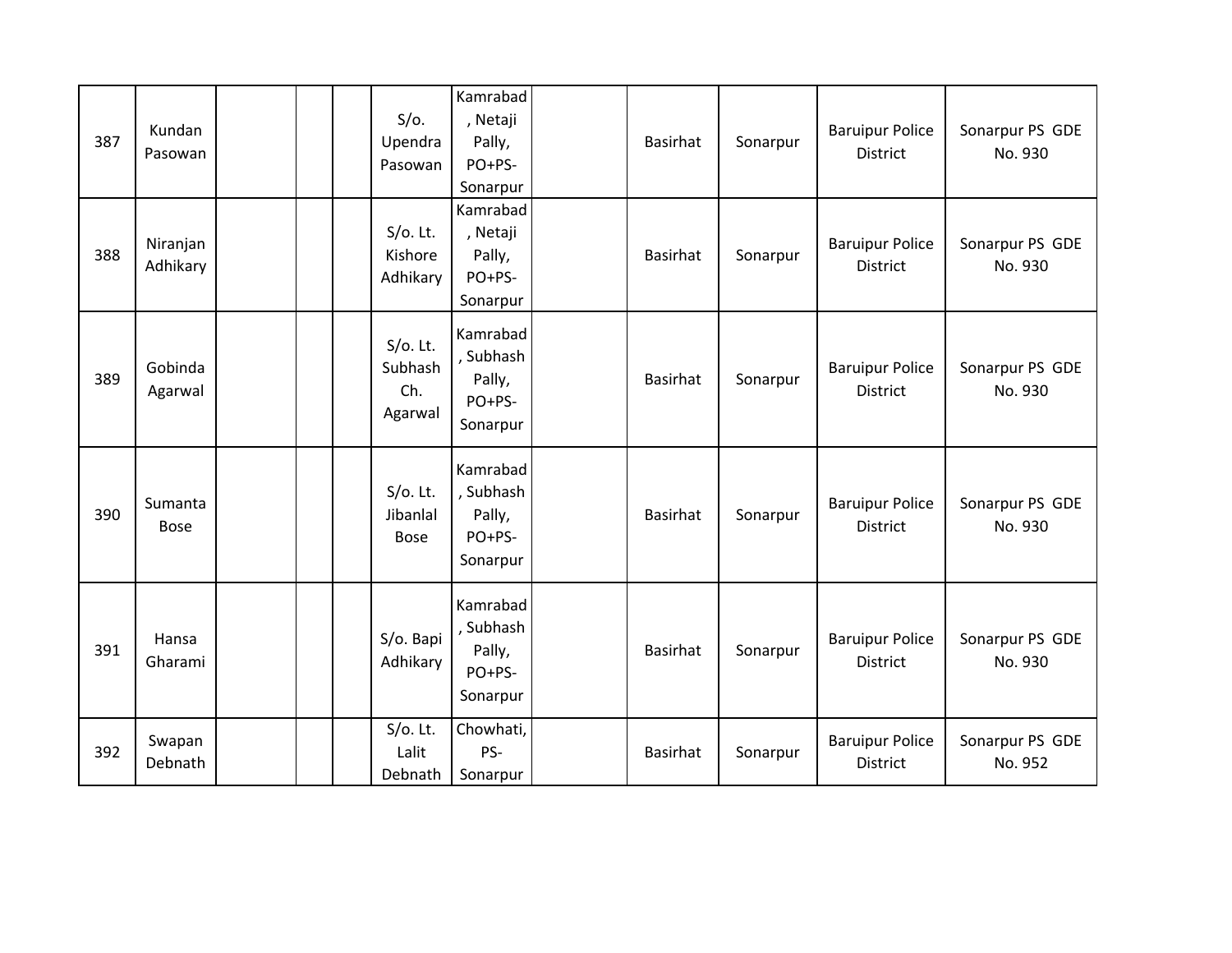| 393 | Saiuddin<br>Sk     |   | $S/O$ . Lt.<br>Moslem<br>Sk     | Malancha<br>Mahinaga<br>r, PS-<br>Sonarpur                                    | Basirhat        | Sonarpur       | <b>Baruipur Police</b><br><b>District</b> | Sonarpur PS GDE<br>No. 952 |
|-----|--------------------|---|---------------------------------|-------------------------------------------------------------------------------|-----------------|----------------|-------------------------------------------|----------------------------|
| 394 | Akbar Sk           |   | $S/O$ .<br>Humayun<br>Sk        | Malancha<br>Mahinaga<br>r,<br>Badehoog<br>hly, PS-<br>Sonarpur                | <b>Basirhat</b> | Sonarpur       | <b>Baruipur Police</b><br><b>District</b> | Sonarpur PS GDE<br>No. 952 |
| 395 | Rakesh<br>Das      |   | $S/O$ . Lt.<br>ar Das           | Godapras<br>ad Colony,<br>PO-<br>Panchesw Maheshpu<br>r, PS-<br>Bamongol<br>a | <b>Basirhat</b> | Sonarpur       | <b>Baruipur Police</b><br><b>District</b> | Sonarpur PS GDE<br>No. 952 |
| 396 | Souvik<br>Das      |   | S/o. Jugal<br><b>Kishor Das</b> | Chowhati,<br>PS-<br>Sonarpur                                                  | <b>Basirhat</b> | Sonarpur       | <b>Baruipur Police</b><br><b>District</b> | Sonarpur PS GDE<br>No. 952 |
| 397 | Khakon<br>Das      | M | Lt<br>Mokhran                   |                                                                               | <b>Basirhat</b> | <b>Baduria</b> | Basirhat                                  | Baduria PS GDE No.<br>684  |
| 398 | Ganesh<br>Das      | M | Khokon<br>Das                   |                                                                               | <b>Basirhat</b> | <b>Baduria</b> | Basirhat                                  | Baduria PS GDE No.<br>684  |
| 399 | Moskatin<br>Mondal | M | <b>Kuddus</b><br>Mondal         |                                                                               | <b>Basirhat</b> | <b>Baduria</b> | <b>Basirhat</b>                           | Baduria PS GDE No.<br>688  |
| 400 | Jubbar<br>Mondal   | M | Jafar<br>Mondal                 |                                                                               | <b>Basirhat</b> | <b>Baduria</b> | <b>Basirhat</b>                           | Baduria PS GDE No.<br>688  |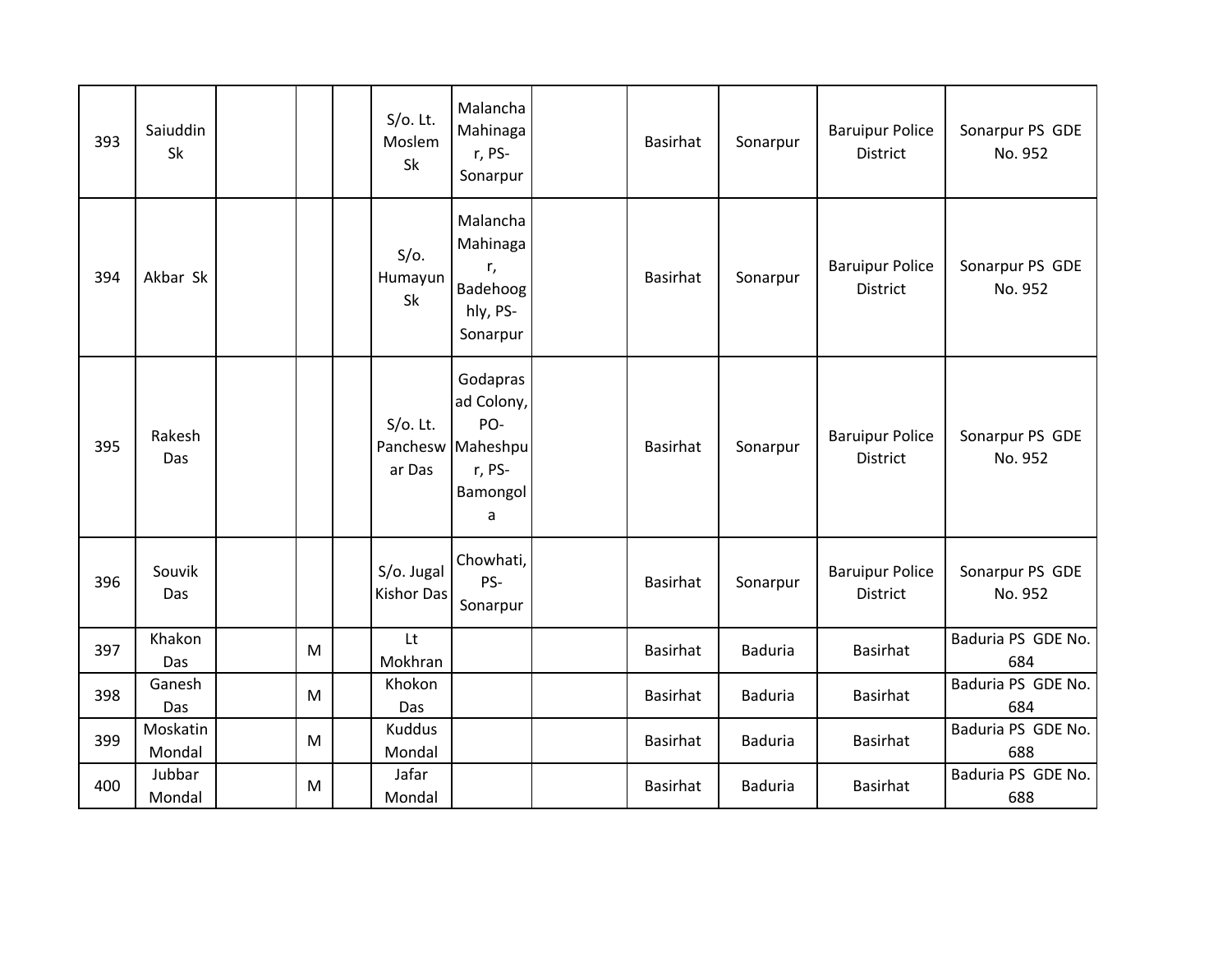| 401 | Karibul<br>Molla     | M | 19 | Selim<br>Molla     | Laugachi<br>PS: Haroa<br>Dist.:<br>Basirhat                           | Haroa   | <b>Basirhat</b>                | Haroa | <b>Basirhat</b> | Haroa PS GDE No.<br>637 |
|-----|----------------------|---|----|--------------------|-----------------------------------------------------------------------|---------|--------------------------------|-------|-----------------|-------------------------|
| 402 | Sahinur<br>Molla     | M | 22 | Sahid Ali<br>Molla | Laugachi<br>PS: Haroa<br>Dist.:<br>Basirhat                           | Haroa   | <b>Basirhat</b>                | Haroa | Basirhat        | Haroa PS GDE No.<br>644 |
| 403 | Saddam<br>Ali Molla  | M | 23 | Barik Ali<br>Molla | Nalmuri<br>PS:<br>Bhangar<br>Dist.:<br>Baruipur<br>Police<br>District | Bhangar | Baruipur<br>Police<br>District | Haroa | <b>Basirhat</b> | Haroa PS GDE No.<br>644 |
| 404 | Usman Ali<br>Molla   | M | 28 | Didar<br>Molla     | Nalmuri<br>PS:<br>Bhangar<br>Dist.:<br>Baruipur<br>Police<br>District | Bhangar | Baruipur<br>Police<br>District | Haroa | Basirhat        | Haroa PS GDE No.<br>644 |
| 405 | Sahidul Ali<br>Molla | M | 23 | Akbar Ali<br>Molla | Nalmuri<br>PS:<br>Bhangar<br>Dist.:<br>Baruipur<br>Police<br>District | Bhangar | Baruipur<br>Police<br>District | Haroa | <b>Basirhat</b> | Haroa PS GDE No.<br>644 |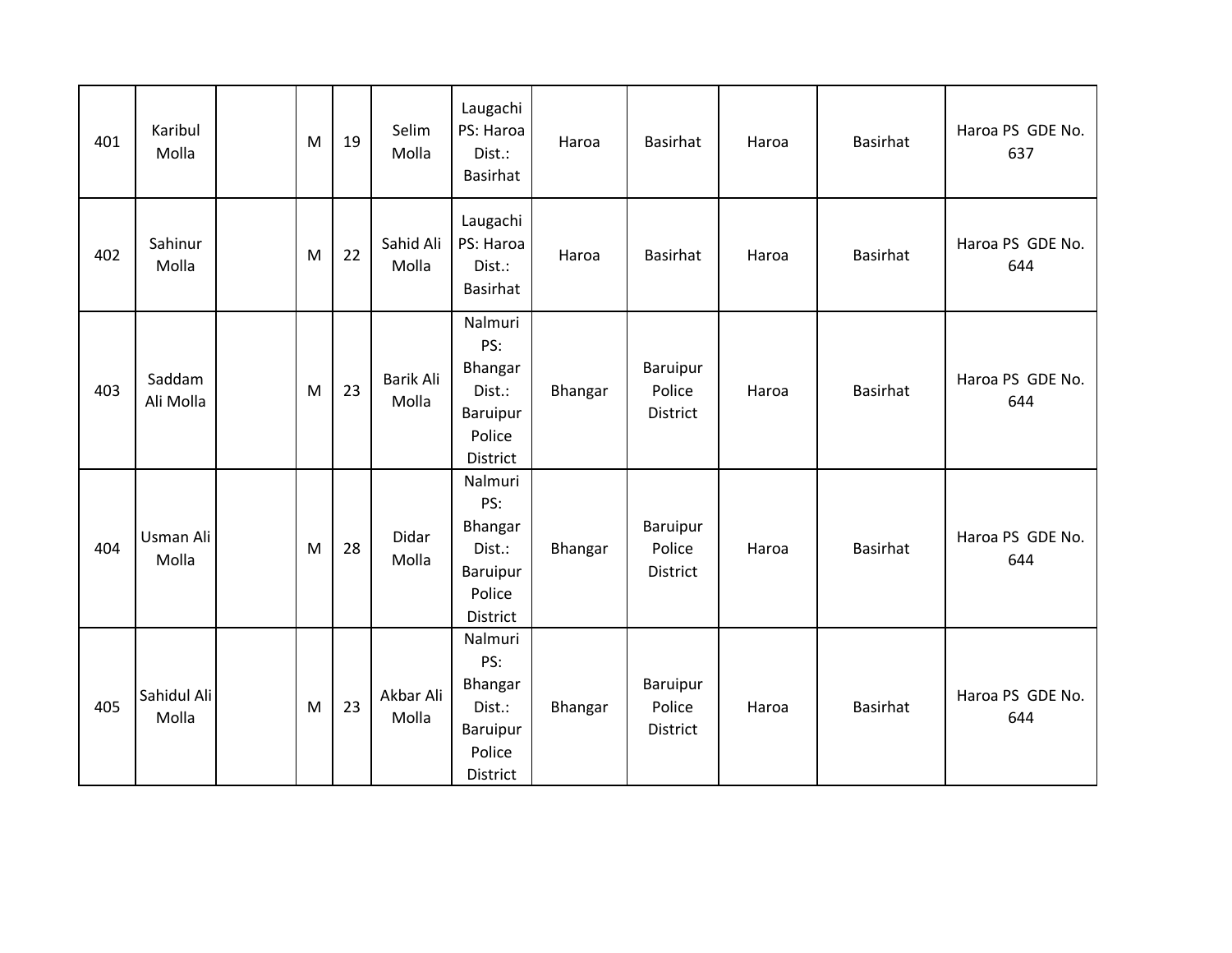| 406 | Jamaluddi<br>n Gazi | M |    | Unus Gazi          | Nalmuri<br>PS:<br>Bhangar<br>Dist.:<br>Baruipur<br>Police<br>District | Bhangar | Baruipur<br>Police<br>District | Haroa | Basirhat        | Haroa PS GDE No.<br>644 |
|-----|---------------------|---|----|--------------------|-----------------------------------------------------------------------|---------|--------------------------------|-------|-----------------|-------------------------|
| 407 | Sk Sanjay           | M | 20 | Nasiruddi<br>n     | Nalmuri<br>PS:<br>Bhangar<br>Dist.:<br>Baruipur<br>Police<br>District | Bhangar | Baruipur<br>Police<br>District | Haroa | <b>Basirhat</b> | Haroa PS GDE No.<br>644 |
| 408 | Mojaffar<br>Gharami | M | 21 | Haran<br>Gharami   | Nalmuri<br>PS:<br>Bhangar<br>Dist.:<br>Baruipur<br>Police<br>District | Bhangar | Baruipur<br>Police<br>District | Haroa | Basirhat        | Haroa PS GDE No.<br>644 |
| 409 | Kayum Ali<br>Molla  | M | 22 | Sukur Ali<br>Molla | Nalmuri<br>PS:<br>Bhangar<br>Dist.:<br>Baruipur<br>Police<br>District | Bhangar | Baruipur<br>Police<br>District | Haroa | Basirhat        | Haroa PS GDE No.<br>644 |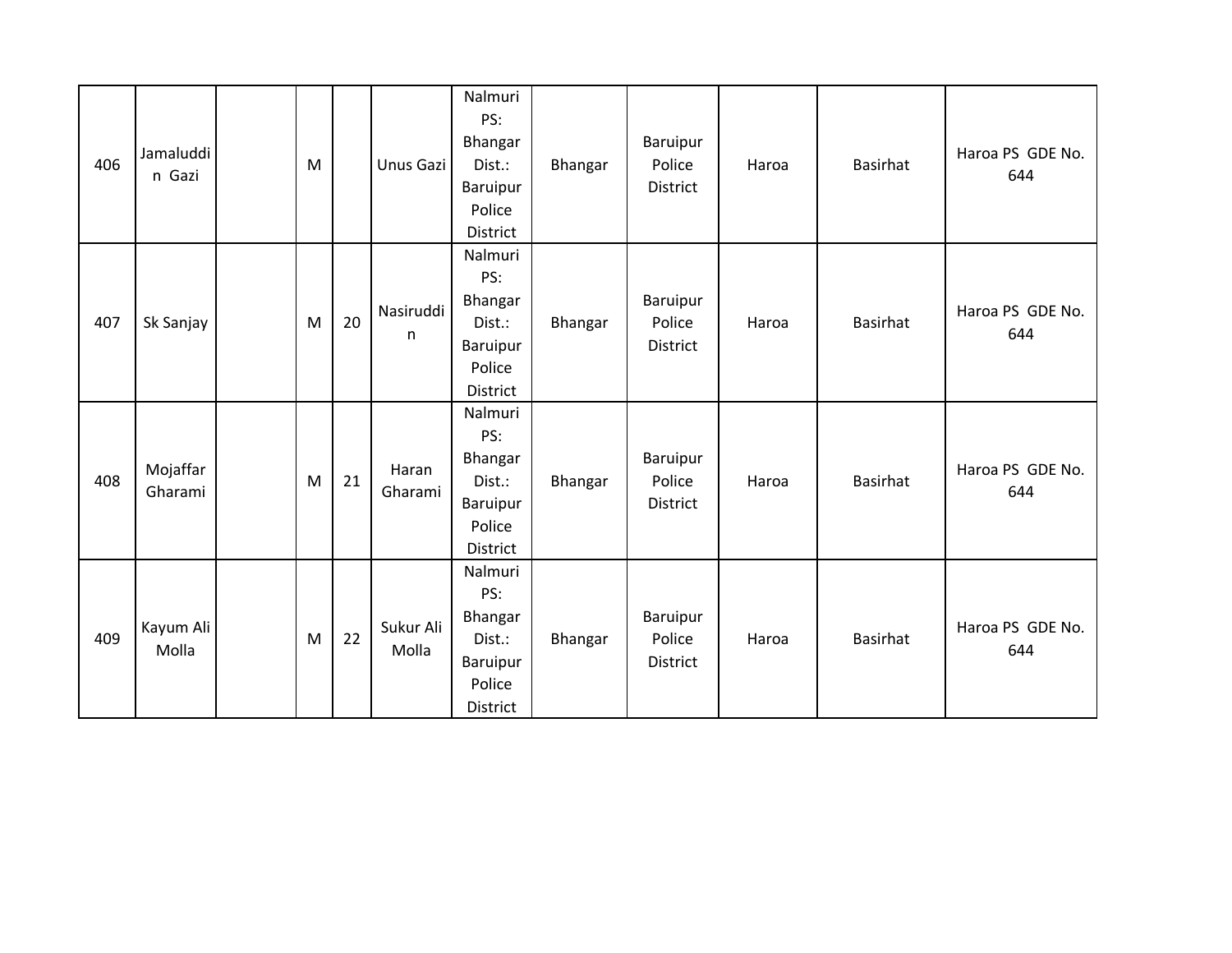| 410 | Alauddin<br>Molla   | M | 24 | Jalil Ali<br>Molla   | Nalmuri<br>PS:<br>Bhangar<br>Dist.:<br>Baruipur<br>Police<br>District | Bhangar | Baruipur<br>Police<br>District | Haroa | Basirhat        | Haroa PS GDE No.<br>644 |
|-----|---------------------|---|----|----------------------|-----------------------------------------------------------------------|---------|--------------------------------|-------|-----------------|-------------------------|
| 411 | Asadul Ali<br>Molla | M | 24 | Samad Ali<br>Molla   | Nalmuri<br>PS:<br>Bhangar<br>Dist.:<br>Baruipur<br>Police<br>District | Bhangar | Baruipur<br>Police<br>District | Haroa | <b>Basirhat</b> | Haroa PS GDE No.<br>644 |
| 412 | Rahul<br>Molla      | M | 24 | Abu Siddik<br>Molla  | Nalmuri<br>PS:<br>Bhangar<br>Dist.:<br>Baruipur<br>Police<br>District | Bhangar | Baruipur<br>Police<br>District | Haroa | <b>Basirhat</b> | Haroa PS GDE No.<br>644 |
| 413 | Sabiruddin<br>Molla | M | 22 | Jamaluddi<br>n Molla | Nalmuri<br>PS:<br>Bhangar<br>Dist.:<br>Baruipur<br>Police<br>District | Bhangar | Baruipur<br>Police<br>District | Haroa | <b>Basirhat</b> | Haroa PS GDE No.<br>644 |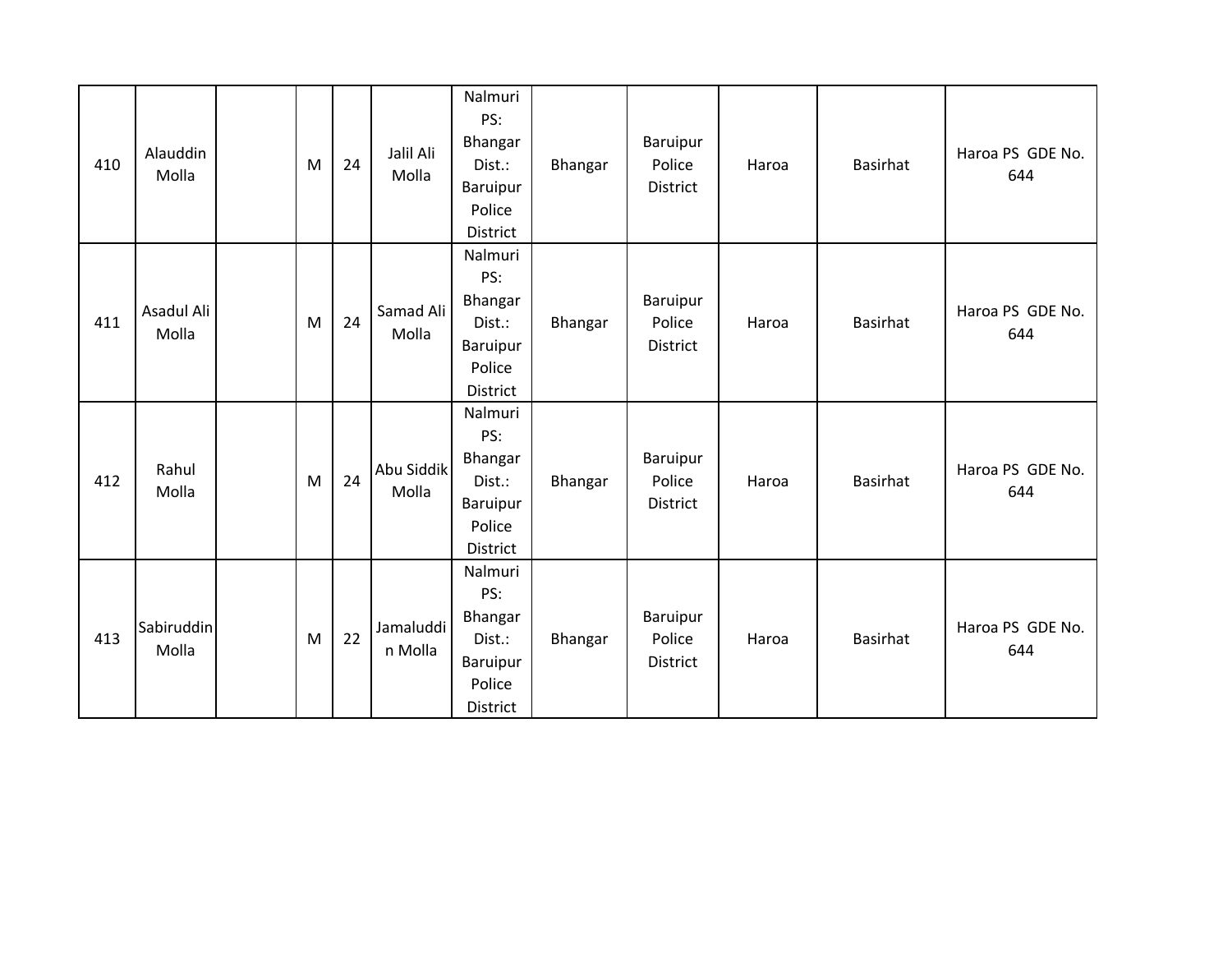| 414 | Anchar<br>Molla | ${\sf M}$ | 23 | Anar<br>Molla   | Nalmuri<br>PS:<br>Bhangar<br>Dist.:<br>Baruipur<br>Police<br>District               | Bhangar  | Baruipur<br>Police<br>District | Haroa    | Basirhat        | Haroa PS GDE No.<br>644    |
|-----|-----------------|-----------|----|-----------------|-------------------------------------------------------------------------------------|----------|--------------------------------|----------|-----------------|----------------------------|
| 415 | Sirajul<br>Gazi | ${\sf M}$ | 45 | Ashadul<br>Gazi | Chakpatli,<br>PS-<br>Hasnabad<br>PS:<br>Hasnabad<br>Dist.:<br>Basirhat              | Hasnabad | <b>Basirhat</b>                | Hasnabad | Basirhat        | Hasnabad PS GDE<br>No. 611 |
| 416 | Raktim<br>Ghosh | M         | 28 | Rajib<br>Ghosh  | Hasnabad<br>Ghosh<br>Para, PS-<br>Hasnabad<br>PS:<br>Hasnabad<br>Dist.:<br>Basirhat | Hasnabad | Basirhat                       | Hasnabad | Basirhat        | Hasnabad PS GDE<br>No. 611 |
| 417 | Monirul<br>Sk   | M         | 27 | Islam Sk        | Bishpur,<br>PS-<br>Hasnabad<br>PS:<br>Hasnabad<br>Dist.:<br>Basirhat                | Hasnabad | <b>Basirhat</b>                | Hasnabad | <b>Basirhat</b> | Hasnabad PS GDE<br>No. 611 |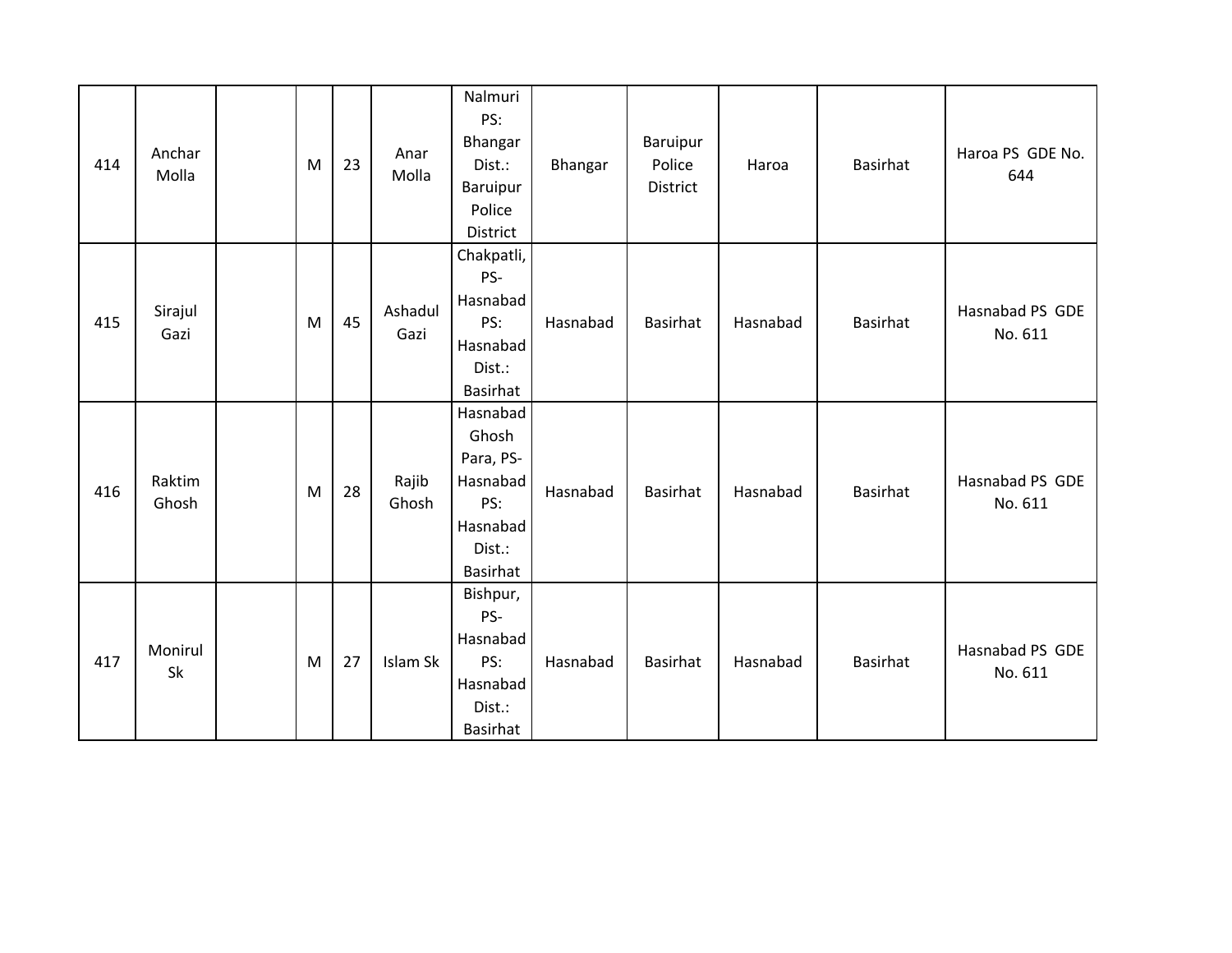| 418 | Debabrata<br>Nath   | M | 30 | Subrata<br>Nath            | Rojipur,<br>PS-<br>Hasnabad<br>PS:<br>Hasnabad<br>Dist.:<br><b>Basirhat</b>                | Hasnabad  | <b>Basirhat</b> | Hasnabad | Basirhat        | Hasnabad PS GDE<br>No. 611 |
|-----|---------------------|---|----|----------------------------|--------------------------------------------------------------------------------------------|-----------|-----------------|----------|-----------------|----------------------------|
| 419 | Bhupal<br>Das       | M | 18 | Chandra<br>Das             | Haripur,<br>PS-<br>Hasnabad<br>PS:<br>Hasnabad<br>Dist.:<br>Basirhat                       | Hasnabad  | <b>Basirhat</b> | Hasnabad | Basirhat        | Hasnabad PS GDE<br>No. 611 |
| 420 | Rabin<br>Mondal     | M | 18 | Adhir<br>Krishna<br>Mondal | Tokipur<br>Majher<br>Para, PS-<br>Hasnabad<br>PS:<br>Hasnabad<br>Dist.:<br><b>Basirhat</b> | Hasnabad  | <b>Basirhat</b> | Hasnabad | <b>Basirhat</b> | Hasnabad PS GDE<br>No. 655 |
| 421 | Md. Jahid<br>Mondal | M | 18 | Md. Saiful<br>Mondal       | Nimdaria,<br>PS-<br>Basirhat<br>PS:<br><b>Bashirhat</b><br>Dist.:<br><b>Basirhat</b>       | Bashirhat | <b>Basirhat</b> | Hasnabad | Basirhat        | Hasnabad PS GDE<br>No. 655 |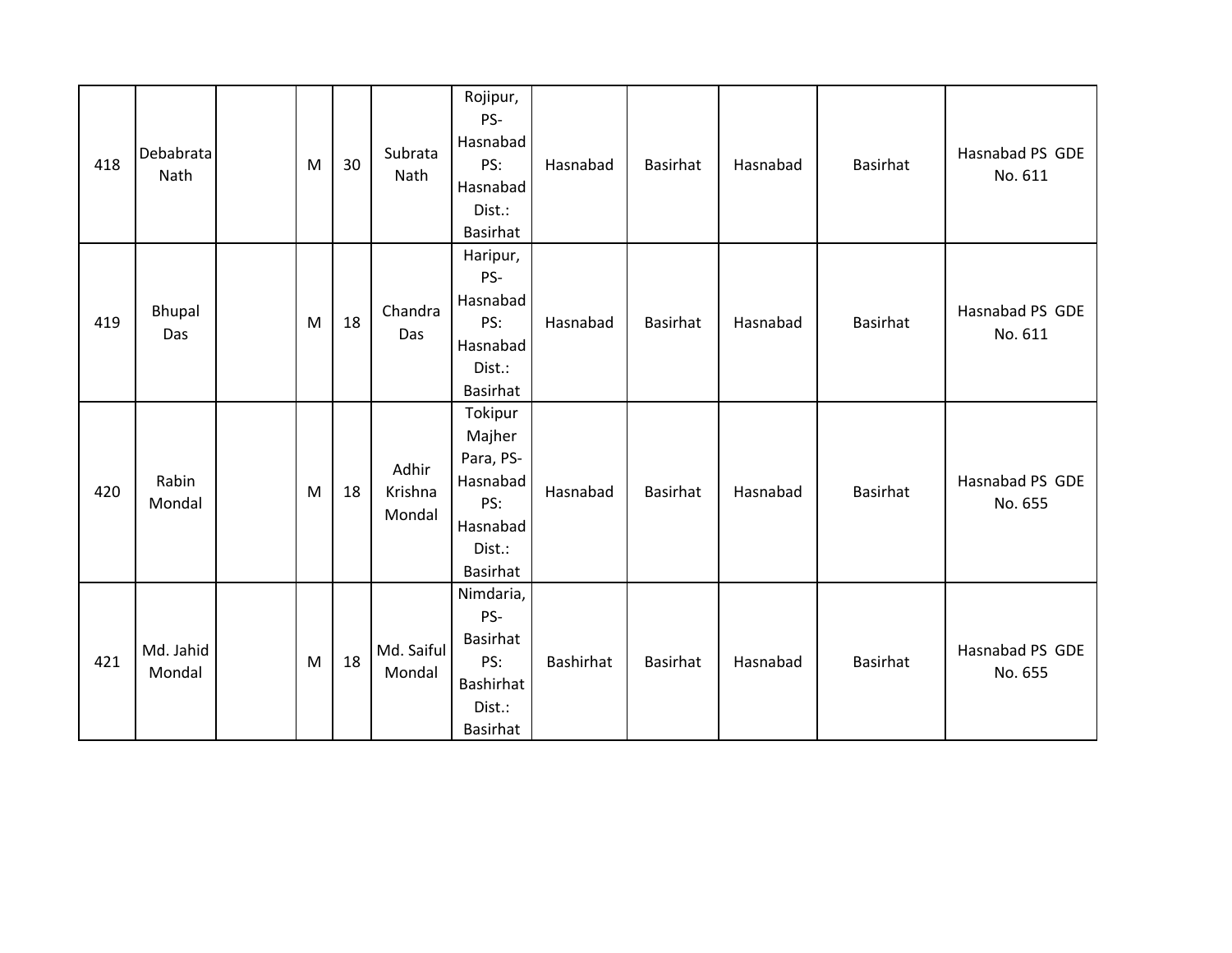| 422 | Tarikul<br>Gazi            | M | 38 | Rahim<br><b>Boxo Gazi</b>    | Nimdaria,<br>PS-<br>Basirhat<br>PS:<br>Bashirhat<br>Dist.:<br>Basirhat | Bashirhat   | <b>Basirhat</b> | Hasnabad     | Basirhat        | Hasnabad PS GDE<br>No. 655            |
|-----|----------------------------|---|----|------------------------------|------------------------------------------------------------------------|-------------|-----------------|--------------|-----------------|---------------------------------------|
| 423 | Hasanur<br>Zaman<br>Mondal | M |    | #NAME?                       | PS:<br>Deganga<br>Dist.:<br><b>Barasat</b>                             | Deganga     | <b>Barasat</b>  | <b>MATIA</b> | <b>Basirhat</b> | MATIA PS GDE No.<br>613               |
| 424 | Alamgir<br>Gazi            | M |    | $S/O-$<br>Hachen<br>Gazi     |                                                                        |             | <b>Basirhat</b> | Minakhan     | Basirhat        | Minakhan PS GDE<br>No. 571            |
| 425 | Mofijul<br>Mistri          | M |    | $S/O-$<br>Nijatin<br>Mistri  |                                                                        |             | <b>Basirhat</b> | Minakhan     | Basirhat        | Minakhan PS GDE<br>No. 571            |
| 426 | Monirul<br>Tarafdar        | M |    | S/o-Aresh<br>Ali<br>Tarafdar |                                                                        |             | Basirhat        | Minakhan     | <b>Basirhat</b> | Minakhan PS GDE<br>No. 571            |
| 427 | Rakesh<br>Das              | M |    | $S/O-$<br>Biswanath<br>Das   |                                                                        |             | Basirhat        | Minakhan     | <b>Basirhat</b> | Minakhan PS GDE<br>No. 585            |
| 428 | <b>Tapas</b><br>Sardar     | M | 38 | Lalit<br>Sardar              | Jeliakhali<br>PS:<br>Sandeshk<br>hali Dist.:<br>Basirhat               | Sandeshkhal | <b>Basirhat</b> | Sandeshkhali | <b>Basirhat</b> | Sandeshkhali PS<br><b>GDE No. 513</b> |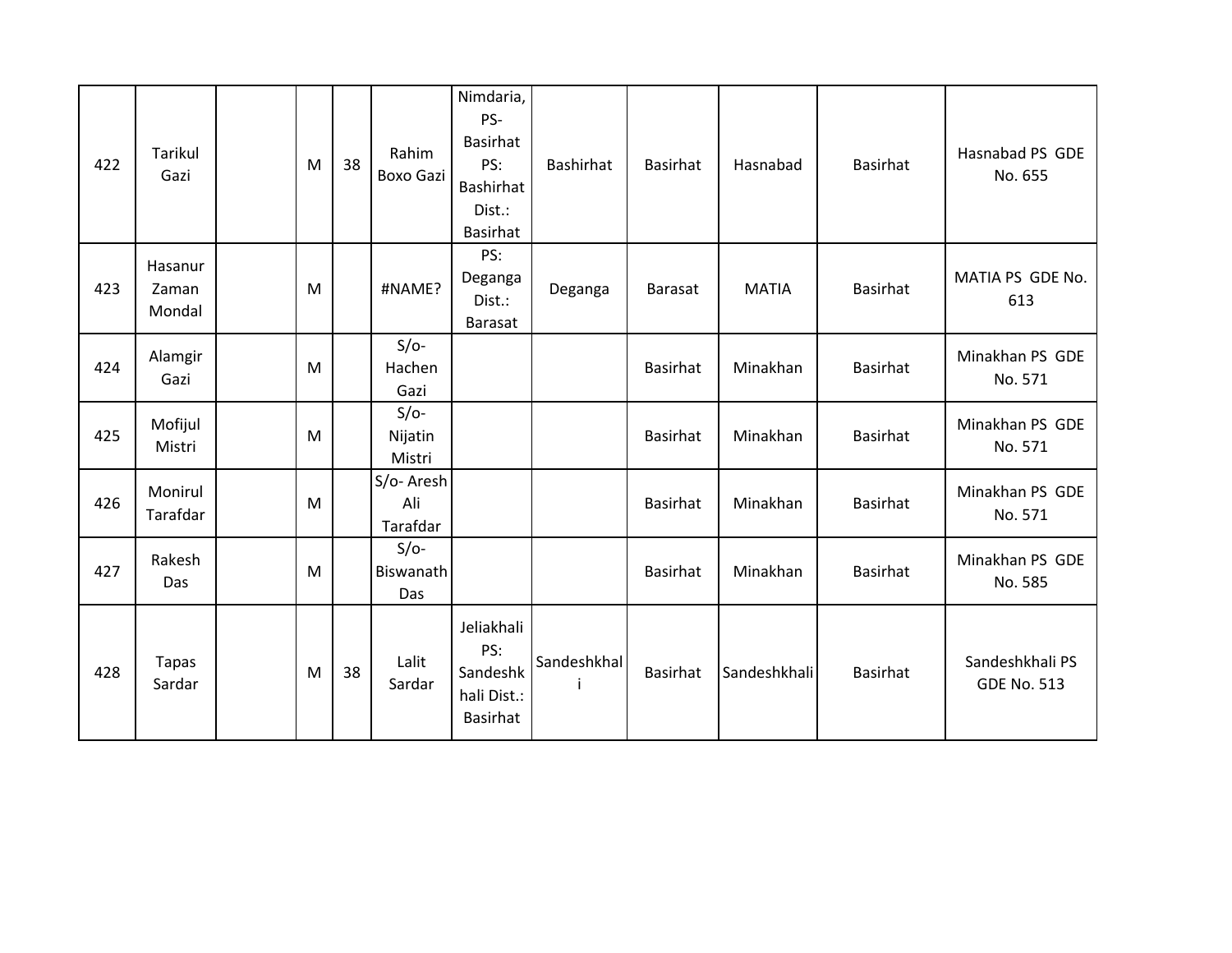| 429 | Pabitra<br>Halder     | M | 42 | Prafulla<br>Halder     | Jeliakhali<br>PS:<br>Sandeshk<br>hali Dist.:<br>Basirhat          | Sandeshkhal | <b>Basirhat</b> | Sandeshkhali  | Basirhat                                     | Sandeshkhali PS<br><b>GDE No. 513</b>  |
|-----|-----------------------|---|----|------------------------|-------------------------------------------------------------------|-------------|-----------------|---------------|----------------------------------------------|----------------------------------------|
| 430 | Mehbob<br>Khan        | M | 27 | Mainudin<br>Khan       | Gopalpur<br>House,<br>Muslimpa<br>ra, PS-<br>Airport,<br>Kol-136  |             | <b>Basirhat</b> | Nscbi airport | Bidhannagar<br>Police<br>Commissionerat<br>e | Nscbi airport PS<br><b>GDE No. 362</b> |
| 431 | Somnath<br>Das        | M | 32 | Lt. Sankar<br>Das      | Airport<br>2½ No<br>Gate, PO-<br>Rajbari,<br>PS Airport,<br>Kolk  |             | <b>Basirhat</b> | Nscbi airport | Bidhannagar<br>Police<br>Commissionerat<br>e | Nscbi airport PS<br><b>GDE No. 362</b> |
| 432 | Sk Jahir              | M | 22 | Sk<br>Mohamm<br>ad Ali | Kaikhali,<br><b>PS</b><br>Baguiati,<br>Kolkata-<br>152            |             | Basirhat        | Nscbi airport | Bidhannagar<br>Police<br>Commissionerat<br>e | Nscbi airport PS<br><b>GDE No. 362</b> |
| 433 | Ram<br>Golam<br>Kamat | M | 54 | Lt.<br>Laxman<br>Kamat | 182 No<br>S.P<br>Mukherje<br>e Road, PS<br>Tollyguan<br>g, Kol-26 |             | <b>Basirhat</b> | Nscbi airport | Bidhannagar<br>Police<br>Commissionerat<br>e | Nscbi airport PS<br><b>GDE No. 362</b> |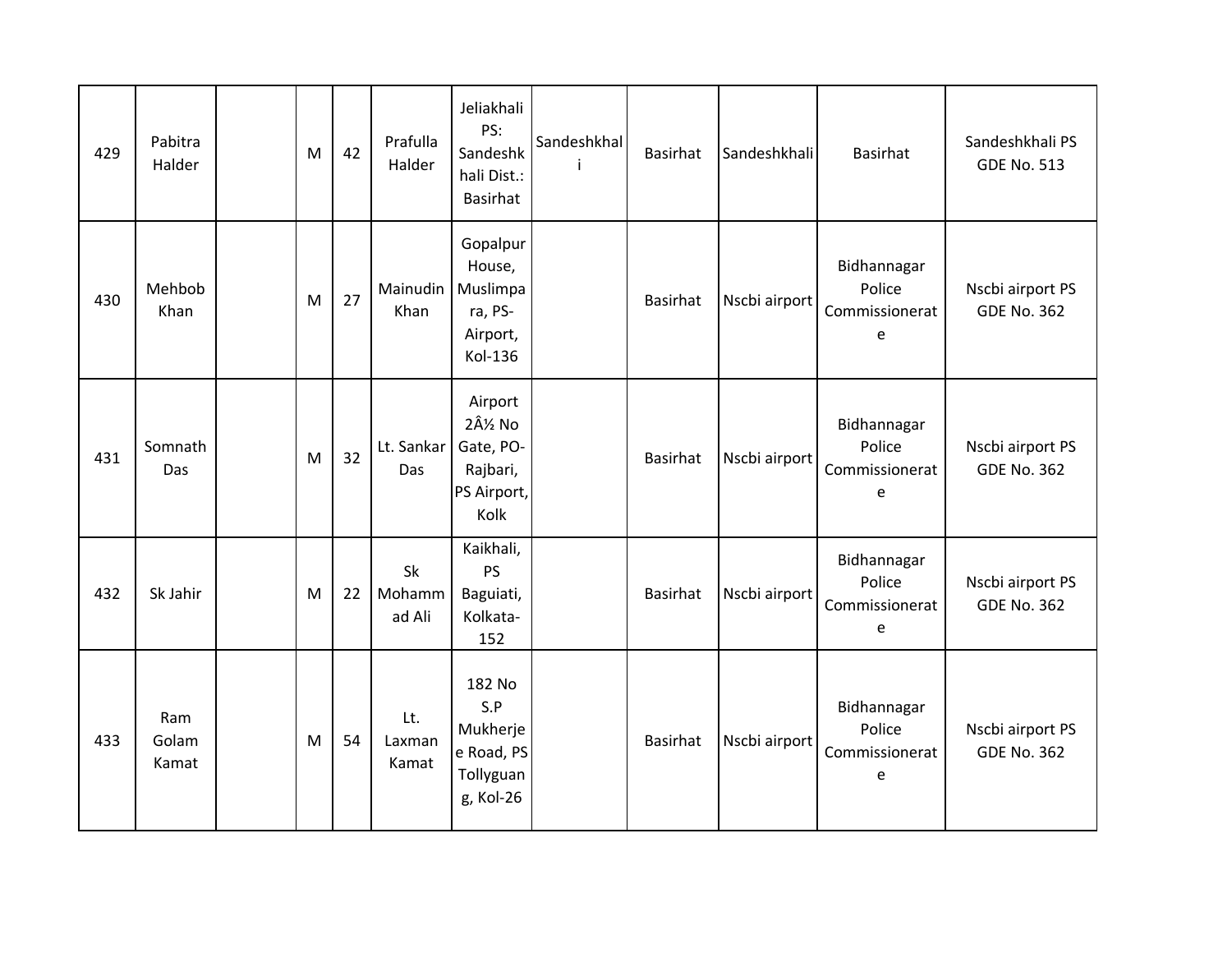| 434 | Sk. Abdul<br>Nayem  | M | 25 | Sk. Abdul<br>Haider      | 38, South<br>Kodalia,<br>PS New<br>Barrackpo<br>re, Kol-<br>131     |            | Basirhat        | Nscbi airport | Bidhannagar<br>Police<br>Commissionerat<br>e | Nscbi airport PS<br><b>GDE No. 367</b> |
|-----|---------------------|---|----|--------------------------|---------------------------------------------------------------------|------------|-----------------|---------------|----------------------------------------------|----------------------------------------|
| 435 | Sonu<br>Sahani      | M | 32 | Sibhu<br>Sahani          | 2Â <sup>1/2</sup> No.<br>Airport<br>Gate, PS-<br>Airport,<br>Kol-81 |            | <b>Basirhat</b> | Nscbi airport | Bidhannagar<br>Police<br>Commissionerat<br>e | Nscbi airport PS<br><b>GDE No. 367</b> |
| 436 | Samsuddi<br>n Molla | M | 40 | Majid<br>Molla           | Digberia,<br>Badu<br>Road, PS<br>Madhyam<br>gram, Kol-<br>128       |            | Basirhat        | Nscbi airport | Bidhannagar<br>Police<br>Commissionerat<br>e | Nscbi airport PS<br><b>GDE No. 367</b> |
| 437 | Raju Saha           | M | 42 | Lt. Dulal<br>Ch. Saha    | 21 No Lalji<br>Shah<br>Street, PS<br>Dum<br>Dum, Kol-<br>28         |            | <b>Basirhat</b> | Nscbi airport | Bidhannagar<br>Police<br>Commissionerat<br>e | Nscbi airport PS<br><b>GDE No. 367</b> |
| 438 | Rakesh<br>Bauri     | M | 20 | Bhagabat<br><b>Bauri</b> |                                                                     |            | <b>Basirhat</b> | Khoyrasole    | Birbhum                                      | Khoyrasole PS GDE<br>No. 567           |
| 439 | Gour Das            | M | 28 | Lt Basanta<br>Das        | Mayuresw<br>ar PS:<br>Mayuresh<br>ar Dist.:<br>Birbhum              | Mayureshar | Birbhum         | Mayureshar    | Birbhum                                      | Mayureshar PS GDE<br>No. 714           |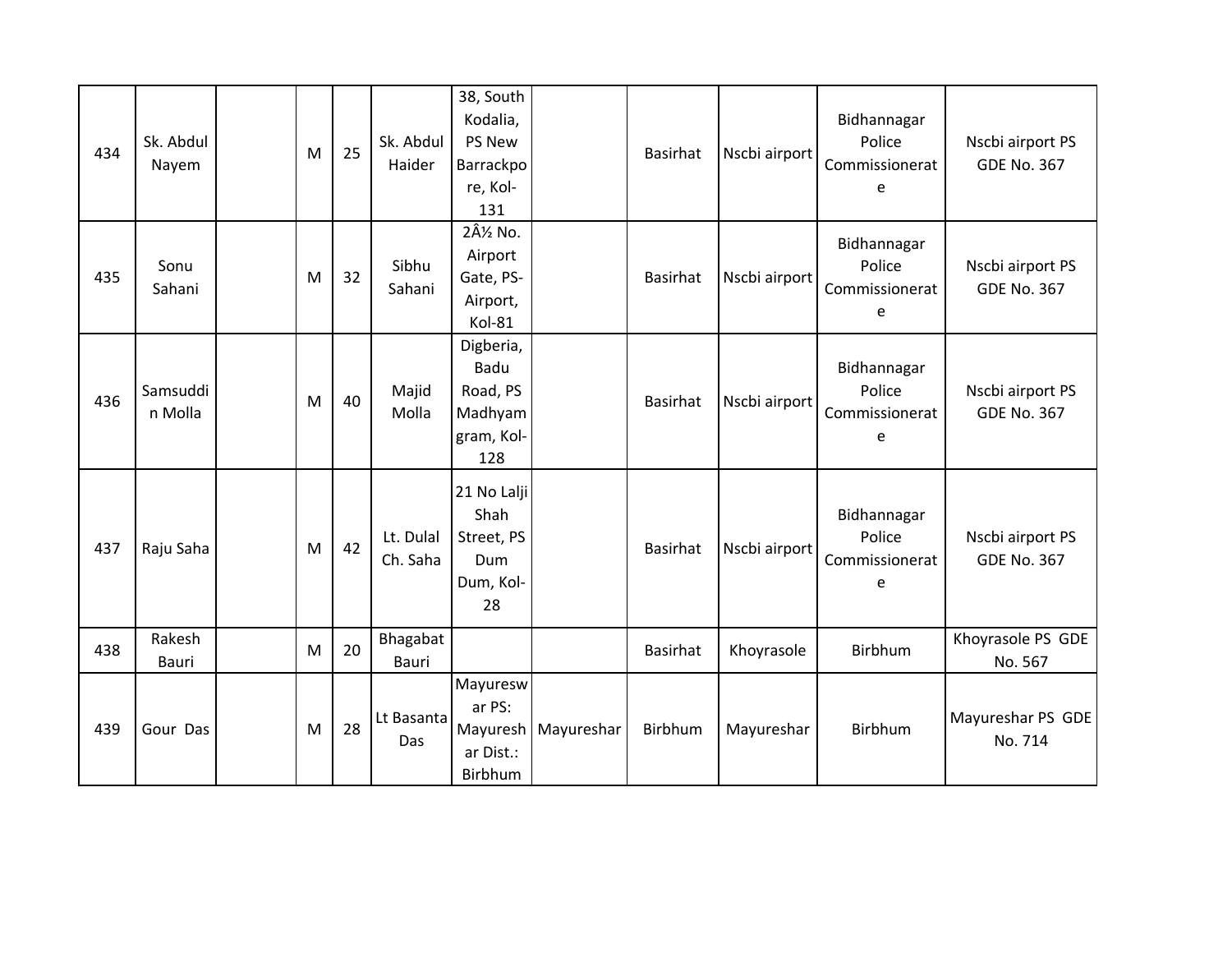| 440 | Domnath<br>Dutta  | M | 28 | Debu<br>Dutta             | Paikpara<br>PS:<br>Nalhati<br>Dist.:<br>Birbhum                  | Nalhati  | Birbhum         | Nalhati  | Birbhum | Nalhati PS GDE No.<br>684  |
|-----|-------------------|---|----|---------------------------|------------------------------------------------------------------|----------|-----------------|----------|---------|----------------------------|
| 441 | Uday Mal          | M | 28 | Shib<br>Sankar<br>Mal     | Ashrampa<br>ra PS:<br>Nalhati<br>Dist.:<br>Birbhum               | Nalhati  | Birbhum         | Nalhati  | Birbhum | Nalhati PS GDE No.<br>684  |
| 442 | Ekbal Sk          | M |    | Siddik Sk                 |                                                                  |          | <b>Basirhat</b> | Paikar   | Birbhum | Paikar PS GDE No.<br>522   |
| 443 | Sultan<br>Molla   | M |    | Lt. Enjin<br>Molla        |                                                                  |          | <b>Basirhat</b> | Paikar   | Birbhum | Paikar PS GDE No.<br>522   |
| 444 | Santanu<br>Mondal | M |    | Lt.<br>Nilkanta<br>Mondal | Bamnigra<br>m PS:<br>Sainthia<br>Dist.:<br>Birbhum               | Sainthia | Birbhum         | Sainthia | Birbhum | Sainthia PS GDE No.<br>719 |
| 445 | Balaram<br>Pal    | M | 34 | Bhagirath<br>Pal          | Bamnigra<br>m PS:<br>Sainthia<br>Dist.:<br>Birbhum               | Sainthia | Birbhum         | Sainthia | Birbhum | Sainthia PS GDE No.<br>719 |
| 446 | Subash<br>Roy     | M | 52 | Lt.<br>Pravakar<br>Roy    | Sainthia<br>Ward no.-<br>15 PS:<br>Sainthia<br>Dist.:<br>Birbhum | Sainthia | Birbhum         | Sainthia | Birbhum | Sainthia PS GDE No.<br>734 |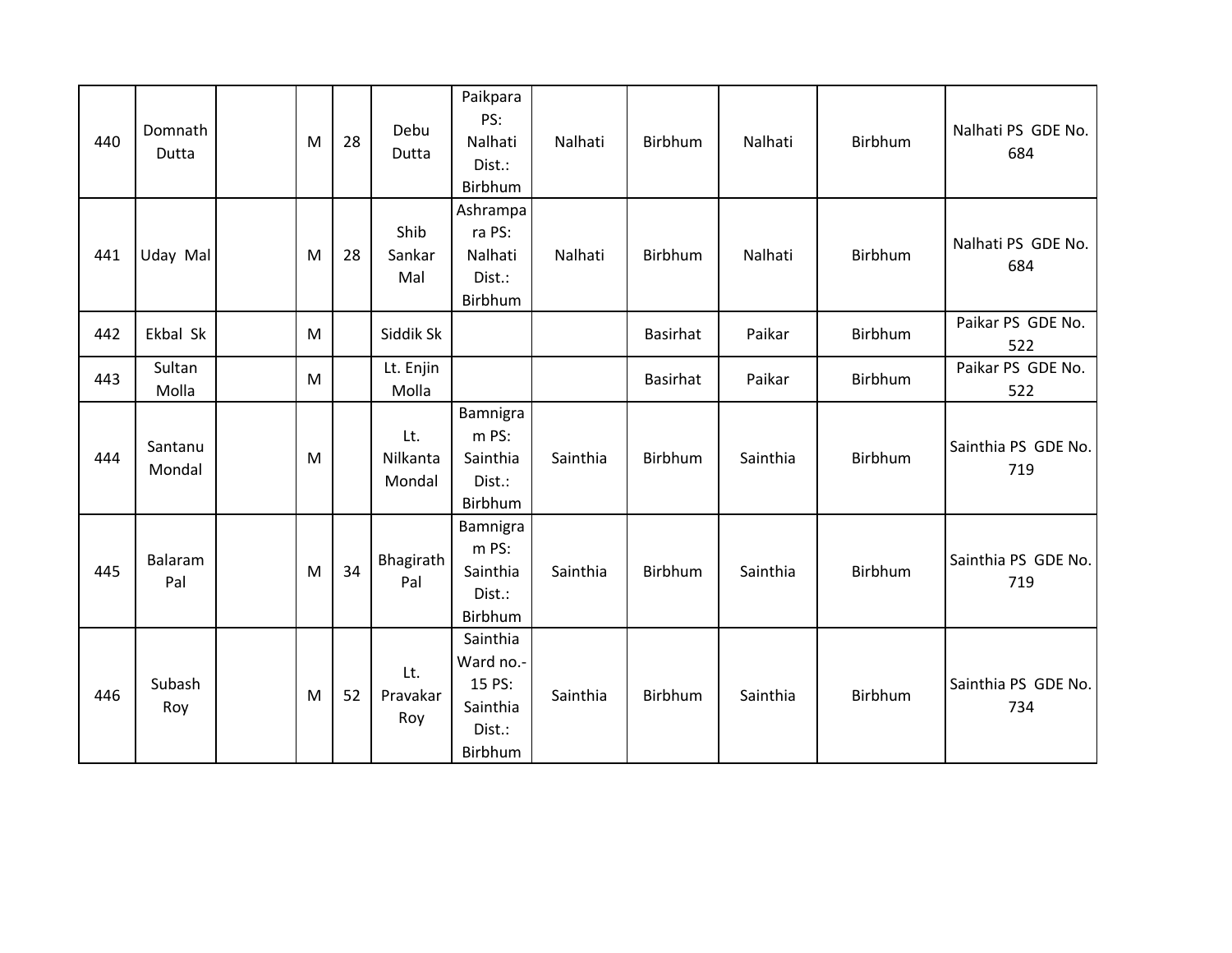| 447 | Bivash<br>Roy            | M | 43 | Lt.<br>Pravakar<br>Roy      | Sainthia<br>Ward no.-<br>15 PS:<br>Sainthia<br>Dist.:<br>Birbhum       | Sainthia          | Birbhum | Sainthia | Birbhum        | Sainthia PS GDE No.<br>734 |
|-----|--------------------------|---|----|-----------------------------|------------------------------------------------------------------------|-------------------|---------|----------|----------------|----------------------------|
| 448 | Somir<br>Mondal          | M | 34 | Bablu<br>Mondal             | Sainthia<br>Ward no.-<br>16 PS:<br>Sainthia<br>Dist.:<br>Birbhum       | Sainthia          | Birbhum | Sainthia | Birbhum        | Sainthia PS GDE No.<br>734 |
| 449 | Yusuf Sk                 | M | 24 | Murna Sk                    | Amua PS:<br>Sainthia<br>Dist.:<br>Birbhum                              | Sainthia          | Birbhum | Sainthia | Birbhum        | Sainthia PS GDE No.<br>734 |
| 450 | Rajib<br>Chakrobor<br>ty | M | 34 | Lt. Deep<br>Chakrabor<br>ty | Bilsa PS:<br>Sainthia<br>Dist.:<br>Birbhum                             | Sainthia          | Birbhum | Sainthia | Birbhum        | Sainthia PS GDE No.<br>735 |
| 451 | Sanatan<br>Maddi         | M | 25 | Lt.<br>Dhaniram<br>Maddi    | Chanda<br>Natun<br>Para PS:<br>Mahamm<br>ad bazar<br>Dist.:<br>Birbhum | Mahammad<br>bazar | Birbhum | Sainthia | <b>Birbhum</b> | Sainthia PS GDE No.<br>742 |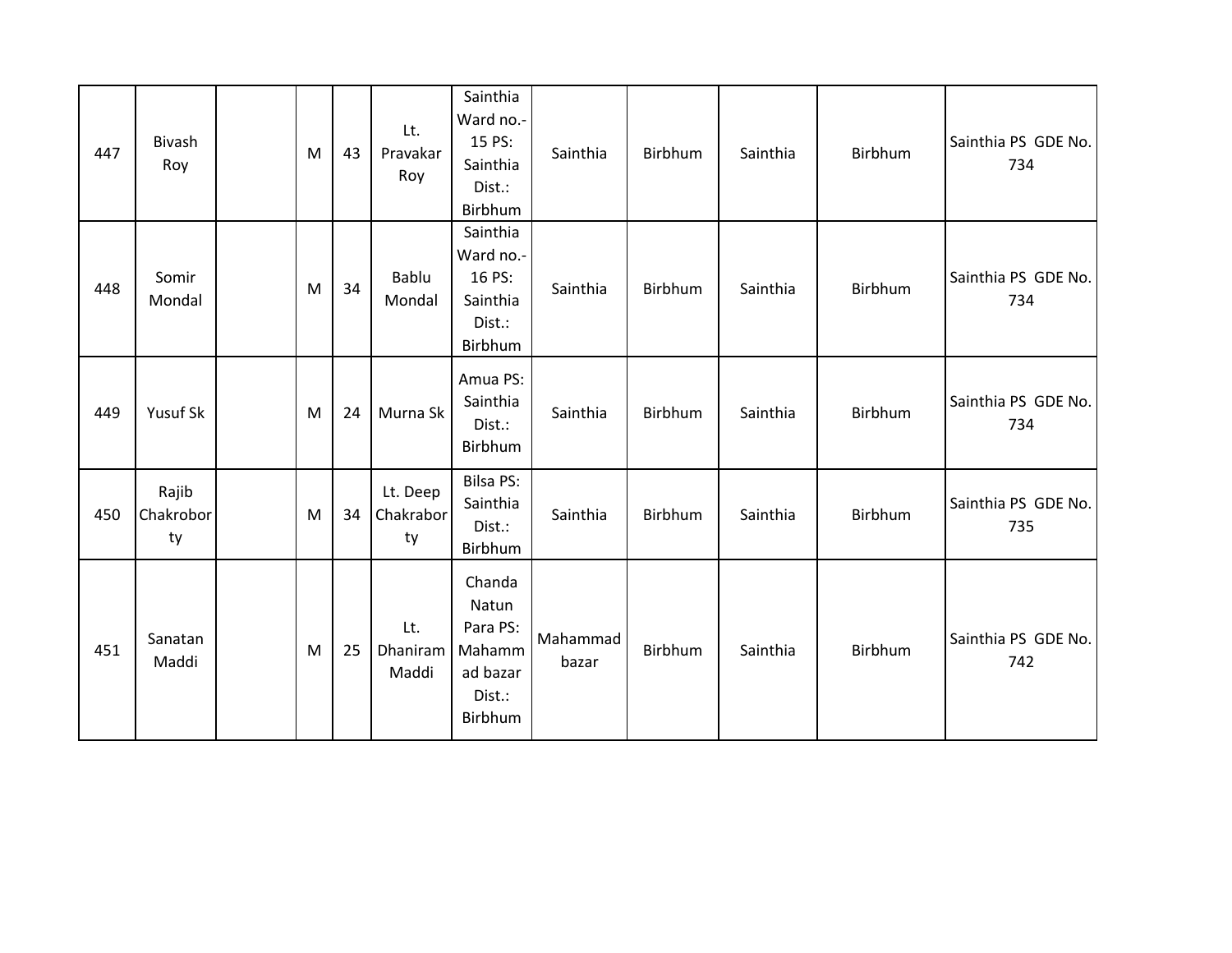| 452 | Malinda<br>Soren | M | 20 | Lt.<br>Suniram<br>Soren | Chanda<br>Natun<br>Para PS:<br>Mahamm<br>ad bazar<br>Dist.:<br>Birbhum           | Mahammad<br>bazar | Birbhum | Sainthia | Birbhum | Sainthia PS GDE No.<br>742 |
|-----|------------------|---|----|-------------------------|----------------------------------------------------------------------------------|-------------------|---------|----------|---------|----------------------------|
| 453 | Sattajit<br>Das  | M | 26 | <b>Barun Das</b>        | Sainthia<br>Turkipara<br>Para Ward<br>no 10 PS:<br>Sainthia<br>Dist.:<br>Birbhum | Sainthia          | Birbhum | Sainthia | Birbhum | Sainthia PS GDE No.<br>742 |
| 454 | Biswajit<br>Das  | M | 22 | <b>Barun Das</b>        | Sainthia<br>Turkipara<br>Para Ward<br>no 10 PS:<br>Sainthia<br>Dist.:<br>Birbhum | Sainthia          | Birbhum | Sainthia | Birbhum | Sainthia PS GDE No.<br>742 |
| 455 | Chandan<br>Ghosh | M | 25 | Raj Kumar<br>Ghosh      | Rudranag<br>ar, Taltala<br>PS:<br>Sainthia<br>Dist.:<br>Birbhum                  | Sainthia          | Birbhum | Sainthia | Birbhum | Sainthia PS GDE No.<br>743 |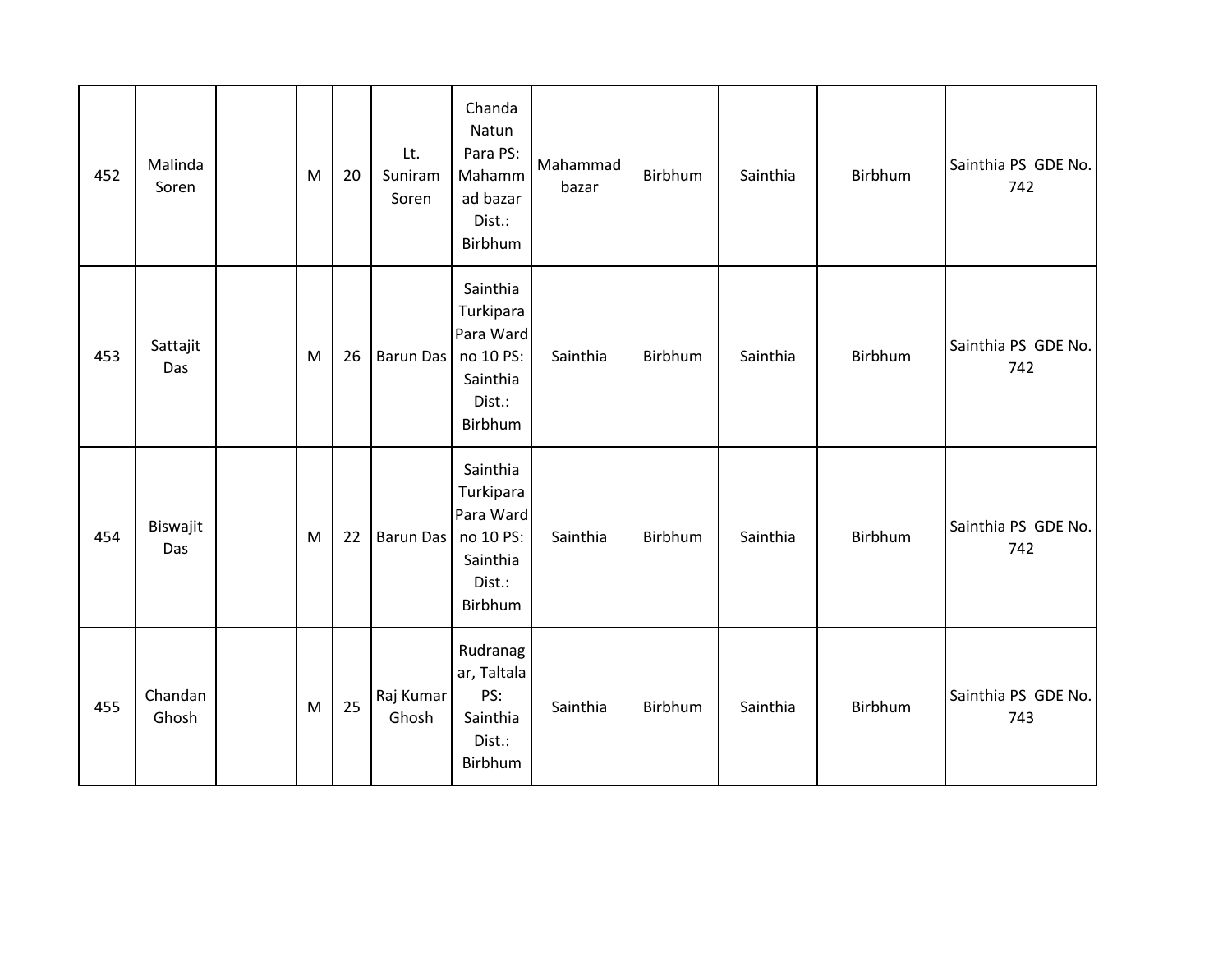| 456 | Sadhan<br>Let                   |           | 24 | Banshi Let                | Ahmedpur<br>PS:<br>Sainthia<br>Dist.:<br>Birbhum                | Sainthia                     | Birbhum | Shantiniketa<br>n | Birbhum | Shantiniketan PS<br><b>GDE No. 631</b> |
|-----|---------------------------------|-----------|----|---------------------------|-----------------------------------------------------------------|------------------------------|---------|-------------------|---------|----------------------------------------|
| 457 | <b>Bikash</b><br>Chandra<br>Das |           | 23 | Tenu<br>Hazra             | Makaram<br>pur,<br>Baganpara<br>PS: Bolpur<br>Dist.:<br>Birbhum | Bolpur                       | Birbhum | Shantiniketa<br>n | Birbhum | Shantiniketan PS<br><b>GDE No. 631</b> |
| 458 | Uday<br>Saha                    |           | 27 | Lt Bipod<br>Taran<br>Saha | Surul PS:<br>tan Dist.:<br>Birbhum                              | Shantinike Shantiniketa<br>n | Birbhum | Shantiniketa<br>n | Birbhum | Shantiniketan PS<br><b>GDE No. 631</b> |
| 459 | Sukhen<br>Das                   | M         |    | Naru Das                  | Kalipur PS:<br>Suri Dist.:<br>Birbhum                           | Suri                         | Birbhum | Suri              | Birbhum | Suri PS GDE No. 886                    |
| 460 | Biswanath<br>Mal                | M         |    | Lt. Golak<br>Mal          | Kendua<br>Mathpara<br>PS: Suri<br>Dist.:<br>Birbhum             | Suri                         | Birbhum | Suri              | Birbhum | Suri PS GDE No. 886                    |
| 461 | Uttam<br>Dalui                  | M         |    | Lt. Banshi<br>Dalui       | Kalipur PS:<br>Suri Dist.:<br>Birbhum                           | Suri                         | Birbhum | Suri              | Birbhum | Suri PS GDE No. 886                    |
| 462 | Gour Das                        | ${\sf M}$ |    | Ranjan<br>Das             | Kalipur PS:<br>Suri Dist.:<br>Birbhum                           | Suri                         | Birbhum | Suri              | Birbhum | Suri PS GDE No. 886                    |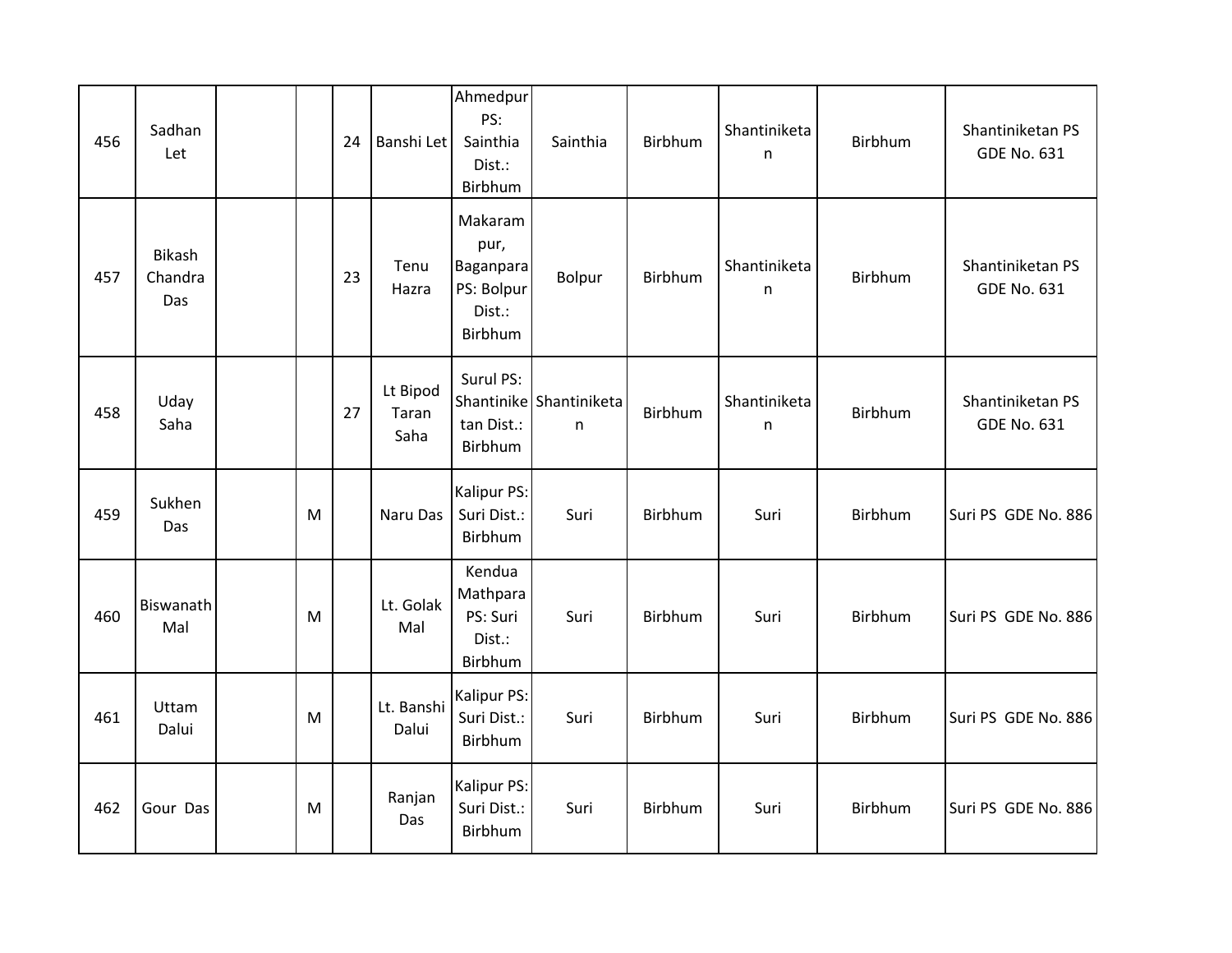| 463 | Gaya<br>Kahar            | M |    | Mihir<br>Kahar                  | Rakshakali<br>tala PS:<br>Suri Dist.:<br>Birbhum | Suri     | Birbhum         | Suri       | Birbhum                                       | Suri PS GDE No. 886                 |
|-----|--------------------------|---|----|---------------------------------|--------------------------------------------------|----------|-----------------|------------|-----------------------------------------------|-------------------------------------|
| 464 | Samrat<br>Roy            | M |    | Lt Soilen<br>Roy                | Tarapith<br>PS:<br>Tarapith<br>Dist.:<br>Birbhum | Tarapith | Birbhum         | Tarapith   | Birbhum                                       | Tarapith PS GDE No.<br>432          |
| 465 | Amir<br>Chand Sk         | M |    | Adam Sk                         | Sashpur<br>PS:<br>Tarapith<br>Dist.:<br>Birbhum  | Tarapith | Birbhum         | Tarapith   | Birbhum                                       | Tarapith PS GDE No.<br>432          |
| 466 | Raja Pal                 | M | 22 | Chandra<br>Nath Pal             |                                                  |          | <b>Basirhat</b> | Bhadreswar | Chandannagar<br>Police<br>Commissionerat<br>e | Bhadreswar PS GDE<br>No. 750        |
| 467 | Sukumar<br>Barui         | M | 20 | Kartick<br>Barui                |                                                  |          | <b>Basirhat</b> | Bhadreswar | Chandannagar<br>Police<br>Commissionerat<br>e | <b>Bhadreswar PS GDE</b><br>No. 750 |
| 468 | Prasenjit<br>Barui       | M | 20 | <b>Bikash</b><br>Barui          |                                                  |          | <b>Basirhat</b> | Bhadreswar | Chandannagar<br>Police<br>Commissionerat<br>e | Bhadreswar PS GDE<br>No. 750        |
| 469 | Prakash<br>Chowdhur<br>y | M | 31 | Ram<br>Chandra<br>Chowdhur<br>y |                                                  |          | <b>Basirhat</b> | Bhadreswar | Chandannagar<br>Police<br>Commissionerat<br>e | Bhadreswar PS GDE<br>No. 313        |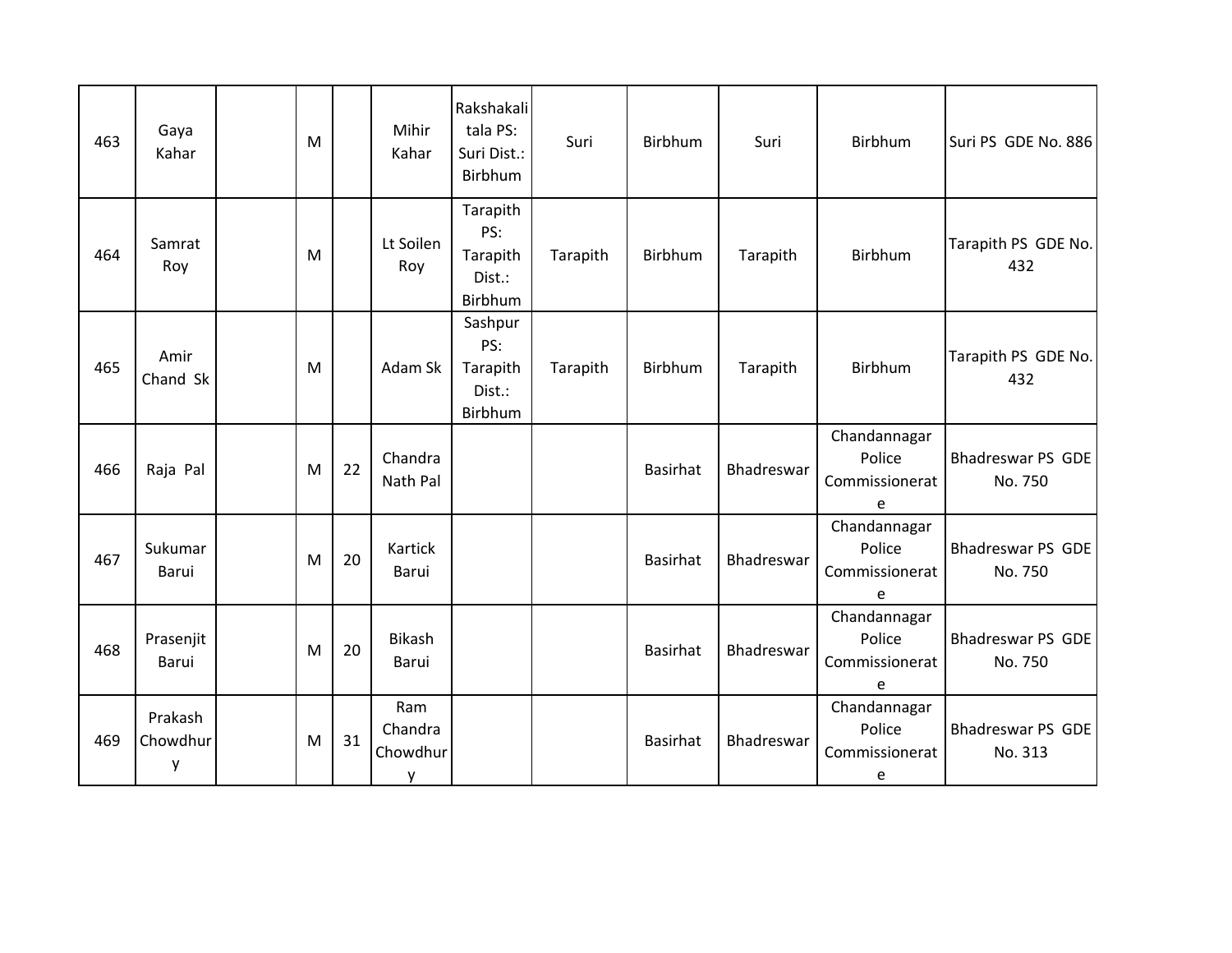| 470 | <b>Subhas</b><br>Chowdhur<br>y | M | 36 | Lt Sitaram<br>Chowdhur<br>y     |  | <b>Basirhat</b> | Bhadreswar        | Chandannagar<br>Police<br>Commissionerat<br>e | Bhadreswar PS GDE<br>No. 313 |
|-----|--------------------------------|---|----|---------------------------------|--|-----------------|-------------------|-----------------------------------------------|------------------------------|
| 471 | Shibu<br>Shyamal               | M | 26 | Jamuna<br>Shyamal               |  | Basirhat        | <b>Bhadreswar</b> | Chandannagar<br>Police<br>Commissionerat<br>e | Bhadreswar PS GDE<br>No. 313 |
| 472 | Gobind<br>Chowdhur<br>у        | M | 32 | Suresh<br>Chowdhur<br>y         |  | Basirhat        | Bhadreswar        | Chandannagar<br>Police<br>Commissionerat<br>e | Bhadreswar PS GDE<br>No. 313 |
| 473 | Sanjib<br>Chowdhur<br>у        | M | 42 | Ram<br>Chandra<br>Chowdhur<br>y |  | <b>Basirhat</b> | Bhadreswar        | Chandannagar<br>Police<br>Commissionerat<br>e | Bhadreswar PS GDE<br>No. 313 |
| 474 | Deepak<br>Das                  | M | 20 | Updendra<br><b>Das</b>          |  | <b>Basirhat</b> | Bhadreswar        | Chandannagar<br>Police<br>Commissionerat<br>e | Bhadreswar PS GDE<br>No. 313 |
| 475 | Sonu<br>Chowdhur<br>у          | M | 22 | Vidyasaga<br>Chowdhur<br>y      |  | Basirhat        | Bhadreswar        | Chandannagar<br>Police<br>Commissionerat<br>e | Bhadreswar PS GDE<br>No. 313 |
| 476 | Monoj<br>Chowdhur<br>y         | M | 39 | Ramanand<br>Chowdhur<br>y       |  | <b>Basirhat</b> | Bhadreswar        | Chandannagar<br>Police<br>Commissionerat<br>e | Bhadreswar PS GDE<br>No. 324 |
| 477 | Sk<br>Badruddin                | M | 40 | Sk Samsul<br>Ali                |  | <b>Basirhat</b> | Bhadreswar        | Chandannagar<br>Police<br>Commissionerat<br>e | Bhadreswar PS GDE<br>No. 324 |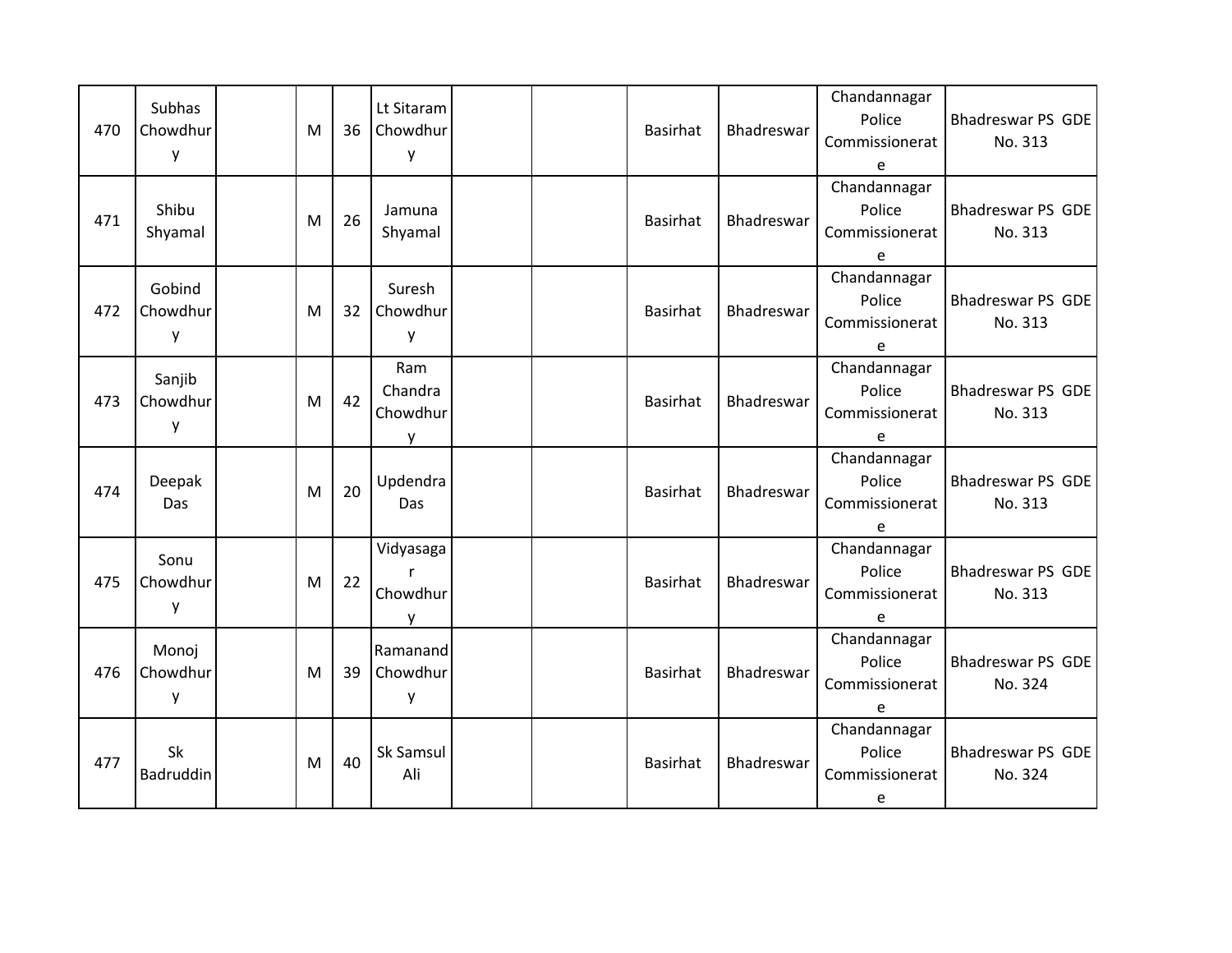| 478 | Soumya<br>Ghosal         | M | Lt. Salil Kr.<br>Ghosal | Pankhatuli<br>Kabaripar<br>a, P.S-<br>Chinsurah,<br>Hooghly               | <b>Basirhat</b> | Chandannag<br>ar | Chandannagar<br>Police<br>Commissionerat<br>e | Chandannagar PS<br><b>GDE No. 594</b> |
|-----|--------------------------|---|-------------------------|---------------------------------------------------------------------------|-----------------|------------------|-----------------------------------------------|---------------------------------------|
| 479 | Mithun Sil               | M | Biswanath<br>Sil        |                                                                           | <b>Basirhat</b> | Chandannag<br>ar | Chandannagar<br>Police<br>Commissionerat<br>e | Chandannagar PS<br><b>GDE No. 594</b> |
| 480 | Raju Das                 | M | Mahesh<br>Das           | Jugipukur<br>Kumarpar<br>a Road,<br>P.S-<br>Chandann<br>agar,<br>Hoogh    | Basirhat        | Chandannag<br>ar | Chandannagar<br>Police<br>Commissionerat<br>e | Chandannagar PS<br><b>GDE No. 594</b> |
| 481 | Soumen<br>Sadhukha<br>n. | M | Ranjit<br>Sadhukha<br>n | Jugipukur<br>Kumarpar<br>a Road,<br>$P.S -$<br>Chandann<br>agar,<br>Hoogh | <b>Basirhat</b> | Chandannag<br>ar | Chandannagar<br>Police<br>Commissionerat<br>e | Chandannagar PS<br><b>GDE No. 594</b> |
| 482 | Suman<br>Sen             | M | Bimal Ch.<br>Sen        | Lalbagan<br>Bhakunda,<br>$P.S -$<br>Chandann<br>agar,<br>Hooghly          | <b>Basirhat</b> | Chandannag<br>ar | Chandannagar<br>Police<br>Commissionerat<br>e | Chandannagar PS<br><b>GDE No. 594</b> |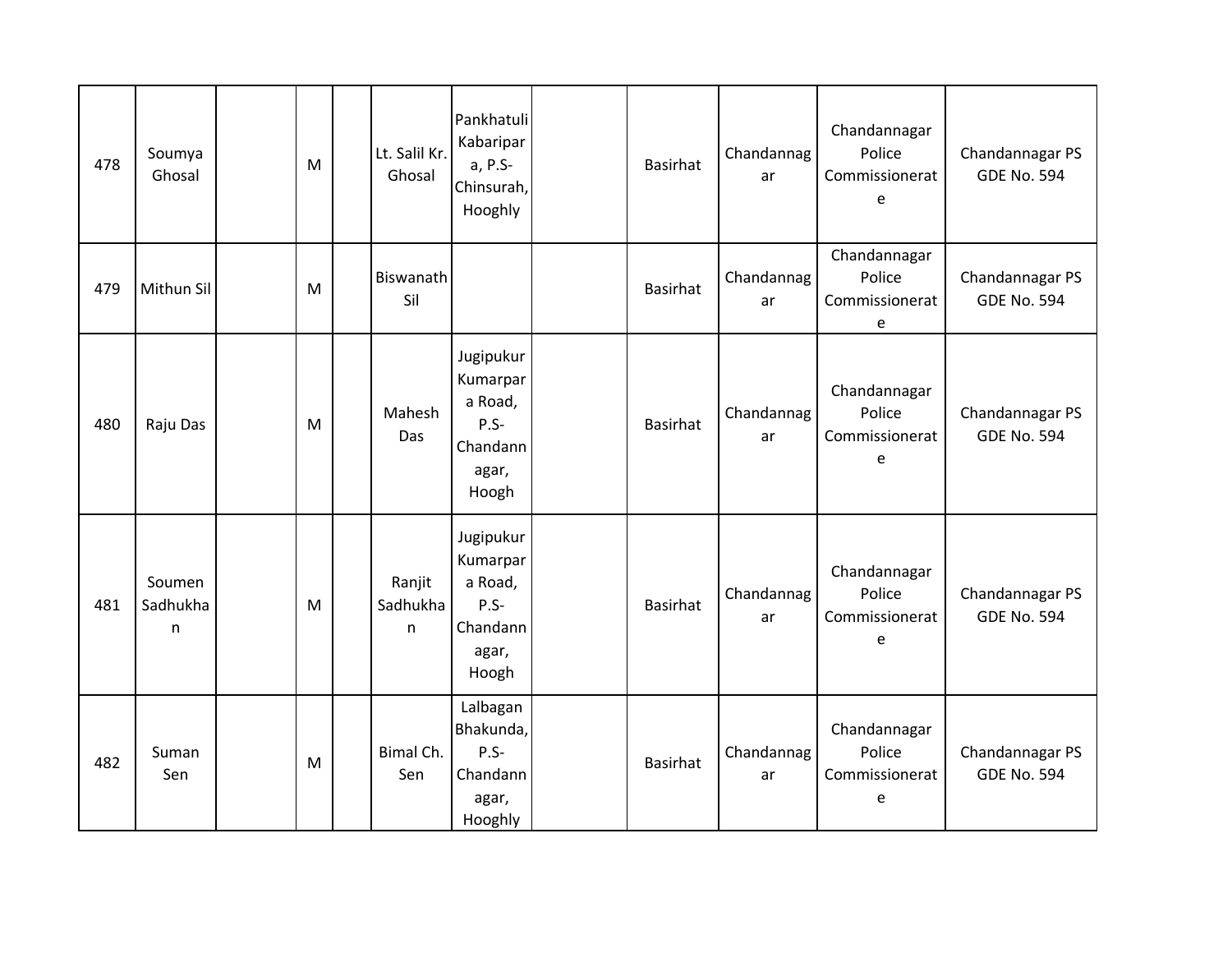| 483 | Rahul<br>Kumar             | M | 22 | Sanjay<br>Majhi                 | Khamarpa<br>ra Kalyan<br>Nagar, PS<br>CHN(H)                             | <b>Basirhat</b> | Chinsurah | Chandannagar<br>Police<br>Commissionerat<br>e | Chinsurah PS GDE<br>No. 425 |
|-----|----------------------------|---|----|---------------------------------|--------------------------------------------------------------------------|-----------------|-----------|-----------------------------------------------|-----------------------------|
| 484 | Nabin<br>Chowdhur<br>у     | M | 37 | Indra<br>Kanta<br>Chowdhur<br>y | Bandel<br>Survey<br>Park, PS<br>CHN(H)                                   | <b>Basirhat</b> | Chinsurah | Chandannagar<br>Police<br>Commissionerat<br>e | Chinsurah PS GDE<br>No. 425 |
| 485 | Sudipta<br>Chakrabor<br>ty | M | 28 | Shyamal<br>Chakrabor<br>ty      | Bandel<br><b>Balir</b><br>More, PS<br>CHN(H)                             | <b>Basirhat</b> | Chinsurah | Chandannagar<br>Police<br>Commissionerat<br>e | Chinsurah PS GDE<br>No. 425 |
| 486 | Subhajit<br>Thakur         | M | 25 | Paban<br>Thakur                 | Bandel<br><b>Balir</b><br>More, PS<br>CHN(H)                             | <b>Basirhat</b> | Chinsurah | Chandannagar<br>Police<br>Commissionerat<br>e | Chinsurah PS GDE<br>No. 425 |
| 487 | <b>Amit Shaw</b>           | M | 36 | Lt. Sushil<br>Shaw              | Bandel<br>Beltala<br>Bazar, PS<br>CHN(H)                                 | <b>Basirhat</b> | Chinsurah | Chandannagar<br>Police<br>Commissionerat<br>e | Chinsurah PS GDE<br>No. 867 |
| 488 | Amiya<br>Singh             | M | 47 | Bhupendr<br>a Singh             | Bahabalpu<br>r PS<br><b>Balasur</b><br>Dist.<br><b>Balasur</b><br>Odisha | <b>Basirhat</b> | Dankuni   | Chandannagar<br>Police<br>Commissionerat<br>e | Dankuni PS GDE No.<br>684   |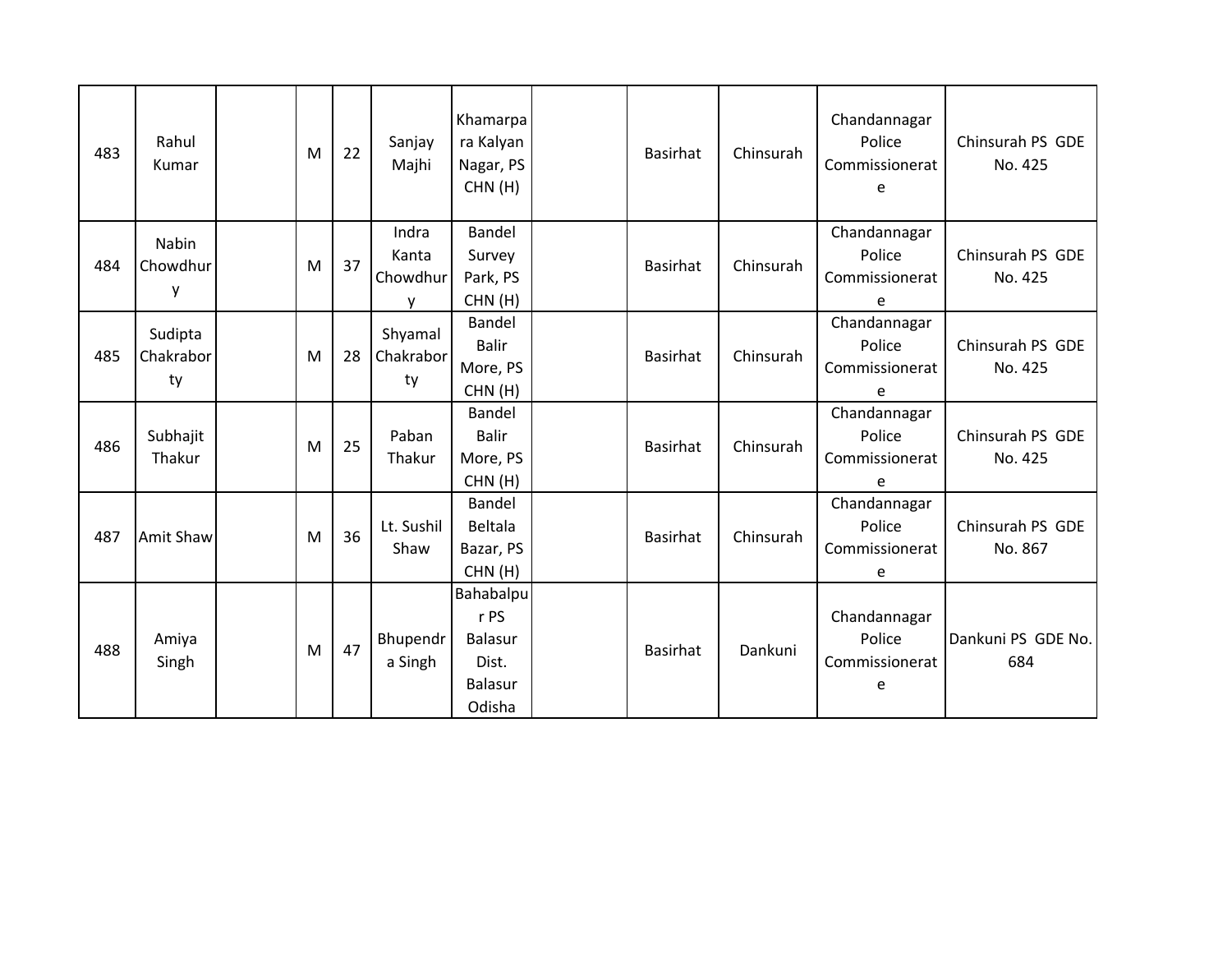| 489 | Monoranj<br>an Sheet | M | 42 | <b>Atul Sheet</b>     | Danda<br>Belboni PS<br>Ramnagar<br>Dist.<br>Purba<br>Mednipur | <b>Basirhat</b> | Dankuni | Chandannagar<br>Police<br>Commissionerat<br>e | Dankuni PS GDE No.<br>684 |
|-----|----------------------|---|----|-----------------------|---------------------------------------------------------------|-----------------|---------|-----------------------------------------------|---------------------------|
| 490 | Karan<br>Mahato      | M | 19 | Sanjay<br>Mahato      | Mollaber<br>Mondalpa<br>ra PS<br>Dankuni<br>Hooghly           | <b>Basirhat</b> | Dankuni | Chandannagar<br>Police<br>Commissionerat<br>e | Dankuni PS GDE No.<br>663 |
| 491 | Arjun<br>Mahato      | M | 20 | Sanjay<br>Mahato      | Mollaber<br>Mondalpa<br>ra PS<br>Dankuni<br>Hooghly           | Basirhat        | Dankuni | Chandannagar<br>Police<br>Commissionerat<br>e | Dankuni PS GDE No.<br>663 |
| 492 | Rohit<br>Gupta       | M | 19 | Surendar<br>Gupta     | Mollaber<br>Mondalpa<br>ra PS<br>Dankuni<br>Hooghly           | <b>Basirhat</b> | Dankuni | Chandannagar<br>Police<br>Commissionerat<br>e | Dankuni PS GDE No.<br>663 |
| 493 | Sunil Das            | M | 20 | Ram Piare<br>Das      | Mollaber<br>Mondalpa<br>ra PS<br>Dankuni<br>Hooghly           | Basirhat        | Dankuni | Chandannagar<br>Police<br>Commissionerat<br>e | Dankuni PS GDE No.<br>663 |
| 494 | Mison Sk             | M | 28 | Chand<br>Mahamm<br>ad | Takipore<br>PS Naihati<br>, Dist.<br>Birbhum                  | <b>Basirhat</b> | Dankuni | Chandannagar<br>Police<br>Commissionerat<br>e | Dankuni PS GDE No.<br>696 |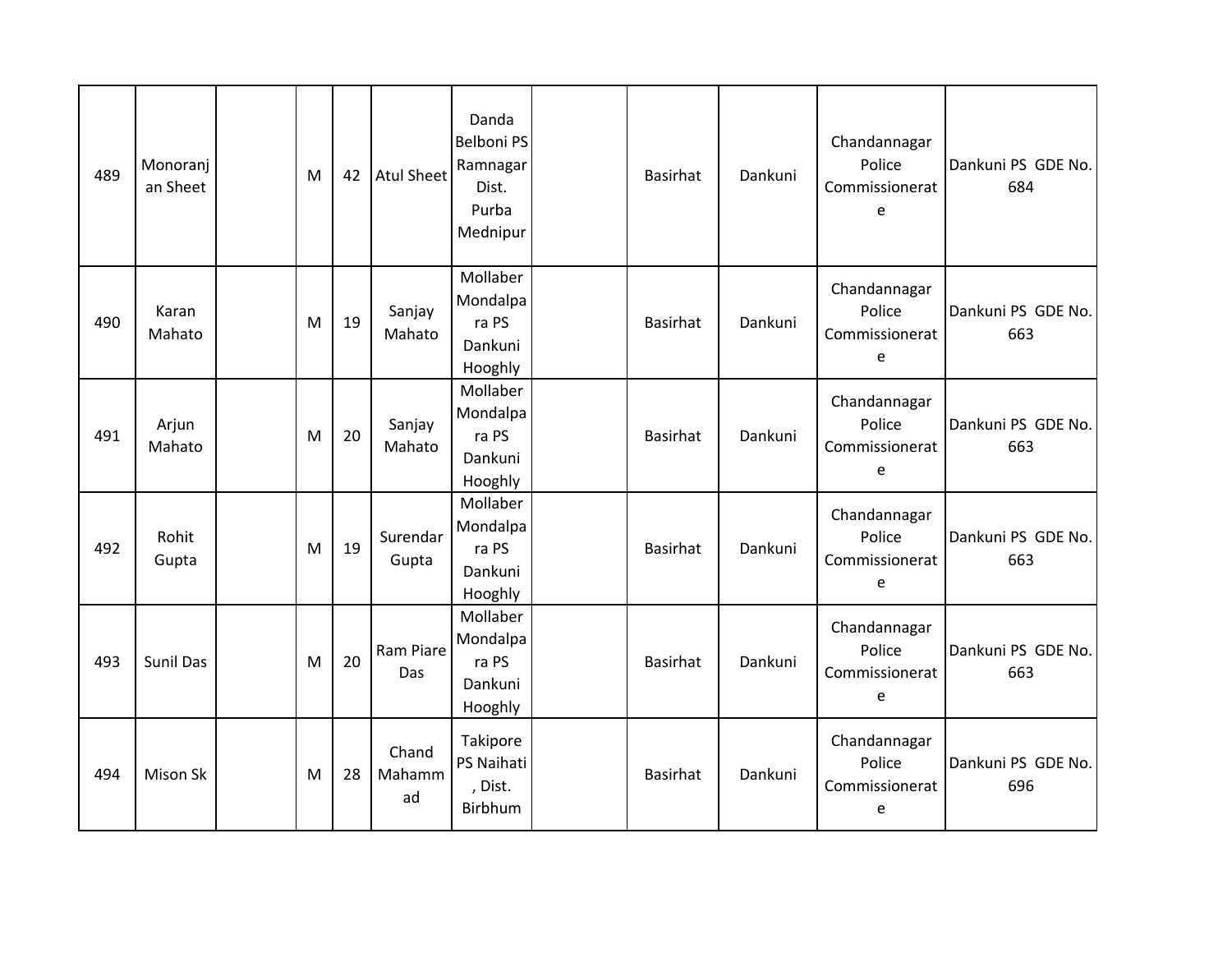| 495 | Saddam<br>Hossain | M | 31 | Golam<br>Hossain          | Takipore<br>PS Naihati<br>, Dist.<br>Birbhum                                                                                                          |            | <b>Basirhat</b>                                | Dankuni | Chandannagar<br>Police<br>Commissionerat<br>e | Dankuni PS GDE No.<br>696 |
|-----|-------------------|---|----|---------------------------|-------------------------------------------------------------------------------------------------------------------------------------------------------|------------|------------------------------------------------|---------|-----------------------------------------------|---------------------------|
| 496 | Md. Firoz         | M | 42 | Md. Jamal Chanditala      | Kumirmar<br>a PS<br>Dist.<br>Hooghly                                                                                                                  |            | <b>Basirhat</b>                                | Dankuni | Chandannagar<br>Police<br>Commissionerat<br>e | Dankuni PS GDE No.<br>696 |
| 497 | Sk. Rajesh        | M | 38 | Lt. Sk.<br>Kutubuddi<br>n | Monoharp<br>ur<br>Mallickpar<br>a PS<br>Dankuni<br>Dist.<br>Hooghly                                                                                   |            | <b>Basirhat</b>                                | Dankuni | Chandannagar<br>Police<br>Commissionerat<br>e | Dankuni PS GDE No.<br>696 |
| 498 | Dinonath<br>Singh | M | 50 | Lt<br>Umasanka<br>r Singh | 24/7<br>Gandhi<br>Sadak, P.S-<br>Serampor<br>e, Dist-<br>Hooghly<br>PS:<br>Srirampor<br>e Dist.:<br>Chandann<br>agar<br>Police<br>Commissi<br>onerate | Srirampore | Chandanna<br>gar Police<br>Commission<br>erate | Rishra  | Chandannagar<br>Police<br>Commissionerat<br>e | Rishra PS GDE No.<br>642  |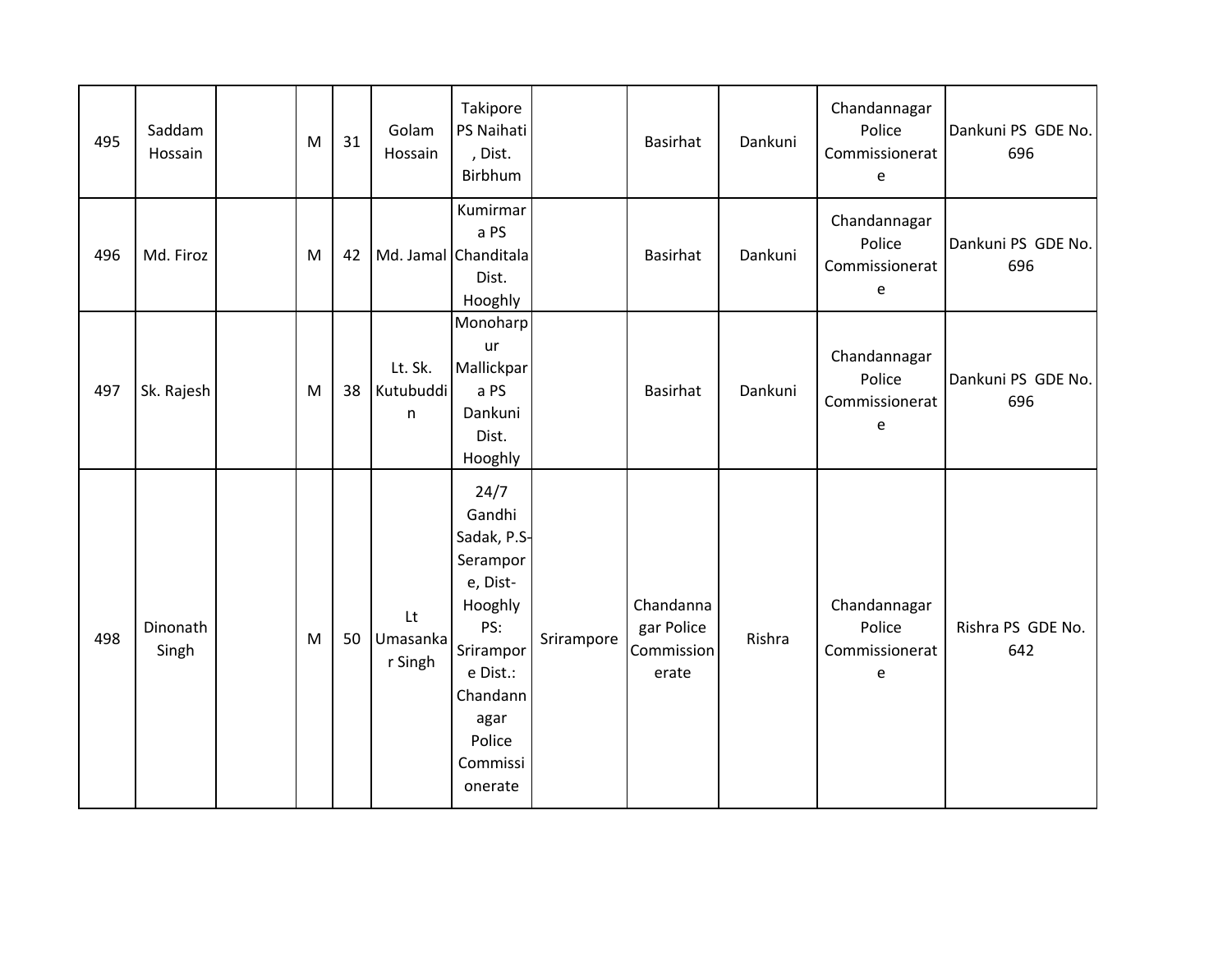| 499 | Ali Rajak         | M           | 35 | Md<br>Ahamed      | 27/8<br>Gandhi<br>Sadak, P.S-<br>Serampor<br>e, Dist-<br>Hooghly<br>PS:<br>Srirampor<br>e Dist.:<br>Chandann<br>agar<br>Police<br>Commissi<br>onerate | Srirampore | Chandanna<br>gar Police<br>Commission<br>erate | Rishra              | Chandannagar<br>Police<br>Commissionerat<br>e | Rishra PS GDE No.<br>642           |
|-----|-------------------|-------------|----|-------------------|-------------------------------------------------------------------------------------------------------------------------------------------------------|------------|------------------------------------------------|---------------------|-----------------------------------------------|------------------------------------|
| 500 | Joydepto<br>Ghosh | M           | 33 | Ajay Kr<br>Ghosh  | 89/49/3A<br>Bangur<br>Park 13th<br>Lane, P.S-<br>Rishra,<br>Dist-H PS:<br>Rishra<br>Dist.:<br>Chandann<br>agar<br>Police<br>Commissi<br>onerate       | Rishra     | Chandanna<br>gar Police<br>Commission<br>erate | Rishra              | Chandannagar<br>Police<br>Commissionerat<br>e | Rishra PS GDE No.<br>642           |
| 501 | Riya<br>Halder    | $\mathsf F$ | 21 | Santosh<br>Halder |                                                                                                                                                       |            | <b>Basirhat</b>                                | Shrirampur<br>women | Chandannagar<br>Police<br>Commissionerat<br>e | Shrirampur women<br>PS GDE No. 173 |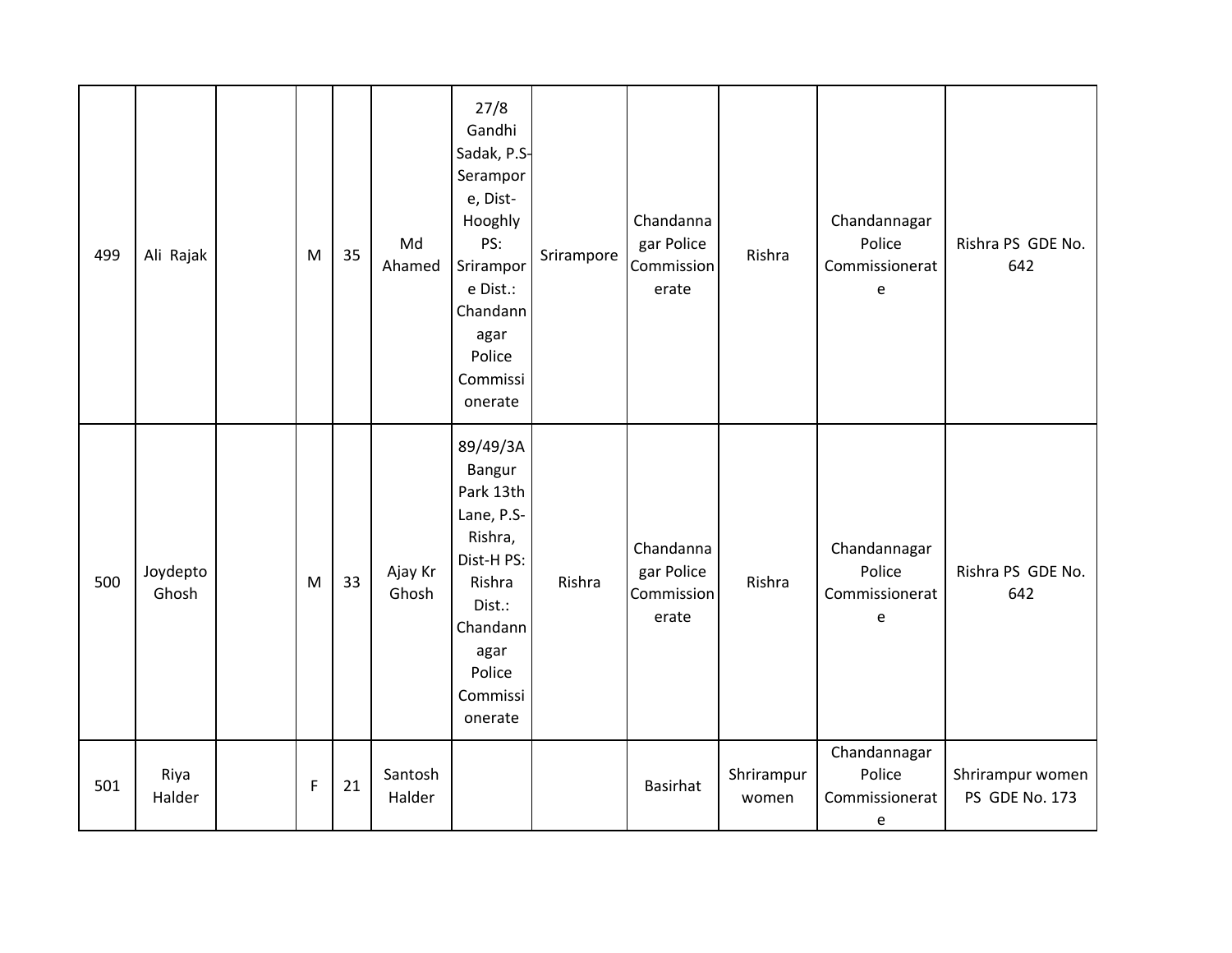| 502 | Seihyodip<br>Sarkar | M | 22 | Sourajit<br>Sarkar          |                                                                                                                                                         |            | <b>Basirhat</b>                                | Shrirampur<br>women | Chandannagar<br>Police<br>Commissionerat<br>e | Shrirampur women<br>PS GDE No. 173 |
|-----|---------------------|---|----|-----------------------------|---------------------------------------------------------------------------------------------------------------------------------------------------------|------------|------------------------------------------------|---------------------|-----------------------------------------------|------------------------------------|
| 503 | Sk Amir             | M | 22 | Sk,<br>Sanaulla             | Baidyabati<br>Kajipara<br>Baidyabati<br>PS-<br>Serampor<br>e, Hoog<br>PS:<br>Srirampor<br>e Dist.:<br>Chandann<br>agar<br>Police<br>Commissi<br>onerate | Srirampore | Chandanna<br>gar Police<br>Commission<br>erate | Srirampore          | Chandannagar<br>Police<br>Commissionerat<br>e | Srirampore PS GDE<br>No. 462       |
| 504 | Sk<br>Sanaulla      | M | 42 | Sk.<br>Manjur Ali Srirampor | Baidyabati<br>Kajipara<br>Baidyabati<br>PS-<br>Serampor<br>e, Hoog<br>PS:<br>e Dist.:<br>Chandann<br>agar<br>Police<br>Commissi<br>onerate              | Srirampore | Chandanna<br>gar Police<br>Commission<br>erate | Srirampore          | Chandannagar<br>Police<br>Commissionerat<br>e | Srirampore PS GDE<br>No. 462       |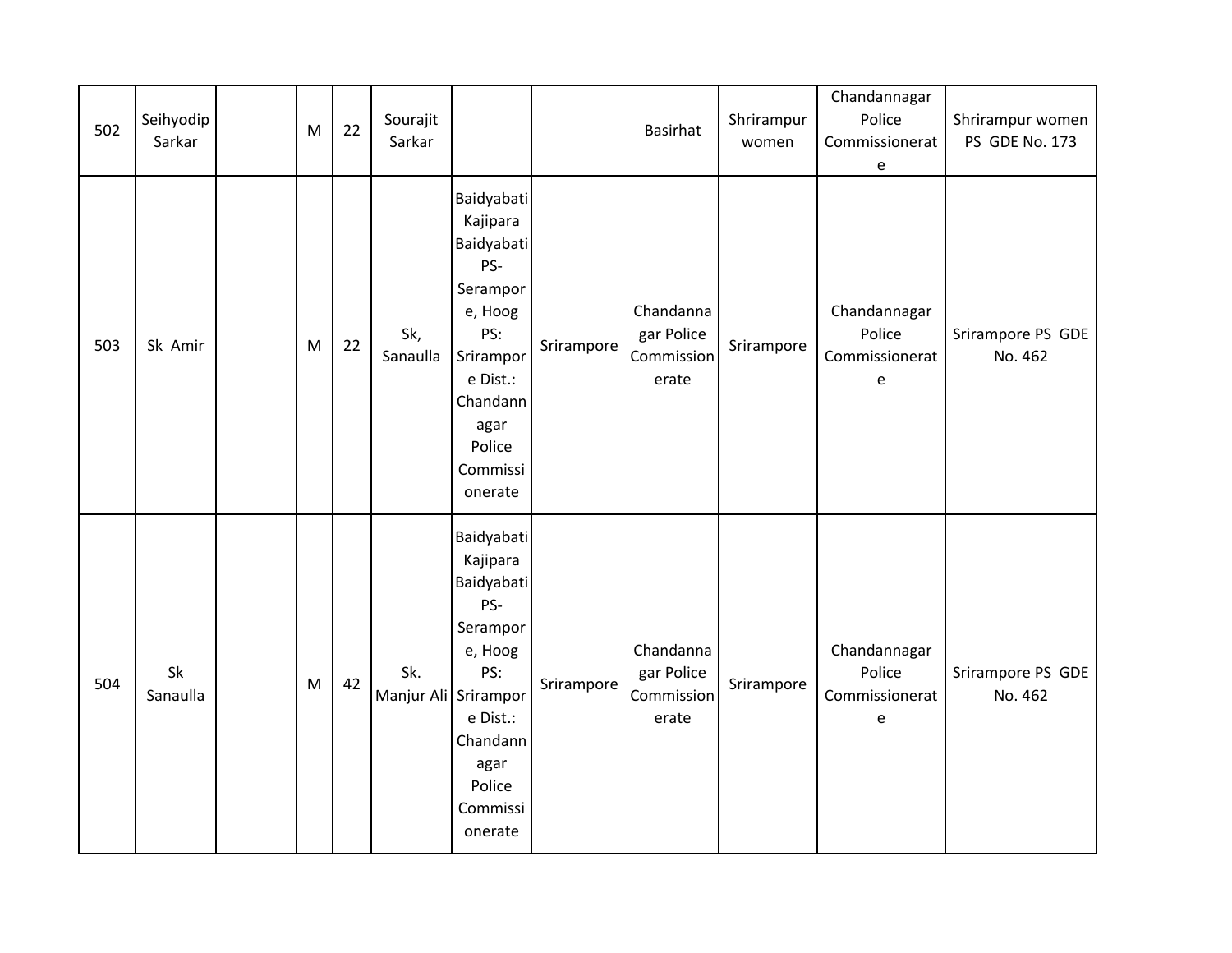| 505 | Sarbat<br>Mallick    |  | S/o Rayan<br>Mallick       | Saheb<br>Pukur<br>Dharsha,<br>Hindmoto<br>r, PS-<br>Uttarpara,<br><b>Dis</b> | <b>Basirhat</b> | Uttarpara | Chandannagar<br>Police<br>Commissionerat<br>e | Uttarpara PS GDE<br>No. 243 |
|-----|----------------------|--|----------------------------|------------------------------------------------------------------------------|-----------------|-----------|-----------------------------------------------|-----------------------------|
| 506 | Sk. Rakib<br>Ali     |  | $S/O$ Sk.<br>Rejwan Ali    | 12, A.K<br>Azad<br>Road,<br>Karatipara<br>, PO-<br>Konnagar,<br>PS-U         | <b>Basirhat</b> | Uttarpara | Chandannagar<br>Police<br>Commissionerat<br>е | Uttarpara PS GDE<br>No. 243 |
| 507 | Pawan<br>Kumar       |  | S/O<br>Naresh<br>Rajbanshi | 1/H/26<br>Ramesh<br>Dutta<br>Street, PO-<br>Bedan<br>Street, PS-             | <b>Basirhat</b> | Uttarpara | Chandannagar<br>Police<br>Commissionerat<br>e | Uttarpara PS GDE<br>No. 243 |
| 508 | Krishanu<br>Kr. Shaw |  | S/o Suresh<br>Shaw         | 67/1/B<br>Mintala<br>Ghat<br>Street, PO-<br>Bedan<br>Street, PS-             | <b>Basirhat</b> | Uttarpara | Chandannagar<br>Police<br>Commissionerat<br>e | Uttarpara PS GDE<br>No. 243 |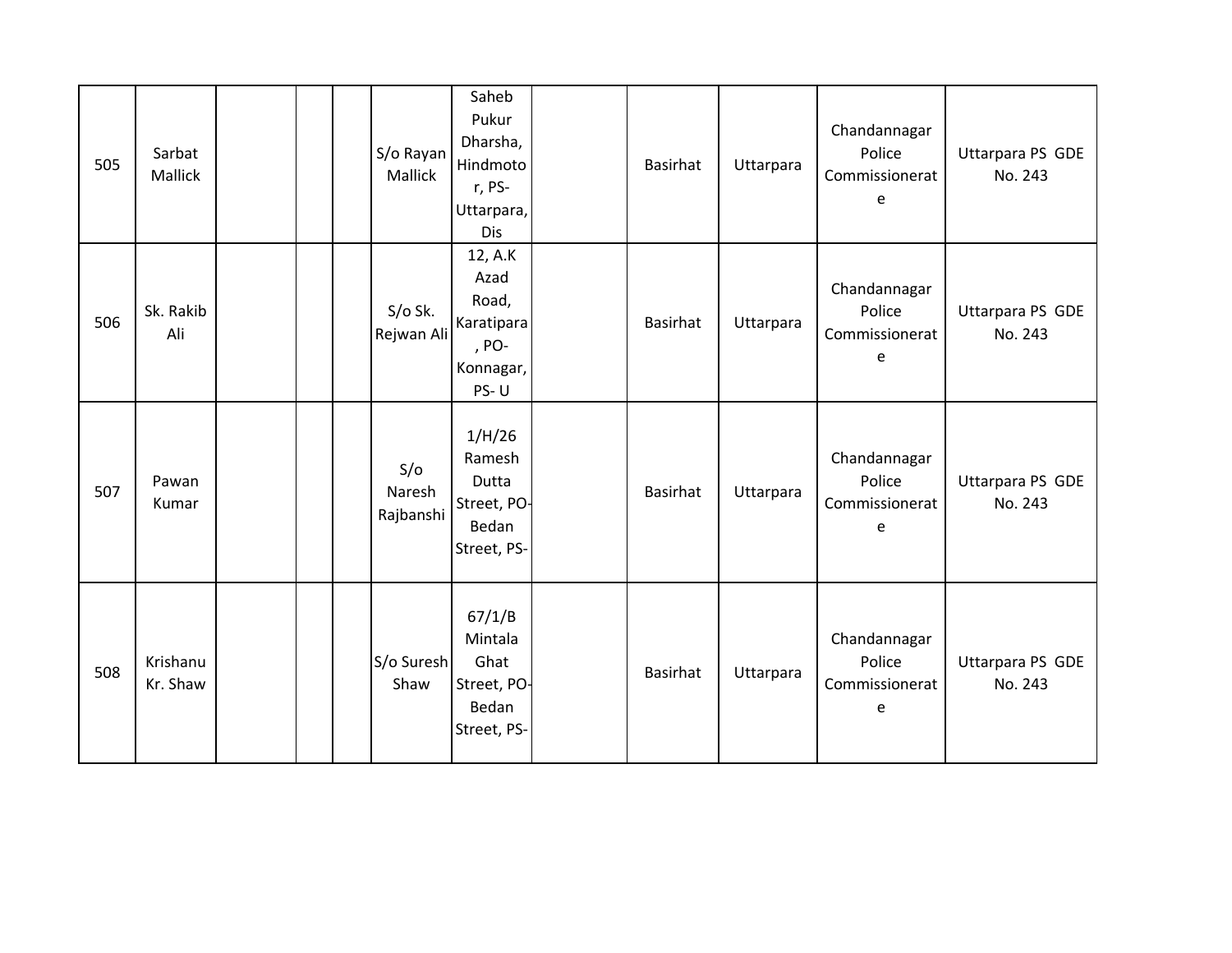| 509 | Mani<br>Kanta<br>Thakur        |           | S/o Kamal<br>Kanta<br>Thakur | Barabaher<br>a, PS-<br>Uttarpara,<br>Dist-<br>Hooghly              |            | <b>Basirhat</b> | Uttarpara | Chandannagar<br>Police<br>Commissionerat<br>e | Uttarpara PS GDE<br>No. 229 |
|-----|--------------------------------|-----------|------------------------------|--------------------------------------------------------------------|------------|-----------------|-----------|-----------------------------------------------|-----------------------------|
| 510 | P.<br>Chandra<br>Sekhar<br>Rao |           | $S/O$ P.<br>Maleswar<br>Rao  | 109, C.S<br>Mukherje<br>e Street,<br>Konnagar,<br>PS-<br>Uttarpara |            | Basirhat        | Uttarpara | Chandannagar<br>Police<br>Commissionerat<br>e | Uttarpara PS GDE<br>No. 229 |
| 511 | Anil Roy                       | M         | Lt Sarat<br>Roy              | <b>BELAKOPA</b><br>PS:<br>Jalpaiguri<br>Dist.:<br>Jalpaiguri       | Jalpaiguri | Jalpaiguri      | Dinhata   | Coochbehar                                    | Dinhata PS GDE No.<br>765   |
| 512 | Dibakar<br>Roy                 | ${\sf M}$ | Brojen<br>Roy                | <b>BELAKOPA</b><br>PS:<br>Jalpaiguri<br>Dist.:<br>Jalpaiguri       | Jalpaiguri | Jalpaiguri      | Dinhata   | Coochbehar                                    | Dinhata PS GDE No.<br>765   |
| 513 | Rajib Das                      | M         | Benu Das                     | <b>KADAMTA</b><br>LA PS:<br>Jalpaiguri<br>Dist.:<br>Jalpaiguri     | Jalpaiguri | Jalpaiguri      | Dinhata   | Coochbehar                                    | Dinhata PS GDE No.<br>765   |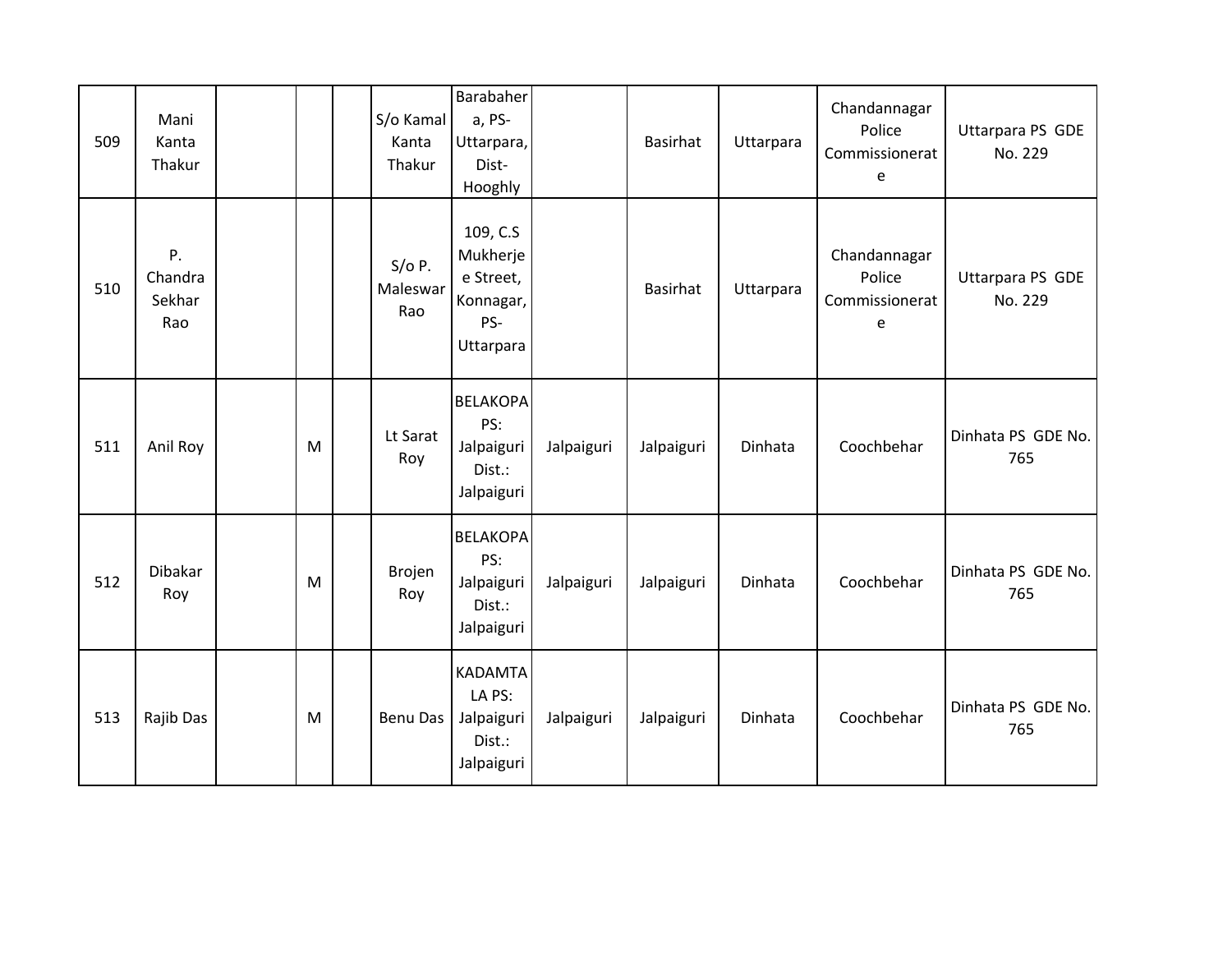| 514 | Sobhan Ali         | M | Haytulya<br>Bepary   | SHERNAG<br>AR, PS-<br><b>AGAMANI</b><br>, DIST.-<br><b>DHUBRI</b><br>ASSAM<br>PS:<br><b>Baduria</b><br>Dist.:<br>Alipurduar | Baduria   | Alipurduar | Dinhata | Coochbehar | Dinhata PS GDE No.<br>770 |
|-----|--------------------|---|----------------------|-----------------------------------------------------------------------------------------------------------------------------|-----------|------------|---------|------------|---------------------------|
| 515 | Rakesh<br>Saha     | M | Lt Laksha<br>Kr Saha | <b>WARD NO-</b><br>14,<br><b>RANGPUR</b><br>ROAD, PS-<br>DINHATA/<br>CBR PS:<br>Dinhata<br>Dist.:<br>Coochbeh<br>ar         | Dinhata   | Coochbehar | Dinhata | Coochbehar | Dinhata PS GDE No.<br>770 |
| 516 | Krishna<br>Rabidas | M | Mohan<br>Rabidas     | <b>BHABANI</b><br>PROSAD,<br><b>NAYARHA</b><br>T, PS-<br>SAHEBGA<br>NJ/CBR<br>PS:<br>Sahebganj<br>Dist.:<br>Coochbeh<br>ar  | Sahebganj | Coochbehar | Dinhata | Coochbehar | Dinhata PS GDE No.<br>770 |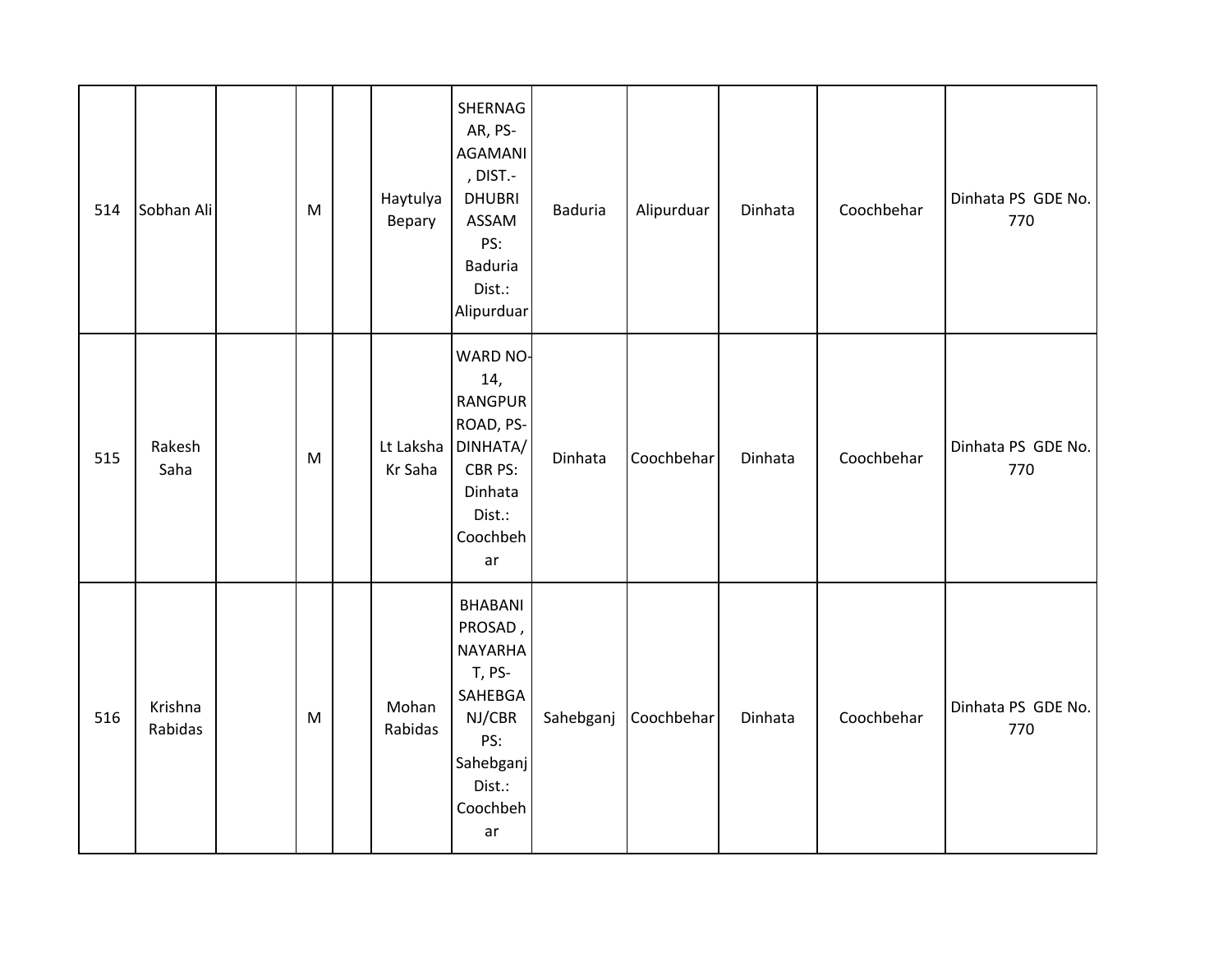| 517 | Raj Das                | M |    | Chittaranj<br>an Das        | PS:<br>Tufanganj<br>Dist.:<br>Coochbeh<br>ar                   | Tufanganj | Coochbehar          | Tufanganj | Coochbehar       | Tufanganj PS GDE<br>No. 605 |
|-----|------------------------|---|----|-----------------------------|----------------------------------------------------------------|-----------|---------------------|-----------|------------------|-----------------------------|
| 518 | Sourav<br>Das          | M |    | Sukdhan<br>Das              | PS:<br>Tufanganj<br>Dist.:<br>Coochbeh<br>ar                   | Tufanganj | Coochbehar          | Tufanganj | Coochbehar       | Tufanganj PS GDE<br>No. 605 |
| 519 | Gopal<br>Ghosh         | M | 52 | Lt. Aswini<br>Ghosh         | Rashidpur<br>PS:<br>Bansihari<br>Dist.:<br>Dakshin<br>Dinajpur | Bansihari | Dakshin<br>Dinajpur | Bansihari | Dakshin Dinajpur | Bansihari PS GDE<br>No. 524 |
| 520 | Bijoy<br><b>Biswas</b> | M | 61 | Lt. Ranjan<br><b>Biswas</b> | Malam PS:<br>Bansihari<br>Dist.:<br>Dakshin<br>Dinajpur        | Bansihari | Dakshin<br>Dinajpur | Bansihari | Dakshin Dinajpur | Bansihari PS GDE<br>No. 524 |
| 521 | Shirel<br>Murmu        | M | 58 | Lt. Ruben<br>Murmu          | Patra PS:<br>Bansihari<br>Dist.:<br>Dakshin<br>Dinajpur        | Bansihari | Dakshin<br>Dinajpur | Bansihari | Dakshin Dinajpur | Bansihari PS GDE<br>No. 524 |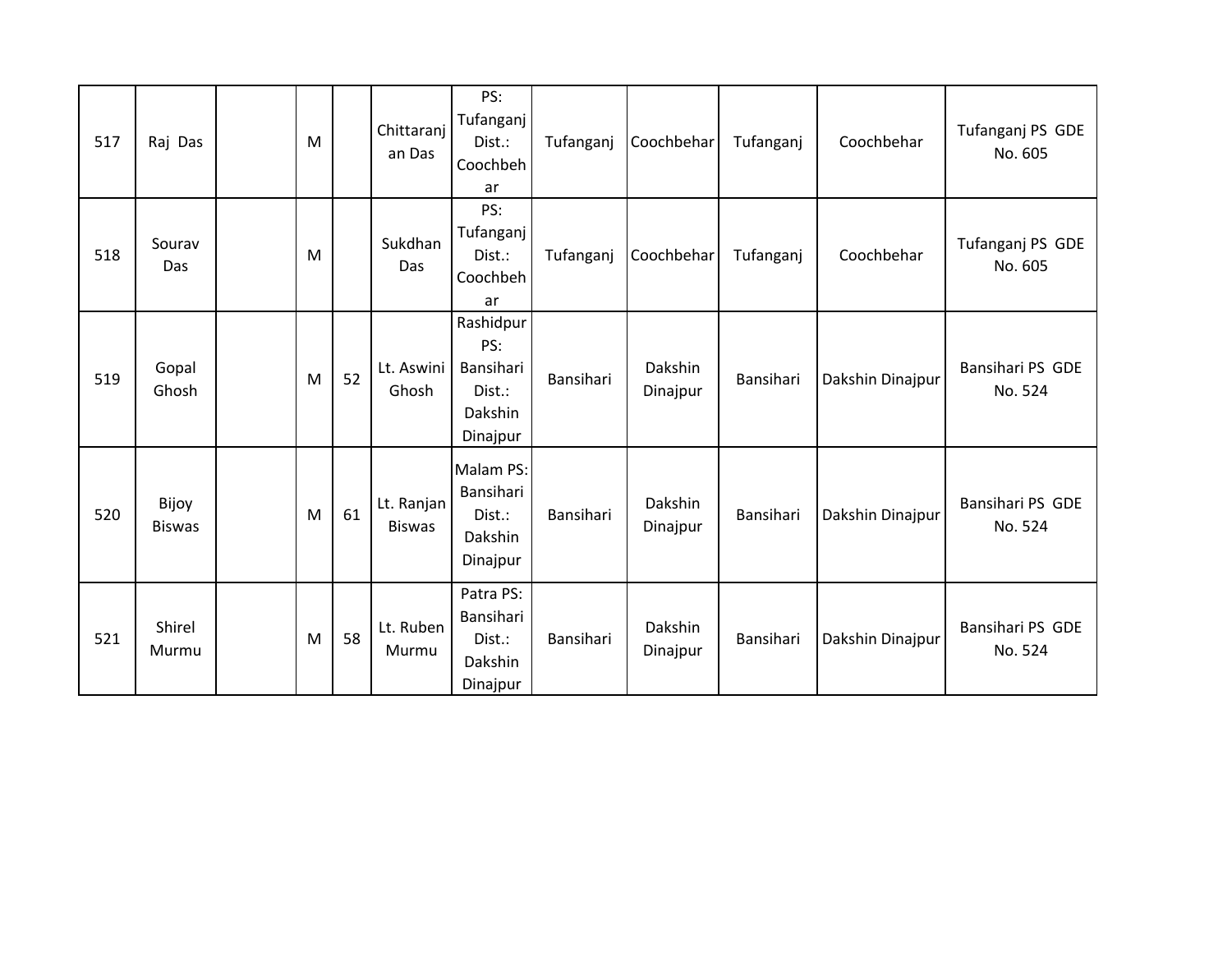| 522 | Kamran<br>Miraj      | M | 24 | Nurul<br>Islam    | Choragach<br>i Fakirpara<br>PS:<br>Kushmand<br>i Dist.:<br>Dakshin<br>Dinajpur | Kushmandi  | Dakshin<br>Dinajpur | Bansihari  | Dakshin Dinajpur | Bansihari PS GDE<br>No. 524  |
|-----|----------------------|---|----|-------------------|--------------------------------------------------------------------------------|------------|---------------------|------------|------------------|------------------------------|
| 523 | <b>Bipad</b><br>Saha | M | 60 | Saha              | Malopara<br>PS:<br>Lt. Khitish   Raninagar<br>Dist.:<br>Murshida<br>bad        | Raninagar  | Murshidaba<br>d     | Bansihari  | Dakshin Dinajpur | Bansihari PS GDE<br>No. 524  |
| 524 | Mabud<br>Alam        | M | 22 | Nasirul<br>Islam  | <b>Balihara</b><br>PS:<br>Harirampu<br>r Dist.:<br>Dakshin<br>Dinajpur         | Harirampur | Dakshin<br>Dinajpur | Harirampur | Dakshin Dinajpur | Harirampur PS GDE<br>No. 474 |
| 525 | Arjuman<br>Ali       | M | 21 | Amanur<br>Rahaman | <b>Balihara</b><br>PS:<br>Harirampu<br>r Dist.:<br>Dakshin<br>Dinajpur         | Harirampur | Dakshin<br>Dinajpur | Harirampur | Dakshin Dinajpur | Harirampur PS GDE<br>No. 474 |
| 526 | Shyamal<br>Hansda    | M | 38 | Mangal<br>Hansda  | Dharmada<br>nga PS:<br>Harirampu<br>r Dist.:<br>Dakshin<br>Dinajpur            | Harirampur | Dakshin<br>Dinajpur | Harirampur | Dakshin Dinajpur | Harirampur PS GDE<br>No. 474 |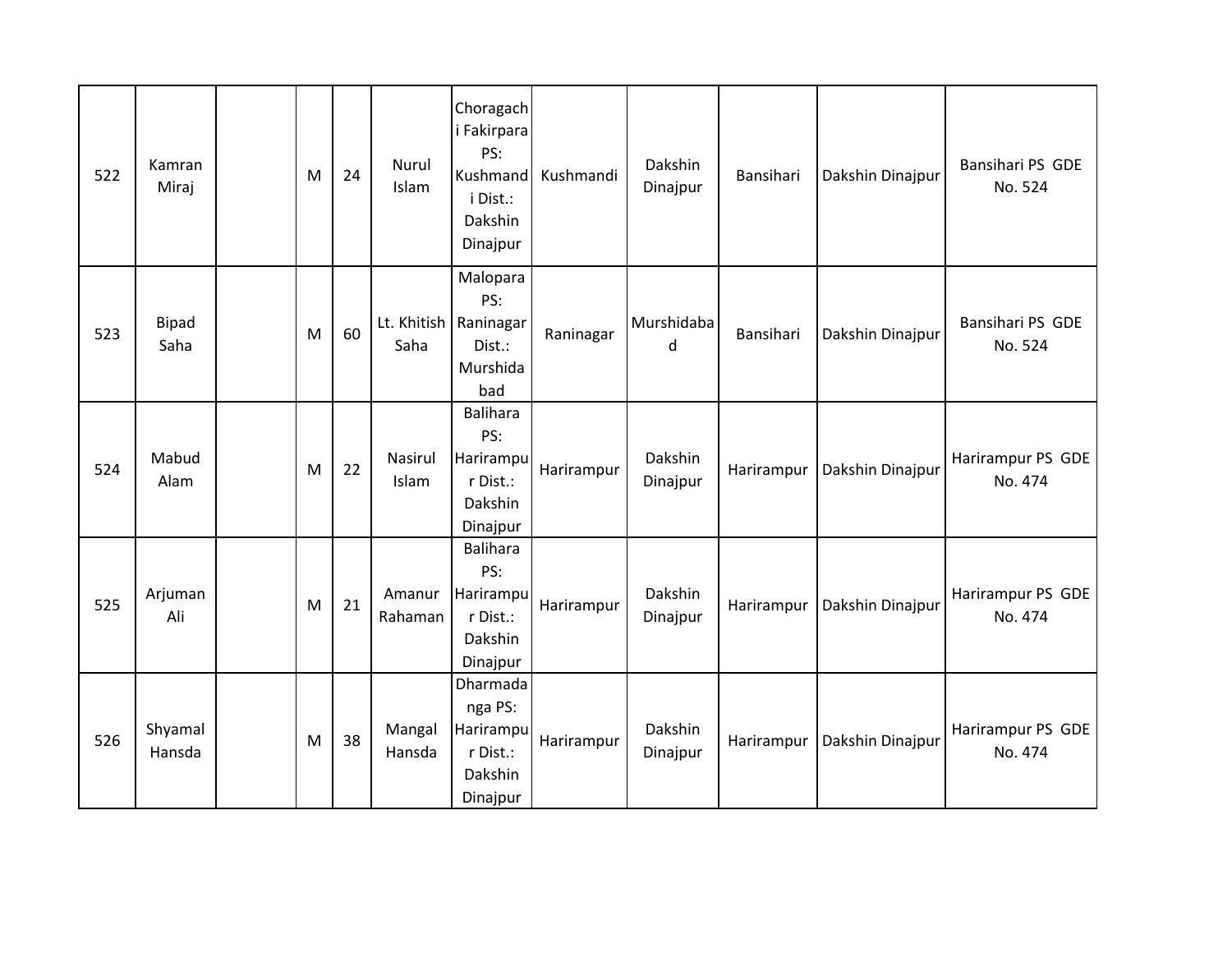| 527 | Ajay Mudi       | M | 26 | Julu Mudi            | Gonadighi<br>(Doash)<br>PS: Gajole<br>Dist.:<br>Malda          | Gajole    | Malda               | Harirampur | Dakshin Dinajpur | Harirampur PS GDE<br>No. 474          |
|-----|-----------------|---|----|----------------------|----------------------------------------------------------------|-----------|---------------------|------------|------------------|---------------------------------------|
| 528 | Dibakar<br>Mudi | M | 21 | Late<br>Dashu<br>Ram | Mudi<br>Gonadighi<br>(Doash)<br>PS: Gajole<br>Dist.:<br>Malda  | Gajole    | Malda               | Harirampur | Dakshin Dinajpur | Harirampur PS GDE<br>No. 474          |
| 529 | Kashi<br>Mudi   | M | 19 | Bidashi<br>Mudi      | Gonadighi<br>(Doash)<br>PS: Gajole<br>Dist.:<br>Malda          | Gajole    | Malda               | Harirampur | Dakshin Dinajpur | Harirampur PS GDE<br>No. 474          |
| 530 | Ajoy Mali       | M | 21 | Arun Malo Balurghat  | Khadimpu<br>r Bot Tola<br>PS:<br>Dist.:<br>Dakshin<br>Dinajpur | Balurghat | Dakshin<br>Dinajpur | Hilli      |                  | Dakshin Dinajpur Hilli PS GDE No. 454 |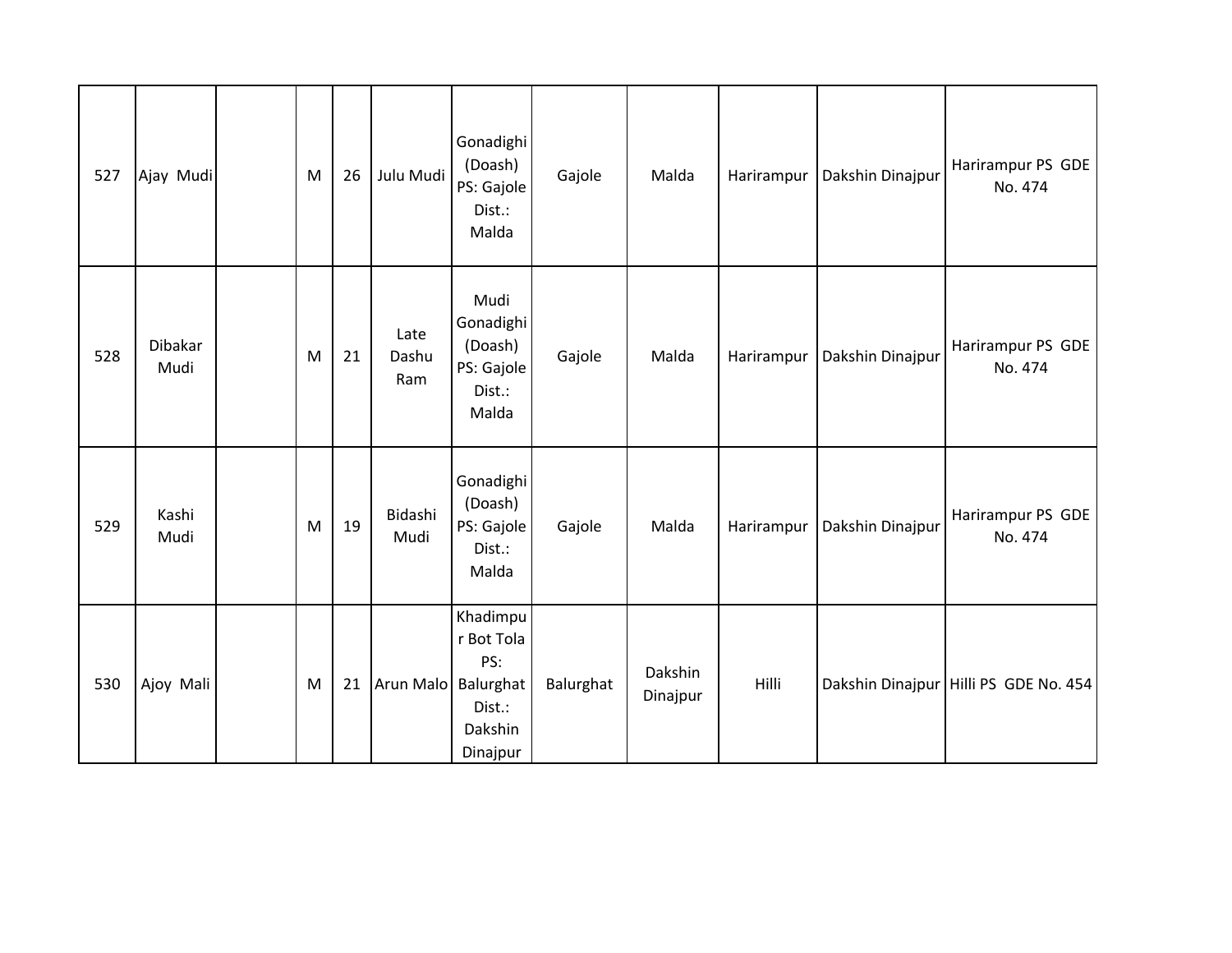| 531 | Ashu<br>Pahan       | M | 28 | Shyamal<br>Pahan        | <b>Binshira</b><br>PS: Hilli<br>Dist.:<br>Dakshin<br>Dinajpur | Hilli | Dakshin<br>Dinajpur | Hilli | Dakshin Dinajpur Hilli PS GDE No. 454   |
|-----|---------------------|---|----|-------------------------|---------------------------------------------------------------|-------|---------------------|-------|-----------------------------------------|
| 532 | Shiba<br>Pahan      | M | 27 | Nakul<br>Pahan          | Binshira<br>PS: Hilli<br>Dist.:<br>Dakshin<br>Dinajpur        | Hilli | Dakshin<br>Dinajpur | Hilli | Dakshin Dinajpur Hilli PS GDE No. 454   |
| 533 | Bimal Kr.<br>Mahato | M | 36 | Lt. Biren<br>Mahato     | Salash PS:<br>Hilli Dist.:<br>Dakshin<br>Dinajpur             | Hilli | Dakshin<br>Dinajpur | Hilli | Dakshin Dinajpur Hilli PS GDE No. 454   |
| 534 | Jogen<br>Pahan      | M | 55 | Lt.<br>Soharam<br>Pahan | <b>Binshira</b><br>PS: Hilli<br>Dist.:<br>Dakshin<br>Dinajpur | Hilli | Dakshin<br>Dinajpur | Hilli | Dakshin Dinajpur   Hilli PS GDE No. 454 |
| 535 | Samir Das           | M | 26 | Awno Das                | <b>Matais PS:</b><br>Hilli Dist.:<br>Dakshin<br>Dinajpur      | Hilli | Dakshin<br>Dinajpur | Hilli | Dakshin Dinajpur Hilli PS GDE No. 454   |
| 536 | Sunil<br>Pahan      | M | 35 | Lt. Biren<br>Pahan      | <b>Binshira</b><br>PS: Hilli<br>Dist.:<br>Dakshin<br>Dinajpur | Hilli | Dakshin<br>Dinajpur | Hilli | Dakshin Dinajpur Hilli PS GDE No. 454   |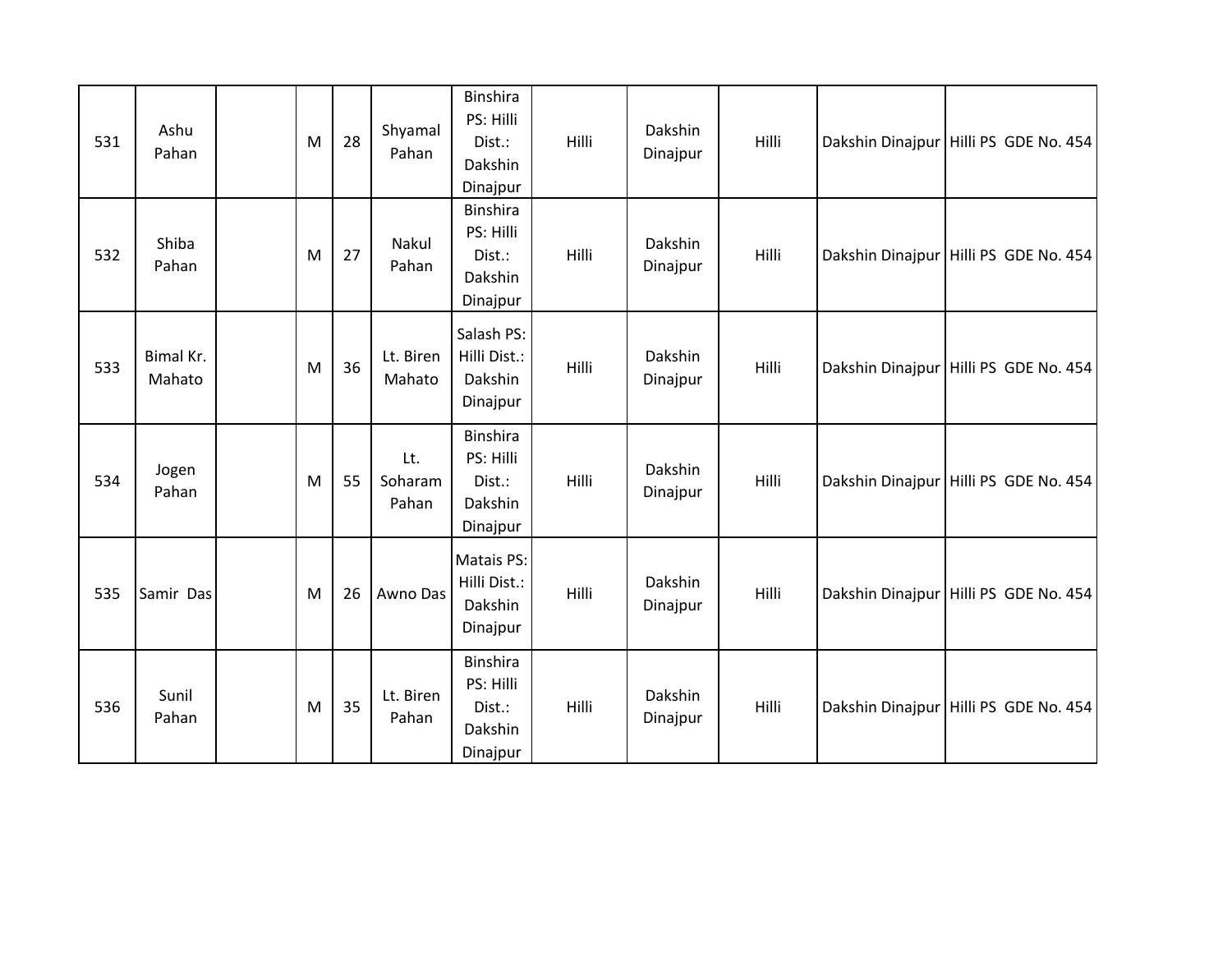| 537 | Bijoy<br>Mahato | M | 25 | Jitendra<br>Nath<br>Mahato  | Chakmoha<br>n PS: Hilli<br>Dist.:<br>Dakshin<br>Dinajpur      | Hilli     | Dakshin<br>Dinajpur | Hilli     |                  | Dakshin Dinajpur Hilli PS GDE No. 454 |
|-----|-----------------|---|----|-----------------------------|---------------------------------------------------------------|-----------|---------------------|-----------|------------------|---------------------------------------|
| 538 | Babun<br>Sarkar | M | 28 | Tarun<br>Sarkar             | Chakmoha<br>n PS: Hilli<br>Dist.:<br>Dakshin<br>Dinajpur      | Hilli     | Dakshin<br>Dinajpur | Hilli     |                  | Dakshin Dinajpur Hilli PS GDE No. 454 |
| 539 | Niranjan<br>Roy | M | 50 | Lt.<br>Narendra<br>Nath Roy | Iswarpara<br>PS: Hilli<br>Dist.:<br>Dakshin<br>Dinajpur       | Hilli     | Dakshin<br>Dinajpur | Hilli     |                  | Dakshin Dinajpur Hilli PS GDE No. 463 |
| 540 | Dilip<br>Kisku  | M | 42 | Lt. Parimal<br>Kisku        | Iswarpara<br>PS: Hilli<br>Dist.:<br>Dakshin<br>Dinajpur       | Hilli     | Dakshin<br>Dinajpur | Hilli     |                  | Dakshin Dinajpur Hilli PS GDE No. 463 |
| 541 | Suman<br>Roy    | M | 27 | <b>Bimal Roy</b>            | Iswarpara<br>PS: Hilli<br>Dist.:<br>Dakshin<br>Dinajpur       | Hilli     | Dakshin<br>Dinajpur | Hilli     |                  | Dakshin Dinajpur Hilli PS GDE No. 463 |
| 542 | Samresh<br>Roy  | M | 22 | Madan<br>Roy                | Balapur<br>PS:<br>Kushmand<br>i Dist.:<br>Dakshin<br>Dinajpur | Kushmandi | Dakshin<br>Dinajpur | Kushmandi | Dakshin Dinajpur | Kushmandi PS GDE<br>No. 769           |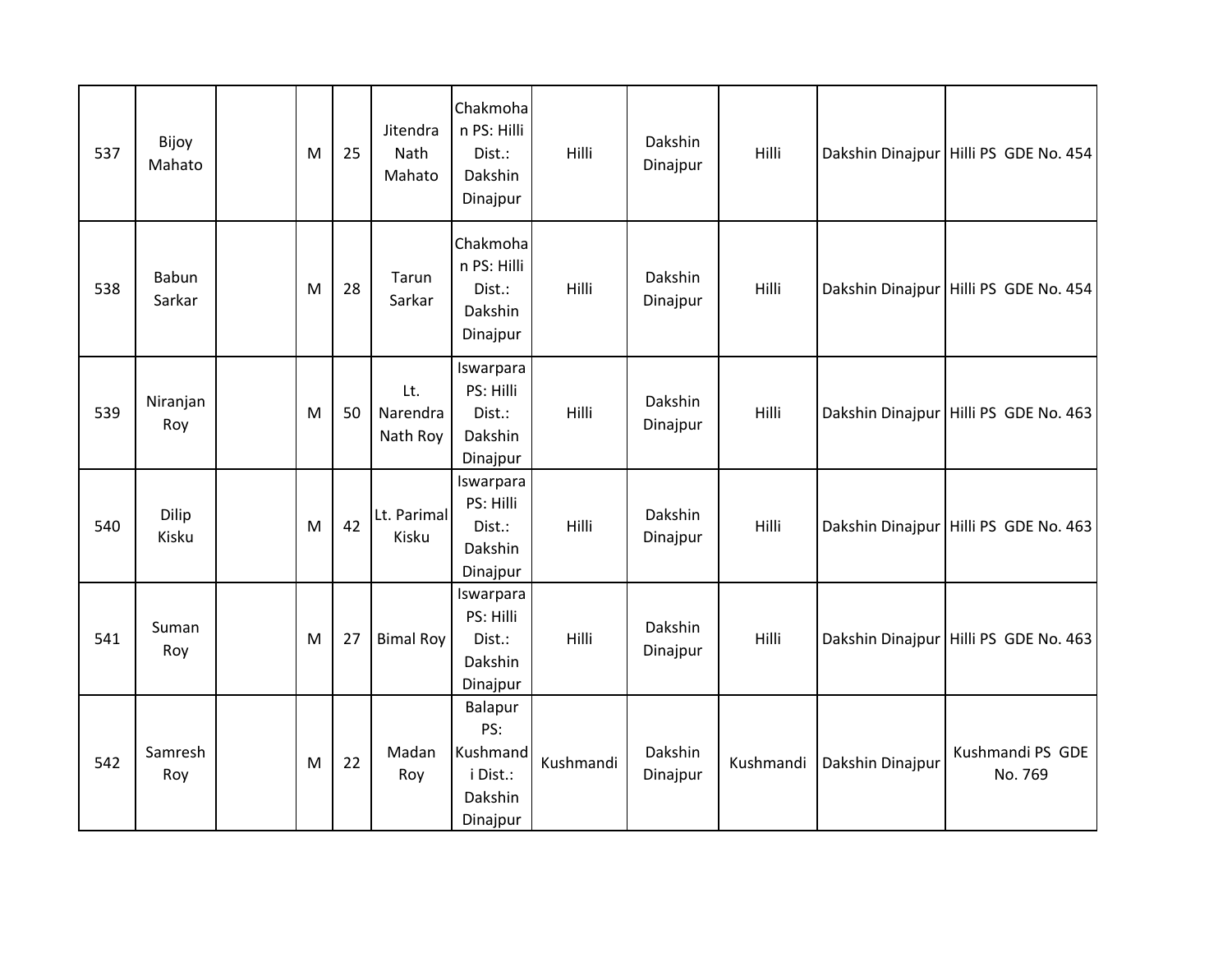| 543 | Sujan<br>Sarkar         | M | 22 | Duaru<br>Sarkar            | Nich<br>Uttarpara<br>PS:<br>Kushmand<br>i Dist.:<br>Dakshin<br>Dinajpur        | Kushmandi | Dakshin<br>Dinajpur                  | Kushmandi | Dakshin Dinajpur | Kushmandi PS GDE<br>No. 769 |
|-----|-------------------------|---|----|----------------------------|--------------------------------------------------------------------------------|-----------|--------------------------------------|-----------|------------------|-----------------------------|
| 544 | Anamul<br>Hoque         | M | 33 | Md. Islam                  | Laxmipur<br>PS:<br>Kushmand<br>i Dist.:<br>Dakshin<br>Dinajpur                 | Kushmandi | Dakshin<br>Dinajpur                  | Kushmandi | Dakshin Dinajpur | Kushmandi PS GDE<br>No. 769 |
| 545 | Shre<br>Kumar<br>Sarkar | M | 22 | Shrepada<br>Sarkar         | Debinagar<br>PS:<br>Raigunje<br>Dist.:<br>Raiganj<br>Police<br>District        | Raigunje  | Raiganj<br>Police<br><b>District</b> | Kushmandi | Dakshin Dinajpur | Kushmandi PS GDE<br>No. 769 |
| 546 | Hamidar<br>Rahaman      | M | 22 | Chhalimu<br>ddin<br>Sarkar | Purba<br>Rampur<br>PS:<br>Kaliaganj<br>Dist.:<br>Raiganj<br>Police<br>District | Kaliaganj | Raiganj<br>Police<br>District        | Kushmandi | Dakshin Dinajpur | Kushmandi PS GDE<br>No. 769 |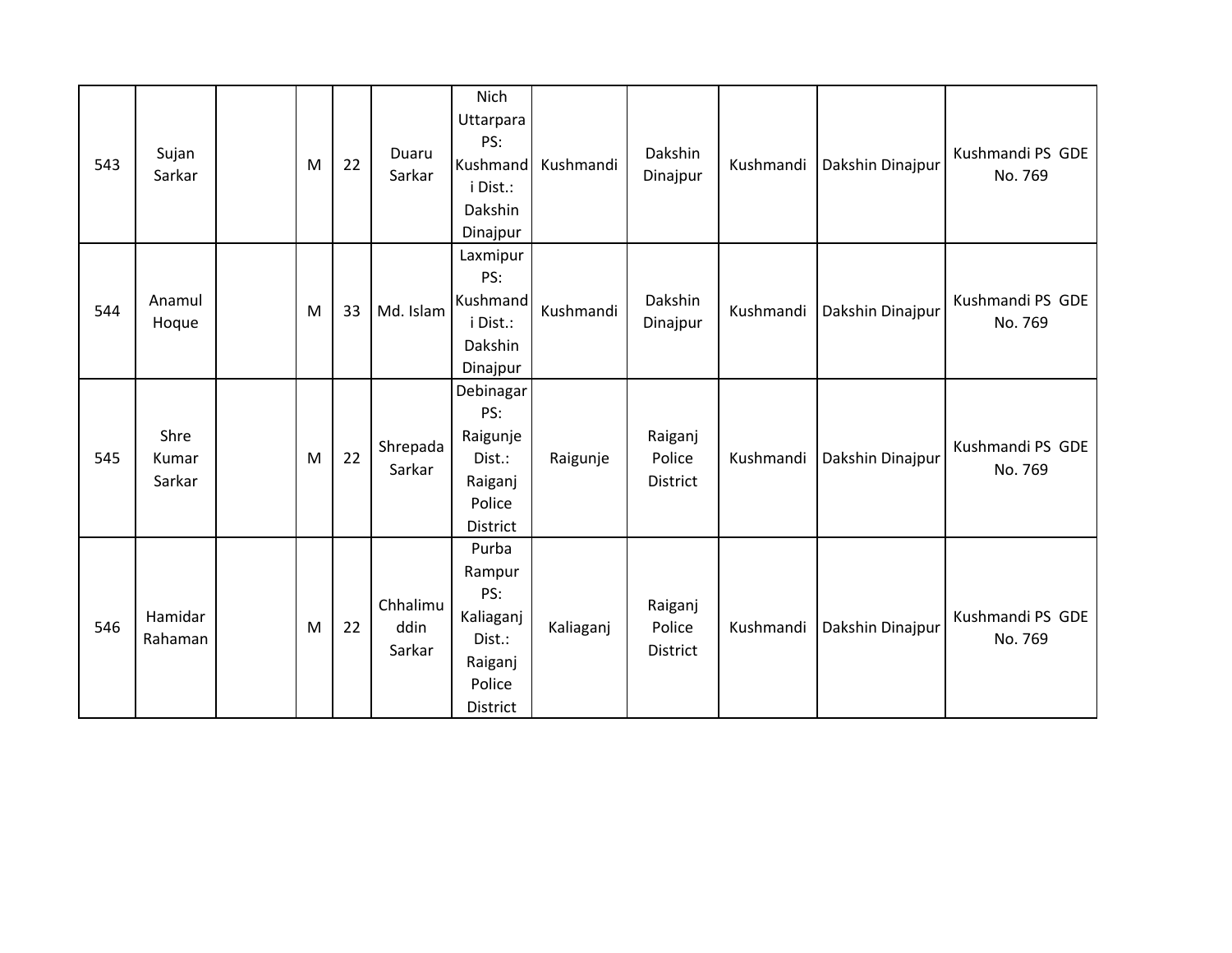| 547 | Pallad<br>Sarkar           | M | 30 | Subrata<br>Sarkar         | Debinagar<br>PS:<br>Raigunje<br>Dist.:<br>Raiganj<br>Police<br>District                  | Raigunje  | Raiganj<br>Police<br><b>District</b> | Kushmandi | Dakshin Dinajpur | Kushmandi PS GDE<br>No. 769 |
|-----|----------------------------|---|----|---------------------------|------------------------------------------------------------------------------------------|-----------|--------------------------------------|-----------|------------------|-----------------------------|
| 548 | Raju<br>Mahata             | M | 23 | Dulal<br>Mahata           | Deul PS:<br>Kushmand<br>i Dist.:<br>Dakshin<br>Dinajpur                                  | Kushmandi | Dakshin<br>Dinajpur                  | Kushmandi | Dakshin Dinajpur | Kushmandi PS GDE<br>No. 766 |
| 549 | Sukesh<br>Sarkar           | M | 40 | Lt.<br>Nagindar<br>Sarkar | Deul PS:<br>Kushmand<br>i Dist.:<br>Dakshin<br>Dinajpur                                  | Kushmandi | Dakshin<br>Dinajpur                  | Kushmandi | Dakshin Dinajpur | Kushmandi PS GDE<br>No. 766 |
| 550 | Ampi<br>Sarkar             | M | 22 | <b>Badal</b><br>Sarkar    | Deul PS:<br>Kushmand<br>i Dist.:<br>Dakshin<br>Dinajpur                                  | Kushmandi | Dakshin<br>Dinajpur                  | Kushmandi | Dakshin Dinajpur | Kushmandi PS GDE<br>No. 766 |
| 551 | <b>Bishanta</b><br>Pradhan | M | 27 | Lt. Ganesh<br>Pradhan     | <b>Bich</b><br><b>Bagan Top</b><br>Line, PO +<br>PS-<br>Hasimara<br>Dist.:<br>Jalpaiguri |           | Jalpaiguri                           | Kurseong  | Darjeeling       | Kurseong PS GDE<br>No. 941  |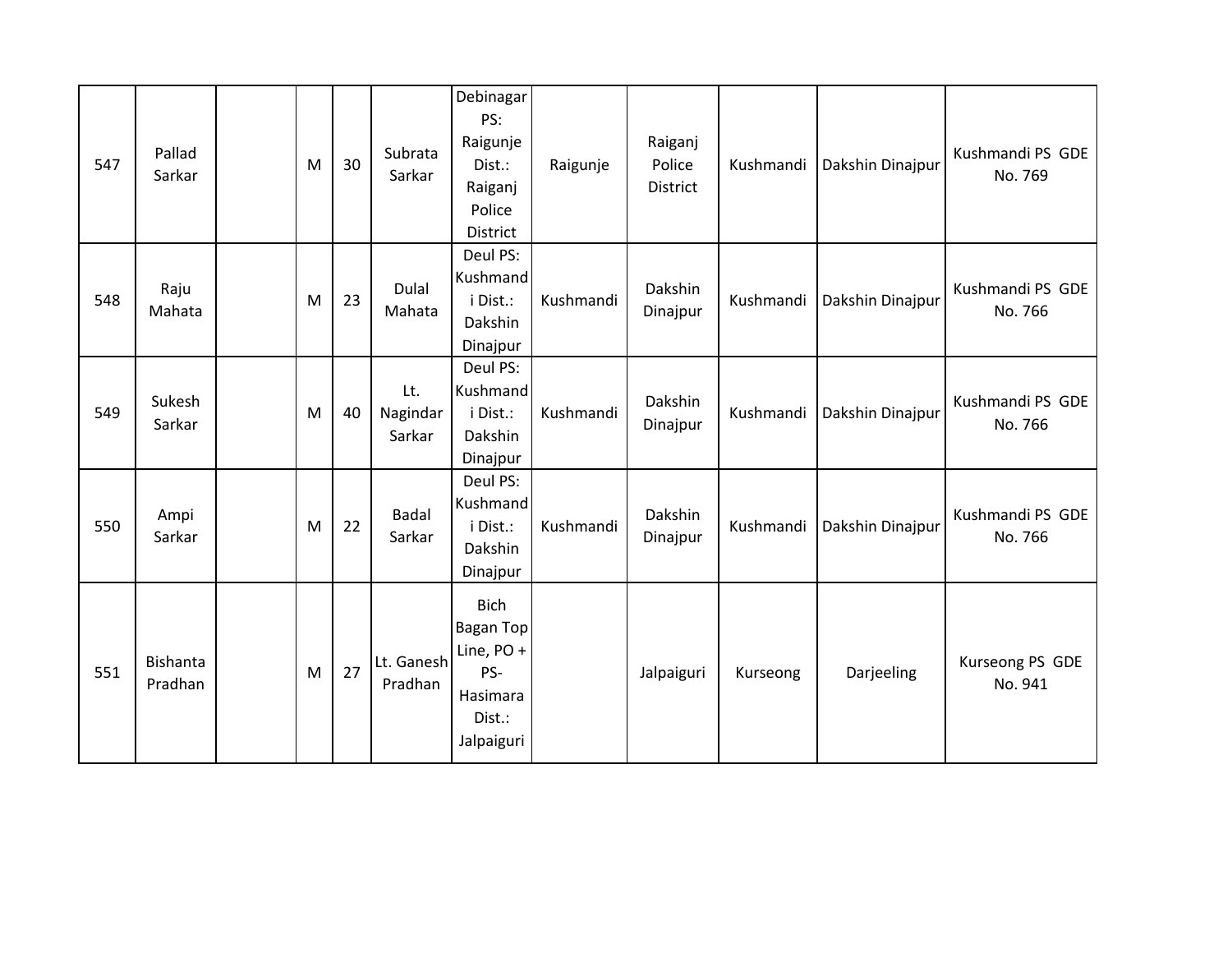| 552 | Jahir<br><b>Hossain Sk</b> | M | 18 | Jafar Sk                 | PS:<br>Diamond<br>harbour<br>Dist.:<br>Diamond<br>Harbour<br>Police<br>District                  | Diamond<br>harbour | Diamond<br>Harbour<br>Police<br><b>District</b> | Diamond<br>harbour | Diamond<br><b>Harbour Police</b><br>District        | Diamond harbour PS<br><b>GDE No. 945</b> |
|-----|----------------------------|---|----|--------------------------|--------------------------------------------------------------------------------------------------|--------------------|-------------------------------------------------|--------------------|-----------------------------------------------------|------------------------------------------|
| 553 | Ariyan<br>Molla            | M | 20 | Saharuddi<br>n Molla     | PS:<br>Diamond<br>harbour<br>Dist.:<br>Diamond<br>Harbour<br>Police<br>District                  | Diamond<br>harbour | Diamond<br>Harbour<br>Police<br>District        | Diamond<br>harbour | Diamond<br><b>Harbour Police</b><br><b>District</b> | Diamond harbour PS<br><b>GDE No. 945</b> |
| 554 | Sona Lal<br>Naiya          | M |    | Prasanta<br>Naiya        | PS: Parulia<br>coastal<br>Dist.:<br>Diamond<br>Harbour<br>Police<br>District                     | Parulia<br>coastal | Diamond<br>Harbour<br>Police<br><b>District</b> | Parulia<br>coastal | Diamond<br><b>Harbour Police</b><br>District        | Parulia coastal PS<br><b>GDE No. 312</b> |
| 555 | Rabin Das                  | M | 55 | $S/O-$<br>Tinkary<br>Das | Pujali,<br>Ramchand<br>rapur PS:<br>Pujali<br>Dist.:<br>Diamond<br>Harbour<br>Police<br>District | Pujali             | Diamond<br>Harbour<br>Police<br>District        | Pujali             | Diamond<br><b>Harbour Police</b><br><b>District</b> | Pujali PS GDE No.<br>436                 |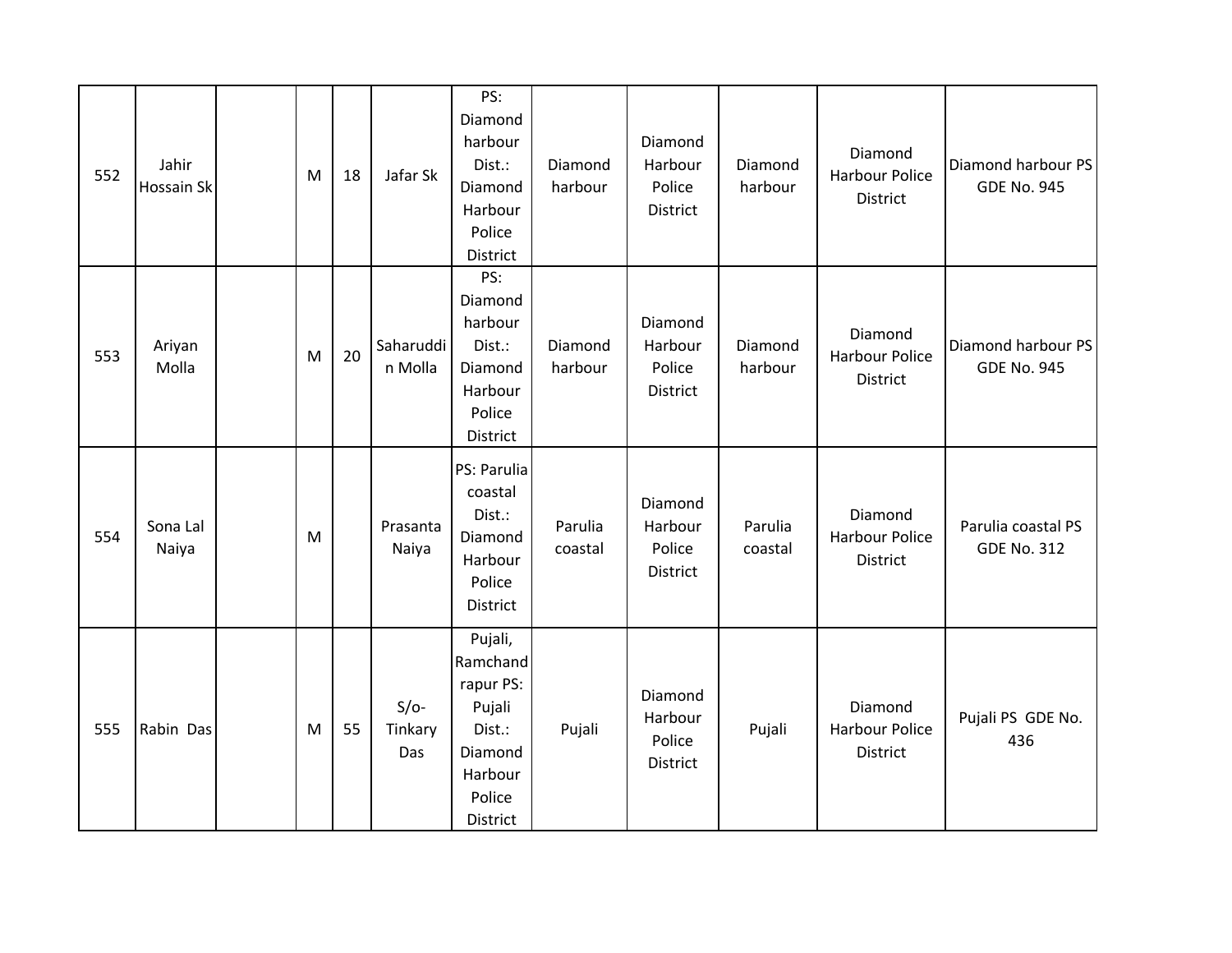| 556 | Jasimuddi<br>n Khan  | M | 38 | Jalal Khan          | Nainan PS:<br>Ramnagar<br>Dist.:<br>Diamond<br>Harbour<br>Police<br>District      | Ramnagar | Diamond<br>Harbour<br>Police<br>District | Ramnagar | Diamond<br><b>Harbour Police</b><br>District        | Ramnagar PS GDE<br>No. 571 |
|-----|----------------------|---|----|---------------------|-----------------------------------------------------------------------------------|----------|------------------------------------------|----------|-----------------------------------------------------|----------------------------|
| 557 | Khursid<br>Mollick   | M | 27 | Amjed<br>Mollick    | Nainan PS:<br>Ramnagar<br>Dist.:<br>Diamond<br>Harbour<br>Police<br>District      | Ramnagar | Diamond<br>Harbour<br>Police<br>District | Ramnagar | Diamond<br><b>Harbour Police</b><br>District        | Ramnagar PS GDE<br>No. 571 |
| 558 | Rambit<br>Patel      | M | 28 | Rajendra<br>Patel   | Deora,                                                                            |          | <b>Basirhat</b>                          | Ramnagar | Diamond<br><b>Harbour Police</b><br>District        | Ramnagar PS GDE<br>No. 577 |
| 559 | Rabut<br><b>Bara</b> | M | 24 |                     | Elesh Bara Makundra                                                               |          | <b>Basirhat</b>                          | Ramnagar | Diamond<br><b>Harbour Police</b><br>District        | Ramnagar PS GDE<br>No. 577 |
| 560 | Ashim<br>Mondal      | M | 46 | Lt. Monaj<br>Mondal | Kashipur<br>PS:<br>Ramnagar<br>Dist.:<br>Diamond<br>Harbour<br>Police<br>District | Ramnagar | Diamond<br>Harbour<br>Police<br>District | Ramnagar | Diamond<br><b>Harbour Police</b><br><b>District</b> | Ramnagar PS GDE<br>No. 577 |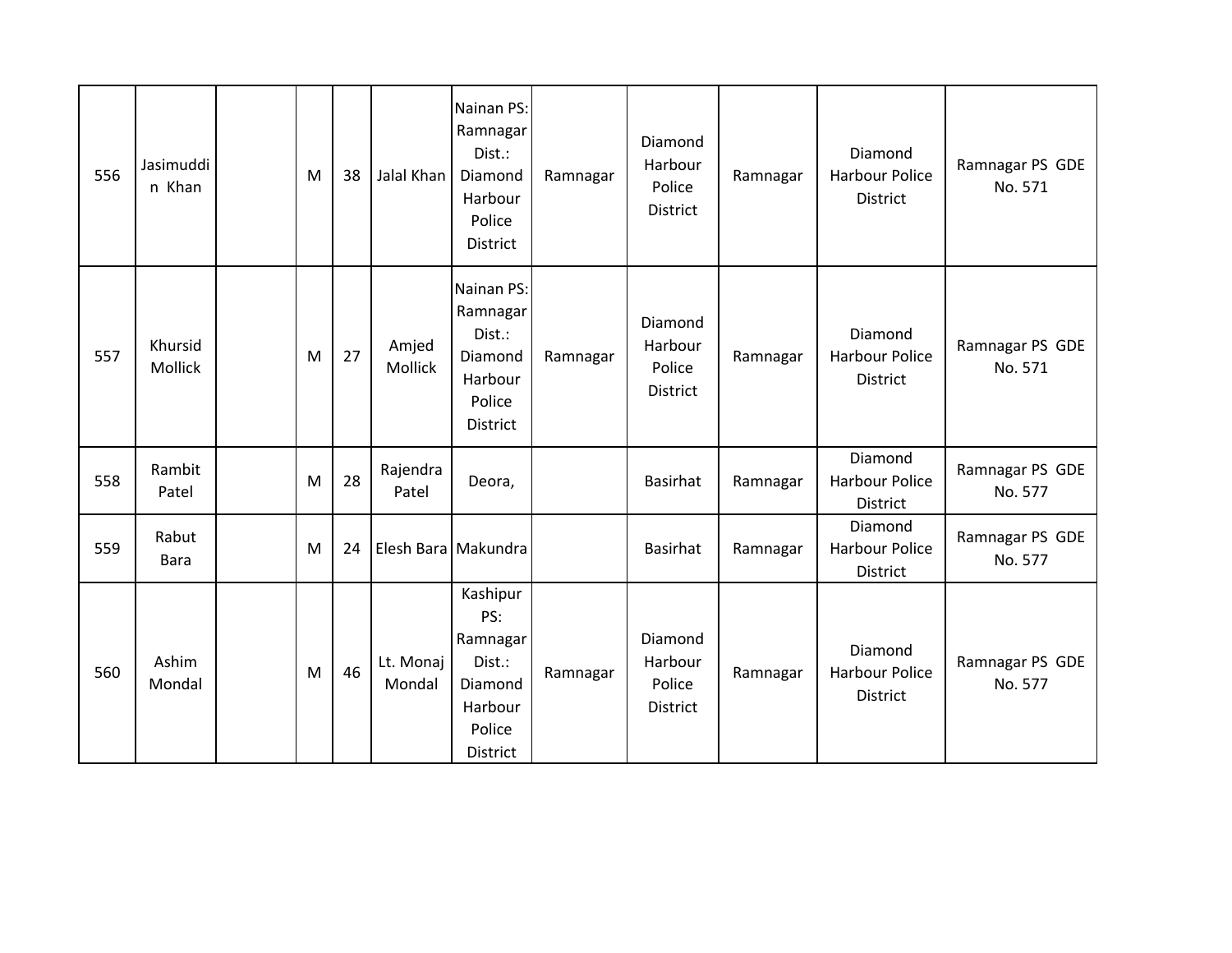| 561 | Chyon<br>Mondal        | M         | Lt<br>Gobinda<br>Mondal | Vill-<br>Kalipur<br>PS-<br>Arambagh<br>Dist-<br>Hooghly<br>PS:<br>Arambagh<br>Dist.:<br>Hooghly                       | Arambagh | Hooghly<br>Rural | Arambagh | <b>Hooghly Rural</b> | Arambagh PS GDE<br>No. 874 |
|-----|------------------------|-----------|-------------------------|-----------------------------------------------------------------------------------------------------------------------|----------|------------------|----------|----------------------|----------------------------|
| 562 | <b>Bikesh</b><br>Malik | M         | Ramprosa<br>d Malik     | Rural<br>Vill-<br>Muthadan<br>ga PS-<br>Arambagh<br>Dist-<br>Hooghly<br>PS:<br>Arambagh<br>Dist.:<br>Hooghly<br>Rural | Arambagh | Hooghly<br>Rural | Arambagh | <b>Hooghly Rural</b> | Arambagh PS GDE<br>No. 875 |
| 563 | Swarup<br>Ghosh        | ${\sf M}$ | <b>Binod</b><br>Ghosh   | Vill-<br>Naisarai<br>PS-<br>Arambagh<br>Dist-<br>Hooghly<br>PS:<br>Arambagh<br>Dist.:<br>Hooghly<br>Rural             | Arambagh | Hooghly<br>Rural | Arambagh | <b>Hooghly Rural</b> | Arambagh PS GDE<br>No. 875 |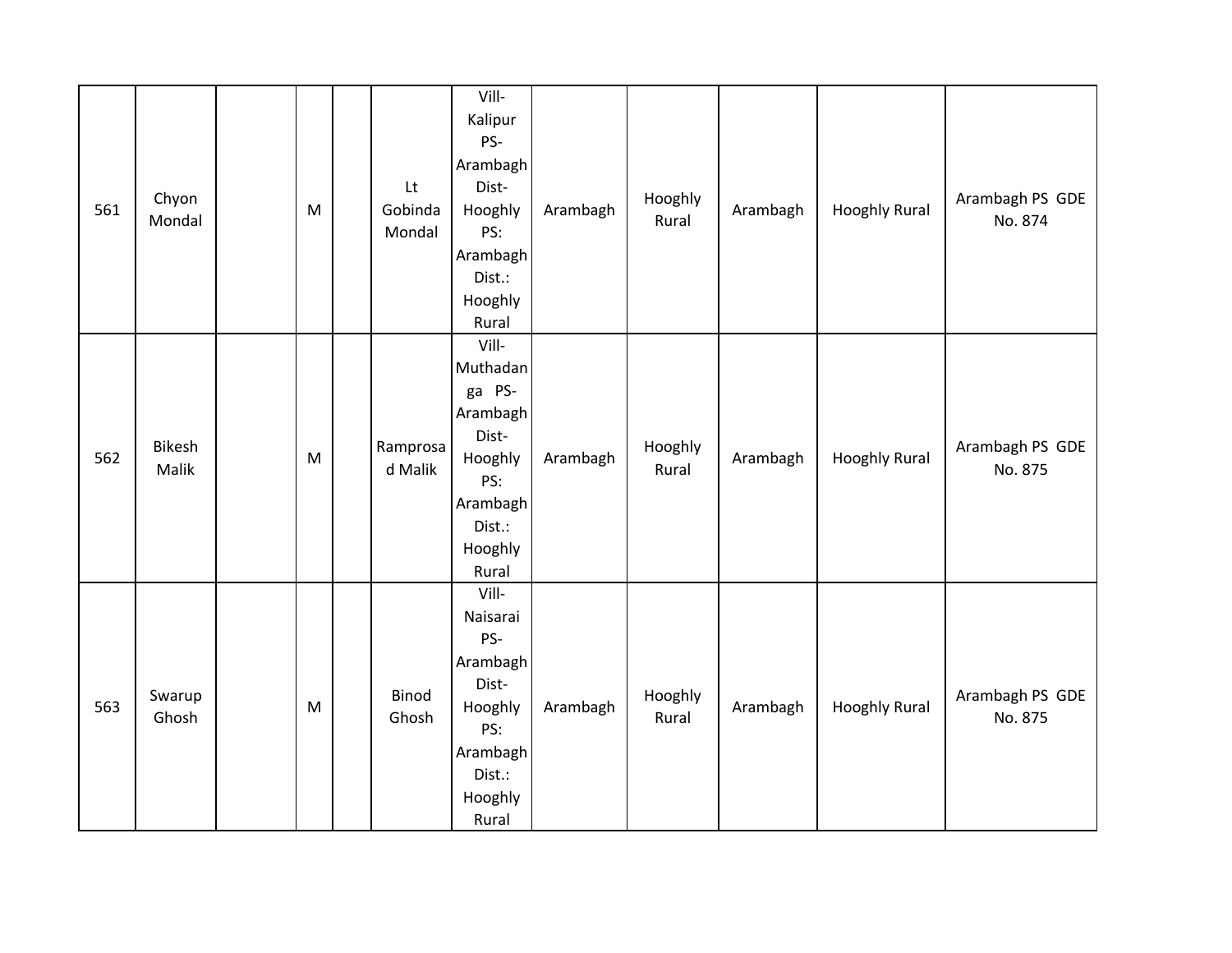| 564 | Laxmikant<br>a Jana     | M |    | Nepal<br>Jana                     | Vill-<br>Daharkun<br>du PS-<br>Arambagh<br>Dist-<br>Hooghly<br>PS:<br>Arambagh<br>Dist.:<br>Hooghly<br>Rural | Arambagh | Hooghly<br>Rural | Arambagh | <b>Hooghly Rural</b> | Arambagh PS GDE<br>No. 800 |
|-----|-------------------------|---|----|-----------------------------------|--------------------------------------------------------------------------------------------------------------|----------|------------------|----------|----------------------|----------------------------|
| 565 | Kashinath<br>Ahidkary   | M | 40 | Lt. Debu<br>Adhikary              | Asanpur,<br>PS-<br>Balagarh,<br>Dist-<br>Hooghly                                                             |          | <b>Basirhat</b>  | Balagarh | <b>Hooghly Rural</b> | Balagarh PS GDE<br>No. 676 |
| 566 | Mahadeb<br>Majumder     | M | 58 | Lt. Debati<br>Majumder            | $\vee$                                                                                                       |          | <b>Basirhat</b>  | Balagarh | <b>Hooghly Rural</b> | Balagarh PS GDE<br>No. 676 |
| 567 | Sunil<br><b>Bauldas</b> | M | 38 | Lt.<br>Kalipada<br><b>Bauldas</b> | Sarshedan<br>ga, PS-<br>Balagarh,<br>Dist-<br>Hooghly                                                        |          | Basirhat         | Balagarh | <b>Hooghly Rural</b> | Balagarh PS GDE<br>No. 675 |
| 568 | Arup<br>Karmakar        | M | 23 | Lt. Kartick<br>Karmakar           | Ekterpur,<br>PS-<br>Balagarh,<br>Dist-<br>Hooghly                                                            |          | <b>Basirhat</b>  | Balagarh | <b>Hooghly Rural</b> | Balagarh PS GDE<br>No. 675 |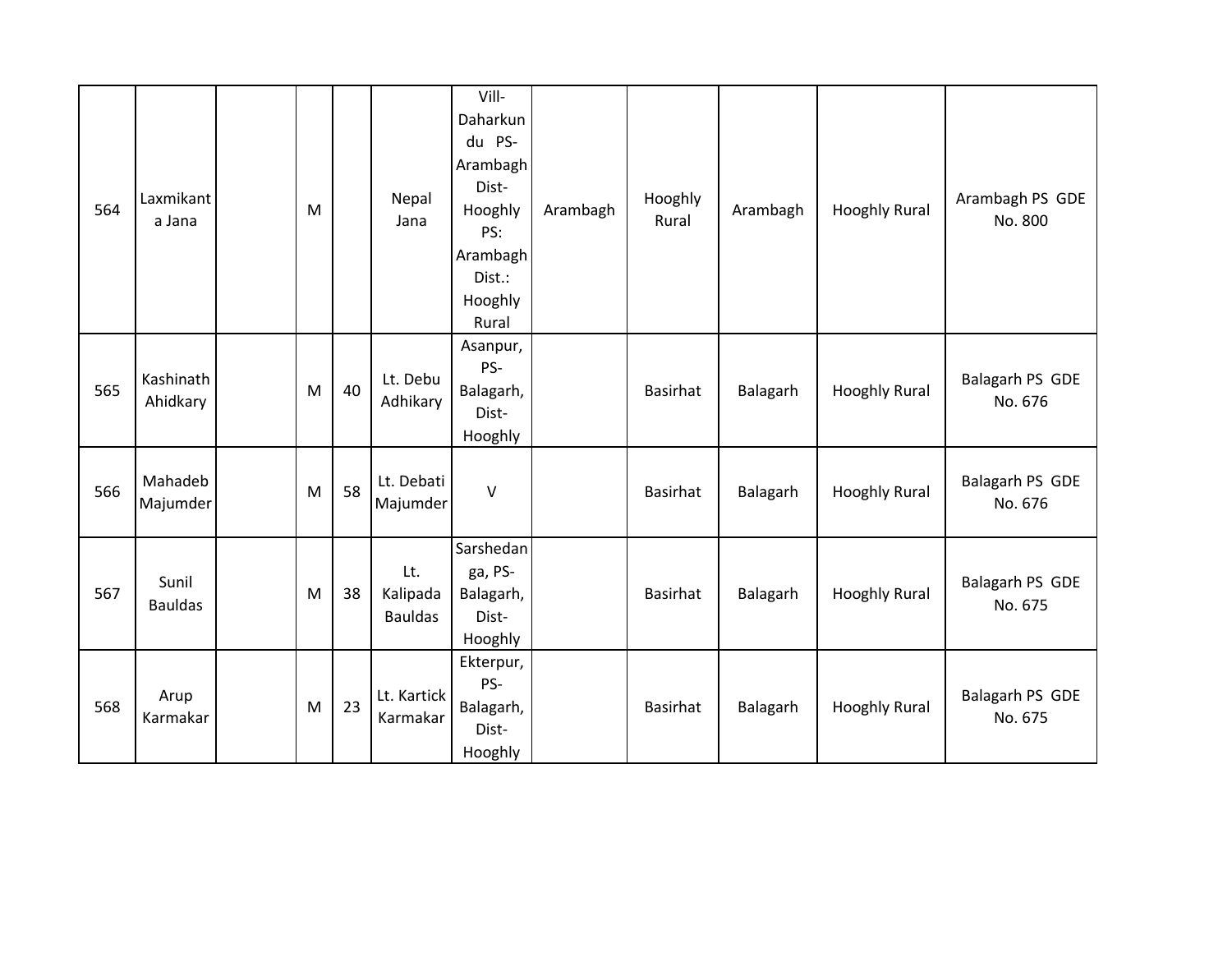| 569 | Samir<br>Modak | M | 25 | Bapi<br>Modak       | Barijhatty,<br>Kuthirpara<br>, PS:<br>Chanditala<br>, Hooghly |        | <b>Basirhat</b>  | Chanditala | <b>Hooghly Rural</b> | Chanditala PS GDE<br>No. 801 |
|-----|----------------|---|----|---------------------|---------------------------------------------------------------|--------|------------------|------------|----------------------|------------------------------|
| 570 | Raju Sekh      | M | 32 | Lal<br>Mahamm<br>ad | Of Vola,<br>PS:<br>Sagardighi<br>, Dist:<br>Murshida<br>bad,  |        | <b>Basirhat</b>  | Chanditala | <b>Hooghly Rural</b> | Chanditala PS GDE<br>No. 801 |
| 571 | Madhai<br>Das  | M | 21 | <b>Manik Das</b>    | Sekendarp<br>ur PS:<br>Dadpur<br>Dist.:<br>Hooghly<br>Rural   | Dadpur | Hooghly<br>Rural | Dadpur     | <b>Hooghly Rural</b> | Dadpur PS GDE No.<br>626     |
| 572 | Sumon<br>Das   | M | 18 | Nila Das            | Sekendarp<br>ur PS:<br>Dadpur<br>Dist.:<br>Hooghly<br>Rural   | Dadpur | Hooghly<br>Rural | Dadpur     | <b>Hooghly Rural</b> | Dadpur PS GDE No.<br>626     |
| 573 | Goutam<br>Adak | M |    | Kalipada<br>Adak    | Poapi PS:<br>Dadpur<br>Dist.:<br>Hooghly<br>Rural             | Dadpur | Hooghly<br>Rural | Dadpur     | <b>Hooghly Rural</b> | Dadpur PS GDE No.<br>620     |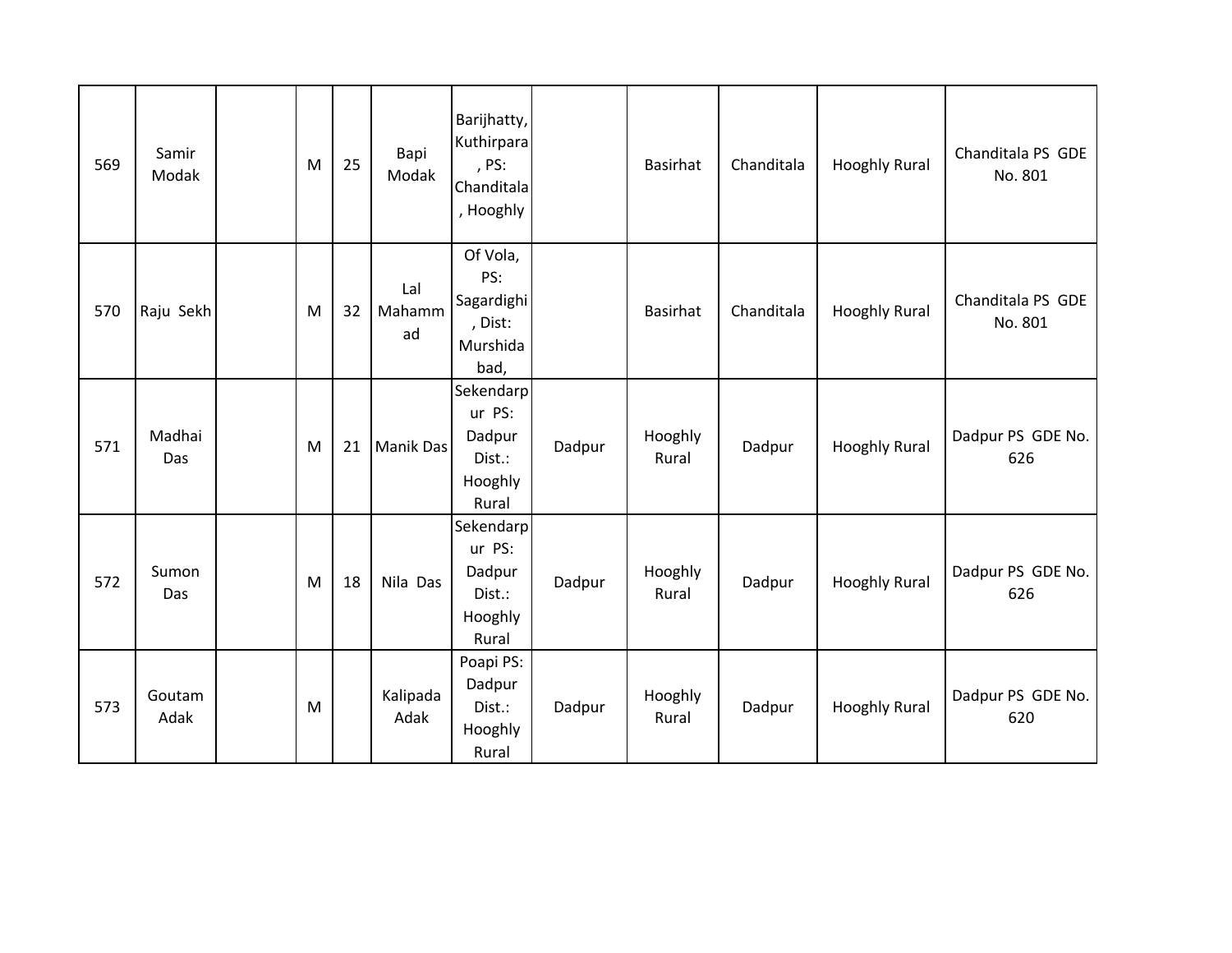| 574 | Selim<br>Kotal        | M         |    | Farid<br>Kotal          | Vill-<br>Bonpadua<br>r, PS-<br>Joypur,<br>Dist-<br>Bankura<br>PS: Joypur<br>Dist.:<br>Bankura                  | Joypur | Bankura          | Goghat | <b>Hooghly Rural</b> | Goghat PS GDE No.<br>743 |
|-----|-----------------------|-----------|----|-------------------------|----------------------------------------------------------------------------------------------------------------|--------|------------------|--------|----------------------|--------------------------|
| 575 | Samad<br>Mohamm<br>ad | M         | 19 | Rabiyal<br>Mohamm<br>ad | Vill-<br>Bonpadua<br>r, PS-<br>Joypur,<br>Dist-<br>Bankura<br>PS: Joypur<br>Dist.:<br>Bankura                  | Joypur | <b>Bankura</b>   | Goghat | <b>Hooghly Rural</b> | Goghat PS GDE No.<br>743 |
| 576 | Somenath<br>Mahata    | ${\sf M}$ | 19 | Guddu<br>Mahata         | Vill-<br>Asansol,<br>PS –<br>Kulti, Dist<br>–<br>Paschim<br>Burdwan<br>PS: Galsi<br>Dist.:<br>Purba<br>Burdwan | Galsi  | Purba<br>Burdwan | Goghat | <b>Hooghly Rural</b> | Goghat PS GDE No.<br>743 |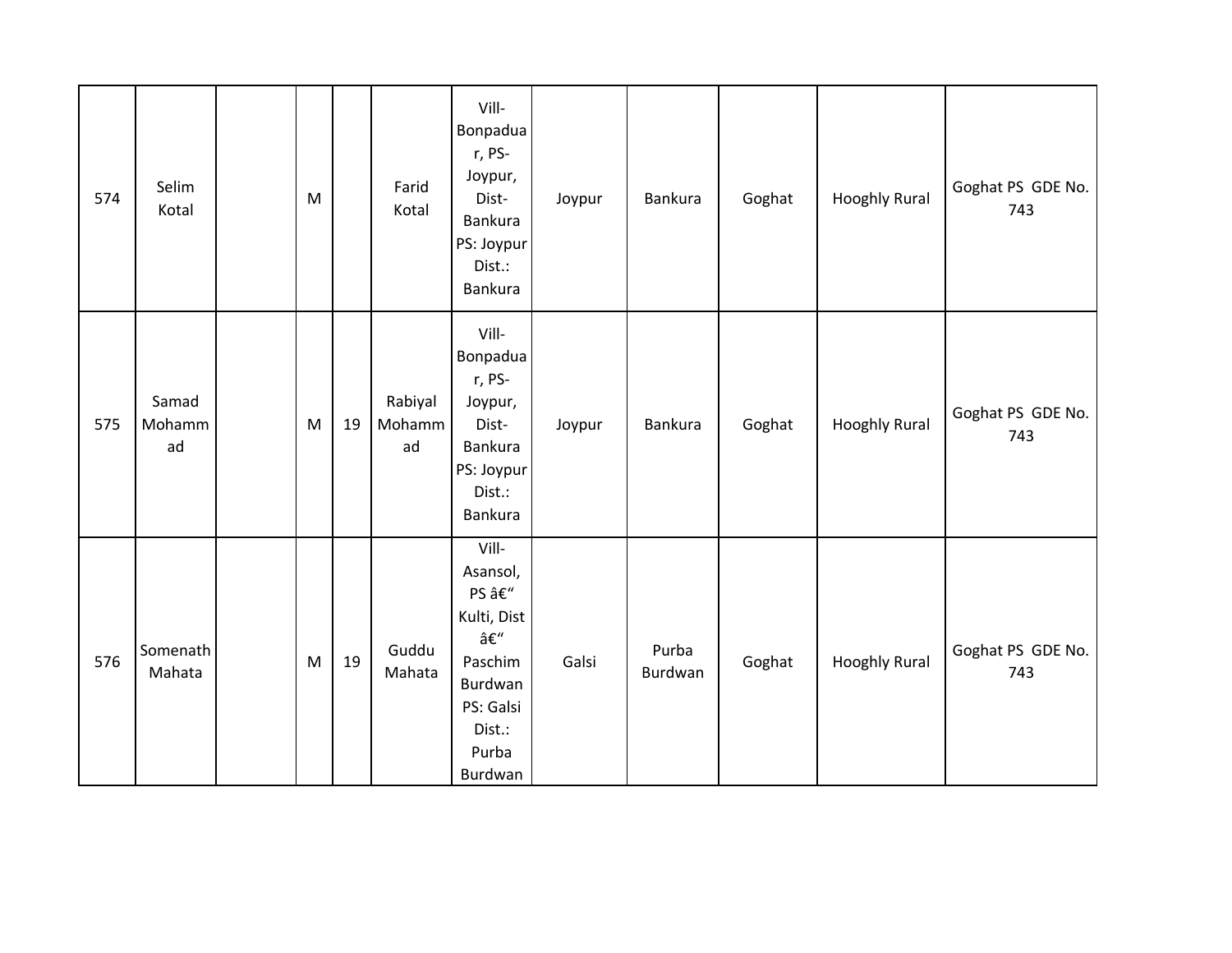| 577 | Ripon<br>Mallick | M         | Kallam<br>Mollick | Vill-Bora<br>Tajpur, PS-<br>Chanditala<br>, Dist-<br>Hooghly              | Basirhat        | Gurap | <b>Hooghly Rural</b> | Gurap PS GDE No.<br>627 |
|-----|------------------|-----------|-------------------|---------------------------------------------------------------------------|-----------------|-------|----------------------|-------------------------|
| 578 | Sujit Malik      | M         | Joydeb<br>Malik   | Vill-<br><b>Bhadua</b><br>Horiseva<br>Bhagabati<br>pur, PS-<br>Chanditala | <b>Basirhat</b> | Gurap | <b>Hooghly Rural</b> | Gurap PS GDE No.<br>627 |
| 579 | Ganesh<br>Soren  | M         | Soren             | Vill-<br>Dakhin<br>Lt. Chape   Birpur, PS-<br>Gurap,<br>Dist-<br>Hooghly  | Basirhat        | Gurap | <b>Hooghly Rural</b> | Gurap PS GDE No.<br>645 |
| 580 | Dip<br>Hembram   | ${\sf M}$ | Luku<br>Hembram   | Vill-<br>Dakhin<br>Birpur, PS-<br>Gurap,<br>Dist-<br>Hooghly              | Basirhat        | Gurap | <b>Hooghly Rural</b> | Gurap PS GDE No.<br>645 |
| 581 | Santu<br>Mandi   | M         | Mongal<br>Mandi   | Vill-<br>Goswami<br>Malpara,<br>PS-<br>Dadpur,<br>Dist-<br>Hooghly        | <b>Basirhat</b> | Gurap | <b>Hooghly Rural</b> | Gurap PS GDE No.<br>645 |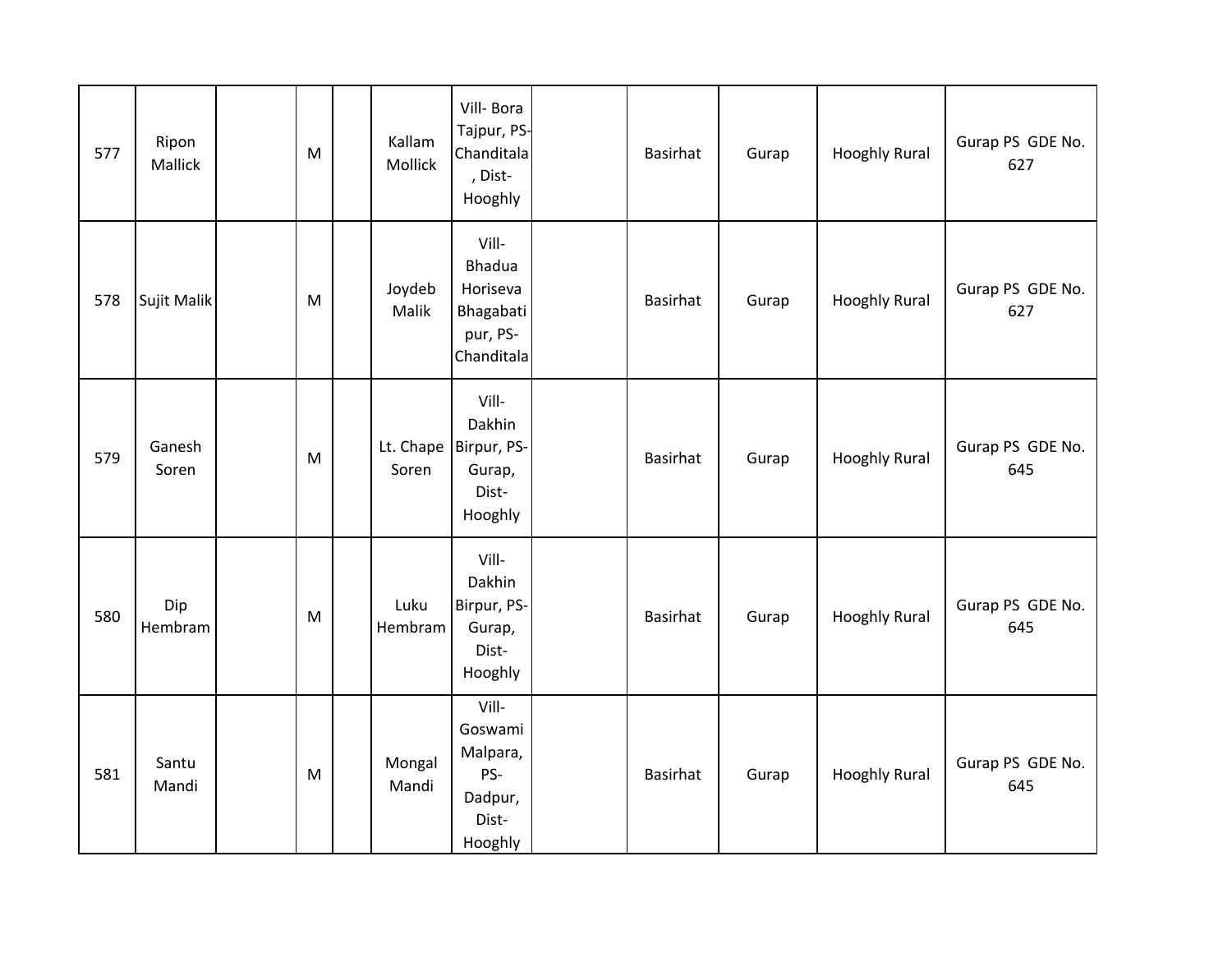| 582 | Najibul<br>Mallick |   | 27 | Aktar Ali<br>Mallick | Vill –<br>Dharampu<br>r, PS –<br>Khanakul,<br>Dist –<br>Hooghly<br>PS:<br>Khanakul<br>Dist.:<br>Hooghly<br>Rural               | Khanakul | Hooghly<br>Rural | Khanakul | <b>Hooghly Rural</b> | Khanakul PS GDE<br>No. 726 |
|-----|--------------------|---|----|----------------------|--------------------------------------------------------------------------------------------------------------------------------|----------|------------------|----------|----------------------|----------------------------|
| 583 | Baneswar<br>Malik  | M | 39 | Sasthi<br>Malik      | Vill –<br>Radhanag<br>ar, PS â $\epsilon$ "<br>Khanakul,<br>Dist –<br>Hooghly<br>PS:<br>Khanakul<br>Dist.:<br>Hooghly<br>Rural | Khanakul | Hooghly<br>Rural | Khanakul | Hooghly Rural        | Khanakul PS GDE<br>No. 726 |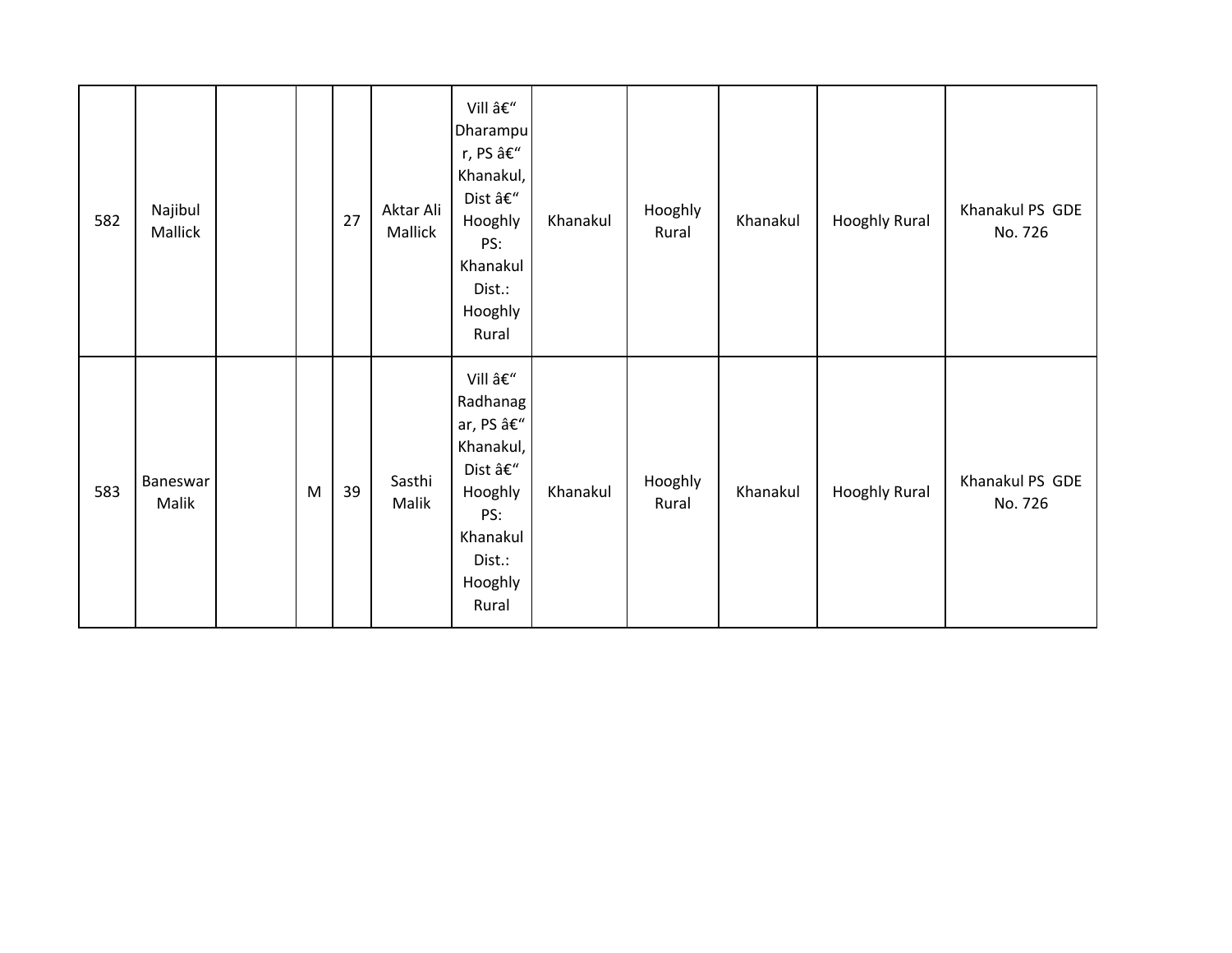| 584 | Sajal Sha                | $\mathsf{M}% _{T}=\mathsf{M}_{T}\!\left( a,b\right) ,\ \mathsf{M}_{T}=\mathsf{M}_{T}\!\left( a,b\right) ,$ |    | Samsul Ali<br>Sha           | Vill –<br>Anantana<br>gar, PS<br>–<br>Khanakul,<br>Dist –<br>Hooghly<br>PS:<br>Khanakul<br>Dist.:<br>Hooghly<br>Rural | Khanakul | Hooghly<br>Rural | Khanakul | <b>Hooghly Rural</b> | Khanakul PS GDE<br>No. 726 |
|-----|--------------------------|------------------------------------------------------------------------------------------------------------|----|-----------------------------|-----------------------------------------------------------------------------------------------------------------------|----------|------------------|----------|----------------------|----------------------------|
| 585 | Akash Sha                | M                                                                                                          | 19 | Sanuyar<br>Ali Sha          | Vill –<br>Anantana<br>gar, PS<br>–<br>Khanakul,<br>Dist –<br>Hooghly<br>PS:<br>Khanakul<br>Dist.:<br>Hooghly<br>Rural | Khanakul | Hooghly<br>Rural | Khanakul | <b>Hooghly Rural</b> | Khanakul PS GDE<br>No. 726 |
| 586 | Sukumar<br><b>Biswas</b> | M                                                                                                          | 40 | Lt. Mongal<br><b>Biswas</b> | Barsuya,<br>$P.S-$<br>Memari,<br>Dist-<br>Burdwan<br>PS:<br>Memari<br>Dist.:<br>Purba<br>Burdwan                      | Memari   | Purba<br>Burdwan | Mogra    | <b>Hooghly Rural</b> | Mogra PS GDE No.<br>562    |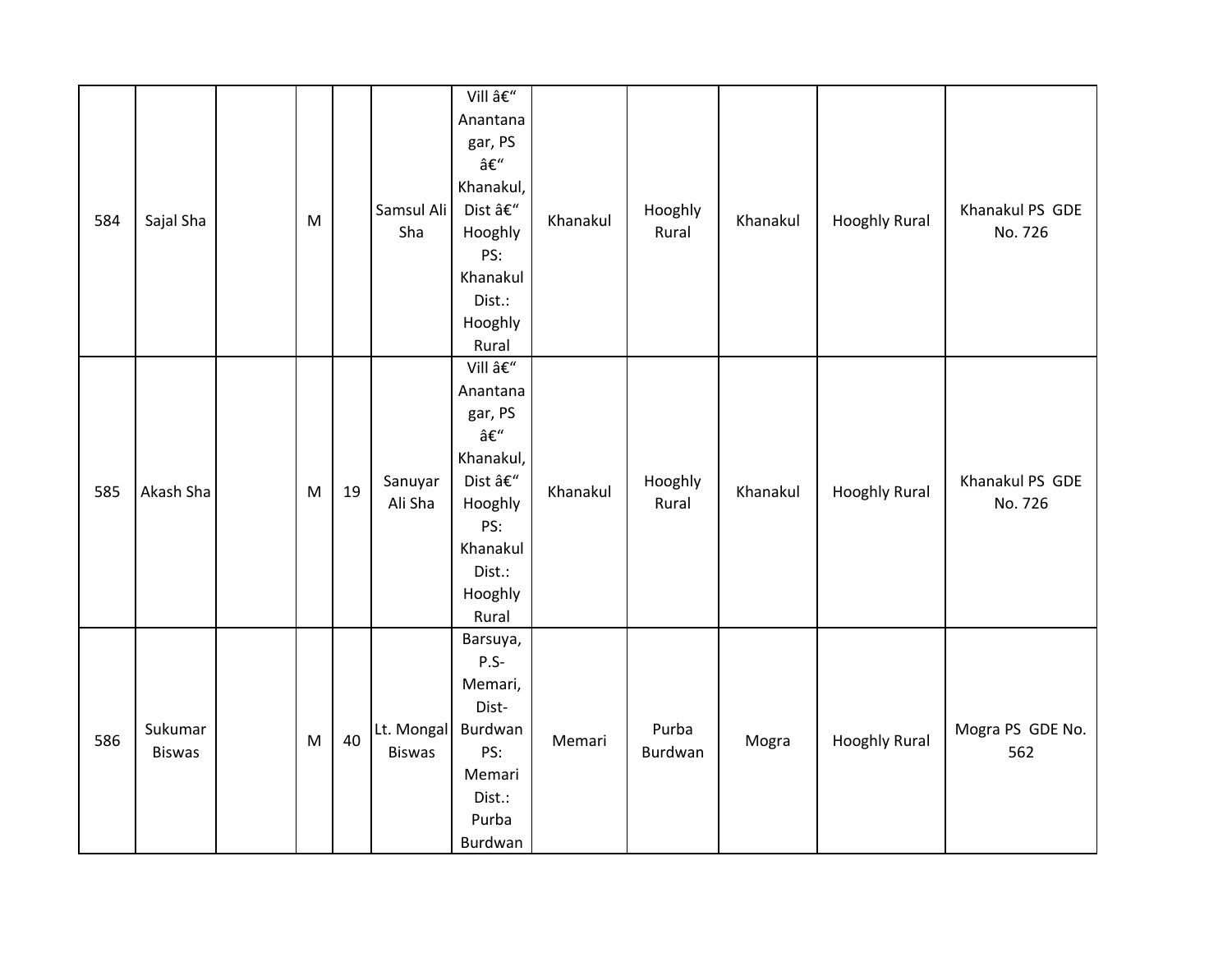| 587 | Ram Nath<br>Paswan | M | 33 | Lt.<br>Shipailal<br>Paswan | Shankhan<br>agar<br>Dingalhat,<br>$P.S-$<br>Mogra,<br>Dist-<br>Hooghly<br>PS: Mogra<br>Dist.:<br>Hooghly<br>Rural | Mogra | Hooghly<br>Rural | Mogra | <b>Hooghly Rural</b> | Mogra PS GDE No.<br>562 |
|-----|--------------------|---|----|----------------------------|-------------------------------------------------------------------------------------------------------------------|-------|------------------|-------|----------------------|-------------------------|
| 588 | <b>Bijoy Pal</b>   | M | 36 | Soumen<br>Pal              | Shankhan<br>agar<br>Dingalhat,<br>$P.S-$<br>Mogra,<br>Dist-<br>Hooghly<br>PS: Mogra<br>Dist.:<br>Hooghly<br>Rural | Mogra | Hooghly<br>Rural | Mogra | <b>Hooghly Rural</b> | Mogra PS GDE No.<br>562 |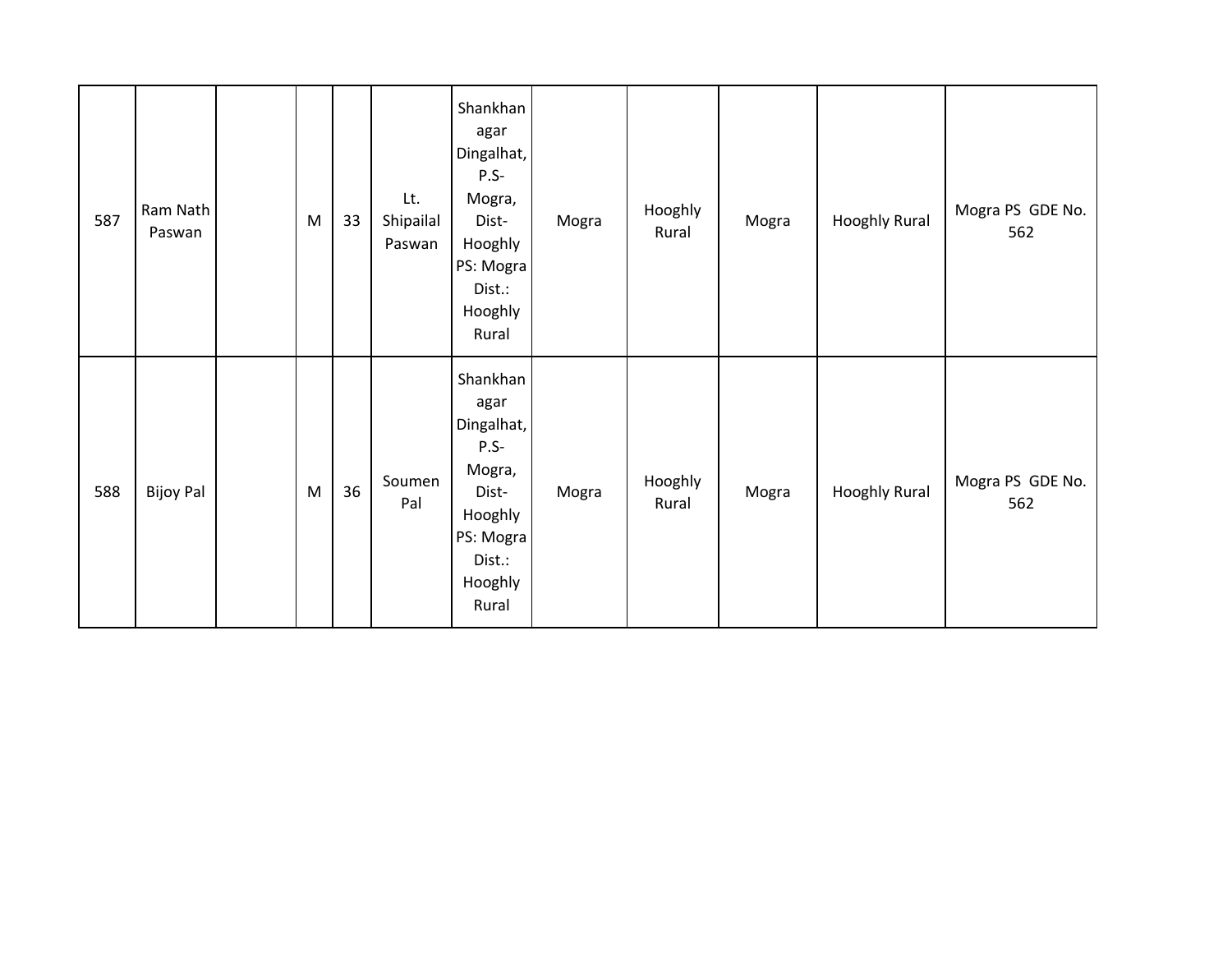| 589 | Munna             | M | 25 | Aimul<br>Haque            | Bansberia<br>Namajgar<br>h, P.S-<br>Mogra,<br>Dist-<br>Hooghly<br>PS: Mogra<br>Dist.:<br>Hooghly<br>Rural | Mogra  | Hooghly<br>Rural | Mogra  | <b>Hooghly Rural</b> | Mogra PS GDE No.<br>230  |
|-----|-------------------|---|----|---------------------------|-----------------------------------------------------------------------------------------------------------|--------|------------------|--------|----------------------|--------------------------|
| 590 | Sukumar<br>Mondal | M |    | Lt.<br>Tarapada<br>Mondal | Jamgram<br>PS-<br>Pandua,<br>Dist.<br>Hooghly<br>PS:<br>Pandua<br>Dist.:<br>Hooghly<br>Rural              | Pandua | Hooghly<br>Rural | Pandua | <b>Hooghly Rural</b> | Pandua PS GDE No.<br>834 |
| 591 | Mobaswar<br>Hayat | M | 29 | Lt. Asrof<br>Ali          | Mahadevp<br>ur, PS-<br>Pandua,<br>Dist.<br>Hooghly<br>PS:<br>Pandua<br>Dist.:<br>Hooghly<br>Rural         | Pandua | Hooghly<br>Rural | Pandua | <b>Hooghly Rural</b> | Pandua PS GDE No.<br>834 |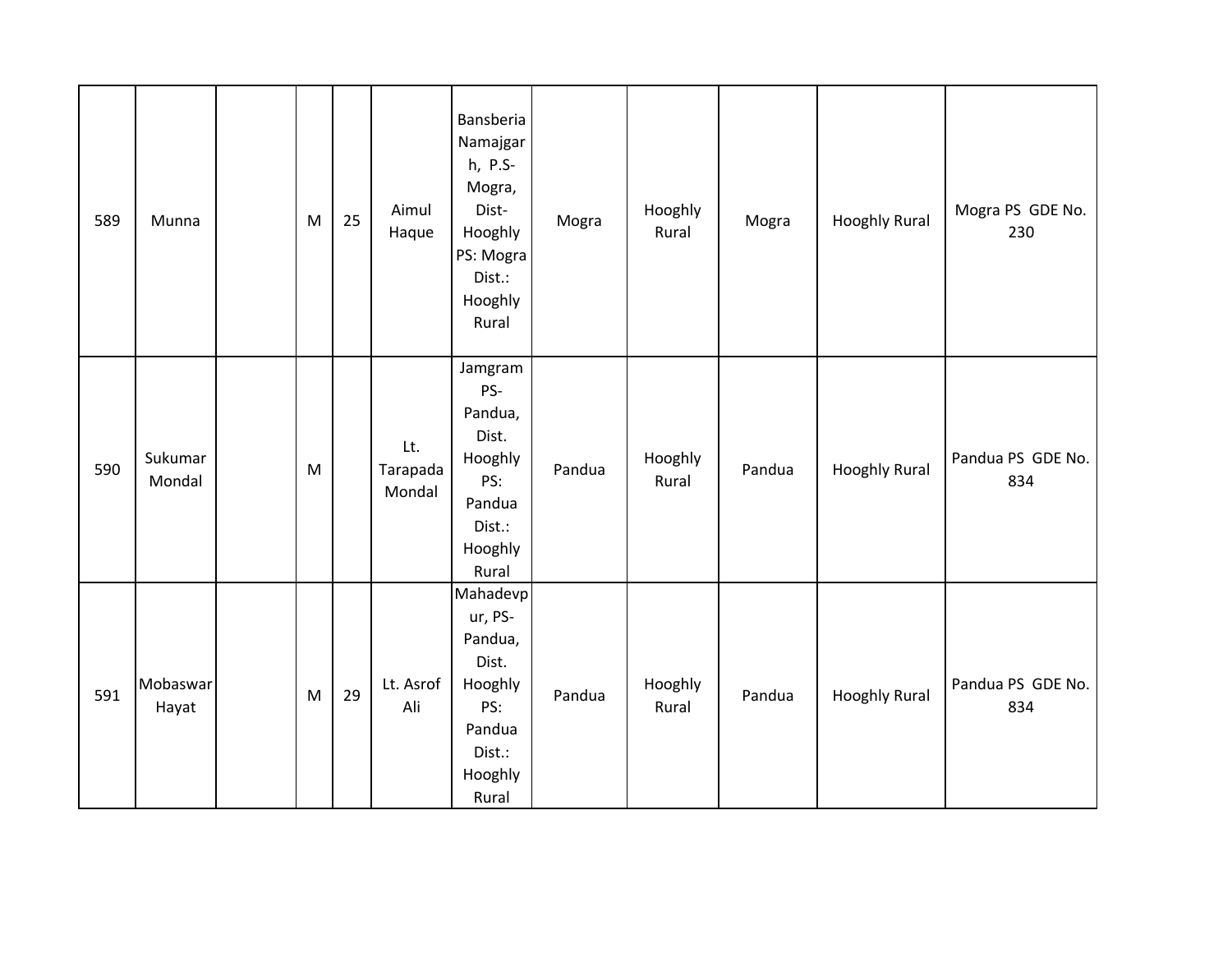| 592 | Sujit<br>Singh                   | M | 32 | <b>Bhola</b><br>Singh         | $Vill + P.S. -$<br>Badyahard<br>o, Dist –<br>Deoria,<br>State-<br>Uttar |          | <b>Basirhat</b>  | Polba    | <b>Hooghly Rural</b> | Polba PS GDE No.<br>567    |
|-----|----------------------------------|---|----|-------------------------------|-------------------------------------------------------------------------|----------|------------------|----------|----------------------|----------------------------|
| 593 | Vishram<br>Yadav                 | M | 45 | Lt. Rama<br>Vocham<br>Yadav   | $Vill + P.S. -$<br>Badyahard<br>o, Dist –<br>Deoria,<br>State-<br>Uttar |          | <b>Basirhat</b>  | Polba    | <b>Hooghly Rural</b> | Polba PS GDE No.<br>567    |
| 594 | Ram<br>Milan<br>Yadav            | M | 32 | Lt.<br>Katwart<br>Yadav       | $Vill + P.S. -$<br>Badyahard<br>o, Dist –<br>Deoria,<br>State-<br>Uttar |          | <b>Basirhat</b>  | Polba    | <b>Hooghly Rural</b> | Polba PS GDE No.<br>567    |
| 595 | Nabakum<br>ar<br>Chakrabor<br>ty | M | 26 | Lt. Bikash<br>Chakrabor<br>ty | Vill-<br>Pursurah<br>PS:<br>Pursurah<br>Dist.:<br>Hooghly<br>Rural      | Pursurah | Hooghly<br>Rural | Pursurah | <b>Hooghly Rural</b> | Pursurah PS GDE<br>No. 582 |
| 596 | Raghunat<br>h<br>Chakrabor<br>ty | M | 32 | Amal<br>Chakrabor<br>ty       | PS:<br>Pursurah<br>Dist.:<br>Hooghly<br>Rural                           | Pursurah | Hooghly<br>Rural | Pursurah | <b>Hooghly Rural</b> | Pursurah PS GDE<br>No. 582 |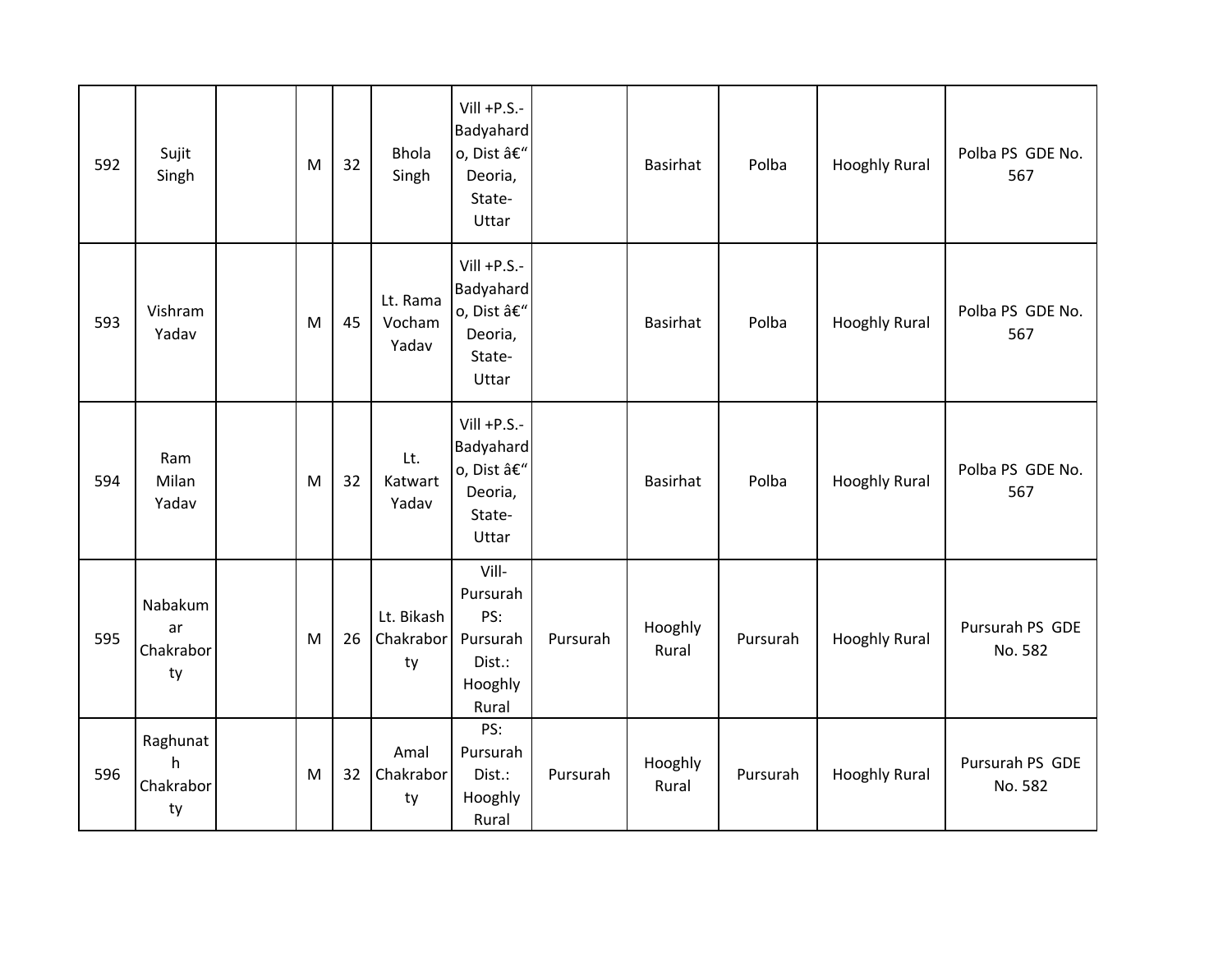| 597 | Dipankar<br>Dhank | M         | 23 | Madan<br><b>Dhank</b> | PS:<br>Pursurah<br>Dist.:<br>Hooghly<br>Rural                      | Pursurah | Hooghly<br>Rural | Pursurah | <b>Hooghly Rural</b> | Pursurah PS GDE<br>No. 582 |
|-----|-------------------|-----------|----|-----------------------|--------------------------------------------------------------------|----------|------------------|----------|----------------------|----------------------------|
| 598 | Miiad Sk          | M         |    | Jabbar Sk             | Bhandard<br>ha PS:<br>Singur<br>Dist.:<br>Hooghly<br>Rural         | Singur   | Hooghly<br>Rural | Singur   | <b>Hooghly Rural</b> | Singur PS GDE No.<br>668   |
| 599 | Abhijit<br>Naga   | M         |    | Pratap<br>Naga        | Vill-<br>Nagapara<br>PS: Singur<br>Dist.:<br>Hooghly<br>Rural      | Singur   | Hooghly<br>Rural | Singur   | <b>Hooghly Rural</b> | Singur PS GDE No.<br>668   |
| 600 | Sk Rejabul        | M         |    | Sk Ohid               | Vill<br>Bhandard<br>ha PS:<br>Singur<br>Dist.:<br>Hooghly<br>Rural | Singur   | Hooghly<br>Rural | Singur   | <b>Hooghly Rural</b> | Singur PS GDE No.<br>668   |
| 601 | Soumen<br>Naga    | ${\sf M}$ |    | Lt. Pintu<br>Naga     | Vill -<br>Nagapara<br>PS: Singur<br>Dist.:<br>Hooghly<br>Rural     | Singur   | Hooghly<br>Rural | Singur   | <b>Hooghly Rural</b> | Singur PS GDE No.<br>222   |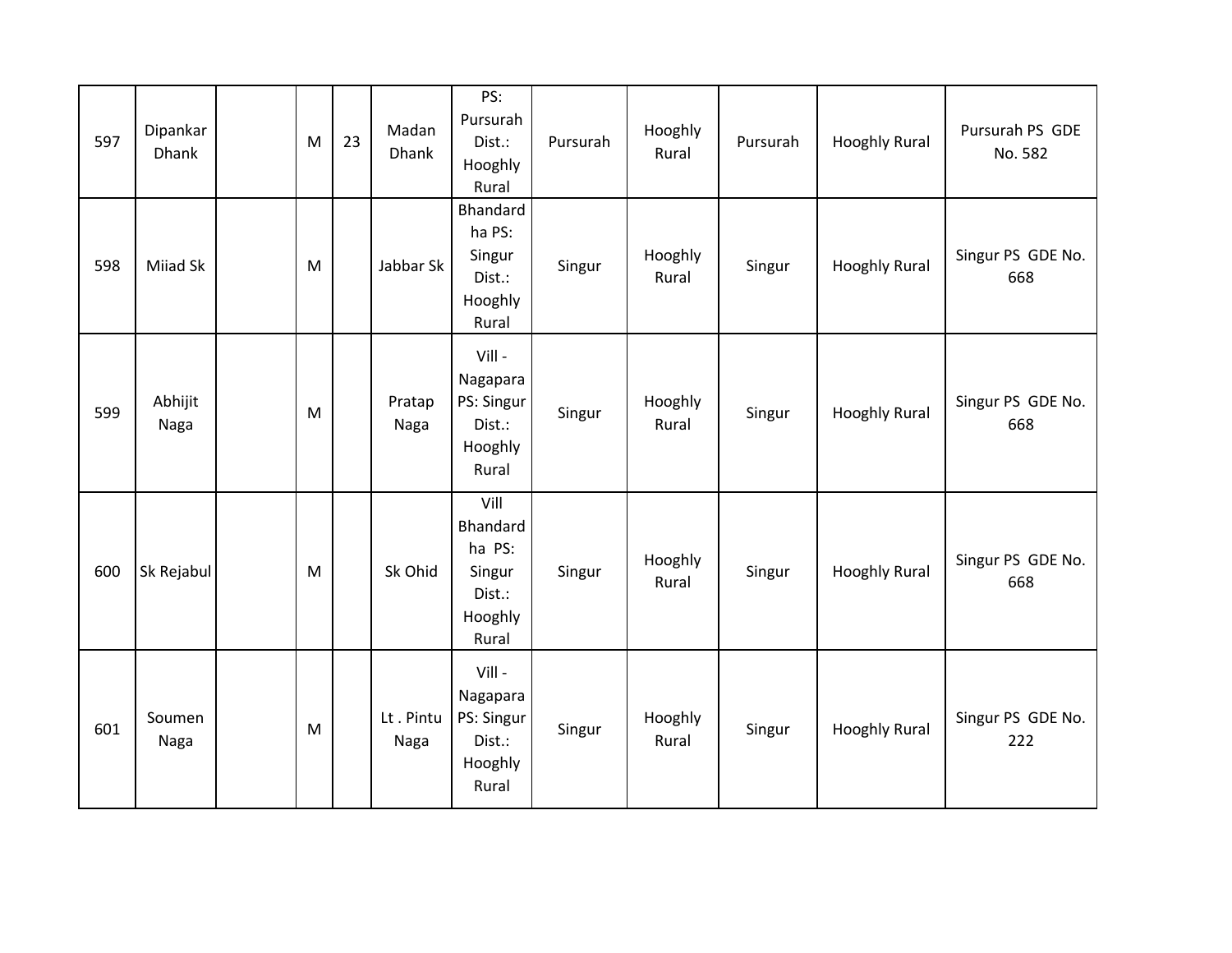| 602 | Bikash<br>Karmaka   | M |    | Lt Krishna<br>Karmaka | Vill<br>Bhandard<br>ha, PS:<br>Singur<br>Dist.:<br>Hooghly<br>Rural  | Singur     | Hooghly<br>Rural | Singur     | <b>Hooghly Rural</b> | Singur PS GDE No.<br>668     |
|-----|---------------------|---|----|-----------------------|----------------------------------------------------------------------|------------|------------------|------------|----------------------|------------------------------|
| 603 | Lakhan<br>Ruidas    | M | 23 | Lt Chandi<br>Ruidas   | Ramkrishn<br>apally PS:<br>Tarakeswa<br>r Dist.:<br>Hooghly<br>Rural | Tarakeswar | Hooghly<br>Rural | Tarakeswar | <b>Hooghly Rural</b> | Tarakeswar PS GDE<br>No. 714 |
| 604 | Subhash<br>Banerjee | M | 19 | Falguni<br>Banerjee   | Kadamtala<br>PS:<br>Tarakeswa<br>r Dist.:<br>Hooghly<br>Rural        | Tarakeswar | Hooghly<br>Rural | Tarakeswar | <b>Hooghly Rural</b> | Tarakeswar PS GDE<br>No. 714 |
| 605 | Surajit<br>Ruidas   | M | 23 | Dipu<br>Ruidas        | Baidyapur<br>PS:<br>Tarakeswa<br>r Dist.:<br>Hooghly<br>Rural        | Tarakeswar | Hooghly<br>Rural | Tarakeswar | <b>Hooghly Rural</b> | Tarakeswar PS GDE<br>No. 714 |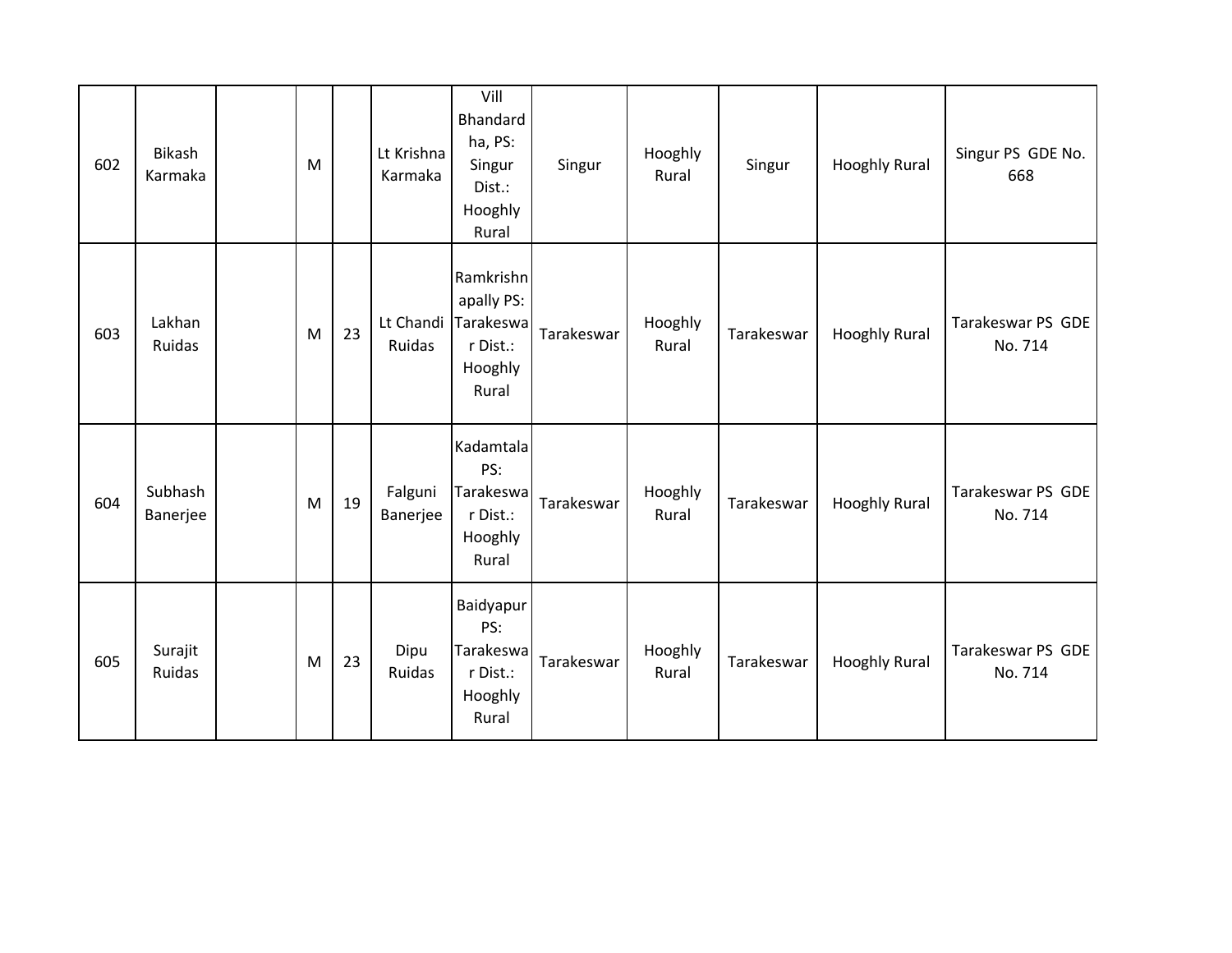| 606 | Dipu<br>Dutta       | M | 18 | Dutta                                                          | Parambua<br>PS:<br>Lt Ranjan Dhaniakha<br>li Dist.:<br>Hooghly<br>Rural | Dhaniakhali | Hooghly<br>Rural | Tarakeswar           | <b>Hooghly Rural</b> | Tarakeswar PS GDE<br>No. 714               |
|-----|---------------------|---|----|----------------------------------------------------------------|-------------------------------------------------------------------------|-------------|------------------|----------------------|----------------------|--------------------------------------------|
| 607 | Sakho<br>Jana       | M | 23 | Jana                                                           | Parambua<br>PS:<br>Bholanath Dhaniakha<br>li Dist.:<br>Hooghly<br>Rural | Dhaniakhali | Hooghly<br>Rural | Tarakeswar           | <b>Hooghly Rural</b> | Tarakeswar PS GDE<br>No. 714               |
| 608 | Somnath<br>Banerjee | M | 26 | Falguni<br>Banerjee,<br>Ps<br>Tarakeswa<br>r, Dist-<br>Hooghly | Bajitpur<br>PS:<br>Tarakeswa<br>r Dist.:<br>Hooghly<br>Rural            | Tarakeswar  | Hooghly<br>Rural | Tarakeswar           | <b>Hooghly Rural</b> | Tarakeswar PS GDE<br>No. 717               |
| 609 | Sabir Ali<br>Mollah | M | 30 | Jammat<br>Ali Mollah                                           | Baikantha<br>pur PS:<br>Pursurah<br>Dist.:<br>Hooghly<br>Rural          | Pursurah    | Hooghly<br>Rural | Tarakeswar           | <b>Hooghly Rural</b> | Tarakeswar PS GDE<br>No. 717               |
| 610 | Sujay<br>Kundu      | M | 20 | Uttam<br>Kundu                                                 | Rashawpu<br>r Mamari<br>Paschim<br>Bardhama<br>n W.B                    |             | <b>Basirhat</b>  | Asansole<br>g.r.p.s. | Howrah G.R.P.        | Asansole g.r.p.s. PS<br><b>GDE No. 522</b> |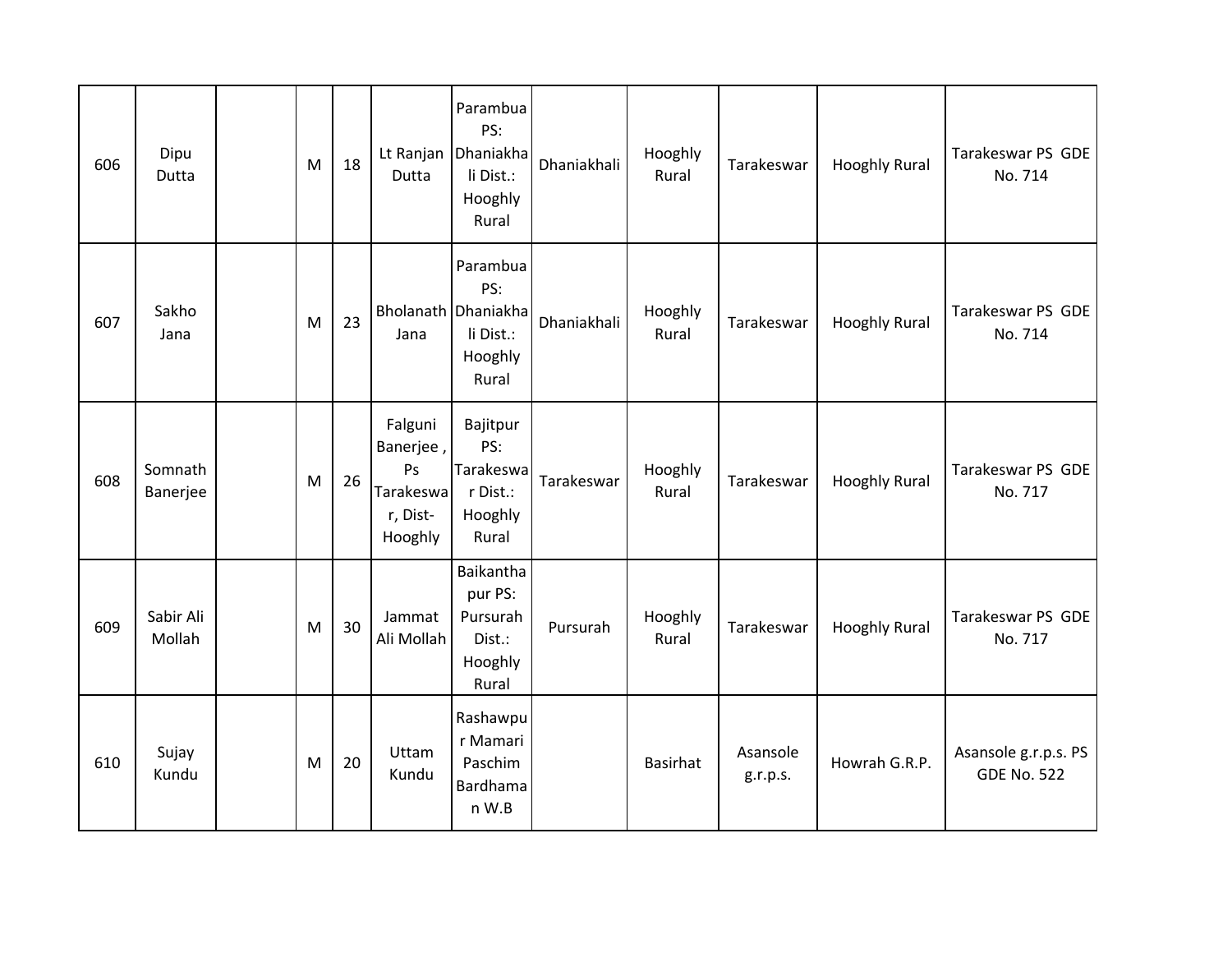| 611 | Rahul<br>Chakrabor<br>ty  | M | 22 | Utpal<br>Chakrabor<br>ty       | Gobranga<br>Raghunat<br>hpur<br>Puruliya,<br>W.B                           | Basirhat        | Asansole<br>g.r.p.s. | Howrah G.R.P. | Asansole g.r.p.s. PS<br><b>GDE No. 522</b> |
|-----|---------------------------|---|----|--------------------------------|----------------------------------------------------------------------------|-----------------|----------------------|---------------|--------------------------------------------|
| 612 | Lal Mahan<br>Das<br>Modak | M | 36 | Lt<br>Haradhan<br>Das<br>Modak | Mejia<br>Mejia<br>Bankura,<br>W, B                                         | <b>Basirhat</b> | Asansole<br>g.r.p.s. | Howrah G.R.P. | Asansole g.r.p.s. PS<br><b>GDE No. 522</b> |
| 613 | <b>Bhim</b><br>Prasad     | M | 49 | Lt Ram Raj                     | Jamadaka<br>Jorapokur<br>Dhanbad,<br><b>JHK</b>                            | Basirhat        | Asansole<br>g.r.p.s. | Howrah G.R.P. | Asansole g.r.p.s. PS<br><b>GDE No. 522</b> |
| 614 | Kamruddi<br>n             | M | 44 | Lt Md<br>Jalaluddui<br>n       | Ram<br>Bandh<br>Baranpur<br>Hirapur<br>Paschim<br>Bardhama<br>n W.B        | <b>Basirhat</b> | Asansole<br>g.r.p.s. | Howrah G.R.P. | Asansole g.r.p.s. PS<br><b>GDE No. 522</b> |
| 615 | Yahiya<br>Ansari          | M | 42 | Arsad Ali                      | Pagdih<br>Jamtara<br>Jamtara,<br><b>JHK</b>                                | Basirhat        | Asansole<br>g.r.p.s. | Howrah G.R.P. | Asansole g.r.p.s. PS<br><b>GDE No. 522</b> |
| 616 | Madan<br>Maji             | M | 55 | Lt Gour<br>Maji                | <b>Binda</b><br>Pathar<br><b>Binda</b><br>Pathar<br>Jamtara,<br><b>JHK</b> | Basirhat        | Asansole<br>g.r.p.s. | Howrah G.R.P. | Asansole g.r.p.s. PS<br><b>GDE No. 522</b> |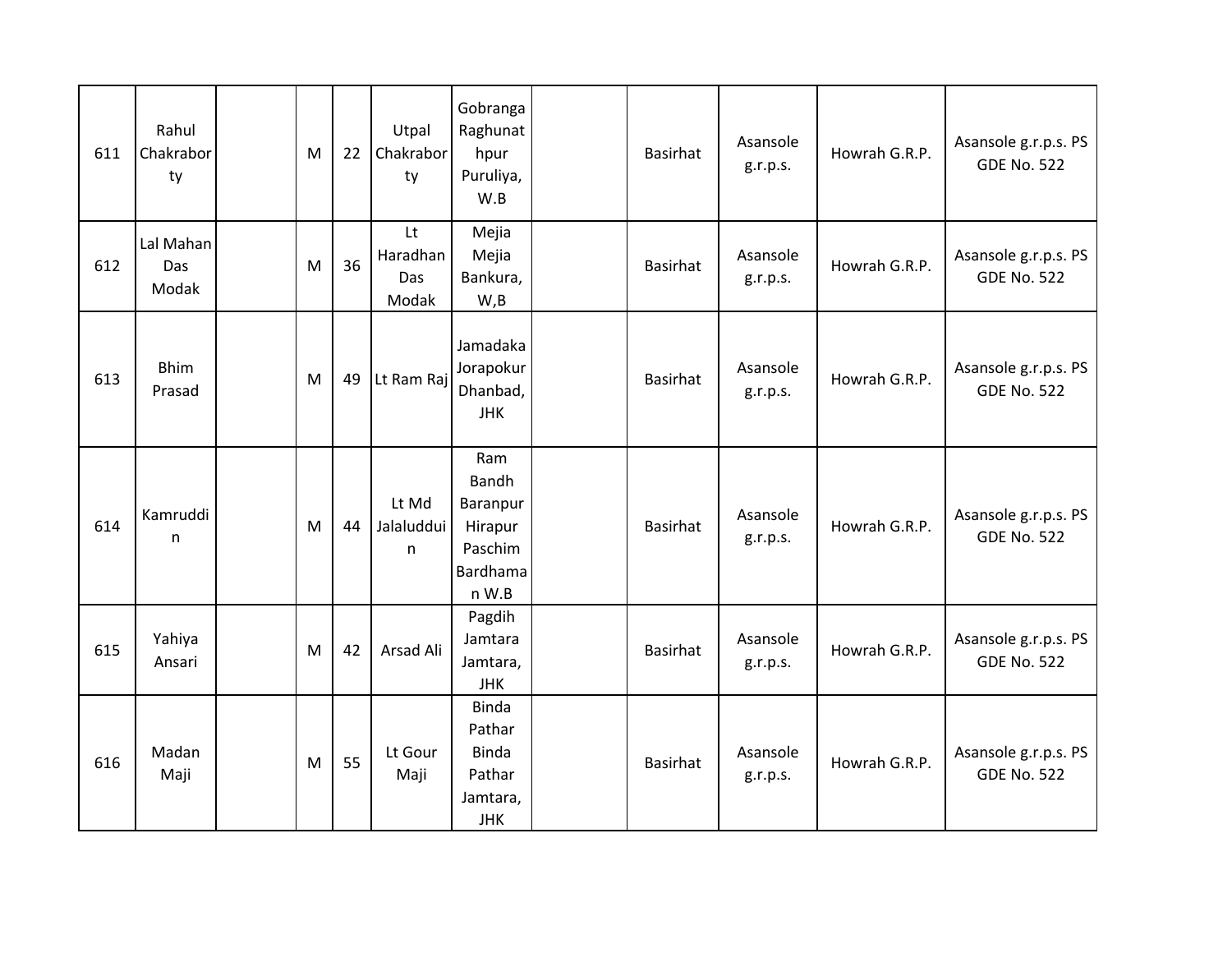| 617 | Sridhan<br>Hembram       | M | 43 | Wakil<br>Hembram          | Singal<br>Ganha<br>Khaga<br>Deoghar,<br><b>JHK</b>                       | <b>Basirhat</b> | Asansole<br>g.r.p.s. | Howrah G.R.P. | Asansole g.r.p.s. PS<br><b>GDE No. 522</b> |
|-----|--------------------------|---|----|---------------------------|--------------------------------------------------------------------------|-----------------|----------------------|---------------|--------------------------------------------|
| 618 | Firoj<br>Ansari          | M | 31 | Rewat<br>Miya             | Chholki<br>Khargdiha<br>Bengabad<br>Giridih,<br><b>JHK</b>               | <b>Basirhat</b> | Asansole<br>g.r.p.s. | Howrah G.R.P. | Asansole g.r.p.s. PS<br><b>GDE No. 522</b> |
| 619 | Sito Yadav               | M | 35 | Dallu<br>Yadav            | Naukadih<br>Chakai<br>Jamui,<br>Bihar                                    | <b>Basirhat</b> | Asansole<br>g.r.p.s. | Howrah G.R.P. | Asansole g.r.p.s. PS<br><b>GDE No. 522</b> |
| 620 | <b>Bhola</b><br>Yadav    | M | 32 | Ghanshya<br>m Yadav       | Pukahra<br>Chakai<br>Jamui,<br>Bihar                                     | <b>Basirhat</b> | Asansole<br>g.r.p.s. | Howrah G.R.P. | Asansole g.r.p.s. PS<br><b>GDE No. 522</b> |
| 621 | Bhuntu<br>Rai            | M | 45 | Lt Sasi Rai               | Maikel<br>Madhusud<br>an Colony<br><b>Bhakti</b><br>Nagar<br>Jalpaiguri, | <b>Basirhat</b> | Asansole<br>g.r.p.s. | Howrah G.R.P. | Asansole g.r.p.s. PS<br><b>GDE No. 522</b> |
| 622 | Ashok<br>Kumar<br>Sharma | M | 27 | Lalji<br>Prasad<br>Sharma | <b>Hill Road</b><br>Mihijam<br>Mihijam<br>Jamtara,<br><b>JHK</b>         | <b>Basirhat</b> | Asansole<br>g.r.p.s. | Howrah G.R.P. | Asansole g.r.p.s. PS<br><b>GDE No. 522</b> |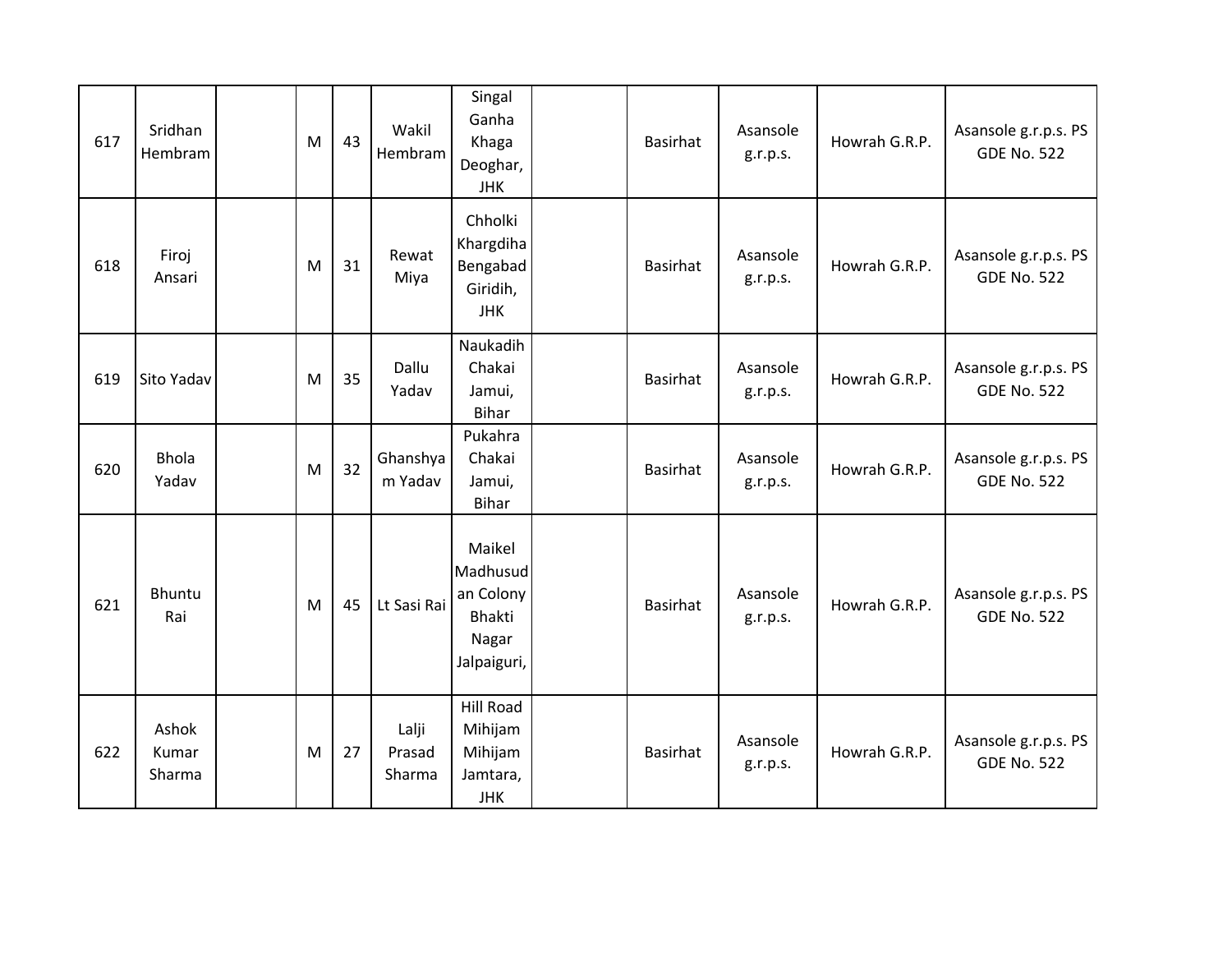| 623 | Puran<br>Mandol                    | M | 22 | Balaswar<br>Mandal        | Bara<br>Mohanpur<br>Deoghar,<br><b>JHK</b>                                              | <b>Basirhat</b> | Asansole<br>g.r.p.s. | Howrah G.R.P. | Asansole g.r.p.s. PS<br><b>GDE No. 522</b> |
|-----|------------------------------------|---|----|---------------------------|-----------------------------------------------------------------------------------------|-----------------|----------------------|---------------|--------------------------------------------|
| 624 | Md Ayan<br>Ansari                  | M | 18 | Md Jamir<br>Ansari        | Pokhartall<br>a Jamtara<br>Jamtara,<br><b>JHK</b>                                       | <b>Basirhat</b> | Asansole<br>g.r.p.s. | Howrah G.R.P. | Asansole g.r.p.s. PS<br><b>GDE No. 522</b> |
| 625 | Rajan<br>Kumar<br>Singh            | M | 30 | Ram<br>Kishor<br>Singh    | Chhota<br>Gobindpur<br>Jamsedpu<br>r Chhota<br>Gobindpur<br>Purbo                       | <b>Basirhat</b> | Asansole<br>g.r.p.s. | Howrah G.R.P. | Asansole g.r.p.s. PS<br><b>GDE No. 522</b> |
| 626 | Ranjeet<br>Kumar<br>Viswakar<br>ma | M | 24 | Shankar<br>Viswakar<br>ma | Upta<br>Sariya<br>Giridih,<br><b>JHK</b>                                                | <b>Basirhat</b> | Asansole<br>g.r.p.s. | Howrah G.R.P. | Asansole g.r.p.s. PS<br><b>GDE No. 522</b> |
| 627 | Deo Nath<br>Goswami                | M | 63 | Nath<br>Goswami           | Laheriyasa<br>rai<br>Lt Sambhu Bakargem<br>y<br>Lakhisarai<br>Lakhisarai,<br><b>Bih</b> | <b>Basirhat</b> | Asansole<br>g.r.p.s. | Howrah G.R.P. | Asansole g.r.p.s. PS<br><b>GDE No. 522</b> |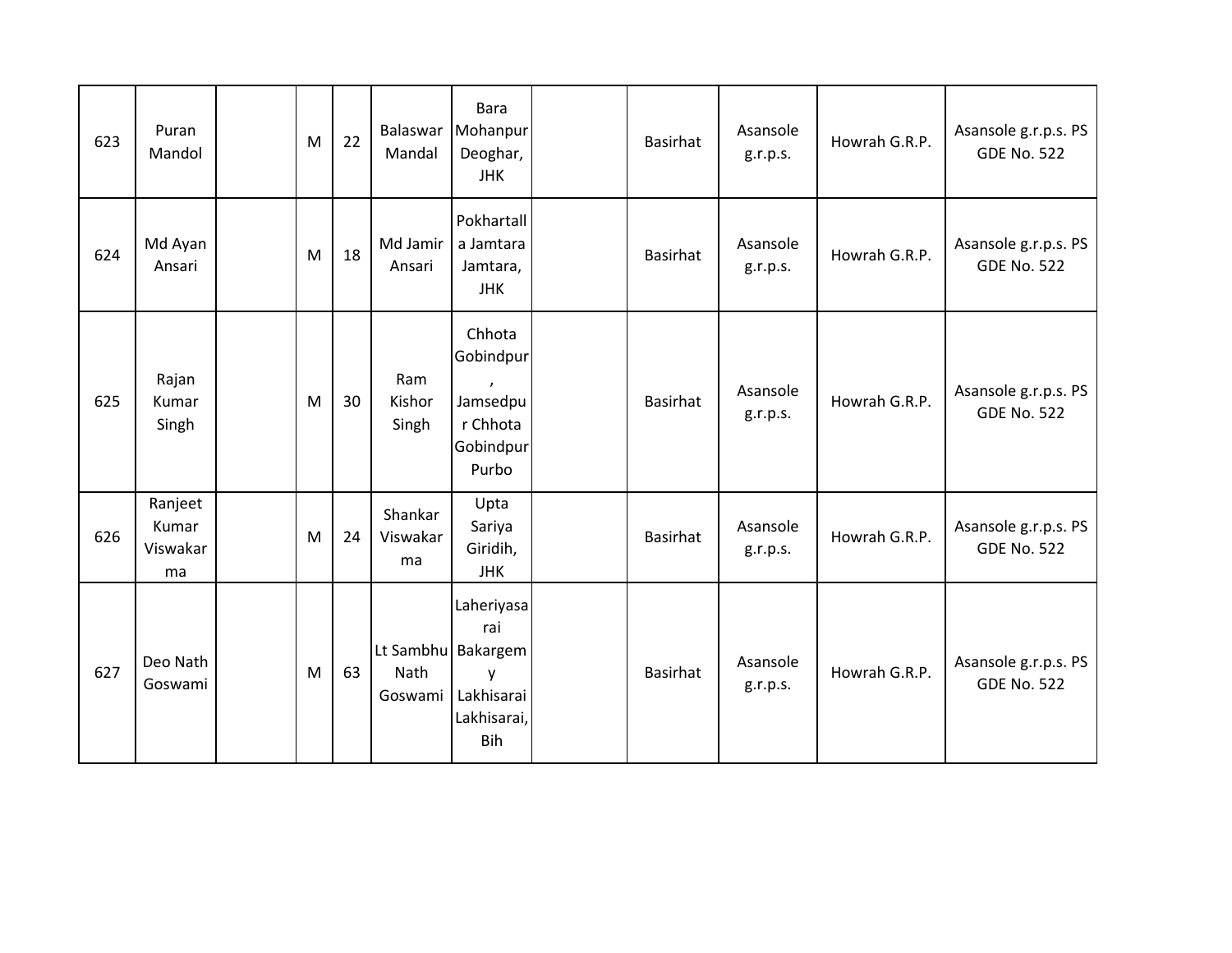| 628 | Niraj<br>Goswami   | M | 25 | <b>Binod</b><br>Goswami | Nayaboya<br>Panjibi<br>Mahalla<br>Lakhisarai<br>Lakhisarai,<br>Bi   | <b>Basirhat</b> | Asansole<br>g.r.p.s. | Howrah G.R.P. | Asansole g.r.p.s. PS<br><b>GDE No. 522</b> |
|-----|--------------------|---|----|-------------------------|---------------------------------------------------------------------|-----------------|----------------------|---------------|--------------------------------------------|
| 629 | Rahim<br>Ansari    | M | 21 | Rabbani<br>Ansari       | Dubrajpue<br>Puruliya<br>Puruliya,<br>W.B                           | <b>Basirhat</b> | Asansole<br>g.r.p.s. | Howrah G.R.P. | Asansole g.r.p.s. PS<br><b>GDE No. 522</b> |
| 630 | Prakash            | M | 24 | Bijai<br>Kumar          | Deoghaha<br>Kela Bagar<br>Deoghar<br>Deoghar,<br><b>JHK</b>         | <b>Basirhat</b> | Asansole<br>g.r.p.s. | Howrah G.R.P. | Asansole g.r.p.s. PS<br><b>GDE No. 522</b> |
| 631 | Ahmad<br>Ansari    | M | 41 | Lt Sahid<br>Miya        | Pahsarn<br>Babhanga<br>wa<br>Nankothi<br>Begusarai,<br><b>Bihar</b> | <b>Basirhat</b> | Asansole<br>g.r.p.s. | Howrah G.R.P. | Asansole g.r.p.s. PS<br><b>GDE No. 522</b> |
| 632 | <b>Bijai Singh</b> | M | 22 | Sitaram<br>Singh        | <b>Barhat</b><br><b>Barhat</b><br>Jamui,<br>Bihar                   | <b>Basirhat</b> | Asansole<br>g.r.p.s. | Howrah G.R.P. | Asansole g.r.p.s. PS<br><b>GDE No. 522</b> |
| 633 | Mizen<br>Answari   | M | 27 | Kanuuddi<br>n Answari   | Madhupur<br>Karam<br>Dewhagha<br>r, J.K                             | <b>Basirhat</b> | Belur g.r.p.s.       | Howrah G.R.P. | Belur g.r.p.s. PS GDE<br>No. 470           |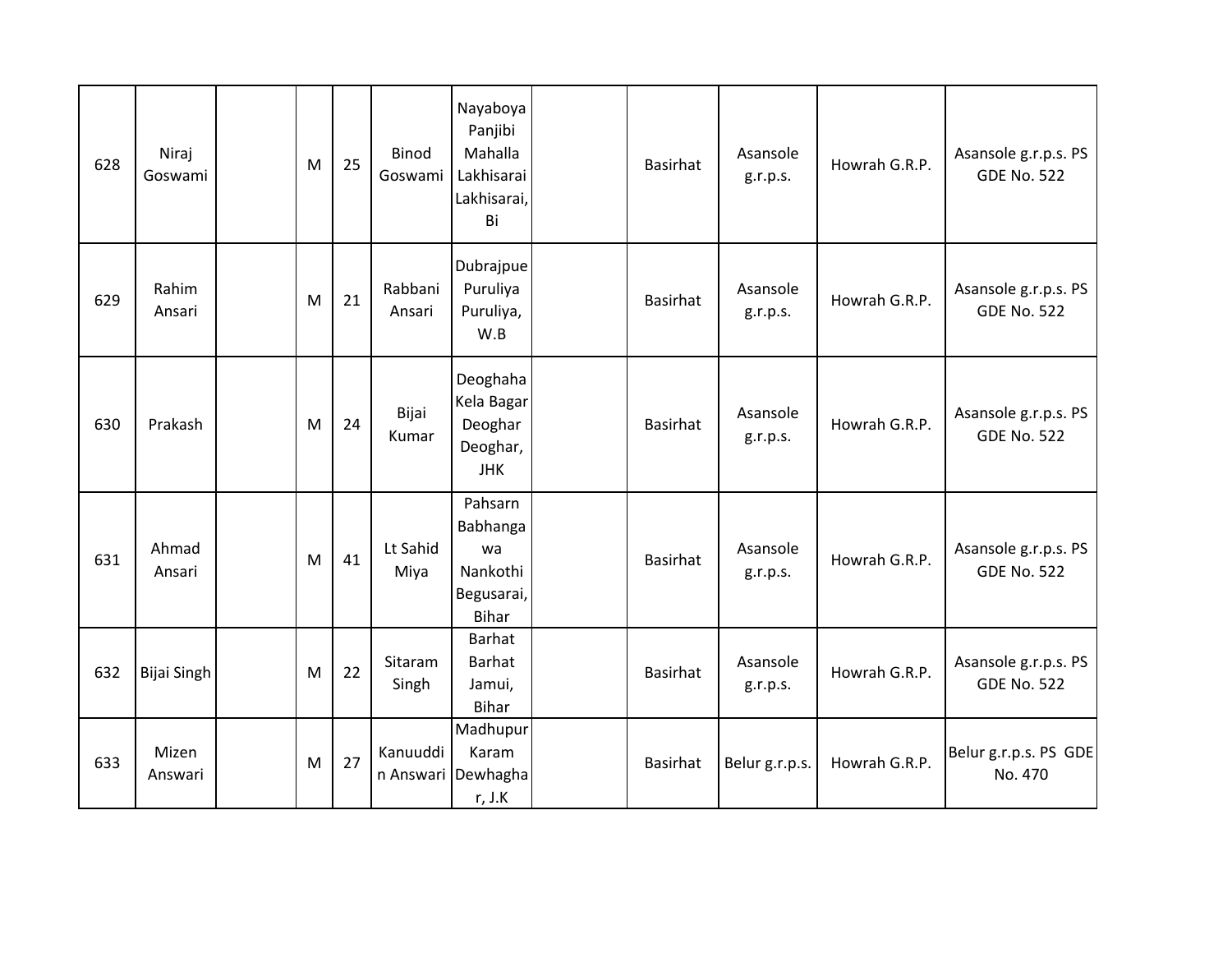| 634 | Sanjib Pal               | M | 32 | Shyamal<br>Pal           | $\overline{2}$<br>Rabindra<br>Nagar<br>Chuchura<br>Hooghly | Basirhat        | Belur g.r.p.s. | Howrah G.R.P. | Belur g.r.p.s. PS GDE<br>No. 470 |
|-----|--------------------------|---|----|--------------------------|------------------------------------------------------------|-----------------|----------------|---------------|----------------------------------|
| 635 | Aeka Bose                | M | 19 | Uttam Kr.<br><b>Bose</b> | <b>Baksara</b><br>Santragac<br>hi Howrah                   | Basirhat        | Belur g.r.p.s. | Howrah G.R.P. | Belur g.r.p.s. PS GDE<br>No. 470 |
| 636 | Kailash<br>Jha           | M | 37 | R. Jha                   | Rabindra<br>Pally<br>Nischinda<br>Howrah                   | Basirhat        | Belur g.r.p.s. | Howrah G.R.P. | Belur g.r.p.s. PS GDE<br>No. 470 |
| 637 | Raj Bairagi              | M | 24 | Sasti<br>Bairagi         | 163<br>Chetla Rd.<br>Chetla Kol-<br>27                     | <b>Basirhat</b> | Belur g.r.p.s. | Howrah G.R.P. | Belur g.r.p.s. PS GDE<br>No. 470 |
| 638 | Gopal<br><b>Malick</b>   | M | 49 | F.n.mallick              | Nowpotty<br>Sitala Tala<br>Nischinda<br>Howrah             | <b>Basirhat</b> | Belur g.r.p.s. | Howrah G.R.P. | Belur g.r.p.s. PS GDE<br>No. 470 |
| 639 | Pramod<br>Kr.<br>Agarwal | M | 42 | Lt. Mohan<br>Agarwal     | Rishra<br>Rishra<br>Hooghly                                | Basirhat        | Belur g.r.p.s. | Howrah G.R.P. | Belur g.r.p.s. PS GDE<br>No. 470 |
| 640 | Prabir<br>Dutta          | M | 28 | R.r.dutta                | Seoraphul<br>y<br>Sreeramp<br>ur<br>Hooghly                | Basirhat        | Belur g.r.p.s. | Howrah G.R.P. | Belur g.r.p.s. PS GDE<br>No. 470 |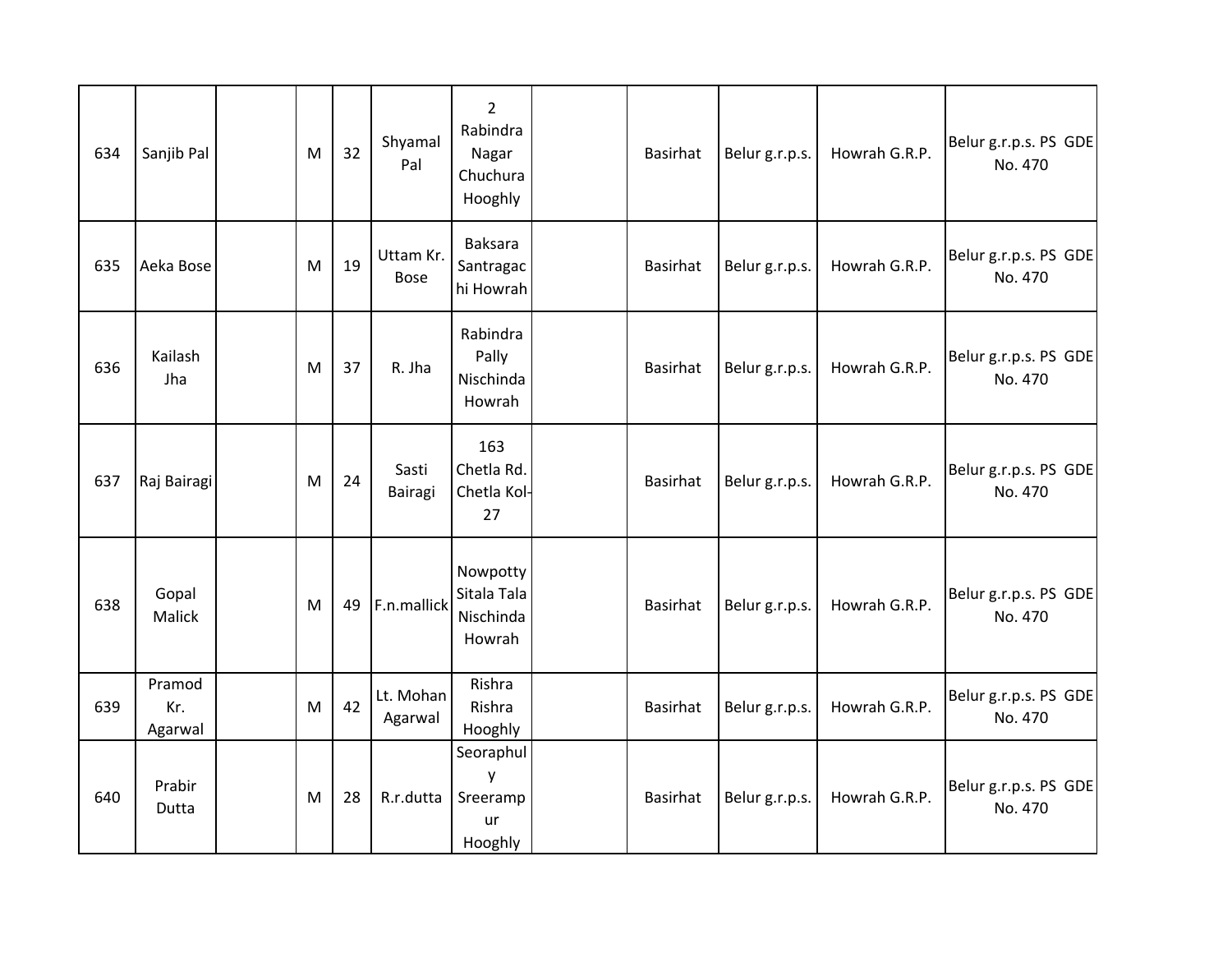| 641 | Ashok<br>Daraga       | M | 48 | R.s.<br>Daraga         | 12/3<br>M.L.B Rd.<br><b>Bally</b><br>Howrah      | Basirhat        | Belur g.r.p.s. | Howrah G.R.P. | Belur g.r.p.s. PS GDE<br>No. 470 |
|-----|-----------------------|---|----|------------------------|--------------------------------------------------|-----------------|----------------|---------------|----------------------------------|
| 642 | Raj Sarkar            | M | 36 | M.I.<br>Sarkar         | Krishna<br>Appartme<br>nt<br>Nischinda<br>Howrah | Basirhat        | Belur g.r.p.s. | Howrah G.R.P. | Belur g.r.p.s. PS GDE<br>No. 470 |
| 643 | Ramchand<br>ra Shaw   | M | 29 | Kanchan<br>Shaw        | Bandel<br>Chuchura<br>Hooghly                    | Basirhat        | Belur g.r.p.s. | Howrah G.R.P. | Belur g.r.p.s. PS GDE<br>No. 470 |
| 644 | Samir Das             | M | 51 | Sontosh<br>Das         | Nawadip<br>Nawaip<br>Nadia                       | <b>Basirhat</b> | Belur g.r.p.s. | Howrah G.R.P. | Belur g.r.p.s. PS GDE<br>No. 470 |
| 645 | Amit<br><b>Biswas</b> | M | 36 | Tapan<br><b>Biswas</b> | Nawadip<br>Nawaip<br>Nadia                       | Basirhat        | Belur g.r.p.s. | Howrah G.R.P. | Belur g.r.p.s. PS GDE<br>No. 470 |
| 646 | Rahul<br>Kumar        | M | 20 | Deb<br>Narayan<br>Shaw | Old China<br>Bazar<br>Borobazar<br>Kol-7         | Basirhat        | Belur g.r.p.s. | Howrah G.R.P. | Belur g.r.p.s. PS GDE<br>No. 470 |
| 647 | Denesh<br>Soni        | M | 34 | Brij Lal<br>Soni       | <b>Belur Lal</b><br>Bari<br>Nischinda<br>Howrah  | Basirhat        | Belur g.r.p.s. | Howrah G.R.P. | Belur g.r.p.s. PS GDE<br>No. 483 |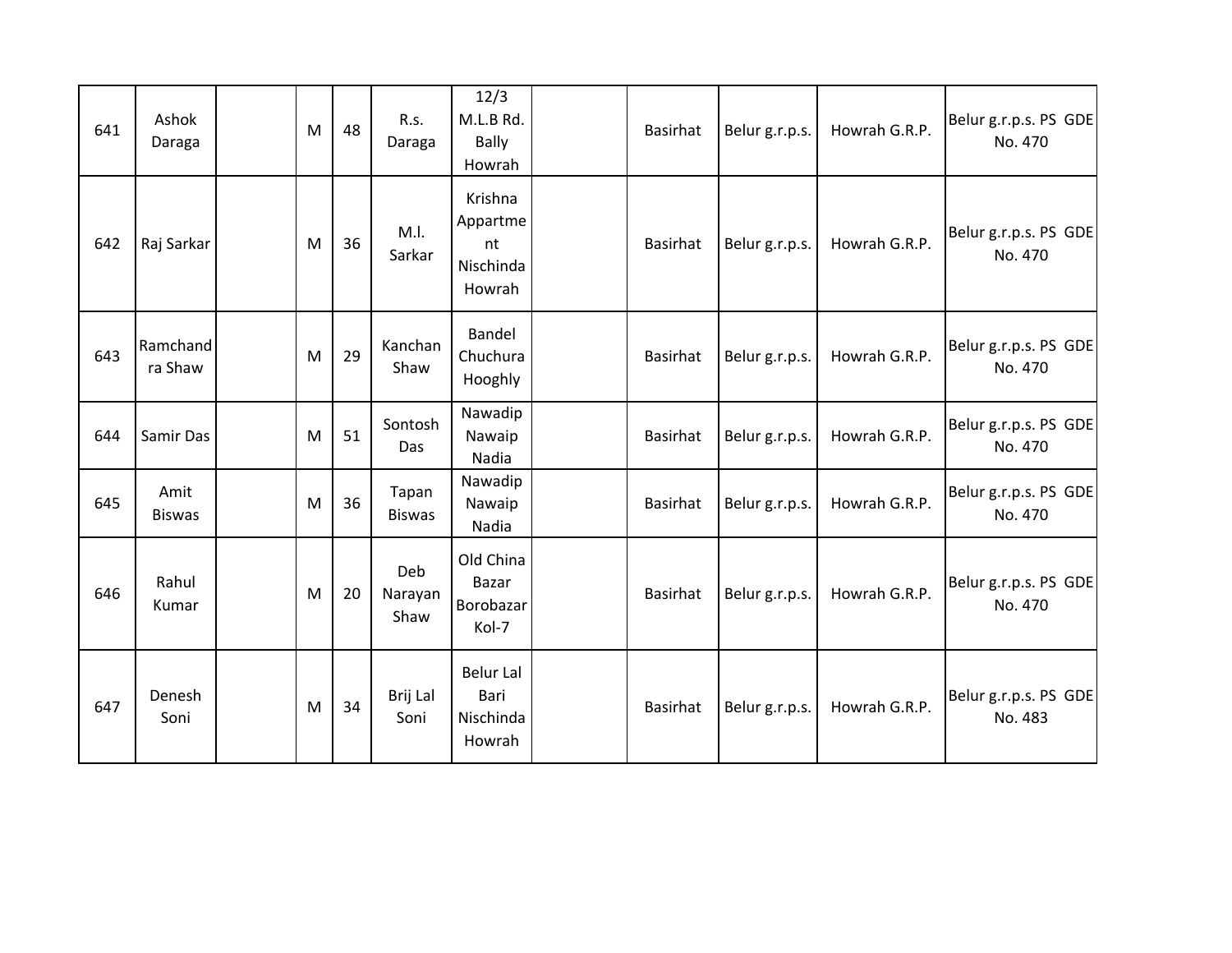| 648 | <b>Bidha</b><br>Dharen<br>Ray | M | 29 | <b>Ashok Ray</b>          | 6 Od Post<br>Office<br><b>Street</b><br>Hare<br><b>Street Kol-</b><br>$\mathbf{1}$ | <b>Basirhat</b> | Belur g.r.p.s. | Howrah G.R.P. | Belur g.r.p.s. PS GDE<br>No. 483 |
|-----|-------------------------------|---|----|---------------------------|------------------------------------------------------------------------------------|-----------------|----------------|---------------|----------------------------------|
| 649 | Rahul<br>Shaw                 | M | 19 | Durga<br>Shaw             | Bauria<br>Uluberia<br>Howrah                                                       | Basirhat        | Belur g.r.p.s. | Howrah G.R.P. | Belur g.r.p.s. PS GDE<br>No. 483 |
| 650 | Rabi<br>Sankar<br>Adhikari    | M | 50 | Kala<br>Chand<br>Adhikari | Baidyabati<br>Sreeramp<br>ur<br>Hooghly                                            | Basirhat        | Belur g.r.p.s. | Howrah G.R.P. | Belur g.r.p.s. PS GDE<br>No. 483 |
| 651 | Surajit<br>Sanyal             | M | 32 | Shekhar<br>Sanyal         | Chandann<br>agar<br>Chandann<br>agar<br>Hooghly                                    | Basirhat        | Belur g.r.p.s. | Howrah G.R.P. | Belur g.r.p.s. PS GDE<br>No. 483 |
| 652 | Ashok<br>Ghosh                | M | 49 | Lt.<br>n Ghosh            | 3 S.C.<br>Gobordha Lane Bally<br>Howrah                                            | Basirhat        | Belur g.r.p.s. | Howrah G.R.P. | Belur g.r.p.s. PS GDE<br>No. 483 |
| 653 | Altab Ali                     | M | 18 | Asraf Ali                 | Jayabibi<br>Lane,<br>Ghushuri,<br>Bally (M),<br>Howrah<br>Belur                    | Basirhat        | Belur g.r.p.s. | Howrah G.R.P. | Belur g.r.p.s. PS GDE<br>No. 483 |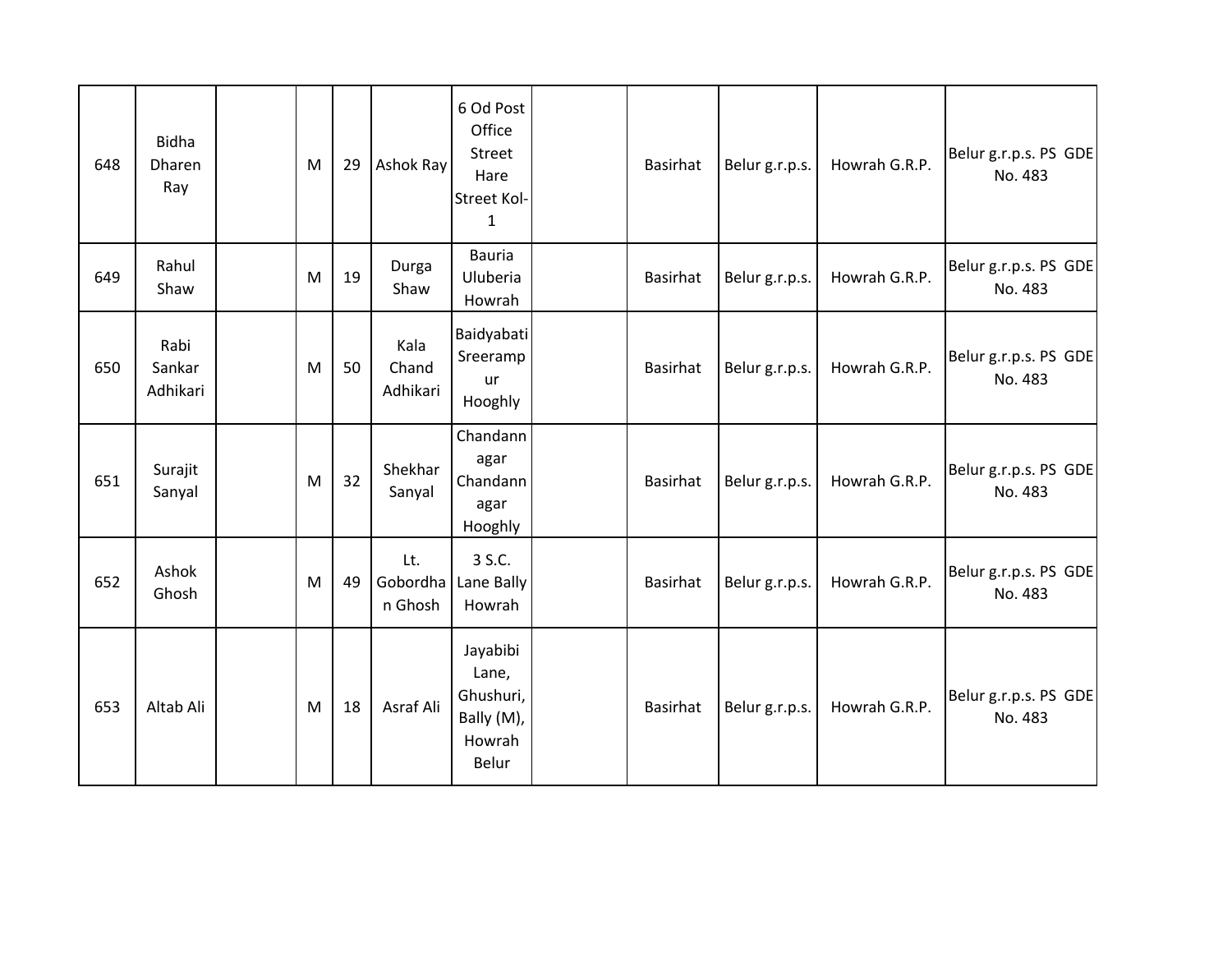| 654 | Sudhir Kr<br>Bhattachr<br>ayay | М         | 58 | Abhoy Kr<br>Bhattachr<br>ayay | Serampor<br>e PS:<br>Srirampor<br>e Dist.:<br>Chandann<br>agar<br>Police<br>Commissi<br>onerate | Srirampore  | Chandanna<br>gar Police<br>Commission<br>erate | Kamar kundu<br>g.r.p.s. | Howrah G.R.P. | Kamar kundu g.r.p.s.<br>PS GDE No. 437 |
|-----|--------------------------------|-----------|----|-------------------------------|-------------------------------------------------------------------------------------------------|-------------|------------------------------------------------|-------------------------|---------------|----------------------------------------|
| 655 | Haju Bag                       | M         | 38 | Kalipada<br><b>Bag</b>        | Harakali<br>PS:<br>Memari<br>Dist.:<br>Purba<br>Burdwan                                         | Memari      | Purba<br>Burdwan                               | Kamar kundu<br>g.r.p.s. | Howrah G.R.P. | Kamar kundu g.r.p.s.<br>PS GDE No. 437 |
| 656 | Ananta<br>Ghosh                | M         | 47 | Bijoy Ch<br>Ghosh             | Kanuibank<br>a PS:<br>Dhaniakha<br>li Dist.:<br>Hooghly<br>Rural                                | Dhaniakhali | Hooghly<br>Rural                               | Kamar kundu<br>g.r.p.s. | Howrah G.R.P. | Kamar kundu g.r.p.s.<br>PS GDE No. 437 |
| 657 | Subrata<br>Purakait            | ${\sf M}$ | 24 | Kalipada<br>Purakait          | Pairaura<br>PS: Singur<br>Dist.:<br>Hooghly<br>Rural                                            | Singur      | Hooghly<br>Rural                               | Kamar kundu<br>g.r.p.s. | Howrah G.R.P. | Kamar kundu g.r.p.s.<br>PS GDE No. 437 |
| 658 | Surajit<br>Bhangi              | M         | 23 | Subhas<br>Bhangi              | Parbatpur<br>PS:<br>Jamalpore<br>Dist.:<br>Purba<br>Burdwan                                     | Jamalpore   | Purba<br>Burdwan                               | Kamar kundu<br>g.r.p.s. | Howrah G.R.P. | Kamar kundu g.r.p.s.<br>PS GDE No. 437 |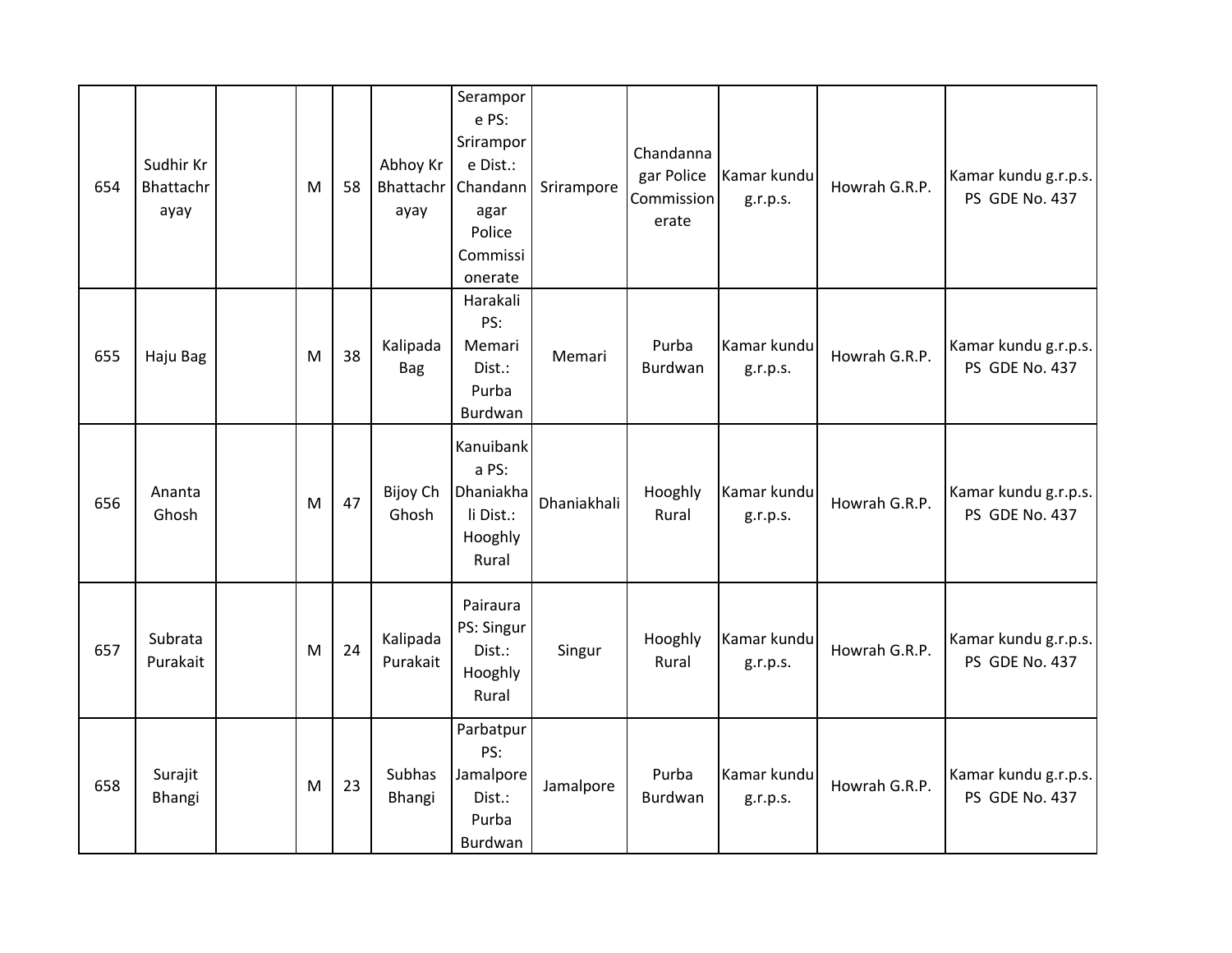| 659 | Prabhat<br>Boul      | M | 27 | Sukumar<br>Boul  | Keraidi PS:<br>Khandagh<br>osh Dist.:<br>Purba<br>Burdwan               | Khandaghos<br>h | Purba<br>Burdwan | Kamar kundu<br>g.r.p.s. | Howrah G.R.P. | Kamar kundu g.r.p.s.<br>PS GDE No. 437 |
|-----|----------------------|---|----|------------------|-------------------------------------------------------------------------|-----------------|------------------|-------------------------|---------------|----------------------------------------|
| 660 | Indrajit<br>Malik    | M | 19 | Sukumar<br>Malik | Belmuri<br>PS:<br>Dhaniakha<br>li Dist.:<br>Hooghly<br>Rural            | Dhaniakhali     | Hooghly<br>Rural | Kamar kundu<br>g.r.p.s. | Howrah G.R.P. | Kamar kundu g.r.p.s.<br>PS GDE No. 437 |
| 661 | Ajoy<br>Mondal       | M | 50 | Lt<br>Mondal     | Babupur<br>PS:<br>Abanidhar Dubrajpor<br>e Dist.:<br>Birbhum            | Dubrajpore      | Birbhum          | Kamar kundu<br>g.r.p.s. | Howrah G.R.P. | Kamar kundu g.r.p.s.<br>PS GDE No. 437 |
| 662 | Sk<br>Nasiruddi<br>n | M | 30 | Sk Akbar<br>Ali  | Sipaigachi<br>PS:<br>Haripal<br>Dist.:<br>Hooghly<br>Rural              | Haripal         | Hooghly<br>Rural | Kamar kundu<br>g.r.p.s. | Howrah G.R.P. | Kamar kundu g.r.p.s.<br>PS GDE No. 447 |
| 663 | Subhovan<br>Manna    | M | 26 | Hemanta<br>Manna | Math<br>Serampor<br>e PS:<br>Dhaniakha<br>li Dist.:<br>Hooghly<br>Rural | Dhaniakhali     | Hooghly<br>Rural | Kamar kundu<br>g.r.p.s. | Howrah G.R.P. | Kamar kundu g.r.p.s.<br>PS GDE No. 447 |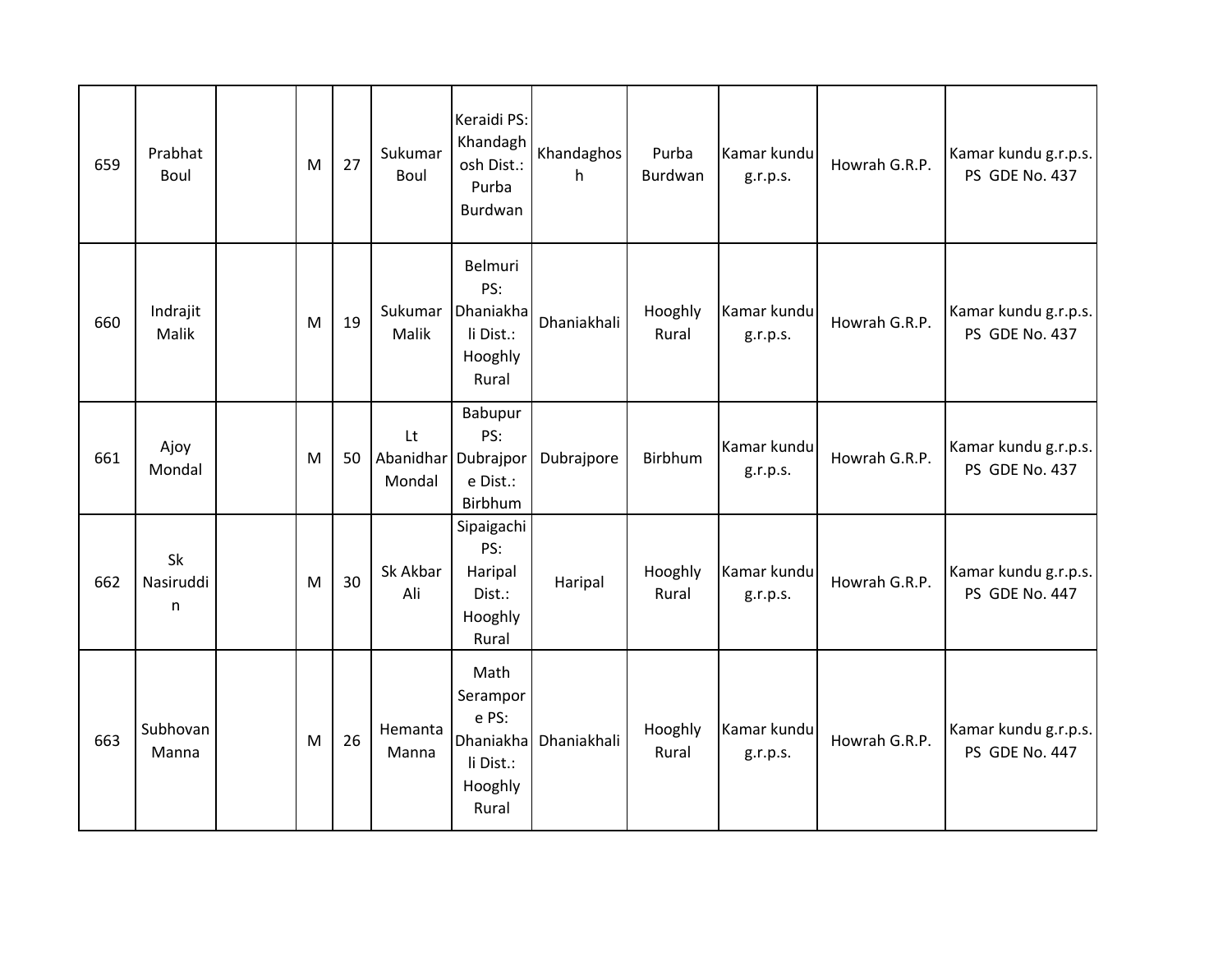| 664 | Yasin Ali<br>Mallick | M | 34 | Lt Akash<br>Ali Mallick  | Kalikapur<br>PS:<br>Dhaniakha<br>li Dist.:<br>Hooghly<br>Rural | Dhaniakhali | Hooghly<br>Rural | Kamar kundu<br>g.r.p.s. | Howrah G.R.P. | Kamar kundu g.r.p.s.<br>PS GDE No. 447 |
|-----|----------------------|---|----|--------------------------|----------------------------------------------------------------|-------------|------------------|-------------------------|---------------|----------------------------------------|
| 665 | Abhijit<br>Samanta   | M | 48 | Lt<br>Gobinda<br>Samanta | Astara PS:<br>Tarakeswa<br>r Dist.:<br>Hooghly<br>Rural        | Tarakeswar  | Hooghly<br>Rural | Kamar kundu<br>g.r.p.s. | Howrah G.R.P. | Kamar kundu g.r.p.s.<br>PS GDE No. 447 |
| 666 | Subir<br>Banerjee    | M | 36 | Tarak<br>Banerjee        | Faridpur<br>PS:<br>Haripal<br>Dist.:<br>Hooghly<br>Rural       | Haripal     | Hooghly<br>Rural | Kamar kundu<br>g.r.p.s. | Howrah G.R.P. | Kamar kundu g.r.p.s.<br>PS GDE No. 447 |
| 667 | Milan<br>Dhaw        | M | 26 | Prasanta<br>Dhaw         | Nabagram<br>PS:<br>Jangipara<br>Dist.:<br>Hooghly<br>Rural     | Jangipara   | Hooghly<br>Rural | Kamar kundu<br>g.r.p.s. | Howrah G.R.P. | Kamar kundu g.r.p.s.<br>PS GDE No. 447 |
| 668 | Subhankar<br>Hal     | M | 20 | Haradhan<br>Hal          | Nabagram<br>PS:<br>Jangipara<br>Dist.:<br>Hooghly<br>Rural     | Jangipara   | Hooghly<br>Rural | Kamar kundu<br>g.r.p.s. | Howrah G.R.P. | Kamar kundu g.r.p.s.<br>PS GDE No. 447 |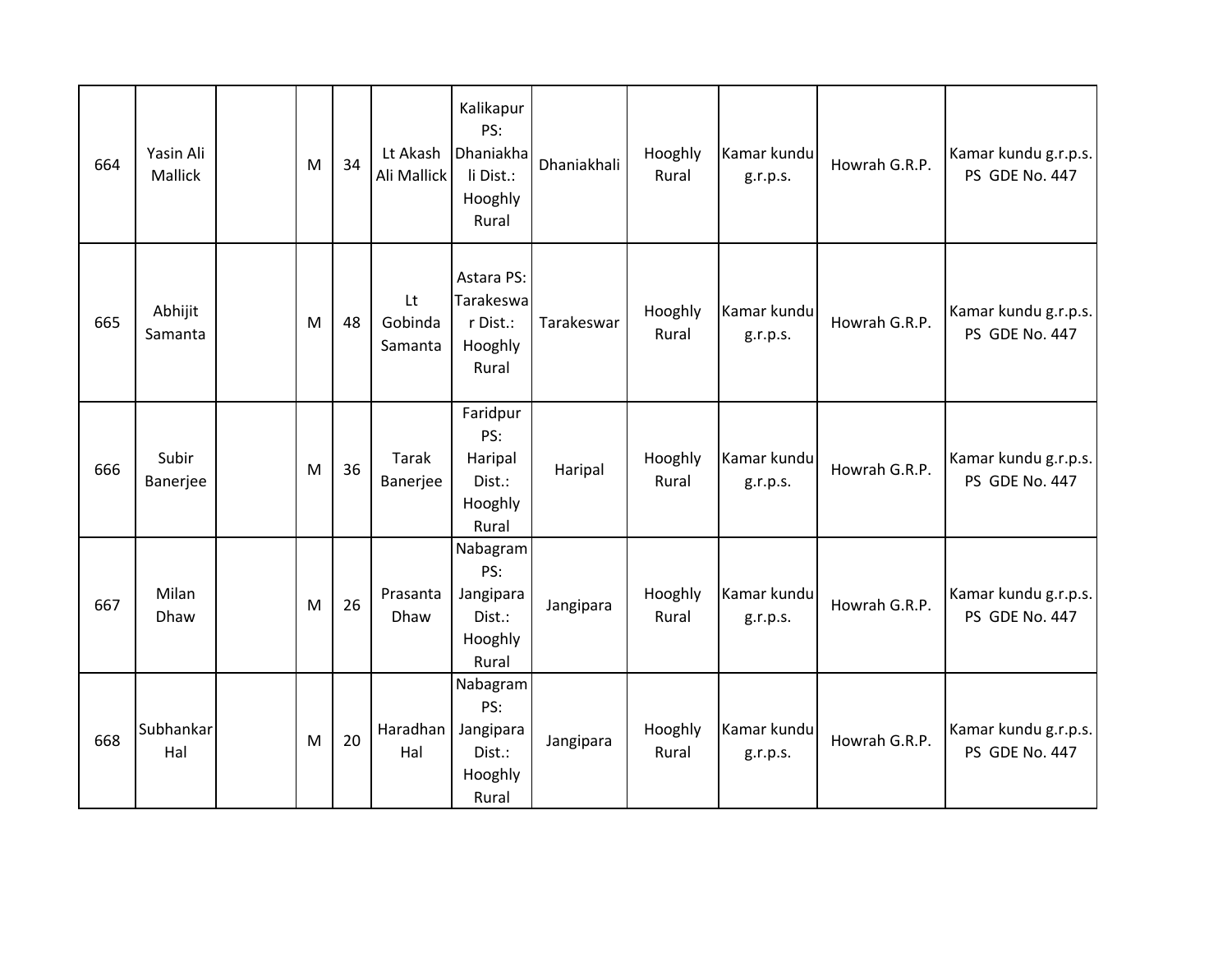| 669 | Sukumar<br>Das      | M | 40 | Surya Das                | Tarajal PS:<br>Jangipara<br>Dist.:<br>Hooghly<br>Rural | Jangipara   | Hooghly<br>Rural        | Kamar kundu<br>g.r.p.s. | Howrah G.R.P. | Kamar kundu g.r.p.s.<br>PS GDE No. 447  |
|-----|---------------------|---|----|--------------------------|--------------------------------------------------------|-------------|-------------------------|-------------------------|---------------|-----------------------------------------|
| 670 | Sanat Kr.<br>Mondal | M | 50 | Narayan<br>Ch.<br>Mondal | PS: Katwa<br>Dist.:<br>Purba<br>Burdwan                | Katwa       | Purba<br>Burdwan        | Katwa<br>g.r.p.s.       | Howrah G.R.P. | Katwa g.r.p.s. PS<br><b>GDE No. 596</b> |
| 671 | Chanchal<br>Das     | M | 44 | Biswanath<br>Das         | PS: Katwa<br>Dist.:<br>Purba<br>Burdwan                | Katwa       | Purba<br>Burdwan        | Katwa<br>g.r.p.s.       | Howrah G.R.P. | Katwa g.r.p.s. PS<br><b>GDE No. 596</b> |
| 672 | Soumen<br>Das       | M | 50 | Chittaranj<br>an Das     | PS:<br>Purbasthal<br>i Dist.:<br>Purba<br>Burdwan      | Purbasthali | Purba<br>Burdwan        | Katwa<br>g.r.p.s.       | Howrah G.R.P. | Katwa g.r.p.s. PS<br><b>GDE No. 596</b> |
| 673 | Fijol Sk            | M | 24 | Matowar<br>Sk            | PS:<br>Ketugram<br>Dist.:<br>Purba<br>Burdwan          | Ketugram    | Purba<br>Burdwan        | Katwa<br>g.r.p.s.       | Howrah G.R.P. | Katwa g.r.p.s. PS<br><b>GDE No. 596</b> |
| 674 | Abdul<br>Khalak Sk  | M | 46 | Abdul Sk                 | PS:<br>Purbasthal<br>i Dist.:<br>Purba<br>Burdwan      | Purbasthali | Purba<br><b>Burdwan</b> | Katwa<br>g.r.p.s.       | Howrah G.R.P. | Katwa g.r.p.s. PS<br><b>GDE No. 596</b> |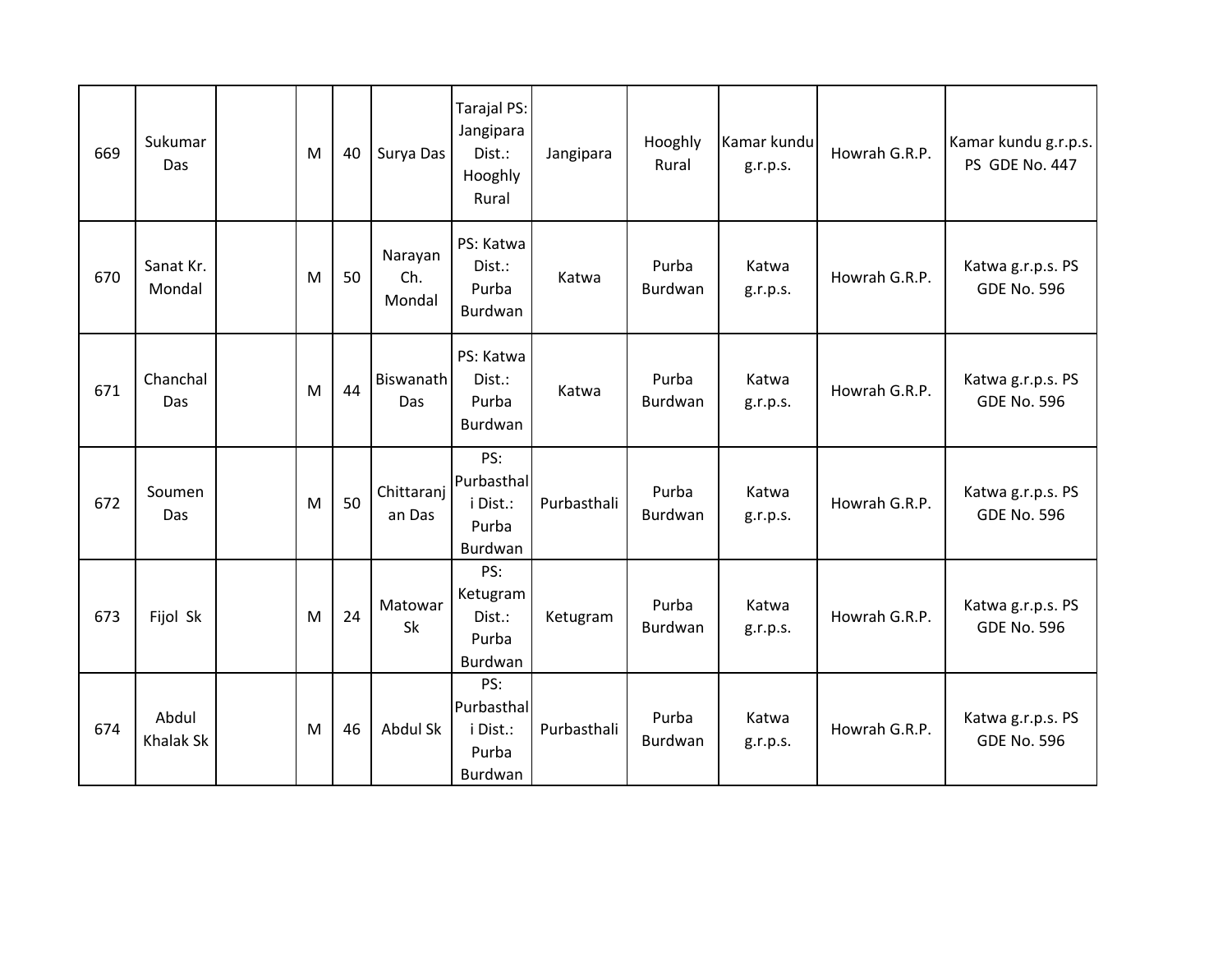| 675 | Arup Kr.<br>Das             | M | 47 | Lt.<br>Brajendra<br><b>Das</b> | PS: Salar<br>Dist.:<br>Murshida<br>bad                                  | Salar     | Murshidaba<br>d                            | Katwa<br>g.r.p.s. | Howrah G.R.P. | Katwa g.r.p.s. PS<br><b>GDE No. 596</b> |
|-----|-----------------------------|---|----|--------------------------------|-------------------------------------------------------------------------|-----------|--------------------------------------------|-------------------|---------------|-----------------------------------------|
| 676 | Biswajit<br>Chakrabor<br>ty | M | 35 | Rabindrala<br>Chakrabor<br>ty  | PS:<br>Burdwan<br>Dist.:<br>Purba<br>Burdwan                            | Burdwan   | Purba<br>Burdwan                           | Katwa<br>g.r.p.s. | Howrah G.R.P. | Katwa g.r.p.s. PS<br><b>GDE No. 596</b> |
| 677 | Nemai<br>Ray                | M | 30 | Ashoke<br>Ray                  | PS:<br>Nabadwip<br>Dist.:<br>Krishnana<br>gar Police<br><b>District</b> | Nabadwip  | Krishnanaga<br>r Police<br><b>District</b> | Katwa<br>g.r.p.s. | Howrah G.R.P. | Katwa g.r.p.s. PS<br><b>GDE No. 596</b> |
| 678 | Saddam<br>Sk                | M | 28 | Resom Sk                       | PS:<br>Bharatpur<br>Dist.:<br>Murshida<br>bad                           | Bharatpur | Murshidaba<br>d                            | Katwa<br>g.r.p.s. | Howrah G.R.P. | Katwa g.r.p.s. PS<br><b>GDE No. 596</b> |
| 679 | Md.<br>Eliyash              | M | 45 | Emmam<br>Ali                   | PS:<br>Islampore<br>Dist.:<br>Murshida<br>bad                           | Islampore | Murshidaba<br>d                            | Katwa<br>g.r.p.s. | Howrah G.R.P. | Katwa g.r.p.s. PS<br><b>GDE No. 596</b> |
| 680 | Prasanta<br>Saha            | M | 55 | Lt.<br>Bhutnath<br>Saha        | PS:<br>Mangalko<br>t Dist.:<br>Purba<br>Burdwan                         | Mangalkot | Purba<br>Burdwan                           | Katwa<br>g.r.p.s. | Howrah G.R.P. | Katwa g.r.p.s. PS<br><b>GDE No. 596</b> |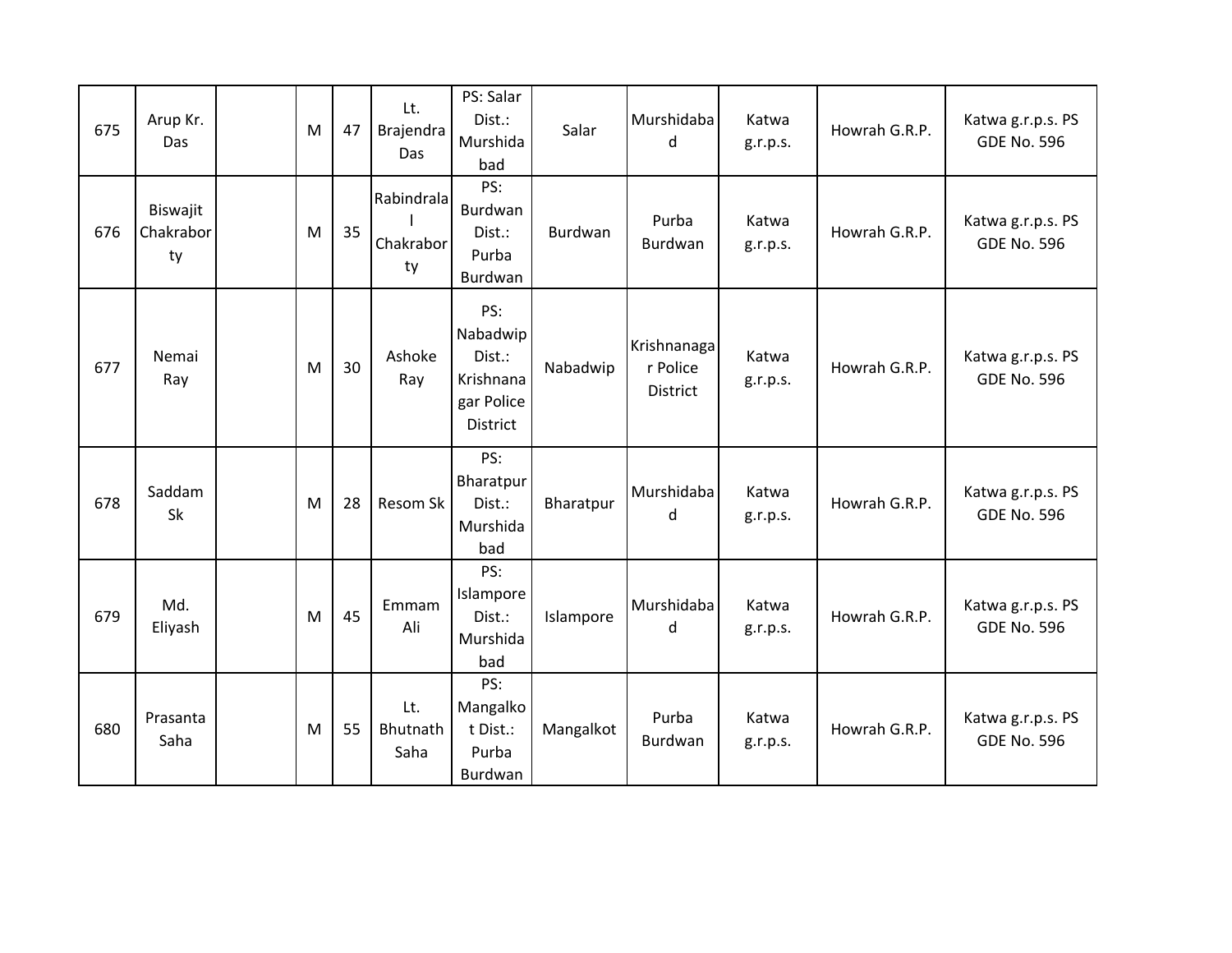| 681 | Biltu<br>Debnath  | M | 40 | Prabitra<br>Debnath | PS: Katwa<br>Dist.:<br>Purba<br>Burdwan         | Katwa      | Purba<br>Burdwan | Katwa<br>g.r.p.s. | Howrah G.R.P. | Katwa g.r.p.s. PS<br><b>GDE No. 596</b> |
|-----|-------------------|---|----|---------------------|-------------------------------------------------|------------|------------------|-------------------|---------------|-----------------------------------------|
| 682 | Susanta<br>Pal    | M | 29 | Samir Kr.<br>Pal    | PS: Salar<br>Dist.:<br>Murshida<br>bad          | Salar      | Murshidaba<br>d  | Katwa<br>g.r.p.s. | Howrah G.R.P. | Katwa g.r.p.s. PS<br><b>GDE No. 596</b> |
| 683 | Prakash<br>Hazra  | M | 20 | Suprakash<br>Hazra  | Salkia                                          |            | <b>Basirhat</b>  | Katwa<br>g.r.p.s. | Howrah G.R.P. | Katwa g.r.p.s. PS<br><b>GDE No. 596</b> |
| 684 | Rajeswar<br>Nandi | M | 28 | Rajkumar<br>Nandi   | PS:<br>Saktipur<br>Dist.:<br>Murshida<br>bad    | Saktipur   | Murshidaba<br>d  | Katwa<br>g.r.p.s. | Howrah G.R.P. | Katwa g.r.p.s. PS<br><b>GDE No. 596</b> |
| 685 | Bijoy Kr.<br>Dey  | M | 38 | Swapan<br>Kr. Dey   | PS:<br>Berhampo<br>re Dist.:<br>Murshida<br>bad | Berhampore | Murshidaba<br>d  | Katwa<br>g.r.p.s. | Howrah G.R.P. | Katwa g.r.p.s. PS<br><b>GDE No. 596</b> |
| 686 | Samrat<br>Kumar   | M | 22 | Dhiren<br>Kumar     | Rajmahal                                        |            | <b>Basirhat</b>  | Katwa<br>g.r.p.s. | Howrah G.R.P. | Katwa g.r.p.s. PS<br><b>GDE No. 596</b> |
| 687 | Raju Sk           | M | 26 | Rajak Sk            | PS: Salar<br>Dist.:<br>Murshida<br>bad          | Salar      | Murshidaba<br>d  | Katwa<br>g.r.p.s. | Howrah G.R.P. | Katwa g.r.p.s. PS<br><b>GDE No. 596</b> |
| 688 | Subir<br>Ghosh    | M | 30 | Bijoy<br>Ghosh      | PS:<br>Ketugram<br>Dist.:<br>Purba<br>Burdwan   | Ketugram   | Purba<br>Burdwan | Katwa<br>g.r.p.s. | Howrah G.R.P. | Katwa g.r.p.s. PS<br><b>GDE No. 596</b> |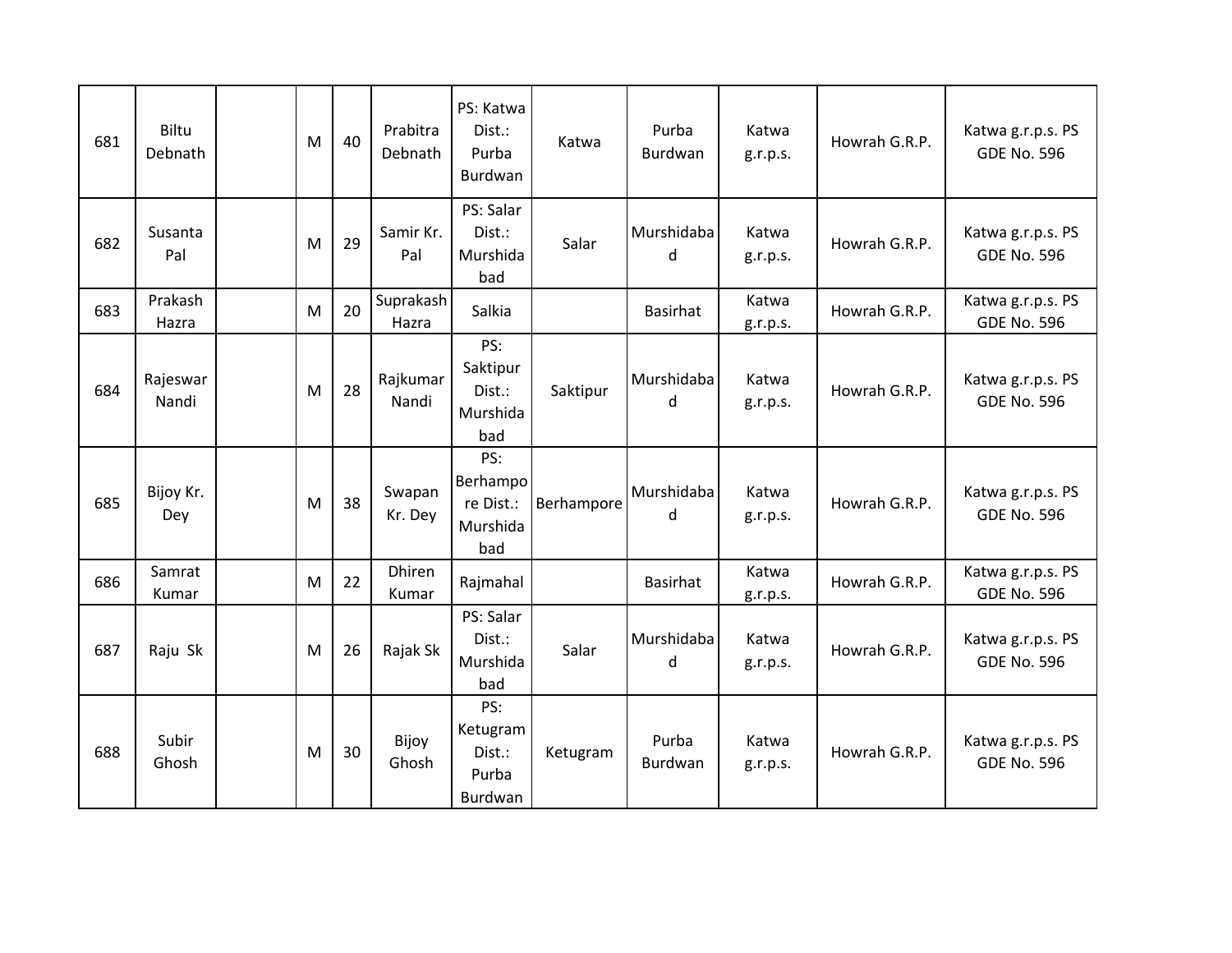| 689 | Uttam<br>Sardar           | M | 48 | Nemai<br>Sardar                   | PS: Katwa<br>Dist.:<br>Purba<br>Burdwan                    | Katwa      | Purba<br>Burdwan                      | Katwa<br>g.r.p.s. | Howrah G.R.P. | Katwa g.r.p.s. PS<br><b>GDE No. 596</b> |
|-----|---------------------------|---|----|-----------------------------------|------------------------------------------------------------|------------|---------------------------------------|-------------------|---------------|-----------------------------------------|
| 690 | Bikram<br>Chakrabor<br>ty | M | 29 | Ramkrishn<br>a<br>Chakrabor<br>ty | PS:<br>Kalyani<br>Dist.:<br>Ranaghat<br>Police<br>District | Kalyani    | Ranaghat<br>Police<br><b>District</b> | Katwa<br>g.r.p.s. | Howrah G.R.P. | Katwa g.r.p.s. PS<br><b>GDE No. 596</b> |
| 691 | Srimanta<br>Ghosh         | M | 40 | Lt. Sankar<br>Ghosh               | PS:<br>Ketugram<br>Dist.:<br>Purba<br>Burdwan              | Ketugram   | Purba<br>Burdwan                      | Katwa<br>g.r.p.s. | Howrah G.R.P. | Katwa g.r.p.s. PS<br><b>GDE No. 596</b> |
| 692 | Ruhul<br>Alam             | M | 43 | Abul<br>Hasem                     | PS: Salar<br>Dist.:<br>Murshida<br>bad                     | Salar      | Murshidaba<br>d                       | Katwa<br>g.r.p.s. | Howrah G.R.P. | Katwa g.r.p.s. PS<br><b>GDE No. 596</b> |
| 693 | Samir<br>Hazra            | M | 40 | Ananda<br>Hazra                   | PS:<br>Berhampo<br>re Dist.:<br>Murshida<br>bad            | Berhampore | Murshidaba<br>d                       | Katwa<br>g.r.p.s. | Howrah G.R.P. | Katwa g.r.p.s. PS<br><b>GDE No. 596</b> |
| 694 | Kedu<br>Bagdi             | M | 33 | Upendra<br>Bagdi                  | PS: Kandi<br>Dist.:<br>Murshida<br>bad                     | Kandi      | Murshidaba<br>d                       | Katwa<br>g.r.p.s. | Howrah G.R.P. | Katwa g.r.p.s. PS<br><b>GDE No. 596</b> |
| 695 | Krishna<br>Bagdi          | M | 35 | Babu<br>Bagdi                     | PS:<br>Khargram<br>Dist.:<br>Murshida<br>bad               | Khargram   | Murshidaba<br>d                       | Katwa<br>g.r.p.s. | Howrah G.R.P. | Katwa g.r.p.s. PS<br><b>GDE No. 596</b> |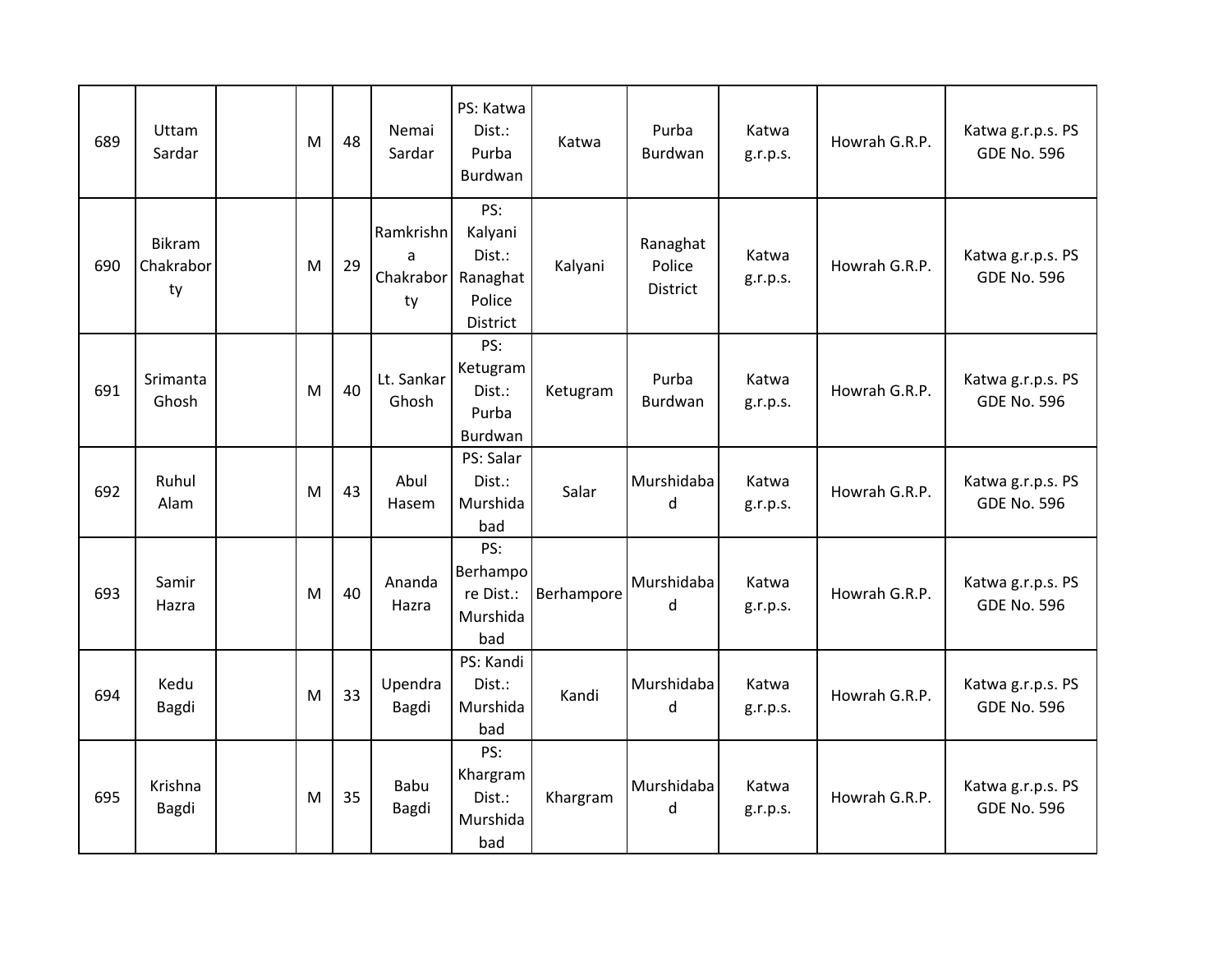| 696 | Sahid<br>Afridi      | M | 22 | Sis<br>Mohamm<br>ad Sk | PS:<br>Bharatpur<br>Dist.:<br>Murshida<br>bad | Bharatpur | Murshidaba<br>d | Katwa<br>g.r.p.s.    | Howrah G.R.P. | Katwa g.r.p.s. PS<br><b>Outpost Salar GRPP</b><br><b>GDE No. 338</b> |
|-----|----------------------|---|----|------------------------|-----------------------------------------------|-----------|-----------------|----------------------|---------------|----------------------------------------------------------------------|
| 697 | Md Ataul<br>Haque    |   | 32 | Md<br>Alauddin         |                                               |           | <b>Basirhat</b> | Sainthia<br>g.r.p.s. | Howrah G.R.P. | Sainthia g.r.p.s. PS<br>Outpost Bolpur<br>GRPP GDE No. 314           |
| 698 | Skumar<br>Mal        |   | 35 | Lt-palla<br>Mal        |                                               |           | <b>Basirhat</b> | Sainthia<br>g.r.p.s. | Howrah G.R.P. | Sainthia g.r.p.s. PS<br><b>Outpost Bolpur</b><br>GRPP GDE No. 314    |
| 699 | Subrata<br>Bagdi     |   | 24 | Amar<br>Bagdi          |                                               |           | <b>Basirhat</b> | Sainthia<br>g.r.p.s. | Howrah G.R.P. | Sainthia g.r.p.s. PS<br>Outpost Bolpur<br>GRPP GDE No. 314           |
| 700 | Biswajit<br>Bagdi    |   | 24 | Jiten<br>Bagdi         |                                               |           | <b>Basirhat</b> | Sainthia<br>g.r.p.s. | Howrah G.R.P. | Sainthia g.r.p.s. PS<br>Outpost Bolpur<br>GRPP GDE No. 314           |
| 701 | Md Masuk             |   | 20 | Lt-abdul<br>Momin      |                                               |           | <b>Basirhat</b> | Sainthia<br>g.r.p.s. | Howrah G.R.P. | Sainthia g.r.p.s. PS<br><b>Outpost Rampurhat</b><br>GRPP GDE No. 270 |
| 702 | <b>Aliul Sk</b>      |   | 19 | Lt-hedek<br>Sk         |                                               |           | <b>Basirhat</b> | Sainthia<br>g.r.p.s. | Howrah G.R.P. | Sainthia g.r.p.s. PS<br><b>Outpost Rampurhat</b><br>GRPP GDE No. 270 |
| 703 | Jaladhar<br>Mondal   |   | 19 | Santimoy<br>Mondal     |                                               |           | <b>Basirhat</b> | Sainthia<br>g.r.p.s. | Howrah G.R.P. | Sainthia g.r.p.s. PS<br><b>Outpost Rampurhat</b><br>GRPP GDE No. 270 |
| 704 | Srimanta<br>Mahaldar |   | 21 | Farin<br>Mahaldar      |                                               |           | <b>Basirhat</b> | Sainthia<br>g.r.p.s. | Howrah G.R.P. | Sainthia g.r.p.s. PS<br><b>Outpost Rampurhat</b><br>GRPP GDE No. 270 |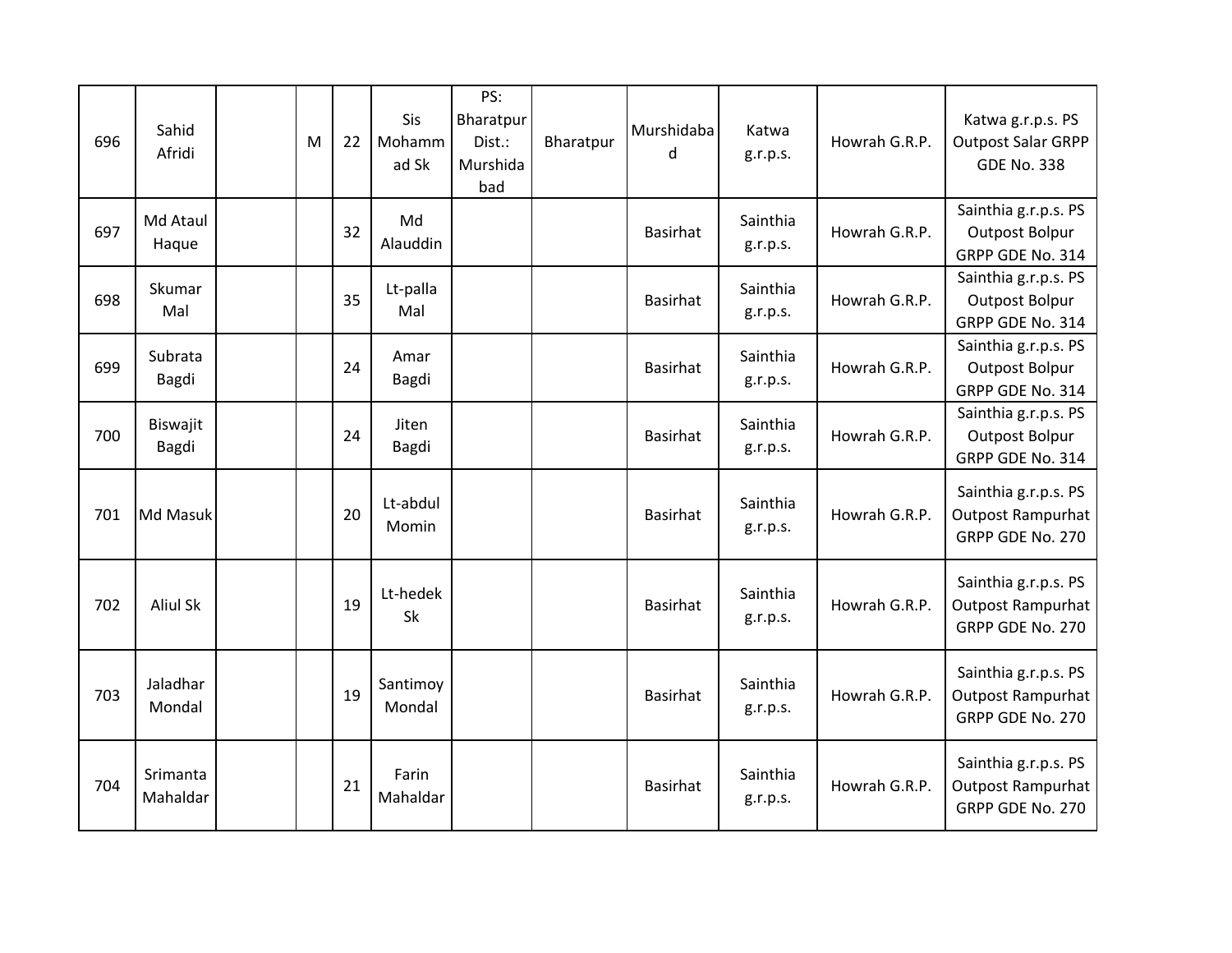| 705 | Dulal Sk                   |   | 25 | Rabiul Sk                            |                                                                                                       |                         | <b>Basirhat</b>  | Sainthia<br>g.r.p.s.    | Howrah G.R.P. | Sainthia g.r.p.s. PS<br><b>Outpost Rampurhat</b><br>GRPP GDE No. 270 |
|-----|----------------------------|---|----|--------------------------------------|-------------------------------------------------------------------------------------------------------|-------------------------|------------------|-------------------------|---------------|----------------------------------------------------------------------|
| 706 | Bablu<br>Bagdi             |   | 34 | Sristhidha<br>r Bagdi                |                                                                                                       |                         | <b>Basirhat</b>  | Sainthia<br>g.r.p.s.    | Howrah G.R.P. | Sainthia g.r.p.s. PS<br><b>GDE No. 358</b>                           |
| 707 | <b>Bhibhas</b><br>Mondal   |   | 25 | Aposh<br>Mondal                      |                                                                                                       |                         | <b>Basirhat</b>  | Sainthia<br>g.r.p.s.    | Howrah G.R.P. | Sainthia g.r.p.s. PS<br><b>GDE No. 358</b>                           |
| 708 | Samir<br>Mukharje<br>e     |   | 43 | Lt.subhas<br>Ranjan<br>Mukharje<br>e |                                                                                                       |                         | <b>Basirhat</b>  | Sainthia<br>g.r.p.s.    | Howrah G.R.P. | Sainthia g.r.p.s. PS<br><b>GDE No. 358</b>                           |
| 709 | Suman<br>Mondal            |   | 22 | <b>Dilip</b><br>Mondal               |                                                                                                       |                         | <b>Basirhat</b>  | Sainthia<br>g.r.p.s.    | Howrah G.R.P. | Sainthia g.r.p.s. PS<br><b>GDE No. 358</b>                           |
| 710 | Sadek Ali<br><b>Biswas</b> |   | 59 | Md Aysin<br><b>Biswas</b>            |                                                                                                       |                         | <b>Basirhat</b>  | Sainthia<br>g.r.p.s.    | Howrah G.R.P. | Sainthia g.r.p.s. PS<br><b>GDE No. 358</b>                           |
| 711 | Ekramul<br>Haque           |   | 54 | Abdul<br>Ghani                       |                                                                                                       |                         | <b>Basirhat</b>  | Sainthia<br>g.r.p.s.    | Howrah G.R.P. | Sainthia g.r.p.s. PS<br><b>GDE No. 358</b>                           |
| 712 | Soumen<br>Ghosh            | M | 35 | Sibelram<br>Ghosh                    | Bighati<br>Bhadresw<br>ar<br>Hooghly<br>PS:<br>Sheoraph<br>uli g.r.p.s.<br>Dist.:<br>Howrah<br>G.R.P. | Sheoraphuli<br>g.r.p.s. | Howrah<br>G.R.P. | Sheoraphuli<br>g.r.p.s. | Howrah G.R.P. | Sheoraphuli g.r.p.s.<br>PS GDE No. 453                               |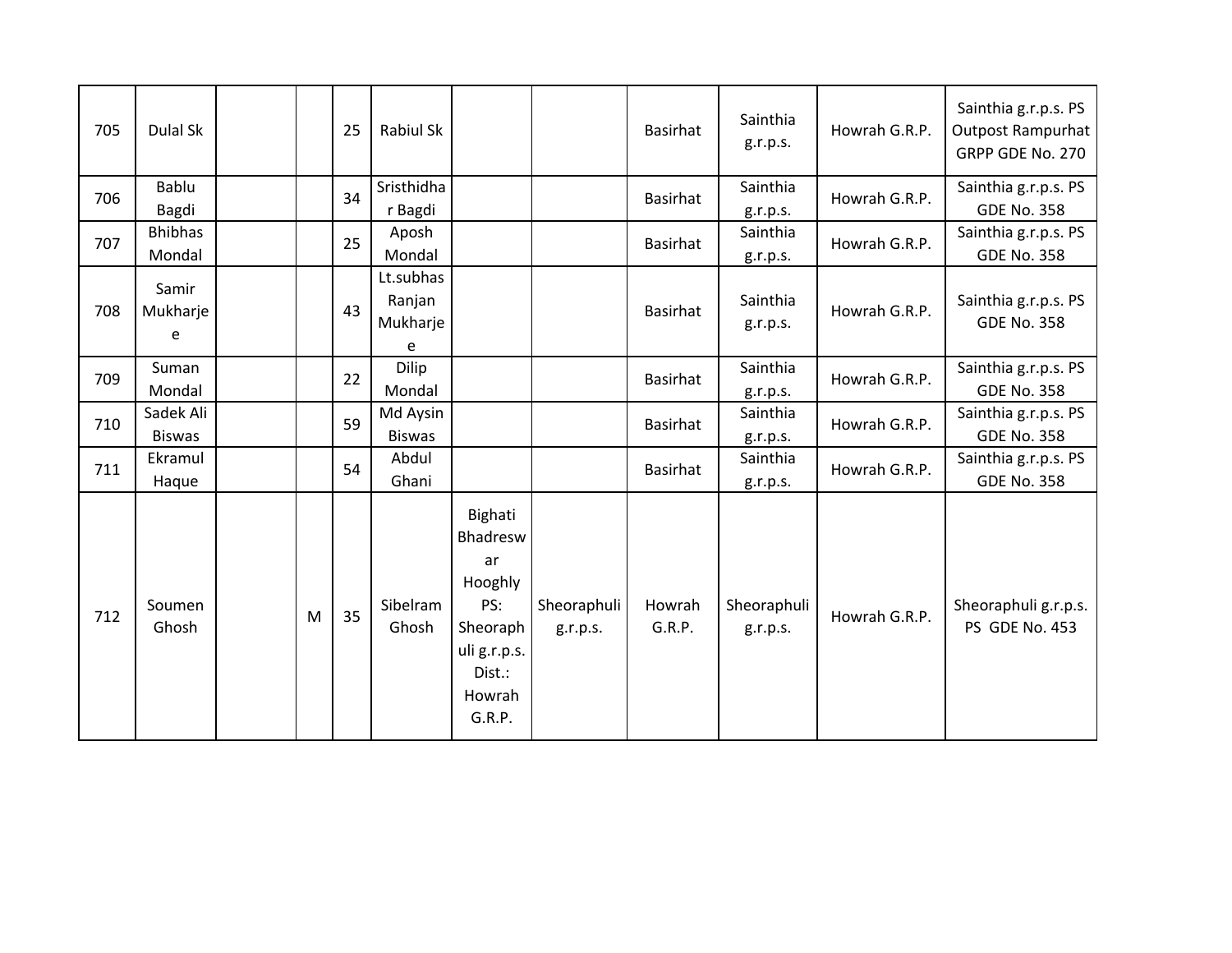| 713 | Nirmal<br>Maity | ${\sf M}$                                                                             | 45 | Lt.<br>Nityanand Sheoraph<br>a Maity | Dhamla<br>Khanakul<br>Hooghly<br>PS:<br>uli g.r.p.s.<br>Dist.:<br>Howrah<br>G.R.P.                             | Sheoraphuli<br>g.r.p.s. | Howrah<br>G.R.P. | Sheoraphuli<br>g.r.p.s. | Howrah G.R.P. | Sheoraphuli g.r.p.s.<br>PS GDE No. 453 |
|-----|-----------------|---------------------------------------------------------------------------------------|----|--------------------------------------|----------------------------------------------------------------------------------------------------------------|-------------------------|------------------|-------------------------|---------------|----------------------------------------|
| 714 | Amit Dhar       | $\mathsf{M}% _{T}=\mathsf{M}_{T}\!\left( a,b\right) ,\ \mathsf{M}_{T}=\mathsf{M}_{T}$ | 50 | Lt. Sujoy<br>Dhar                    | <b>KGRS</b> pala<br>Bhadresw<br>ar<br>Hooghly<br>PS:<br>Sheoraph<br>uli g.r.p.s.<br>Dist.:<br>Howrah<br>G.R.P. | Sheoraphuli<br>g.r.p.s. | Howrah<br>G.R.P. | Sheoraphuli<br>g.r.p.s. | Howrah G.R.P. | Sheoraphuli g.r.p.s.<br>PS GDE No. 453 |
| 715 | Rajen<br>Shaw   | M                                                                                     | 34 | Raj<br>Mongal<br>Shaw                | Khanpuku<br>r<br>Bhadresw<br>ar<br>Hooghly<br>PS:<br>Sheoraph<br>uli g.r.p.s.<br>Dist.:<br>Howrah<br>G.R.P.    | Sheoraphuli<br>g.r.p.s. | Howrah<br>G.R.P. | Sheoraphuli<br>g.r.p.s. | Howrah G.R.P. | Sheoraphuli g.r.p.s.<br>PS GDE No. 453 |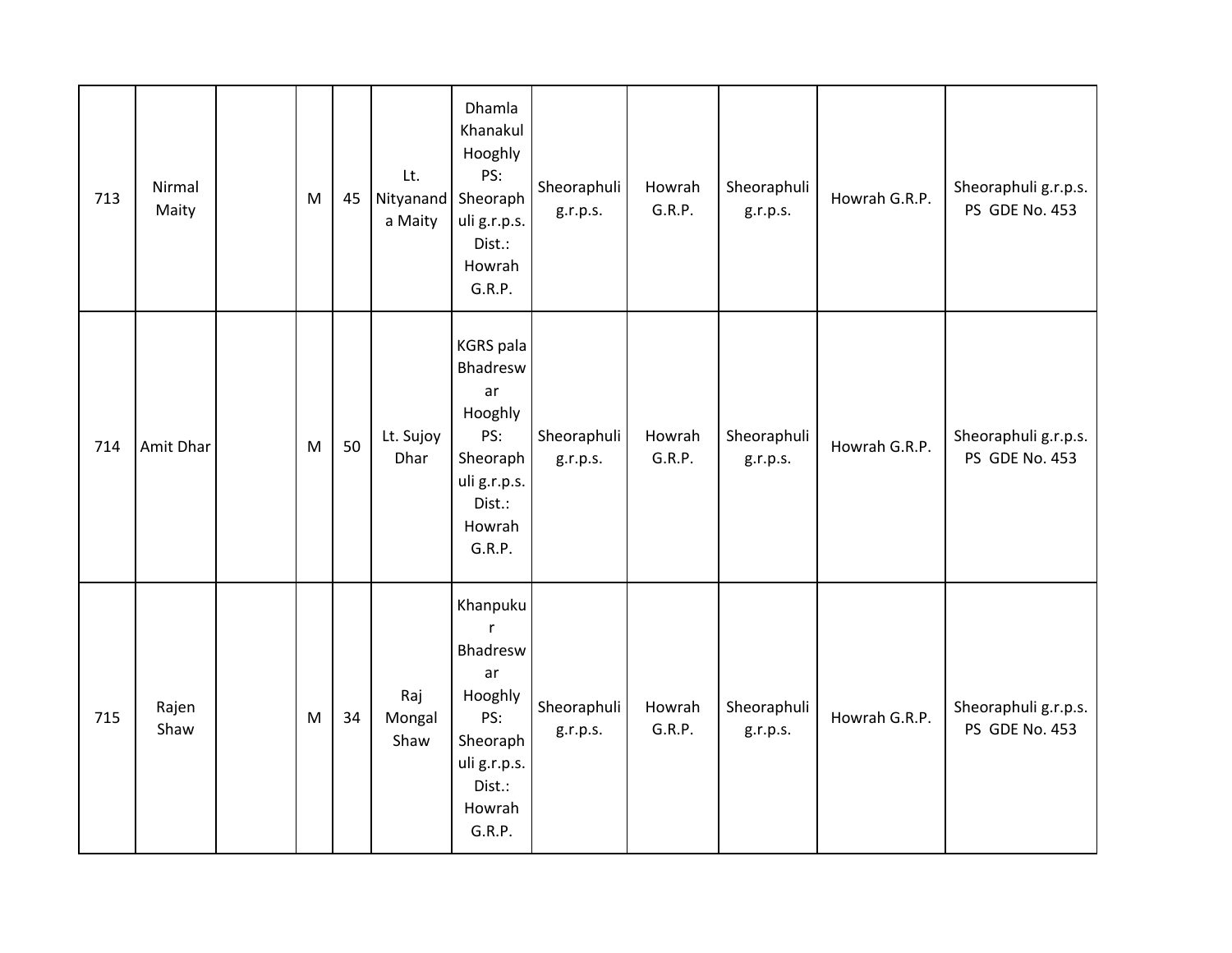| 716 | Suraj Ram      | M         | 22 | Ram<br>Pravash<br>Ram | Polba<br>Mogra<br>Hooghly<br>PS:<br>Sheoraph<br>uli g.r.p.s.<br>Dist.:<br>Howrah<br>G.R.P.                  | Sheoraphuli<br>g.r.p.s. | Howrah<br>G.R.P. | Sheoraphuli<br>g.r.p.s. | Howrah G.R.P. | Sheoraphuli g.r.p.s.<br>PS GDE No. 453 |
|-----|----------------|-----------|----|-----------------------|-------------------------------------------------------------------------------------------------------------|-------------------------|------------------|-------------------------|---------------|----------------------------------------|
| 717 | Raju<br>Murmu  | ${\sf M}$ | 24 | Dalu<br>Murmu         | Haira<br>Mogra<br>Hooghly<br>PS:<br>Sheoraph<br>uli g.r.p.s.<br>Dist.:<br>Howrah<br>G.R.P.                  | Sheoraphuli<br>g.r.p.s. | Howrah<br>G.R.P. | Sheoraphuli<br>g.r.p.s. | Howrah G.R.P. | Sheoraphuli g.r.p.s.<br>PS GDE No. 453 |
| 718 | Dilip<br>Yadav | M         | 32 | Rajesh<br>Yadav       | Champda<br>ni<br>Bhadresw<br>ar<br>Hooghly<br>PS:<br>Sheoraph<br>uli g.r.p.s.<br>Dist.:<br>Howrah<br>G.R.P. | Sheoraphuli<br>g.r.p.s. | Howrah<br>G.R.P. | Sheoraphuli<br>g.r.p.s. | Howrah G.R.P. | Sheoraphuli g.r.p.s.<br>PS GDE No. 453 |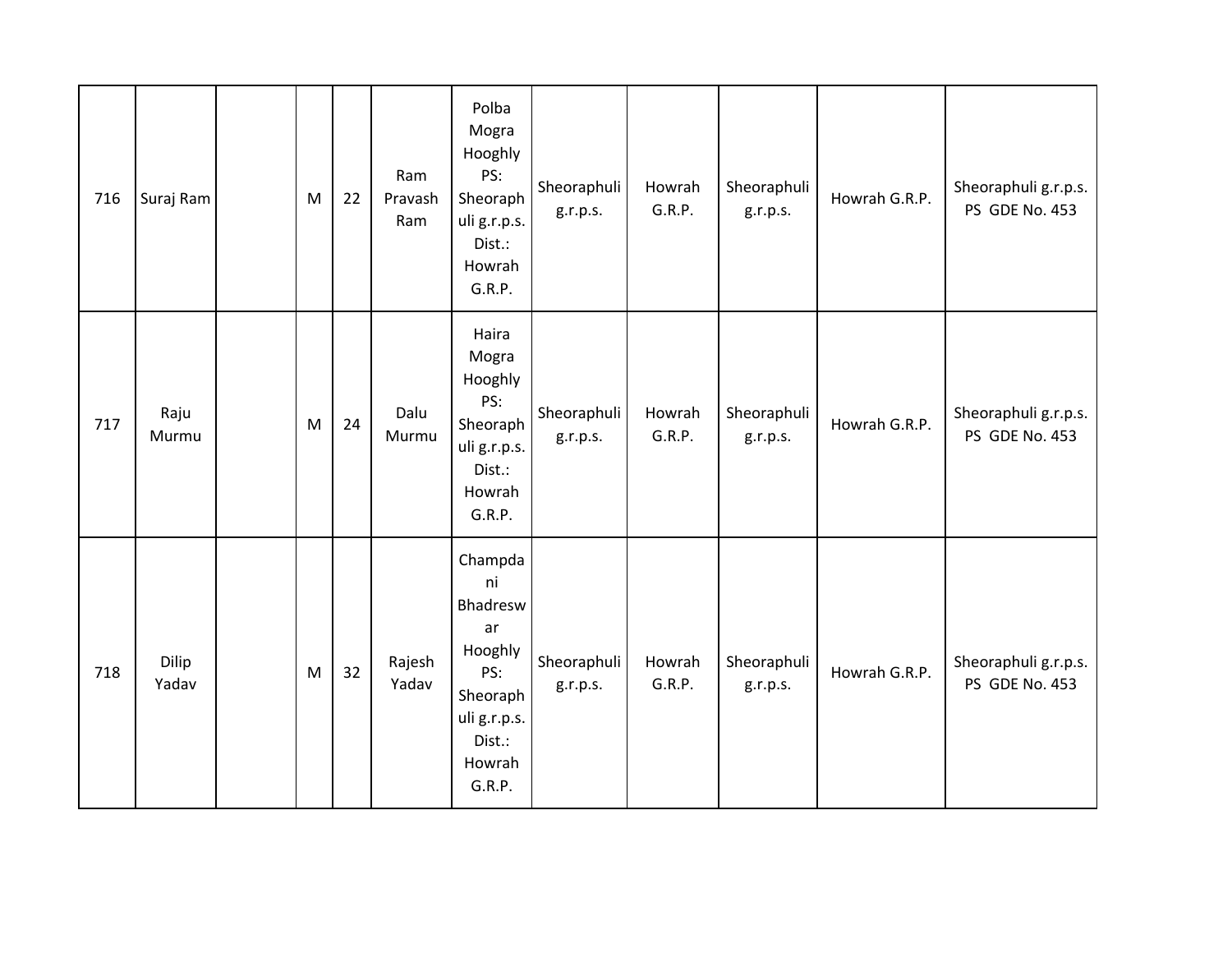| 719 | Amar<br>Hazra     | ${\sf M}$ | 32 | Bablu<br>Hazra            | Uttarpara<br>Uttarpara<br>Hooghly<br>PS:<br>Sheoraph<br>uli g.r.p.s.<br>Dist.:<br>Howrah<br>G.R.P.               | Sheoraphuli<br>g.r.p.s. | Howrah<br>G.R.P. | Sheoraphuli<br>g.r.p.s. | Howrah G.R.P. | Sheoraphuli g.r.p.s.<br>PS GDE No. 453 |
|-----|-------------------|-----------|----|---------------------------|------------------------------------------------------------------------------------------------------------------|-------------------------|------------------|-------------------------|---------------|----------------------------------------|
| 720 | Ankan Roy         | M         | 19 | Debi<br>Prasad<br>Roy     | Polba<br>Polba<br>Hooghly<br>PS:<br>Sheoraph<br>uli g.r.p.s.<br>Dist.:<br>Howrah<br>G.R.P.                       | Sheoraphuli<br>g.r.p.s. | Howrah<br>G.R.P. | Sheoraphuli<br>g.r.p.s. | Howrah G.R.P. | Sheoraphuli g.r.p.s.<br>PS GDE No. 453 |
| 721 | Sukhendu<br>Nandi | ${\sf M}$ | 27 | Lt.<br>Swapan Kr<br>Nandi | baichi<br>Bandipur<br>Kalna<br>Purba<br>Burdwan<br>PS:<br>Sheoraph<br>uli g.r.p.s.<br>Dist.:<br>Howrah<br>G.R.P. | Sheoraphuli<br>g.r.p.s. | Howrah<br>G.R.P. | Sheoraphuli<br>g.r.p.s. | Howrah G.R.P. | Sheoraphuli g.r.p.s.<br>PS GDE No. 453 |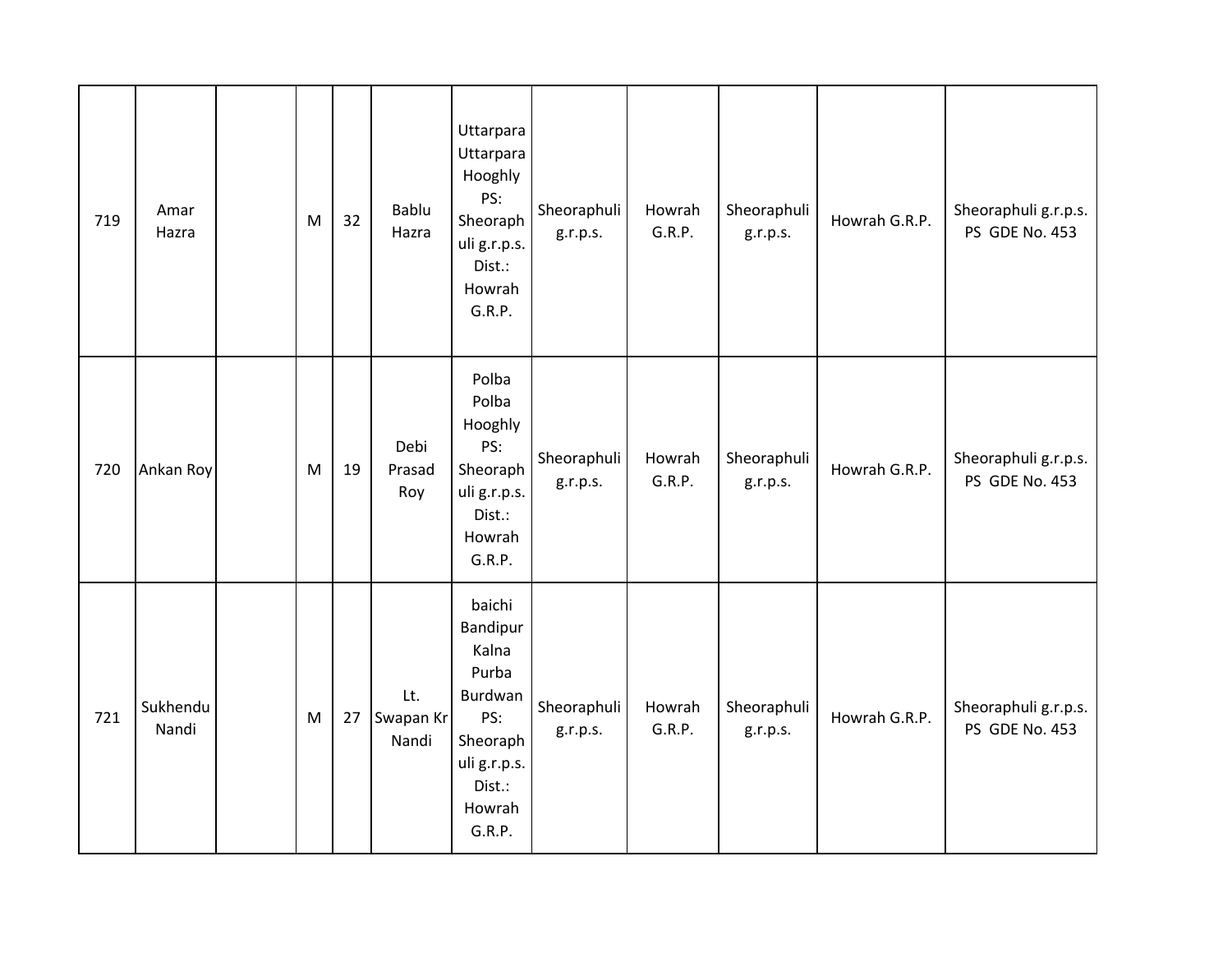| 722 | Subhasish<br>Das | M | 27 | Vivekanan<br>da Das | Baghmor<br>Bichpur<br>24 Pgs (N)<br>PS:<br>Sheoraph<br>uli g.r.p.s.<br>Dist.:<br>Howrah<br>G.R.P. | Sheoraphuli<br>g.r.p.s. | Howrah<br>G.R.P. | Sheoraphuli<br>g.r.p.s. | Howrah G.R.P. | Sheoraphuli g.r.p.s.<br>PS GDE No. 453 |
|-----|------------------|---|----|---------------------|---------------------------------------------------------------------------------------------------|-------------------------|------------------|-------------------------|---------------|----------------------------------------|
| 723 | Sk Imran         | M | 23 | Sk Farid            | Bandsberi<br>a Mogra<br>Hooghly<br>PS:<br>Sheoraph<br>uli g.r.p.s.<br>Dist.:<br>Howrah<br>G.R.P.  | Sheoraphuli<br>g.r.p.s. | Howrah<br>G.R.P. | Sheoraphuli<br>g.r.p.s. | Howrah G.R.P. | Sheoraphuli g.r.p.s.<br>PS GDE No. 453 |
| 724 | Md<br>Jalaluddin | M | 30 | Md<br>Mainuddi<br>n | Bandsberi<br>a Mogra<br>Hooghly<br>PS:<br>Sheoraph<br>uli g.r.p.s.<br>Dist.:<br>Howrah<br>G.R.P.  | Sheoraphuli<br>g.r.p.s. | Howrah<br>G.R.P. | Sheoraphuli<br>g.r.p.s. | Howrah G.R.P. | Sheoraphuli g.r.p.s.<br>PS GDE No. 453 |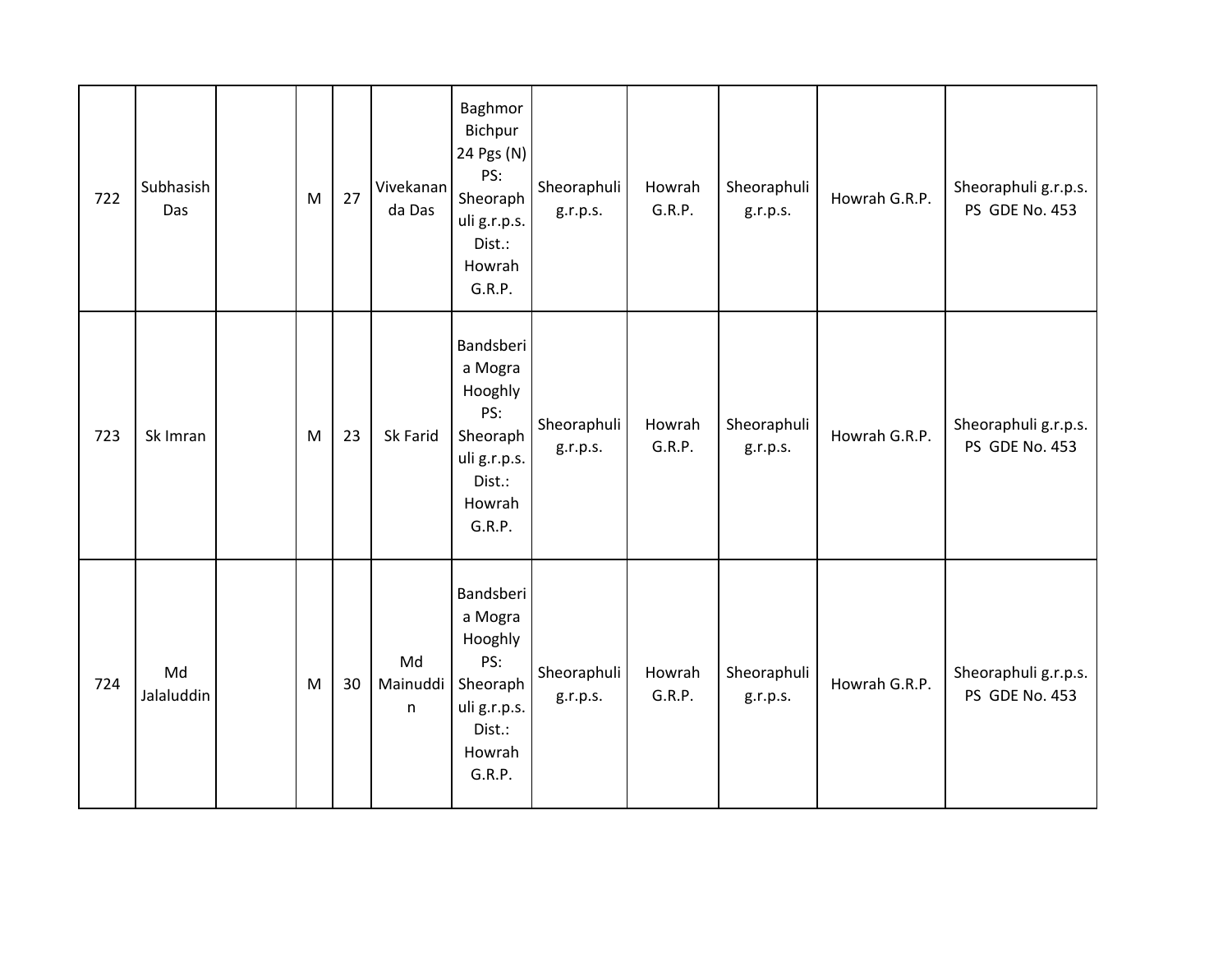| 725 | Sunny Sk        | M | 24 | Mansur<br>Gafar      | Ganjipara<br>Mogra<br>Hooghly<br>PS:<br>Sheoraph<br>uli g.r.p.s.<br>Dist.:<br>Howrah<br>G.R.P.            | Sheoraphuli<br>g.r.p.s. | Howrah<br>G.R.P. | Sheoraphuli<br>g.r.p.s. | Howrah G.R.P. | Sheoraphuli g.r.p.s.<br>PS GDE No. 453 |
|-----|-----------------|---|----|----------------------|-----------------------------------------------------------------------------------------------------------|-------------------------|------------------|-------------------------|---------------|----------------------------------------|
| 726 | Sk<br>Saifuddin | M | 23 | Sk<br>Nasiruddi<br>n | Ganjipara<br>Mogra<br>Hooghly<br>PS:<br>Sheoraph<br>uli g.r.p.s.<br>Dist.:<br>Howrah<br>G.R.P.            | Sheoraphuli<br>g.r.p.s. | Howrah<br>G.R.P. | Sheoraphuli<br>g.r.p.s. | Howrah G.R.P. | Sheoraphuli g.r.p.s.<br>PS GDE No. 453 |
| 727 | Panna<br>Saha   | M | 51 | Lt. Suraj<br>Saha    | Panduaha<br>tatala<br>Panduah<br>Hooghly<br>PS:<br>Sheoraph<br>uli g.r.p.s.<br>Dist.:<br>Howrah<br>G.R.P. | Sheoraphuli<br>g.r.p.s. | Howrah<br>G.R.P. | Sheoraphuli<br>g.r.p.s. | Howrah G.R.P. | Sheoraphuli g.r.p.s.<br>PS GDE No. 453 |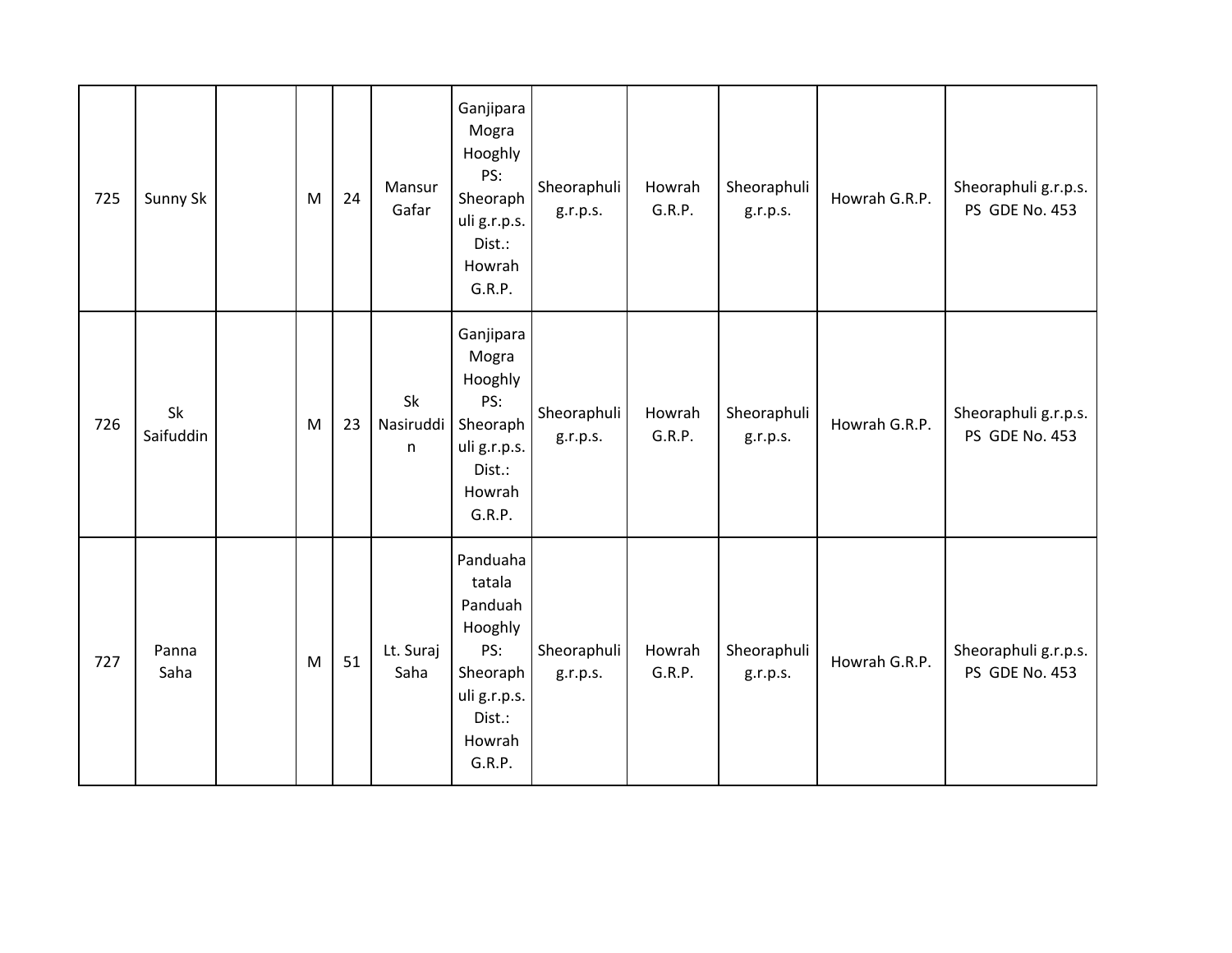| 728 | Dinaband<br>hu Pal | M         | 58 | Lt.<br>Ghantesw<br>ar Pal | Diara<br>Singur<br>Hooghly<br>PS:<br>Sheoraph<br>uli g.r.p.s.<br>Dist.:<br>Howrah<br>G.R.P.  | Sheoraphuli<br>g.r.p.s. | Howrah<br>G.R.P. | Sheoraphuli<br>g.r.p.s. | Howrah G.R.P. | Sheoraphuli g.r.p.s.<br>PS GDE No. 453 |
|-----|--------------------|-----------|----|---------------------------|----------------------------------------------------------------------------------------------|-------------------------|------------------|-------------------------|---------------|----------------------------------------|
| 729 | Prasanta<br>Das    | ${\sf M}$ | 39 | Lal Mohan<br>Das          | tribeni<br>Mogra<br>Hooghly<br>PS:<br>Sheoraph<br>uli g.r.p.s.<br>Dist.:<br>Howrah<br>G.R.P. | Sheoraphuli<br>g.r.p.s. | Howrah<br>G.R.P. | Sheoraphuli<br>g.r.p.s. | Howrah G.R.P. | Sheoraphuli g.r.p.s.<br>PS GDE No. 453 |
| 730 | Mana<br>Ghosh      | M         | 45 | Bijoy<br>Ghosh            | Ranaghat<br>Ranaghat<br>Nadia PS:<br>Sheoraph<br>uli g.r.p.s.<br>Dist.:<br>Howrah<br>G.R.P.  | Sheoraphuli<br>g.r.p.s. | Howrah<br>G.R.P. | Sheoraphuli<br>g.r.p.s. | Howrah G.R.P. | Sheoraphuli g.r.p.s.<br>PS GDE No. 453 |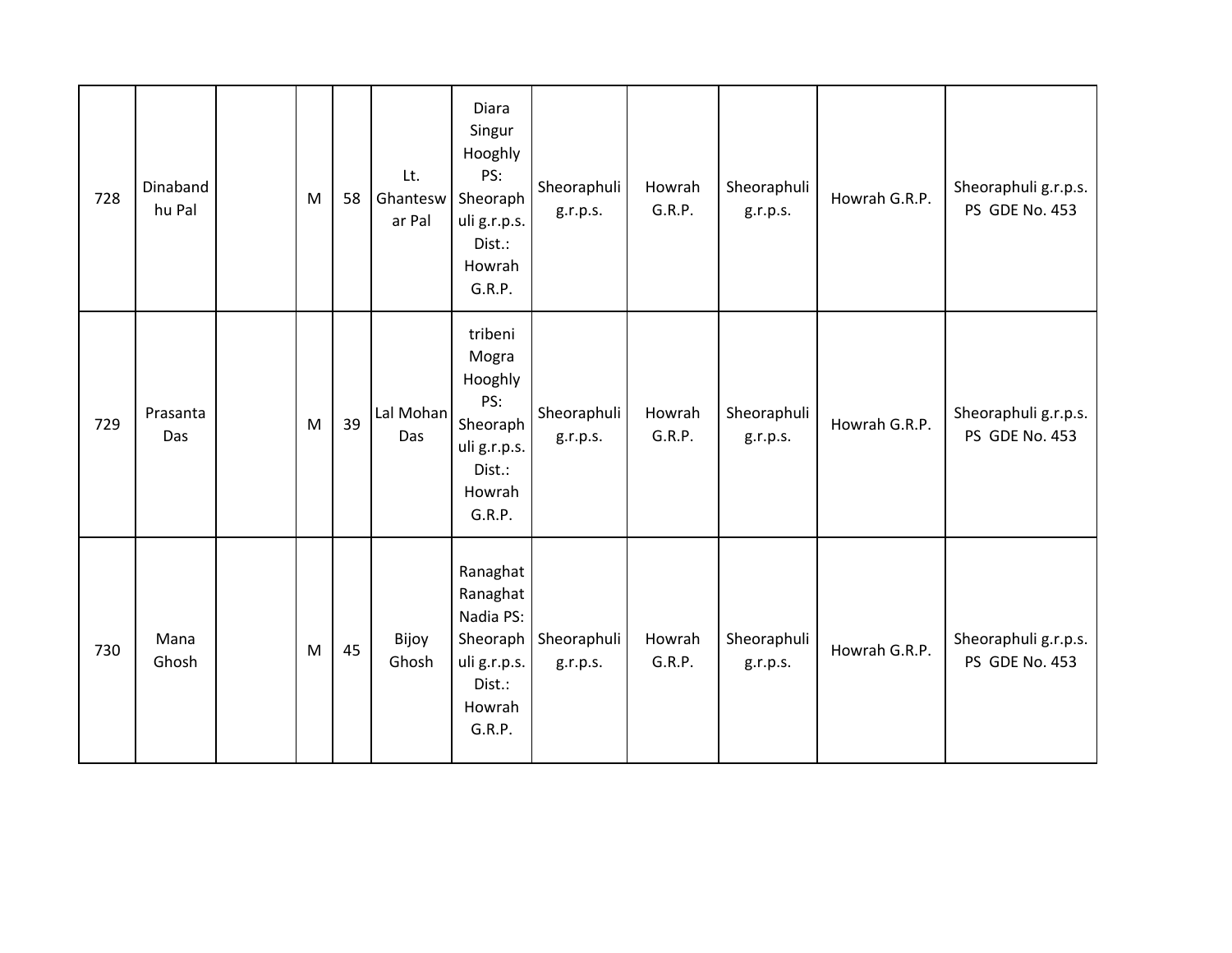| 731 | Soham<br>Santra    | M | 57 | <b>Bimal</b><br>Santra | Chinsurah<br>Chinsurah<br>Hooghly<br>PS:<br>Sheoraph<br>uli g.r.p.s.<br>Dist.:<br>Howrah<br>G.R.P.    | Sheoraphuli<br>g.r.p.s. | Howrah<br>G.R.P. | Sheoraphuli<br>g.r.p.s. | Howrah G.R.P. | Sheoraphuli g.r.p.s.<br>PS GDE No. 453 |
|-----|--------------------|---|----|------------------------|-------------------------------------------------------------------------------------------------------|-------------------------|------------------|-------------------------|---------------|----------------------------------------|
| 732 | Baidyanat<br>h Pal | M | 45 | Manik Pal Sheoraph     | Goghat<br>Goghat<br>Hooghly<br>PS:<br>uli g.r.p.s.<br>Dist.:<br>Howrah<br>G.R.P.                      | Sheoraphuli<br>g.r.p.s. | Howrah<br>G.R.P. | Sheoraphuli<br>g.r.p.s. | Howrah G.R.P. | Sheoraphuli g.r.p.s.<br>PS GDE No. 453 |
| 733 | Satish<br>Halder   | M | 52 | Lt. Jogesh<br>Halder   | Giodhar<br>Kalna<br>Purba<br>Burdwan<br>PS:<br>Sheoraph<br>uli g.r.p.s.<br>Dist.:<br>Howrah<br>G.R.P. | Sheoraphuli<br>g.r.p.s. | Howrah<br>G.R.P. | Sheoraphuli<br>g.r.p.s. | Howrah G.R.P. | Sheoraphuli g.r.p.s.<br>PS GDE No. 453 |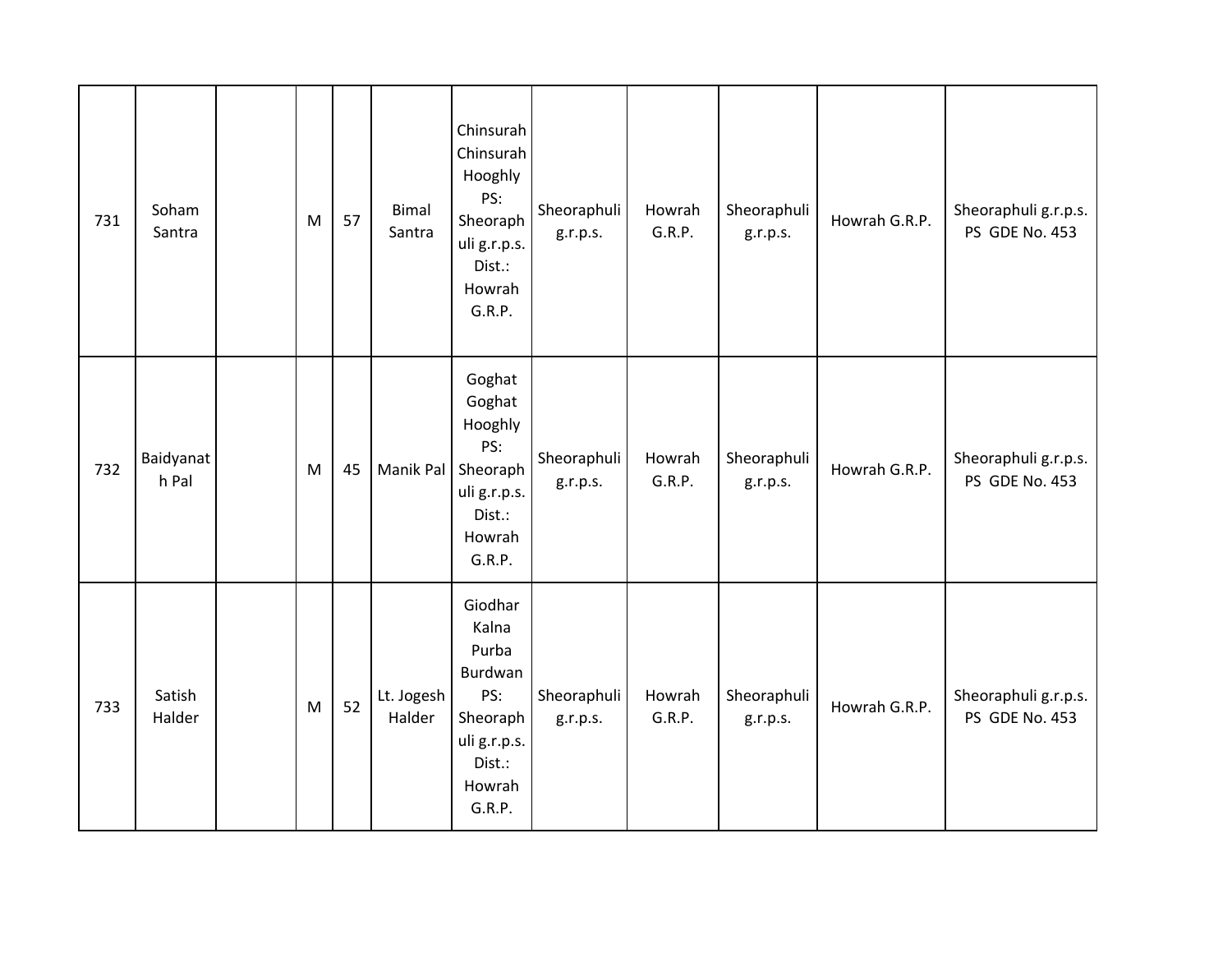| 734 | Pabitra<br>Roy     | ${\sf M}$                                                                             | 25 | Adhir Roy         | dafarpota<br>Purbasthal<br>i Burdwan<br>PS:<br>Sheoraph<br>uli g.r.p.s.<br>Dist.:<br>Howrah<br>G.R.P. | Sheoraphuli<br>g.r.p.s. | Howrah<br>G.R.P. | Sheoraphuli<br>g.r.p.s. | Howrah G.R.P. | Sheoraphuli g.r.p.s.<br>PS GDE No. 453 |
|-----|--------------------|---------------------------------------------------------------------------------------|----|-------------------|-------------------------------------------------------------------------------------------------------|-------------------------|------------------|-------------------------|---------------|----------------------------------------|
| 735 | Najrul<br>Islam    | M                                                                                     | 42 | Habul<br>Hassain  | Balighutia<br>Suti<br>Murshida<br>bad PS:<br>Sheoraph<br>uli g.r.p.s.<br>Dist.:<br>Howrah<br>G.R.P.   | Sheoraphuli<br>g.r.p.s. | Howrah<br>G.R.P. | Sheoraphuli<br>g.r.p.s. | Howrah G.R.P. | Sheoraphuli g.r.p.s.<br>PS GDE No. 453 |
| 736 | Kaushik<br>Pakhira | $\mathsf{M}% _{T}=\mathsf{M}_{T}\!\left( a,b\right) ,\ \mathsf{M}_{T}=\mathsf{M}_{T}$ | 24 | Nirmal<br>Pakhira | Nalikul<br>Haripal<br>Hooghly<br>PS:<br>Sheoraph<br>uli g.r.p.s.<br>Dist.:<br>Howrah<br>G.R.P.        | Sheoraphuli<br>g.r.p.s. | Howrah<br>G.R.P. | Sheoraphuli<br>g.r.p.s. | Howrah G.R.P. | Sheoraphuli g.r.p.s.<br>PS GDE No. 453 |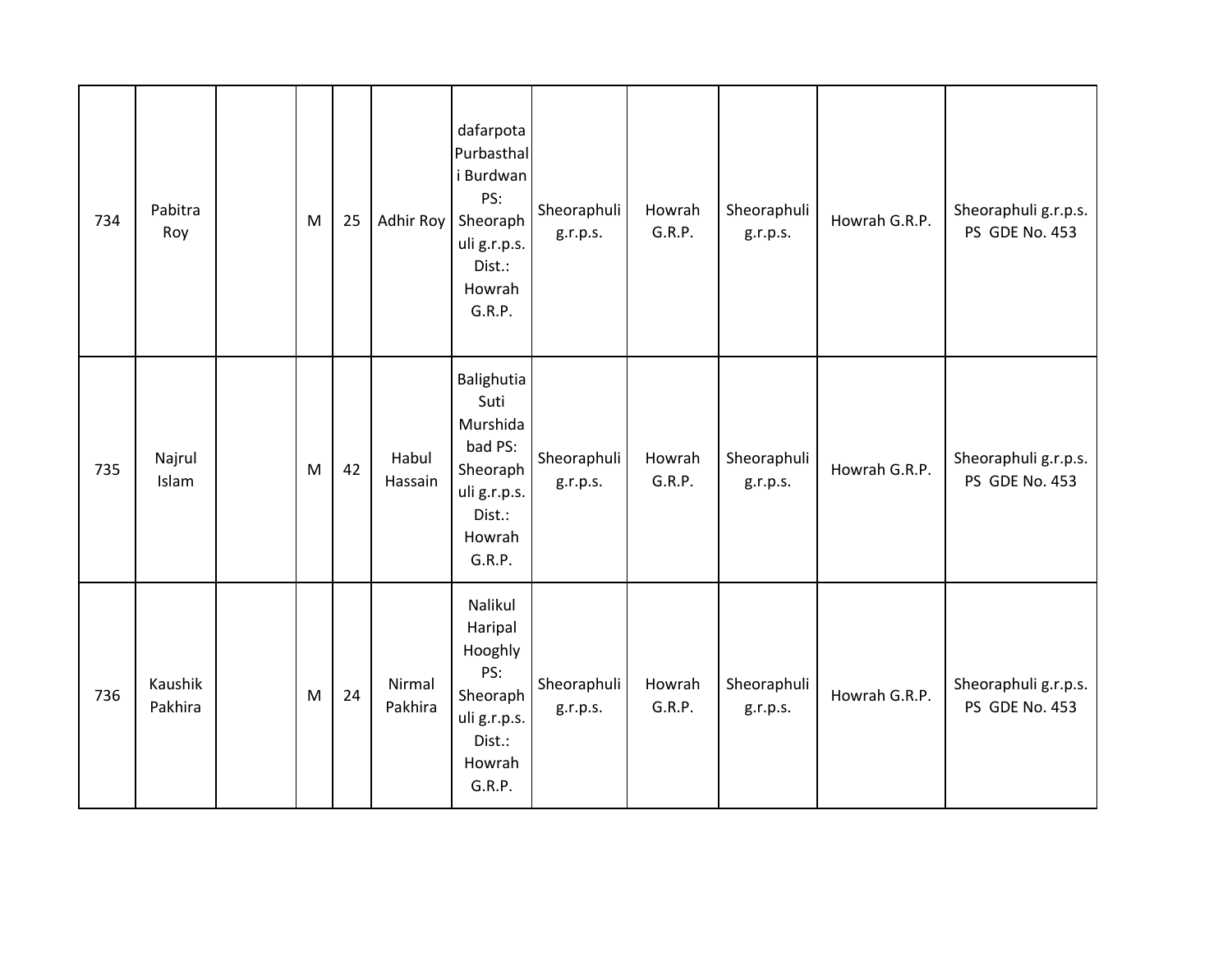| 737 | Jiyabul Sk               | M | 29 | Sk Sadam                       | jangipur<br>Rd<br>Raghunat<br>hganj<br>Murshida<br>bad PS:<br>Sheoraph<br>uli g.r.p.s.<br>Dist.:<br>Howrah<br>G.R.P. | Sheoraphuli<br>g.r.p.s. | Howrah<br>G.R.P. | Sheoraphuli<br>g.r.p.s. | Howrah G.R.P. | Sheoraphuli g.r.p.s.<br>PS GDE No. 453 |
|-----|--------------------------|---|----|--------------------------------|----------------------------------------------------------------------------------------------------------------------|-------------------------|------------------|-------------------------|---------------|----------------------------------------|
| 738 | Uttam Ray                | M |    | Lt.<br>453 Upendran<br>ath Ray | PS:<br>Sheoraph<br>uli g.r.p.s.<br>Dist.:<br>Howrah<br>G.R.P.                                                        | Sheoraphuli<br>g.r.p.s. | Howrah<br>G.R.P. | Sheoraphuli<br>g.r.p.s. | Howrah G.R.P. | Sheoraphuli g.r.p.s.<br>PS GDE No. 453 |
| 739 | Shyamal<br><b>Barman</b> | M | 33 | Upendra<br>Barman              | Hindmoto<br>$\mathsf{r}$<br>Uttarpara<br>Hooghly<br>PS:<br>Sheoraph<br>uli g.r.p.s.<br>Dist.:<br>Howrah<br>G.R.P.    | Sheoraphuli<br>g.r.p.s. | Howrah<br>G.R.P. | Sheoraphuli<br>g.r.p.s. | Howrah G.R.P. | Sheoraphuli g.r.p.s.<br>PS GDE No. 453 |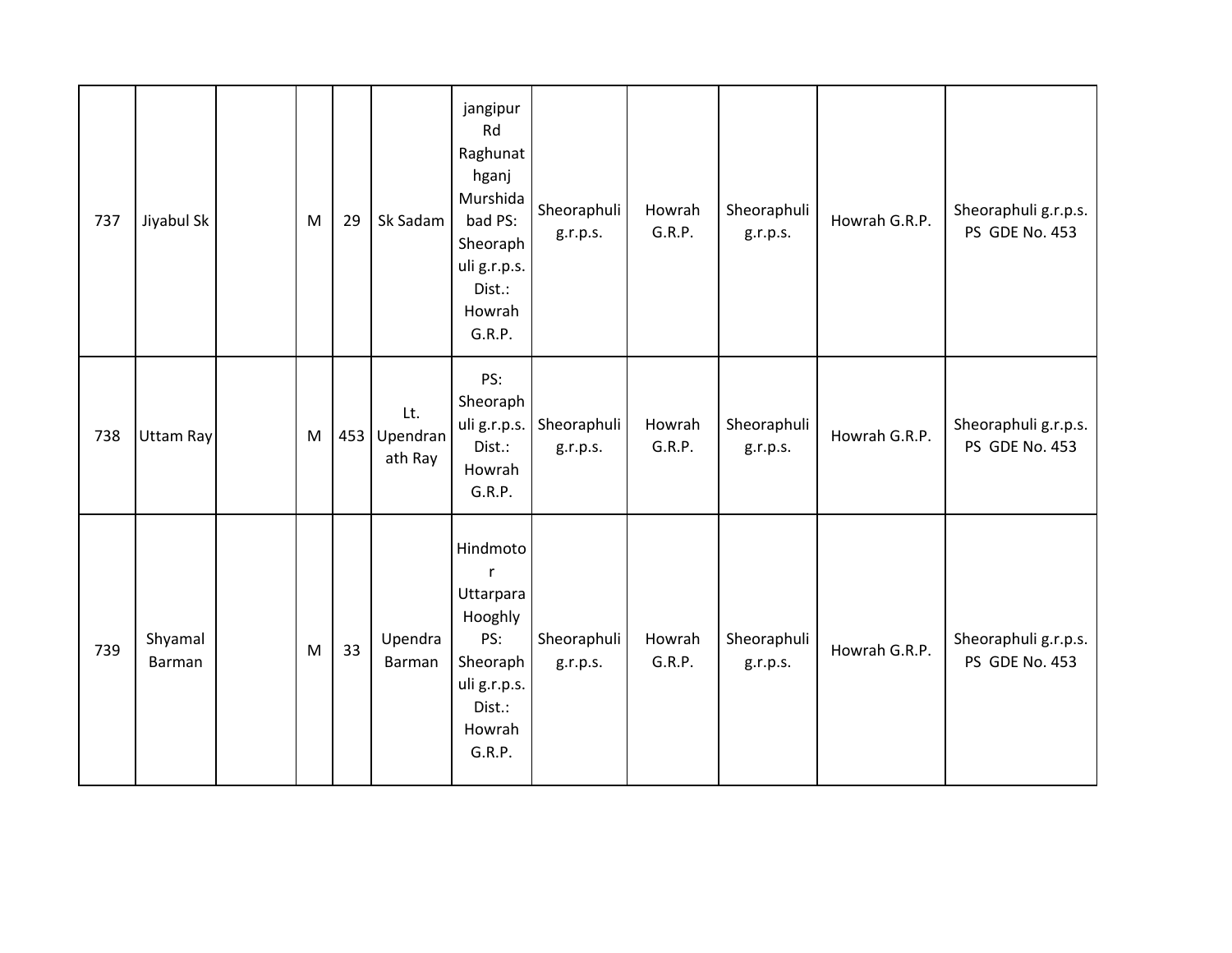| 740 | Rudra Mal  | M | 20 | Swapan<br>Mal          | Baronanp<br>ara Polba<br>Hooghly<br>PS:<br>Sheoraph<br>uli g.r.p.s.<br>Dist.:<br>Howrah<br>G.R.P.              | Sheoraphuli<br>g.r.p.s. | Howrah<br>G.R.P. | Sheoraphuli<br>g.r.p.s. | Howrah G.R.P. | Sheoraphuli g.r.p.s.<br>PS GDE No. 461 |
|-----|------------|---|----|------------------------|----------------------------------------------------------------------------------------------------------------|-------------------------|------------------|-------------------------|---------------|----------------------------------------|
| 741 | Hirtik Roy | M | 19 | Hare<br>Krishna<br>Roy | Rishra<br>bangur<br>Park<br>Rishra<br>Hooghly<br>PS:<br>Sheoraph<br>uli g.r.p.s.<br>Dist.:<br>Howrah<br>G.R.P. | Sheoraphuli<br>g.r.p.s. | Howrah<br>G.R.P. | Sheoraphuli<br>g.r.p.s. | Howrah G.R.P. | Sheoraphuli g.r.p.s.<br>PS GDE No. 461 |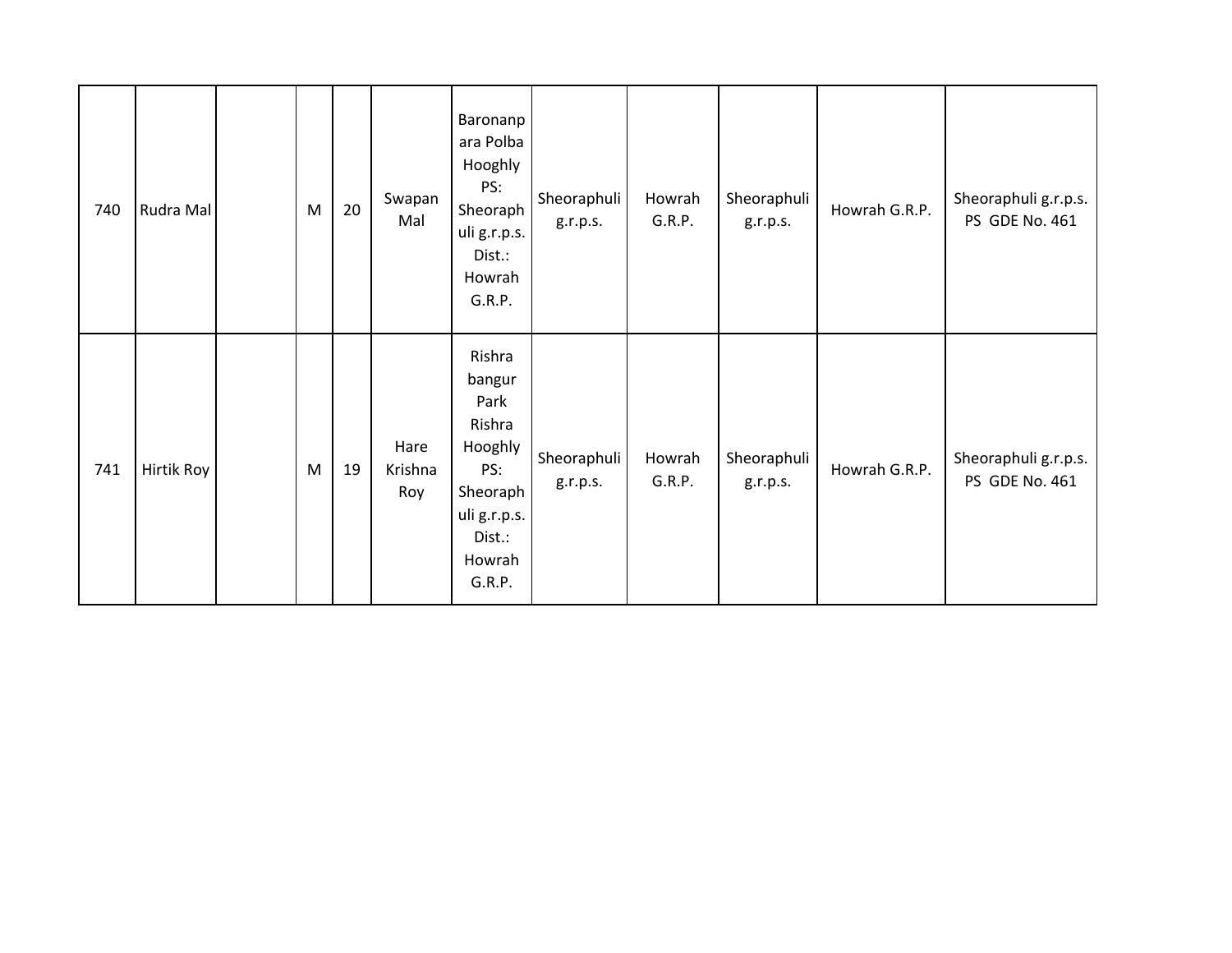| 742 | Suraj Shah                | M | 28 | Nandlal<br>Sah   | Siwan<br>hasanpur<br>hassainga<br>nj<br>Siwan(Bih<br>ar) PS:<br>Sheoraph<br>uli g.r.p.s.<br>Dist.:<br>Howrah<br>G.R.P. | Sheoraphuli<br>g.r.p.s. | Howrah<br>G.R.P. | Sheoraphuli<br>g.r.p.s. | Howrah G.R.P. | Sheoraphuli g.r.p.s.<br>PS GDE No. 461 |
|-----|---------------------------|---|----|------------------|------------------------------------------------------------------------------------------------------------------------|-------------------------|------------------|-------------------------|---------------|----------------------------------------|
| 743 | <b>Bablu Das</b>          | M | 45 | Haradhan<br>Das  | Ali<br>Panduah<br>Hooghly<br>PS:<br>Sheoraph<br>uli g.r.p.s.<br>Dist.:<br>Howrah<br>G.R.P.                             | Sheoraphuli<br>g.r.p.s. | Howrah<br>G.R.P. | Sheoraphuli<br>g.r.p.s. | Howrah G.R.P. | Sheoraphuli g.r.p.s.<br>PS GDE No. 461 |
| 744 | Suraj<br>Balaram<br>Majhi | M | 36 | Balaram<br>Majhi | Kalyanpur<br>Thana<br>Maharast<br>hra(Mum<br>bai) PS:<br>Sheoraph<br>uli g.r.p.s.<br>Dist.:<br>Howrah<br>G.R.P.        | Sheoraphuli<br>g.r.p.s. | Howrah<br>G.R.P. | Sheoraphuli<br>g.r.p.s. | Howrah G.R.P. | Sheoraphuli g.r.p.s.<br>PS GDE No. 461 |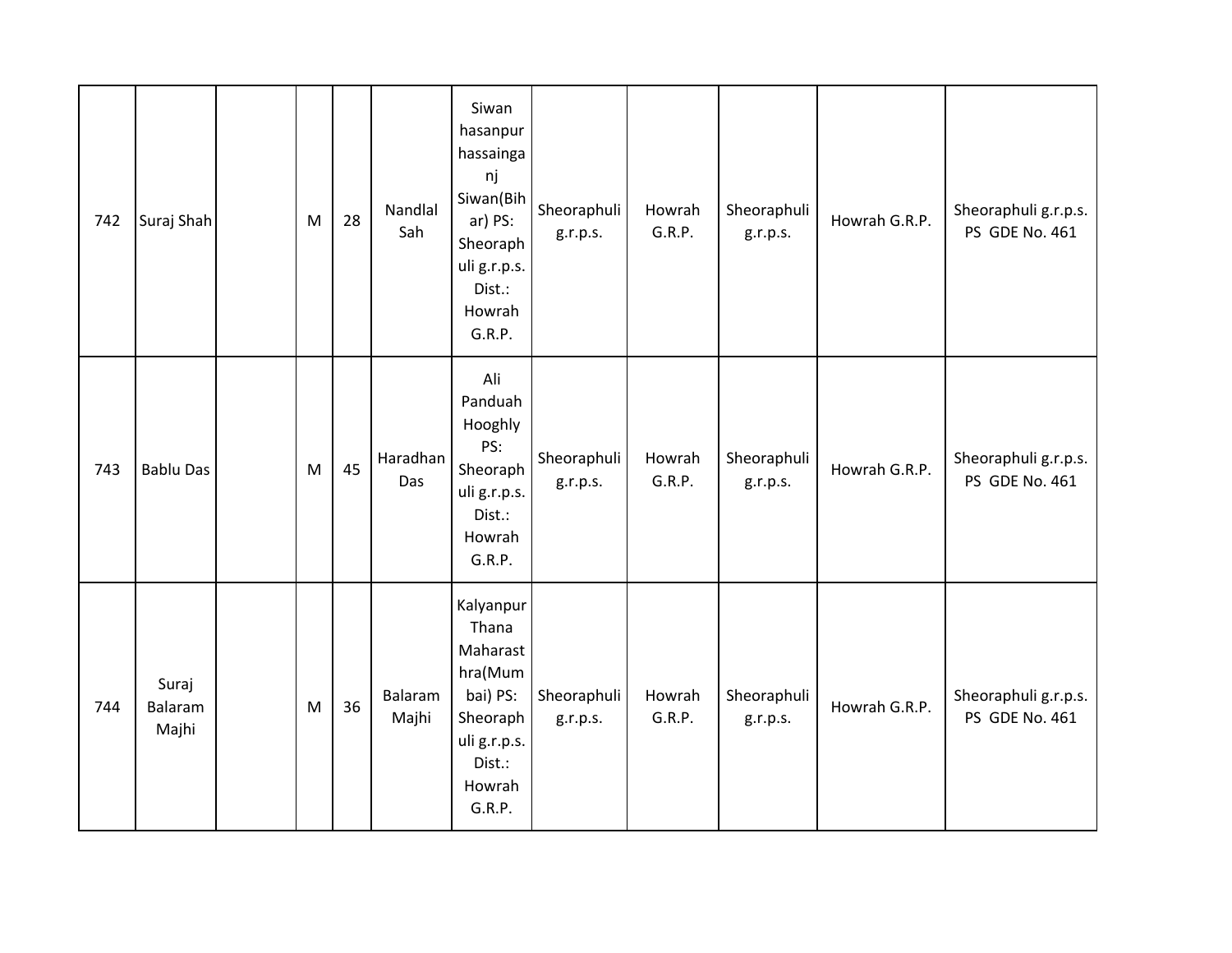| 745 | Sudip<br>Dhara        | M         | 18 | Joy<br>Chandra<br>Dhara | Singur<br>Singur<br>Hooghly<br>PS:<br>Sheoraph<br>uli g.r.p.s.<br>Dist.:<br>Howrah<br>G.R.P.                  | Sheoraphuli<br>g.r.p.s. | Howrah<br>G.R.P. | Sheoraphuli<br>g.r.p.s. | Howrah G.R.P. | Sheoraphuli g.r.p.s.<br>PS GDE No. 461 |
|-----|-----------------------|-----------|----|-------------------------|---------------------------------------------------------------------------------------------------------------|-------------------------|------------------|-------------------------|---------------|----------------------------------------|
| 746 | Uttam<br>Malo         | M         | 29 | Pawan<br>Malo           | Ambika<br>Kalna<br>Kalna<br>Purba<br>Burdwan<br>PS:<br>Sheoraph<br>uli g.r.p.s.<br>Dist.:<br>Howrah<br>G.R.P. | Sheoraphuli<br>g.r.p.s. | Howrah<br>G.R.P. | Sheoraphuli<br>g.r.p.s. | Howrah G.R.P. | Sheoraphuli g.r.p.s.<br>PS GDE No. 461 |
| 747 | Jogesh<br><b>Bhar</b> | ${\sf M}$ | 47 | Kartick<br>Bhar         | Rajbalhat<br>Jangipara<br>Hooghly<br>PS:<br>Sheoraph<br>uli g.r.p.s.<br>Dist.:<br>Howrah<br>G.R.P.            | Sheoraphuli<br>g.r.p.s. | Howrah<br>G.R.P. | Sheoraphuli<br>g.r.p.s. | Howrah G.R.P. | Sheoraphuli g.r.p.s.<br>PS GDE No. 461 |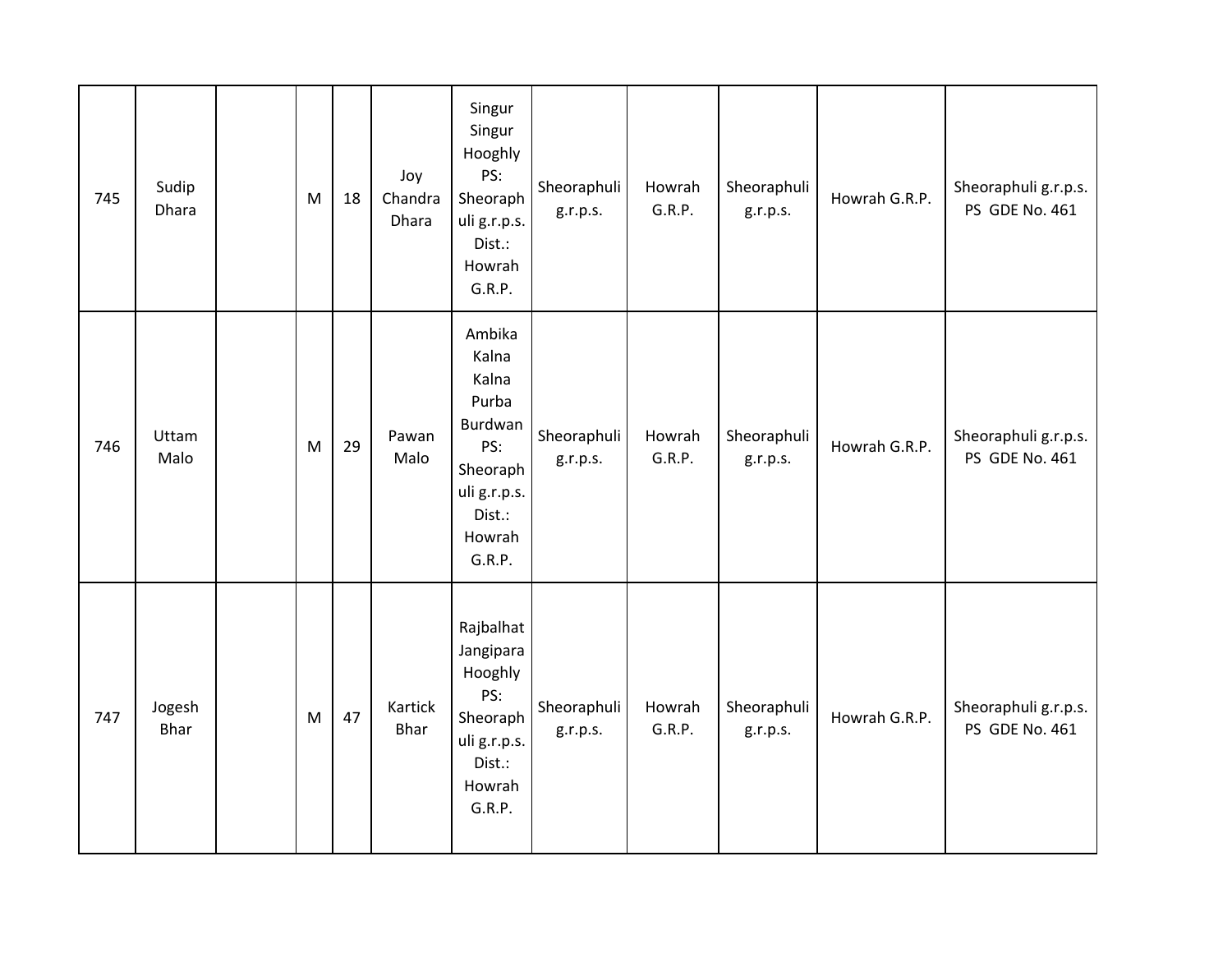| 748 | Ranjeet<br>Kumar  | M | 30 | Anad Kr<br>Sha           | Kuntighat<br>Mogra<br>Hooghly<br>PS:<br>Sheoraph<br>uli g.r.p.s.<br>Dist.:<br>Howrah<br>G.R.P.               | Sheoraphuli<br>g.r.p.s. | Howrah<br>G.R.P. | Sheoraphuli<br>g.r.p.s. | Howrah G.R.P. | Sheoraphuli g.r.p.s.<br>PS GDE No. 461 |
|-----|-------------------|---|----|--------------------------|--------------------------------------------------------------------------------------------------------------|-------------------------|------------------|-------------------------|---------------|----------------------------------------|
| 749 | Manoj Kr<br>Yadav | M | 32 | Sewchand<br>Yadav        | Kuntighat<br>Mogra<br>Hooghly<br>PS:<br>Sheoraph<br>uli g.r.p.s.<br>Dist.:<br>Howrah<br>G.R.P.               | Sheoraphuli<br>g.r.p.s. | Howrah<br>G.R.P. | Sheoraphuli<br>g.r.p.s. | Howrah G.R.P. | Sheoraphuli g.r.p.s.<br>PS GDE No. 461 |
| 750 | Dilip<br>Bayen    | M | 50 | Panchu<br>Gopal<br>Bayen | Bhadresw<br>ar<br>Bhadresw<br>ar<br>Hooghly<br>PS:<br>Sheoraph<br>uli g.r.p.s.<br>Dist.:<br>Howrah<br>G.R.P. | Sheoraphuli<br>g.r.p.s. | Howrah<br>G.R.P. | Sheoraphuli<br>g.r.p.s. | Howrah G.R.P. | Sheoraphuli g.r.p.s.<br>PS GDE No. 461 |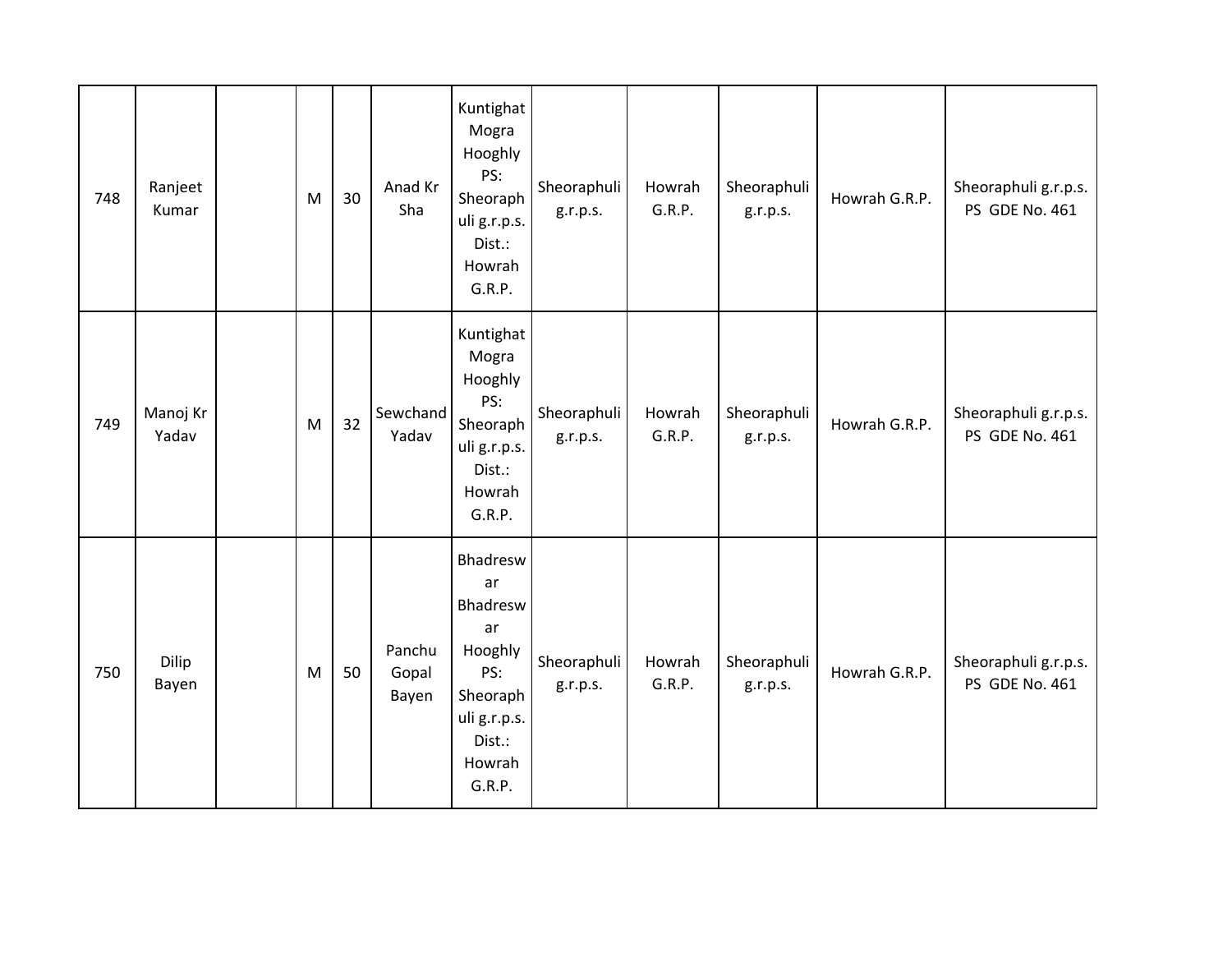| 751 | Subash Ch<br>Mondal | $\mathsf{M}% _{T}=\mathsf{M}_{T}\!\left( a,b\right) ,\ \mathsf{M}_{T}=\mathsf{M}_{T}$ | 40 | <b>Bidyut Das</b><br>Mondal | Tarakeswa<br>$\mathsf{r}$<br>Tarakeswa<br>r Hooghly<br>PS:<br>Sheoraph<br>uli g.r.p.s.<br>Dist.:<br>Howrah<br>G.R.P. | Sheoraphuli<br>g.r.p.s. | Howrah<br>G.R.P. | Sheoraphuli<br>g.r.p.s. | Howrah G.R.P. | Sheoraphuli g.r.p.s.<br>PS GDE No. 461 |
|-----|---------------------|---------------------------------------------------------------------------------------|----|-----------------------------|----------------------------------------------------------------------------------------------------------------------|-------------------------|------------------|-------------------------|---------------|----------------------------------------|
| 752 | Samir<br>Mondal     | M                                                                                     | 40 | Fatik<br>Mondal             | Hooghly<br>Milon<br>Cinema<br>Chinsurah<br>Hooghly<br>PS:<br>Sheoraph<br>uli g.r.p.s.<br>Dist.:<br>Howrah<br>G.R.P.  | Sheoraphuli<br>g.r.p.s. | Howrah<br>G.R.P. | Sheoraphuli<br>g.r.p.s. | Howrah G.R.P. | Sheoraphuli g.r.p.s.<br>PS GDE No. 461 |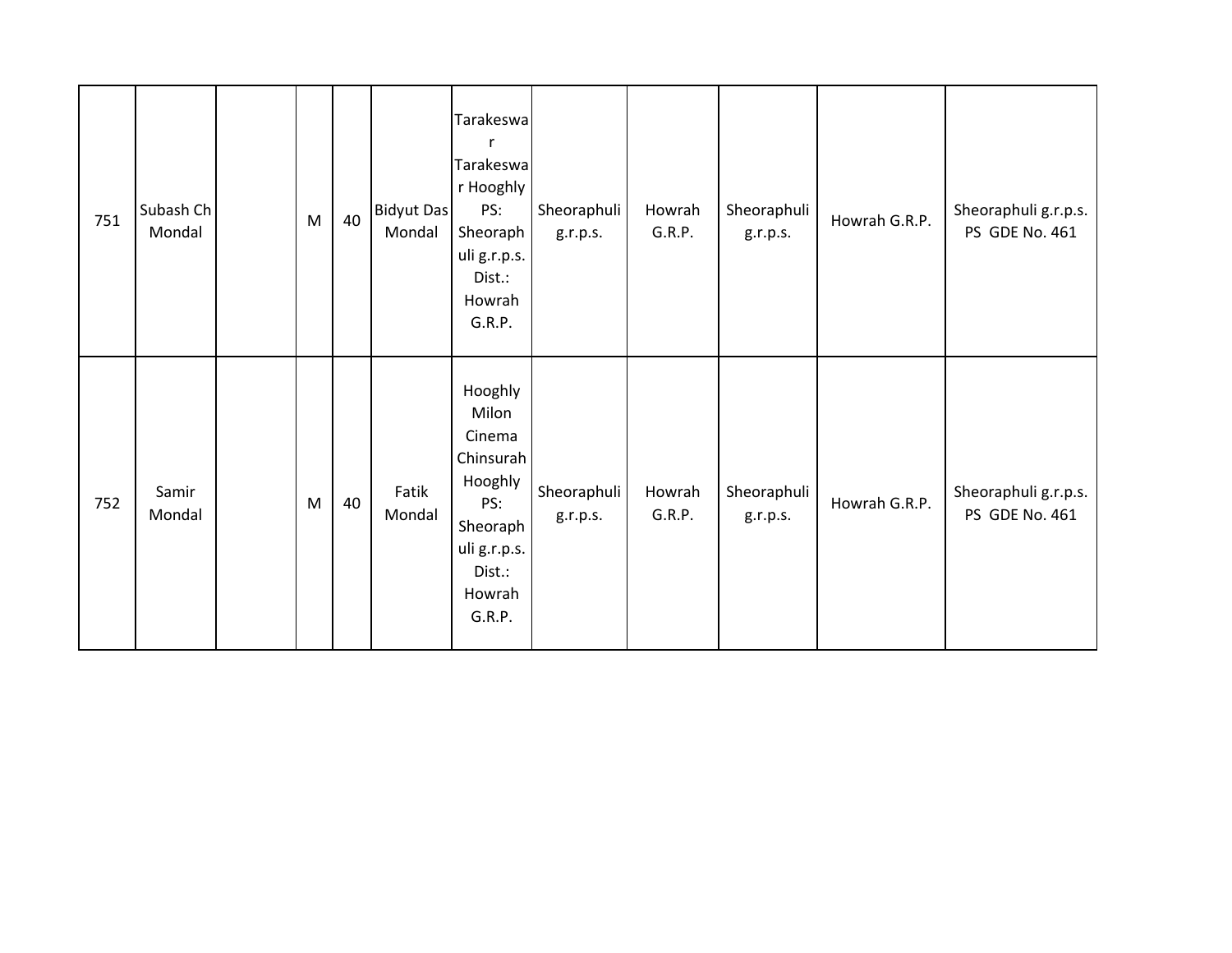| 753 | Sailen Das        | M | 37 | <b>Basu Das</b>  | Nalikul<br>Haripal<br>Hooghly<br>PS:<br>Sheoraph<br>uli g.r.p.s.<br>Dist.:<br>Howrah<br>G.R.P.         | Sheoraphuli<br>g.r.p.s. | Howrah<br>G.R.P. | Sheoraphuli<br>g.r.p.s. | Howrah G.R.P. | Sheoraphuli g.r.p.s.<br>PS GDE No. 461 |
|-----|-------------------|---|----|------------------|--------------------------------------------------------------------------------------------------------|-------------------------|------------------|-------------------------|---------------|----------------------------------------|
| 754 | Shyamal<br>Hazari | M | 36 | Sailen<br>Hazari | Dakshinpu<br>r Hajpal<br>Hooghly<br>PS:<br>Sheoraph<br>uli g.r.p.s.<br>Dist.:<br>Howrah<br>G.R.P.      | Sheoraphuli<br>g.r.p.s. | Howrah<br>G.R.P. | Sheoraphuli<br>g.r.p.s. | Howrah G.R.P. | Sheoraphuli g.r.p.s.<br>PS GDE No. 461 |
| 755 | Kartick<br>Oraw   | M | 36 | Chanchal<br>Oraw | Haripal<br>Gusa<br>Haripal<br>Hooghly<br>PS:<br>Sheoraph<br>uli g.r.p.s.<br>Dist.:<br>Howrah<br>G.R.P. | Sheoraphuli<br>g.r.p.s. | Howrah<br>G.R.P. | Sheoraphuli<br>g.r.p.s. | Howrah G.R.P. | Sheoraphuli g.r.p.s.<br>PS GDE No. 461 |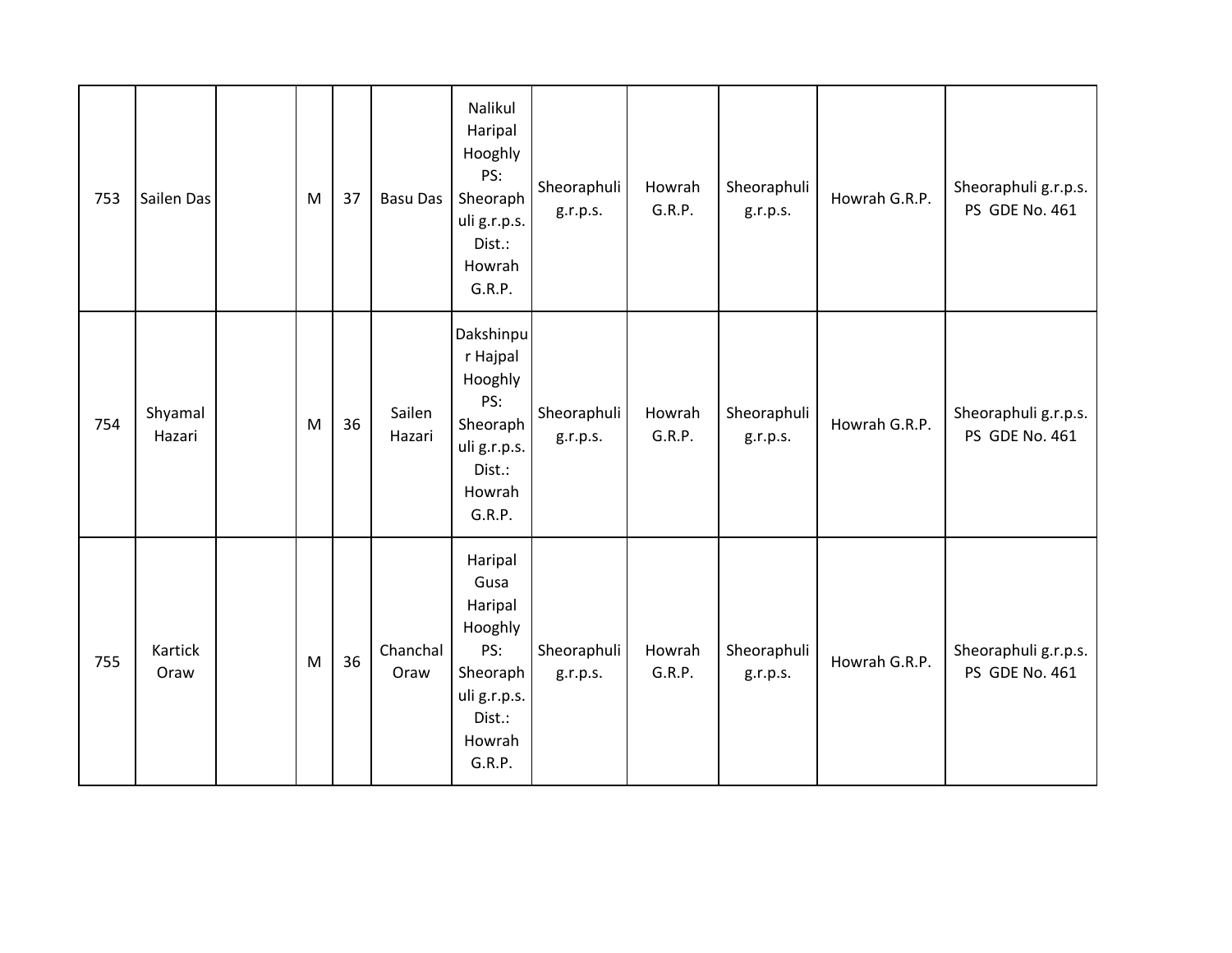| 756 | Jayanta<br>Dolui | ${\sf M}$ | 31 | Sailo Dolui Sheoraph | Khanakul<br>Khanakul<br>Hooghly<br>PS:<br>uli g.r.p.s.<br>Dist.:<br>Howrah<br>G.R.P.                                    | Sheoraphuli<br>g.r.p.s. | Howrah<br>G.R.P. | Sheoraphuli<br>g.r.p.s. | Howrah G.R.P. | Sheoraphuli g.r.p.s.<br>PS GDE No. 461 |
|-----|------------------|-----------|----|----------------------|-------------------------------------------------------------------------------------------------------------------------|-------------------------|------------------|-------------------------|---------------|----------------------------------------|
| 757 | Rohit Das        | M         | 21 | Chandan<br>Das       | Bhadresw<br>ar<br>ambagan<br>Bhadresw<br>ar<br>Hooghly<br>PS:<br>Sheoraph<br>uli g.r.p.s.<br>Dist.:<br>Howrah<br>G.R.P. | Sheoraphuli<br>g.r.p.s. | Howrah<br>G.R.P. | Sheoraphuli<br>g.r.p.s. | Howrah G.R.P. | Sheoraphuli g.r.p.s.<br>PS GDE No. 461 |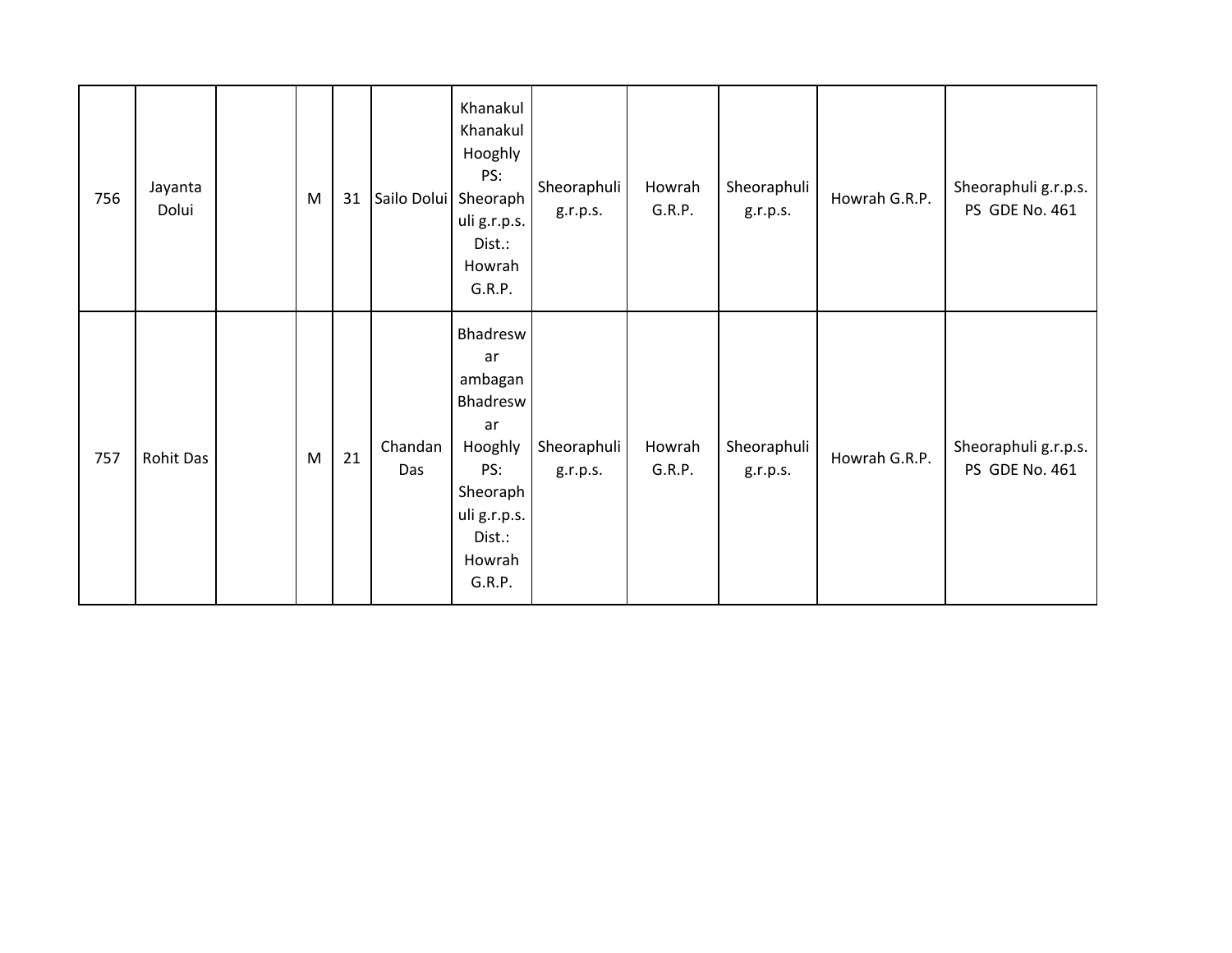| 758 | Promadh<br>Kumar | M | 24 | Keshari<br>Shaw            | Raghabpu<br>r Menapur<br>Mujaffarp<br>ur(Bihar(<br>PS:<br>Sheoraph<br>uli g.r.p.s.<br>Dist.:<br>Howrah<br>G.R.P. | Sheoraphuli<br>g.r.p.s. | Howrah<br>G.R.P. | Sheoraphuli<br>g.r.p.s. | Howrah G.R.P. | Sheoraphuli g.r.p.s.<br>PS GDE No. 461                                        |
|-----|------------------|---|----|----------------------------|------------------------------------------------------------------------------------------------------------------|-------------------------|------------------|-------------------------|---------------|-------------------------------------------------------------------------------|
| 759 | Jitendra<br>Ray  | M | 40 | Ashok Ray                  | Jagaddal<br>Jagaddal<br>24 Pgs (N)<br>PS:<br>Sheoraph<br>uli g.r.p.s.<br>Dist.:<br>Howrah<br>G.R.P.              | Sheoraphuli<br>g.r.p.s. | Howrah<br>G.R.P. | Sheoraphuli<br>g.r.p.s. | Howrah G.R.P. | Sheoraphuli g.r.p.s.<br>PS Outpost<br>Chandannagar GRPP<br><b>GDE No. 220</b> |
| 760 | Amal<br>Mollick  | M | 42 | Panchu<br>Gopal<br>Mollick | Serampor<br>we<br>Serampor<br>e Hooghly<br>PS:<br>Sheoraph<br>uli g.r.p.s.<br>Dist.:<br>Howrah<br>G.R.P.         | Sheoraphuli<br>g.r.p.s. | Howrah<br>G.R.P. | Sheoraphuli<br>g.r.p.s. | Howrah G.R.P. | Sheoraphuli g.r.p.s.<br>PS Outpost<br>Chandannagar GRPP<br><b>GDE No. 220</b> |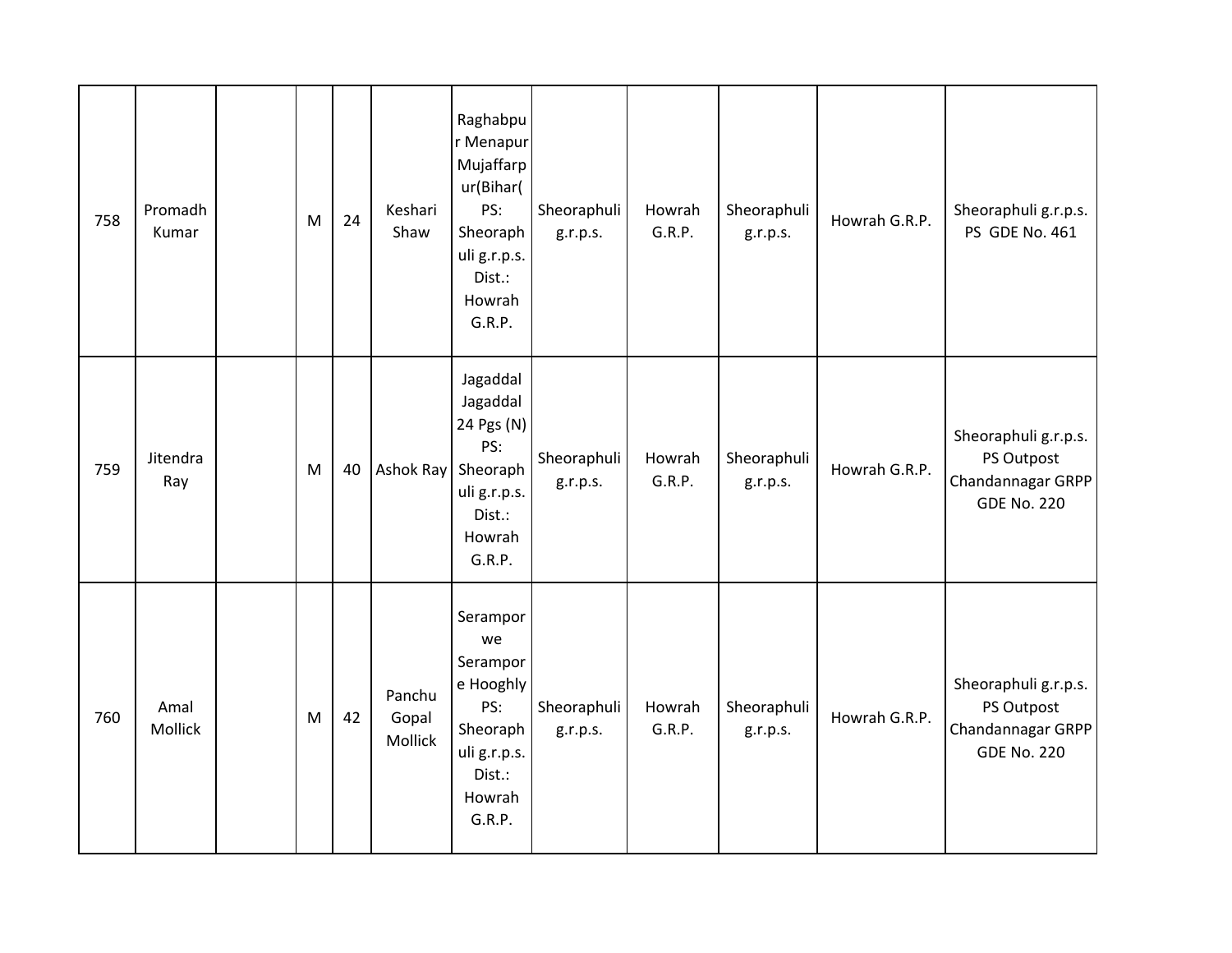| 761 | Sanjoy Kr<br>Maity       | M | 36 | Hari Ch<br>Maity             | barasat<br>Chandann<br>agar<br>Hooghly<br>PS:<br>Sheoraph<br>uli g.r.p.s.<br>Dist.:<br>Howrah<br>G.R.P.   | Sheoraphuli<br>g.r.p.s. | Howrah<br>G.R.P. | Sheoraphuli<br>g.r.p.s. | Howrah G.R.P. | Sheoraphuli g.r.p.s.<br>PS Outpost<br>Chandannagar GRPP<br><b>GDE No. 220</b> |
|-----|--------------------------|---|----|------------------------------|-----------------------------------------------------------------------------------------------------------|-------------------------|------------------|-------------------------|---------------|-------------------------------------------------------------------------------|
| 762 | Somnath<br><b>Bhadra</b> | M | 40 | Lt. Ajoy Kr<br><b>Bhadra</b> | Gopalpur<br>Ketugram<br>Purba<br>Burdwan<br>PS:<br>Sheoraph<br>uli g.r.p.s.<br>Dist.:<br>Howrah<br>G.R.P. | Sheoraphuli<br>g.r.p.s. | Howrah<br>G.R.P. | Sheoraphuli<br>g.r.p.s. | Howrah G.R.P. | Sheoraphuli g.r.p.s.<br>PS Outpost<br>Chandannagar GRPP<br><b>GDE No. 220</b> |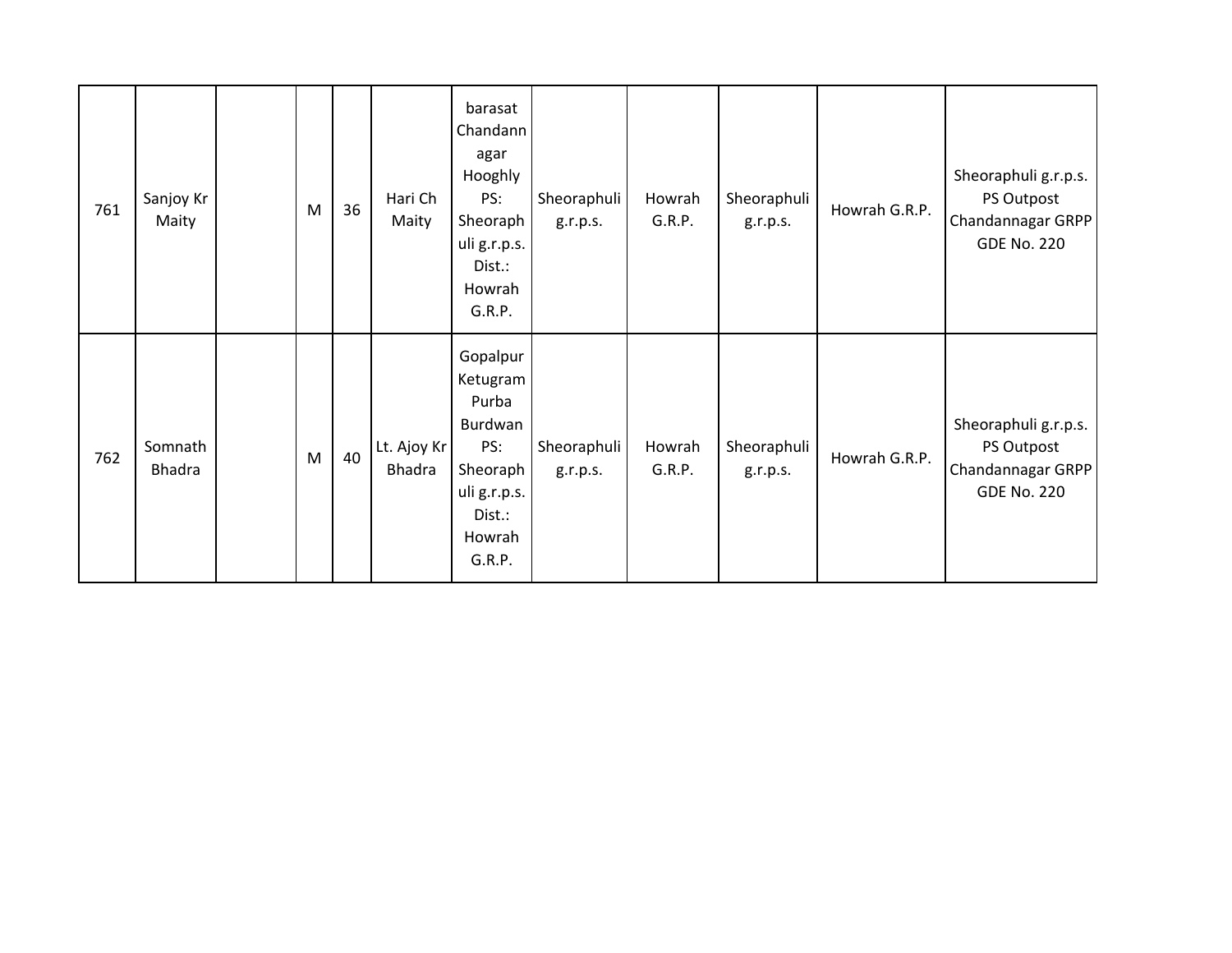| 763 | Prafulla<br>Halder | M | 41 | Lt. Bharat<br>Halder | Samudrag<br>arh<br>nandangh<br>at Purba<br>Burdwan<br>PS:<br>Sheoraph<br>uli g.r.p.s.<br>Dist.:<br>Howrah<br>G.R.P. | Sheoraphuli<br>g.r.p.s. | Howrah<br>G.R.P. | Sheoraphuli<br>g.r.p.s. | Howrah G.R.P. | Sheoraphuli g.r.p.s.<br>PS Outpost<br>Chandannagar GRPP<br><b>GDE No. 220</b> |
|-----|--------------------|---|----|----------------------|---------------------------------------------------------------------------------------------------------------------|-------------------------|------------------|-------------------------|---------------|-------------------------------------------------------------------------------|
| 764 | Suman<br>Majhi     | M | 25 | Sadhu<br>Majhi       | kalna<br>Kalna<br>Purba<br>Burdwan<br>PS:<br>Sheoraph<br>uli g.r.p.s.<br>Dist.:<br>Howrah<br>G.R.P.                 | Sheoraphuli<br>g.r.p.s. | Howrah<br>G.R.P. | Sheoraphuli<br>g.r.p.s. | Howrah G.R.P. | Sheoraphuli g.r.p.s.<br>PS Outpost<br>Chandannagar GRPP<br><b>GDE No. 220</b> |
| 765 | Sougata<br>Ray     | M | 20 | Lt.<br>Goutam<br>Ray | Jagaddal<br>Jagaddal<br>24 Pgs (N)<br>PS:<br>Sheoraph<br>uli g.r.p.s.<br>Dist.:<br>Howrah<br>G.R.P.                 | Sheoraphuli<br>g.r.p.s. | Howrah<br>G.R.P. | Sheoraphuli<br>g.r.p.s. | Howrah G.R.P. | Sheoraphuli g.r.p.s.<br>PS Outpost<br>Chandannagar GRPP<br><b>GDE No. 220</b> |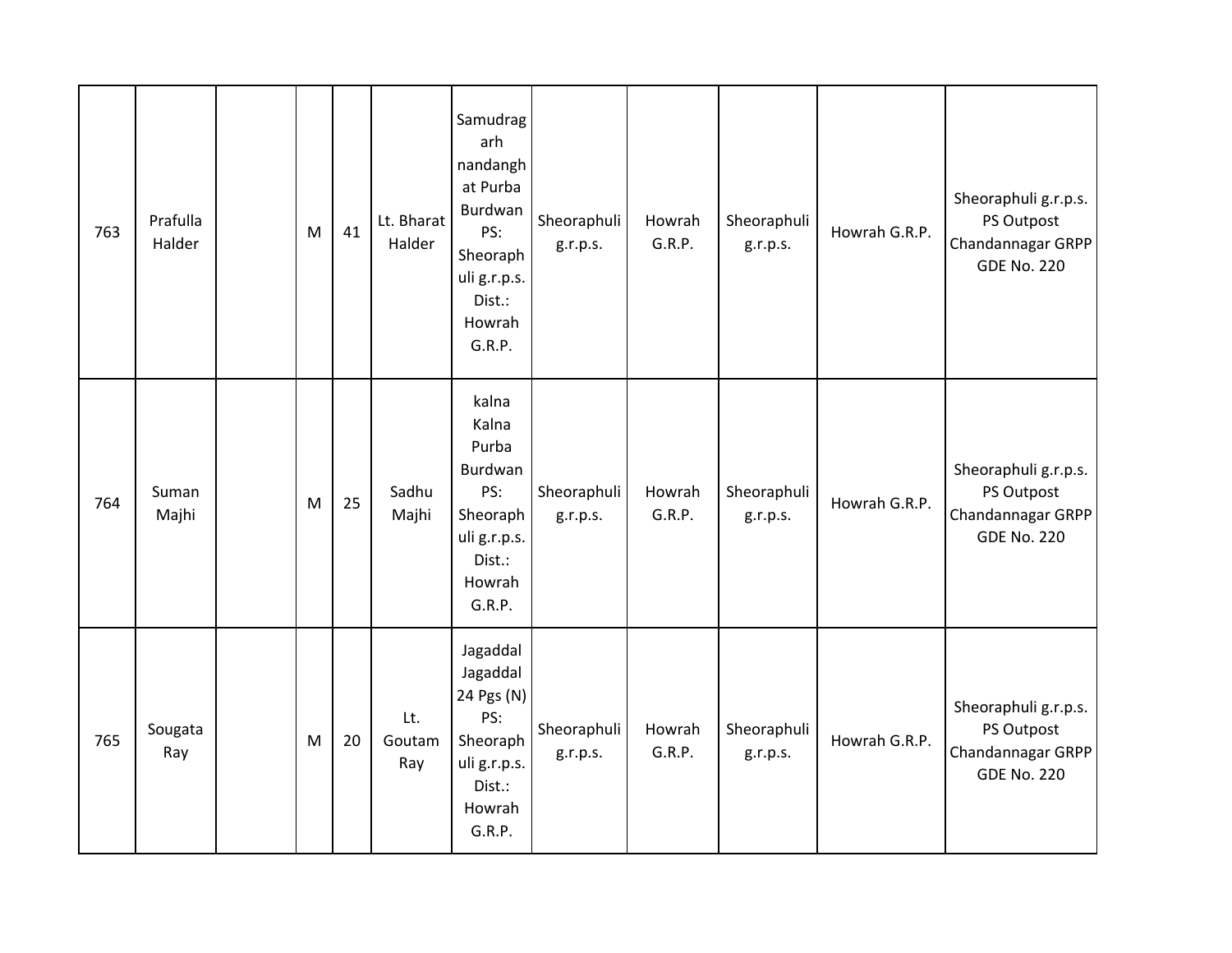| 766 | Biswajit<br><b>Bose</b> | M | 37 | Dilip Bose       | Moyna<br>Danga<br>Chinsurah<br>Hooghly<br>PS:<br>Sheoraph<br>uli g.r.p.s.<br>Dist.:<br>Howrah<br>G.R.P.                     | Sheoraphuli<br>g.r.p.s. | Howrah<br>G.R.P. | Sheoraphuli<br>g.r.p.s. | Howrah G.R.P. | Sheoraphuli g.r.p.s.<br>PS Outpost<br>Chandannagar GRPP<br><b>GDE No. 220</b> |
|-----|-------------------------|---|----|------------------|-----------------------------------------------------------------------------------------------------------------------------|-------------------------|------------------|-------------------------|---------------|-------------------------------------------------------------------------------|
| 767 | Souvik Sur              | M | 39 | Raj Kumar<br>Sur | <b>Bag Bazar</b><br>Surpara<br>Chandann<br>agar<br>Hooghly<br>PS:<br>Sheoraph<br>uli g.r.p.s.<br>Dist.:<br>Howrah<br>G.R.P. | Sheoraphuli<br>g.r.p.s. | Howrah<br>G.R.P. | Sheoraphuli<br>g.r.p.s. | Howrah G.R.P. | Sheoraphuli g.r.p.s.<br>PS Outpost<br>Chandannagar GRPP<br><b>GDE No. 220</b> |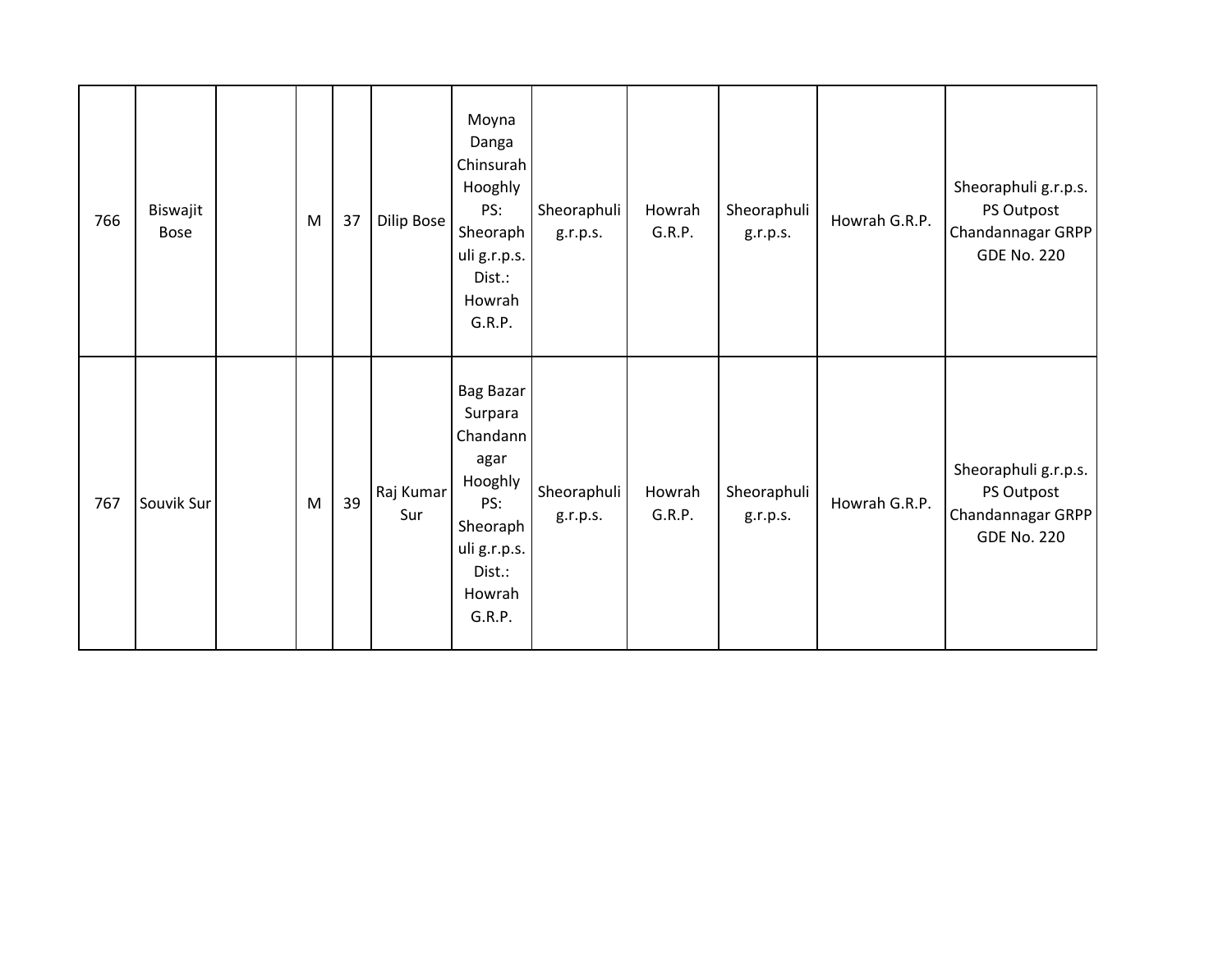| 768 | <b>Bhola Kr</b><br>Roputh | M | 24 | Ramnath<br>Routh  | Pilkhana<br>fakirbanag<br>Golabari<br>Howrah<br>PS:<br>Sheoraph<br>uli g.r.p.s.<br>Dist.:<br>Howrah<br>G.R.P. | Sheoraphuli<br>g.r.p.s. | Howrah<br>G.R.P. | Sheoraphuli<br>g.r.p.s. | Howrah G.R.P. | Sheoraphuli g.r.p.s.<br>PS Outpost<br>Chandannagar GRPP<br><b>GDE No. 220</b> |
|-----|---------------------------|---|----|-------------------|---------------------------------------------------------------------------------------------------------------|-------------------------|------------------|-------------------------|---------------|-------------------------------------------------------------------------------|
| 769 | Ranjit Das                | M | 48 | <b>Bimal Das</b>  | Chatra<br>Serampor<br>e Hooghly<br>PS:<br>Sheoraph<br>uli g.r.p.s.<br>Dist.:<br>Howrah<br>G.R.P.              | Sheoraphuli<br>g.r.p.s. | Howrah<br>G.R.P. | Sheoraphuli<br>g.r.p.s. | Howrah G.R.P. | Sheoraphuli g.r.p.s.<br>PS Outpost<br>Chandannagar GRPP<br><b>GDE No. 220</b> |
| 770 | Manas<br>Ghosh            | M | 28 | Haradhan<br>Ghosh | Janai<br>Chanditala<br>Hooghly<br>PS:<br>Sheoraph<br>uli g.r.p.s.<br>Dist.:<br>Howrah<br>G.R.P.               | Sheoraphuli<br>g.r.p.s. | Howrah<br>G.R.P. | Sheoraphuli<br>g.r.p.s. | Howrah G.R.P. | Sheoraphuli g.r.p.s.<br>PS Outpost<br>Chandannagar GRPP<br><b>GDE No. 220</b> |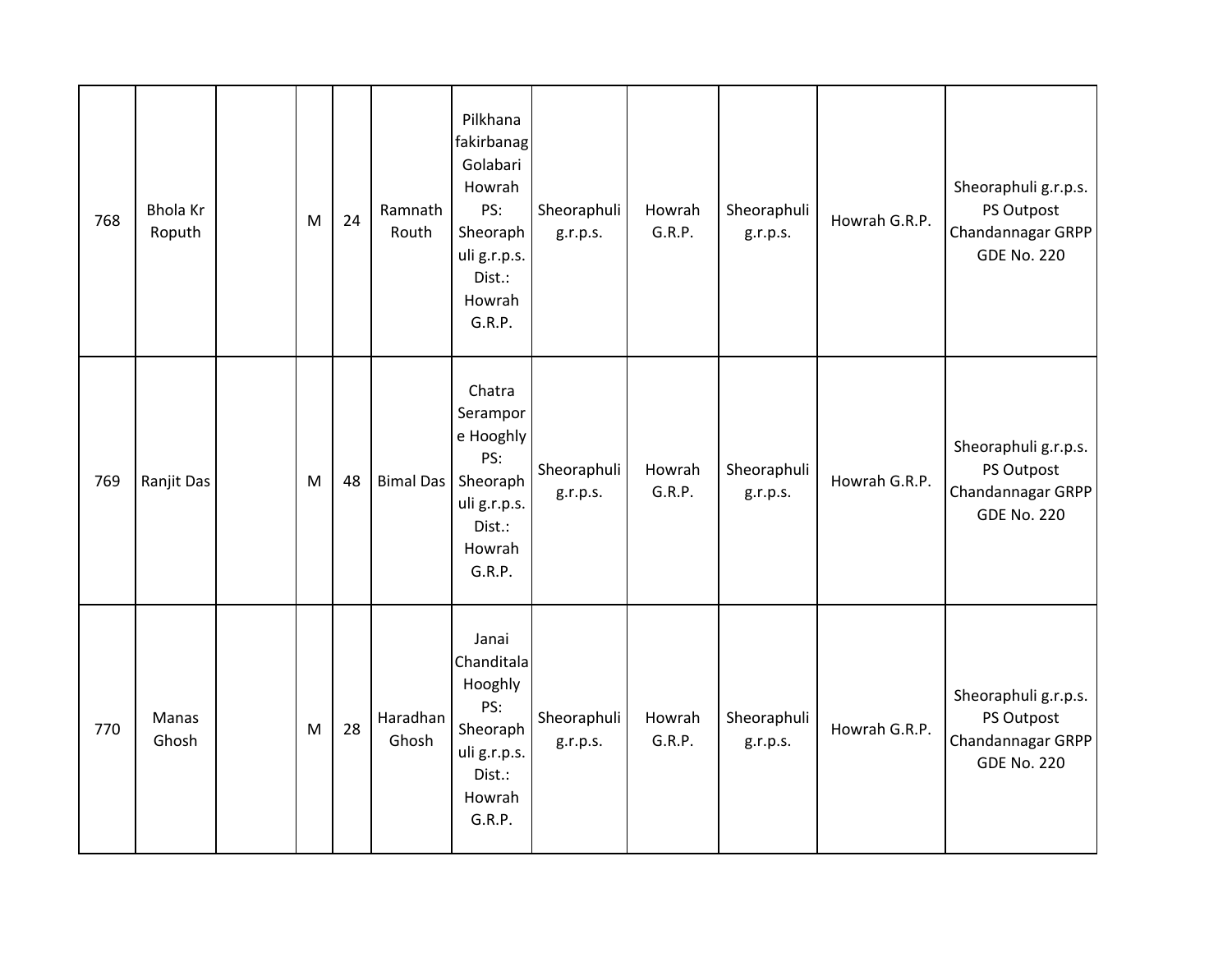| 771 | Tanbir<br>Singh  | M | 25 | Mohender<br>Singh        | Jagaddal<br>Jagaddal<br>24 Pgs (N)<br>PS:<br>Sheoraph<br>uli g.r.p.s.<br>Dist.:<br>Howrah<br>G.R.P.      | Sheoraphuli<br>g.r.p.s. | Howrah<br>G.R.P. | Sheoraphuli<br>g.r.p.s. | Howrah G.R.P. | Sheoraphuli g.r.p.s.<br>PS Outpost<br>Chandannagar GRPP<br><b>GDE No. 220</b> |
|-----|------------------|---|----|--------------------------|----------------------------------------------------------------------------------------------------------|-------------------------|------------------|-------------------------|---------------|-------------------------------------------------------------------------------|
| 772 | Pawan<br>Singh   | M | 25 | Lt.<br>Mahendra<br>Singh | Jagaddal<br>Jagaddal<br>24 Pgs (N)<br>PS:<br>Sheoraph<br>uli g.r.p.s.<br>Dist.:<br>Howrah<br>G.R.P.      | Sheoraphuli<br>g.r.p.s. | Howrah<br>G.R.P. | Sheoraphuli<br>g.r.p.s. | Howrah G.R.P. | Sheoraphuli g.r.p.s.<br>PS Outpost<br>Chandannagar GRPP<br><b>GDE No. 220</b> |
| 773 | Vikash Kr<br>Jha | M | 32 | ath Jha                  | Boubazar<br>Boubazar<br>Kol-12 PS:<br>Rabindran   Sheoraph<br>uli g.r.p.s.<br>Dist.:<br>Howrah<br>G.R.P. | Sheoraphuli<br>g.r.p.s. | Howrah<br>G.R.P. | Sheoraphuli<br>g.r.p.s. | Howrah G.R.P. | Sheoraphuli g.r.p.s.<br>PS Outpost<br>Chandannagar GRPP<br><b>GDE No. 225</b> |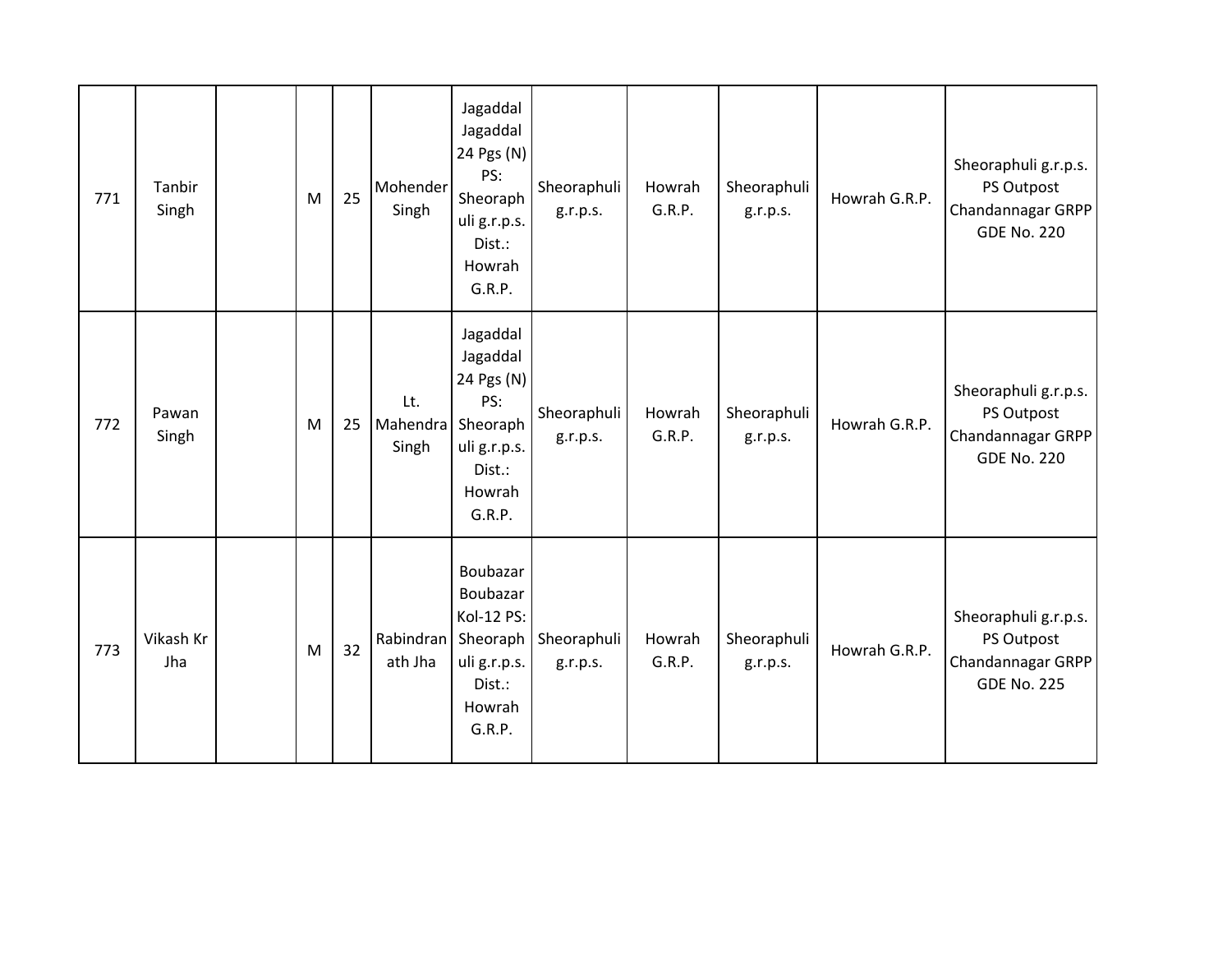| 774 | Md Maan                   | M | 20 | Md Imran                  | Boubazar<br>Boubazar<br>Kol-12 PS:<br>Sheoraph<br>uli g.r.p.s.<br>Dist.:<br>Howrah<br>G.R.P.                    | Sheoraphuli<br>g.r.p.s. | Howrah<br>G.R.P. | Sheoraphuli<br>g.r.p.s. | Howrah G.R.P. | Sheoraphuli g.r.p.s.<br>PS Outpost<br>Chandannagar GRPP<br><b>GDE No. 225</b> |
|-----|---------------------------|---|----|---------------------------|-----------------------------------------------------------------------------------------------------------------|-------------------------|------------------|-------------------------|---------------|-------------------------------------------------------------------------------|
| 775 | Amiya<br>Surul            | M | 32 | Dhiren<br>Surul           | Palpara<br>Chandann<br>agar<br>Hooghly<br>PS:<br>Sheoraph<br>uli g.r.p.s.<br>Dist.:<br>Howrah<br>G.R.P.         | Sheoraphuli<br>g.r.p.s. | Howrah<br>G.R.P. | Sheoraphuli<br>g.r.p.s. | Howrah G.R.P. | Sheoraphuli g.r.p.s.<br>PS Outpost<br>Chandannagar GRPP<br><b>GDE No. 225</b> |
| 776 | Prince<br>Gabrial<br>Dhar | M | 18 | Jahar<br>Gabriyal<br>Dhar | Santragac<br>hi<br>Chatterjee<br>hat<br>Howrah<br>PS:<br>Sheoraph<br>uli g.r.p.s.<br>Dist.:<br>Howrah<br>G.R.P. | Sheoraphuli<br>g.r.p.s. | Howrah<br>G.R.P. | Sheoraphuli<br>g.r.p.s. | Howrah G.R.P. | Sheoraphuli g.r.p.s.<br>PS Outpost<br>Chandannagar GRPP<br><b>GDE No. 225</b> |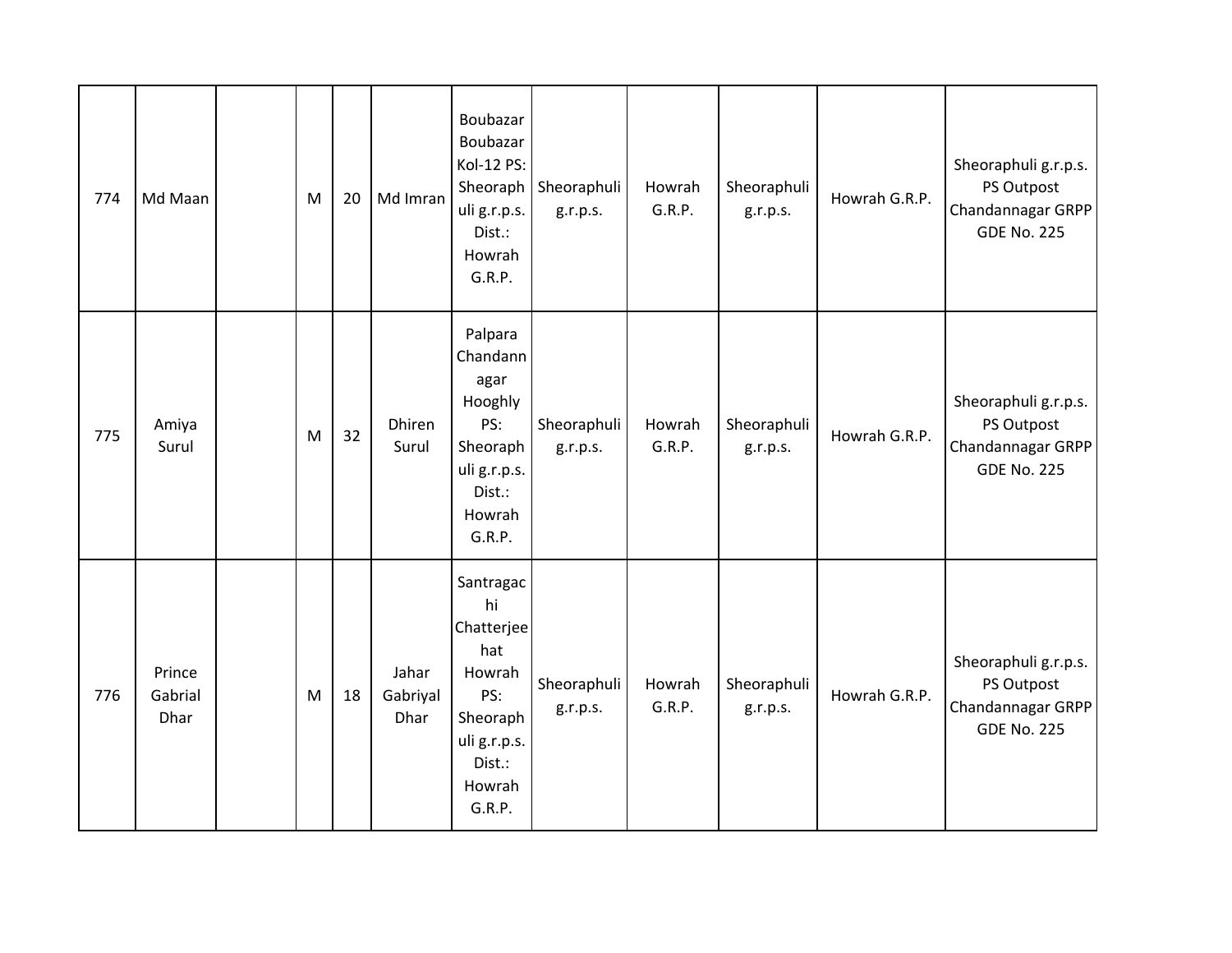| 777 | Bijoy<br>Kujur | M         | 18 | Montu<br>Kujur      | Santragac<br>hi<br>Chatterjee<br>hat<br>Howrah<br>PS:<br>Sheoraph<br>uli g.r.p.s.<br>Dist.:<br>Howrah<br>G.R.P. | Sheoraphuli<br>g.r.p.s. | Howrah<br>G.R.P. | Sheoraphuli<br>g.r.p.s. | Howrah G.R.P. | Sheoraphuli g.r.p.s.<br>PS Outpost<br>Chandannagar GRPP<br><b>GDE No. 225</b> |
|-----|----------------|-----------|----|---------------------|-----------------------------------------------------------------------------------------------------------------|-------------------------|------------------|-------------------------|---------------|-------------------------------------------------------------------------------|
| 778 | Rajiv<br>Nayek | ${\sf M}$ | 27 | Ramakant<br>a Nayek | Barabazar<br>barabazar<br>kol-1 PS:<br>Sheoraph<br>uli g.r.p.s.<br>Dist.:<br>Howrah<br>G.R.P.                   | Sheoraphuli<br>g.r.p.s. | Howrah<br>G.R.P. | Sheoraphuli<br>g.r.p.s. | Howrah G.R.P. | Sheoraphuli g.r.p.s.<br>PS Outpost<br>Chandannagar GRPP<br><b>GDE No. 225</b> |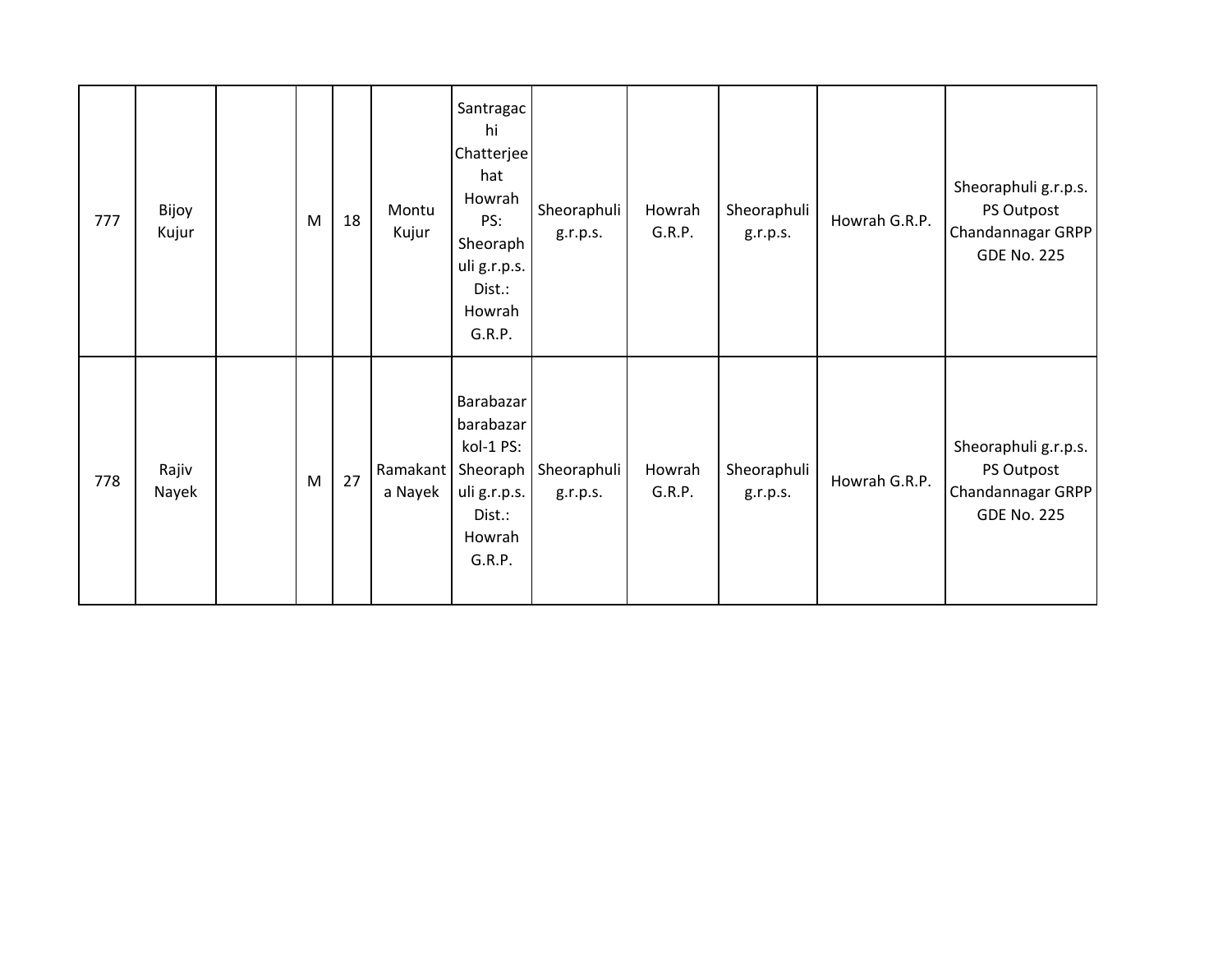| 779 | Sanjoy<br>Singh  | M | 48 | Brijmohan<br>Singh         | Hindmoto<br>r<br>Uttarpara<br>Hooghly<br>PS:<br>Sheoraph<br>uli g.r.p.s.<br>Dist.:<br>Howrah<br>G.R.P. | Sheoraphuli<br>g.r.p.s. | Howrah<br>G.R.P. | Sheoraphuli<br>g.r.p.s. | Howrah G.R.P. | Sheoraphuli g.r.p.s.<br>PS Outpost<br>Chandannagar GRPP<br><b>GDE No. 225</b> |
|-----|------------------|---|----|----------------------------|--------------------------------------------------------------------------------------------------------|-------------------------|------------------|-------------------------|---------------|-------------------------------------------------------------------------------|
| 780 | Uttam<br>Agarwal | M | 49 | Shyam<br>Sundar<br>Agarwal | Hindmoto<br>r<br>Uttarpara<br>Hooghly<br>PS:<br>Sheoraph<br>uli g.r.p.s.<br>Dist.:<br>Howrah<br>G.R.P. | Sheoraphuli<br>g.r.p.s. | Howrah<br>G.R.P. | Sheoraphuli<br>g.r.p.s. | Howrah G.R.P. | Sheoraphuli g.r.p.s.<br>PS Outpost<br>Chandannagar GRPP<br><b>GDE No. 225</b> |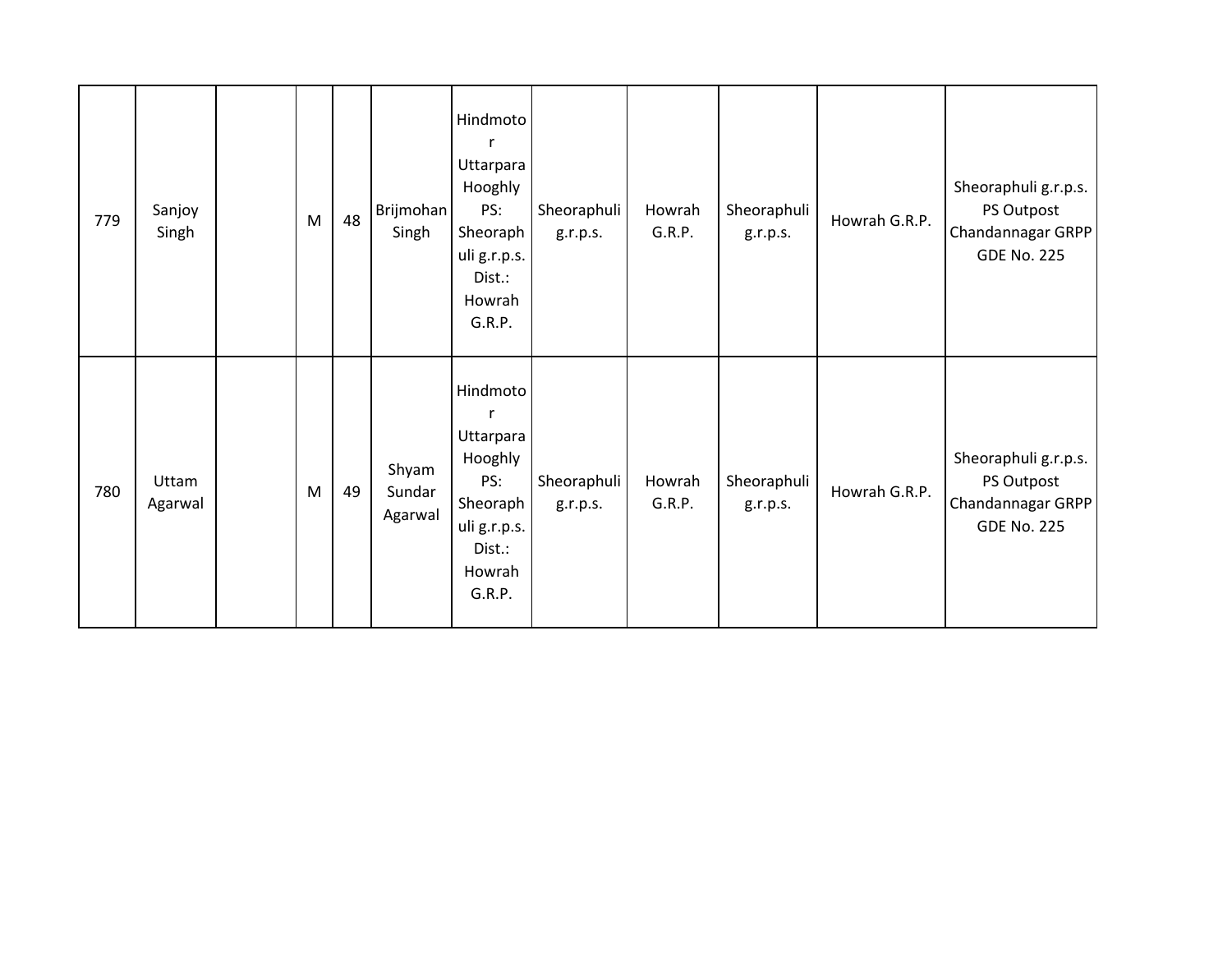| 781 | Proven Kr<br>Samani  | M | 48 | Banomali<br>Samani      | Hindmoto<br>r<br>Uttarpara<br>Hooghly<br>PS:<br>Sheoraph<br>uli g.r.p.s.<br>Dist.:<br>Howrah<br>G.R.P. | Sheoraphuli<br>g.r.p.s. | Howrah<br>G.R.P. | Sheoraphuli<br>g.r.p.s. | Howrah G.R.P. | Sheoraphuli g.r.p.s.<br>PS Outpost<br>Chandannagar GRPP<br><b>GDE No. 225</b> |
|-----|----------------------|---|----|-------------------------|--------------------------------------------------------------------------------------------------------|-------------------------|------------------|-------------------------|---------------|-------------------------------------------------------------------------------|
| 782 | Nichikanta<br>Sharma | M | 48 | Om<br>Prakesh<br>Sharma | Hindmoto<br>r<br>Uttarpara<br>Hooghly<br>PS:<br>Sheoraph<br>uli g.r.p.s.<br>Dist.:<br>Howrah<br>G.R.P. | Sheoraphuli<br>g.r.p.s. | Howrah<br>G.R.P. | Sheoraphuli<br>g.r.p.s. | Howrah G.R.P. | Sheoraphuli g.r.p.s.<br>PS Outpost<br>Chandannagar GRPP<br><b>GDE No. 225</b> |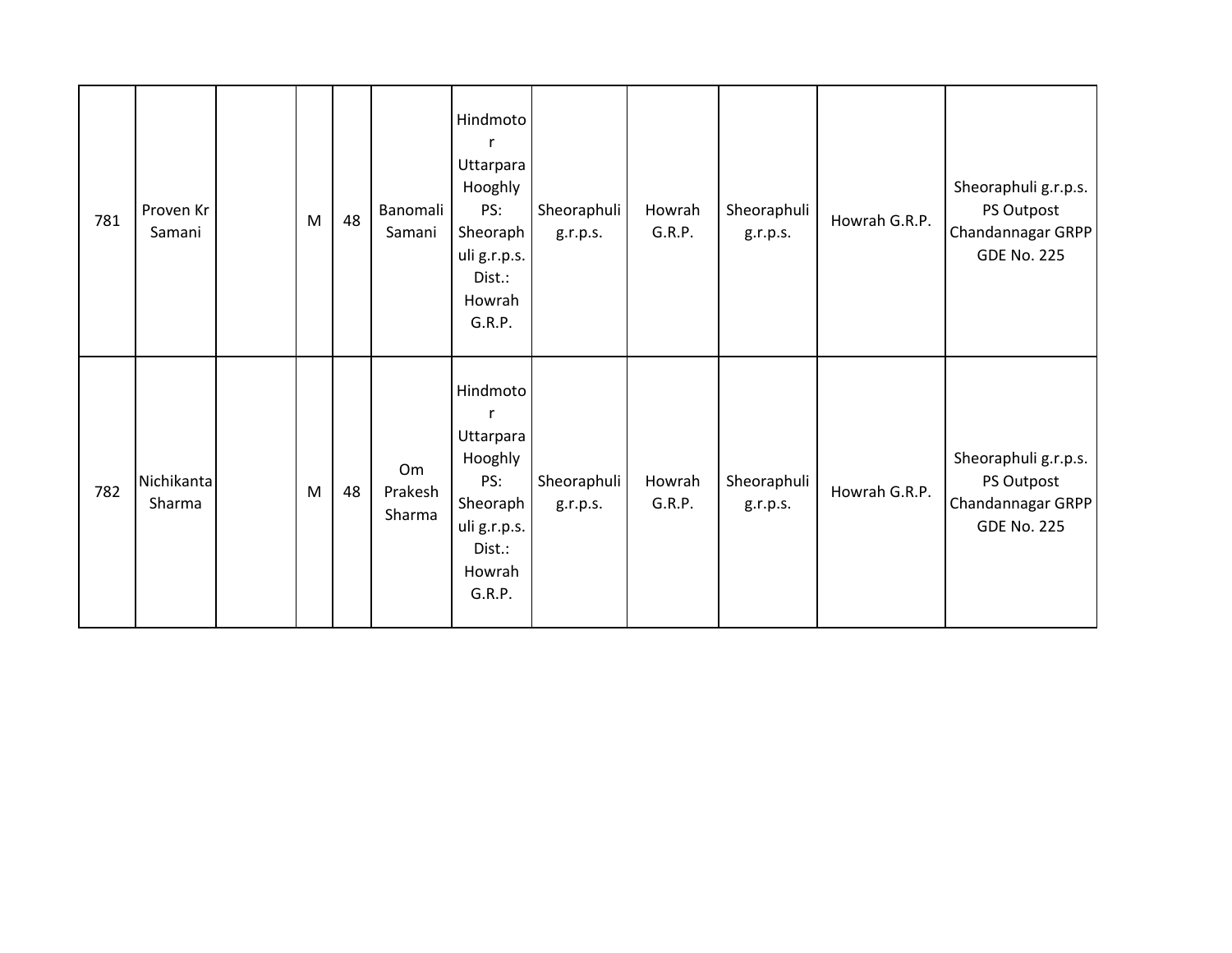| 783 | Umesh Kr<br>Sharma | M | 58 | Lt.<br>Ramesh Kr<br>Sharma | Hindmoto<br>$\mathsf{r}$<br>Uttarpara<br>Hooghly<br>PS:<br>Sheoraph<br>uli g.r.p.s.<br>Dist.:<br>Howrah<br>G.R.P. | Sheoraphuli<br>g.r.p.s. | Howrah<br>G.R.P. | Sheoraphuli<br>g.r.p.s. | Howrah G.R.P. | Sheoraphuli g.r.p.s.<br>PS Outpost<br>Chandannagar GRPP<br><b>GDE No. 225</b> |
|-----|--------------------|---|----|----------------------------|-------------------------------------------------------------------------------------------------------------------|-------------------------|------------------|-------------------------|---------------|-------------------------------------------------------------------------------|
| 784 | Shibu<br>Saha      | M | 35 | Jagadish<br>Saha           | Taldanga<br>Chinsurah<br>Hooghly<br>PS:<br>Sheoraph<br>uli g.r.p.s.<br>Dist.:<br>Howrah<br>G.R.P.                 | Sheoraphuli<br>g.r.p.s. | Howrah<br>G.R.P. | Sheoraphuli<br>g.r.p.s. | Howrah G.R.P. | Sheoraphuli g.r.p.s.<br>PS Outpost<br>Chandannagar GRPP<br><b>GDE No. 225</b> |
| 785 | Md Asraf           | M | 19 | Md Firoj                   | Pirpukur<br>Panduah<br>Hooghly<br>PS:<br>Sheoraph<br>uli g.r.p.s.<br>Dist.:<br>Howrah<br>G.R.P.                   | Sheoraphuli<br>g.r.p.s. | Howrah<br>G.R.P. | Sheoraphuli<br>g.r.p.s. | Howrah G.R.P. | Sheoraphuli g.r.p.s.<br>PS Outpost<br>Chandannagar GRPP<br><b>GDE No. 225</b> |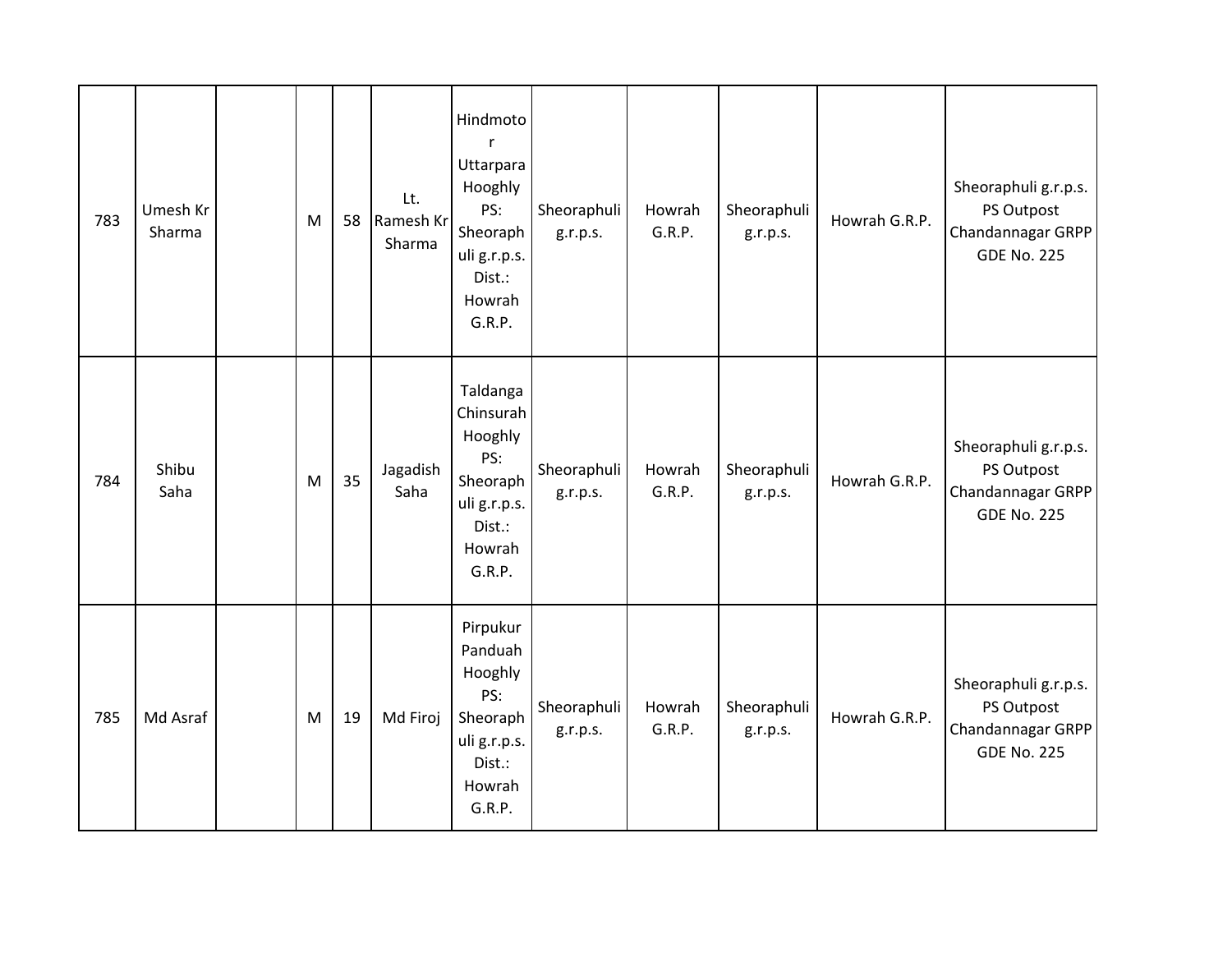| 786 | Raja<br>Yadav | M | 35 | Bindu<br>Yadav         | Kalabagan<br>Chandann<br>agar<br>Hooghly<br>PS:<br>Sheoraph<br>uli g.r.p.s.<br>Dist.:<br>Howrah<br>G.R.P. | Sheoraphuli<br>g.r.p.s. | Howrah<br>G.R.P. | Sheoraphuli<br>g.r.p.s. | Howrah G.R.P. | Sheoraphuli g.r.p.s.<br>PS Outpost<br>Chandannagar GRPP<br><b>GDE No. 225</b> |
|-----|---------------|---|----|------------------------|-----------------------------------------------------------------------------------------------------------|-------------------------|------------------|-------------------------|---------------|-------------------------------------------------------------------------------|
| 787 | Manas<br>Pati | M | 51 | Lt. Kush<br>Pati       | Bagbazer<br>Chandann<br>agar<br>Hooghly<br>PS:<br>Sheoraph<br>uli g.r.p.s.<br>Dist.:<br>Howrah<br>G.R.P.  | Sheoraphuli<br>g.r.p.s. | Howrah<br>G.R.P. | Sheoraphuli<br>g.r.p.s. | Howrah G.R.P. | Sheoraphuli g.r.p.s.<br>PS Outpost<br>Chandannagar GRPP<br><b>GDE No. 225</b> |
| 788 | Nayan<br>Shaw | M | 28 | Ram<br>Chandra<br>Shaw | Naruya<br>Chandann<br>agar<br>Hooghly<br>PS:<br>Sheoraph<br>uli g.r.p.s.<br>Dist.:<br>Howrah<br>G.R.P.    | Sheoraphuli<br>g.r.p.s. | Howrah<br>G.R.P. | Sheoraphuli<br>g.r.p.s. | Howrah G.R.P. | Sheoraphuli g.r.p.s.<br>PS Outpost<br>Chandannagar GRPP<br><b>GDE No. 225</b> |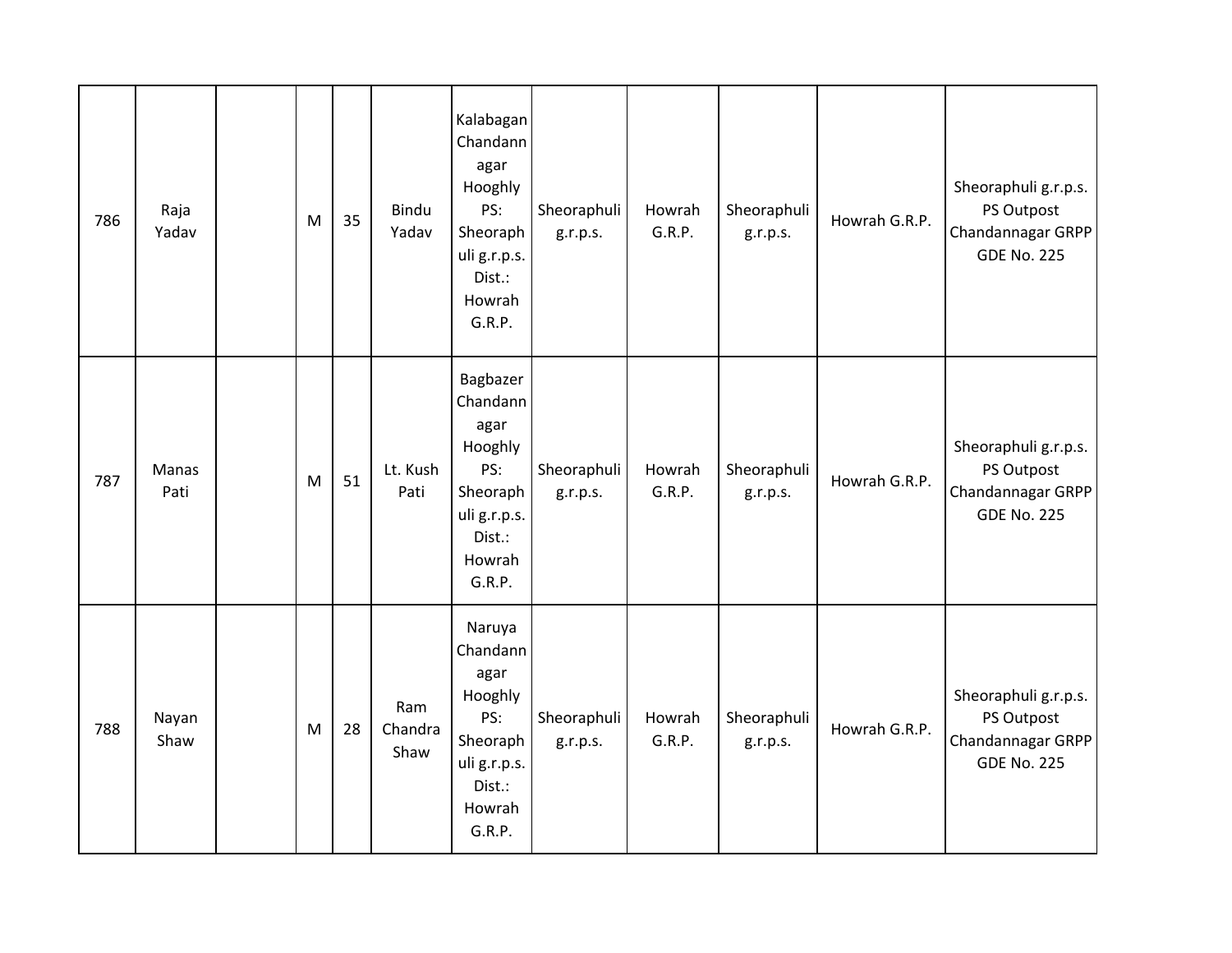| 789 | Lukman Sk                       | M | 29 | Sk Sukur               | Fologram<br>PS:<br>Labhpur<br>Dist.:<br>Birbhum     | Labhpur | Birbhum | Suri g.r.p.s. | Howrah G.R.P. | Suri g.r.p.s. PS GDE<br>No. 408 |
|-----|---------------------------------|---|----|------------------------|-----------------------------------------------------|---------|---------|---------------|---------------|---------------------------------|
| 790 | Sk Badsha                       | M | 23 | Sk Hossain             | Fologram<br>PS:<br>Labhpur<br>Dist.:<br>Birbhum     | Labhpur | Birbhum | Suri g.r.p.s. | Howrah G.R.P. | Suri g.r.p.s. PS GDE<br>No. 408 |
| 791 | <b>Sk Anowar</b>                | M | 30 | Sk<br>Manowar          | Kendrada<br>ngal PS:<br>Panrui<br>Dist.:<br>Birbhum | Panrui  | Birbhum | Suri g.r.p.s. | Howrah G.R.P. | Suri g.r.p.s. PS GDE<br>No. 408 |
| 792 | Sk Chand                        | M | 30 | Yarbol Sk              | Kendrada<br>ngal PS:<br>Panrui<br>Dist.:<br>Birbhum | Panrui  | Birbhum | Suri g.r.p.s. | Howrah G.R.P. | Suri g.r.p.s. PS GDE<br>No. 408 |
| 793 | Biswanath<br>Kisku              | M | 38 | Thakur<br>Kisku        | Kendrada<br>ngal PS:<br>Panrui<br>Dist.:<br>Birbhum | Panrui  | Birbhum | Suri g.r.p.s. | Howrah G.R.P. | Suri g.r.p.s. PS GDE<br>No. 408 |
| 794 | Krishnamo<br>V<br>Mukherje<br>e | M | 24 | Johar<br>Mukherje<br>e | Kendrada<br>ngal PS:<br>Panrui<br>Dist.:<br>Birbhum | Panrui  | Birbhum | Suri g.r.p.s. | Howrah G.R.P. | Suri g.r.p.s. PS GDE<br>No. 408 |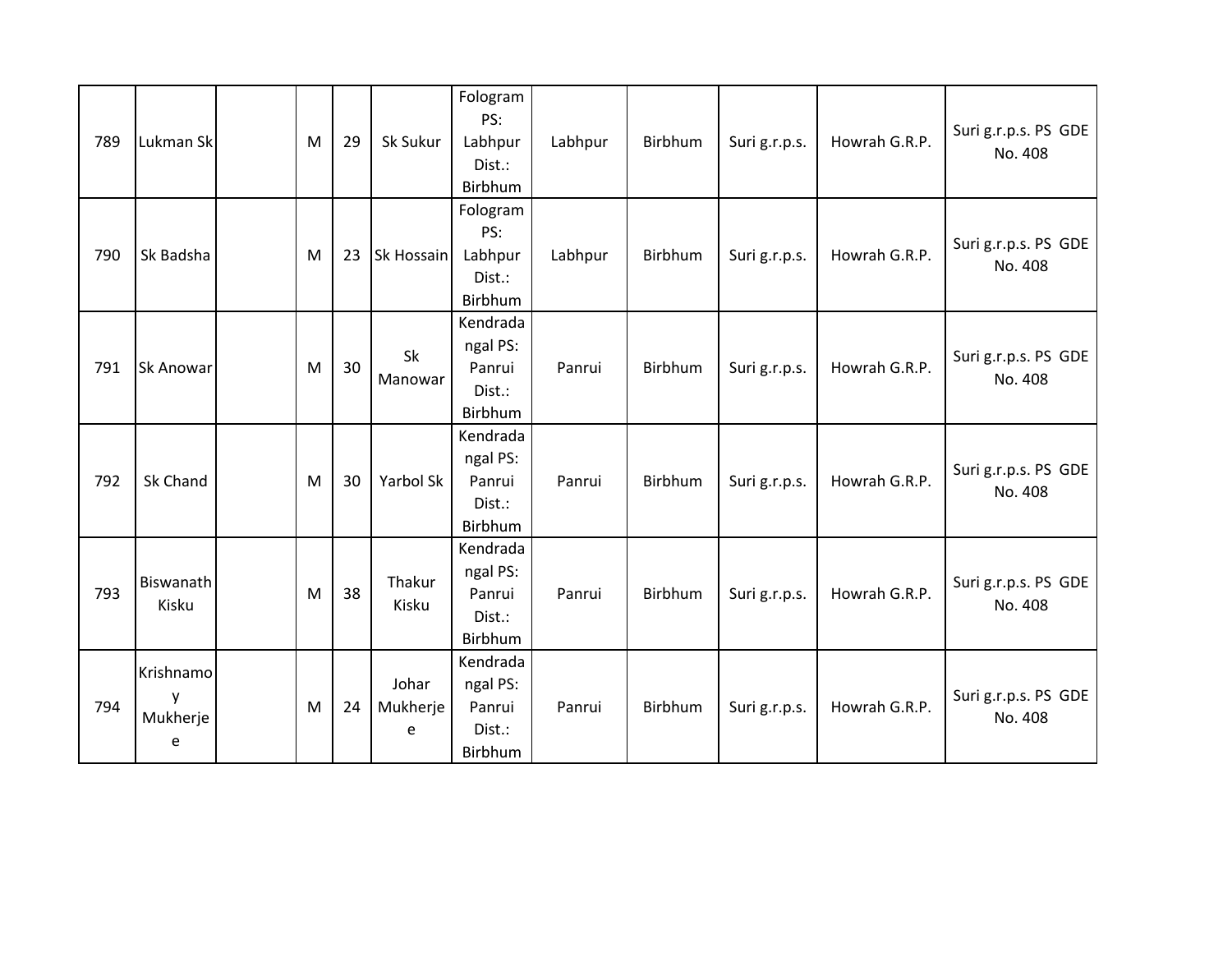| 795 | <b>Minarul Sk</b>     | M | 25 | Hasan Ali                        | Kendrada<br>ngal PS:<br>Panrui<br>Dist.:<br>Birbhum                                       | Panrui                        | Birbhum                                 | Suri g.r.p.s.                 | Howrah G.R.P.                               | Suri g.r.p.s. PS GDE<br>No. 408              |
|-----|-----------------------|---|----|----------------------------------|-------------------------------------------------------------------------------------------|-------------------------------|-----------------------------------------|-------------------------------|---------------------------------------------|----------------------------------------------|
| 796 | Raja<br>Ghosh         | M | 29 | Ashok<br>Ghosh                   | Kendrada<br>ngal PS:<br>Panrui<br>Dist.:<br>Birbhum                                       | Panrui                        | Birbhum                                 | Suri g.r.p.s.                 | Howrah G.R.P.                               | Suri g.r.p.s. PS GDE<br>No. 408              |
| 797 | Biswajit<br>Dutta     | M | 27 | Shyamal<br>Dutta                 | Kendrada<br>ngal PS:<br>Panrui<br>Dist.:<br>Birbhum                                       | Panrui                        | Birbhum                                 | Suri g.r.p.s.                 | Howrah G.R.P.                               | Suri g.r.p.s. PS GDE<br>No. 408              |
| 798 | Mithun<br>Ghosh       | M | 25 | Sahadeb<br>Ghosh                 | Taruliya<br>PS:<br>Dubrajpor<br>e Dist.:<br>Birbhum                                       | Dubrajpore                    | Birbhum                                 | Suri g.r.p.s.                 | Howrah G.R.P.                               | Suri g.r.p.s. PS GDE<br>No. 408              |
| 799 | Imran Ali<br>Mollah   |   |    | Lt. Hassan<br>Ali Mollah         |                                                                                           |                               | <b>Basirhat</b>                         | Ajc bose<br>botanic<br>garden | <b>Howrah Police</b><br>Commissionerat<br>e | Ajc bose botanic<br>garden PS GDE No.<br>449 |
| 800 | Md.<br>Nasiruddi<br>n |   |    | Lt.<br><b>Basirrudin</b><br>Khan | PS: Ajc<br>bose<br>botanic<br>garden<br>Dist.:<br>Howrah<br>Police<br>Commissi<br>onerate | Ajc bose<br>botanic<br>garden | Howrah<br>Police<br>Commission<br>erate | Ajc bose<br>botanic<br>garden | Howrah Police<br>Commissionerat<br>e        | Ajc bose botanic<br>garden PS GDE No.<br>449 |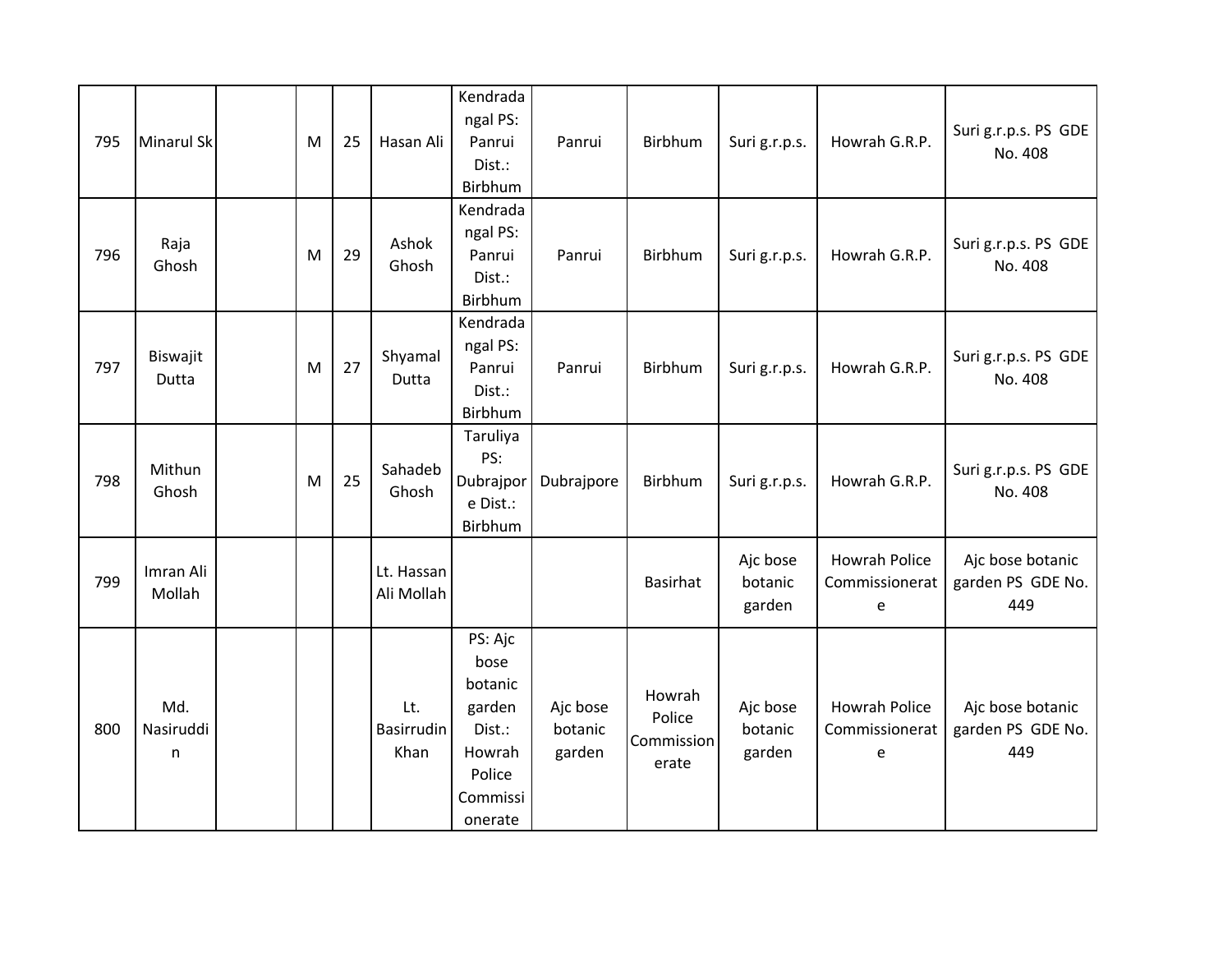| 801 | Md. Raju                |  | Lt. Md.<br>Israil     | PS: Ajc<br>bose<br>botanic<br>garden<br>Dist.:<br>Howrah<br>Police<br>Commissi<br>onerate | Ajc bose<br>botanic<br>garden | Howrah<br>Police<br>Commission<br>erate | Ajc bose<br>botanic<br>garden | <b>Howrah Police</b><br>Commissionerat<br>e | Ajc bose botanic<br>garden PS GDE No.<br>456 |
|-----|-------------------------|--|-----------------------|-------------------------------------------------------------------------------------------|-------------------------------|-----------------------------------------|-------------------------------|---------------------------------------------|----------------------------------------------|
| 802 | Vijay<br>Kumar<br>Gupta |  | Prabhunat<br>h Gupta  | PS: Ajc<br>bose<br>botanic<br>garden<br>Dist.:<br>Howrah<br>Police<br>Commissi<br>onerate | Ajc bose<br>botanic<br>garden | Howrah<br>Police<br>Commission<br>erate | Ajc bose<br>botanic<br>garden | <b>Howrah Police</b><br>Commissionerat<br>e | Ajc bose botanic<br>garden PS GDE No.<br>456 |
| 803 | Sarvan<br>Shaw          |  | Lt.<br>Laxman<br>Shaw | PS: Ajc<br>bose<br>botanic<br>garden<br>Dist.:<br>Howrah<br>Police<br>Commissi<br>onerate | Ajc bose<br>botanic<br>garden | Howrah<br>Police<br>Commission<br>erate | Ajc bose<br>botanic<br>garden | Howrah Police<br>Commissionerat<br>e        | Ajc bose botanic<br>garden PS GDE No.<br>456 |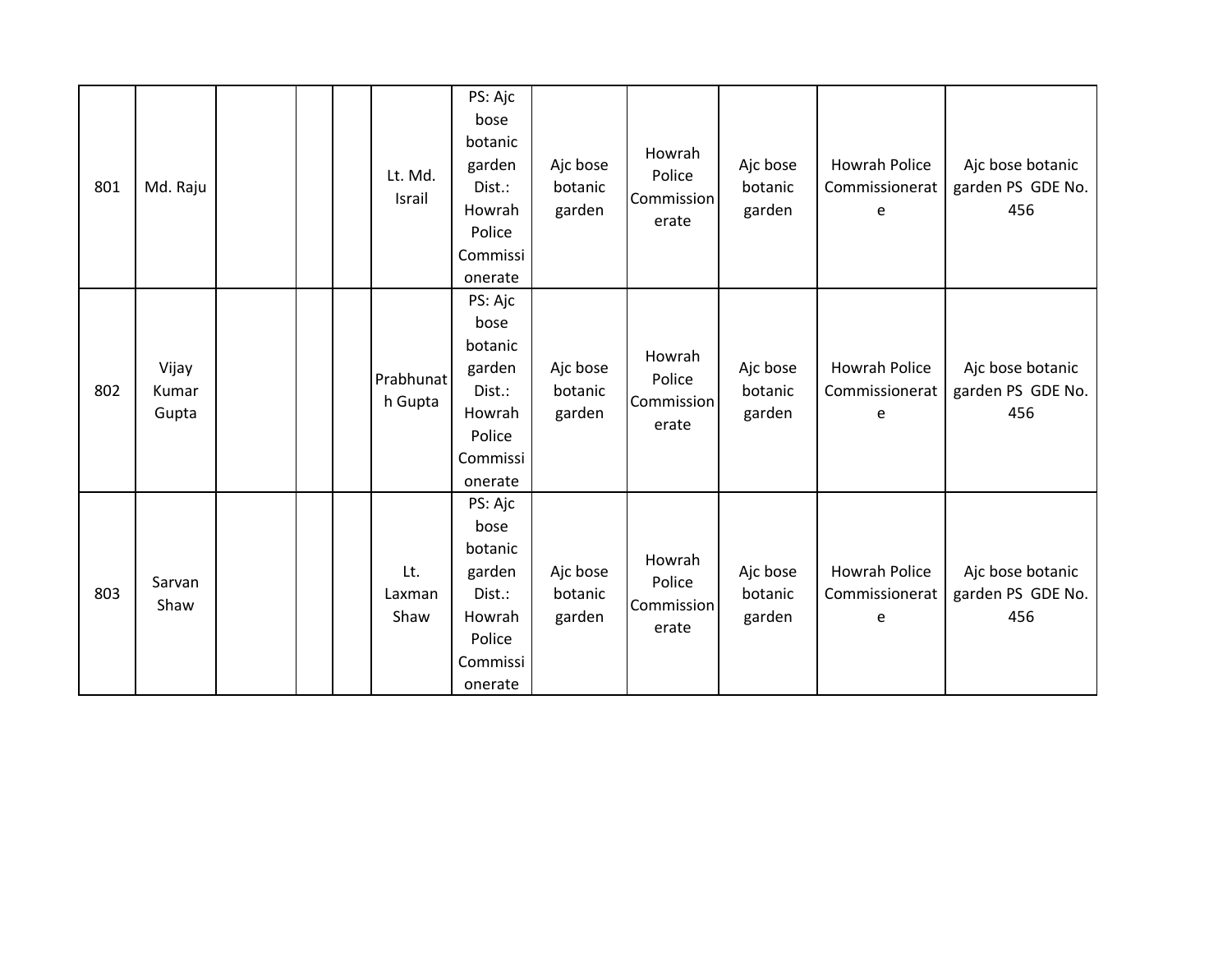| 804 | Tuntun<br>Mahato         |           |    | Lt.<br>Raghunat<br>h Mahato         | PS: Ajc<br>bose<br>botanic<br>garden<br>Dist.:<br>Howrah<br>Police<br>Commissi<br>onerate | Ajc bose<br>botanic<br>garden | Howrah<br>Police<br>Commission<br>erate | Ajc bose<br>botanic<br>garden | Howrah Police<br>Commissionerat<br>e        | Ajc bose botanic<br>garden PS GDE No.<br>456 |
|-----|--------------------------|-----------|----|-------------------------------------|-------------------------------------------------------------------------------------------|-------------------------------|-----------------------------------------|-------------------------------|---------------------------------------------|----------------------------------------------|
| 805 | Niloy<br>Patra           |           |    | Khokon<br>Patra                     | PS: Ajc<br>bose<br>botanic<br>garden<br>Dist.:<br>Howrah<br>Police<br>Commissi<br>onerate | Ajc bose<br>botanic<br>garden | Howrah<br>Police<br>Commission<br>erate | Ajc bose<br>botanic<br>garden | Howrah Police<br>Commissionerat<br>e        | Ajc bose botanic<br>garden PS GDE No.<br>456 |
| 806 | Santosh<br>Sharma        | M         | 38 | Lt. Souvik<br>Sharma                | PS: Bantra<br>Dist.:<br>Howrah<br>Police<br>Commissi<br>onerate                           | Bantra                        | Howrah<br>Police<br>Commission<br>erate | Bantra                        | <b>Howrah Police</b><br>Commissionerat<br>e | Bantra PS GDE No.<br>628                     |
| 807 | Swadesh<br>Mukherje<br>e | ${\sf M}$ | 52 | Lt. Salil<br>Kumar<br>Mukherje<br>e | PS: Bantra<br>Dist.:<br>Howrah<br>Police<br>Commissi<br>onerate                           | <b>Bantra</b>                 | Howrah<br>Police<br>Commission<br>erate | <b>Bantra</b>                 | Howrah Police<br>Commissionerat<br>e        | Bantra PS GDE No.<br>636                     |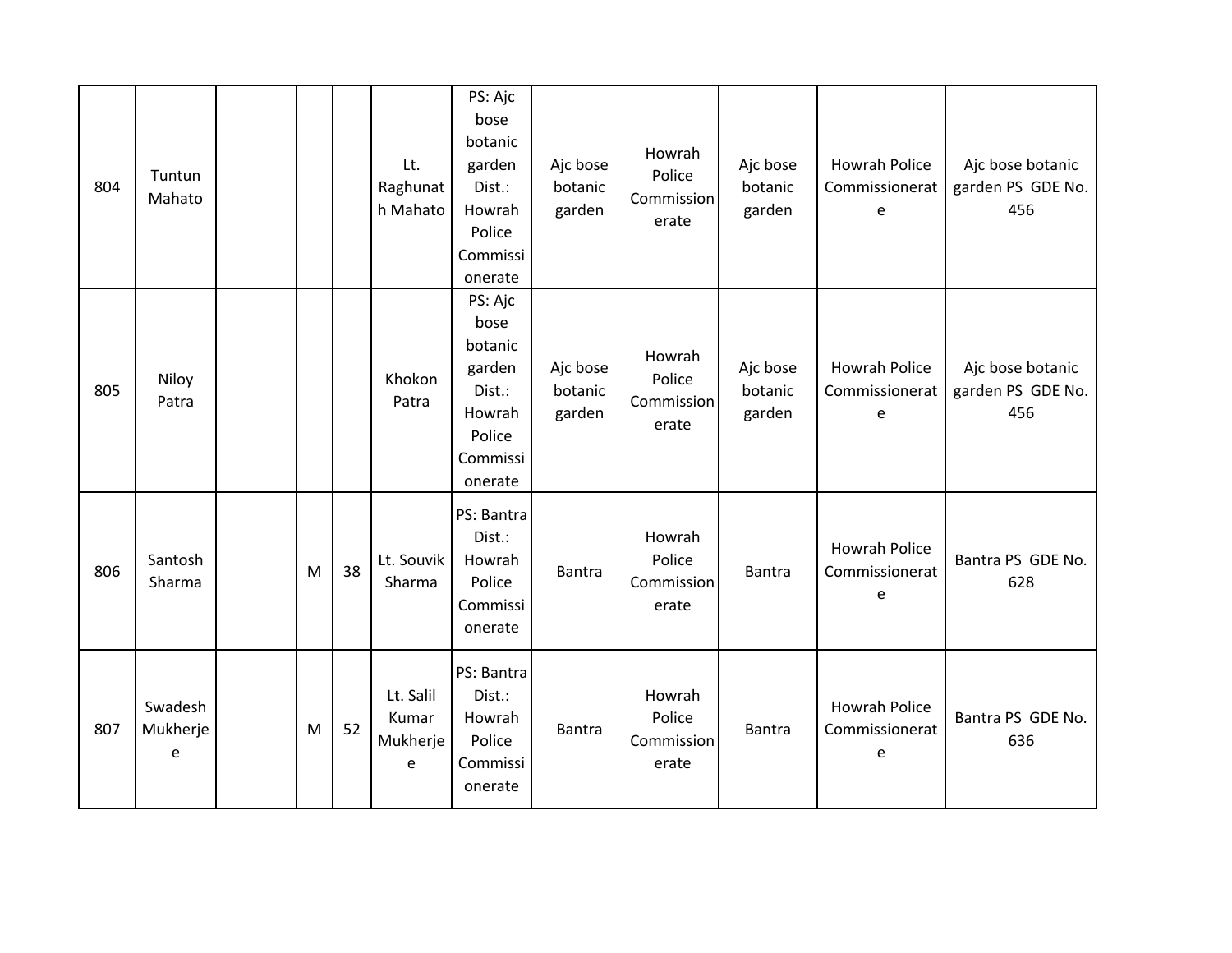| 808 | Saikat Jati       | M | 38 | Durjadhan<br>Jati            | PS: Bantra<br>Dist.:<br>Howrah<br>Police<br>Commissi<br>onerate | Bantra        | Howrah<br>Police<br>Commission<br>erate | <b>Bantra</b> | <b>Howrah Police</b><br>Commissionerat<br>e | Bantra PS GDE No.<br>636 |
|-----|-------------------|---|----|------------------------------|-----------------------------------------------------------------|---------------|-----------------------------------------|---------------|---------------------------------------------|--------------------------|
| 809 | Rabinath<br>Nayak | M | 18 | Lt.<br>Sukumar<br>Nayak      | PS: Bantra<br>Dist.:<br>Howrah<br>Police<br>Commissi<br>onerate | Bantra        | Howrah<br>Police<br>Commission<br>erate | <b>Bantra</b> | Howrah Police<br>Commissionerat<br>e        | Bantra PS GDE No.<br>645 |
| 810 | Md.<br>Kaushal    | M | 50 | Lt. Md.<br>Jabbal            | PS: Bantra<br>Dist.:<br>Howrah<br>Police<br>Commissi<br>onerate | Bantra        | Howrah<br>Police<br>Commission<br>erate | Bantra        | <b>Howrah Police</b><br>Commissionerat<br>e | Bantra PS GDE No.<br>645 |
| 811 | Md.<br>Gaffar     | M | 25 | Lt. Md.<br>Fashur<br>Rahaman | PS: Bantra<br>Dist.:<br>Howrah<br>Police<br>Commissi<br>onerate | <b>Bantra</b> | Howrah<br>Police<br>Commission<br>erate | <b>Bantra</b> | Howrah Police<br>Commissionerat<br>e        | Bantra PS GDE No.<br>645 |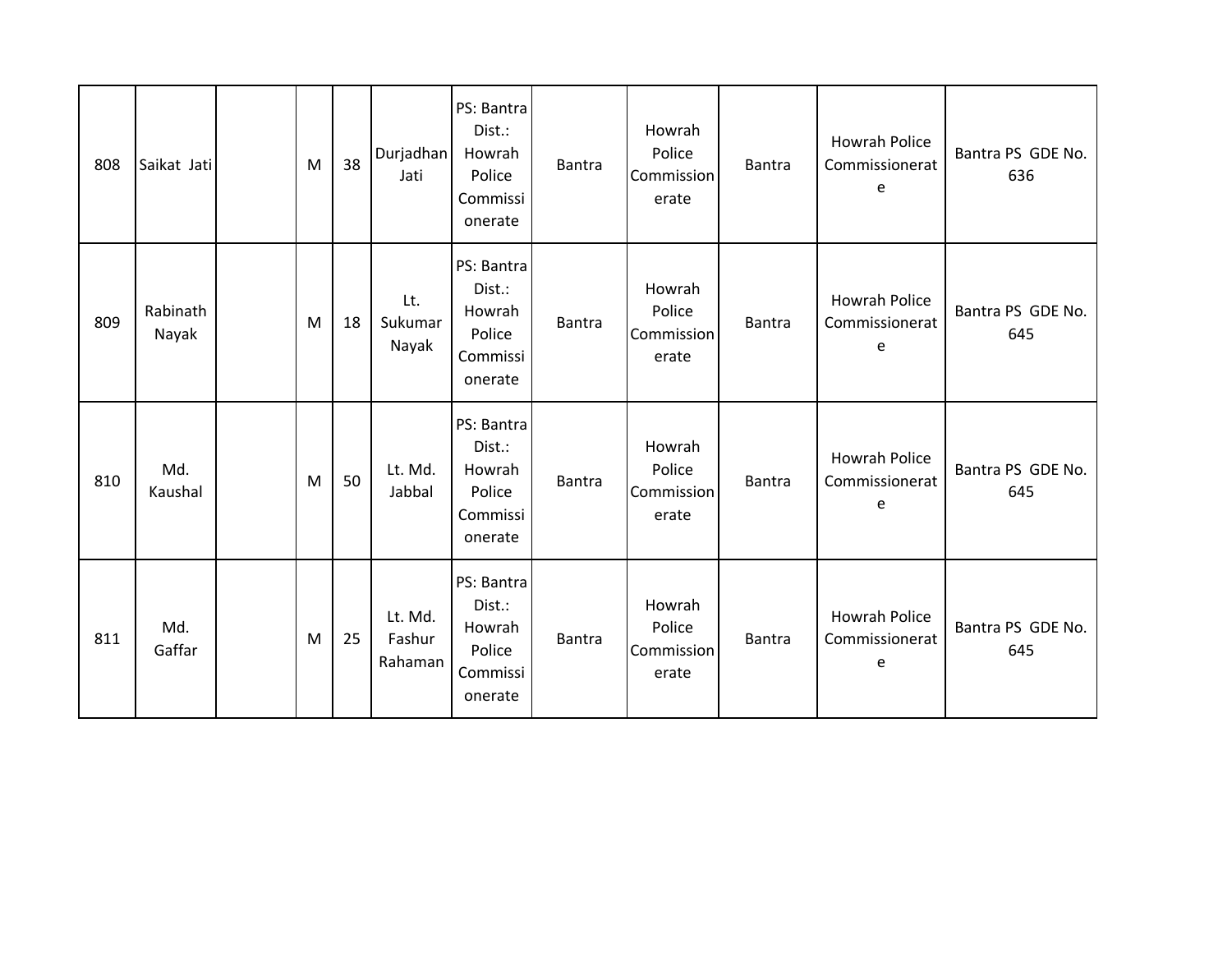| 812 | Md.<br>Sahadath | M | 18 | Md. Israfil      | PS: Bantra<br>Dist.:<br>Howrah<br>Police<br>Commissi<br>onerate | <b>Bantra</b> | Howrah<br>Police<br>Commission<br>erate | <b>Bantra</b> | <b>Howrah Police</b><br>Commissionerat<br>e | Bantra PS GDE No.<br>645 |
|-----|-----------------|---|----|------------------|-----------------------------------------------------------------|---------------|-----------------------------------------|---------------|---------------------------------------------|--------------------------|
| 813 | Md.<br>Meheraj  | M | 18 | Md. Jalil        | PS: Bantra<br>Dist.:<br>Howrah<br>Police<br>Commissi<br>onerate | <b>Bantra</b> | Howrah<br>Police<br>Commission<br>erate | <b>Bantra</b> | <b>Howrah Police</b><br>Commissionerat<br>e | Bantra PS GDE No.<br>647 |
| 814 | Abdul<br>Warish | M | 18 | Md.<br>Khurshid  | PS: Bantra<br>Dist.:<br>Howrah<br>Police<br>Commissi<br>onerate | <b>Bantra</b> | Howrah<br>Police<br>Commission<br>erate | <b>Bantra</b> | <b>Howrah Police</b><br>Commissionerat<br>e | Bantra PS GDE No.<br>647 |
| 815 | Buro<br>Mondal  | M | 47 | Panchu<br>Mondal | PS: Bantra<br>Dist.:<br>Howrah<br>Police<br>Commissi<br>onerate | <b>Bantra</b> | Howrah<br>Police<br>Commission<br>erate | <b>Bantra</b> | <b>Howrah Police</b><br>Commissionerat<br>e | Bantra PS GDE No.<br>652 |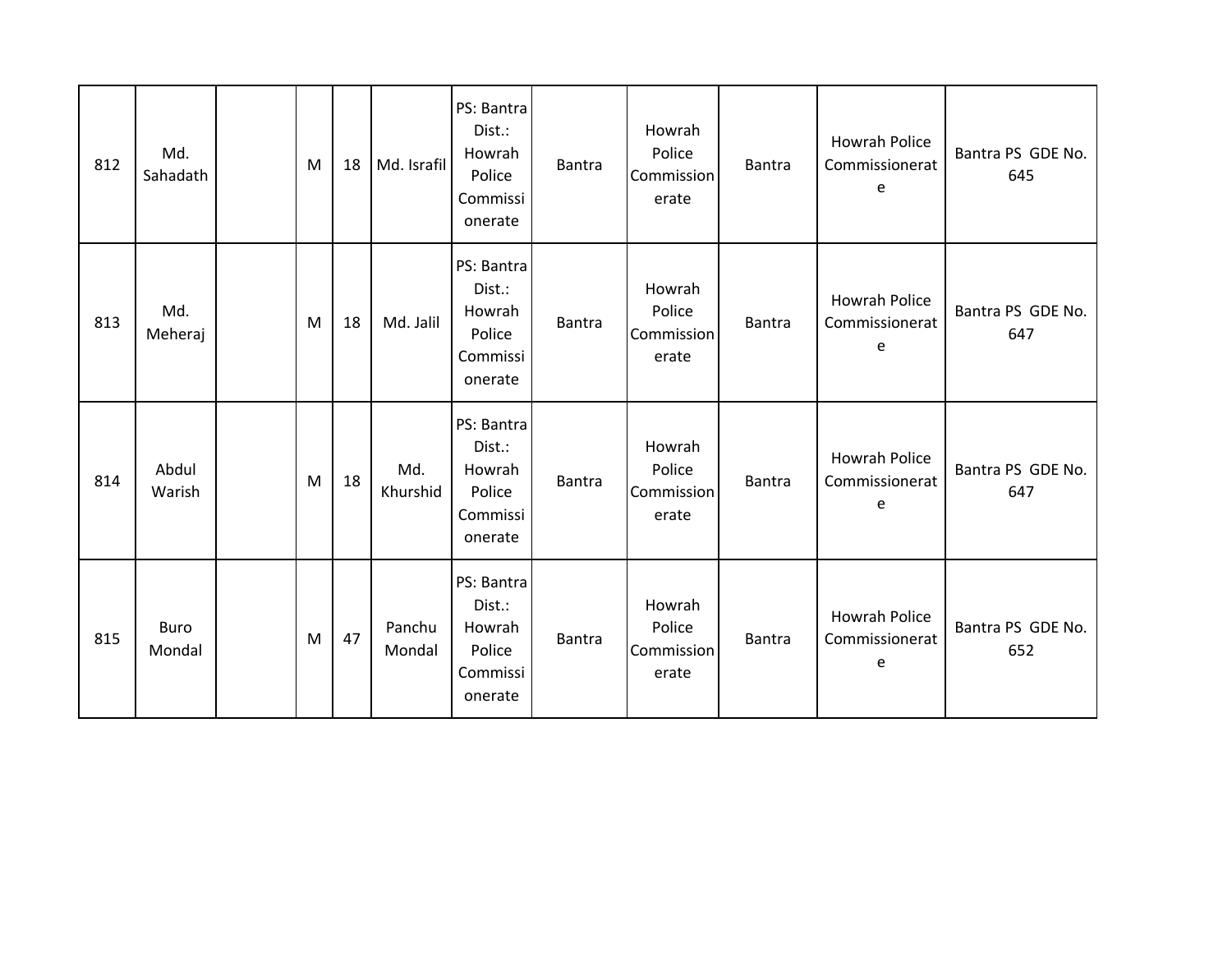| 816 | Deba Bej            | M | 58 | Lt. Jha;u<br>Bej              | PS: Bantra<br>Dist.:<br>Howrah<br>Police<br>Commissi<br>onerate | Bantra        | Howrah<br>Police<br>Commission<br>erate | <b>Bantra</b> | <b>Howrah Police</b><br>Commissionerat<br>e | Bantra PS GDE No.<br>652 |
|-----|---------------------|---|----|-------------------------------|-----------------------------------------------------------------|---------------|-----------------------------------------|---------------|---------------------------------------------|--------------------------|
| 817 | Raj Kumar<br>Mondal | M | 39 | Lt. Amar<br>Chandra<br>Mondal | PS: Bantra<br>Dist.:<br>Howrah<br>Police<br>Commissi<br>onerate | <b>Bantra</b> | Howrah<br>Police<br>Commission<br>erate | <b>Bantra</b> | <b>Howrah Police</b><br>Commissionerat<br>e | Bantra PS GDE No.<br>652 |
| 818 | Md. Jalal           | M | 18 | Md. Raju                      | PS: Bantra<br>Dist.:<br>Howrah<br>Police<br>Commissi<br>onerate | Bantra        | Howrah<br>Police<br>Commission<br>erate | <b>Bantra</b> | <b>Howrah Police</b><br>Commissionerat<br>e | Bantra PS GDE No.<br>660 |
| 819 | Samir<br>Ahmed      | M | 20 | Md. Arif                      | PS: Bantra<br>Dist.:<br>Howrah<br>Police<br>Commissi<br>onerate | <b>Bantra</b> | Howrah<br>Police<br>Commission<br>erate | <b>Bantra</b> | <b>Howrah Police</b><br>Commissionerat<br>e | Bantra PS GDE No.<br>660 |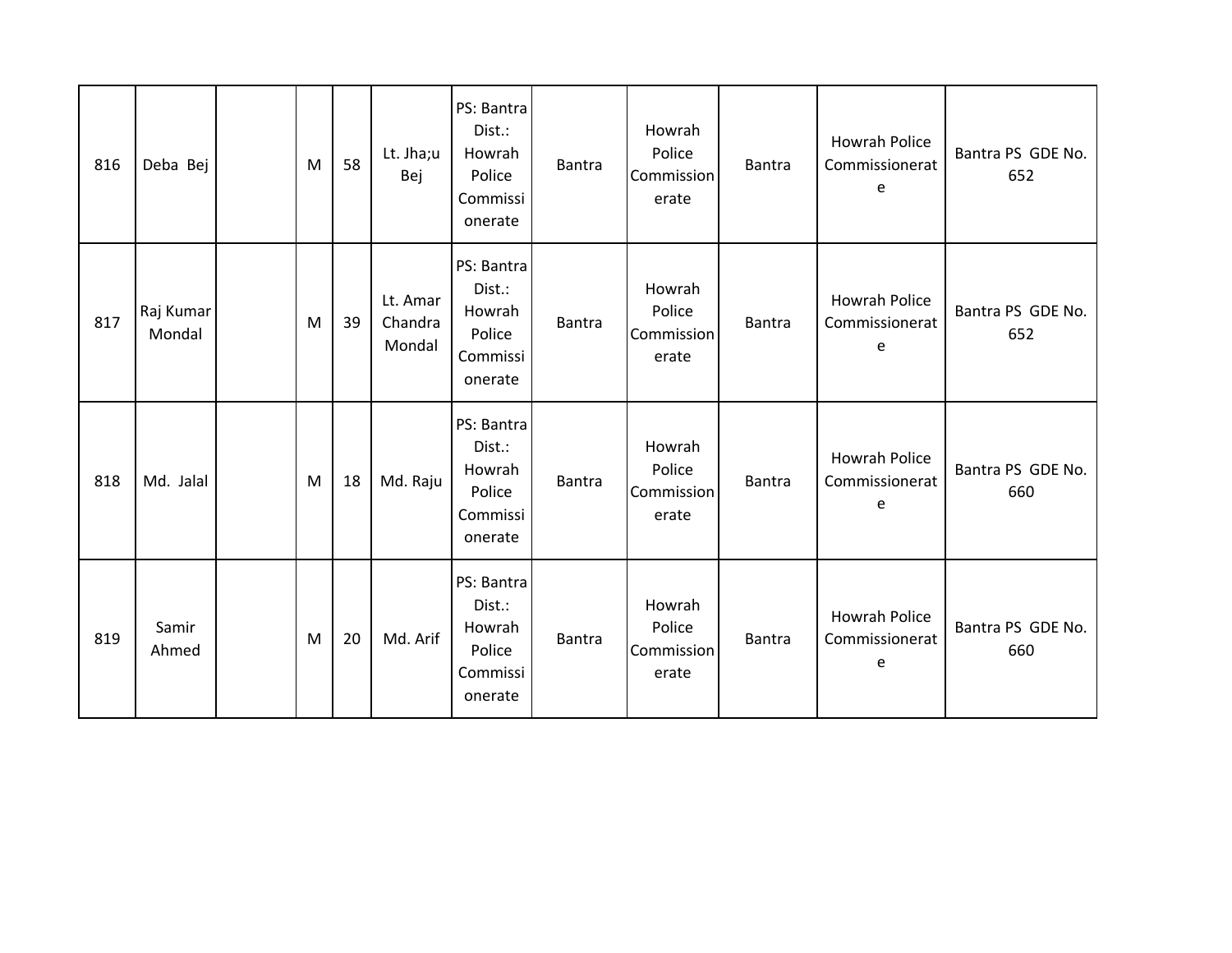| 820 | Md. Tarif         |       | M | 18 | Md.<br>Saijada            | PS: Bantra<br>Dist.:<br>Howrah<br>Police<br>Commissi<br>onerate       | Bantra | Howrah<br>Police<br>Commission<br>erate | <b>Bantra</b>     | <b>Howrah Police</b><br>Commissionerat<br>e | Bantra PS GDE No.<br>660               |
|-----|-------------------|-------|---|----|---------------------------|-----------------------------------------------------------------------|--------|-----------------------------------------|-------------------|---------------------------------------------|----------------------------------------|
| 821 | Md.<br>Fardin     |       | M | 18 | Sk. Firoj<br>Alam         | PS: Bantra<br>Dist.:<br>Howrah<br>Police<br>Commissi<br>onerate       | Bantra | Howrah<br>Police<br>Commission<br>erate | <b>Bantra</b>     | <b>Howrah Police</b><br>Commissionerat<br>e | Bantra PS GDE No.<br>660               |
| 822 | Dibakar<br>Ojha   | Sinki | M | 32 | <b>Bachachaji</b><br>Ojha | PS: Bantra<br>Dist.:<br>Howrah<br>Police<br>Commissi<br>onerate       | Bantra | Howrah<br>Police<br>Commission<br>erate | Bantra            | <b>Howrah Police</b><br>Commissionerat<br>e | Bantra PS GDE No.<br>664               |
| 823 | Debapriya<br>Paul |       | M | 18 | Debabrata<br>Paul         | 9/4<br>Gadadhar<br>Mistri<br>Lane, PS<br>Chatterjee<br>hat,<br>Howrah |        | <b>Basirhat</b>                         | Chatterjeeha<br>t | <b>Howrah Police</b><br>Commissionerat<br>e | Chatterjeehat PS<br><b>GDE No. 562</b> |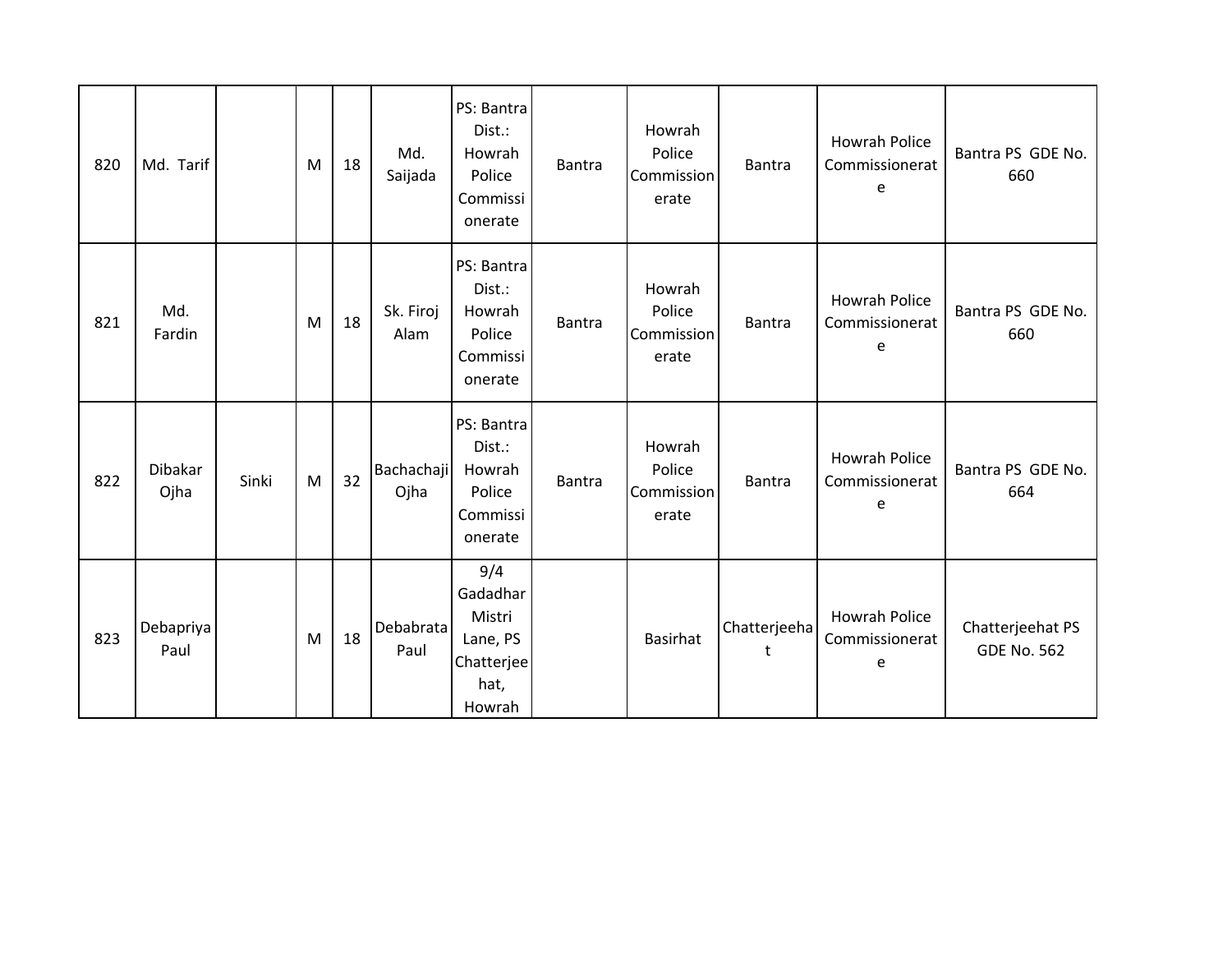| 824 | Sannidha<br>Pal                                          | M | 18 | Susanta<br>Pal                 | 4/3<br>Gadadhar<br>Mistri<br>Lane, PS<br>Chatterjee<br>hat,<br>Howrah  | <b>Basirhat</b> | Chatterjeeha<br>$\ddagger$ | <b>Howrah Police</b><br>Commissionerat<br>e | Chatterjeehat PS<br><b>GDE No. 562</b> |
|-----|----------------------------------------------------------|---|----|--------------------------------|------------------------------------------------------------------------|-----------------|----------------------------|---------------------------------------------|----------------------------------------|
| 825 | Debayan<br>Mukherje<br>$\mathsf{e}% _{t}\left( t\right)$ | M | 18 | <b>Debdas</b><br>Mukherje<br>e | 14C/1<br>Ananta<br>Dev<br>Mukherje<br>e Lane, PS<br>Chatterjee<br>hat, | <b>Basirhat</b> | Chatterjeeha<br>t          | <b>Howrah Police</b><br>Commissionerat<br>e | Chatterjeehat PS<br><b>GDE No. 562</b> |
| 826 | Md. Salim                                                | M | 32 | Akbar Ali                      | 10, Gouri<br>Pada<br>Mukherje<br>e Lane, PS<br>& Dist.<br>Howragh      | <b>Basirhat</b> | Howrah                     | <b>Howrah Police</b><br>Commissionerat<br>e | Howrah PS GDE No.<br>979               |
| 827 | Abdul<br>Kalam                                           | M | 30 | Lt. Abdul<br>Jafar             | 66,<br>Srinath<br>Porel<br>Lane, PS &<br>Dist.<br>Howrah               | <b>Basirhat</b> | Howrah                     | Howrah Police<br>Commissionerat<br>e        | Howrah PS GDE No.<br>979               |
| 828 | Md. Firoj<br>Khan                                        | M | 35 | Lt. Md.<br>Fukul<br>Khan       | 73,<br><b>Belilious</b><br>Road, PS<br>& Dist.<br>Howrah               | <b>Basirhat</b> | Howrah                     | Howrah Police<br>Commissionerat<br>e        | Howrah PS GDE No.<br>979               |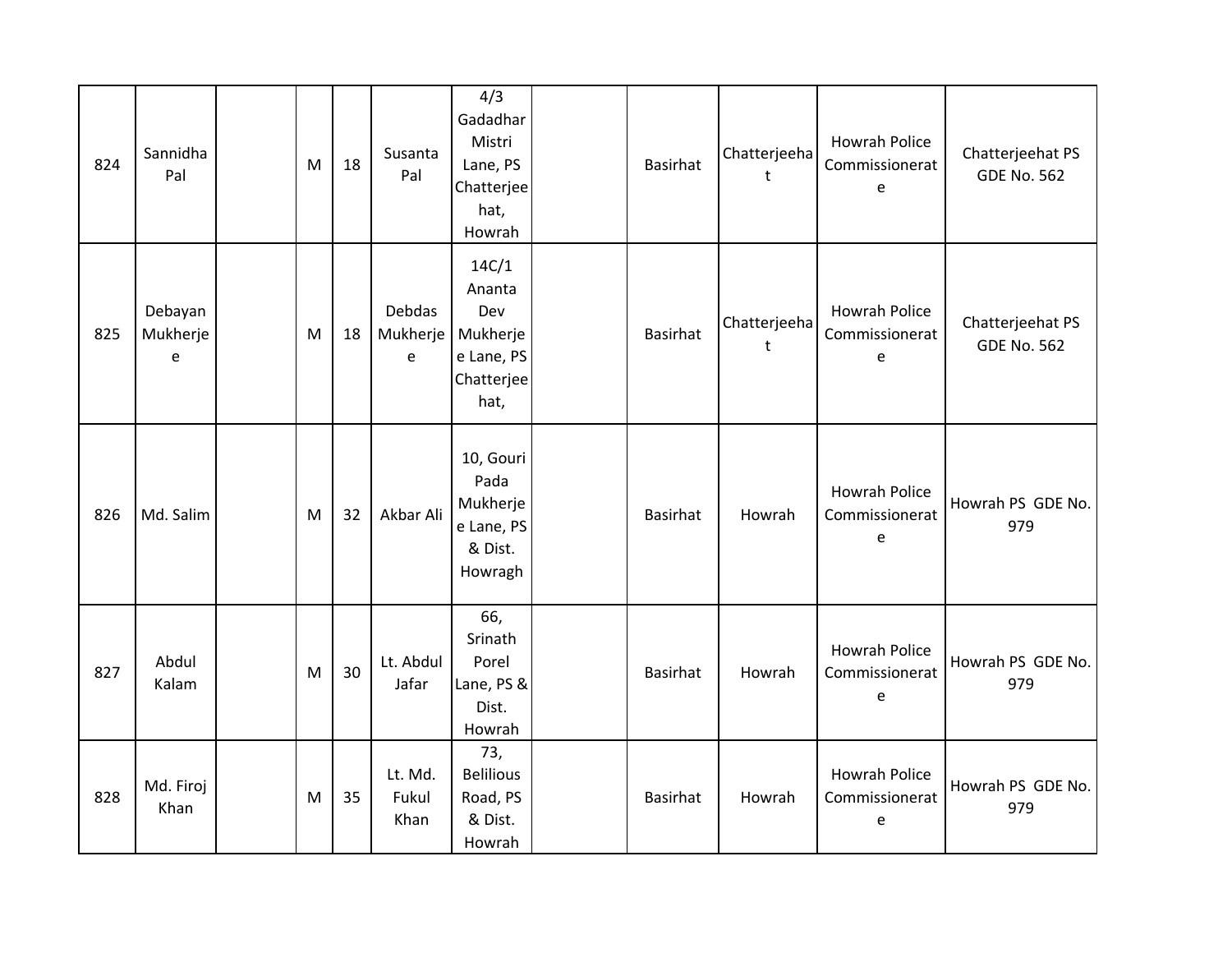| 829 | <b>Bishu Seth</b>         | M | 26 | Suku Seth                 | Narkandiy<br>a, PS<br>Raguhaj,<br>Dist.<br>Murshida<br>bad                       |                    | <b>Basirhat</b>                         | Howrah             | <b>Howrah Police</b><br>Commissionerat<br>e | Howrah PS GDE No.<br>979                |
|-----|---------------------------|---|----|---------------------------|----------------------------------------------------------------------------------|--------------------|-----------------------------------------|--------------------|---------------------------------------------|-----------------------------------------|
| 830 | Biru<br>Lodhre            | M | 26 | Lt. Kolu<br>Lodhre        | 183/3,<br>Railway<br>Colony, PS<br>& Dist.<br>Howrah                             |                    | <b>Basirhat</b>                         | Howrah             | <b>Howrah Police</b><br>Commissionerat<br>e | Howrah PS GDE No.<br>979                |
| 831 | Anil Kr.<br>Chowdhar<br>у | M | 35 | Lt. R.k.<br>Chowdhar<br>у | Salab<br>School, PS<br>Domjur,<br>Dist.<br>Howrah                                |                    | <b>Basirhat</b>                         | Howrah             | <b>Howrah Police</b><br>Commissionerat<br>e | Howrah PS GDE No.<br>979                |
| 832 | Ritesh<br><b>Barma</b>    | M | 19 | Joy<br>Prakash<br>Barma   | PS:<br>Malipanch<br>ghara<br>Dist.:<br>Howrah<br>Police<br>Commissi<br>onerate   | Malipanchg<br>hara | Howrah<br>Police<br>Commission<br>erate | Malipanchgh<br>ara | <b>Howrah Police</b><br>Commissionerat<br>e | Malipanchghara PS<br><b>GDE No. 564</b> |
| 833 | Aftar<br>Alam             | M | 19 | Md. Alam                  | Sankrail<br>PS:<br>Sankrail<br>Dist.:<br>Howrah<br>Police<br>Commissi<br>onerate | Sankrail           | Howrah<br>Police<br>Commission<br>erate | Shibpur            | <b>Howrah Police</b><br>Commissionerat<br>e | Shibpur PS GDE No.<br>817               |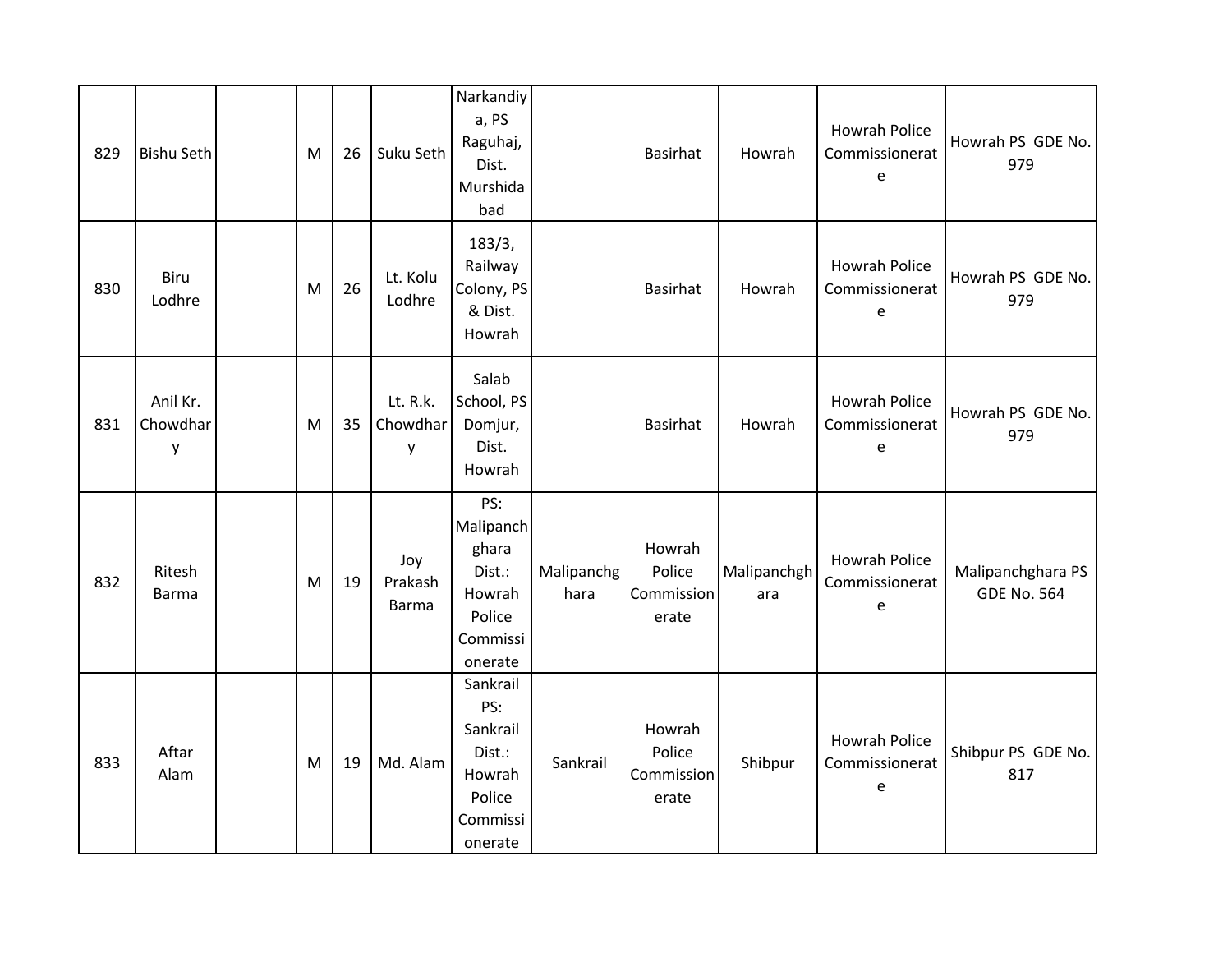| 834 | Md. Raj              |      | M | 20 | Md.<br>Samim      | Sankrail<br>PS:<br>Sankrail<br>Dist.:<br>Howrah<br>Police<br>Commissi<br>onerate | Sankrail | Howrah<br>Police<br>Commission<br>erate | Shibpur | Howrah Police<br>Commissionerat<br>e        | Shibpur PS GDE No.<br>817 |
|-----|----------------------|------|---|----|-------------------|----------------------------------------------------------------------------------|----------|-----------------------------------------|---------|---------------------------------------------|---------------------------|
| 835 | Md. Imran            |      | M | 28 | Md. Jaffar        | Sankrail<br>PS:<br>Sankrail<br>Dist.:<br>Howrah<br>Police<br>Commissi<br>onerate | Sankrail | Howrah<br>Police<br>Commission<br>erate | Shibpur | Howrah Police<br>Commissionerat<br>e        | Shibpur PS GDE No.<br>817 |
| 836 | Md.<br>Monsur<br>Ali |      | M | 19 | Md.<br>Rajbuk Ali | Shibpur<br>PS:<br>Shibpur<br>Dist.:<br>Howrah<br>Police<br>Commissi<br>onerate   | Shibpur  | Howrah<br>Police<br>Commission<br>erate | Shibpur | <b>Howrah Police</b><br>Commissionerat<br>e | Shibpur PS GDE No.<br>817 |
| 837 | Rahim<br>Khan        | Feku | M | 19 | Rajesh<br>Khan    | Shibpur<br>PS:<br>Shibpur<br>Dist.:<br>Howrah<br>Police<br>Commissi<br>onerate   | Shibpur  | Howrah<br>Police<br>Commission<br>erate | Shibpur | <b>Howrah Police</b><br>Commissionerat<br>е | Shibpur PS GDE No.<br>817 |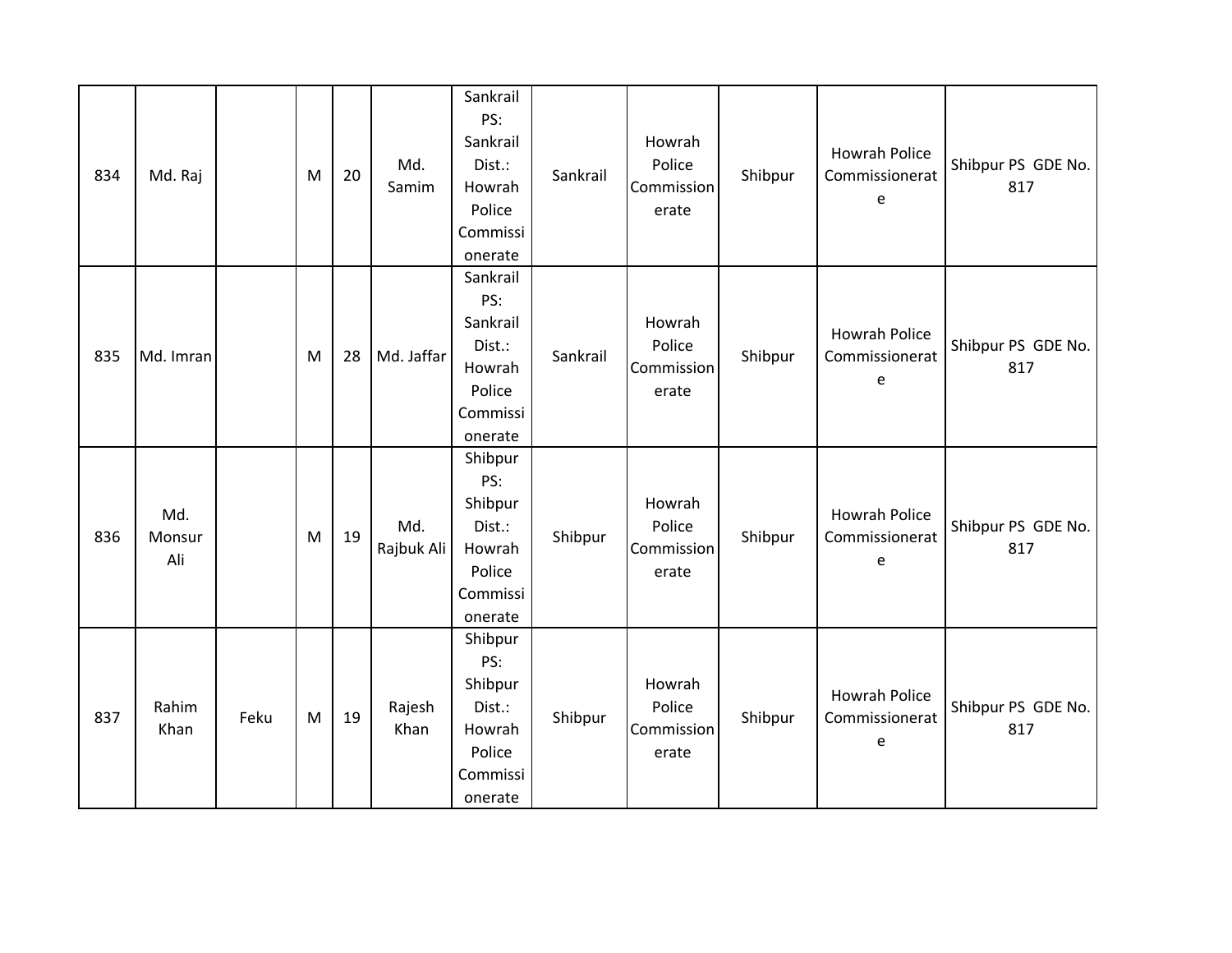| 838 | Subhas<br>Pandit      |        | M | 33 | Uttam<br>Pandit            | Pantihal<br>PS:<br>Jagatballa<br>vpore<br>Dist.:<br>Howrah<br>Rural | Jagatballavp<br>ore | Howrah<br>Rural | Jagatballavp<br>ore | <b>Howrah Rural</b> | Jagatballavpore PS<br><b>GDE No. 639</b> |
|-----|-----------------------|--------|---|----|----------------------------|---------------------------------------------------------------------|---------------------|-----------------|---------------------|---------------------|------------------------------------------|
| 839 | Mrityunjo<br>y Mahato | Doctor | M | 22 | Bokaram<br>Mahato          | Dumurdih<br>More PS:<br>Joypur<br>Dist.:<br>Purulia                 | Joypur              | Purulia         | Joypur              | Purulia             | Joypur PS GDE No.<br>479                 |
| 840 | Birsingh<br>Mahato    |        | M | 27 | Dalu<br>Mahato             | Dumurdih<br>More PS:<br>Joypur<br>Dist.:<br>Purulia                 | Joypur              | Purulia         | Joypur              | Purulia             | Joypur PS GDE No.<br>479                 |
| 841 | Biswajit<br>Mahato    |        | M | 25 | Satyakunk<br>ar Mahato     | Pundag<br>Hattola<br>PS: Joypur<br>Dist.:<br>Purulia                | Joypur              | Purulia         | Joypur              | Purulia             | Joypur PS GDE No.<br>367                 |
| 842 | Sakari<br>Mahato      |        | M | 32 | Lt.<br>Brindaban<br>Mahato | Baragram<br>More PS:<br>Joypur<br>Dist.:<br>Purulia                 | Joypur              | Purulia         | Joypur              | Purulia             | Joypur PS GDE No.<br>483                 |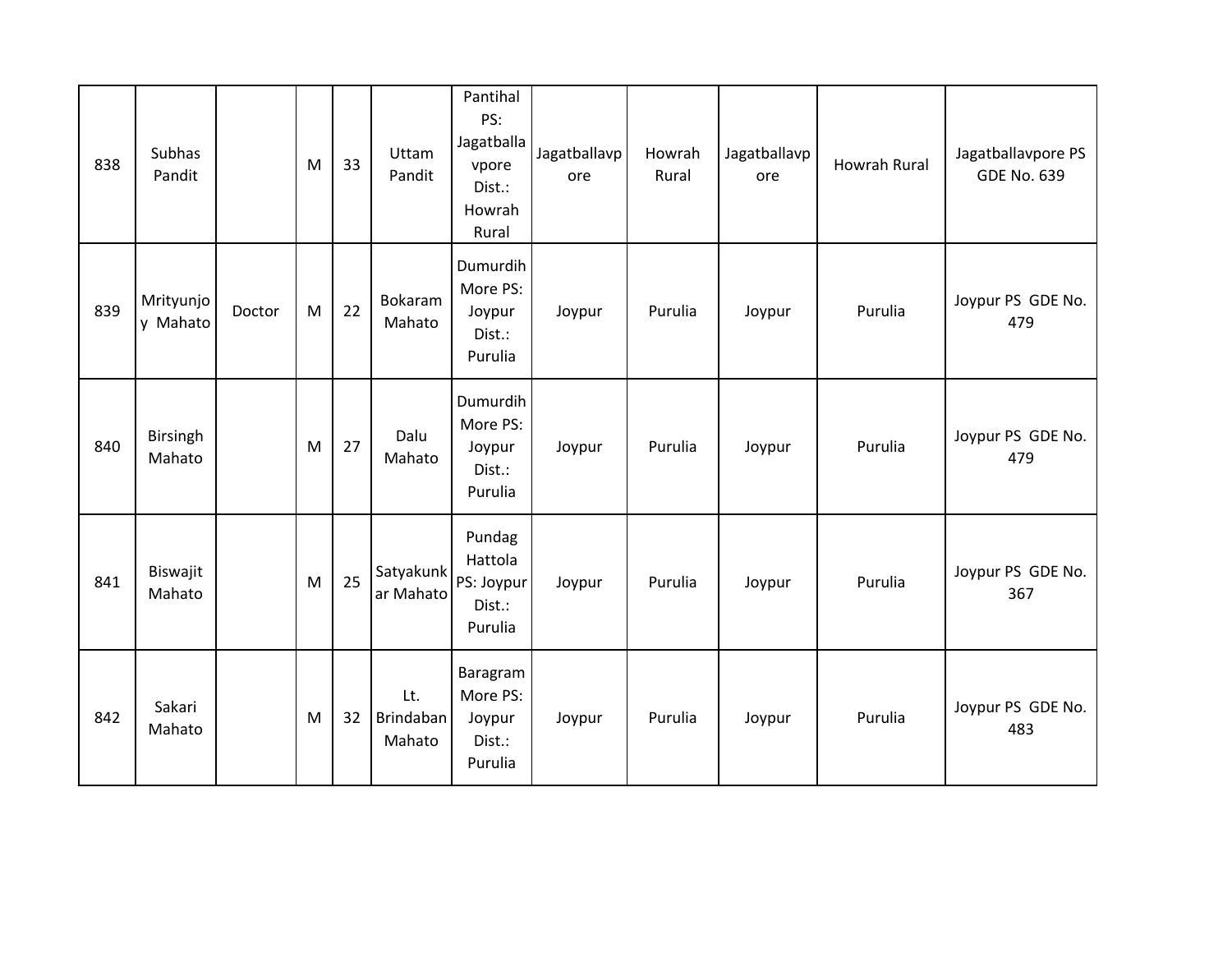| 843 | Priyaranja<br>n Mahato | M | 30 | Tarapada<br>Mahato       | Baragram<br>More PS:<br>Joypur<br>Dist.:<br>Purulia                                     | Joypur  | Purulia         | Joypur    | Purulia      | Joypur PS GDE No.<br>483    |
|-----|------------------------|---|----|--------------------------|-----------------------------------------------------------------------------------------|---------|-----------------|-----------|--------------|-----------------------------|
| 844 | Thakurdas<br>Mahato    | M | 45 | Kalebar<br>Mahato        | Baragram<br>More PS:<br>Joypur<br>Dist.:<br>Purulia                                     | Joypur  | Purulia         | Joypur    | Purulia      | Joypur PS GDE No.<br>469    |
| 845 | Somnath<br>Bhuniya     | M | 54 | Niranjan<br>Bhuniya      | Tehatta<br>Bhuniyapa<br>ra PO<br>Tehatta<br>PS:<br>Rajapur<br>Dist.:<br>Howrah<br>Rural | Rajapur | Howrah<br>Rural | Uluberia  | Howrah Rural | Uluberia PS GDE<br>No. 763  |
| 846 | <b>Bittu</b><br>Mondal | M |    | <b>Budhdeb</b><br>Mondal | <b>DOMKAL</b><br>PS:<br>Domkal<br>Dist.:<br>Murshida<br>bad                             | Domkal  | Murshidaba<br>d | Islampore | Murshidabad  | Islampore PS GDE<br>No. 521 |
| 847 | Sujoy<br>Talukdar      | M |    | Bijoy<br>Talukdar        | <b>DOMKAL</b><br>PS:<br>Domkal<br>Dist.:<br>Murshida<br>bad                             | Domkal  | Murshidaba<br>d | Islampore | Murshidabad  | Islampore PS GDE<br>No. 521 |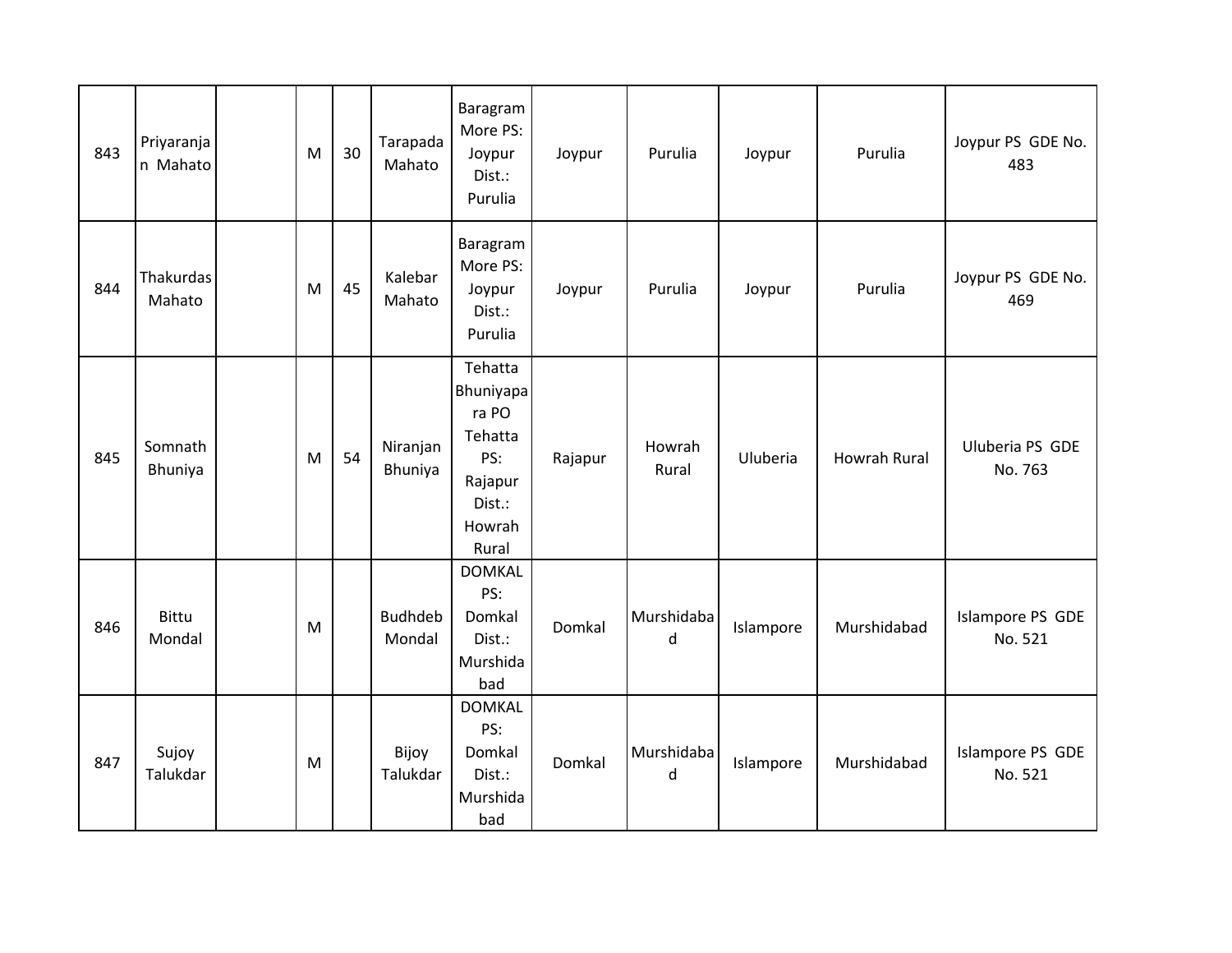| 848 | Arjun<br>Ghosh     | M | Sanjoy<br>Ghosh        | <b>BARDHA</b><br>PS:<br>Daulataba<br>d Dist.:<br>Murshida<br>bad        | Daulatabad  | Murshidaba<br>d | Islampore | Murshidabad | Islampore PS GDE<br>No. 521 |
|-----|--------------------|---|------------------------|-------------------------------------------------------------------------|-------------|-----------------|-----------|-------------|-----------------------------|
| 849 | Rajib<br>Ghosh     | M | Gopal<br>Ghosh         | <b>BARDHA</b><br>PS:<br>Daulataba<br>d Dist.:<br>Murshida<br>bad        | Daulatabad  | Murshidaba<br>d | Islampore | Murshidabad | Islampore PS GDE<br>No. 521 |
| 850 | Nur Islam          | M | Osman<br>Mondal        | <b>HARIHARP</b><br>ARA PS:<br>Hariharpa<br>ra Dist.:<br>Murshida<br>bad | Hariharpara | Murshidaba<br>d | Islampore | Murshidabad | Islampore PS GDE<br>No. 521 |
| 851 | Sajibul Sk         | M | Golam<br>Mostafa<br>Sk | <b>HARIHARP</b><br>ARA PS:<br>Hariharpa<br>ra Dist.:<br>Murshida<br>bad | Hariharpara | Murshidaba<br>d | Islampore | Murshidabad | Islampore PS GDE<br>No. 521 |
| 852 | Habibur<br>Rahaman | M | Hasibul Sk             | SATGACHI<br>PS:<br>Beldanga<br>Dist.:<br>Murshida<br>bad                | Beldanga    | Murshidaba<br>d | Islampore | Murshidabad | Islampore PS GDE<br>No. 521 |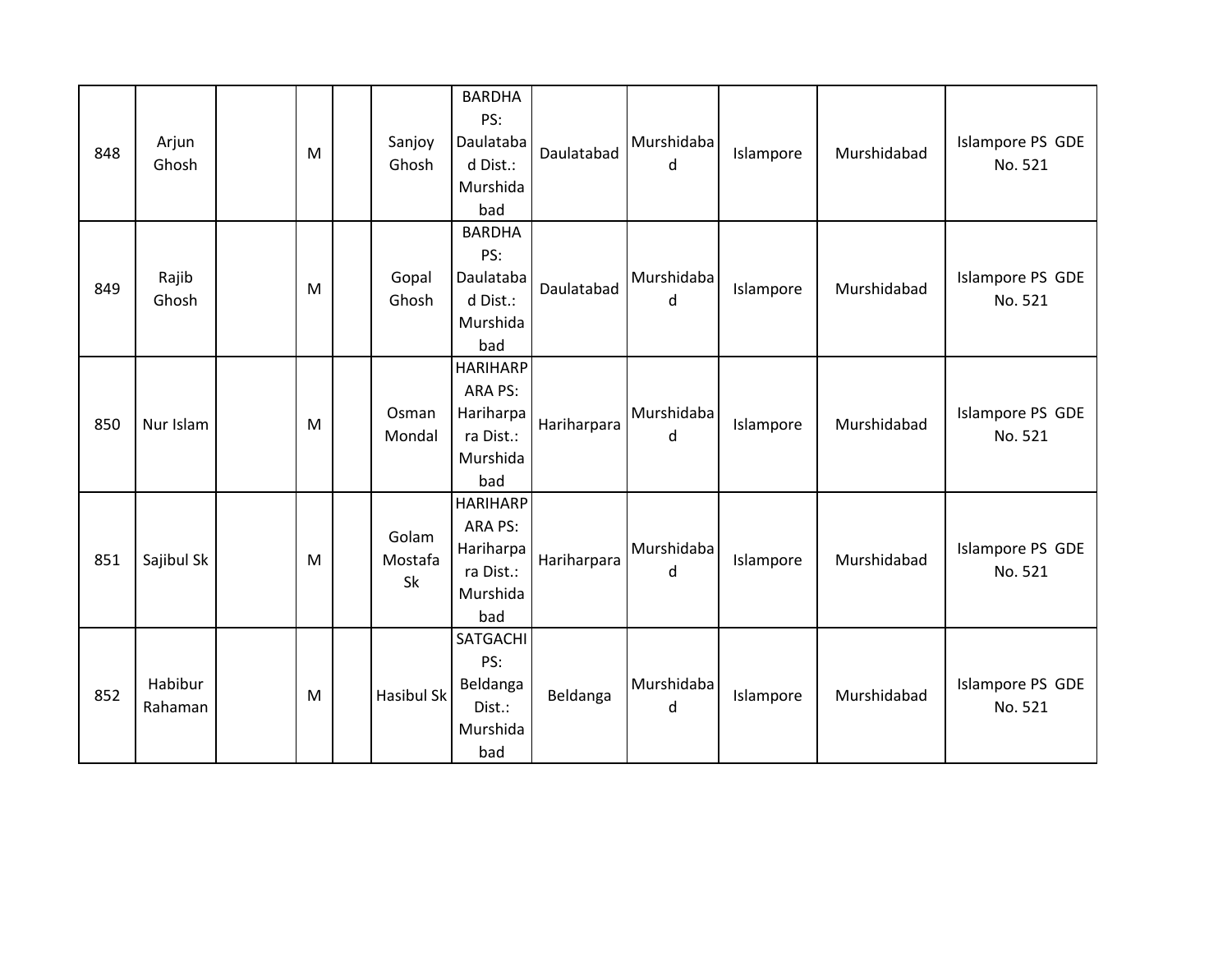| 853 | Abul<br>Kalam    | M | Liyakat Sk     | SARGACH<br>HI PS:<br>Beldanga<br>Dist.:<br>Murshida<br>bad            | Beldanga  | Murshidaba<br>d | Islampore | Murshidabad | Islampore PS GDE<br>No. 521 |
|-----|------------------|---|----------------|-----------------------------------------------------------------------|-----------|-----------------|-----------|-------------|-----------------------------|
| 854 | Siddik Sk        | M | Alauddin<br>Sk | SARANGP<br>UR PS:<br>Domkal<br>Dist.:<br>Murshida<br>bad              | Domkal    | Murshidaba<br>d | Islampore | Murshidabad | Islampore PS GDE<br>No. 589 |
| 855 | <b>Mainul Sk</b> | M | Anarul Sk      | <b>ISLAMTUL</b><br>I PS:<br>Domkal<br>Dist.:<br>Murshida<br>bad       | Domkal    | Murshidaba<br>d | Islampore | Murshidabad | Islampore PS GDE<br>No. 589 |
| 856 | Akkash Sk        | M | Ajad Sk        | <b>BAJITPUR</b><br>PS:<br>Domkal<br>Dist.:<br>Murshida<br>bad         | Domkal    | Murshidaba<br>d | Islampore | Murshidabad | Islampore PS GDE<br>No. 589 |
| 857 | <b>Robiul Sk</b> | M | Salam Sk       | <b>NASHIYAT</b><br>PARA PS:<br>Islampore<br>Dist.:<br>Murshida<br>bad | Islampore | Murshidaba<br>d | Islampore | Murshidabad | Islampore PS GDE<br>No. 521 |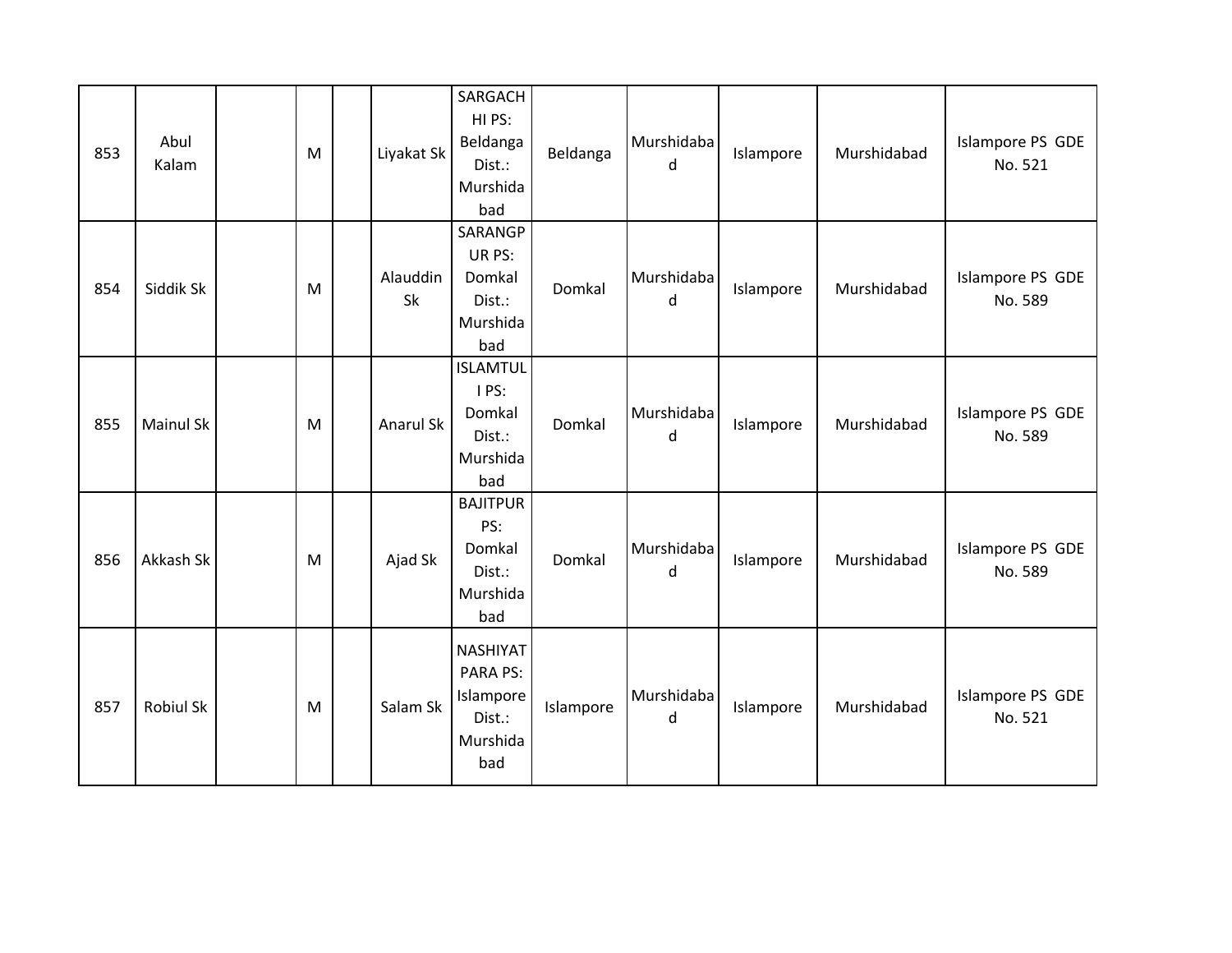| 858 | Tahasen<br>Sk   | M                                                                                     |    | Abdul Bari<br>Sk      | PS:<br>Islampore<br>Dist.:<br>Murshida<br>bad                                                                  | Islampore | Murshidaba<br>d | Islampore | Murshidabad | Islampore PS GDE<br>No. 521 |
|-----|-----------------|---------------------------------------------------------------------------------------|----|-----------------------|----------------------------------------------------------------------------------------------------------------|-----------|-----------------|-----------|-------------|-----------------------------|
| 859 | Jahan Ali       | M                                                                                     | 50 | Lt.<br>Hossain<br>Ali | Jaypur<br>(Roumari),<br>PS-<br>Boguan,<br>Dist-<br>Goalpara,<br>Assa Dist.:<br>Jalpaiguri                      |           | Jalpaiguri      | Moynaguri | Jalpaiguri  | Moynaguri PS GDE<br>No. 598 |
| 860 | Abul<br>Hossain | $\mathsf{M}% _{T}=\mathsf{M}_{T}\!\left( a,b\right) ,\ \mathsf{M}_{T}=\mathsf{M}_{T}$ | 37 | Lt. Abdul<br>Azij     | Jaypur<br>(Roumari),<br>PS-<br>Boguan,<br>Dist-<br>Goalpara,<br>Assa PS:<br>Moynagur<br>i Dist.:<br>Jalpaiguri | Moynaguri | Jalpaiguri      | Moynaguri | Jalpaiguri  | Moynaguri PS GDE<br>No. 598 |
| 861 | Rajesh<br>Roy   | M                                                                                     | 28 | Dipankar<br>Roy       | Puratan<br>Bazar, PS-<br>MNG/JPG<br>PS:<br>Moynagur<br>i Dist.:<br>Jalpaiguri                                  | Moynaguri | Jalpaiguri      | Moynaguri | Jalpaiguri  | Moynaguri PS GDE<br>No. 610 |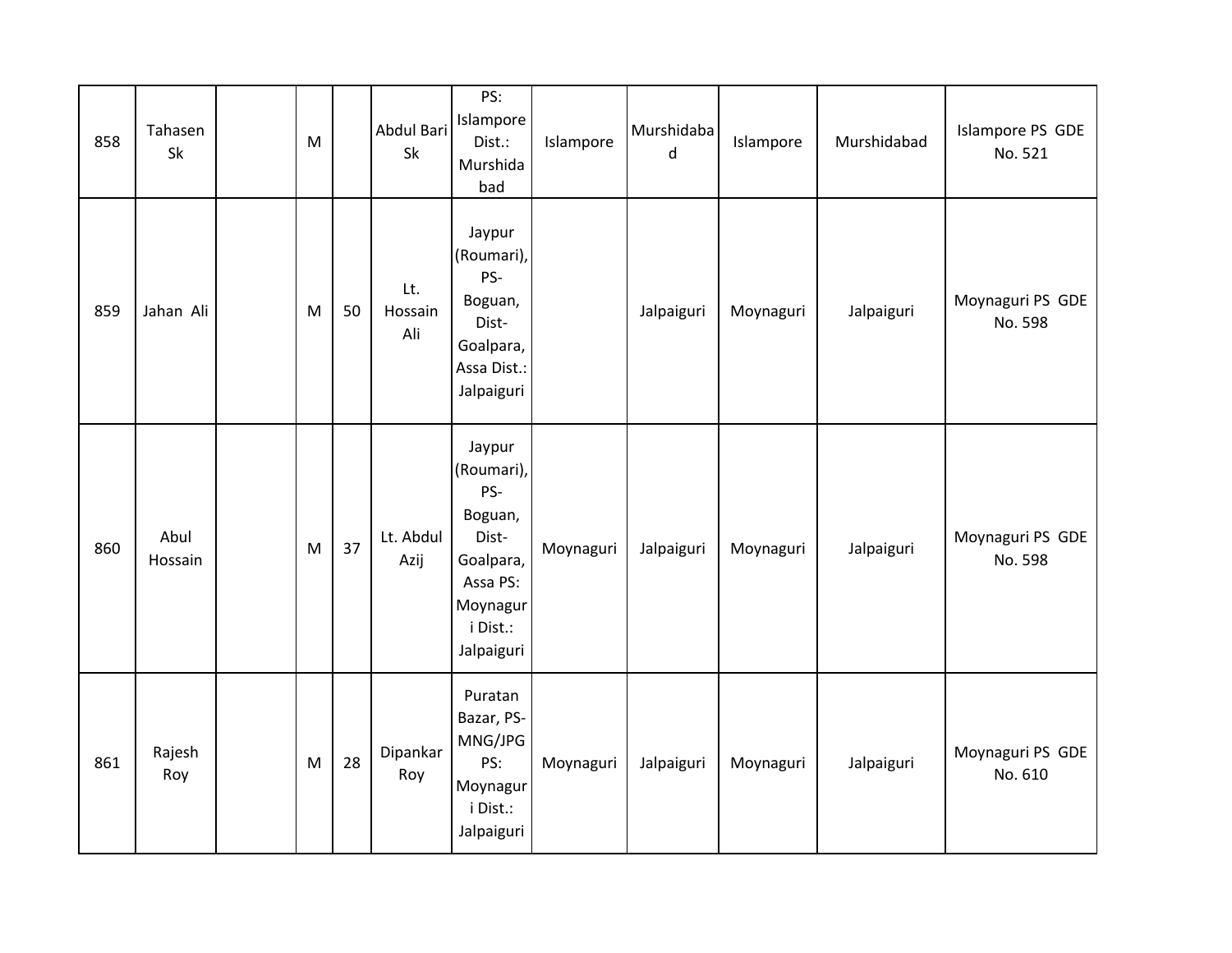| 862 | Kamal<br>Adhikary      | M         | 54 | Lt.<br>Bhabatosh<br>Adhikary     | Dwarikam<br>ari, PS-<br>MNG/JPG<br>PS:<br>Moynagur<br>i Dist.:<br>Jalpaiguri         | Moynaguri | Jalpaiguri | Moynaguri | Jalpaiguri | Moynaguri PS GDE<br>No. 610 |
|-----|------------------------|-----------|----|----------------------------------|--------------------------------------------------------------------------------------|-----------|------------|-----------|------------|-----------------------------|
| 863 | Dulal<br><b>Biswas</b> | M         | 52 | Lt.<br>Abhinash<br><b>Biswas</b> | Dakshin<br>Mouamari<br>, PS-<br>MNG/JPG<br>PS:<br>Moynagur<br>i Dist.:<br>Jalpaiguri | Moynaguri | Jalpaiguri | Moynaguri | Jalpaiguri | Moynaguri PS GDE<br>No. 610 |
| 864 | Ranjit<br>Mandal       | ${\sf M}$ | 47 | Satish<br>Mandal                 | Churabha<br>ndar, PS-<br>MNG/JPG<br>PS:<br>Moynagur<br>i Dist.:<br>Jalpaiguri        | Moynaguri | Jalpaiguri | Moynaguri | Jalpaiguri | Moynaguri PS GDE<br>No. 610 |
| 865 | Dhani<br>Mohan<br>Roy  | M         | 30 | Deben<br>Roy                     | Barnish,<br>PS-<br>MNG/JPG<br>PS:<br>Moynagur<br>i Dist.:<br>Jalpaiguri              | Moynaguri | Jalpaiguri | Moynaguri | Jalpaiguri | Moynaguri PS GDE<br>No. 613 |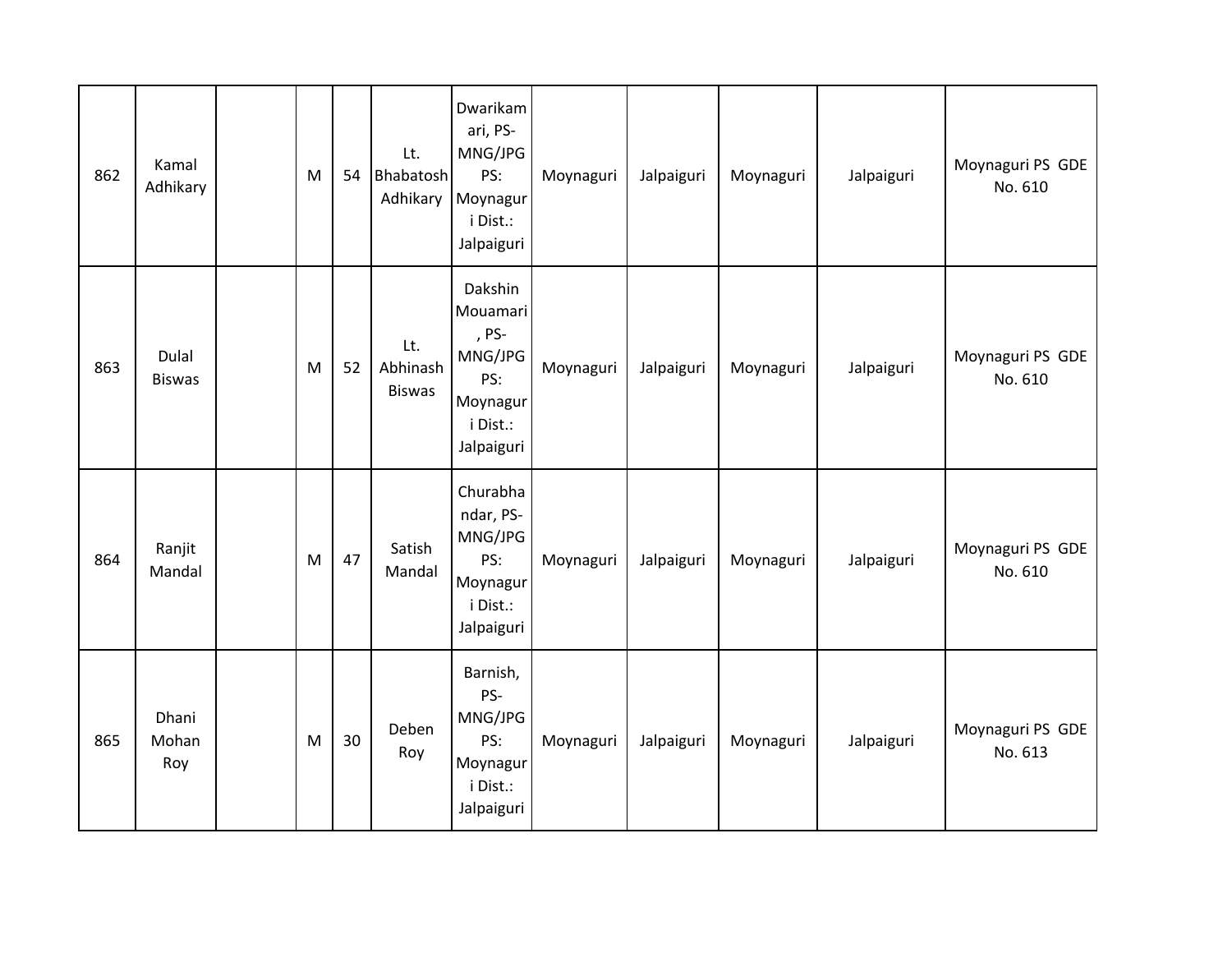| 866 | <b>Barun</b><br>Roy | M | 45 | Lt. Pallab<br>Roy       | Madhabd<br>anga, PS-<br>MNG/JPG<br>PS:<br>Moynagur<br>i Dist.:<br>Jalpaiguri | Moynaguri | Jalpaiguri                     | Moynaguri | Jalpaiguri                  | Moynaguri PS GDE<br>No. 613 |
|-----|---------------------|---|----|-------------------------|------------------------------------------------------------------------------|-----------|--------------------------------|-----------|-----------------------------|-----------------------------|
| 867 | Sunil<br>Ghosh      | M | 50 | Laxman<br>Ghosh         | Raghunat<br>hpur PS:<br>Farakka<br>Dist.:<br>Jangipur<br>Police<br>District  | Farakka   | Jangipur<br>Police<br>District | Farakka   | Jangipur Police<br>District | Farakka PS GDE No.<br>697   |
| 868 | Rabiul Sk           | M | 22 | Rashid Sk               | Laxminaga<br>r PS:<br>Farakka<br>Dist.:<br>Jangipur<br>Police<br>District    | Farakka   | Jangipur<br>Police<br>District | Farakka   | Jangipur Police<br>District | Farakka PS GDE No.<br>697   |
| 869 | Ataur<br>Rahaman    |   | 62 | Lt Abu<br><b>Bakkar</b> | Baisnabda<br>ga PS: Suti<br>Dist.:<br>Jangipur<br>Police<br>District         | Suti      | Jangipur<br>Police<br>District | Suti      | Jangipur Police<br>District | Suti PS GDE No. 760         |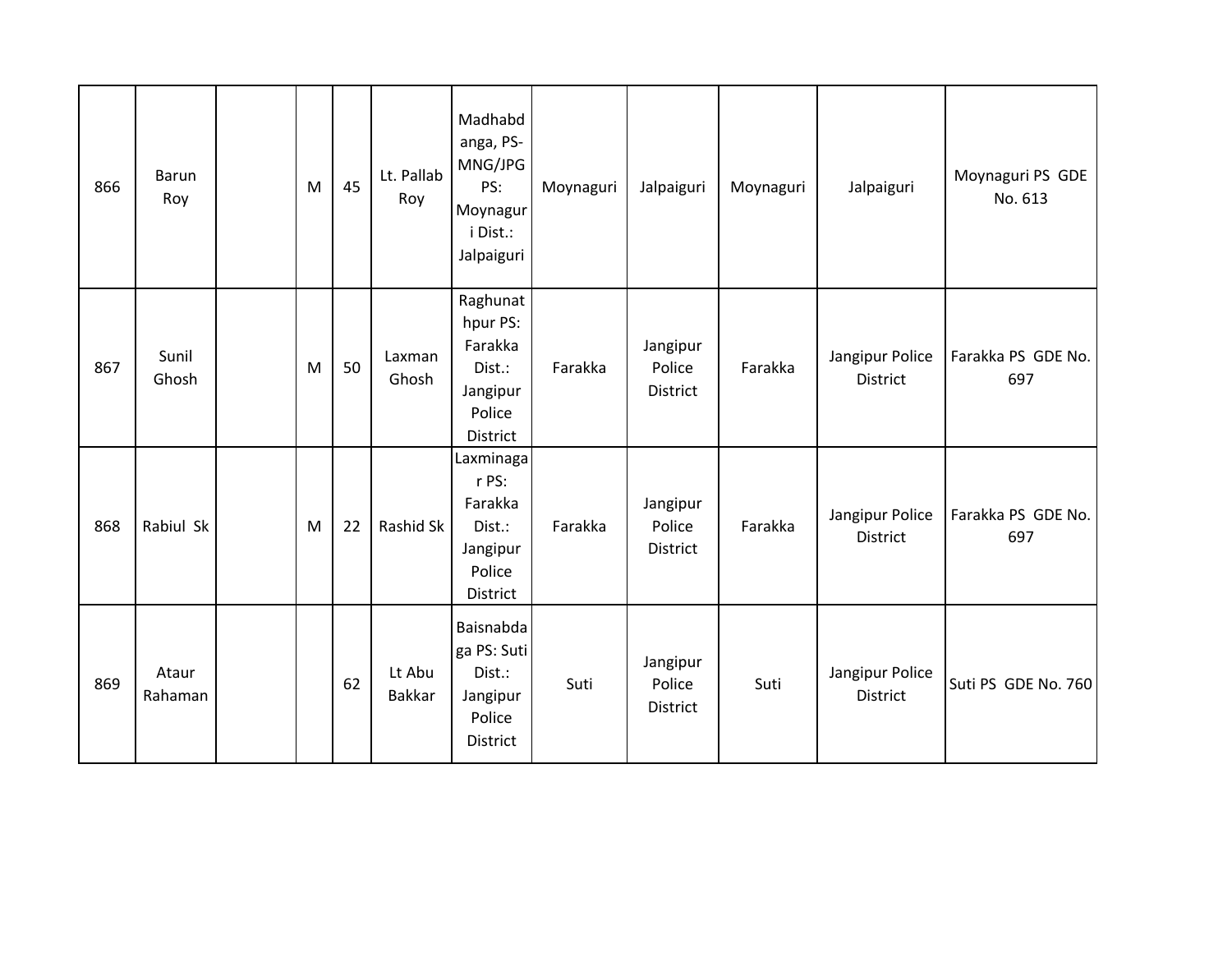| 870 | Sajamul<br>Sk    | M | 24 | Mostafa<br>Sk         | Maheshail<br>PS: Suti<br>Dist.:<br>Jangipur<br>Police<br>District   | Suti | Jangipur<br>Police<br>District | Suti | Jangipur Police<br><b>District</b> | Suti PS GDE No. 364 |
|-----|------------------|---|----|-----------------------|---------------------------------------------------------------------|------|--------------------------------|------|------------------------------------|---------------------|
| 871 | Keshab<br>Majhi  | M | 36 | Rangachar<br>an Majhi | Banshabat<br>i PS: Suti<br>Dist.:<br>Jangipur<br>Police<br>District | Suti | Jangipur<br>Police<br>District | Suti | Jangipur Police<br><b>District</b> | Suti PS GDE No. 364 |
| 872 | Johorul<br>Islam | M | 34 | Nakib Sk              | Lalupur<br>PS: Suti<br>Dist.:<br>Jangipur<br>Police<br>District     | Suti | Jangipur<br>Police<br>District | Suti | Jangipur Police<br><b>District</b> | Suti PS GDE No. 347 |
| 873 | Aktarul Sk       | M | 30 | Jhantu Sk             | Ajagarpar<br>a PS: Suti<br>Dist.:<br>Jangipur<br>Police<br>District | Suti | Jangipur<br>Police<br>District | Suti | Jangipur Police<br><b>District</b> | Suti PS GDE No. 347 |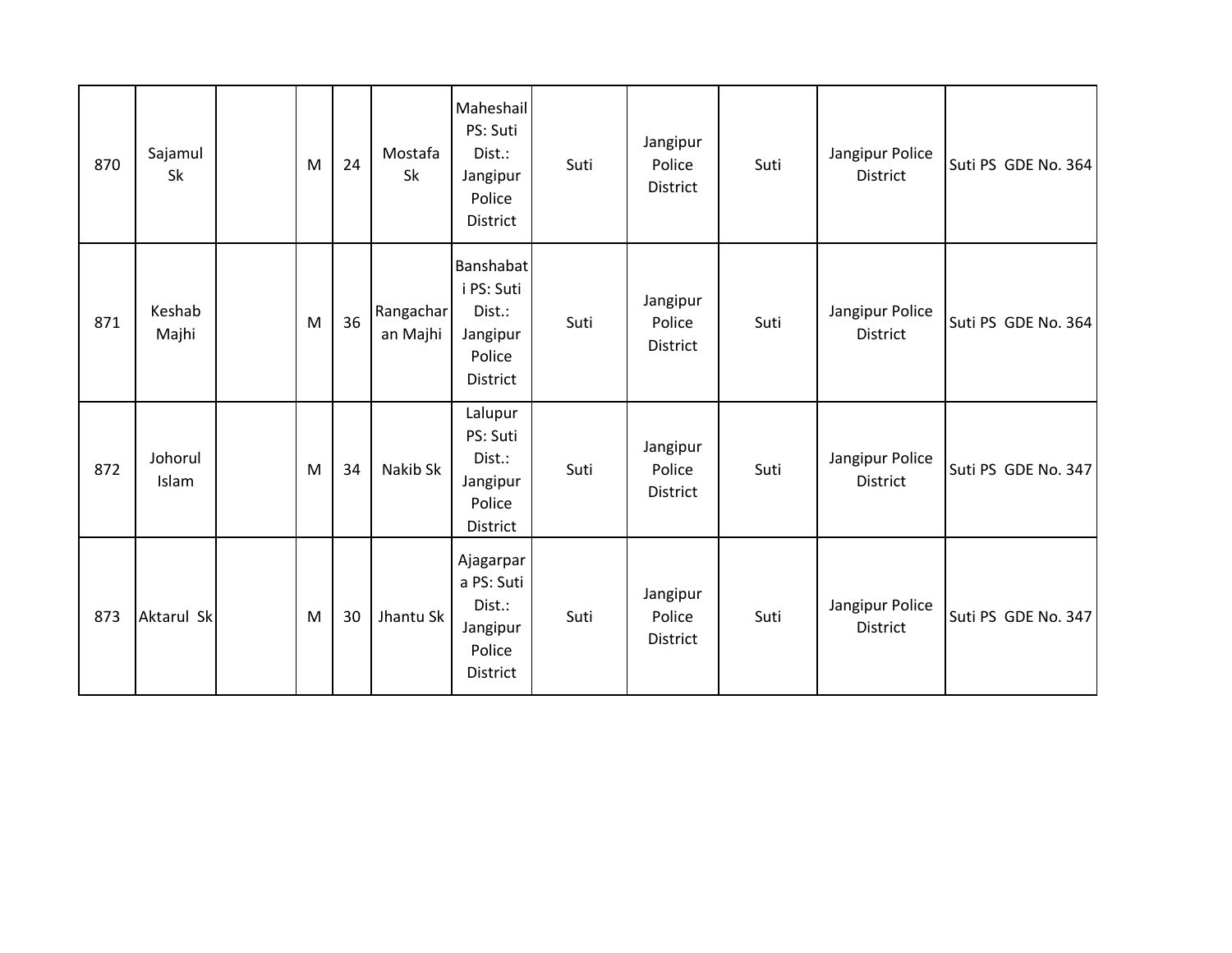| 874 | <b>Bhudeb</b><br>Mahata |   | Satish<br>Mahata           | Vill-Bakra,<br>PO-Parsuli<br>PS:<br>Jamboni<br>Dist.:<br>Jhargram         | Jamboni           | Jhargram | Beliabera | Jhargram | Beliabera PS GDE<br>No. 567 |
|-----|-------------------------|---|----------------------------|---------------------------------------------------------------------------|-------------------|----------|-----------|----------|-----------------------------|
| 875 | Manoj<br>Dehuri         | M | Shiten<br>Dehuri           | Vill-Jhilli,<br>PO-Kartia,<br>PS:<br>Gopiballav<br>pur Dist.:<br>Jhargram | Gopiballavp<br>ur | Jhargram | Beliabera | Jhargram | Beliabera PS GDE<br>No. 588 |
| 876 | Pravash<br>Paloi        | M | Tarun<br>Paloi             | Vill-<br>Chichira,<br>PS:<br>Jamboni<br>Dist.:<br>Jhargram                | Jamboni           | Jhargram | Beliabera | Jhargram | Beliabera PS GDE<br>No. 588 |
| 877 | Joydeb<br>Sing          | M | <b>Subal Sing</b>          | Vill-<br>Dharageri<br>a PS:<br>Beliabera<br>Dist.:<br>Jhargram            | Beliabera         | Jhargram | Beliabera | Jhargram | Beliabera PS GDE<br>No. 588 |
| 878 | Srimanta<br>Ghosh       | M | <b>Bankim</b><br>Ch. Ghosh | Vill-<br>Loupara<br>PS:<br>Beliabera<br>Dist.:<br>Jhargram                | Beliabera         | Jhargram | Beliabera | Jhargram | Beliabera PS GDE<br>No. 588 |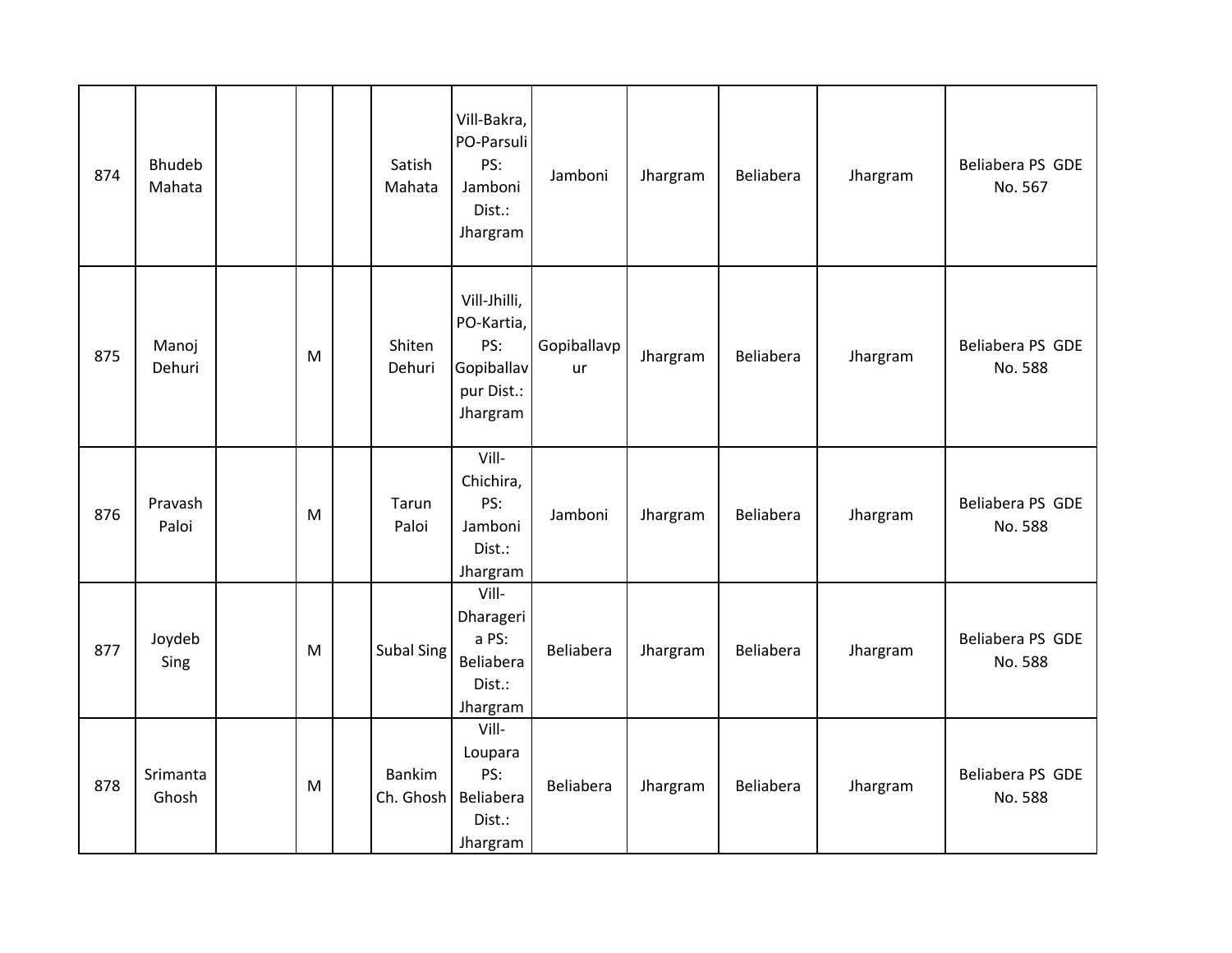| 879 | Saroj<br>Ghosh     | M |    | Sasadhar<br>Ghosh        | Vill+PO-<br>Loupara<br>PS:<br>Beliabera<br>Dist.:<br>Jhargram | Beliabera | Jhargram | Beliabera | Jhargram | Beliabera PS GDE<br>No. 588 |
|-----|--------------------|---|----|--------------------------|---------------------------------------------------------------|-----------|----------|-----------|----------|-----------------------------|
| 880 | Mukesh<br>Santra   | M |    | Shaktipad<br>a Santra    | Vill+PO-<br>Loupara<br>PS:<br>Beliabera<br>Dist.:<br>Jhargram | Beliabera | Jhargram | Beliabera | Jhargram | Beliabera PS GDE<br>No. 588 |
| 881 | Sukdeb<br>Karmakar | M | 42 | Ratan<br>Karmakar        | Korkora<br>PS:<br>Belpahari<br>Dist.:<br>Jhargram             | Belpahari | Jhargram | Belpahari | Jhargram | Belpahari PS GDE<br>No. 575 |
| 882 | Tapas Pal          | M |    | Dhananjo<br>y Pa         | Kendboni<br>PS: Binpur<br>Dist.:<br>Jhargram                  | Binpur    | Jhargram | Belpahari | Jhargram | Belpahari PS GDE<br>No. 575 |
| 883 | Prasenjit<br>Ghosh | M |    | Lt.<br>Lalmohan<br>Ghosh | Chotosiris<br>hbani PS:<br>Binpur<br>Dist.:<br>Jhargram       | Binpur    | Jhargram | Belpahari | Jhargram | Belpahari PS GDE<br>No. 575 |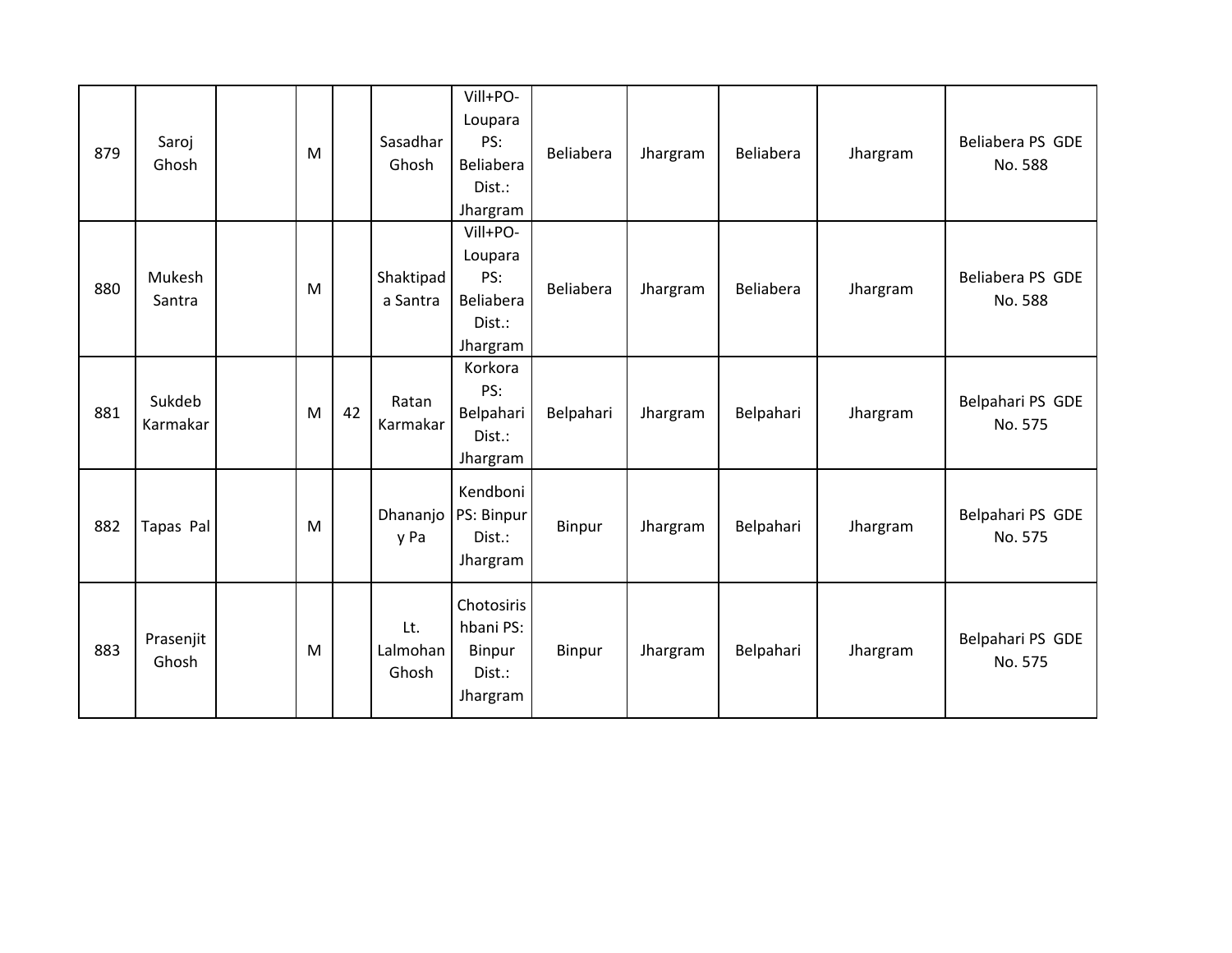| 884 | Sidam<br>Chalak  | M | 48 | Lt.<br>Nibaran<br>Chalak | Vill -<br>Hirurdihi<br>PS-<br>Lalgarh,<br>Dist-<br>Jahrgram<br>PS:<br>Lalgarh<br>Dist.:<br>Jhargram       | Lalgarh | Jhargram | Lalgarh | Jhargram | Lalgarh PS GDE No.<br>558 |
|-----|------------------|---|----|--------------------------|-----------------------------------------------------------------------------------------------------------|---------|----------|---------|----------|---------------------------|
| 885 | Lasha<br>Hembram | M | 45 | Siru<br>Hembram          | Of Vill -<br>Burimetal<br>, PS -<br>lalgarh,<br>Dist -<br>Jhargra<br>PS:<br>Lalgarh<br>Dist.:<br>Jhargram | Lalgarh | Jhargram | Lalgarh | Jhargram | Lalgarh PS GDE No.<br>558 |
| 886 | Laxman<br>Diger  | M | 26 | Madhu<br>Diger           | Vill -<br>Bankathi,<br>PS-<br>Lalgarh,<br>Dist -<br>Jhargram<br>PS:<br>Lalgarh<br>Dist.:<br>Jhargram      | Lalgarh | Jhargram | Lalgarh | Jhargram | Lalgarh PS GDE No.<br>581 |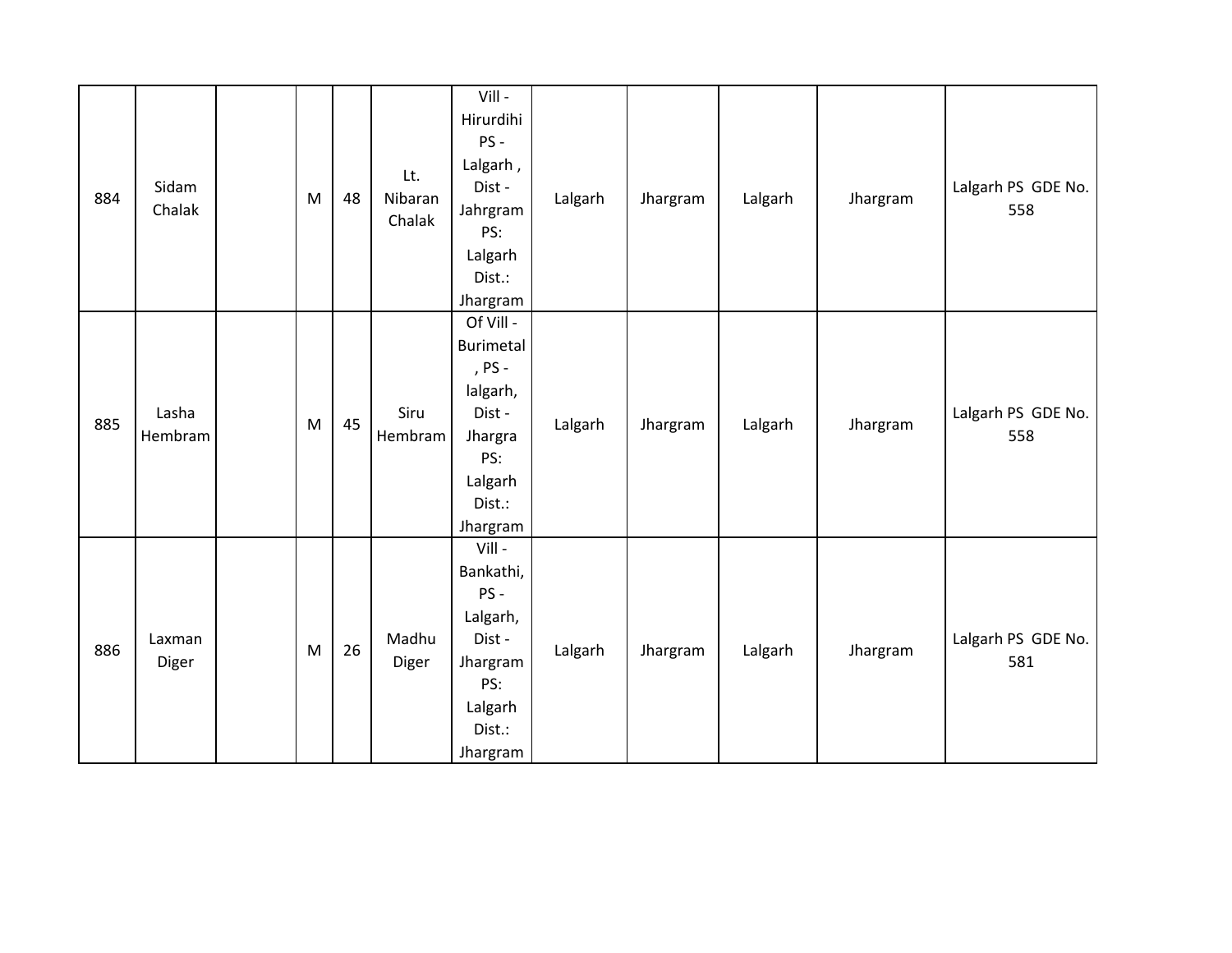| 887 | Diwash<br>Lepcha   | M | 27 | Lt. Saawel<br>Lepcha   | Hospital<br>dara PS:<br>Garubatha<br>n Dist.:<br>Kalimpong     | Garubathan | Kalimpong            | Garubathan            | Kalimpong        | Garubathan PS GDE<br>No. 356                                                   |
|-----|--------------------|---|----|------------------------|----------------------------------------------------------------|------------|----------------------|-----------------------|------------------|--------------------------------------------------------------------------------|
| 888 | Rudradev<br>Mandal | M | 22 | Santiram<br>Mandal     | Dabcha<br>PS:<br>Garbeta<br>Dist.:<br>Paschim<br>Mednipor<br>e | Garbeta    | Paschim<br>Mednipore | Bankura<br>g.r.p.s.   | Kharagpur G.R.P. | Bankura g.r.p.s. PS<br>Outpost Chandra<br>Kona Road GRPP<br><b>GDE No. 226</b> |
| 889 | Suman<br>Dey       | M | 22 | <b>Uttam Kr</b><br>Dey | PS: Joypur<br>Dist.:<br>Bankura                                | Joypur     | <b>Bankura</b>       | Kharagpur<br>g.r.p.s. | Kharagpur G.R.P. | Kharagpur g.r.p.s. PS<br><b>GDE No. 250</b>                                    |
| 890 | Prasanta<br>Gayen  | M | 23 | Budhyade<br>b Gayen    | PS:<br>Taldangra<br>Dist.:<br>Bankura                          | Taldangra  | Bankura              | Kharagpur<br>g.r.p.s. | Kharagpur G.R.P. | Kharagpur g.r.p.s. PS<br><b>GDE No. 250</b>                                    |
| 891 | Suman<br>Haldar    | M | 35 | Tapan<br>Haldar        | PS:<br>Simlapal<br>Dist.:<br>Bankura                           | Simlapal   | Bankura              | Kharagpur<br>g.r.p.s. | Kharagpur G.R.P. | Kharagpur g.r.p.s. PS<br><b>GDE No. 250</b>                                    |
| 892 | Paresh<br>Naik     | M | 20 | <b>Rabin Naik</b>      | PS:<br>Beliabera<br>Dist.:<br>Jhargram                         | Beliabera  | Jhargram             | Kharagpur<br>g.r.p.s. | Kharagpur G.R.P. | Kharagpur g.r.p.s. PS<br><b>GDE No. 523</b>                                    |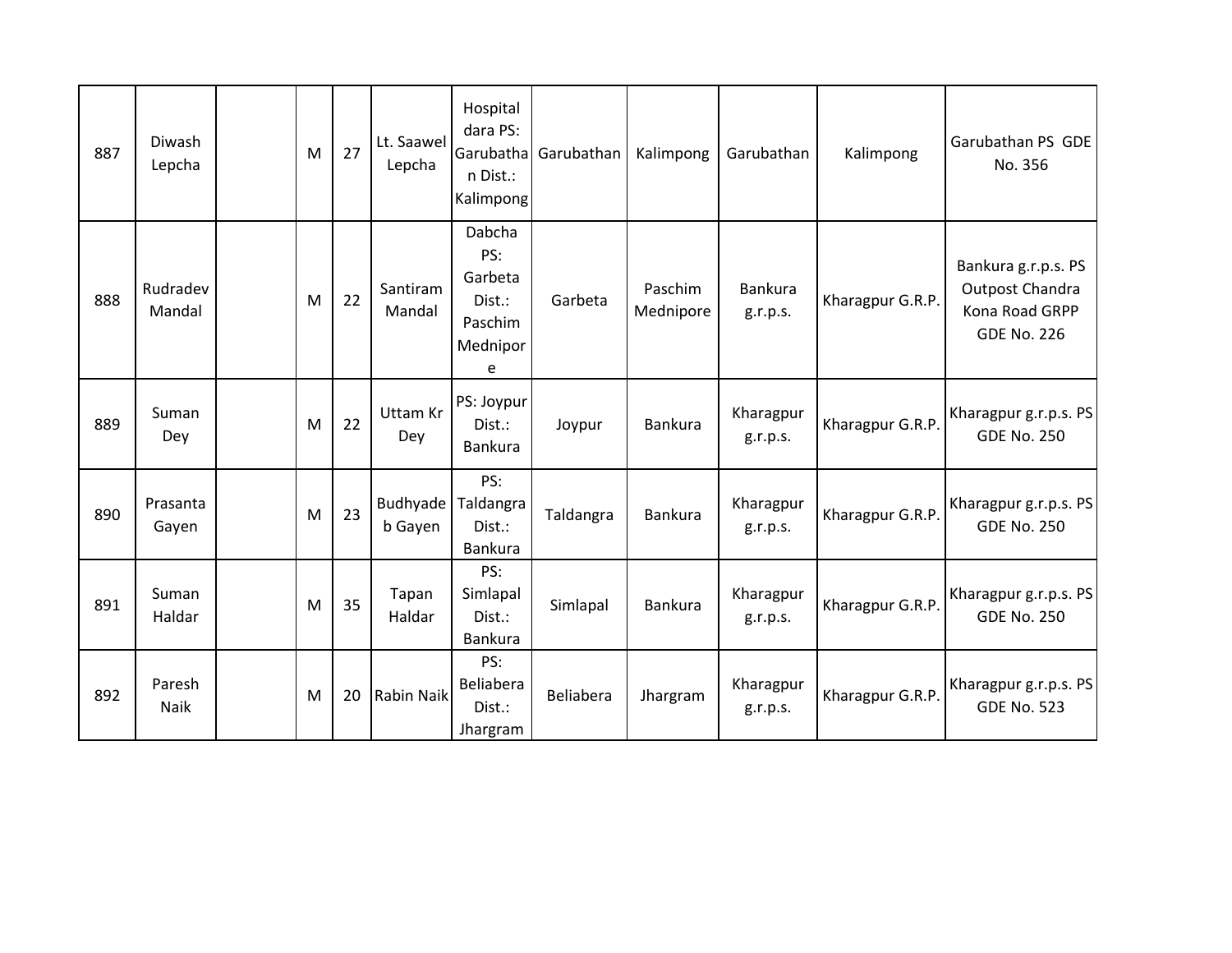| 893 | Ramjatan<br>Paswan | M | 30 | Pamveijen<br>dra<br>Paswan | Jagannath<br>pur PS-<br>Asthawan<br>Dist-<br>Nalanda<br>(Bihar) |          | <b>Basirhat</b>      | Kharagpur<br>g.r.p.s. | Kharagpur G.R.P. | Kharagpur g.r.p.s. PS<br><b>GDE No. 523</b> |
|-----|--------------------|---|----|----------------------------|-----------------------------------------------------------------|----------|----------------------|-----------------------|------------------|---------------------------------------------|
| 894 | Asim Pal           | M | 19 | Jahar Pal                  | PS:<br>Jamboni<br>Dist.:<br>Jhargram                            | Jamboni  | Jhargram             | Kharagpur<br>g.r.p.s. | Kharagpur G.R.P. | Kharagpur g.r.p.s. PS<br><b>GDE No. 523</b> |
| 895 | Khalid<br>Raja     | M | 23 | Md<br>Montaj               | PS: Debra<br>Dist.:<br>Paschim<br>Mednipor<br>e                 | Debra    | Paschim<br>Mednipore | Kharagpur<br>g.r.p.s. | Kharagpur G.R.P. | Kharagpur g.r.p.s. PS<br><b>GDE No. 544</b> |
| 896 | Sk Israil          | M | 21 | Sk Asgan<br>Ali            | PS: Debra<br>Dist.:<br>Paschim<br>Mednipor<br>e                 | Debra    | Paschim<br>Mednipore | Kharagpur<br>g.r.p.s. | Kharagpur G.R.P. | Kharagpur g.r.p.s. PS<br><b>GDE No. 544</b> |
| 897 | Ananta<br>Ruidas   | M | 19 | Horu<br>Ruidas             | PS:<br>Goaltore<br>Dist.:<br>Paschim<br>Mednipor<br>e           | Goaltore | Paschim<br>Mednipore | Kharagpur<br>g.r.p.s. | Kharagpur G.R.P. | Kharagpur g.r.p.s. PS<br><b>GDE No. 544</b> |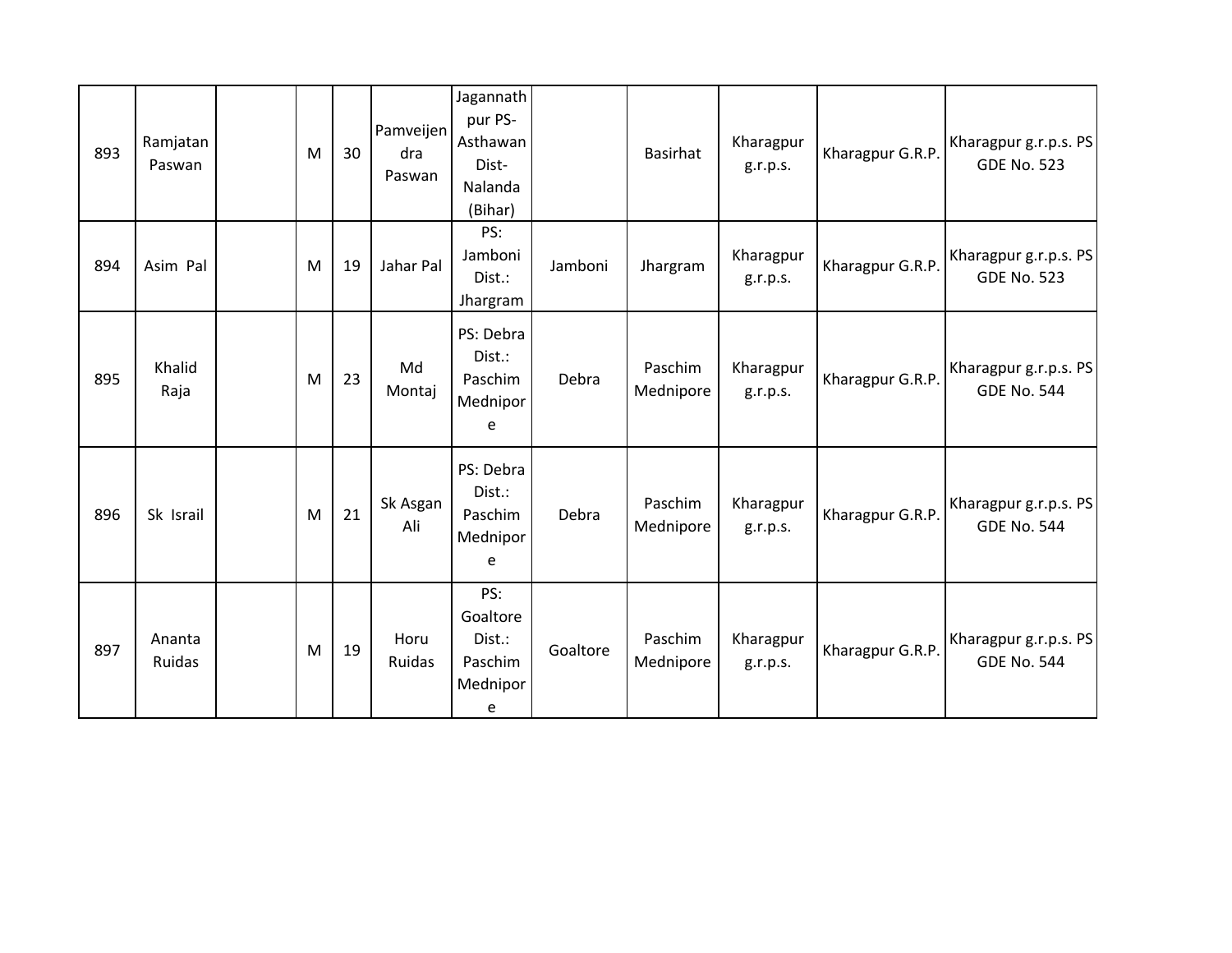| 898 | Debabrata<br>Das | M         | 28 | Naryan<br>Das      | Kharinasi<br>PS-<br>Mahakalp<br>ara Dist-<br>Kendrapar<br>a (Odiss<br>PS:<br>Goaltore<br>Dist.:<br>Paschim<br>Mednipor<br>e | Goaltore | Paschim<br>Mednipore | Kharagpur<br>g.r.p.s. | Kharagpur G.R.P. | Kharagpur g.r.p.s. PS<br><b>GDE No. 544</b> |
|-----|------------------|-----------|----|--------------------|-----------------------------------------------------------------------------------------------------------------------------|----------|----------------------|-----------------------|------------------|---------------------------------------------|
| 899 | Sahadeb<br>Kumar | M         | 21 | Santannik<br>Yadav | Lagan PS-<br>Parbhtta<br>Dist-<br>Khagania<br>(Bihar) PS:<br>Goaltore<br>Dist.:<br>Paschim<br>Mednipor<br>e                 | Goaltore | Paschim<br>Mednipore | Kharagpur<br>g.r.p.s. | Kharagpur G.R.P. | Kharagpur g.r.p.s. PS<br><b>GDE No. 537</b> |
| 900 | Sanjit<br>Daara  | ${\sf M}$ | 28 | Biswanath<br>Dhara | PS: Pingla<br>Dist.:<br>Paschim<br>Mednipor<br>e                                                                            | Pingla   | Paschim<br>Mednipore | Kharagpur<br>g.r.p.s. | Kharagpur G.R.P. | Kharagpur g.r.p.s. PS<br><b>GDE No. 537</b> |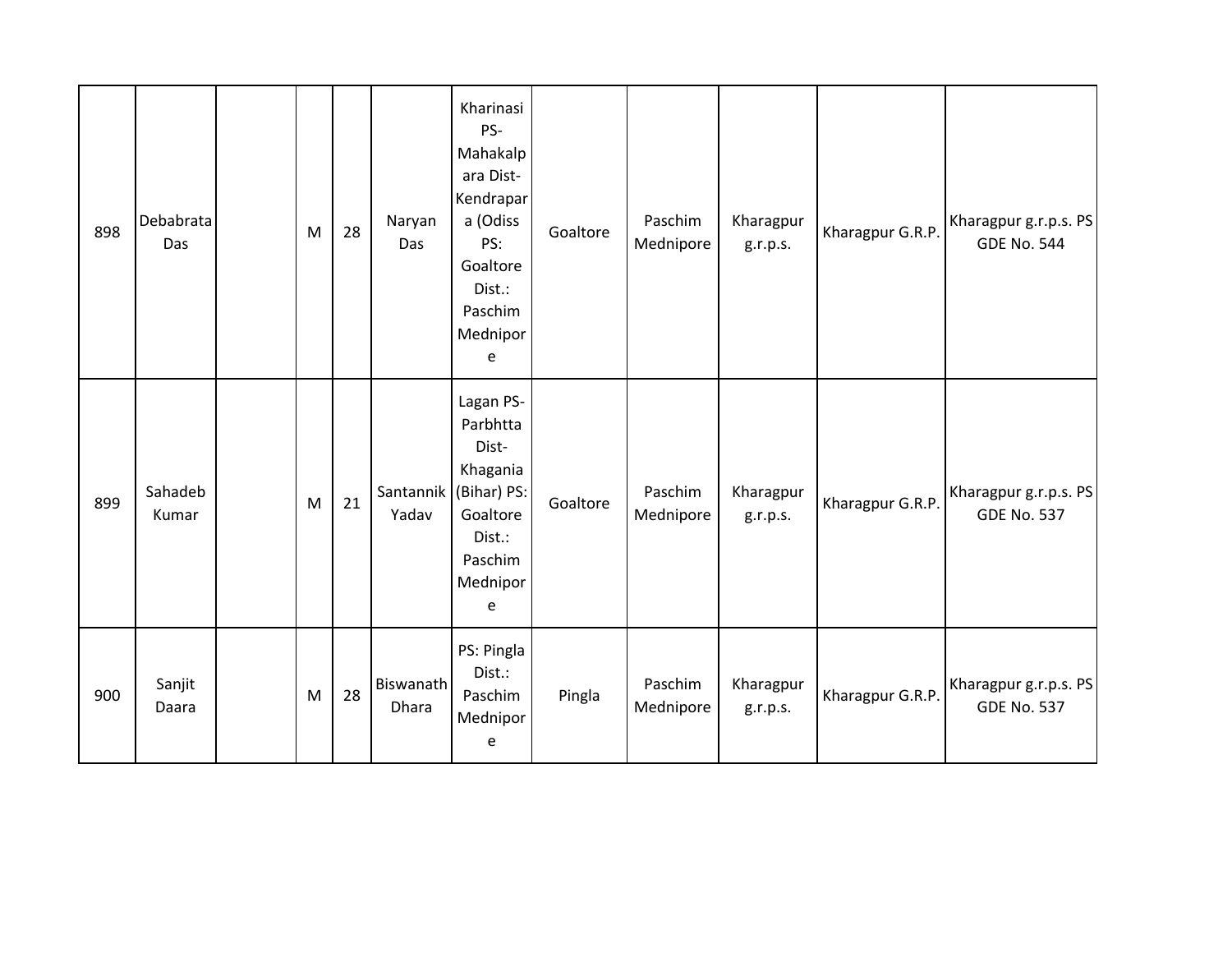| 901 | Sanjoy<br><b>Biswas</b>     | M | 32 | Sanojit<br><b>Biswas</b>              | Bijoy<br>Chandpur<br>PS-<br>Panadip,<br>Dist-<br>Jagatsingp<br>ur (Od PS:<br>Pingla<br>Dist.:<br>Paschim<br>Mednipor<br>e | Pingla | Paschim<br>Mednipore | Kharagpur<br>g.r.p.s. | Kharagpur G.R.P.                       | Kharagpur g.r.p.s. PS<br><b>GDE No. 537</b> |
|-----|-----------------------------|---|----|---------------------------------------|---------------------------------------------------------------------------------------------------------------------------|--------|----------------------|-----------------------|----------------------------------------|---------------------------------------------|
| 902 | Surendra<br>Kumar           | M | 28 | Lalmanni<br>Rabidas                   | Amsod PS-<br>Mohanpur<br>Dist-Gaya<br>(Bihar) PS:<br>Pingla<br>Dist.:<br>Paschim<br>Mednipor<br>$\mathsf e$               | Pingla | Paschim<br>Mednipore | Kharagpur<br>g.r.p.s. | Kharagpur G.R.P.                       | Kharagpur g.r.p.s. PS<br><b>GDE No. 537</b> |
| 903 | Bimal<br>Biswas (52<br>Yrs) |   |    | $S/O-$ Lt.<br>Ananta<br><b>Biswas</b> | Of<br>Dhubulia<br>7 No.<br>Group, PS-<br>Dhubulia,<br>Nadia.                                                              |        | <b>Basirhat</b>      | Dhubulia              | Krishnanagar<br><b>Police District</b> | Dhubulia PS GDE<br>No. 572                  |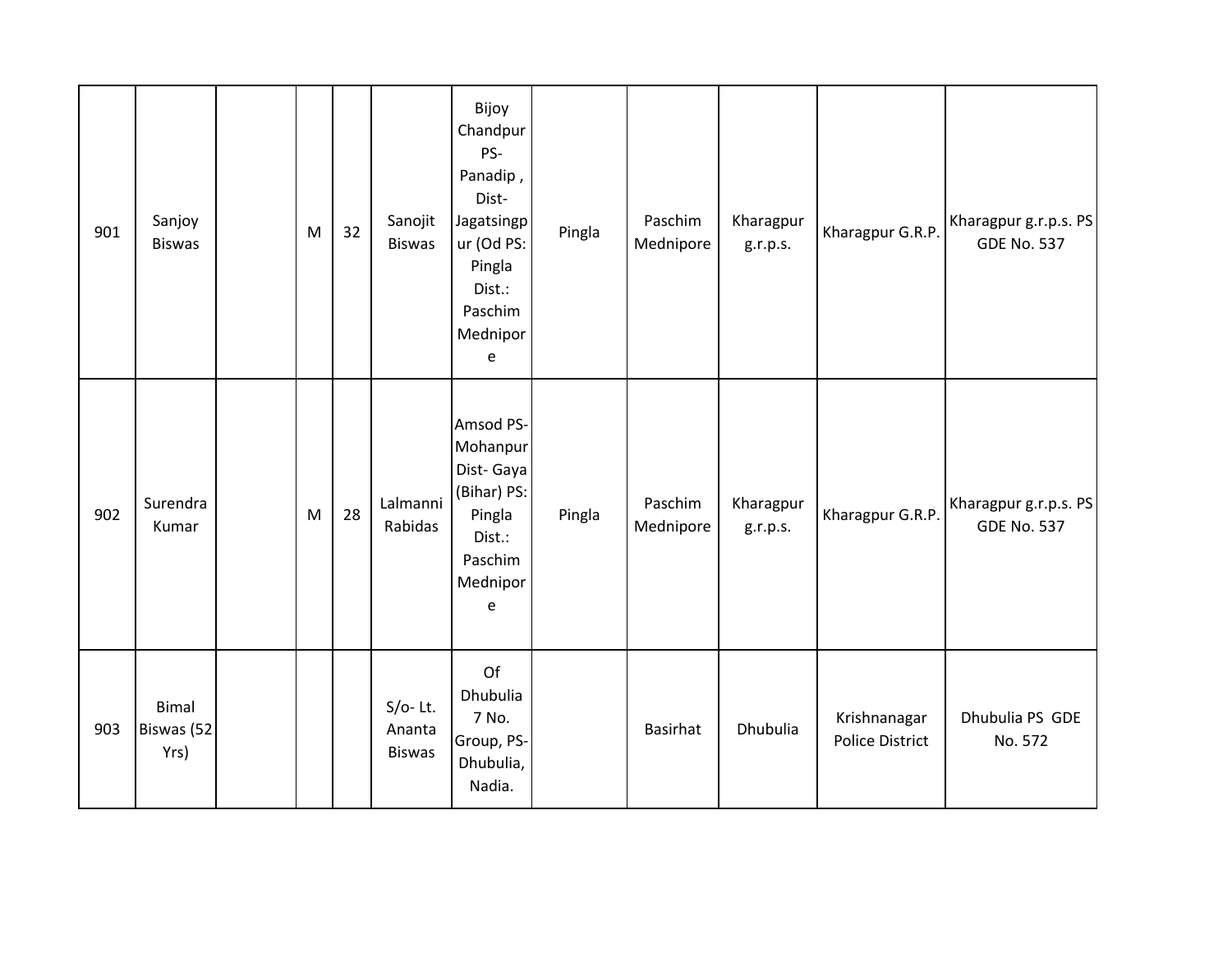| 904 | Sanjit<br>Karmakar<br>(53 Yrs) |   |    | $S/O-$ Lt.<br>Ratan<br>Karmakar | Of<br>Dhubulia<br>8 No.<br>Group, PS-<br>Dhubulia,<br>Nadia.             |                          | <b>Basirhat</b>                            | Dhubulia          | Krishnanagar<br><b>Police District</b> | Dhubulia PS GDE<br>No. 572             |
|-----|--------------------------------|---|----|---------------------------------|--------------------------------------------------------------------------|--------------------------|--------------------------------------------|-------------------|----------------------------------------|----------------------------------------|
| 905 | Laltu<br>Sk(30)                | M |    | Ingraj Sk                       | PS:<br>Thanapara<br>Dist.:<br>Krishnana<br>gar Police<br><b>District</b> | Thanapara                | Krishnanaga<br>r Police<br><b>District</b> | Thanapara         | Krishnanagar<br><b>Police District</b> | Thanapara PS GDE<br>No. 484            |
| 906 | Dalim Das                      | M |    | Altu Das                        | Bhimagra<br>m PS:<br>Kaliachak<br>Dist.:<br>Malda                        | Kaliachak                | Malda                                      | Baishnabnag<br>ar | Malda                                  | Baishnabnagar PS<br><b>GDE No. 546</b> |
| 907 | Tajamul<br>Sk                  | M |    | Humayun<br>Sk                   | Madatitol<br>a PS:<br>Baishnabn<br>agar Dist.:<br>Malda                  | <b>Baishnabnag</b><br>ar | Malda                                      | Baishnabnag<br>ar | Malda                                  | Baishnabnagar PS<br><b>GDE No. 554</b> |
| 908 | Gopal<br>Sarkar                | M | 52 | Lt. Gakul<br>Sarkar             | Kamardan<br>ga PS:<br>Bamangol<br>a Dist.:<br>Malda                      | Bamangola                | Malda                                      | Bamangola         | Malda                                  | Bamangola PS GDE<br>No. 384            |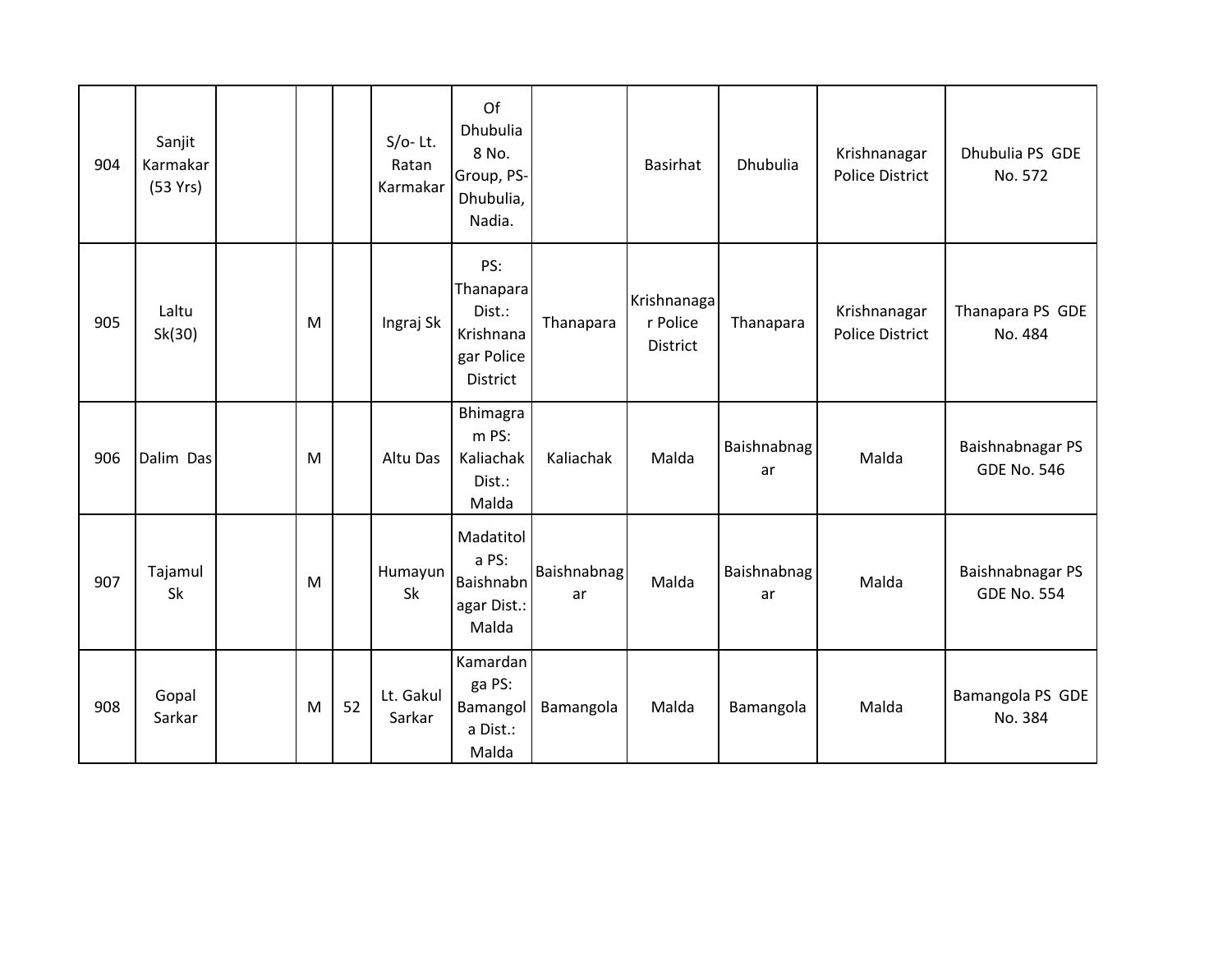| 909 | Manik<br>Mandal     | M | 44 | Jahar<br>Mandal      | Kangsa PS:<br>Bamangol<br>a Dist.:<br>Malda                           | Bamangola        | Malda | Bamangola     | Malda | Bamangola PS GDE<br>No. 384            |
|-----|---------------------|---|----|----------------------|-----------------------------------------------------------------------|------------------|-------|---------------|-------|----------------------------------------|
| 910 | Jagannath<br>Mandal | M | 55 | Late Jharu<br>Mandal | Binodpur,<br>Niamatpu<br>r PS:<br>English<br>bazar<br>Dist.:<br>Malda | English<br>bazar | Malda | English bazar | Malda | English bazar PS<br><b>GDE No. 291</b> |
| 911 | Sk Milon            | M | 27 | Sk Fojju             | New Tola<br>PS: English<br>bazar<br>Dist.:<br>Malda                   | English<br>bazar | Malda | English bazar | Malda | English bazar PS<br><b>GDE No. 291</b> |
| 912 | Sk Monu             | M | 28 | Sk Fajju             | New Tola,<br>niamatpur<br>PS: English<br>bazar<br>Dist.:<br>Malda     | English<br>bazar | Malda | English bazar | Malda | English bazar PS<br><b>GDE No. 291</b> |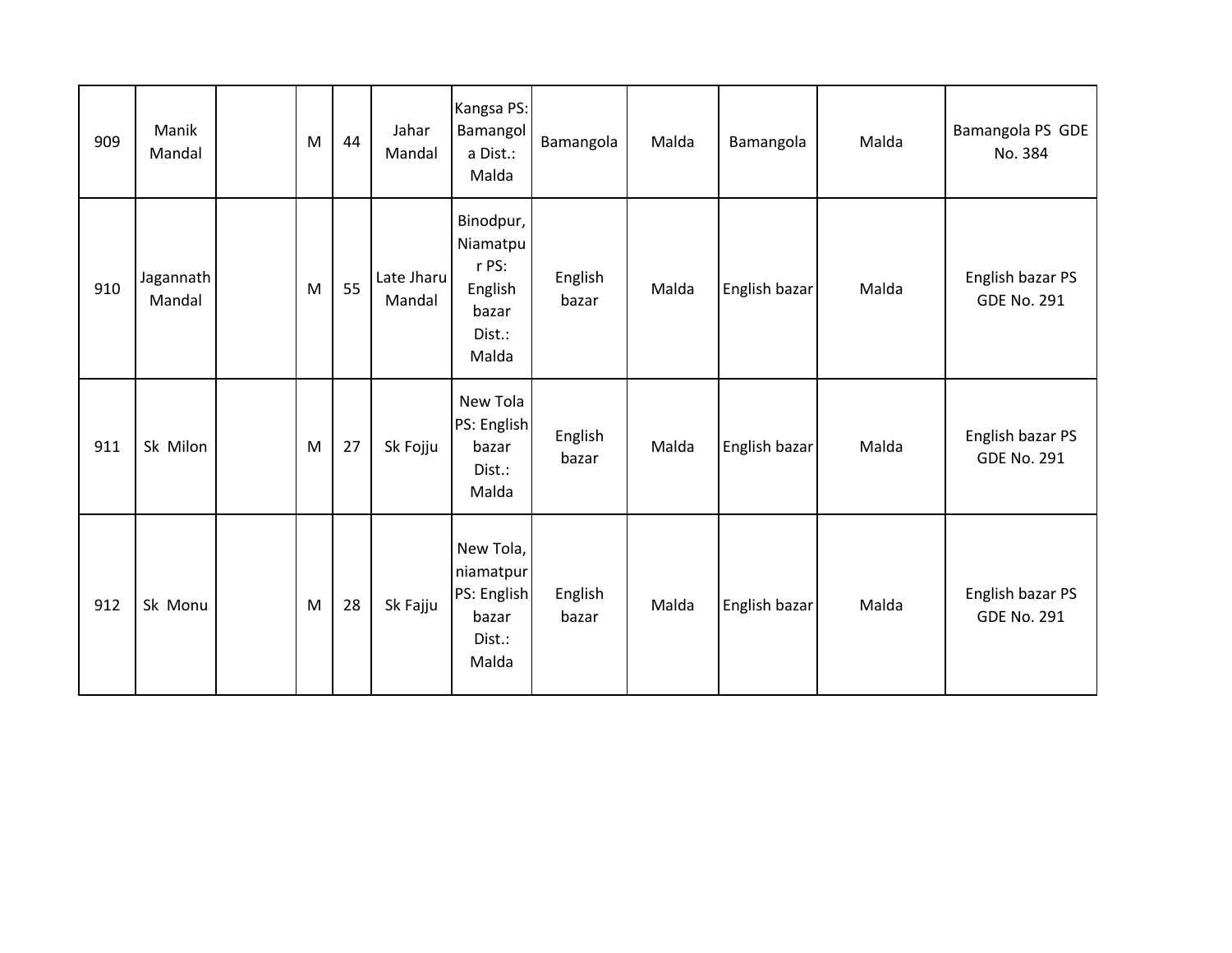| 913 | Gouranga<br>Mandal | M | 20 | Susanta<br>Mandal     | Basudebp<br>ur,<br>Niamatpu<br>r PS:<br>English<br>bazar<br>Dist.:<br>Malda | English<br>bazar | Malda | English bazar | Malda | English bazar PS<br><b>GDE No. 291</b> |
|-----|--------------------|---|----|-----------------------|-----------------------------------------------------------------------------|------------------|-------|---------------|-------|----------------------------------------|
| 914 | Safiqul<br>Islam   | M | 25 | Late<br>Manjur Sk     | Rajnagar,<br>Bagbari<br>PS: English<br>bazar<br>Dist.:<br>Malda             | English<br>bazar | Malda | English bazar | Malda | English bazar PS<br><b>GDE No. 135</b> |
| 915 | Samir<br>Khan      | M | 22 | Raju Khan             | Rajnagar,<br>Bagbari,<br>PS: English<br>bazar<br>Dist.:<br>Malda            | English<br>bazar | Malda | English bazar | Malda | English bazar PS<br><b>GDE No. 135</b> |
| 916 | Manab Sk           | M | 47 | Late<br>Murshed<br>Sk | Rajnagar,<br>Bagbari,<br>PS: English<br>bazar<br>Dist.:<br>Malda            | English<br>bazar | Malda | English bazar | Malda | English bazar PS<br><b>GDE No. 135</b> |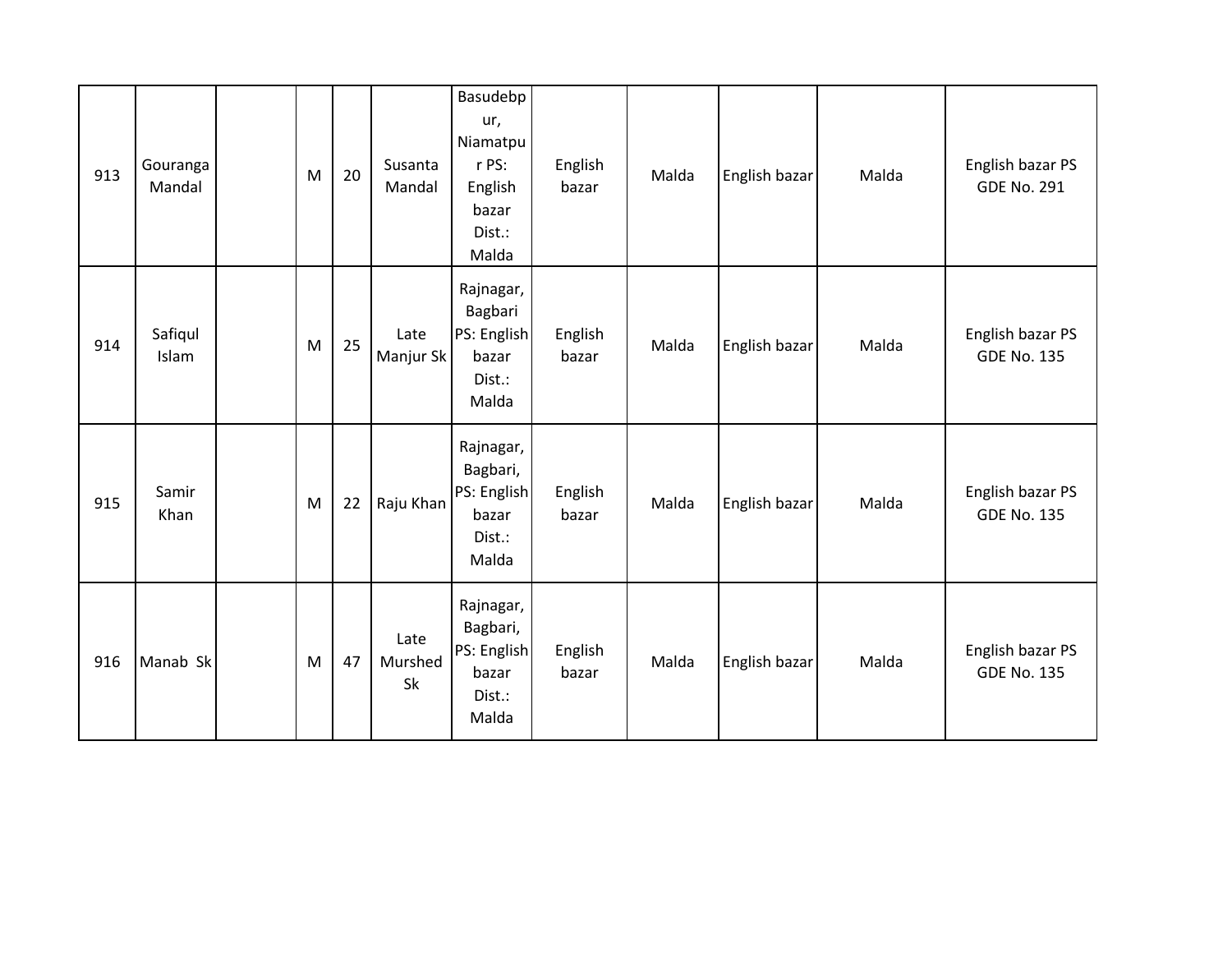| 917 | Moni Sk       | M | 23 | Manjur Sk            | Rajnagar,<br>Bagbari,<br>PS: English<br>bazar<br>Dist.:<br>Malda      | English<br>bazar | Malda | English bazar | Malda | English bazar PS<br><b>GDE No. 135</b> |
|-----|---------------|---|----|----------------------|-----------------------------------------------------------------------|------------------|-------|---------------|-------|----------------------------------------|
| 918 | Rabiul Sk     | M | 22 | <b>Ainul Sk</b>      | Rajnagar,<br>Bagbari,<br>PS: English<br>bazar<br>Dist.:<br>Malda      | English<br>bazar | Malda | English bazar | Malda | English bazar PS<br><b>GDE No. 135</b> |
| 919 | Lab<br>Sahani | M | 19 | Ramsheba<br>k Sahani | Gandhipar<br>k PS:<br>English<br>bazar<br>Dist.:<br>Malda             | English<br>bazar | Malda | English bazar | Malda | English bazar PS<br><b>GDE No. 135</b> |
| 920 | Om<br>Sahani  | M | 18 | Sahadeb<br>Sahani    | Uttar<br>Ramchand<br>rapur PS:<br>English<br>bazar<br>Dist.:<br>Malda | English<br>bazar | Malda | English bazar | Malda | English bazar PS<br><b>GDE No. 135</b> |
| 921 | Arun Roy      | M | 21 | Prokash<br>Roy       | Kulipara<br>PS: English<br>bazar<br>Dist.:<br>Malda                   | English<br>bazar | Malda | English bazar | Malda | English bazar PS<br><b>GDE No. 139</b> |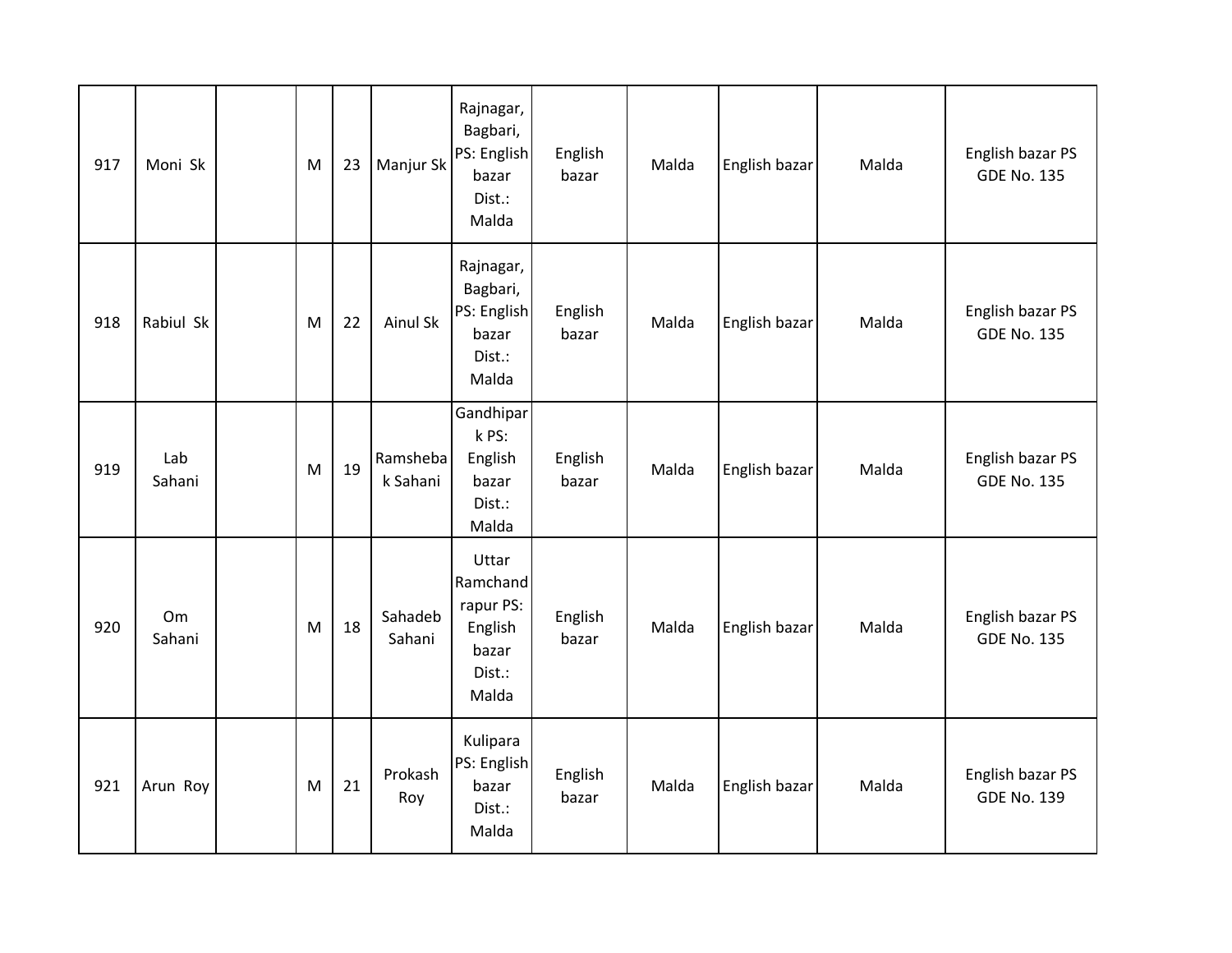| 922 | Dulal Das          | M | 50 | Late<br><b>Dhiren</b><br>Das | Jaganath<br>Colony PS:<br>English<br>bazar<br>Dist.:<br>Malda  | English<br>bazar | Malda | English bazar | Malda | English bazar PS<br><b>GDE No. 139</b> |
|-----|--------------------|---|----|------------------------------|----------------------------------------------------------------|------------------|-------|---------------|-------|----------------------------------------|
| 923 | Rajkumar<br>Mandal | M | 45 | Late Jotin<br>Mandal         | Jogannath<br>Colony PS:<br>English<br>bazar<br>Dist.:<br>Malda | English<br>bazar | Malda | English bazar | Malda | English bazar PS<br><b>GDE No. 139</b> |
| 924 | Anota<br>Das       | M | 34 | Mithun<br>Das                | Jogannath<br>Colony PS:<br>English<br>bazar<br>Dist.:<br>Malda | English<br>bazar | Malda | English bazar | Malda | English bazar PS<br><b>GDE No. 139</b> |
| 925 | Umar Ali           | M | 19 | Kabir Ali                    | Jote<br>Manosa<br>PS: English<br>bazar<br>Dist.:<br>Malda      | English<br>bazar | Malda | English bazar | Malda | English bazar PS<br><b>GDE No. 861</b> |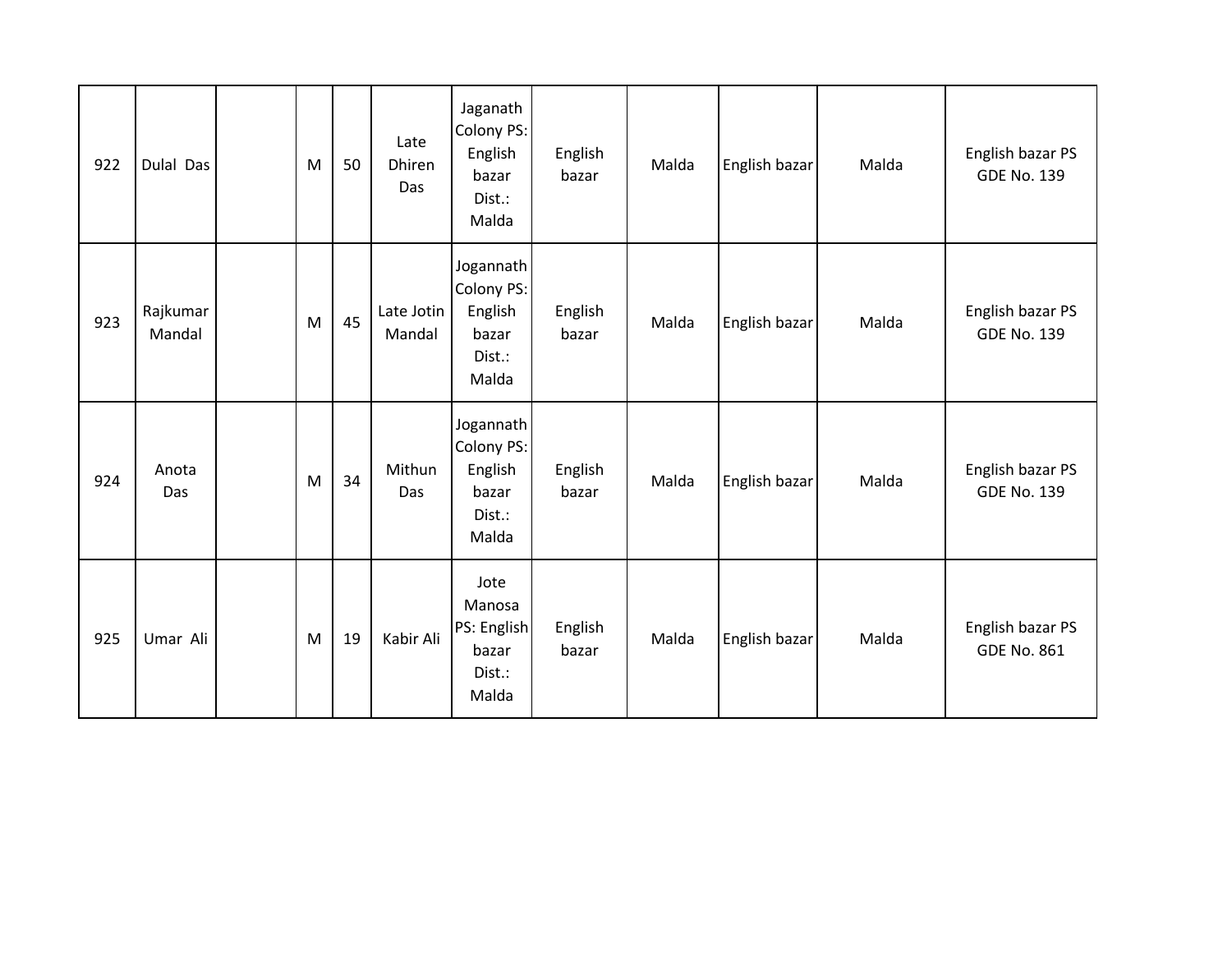| 926 | Samirul<br>Sk     | M | 25 | Hosen Ali          | Jote<br>Manosa<br>PS: English<br>bazar<br>Dist.:<br>Malda     | English<br>bazar | Malda           | English bazar | Malda | English bazar PS<br><b>GDE No. 861</b> |
|-----|-------------------|---|----|--------------------|---------------------------------------------------------------|------------------|-----------------|---------------|-------|----------------------------------------|
| 927 | Kabir<br>Islam    | M | 21 | Mahir Sk           | Shyampur<br>Colony PS:<br>English<br>bazar<br>Dist.:<br>Malda | English<br>bazar | Malda           | English bazar | Malda | English bazar PS<br><b>GDE No. 139</b> |
| 928 | Natabar<br>Barman | M | 41 | Rakahl<br>Barman   | Shyamnag<br>ar PS<br>Gazole<br><b>District</b><br>Malda       |                  | <b>Basirhat</b> | Gajole        | Malda | Gajole PS GDE No.<br>864               |
| 929 | Madhab<br>Mandal  | M | 26 | Damodar<br>Barman  | Sikshakpal<br>ly PS<br>Gazole<br><b>District</b><br>Malda     |                  | <b>Basirhat</b> | Gajole        | Malda | Gajole PS GDE No.<br>864               |
| 930 | Adhikar<br>Mahato | M | 49 | Lt Dhana<br>Mahato | Pipratola<br>PS:<br>Habibpur<br>Dist.:<br>Malda               | Habibpur         | Malda           | Habibpur      | Malda | Habibpur PS GDE<br>No. 428             |
| 931 | Ram Tudu          | M | 32 | Rabi Tudu          | Shitalpur<br>PS:<br>Habibpur<br>Dist.:<br>Malda               | Habibpur         | Malda           | Habibpur      | Malda | Habibpur PS GDE<br>No. 428             |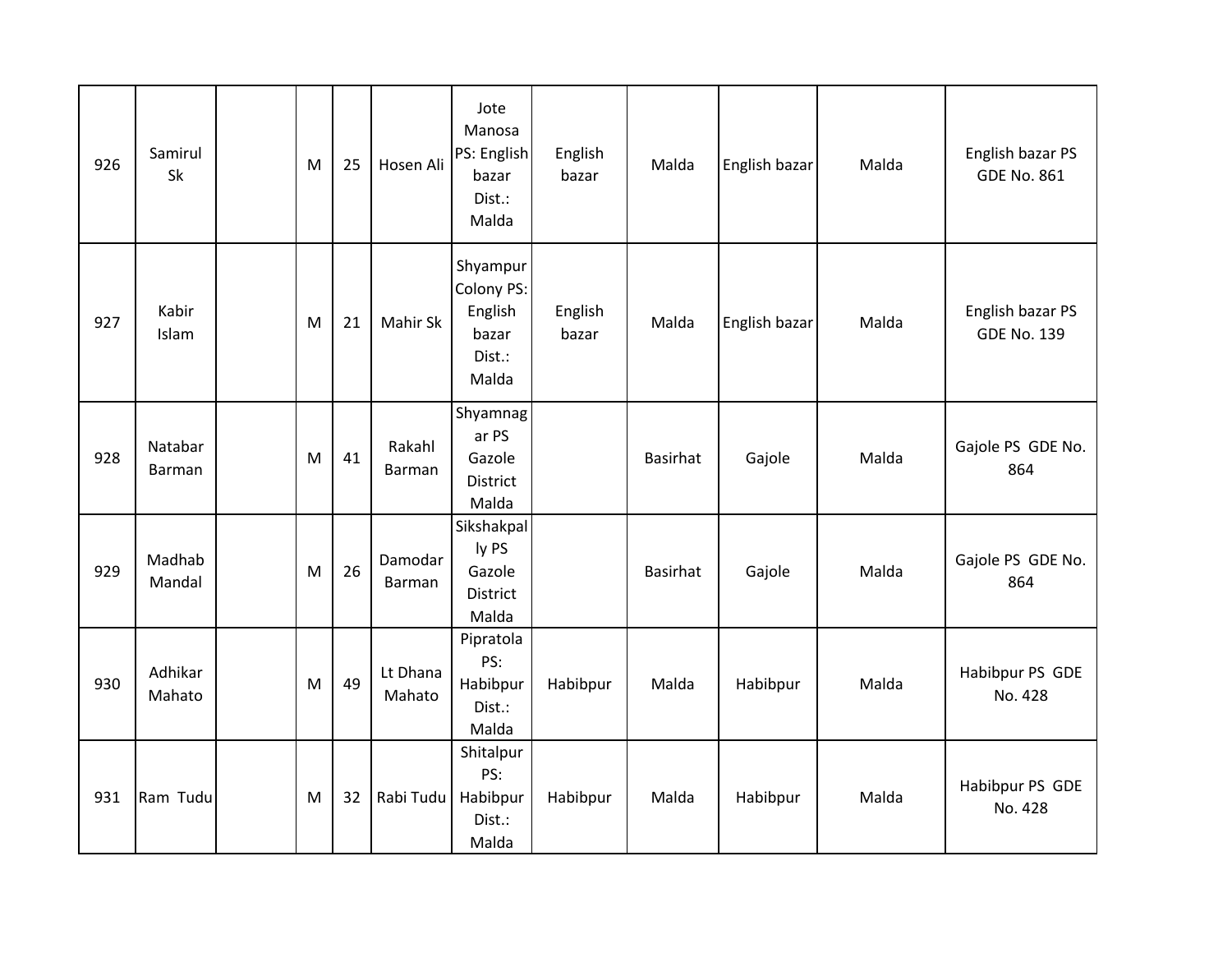| 932 | Tapash<br>Mandal       | M | 25 | Chitta<br>Ranjan<br>Mandal | Kanturka<br>PS:<br>Habibpur<br>Dist.:<br>Malda                       | Habibpur                                 | Malda | Habibpur             | Malda | Habibpur PS GDE<br>No. 428                |
|-----|------------------------|---|----|----------------------------|----------------------------------------------------------------------|------------------------------------------|-------|----------------------|-------|-------------------------------------------|
| 933 | Lalit Saha             | M |    | Naresh<br>Saha             | Dangi PS:<br>Harishcha<br>ndrapur<br>Dist.:<br>Malda                 | Harishchand<br>rapur                     | Malda | Harishchandr<br>apur | Malda | Harishchandrapur PS<br><b>GDE No. 699</b> |
| 934 | Sanjib<br>Kumar<br>Das | M | 38 | ta Das                     | Aladipur<br>PS:<br>ndrapur<br>Dist.:<br>Malda                        | Jamanikan Harishcha Harishchand<br>rapur | Malda | Harishchandr<br>apur | Malda | Harishchandrapur PS<br><b>GDE No. 699</b> |
| 935 | Narayan<br>Das         | M | 36 | Lt<br>Madhusud<br>an Das   | Bhingole<br>PS:<br>ndrapur<br>Dist.:<br>Malda                        | Harishcha Harishchand<br>rapur           | Malda | Harishchandr<br>apur | Malda | Harishchandrapur PS<br><b>GDE No. 699</b> |
| 936 | <b>Tapas</b><br>Saha   | M | 31 | Subhas<br>Saha             | Ram<br>Cahndrap<br>ur PS:<br>Harishcha<br>ndrapur<br>Dist.:<br>Malda | Harishchand<br>rapur                     | Malda | Harishchandr<br>apur | Malda | Harishchandrapur PS<br><b>GDE No. 699</b> |
| 937 | Naren<br>Mandal        | M | 30 | <b>Bikash</b><br>Mandal    | Khairtala<br>PS:<br>Manickch<br>ak Dist.:<br>Malda                   | Manickchak                               | Malda | Manickchak           | Malda | Manickchak PS GDE<br>No. 525              |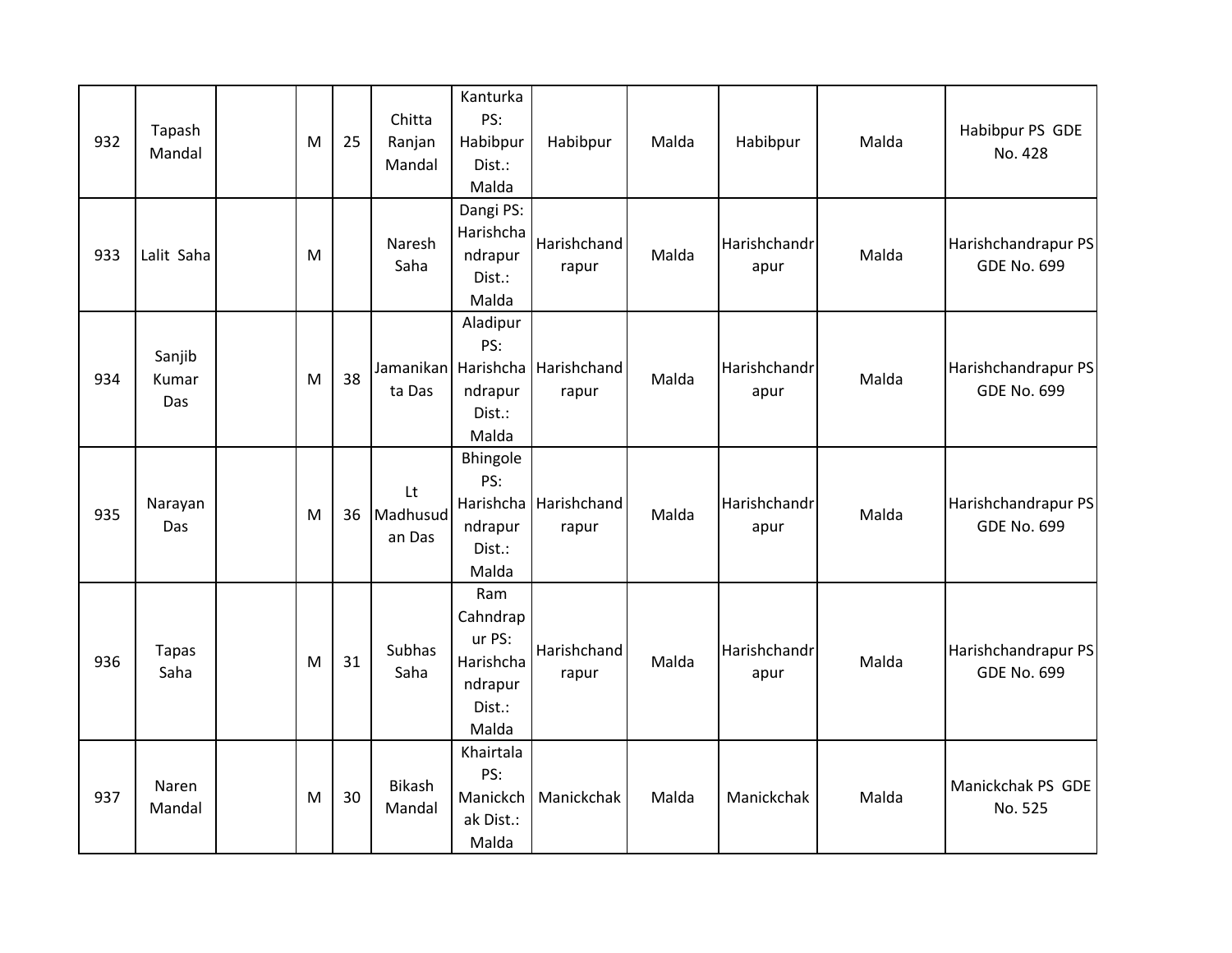| 938 | Keshab<br>Mandal    | M | 45 | Lt Dhiren<br>Mandal     | Mangalba<br>ri<br>Schoolpar<br>a PS:<br>Oldmalda<br>Dist.:<br>Malda                       | Oldmalda | Malda | Oldmalda | Malda | Oldmalda PS GDE<br>No. 345 |
|-----|---------------------|---|----|-------------------------|-------------------------------------------------------------------------------------------|----------|-------|----------|-------|----------------------------|
| 939 | Alok<br>Ghosh       | M | 46 | Lt Dhiren<br>Ghosh      | Malda<br>Court<br>Station,<br>Mangalba<br>ri, Malda<br>PS:<br>Oldmalda<br>Dist.:<br>Malda | Oldmalda | Malda | Oldmalda | Malda | Oldmalda PS GDE<br>No. 345 |
| 940 | Shibu<br>Ghosh      | M | 37 | Bishnu<br>Pada<br>Ghosh | Mahangan<br>j PS: Ratua<br>Dist.:<br>Malda                                                | Ratua    | Malda | Ratua    | Malda | Ratua PS GDE No.<br>512    |
| 941 | Jagailal<br>Agrawal | M | 33 | Nandalal<br>Agrawal     | Kandaran<br>PS:<br>Chanchal<br>Dist.:<br>Malda                                            | Chanchal | Malda | Ratua    | Malda | Ratua PS GDE No.<br>512    |
| 942 | Rajib<br>Majhi      | M | 37 | Lt Subhus<br>Majhi      | Kandaran<br>PS:<br>Chanchal<br>Dist.:<br>Malda                                            | Chanchal | Malda | Ratua    | Malda | Ratua PS GDE No.<br>512    |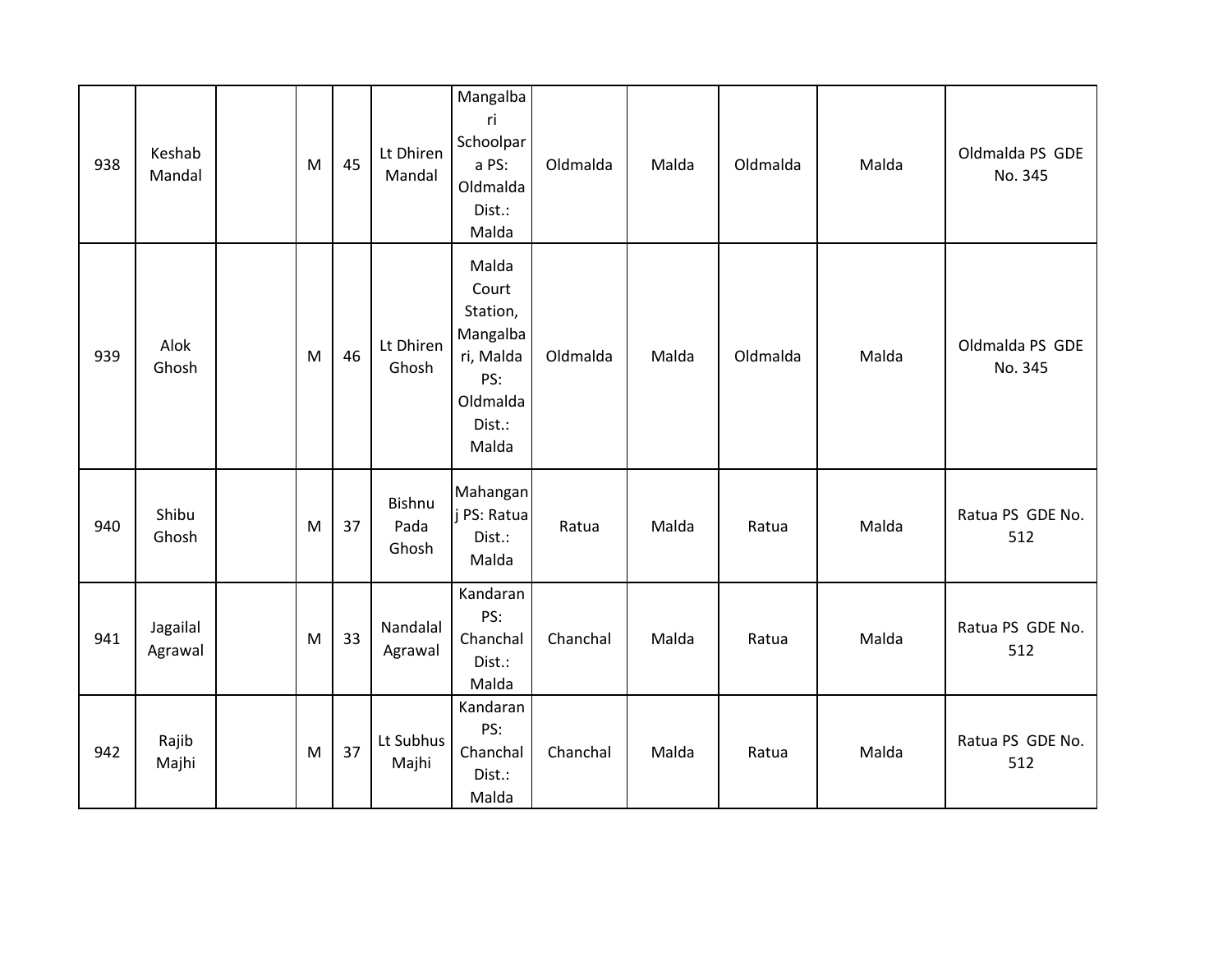| 943 | Pankaj<br>Sama      | M | 28 | Ramesh<br>Sama          | Daulatnag<br>ar PS:<br>ndrapur<br>Dist.:<br>Malda | Harishcha Harishchand<br>rapur | Malda | Ratua | Malda | Ratua PS GDE No.<br>512 |
|-----|---------------------|---|----|-------------------------|---------------------------------------------------|--------------------------------|-------|-------|-------|-------------------------|
| 944 | Mithun<br>Majhi     | M | 32 | Late<br>Rashik<br>Majhi | Doulatnag<br>ar PS:<br>ndrapur<br>Dist.:<br>Malda | Harishcha Harishchand<br>rapur | Malda | Ratua | Malda | Ratua PS GDE No.<br>512 |
| 945 | Mithun<br>Mandal    | M | 37 | Lt Nimnu<br>Mandal      | Kandaran<br>PS:<br>Chanchal<br>Dist.:<br>Malda    | Chanchal                       | Malda | Ratua | Malda | Ratua PS GDE No.<br>512 |
| 946 | Rasbihari<br>Mandal | M | 32 | Niranjan<br>Mandal      | Nabagram<br>PS: Ratua<br>Dist.:<br>Malda          | Ratua                          | Malda | Ratua | Malda | Ratua PS GDE No.<br>512 |
| 947 | Prakash<br>Mandal   | M | 29 | Ghagan<br>Mandal        | <b>BALUPUR</b><br>PS: Ratua<br>Dist.:<br>Malda    | Ratua                          | Malda | Ratua | Malda | Ratua PS GDE No.<br>512 |
| 948 | Enamul<br>Hoque     | M | 20 | Md.<br>Mostafa          | Gorakhya<br>PS: Ratua<br>Dist.:<br>Malda          | Ratua                          | Malda | Ratua | Malda | Ratua PS GDE No.<br>512 |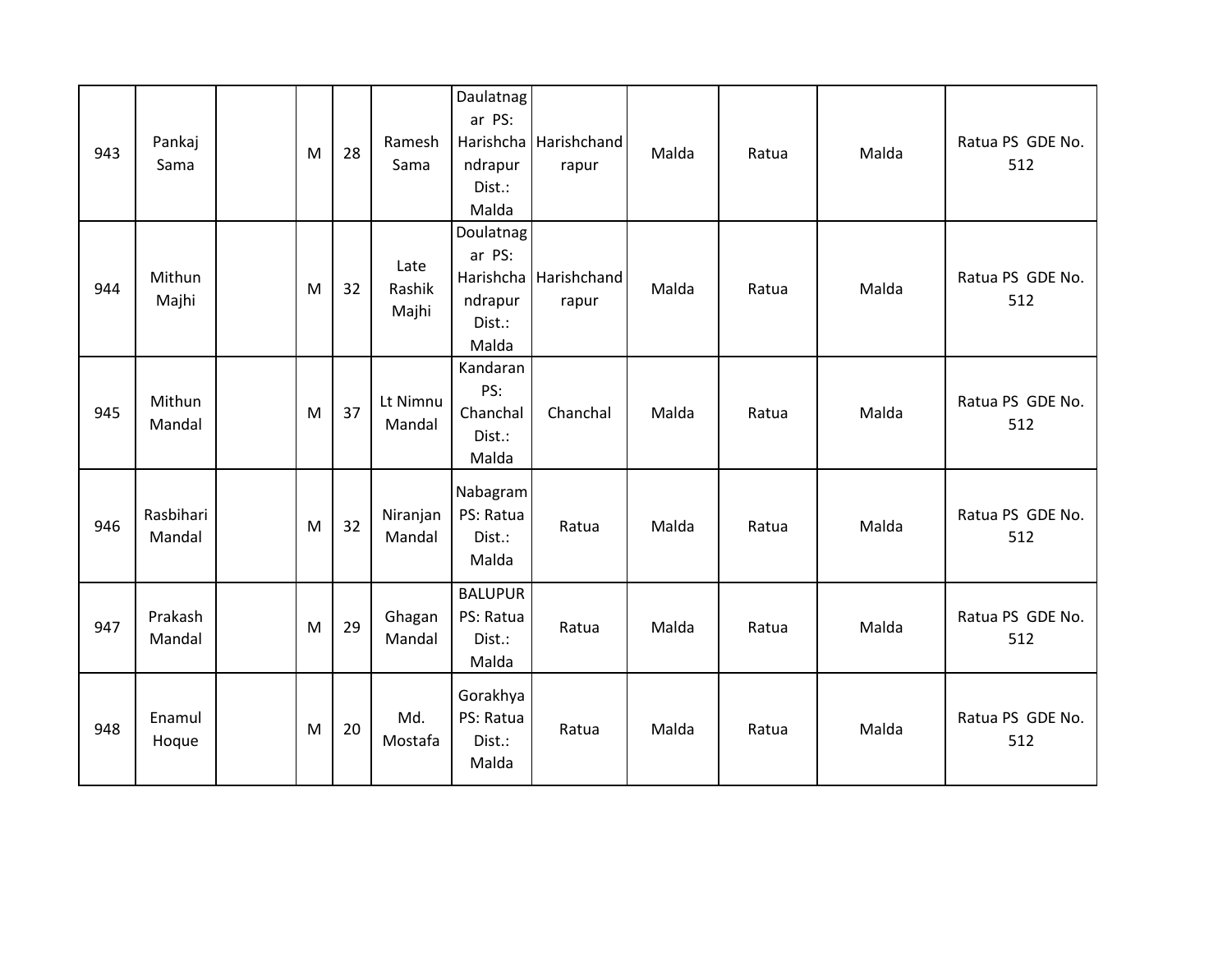| 949 | Sanaun<br>Farajee        | M | Lt. Jullur<br>Rahaman<br>Farajee | Dudsar, PS-<br>Nawda,<br>Dist-<br>Murshida<br>bad. PS:<br>Berhampo<br>re Dist.:<br>Murshida<br>bad         | Berhampore                    | Murshidaba<br>d            | Berhampore | Murshidabad | Berhampore PS GDE<br>No. 1018 |
|-----|--------------------------|---|----------------------------------|------------------------------------------------------------------------------------------------------------|-------------------------------|----------------------------|------------|-------------|-------------------------------|
| 950 | Pranat<br>Sharma         | M | Pronat<br>Sharma                 | Rami Basti<br>2 no,<br>Ward<br>Cossimbaz<br>ar, PS-<br>re, PS:<br>Berhampo<br>re Dist.:<br>Murshida<br>bad | Berhampo Berhampore           | Murshidaba<br>d            | Berhampore | Murshidabad | Berhampore PS GDE<br>No. 1018 |
| 951 | Milon<br>Chakrabor<br>ty | M | Basudeb<br>ty                    | Rami Basti<br>2 no,<br>Ward<br>Cossimbaz<br>ar, PS-<br>re, PS:<br>Berhampo<br>re Dist.:<br>Murshida<br>bad | Chakrabor Berhampo Berhampore | Murshidaba<br>$\mathsf{d}$ | Berhampore | Murshidabad | Berhampore PS GDE<br>No. 1018 |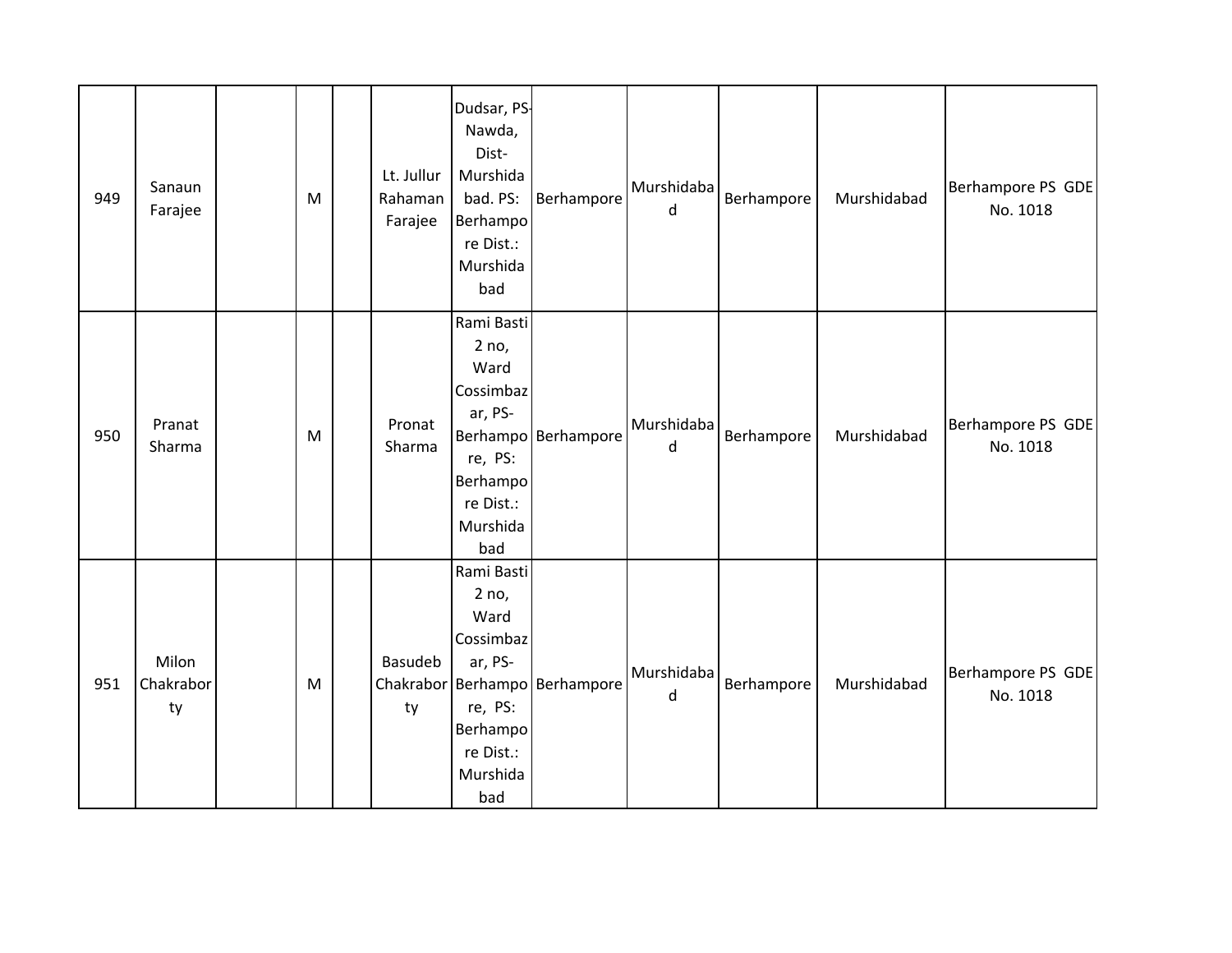| 952 | Mitun<br>Roy       | M |    | Abhijit<br>Roy   | <b>Basudebk</b><br>hali, PS-<br>Berhampo<br>re, Dist-<br>Murshida<br>bad. PS:<br>Berhampo<br>re Dist.:<br>Murshida<br>bad | Berhampore | Murshidaba<br>d | Berhampore                                      | Murshidabad | Berhampore PS GDE<br>No. 1018         |
|-----|--------------------|---|----|------------------|---------------------------------------------------------------------------------------------------------------------------|------------|-----------------|-------------------------------------------------|-------------|---------------------------------------|
| 953 | Samim Sk           | M | 29 | Late<br>Najim Sk | Madapur<br>PS:<br>gola Dist.:<br>Murshida<br>bad                                                                          | la         | d               | Bhagawan Bhagawango Murshidaba Bhagawangol<br>a | Murshidabad | Bhagawangola PS<br><b>GDE No. 555</b> |
| 954 | Md Ukil<br>Ahammed | M | 30 | Ainal<br>Hoque   | Batikamar<br>i PS:<br>gola Dist.:<br>Murshida<br>bad                                                                      | la         | d               | Bhagawan Bhagawango Murshidaba Bhagawangol<br>a | Murshidabad | Bhagawangola PS<br><b>GDE No. 555</b> |
| 955 | Abu<br>Rahim       | M |    | Abu Salek        | Punashi<br>PS: Salar<br>Dist.:<br>Murshida<br>bad                                                                         | Salar      | Murshidaba<br>d | Bharatpur                                       | Murshidabad | <b>Bharatpur PS GDE</b><br>No. 606    |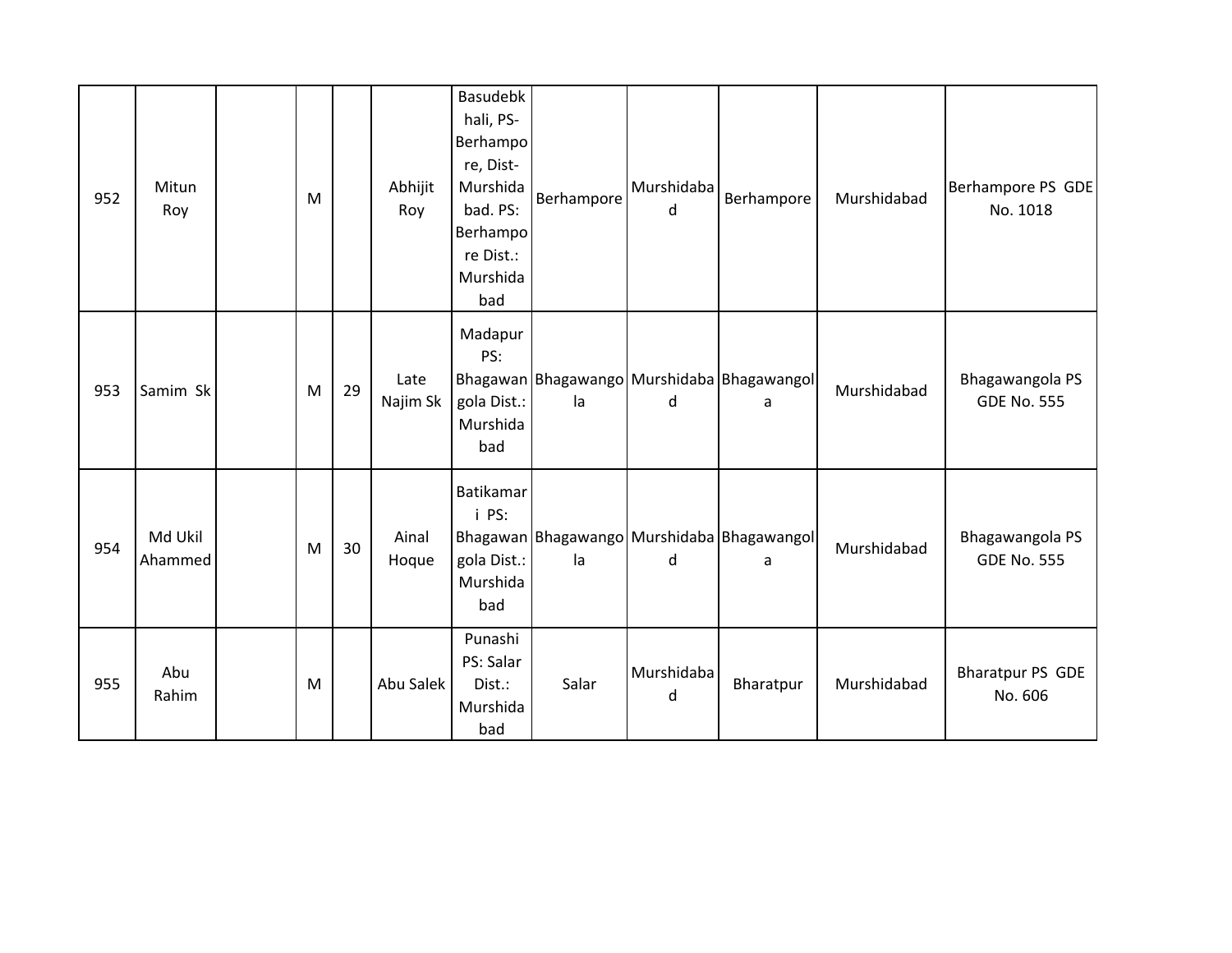| 956 | Banti<br>Mondal  | M         | Ananda<br>Mondal | Ghoshkur<br>a PS:<br>Bharatpur<br>Dist.:<br>Murshida<br>bad | Bharatpur | Murshidaba<br>d | Bharatpur | Murshidabad | <b>Bharatpur PS GDE</b><br>No. 606 |
|-----|------------------|-----------|------------------|-------------------------------------------------------------|-----------|-----------------|-----------|-------------|------------------------------------|
| 957 | Nitish<br>Sarkar | M         | Nimaim<br>Sarkar | Pollishree<br>PS:<br>Bharatpur<br>Dist.:<br>Murshida<br>bad | Bharatpur | Murshidaba<br>d | Bharatpur | Murshidabad | <b>Bharatpur PS GDE</b><br>No. 606 |
| 958 | Aviram<br>Sarkar | ${\sf M}$ | Bolai<br>Sarkar  | Pollishree<br>PS:<br>Bharatpur<br>Dist.:<br>Murshida<br>bad | Bharatpur | Murshidaba<br>d | Bharatpur | Murshidabad | <b>Bharatpur PS GDE</b><br>No. 606 |
| 959 | Tapash<br>Sarkar | M         | Sonjoi<br>Sarkar | Pollishree<br>PS:<br>Bharatpur<br>Dist.:<br>Murshida<br>bad | Bharatpur | Murshidaba<br>d | Bharatpur | Murshidabad | <b>Bharatpur PS GDE</b><br>No. 606 |
| 960 | Samrat<br>Sarkar | M         | Shamal<br>Sarkar | Pollishree<br>PS:<br>Bharatpur<br>Dist.:<br>Murshida<br>bad | Bharatpur | Murshidaba<br>d | Bharatpur | Murshidabad | <b>Bharatpur PS GDE</b><br>No. 606 |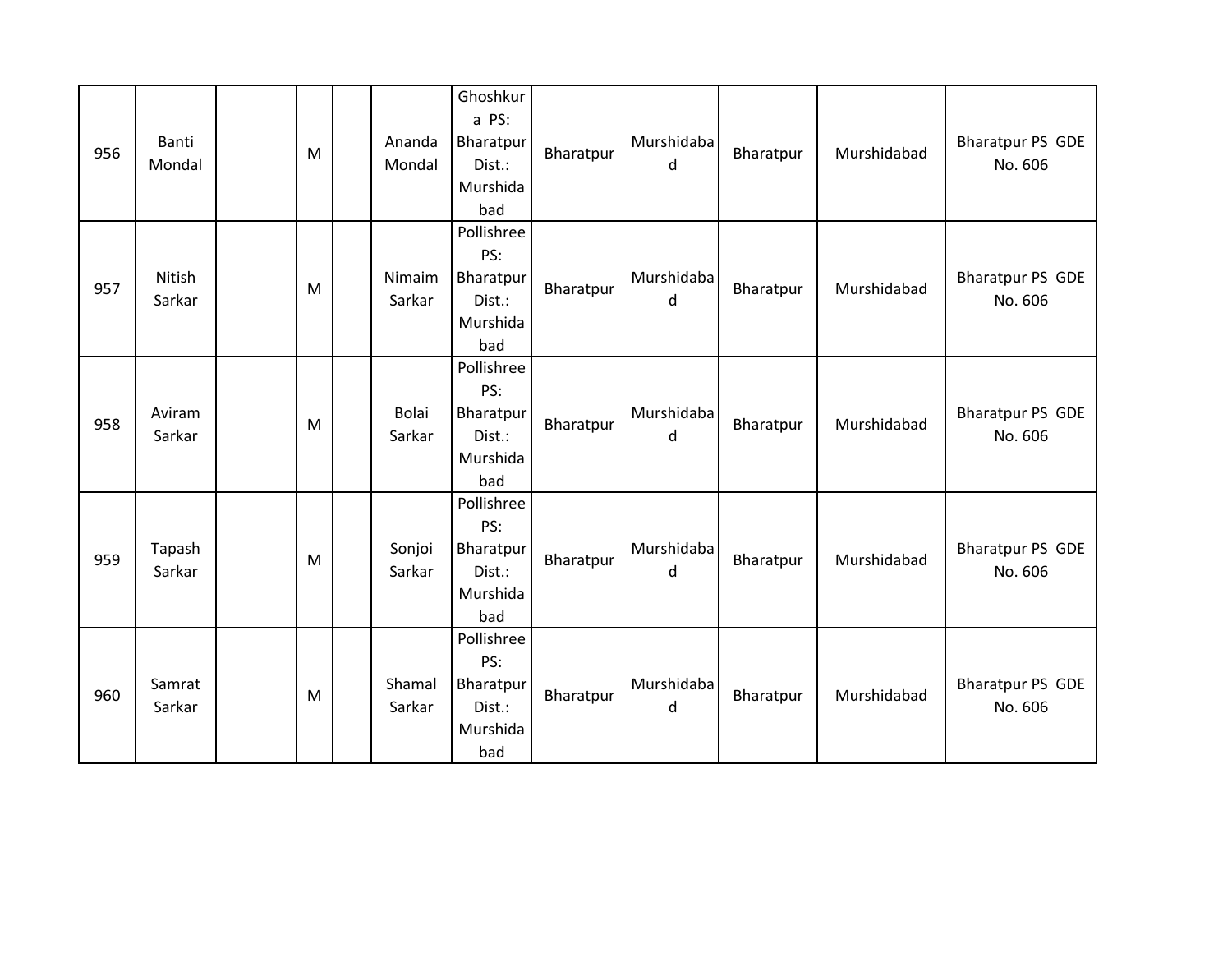| 961 | Debabrat<br>Sarkar    | M         | Debnath<br>Sarkar       | Pollishree<br>PS:<br>Bharatpur<br>Dist.:<br>Murshida<br>bad | Bharatpur | Murshidaba<br>d | Bharatpur | Murshidabad | <b>Bharatpur PS GDE</b><br>No. 606 |
|-----|-----------------------|-----------|-------------------------|-------------------------------------------------------------|-----------|-----------------|-----------|-------------|------------------------------------|
| 962 | Dipu<br><b>Biswas</b> | M         | Bidhan<br><b>Biswas</b> | Pollishree<br>PS:<br>Bharatpur<br>Dist.:<br>Murshida<br>bad | Bharatpur | Murshidaba<br>d | Bharatpur | Murshidabad | <b>Bharatpur PS GDE</b><br>No. 606 |
| 963 | Rakesh<br>Sarkar      | ${\sf M}$ | Bojan<br>Sarkar         | Pollishree<br>PS:<br>Bharatpur<br>Dist.:<br>Murshida<br>bad | Bharatpur | Murshidaba<br>d | Bharatpur | Murshidabad | <b>Bharatpur PS GDE</b><br>No. 606 |
| 964 | Bijoy<br>Sarkar       | M         | Komal<br>Sarkar         | Pollishree<br>PS:<br>Bharatpur<br>Dist.:<br>Murshida<br>bad | Bharatpur | Murshidaba<br>d | Bharatpur | Murshidabad | <b>Bharatpur PS GDE</b><br>No. 606 |
| 965 | Sourav<br>Sarkar      | M         | Paronath<br>Sarkar      | Pollishree<br>PS:<br>Bharatpur<br>Dist.:<br>Murshida<br>bad | Bharatpur | Murshidaba<br>d | Bharatpur | Murshidabad | <b>Bharatpur PS GDE</b><br>No. 606 |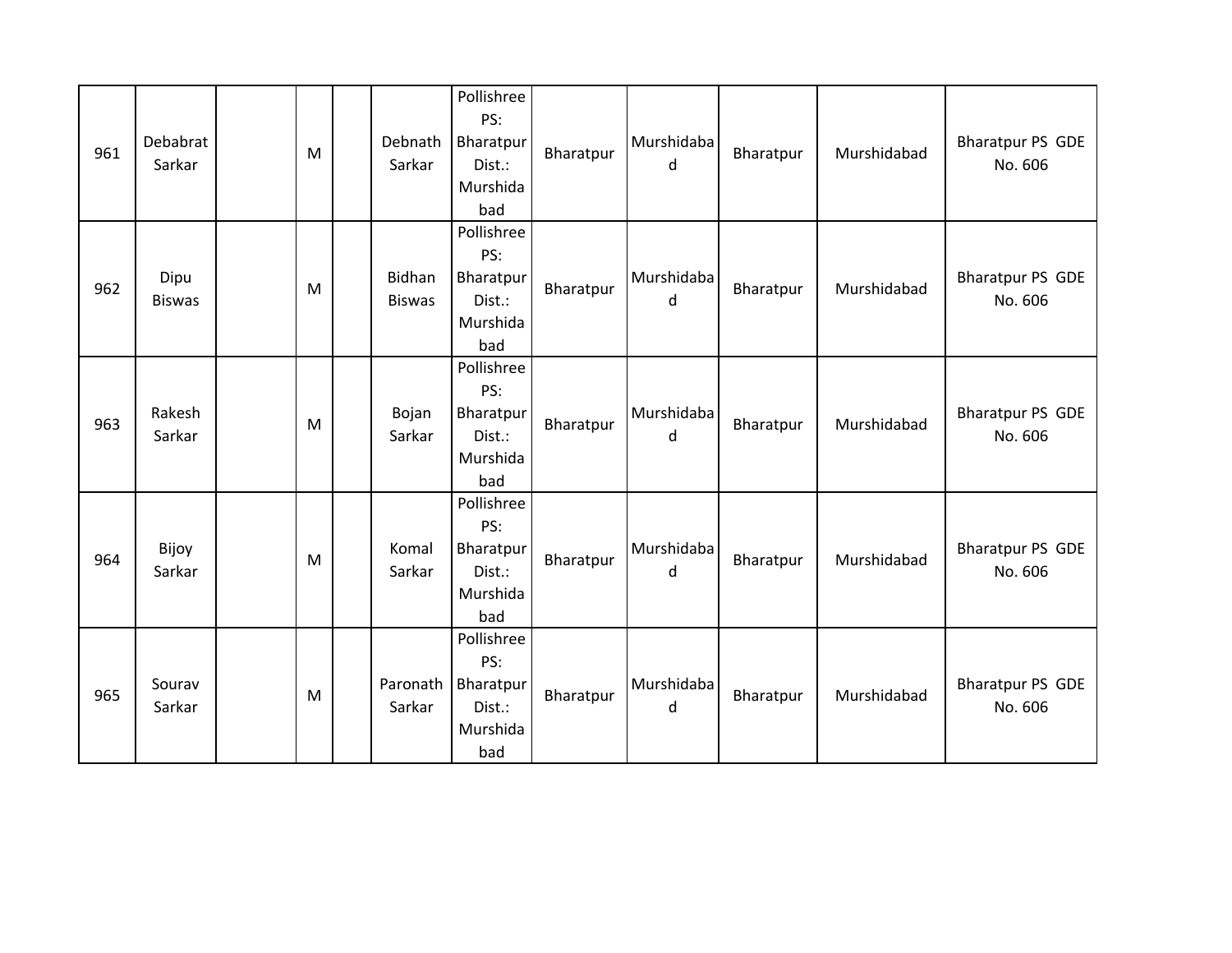| 966 | Subham<br>Sarkar      | M         | Kala<br>Sarkar   | Pollishree<br>PS:<br>Bharatpur<br>Dist.:<br>Murshida<br>bad                              | Bharatpur | Murshidaba<br>d                                      | Bharatpur | Murshidabad | <b>Bharatpur PS GDE</b><br>No. 606 |
|-----|-----------------------|-----------|------------------|------------------------------------------------------------------------------------------|-----------|------------------------------------------------------|-----------|-------------|------------------------------------|
| 967 | Monorod<br>di Sk      | M         | Muna Sk          | Sunia<br>Paschimp<br>ara PS:<br>Bharatpur<br>Dist.:<br>Murshida<br>bad                   | Bharatpur | Murshidaba<br>d                                      | Bharatpur | Murshidabad | <b>Bharatpur PS GDE</b><br>No. 606 |
| 968 | Bhagirath<br>Ghosh    | ${\sf M}$ | Lt Foni<br>Ghosh | Sahapur<br>PS:<br>Bharatpur<br>Dist.:<br>Murshida<br>bad                                 | Bharatpur | Murshidaba<br>d                                      | Bharatpur | Murshidabad | <b>Bharatpur PS GDE</b><br>No. 606 |
| 969 | Monochor<br>a Ghosh   | M         | Bhoban<br>Ghosh  | Sahapur<br>PS:<br>Bharatpur<br>Dist.:<br>Murshida<br>bad                                 | Bharatpur | Murshidaba<br>d                                      | Bharatpur | Murshidabad | <b>Bharatpur PS GDE</b><br>No. 606 |
| 970 | <b>Bittu</b><br>Bawri |           | Khokan<br>Bowri  | Durgapur<br>PS: Kanksa<br>Dist.:<br>Asansol<br>Durgapur<br>Police<br>Commissi<br>onerate | Kanksa    | Asansol<br>Durgapur<br>Police<br>Commission<br>erate | Burwan    | Murshidabad | Burwan PS GDE No.<br>679           |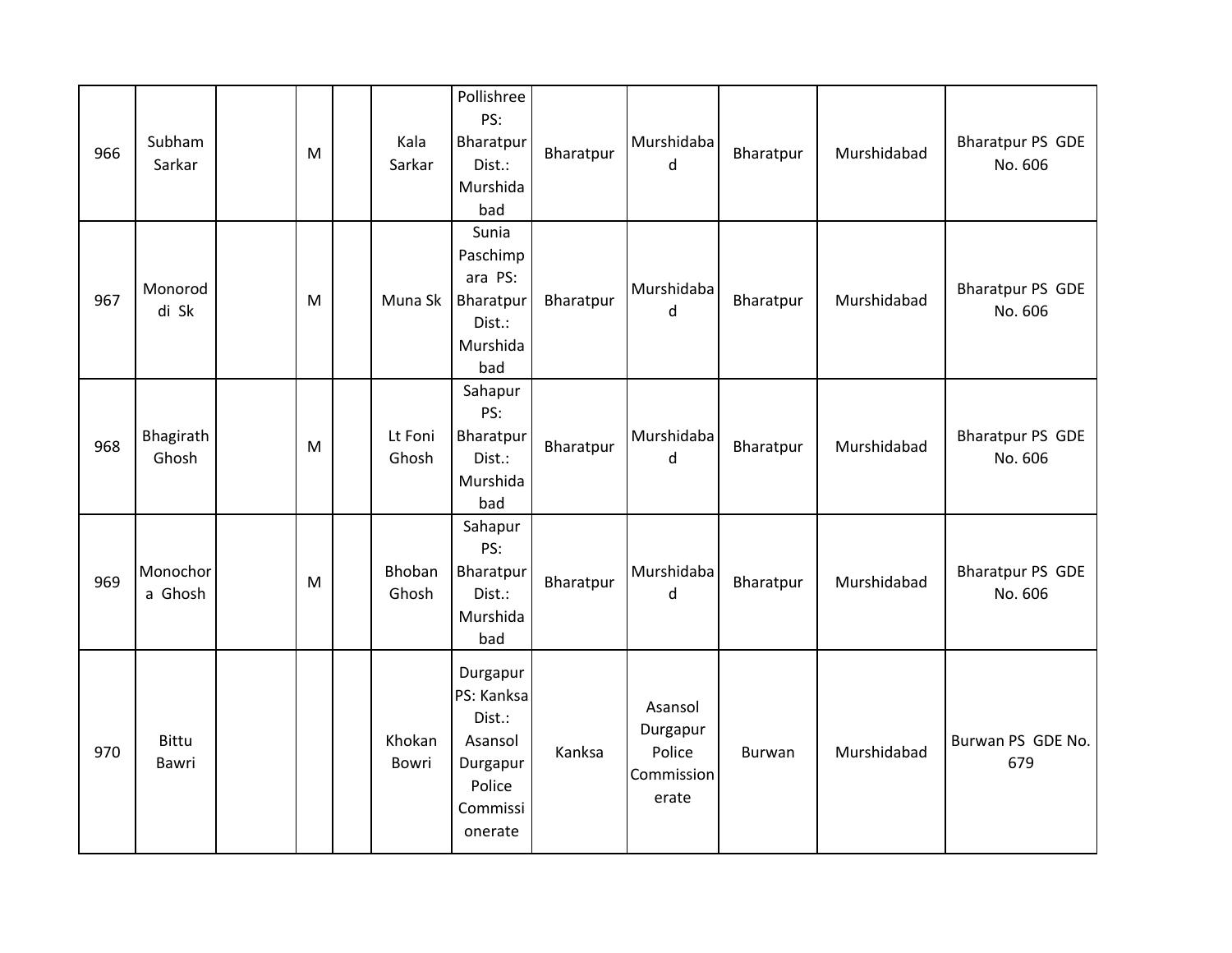| 971 | Nurjamal<br>Sk     | Babu |   | Bhasa Sk             | Kaitha PS:<br>Burwan<br>Dist.:<br>Murshida<br>bad          | <b>Burwan</b> | Murshidaba<br>d | Burwan | Murshidabad | Burwan PS GDE No.<br>721 |
|-----|--------------------|------|---|----------------------|------------------------------------------------------------|---------------|-----------------|--------|-------------|--------------------------|
| 972 | Sukhen<br>Bagdi    |      | M | Satu Bagdi           | Bharwan<br>PS:<br>Burwan<br>Dist.:<br>Murshida<br>bad      | Burwan        | Murshidaba<br>d | Burwan | Murshidabad | Burwan PS GDE No.<br>721 |
| 973 | Jamirul<br>Mollick |      | M | Lt. Habil<br>Mollick | Beldanga<br>PS:<br>Burwan<br>Dist.:<br>Murshida<br>bad     | Burwan        | Murshidaba<br>d | Burwan | Murshidabad | Burwan PS GDE No.<br>720 |
| 974 | Eyajul Sk          |      | M | Lt. Ekbari<br>Sk     | Beldanga<br>PS:<br>Burwan<br>Dist.:<br>Murshida<br>bad     | Burwan        | Murshidaba<br>d | Burwan | Murshidabad | Burwan PS GDE No.<br>720 |
| 975 | Jaker<br>Hossain   |      | M | Mahatab<br>Sk        | Monaikan<br>dra PS:<br>Burwan<br>Dist.:<br>Murshida<br>bad | Burwan        | Murshidaba<br>d | Burwan | Murshidabad | Burwan PS GDE No.<br>734 |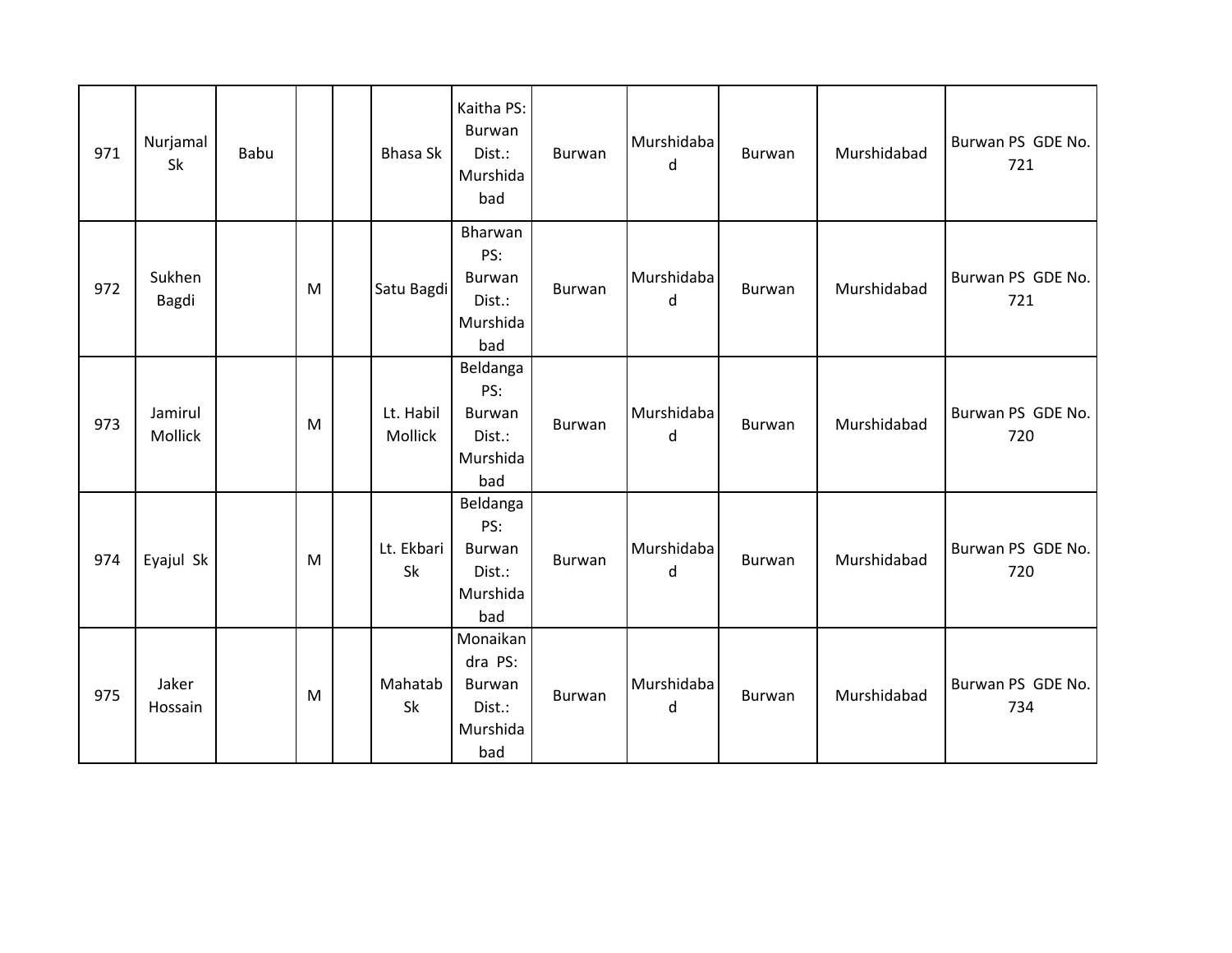| 976 | Israyel Sk       | M |    | Lt. Loteb<br>Sk               | Monaikan<br>dra PS:<br>Burwan<br>Dist.:<br>Murshida<br>bad  | Burwan     | Murshidaba<br>d | Burwan     | Murshidabad | Burwan PS GDE No.<br>734     |
|-----|------------------|---|----|-------------------------------|-------------------------------------------------------------|------------|-----------------|------------|-------------|------------------------------|
| 977 | Serjamal<br>Sk   | M |    | Suhat Sk                      | Monaikan<br>dra PS:<br>Burwan<br>Dist.:<br>Murshida<br>bad  | Burwan     | Murshidaba<br>d | Burwan     | Murshidabad | Burwan PS GDE No.<br>734     |
| 978 | <b>Bijal Sk</b>  | M |    | Jillar<br>Rahaman             | Monaikan<br>dra PS:<br>Burwan<br>Dist.:<br>Murshida<br>bad  | Burwan     | Murshidaba<br>d | Burwan     | Murshidabad | Burwan PS GDE No.<br>734     |
| 979 | Suman<br>Mandal  | M | 19 | Sanjit<br>Mandal              | Goraipur<br>PS:<br>Daulataba<br>d Dist.:<br>Murshida<br>bad | Daulatabad | Murshidaba<br>d | Daulatabad | Murshidabad | Daulatabad PS GDE<br>No. 523 |
| 980 | <b>Ruhul Das</b> | M | 22 | Buddhade   Islampore<br>b Das | Harharia<br>PS:<br>Dist.:<br>Murshida<br>bad                | Islampore  | Murshidaba<br>d | Daulatabad | Murshidabad | Daulatabad PS GDE<br>No. 522 |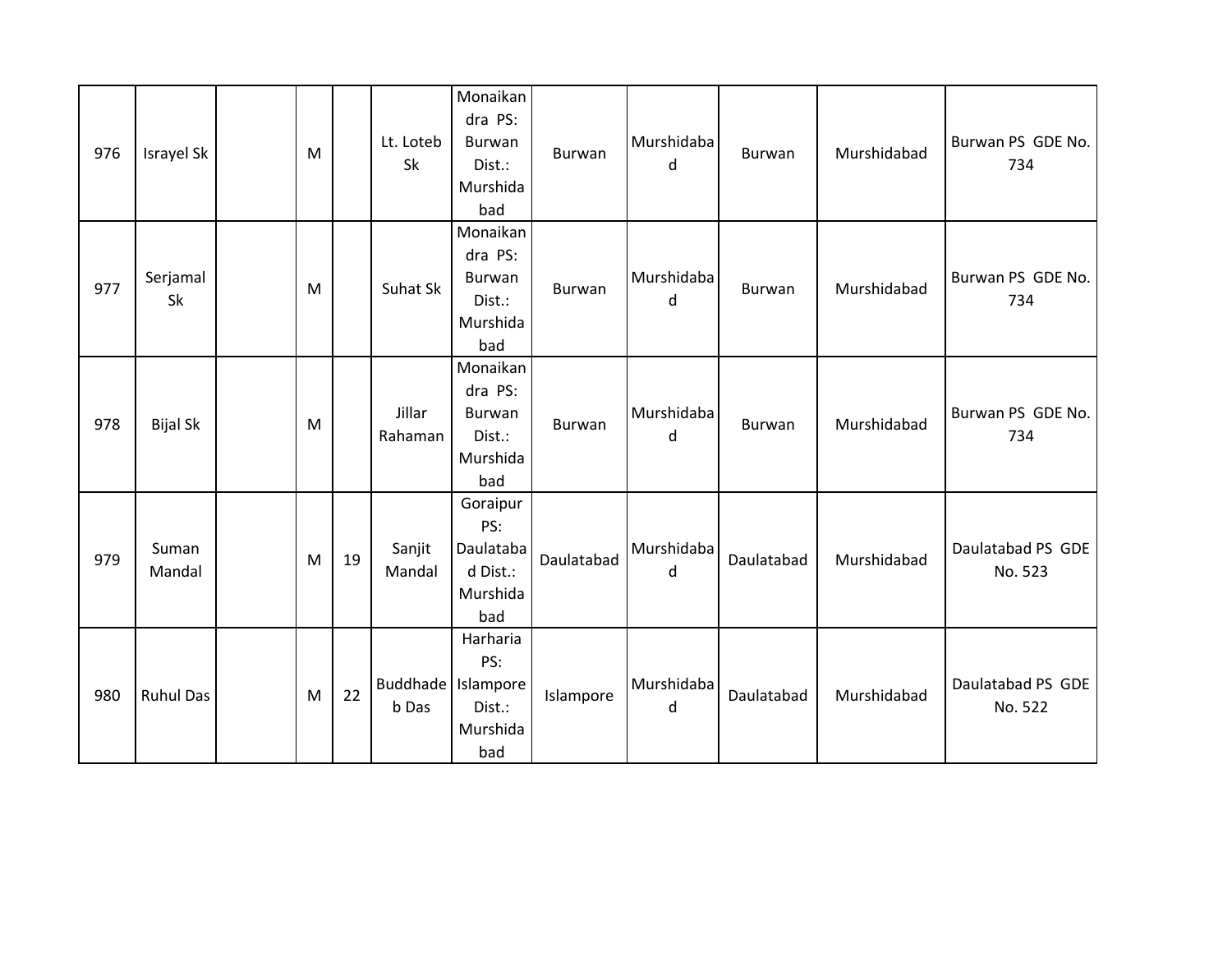| 981 | Subho Das        | M         | 21 | Gour Das         | Doulataba<br>${\sf d}$<br>Bittarpara<br>PS:<br>Daulataba<br>d Dist.:<br>Murshida<br>bad | Daulatabad | Murshidaba<br>d | Daulatabad | Murshidabad | Daulatabad PS GDE<br>No. 522 |
|-----|------------------|-----------|----|------------------|-----------------------------------------------------------------------------------------|------------|-----------------|------------|-------------|------------------------------|
| 982 | Ujjal Gaji       | M         | 25 | Rahaman<br>Gaji  | Chhaighari<br>Shahjipara<br>PS:<br>Daulataba<br>d Dist.:<br>Murshida<br>bad             | Daulatabad | Murshidaba<br>d | Daulatabad | Murshidabad | Daulatabad PS GDE<br>No. 522 |
| 983 | Ratan Das        | M         | 47 | Fadu Das         | Domkal<br>Bazar PS:<br>Domkal<br>Dist.:<br>Murshida<br>bad                              | Domkal     | Murshidaba<br>d | Domkal     | Murshidabad | Domkal PS GDE No.<br>730     |
| 984 | Sunil<br>Mondal  | ${\sf M}$ | 39 | Laltu<br>Mondal  | PS:<br>Domkal<br>Dist.:<br>Murshida<br>bad                                              | Domkal     | Murshidaba<br>d | Domkal     | Murshidabad | Domkal PS GDE No.<br>730     |
| 985 | Prabir<br>Mondal | M         | 27 | Dhiren<br>Mondal | PS:<br>Domkal<br>Dist.:<br>Murshida<br>bad                                              | Domkal     | Murshidaba<br>d | Domkal     | Murshidabad | Domkal PS GDE No.<br>730     |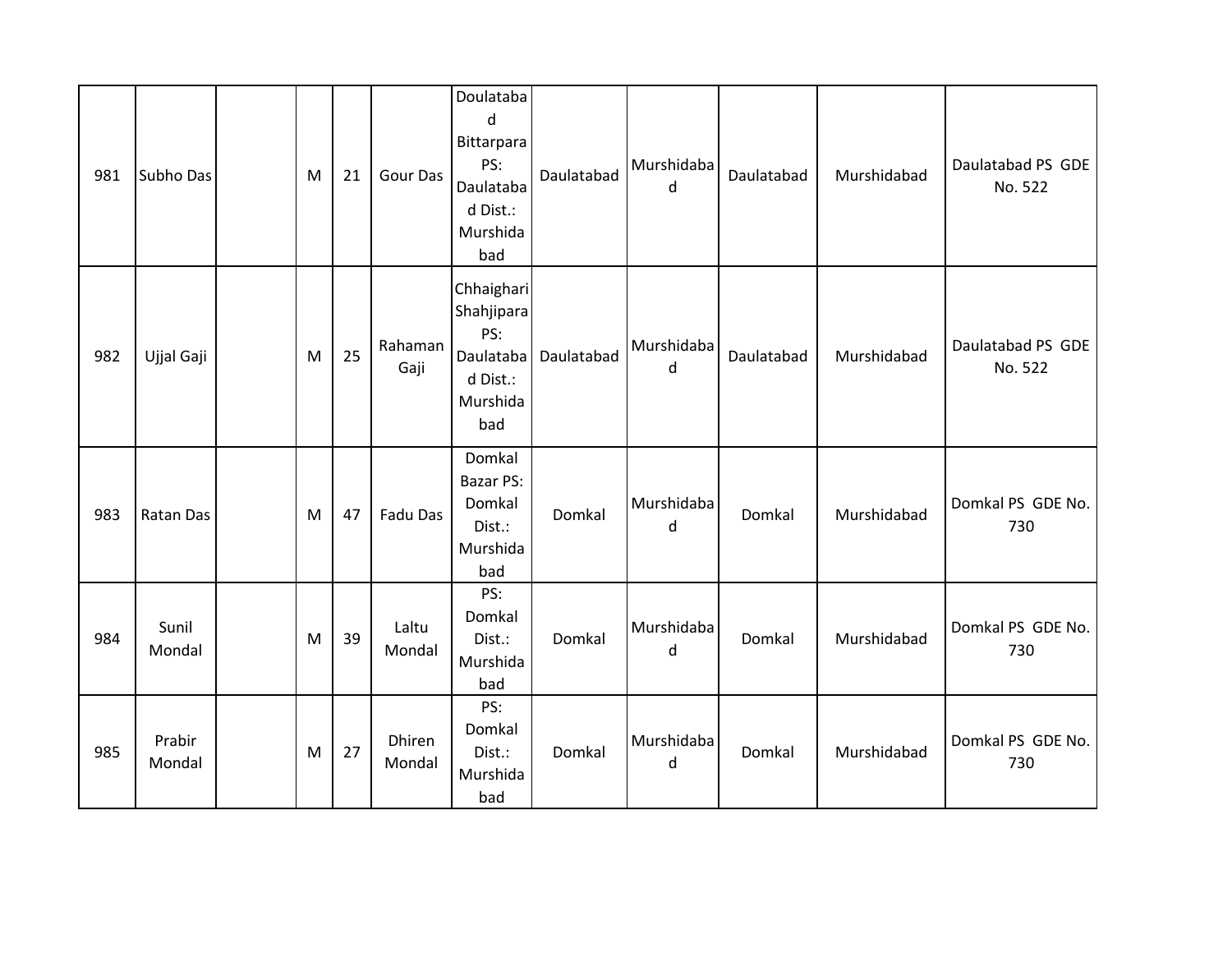| 986 | Jahangir<br>Alam | M | 42 | Najimuddi<br>n Mondal | PS:<br>Domkal<br>Dist.:<br>Murshida<br>bad                                         | Domkal      | Murshidaba<br>d | Domkal      | Murshidabad | Domkal PS GDE No.<br>730      |
|-----|------------------|---|----|-----------------------|------------------------------------------------------------------------------------|-------------|-----------------|-------------|-------------|-------------------------------|
| 987 | Rajjak Sk        | M | 30 | Ansar Sk              | Hariharpa<br>ra<br>Huchkipar<br>a PS:<br>Hariharpa<br>ra Dist.:<br>Murshida<br>bad | Hariharpara | Murshidaba<br>d | Hariharpara | Murshidabad | Hariharpara PS GDE<br>No. 584 |
| 988 | Sentu Sk         | M | 25 | Lalu Sk               | Hariharpa<br>ra PS:<br>Hariharpa<br>ra Dist.:<br>Murshida<br>bad                   | Hariharpara | Murshidaba<br>d | Hariharpara | Murshidabad | Hariharpara PS GDE<br>No. 584 |
| 989 | Rashid<br>Mondal | M | 48 | Mantu<br>Mondal       | Hariharpa<br>ra PS:<br>Hariharpa<br>ra Dist.:<br>Murshida<br>bad                   | Hariharpara | Murshidaba<br>d | Hariharpara | Murshidabad | Hariharpara PS GDE<br>No. 584 |
| 990 | Haru Mal         | M | 45 | Sukhen<br>Mal         | Choa PS:<br>Hariharpa<br>ra Dist.:<br>Murshida<br>bad                              | Hariharpara | Murshidaba<br>d | Hariharpara | Murshidabad | Hariharpara PS GDE<br>No. 584 |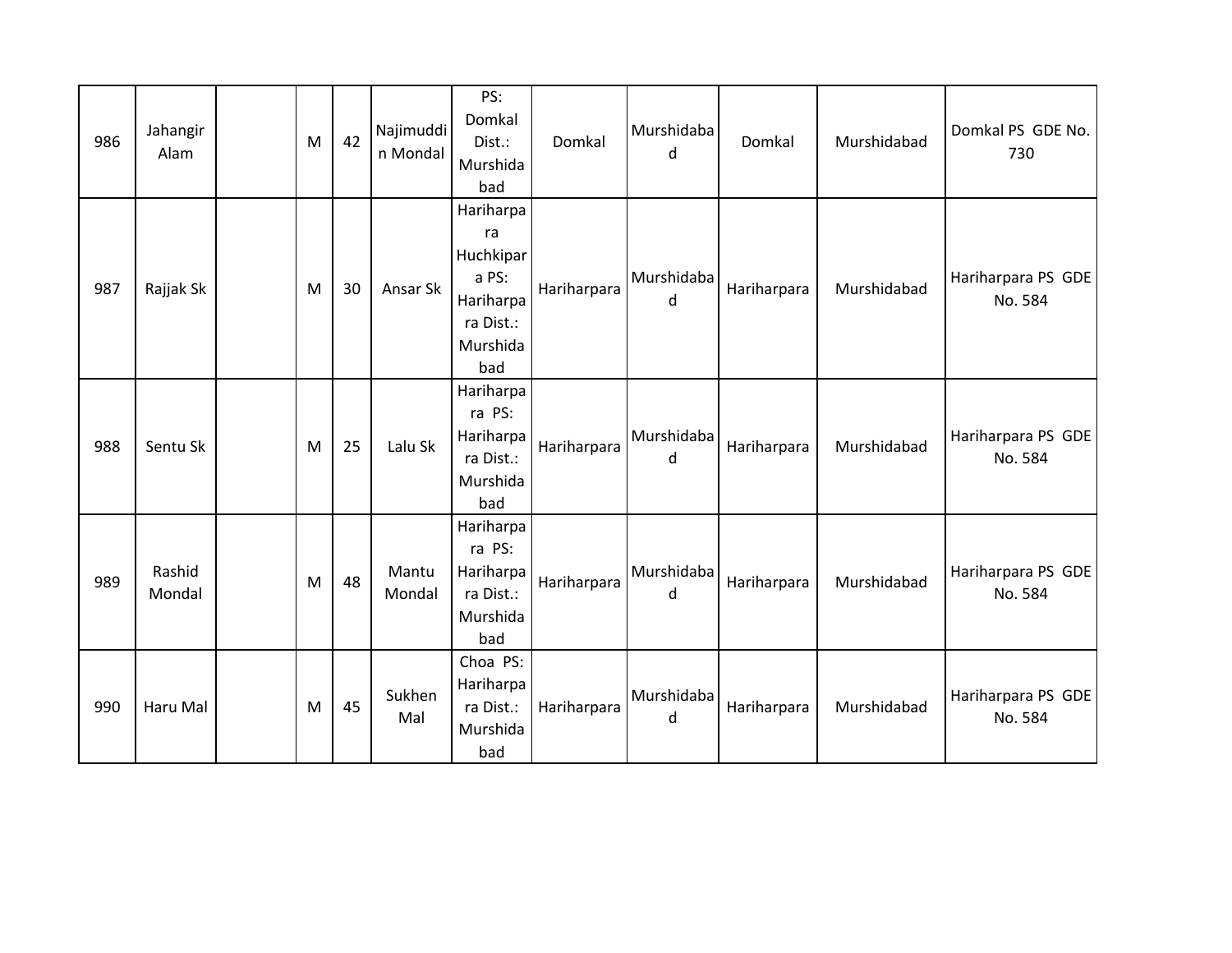| 991 | Basudeb<br>Mal         | M | 32 | Santu Mal                | Raipur PS:<br>Hariharpa<br>ra Dist.:<br>Murshida<br>bad          | Hariharpara | Murshidaba<br>d | Hariharpara | Murshidabad | Hariharpara PS GDE<br>No. 584 |
|-----|------------------------|---|----|--------------------------|------------------------------------------------------------------|-------------|-----------------|-------------|-------------|-------------------------------|
| 992 | <b>Minarul Sk</b>      | M | 30 | <b>Kuddus Sk</b>         | Domkal<br>PS:<br>Domkal<br>Dist.:<br>Murshida<br>bad             | Domkal      | Murshidaba<br>d | Hariharpara | Murshidabad | Hariharpara PS GDE<br>No. 584 |
| 993 | <b>Bittu</b><br>Mondal | M |    | <b>Budhdeb</b><br>Mondal | <b>DOMKAL</b><br>PS:<br>Domkal<br>Dist.:<br>Murshida<br>bad      | Domkal      | Murshidaba<br>d | Islampore   | Murshidabad | Islampore PS GDE<br>No. 521   |
| 994 | Sujoy<br>Talukdar      | M |    | Bijoy<br>Talukdar        | <b>DOMKAL</b><br>PS:<br>Domkal<br>Dist.:<br>Murshida<br>bad      | Domkal      | Murshidaba<br>d | Islampore   | Murshidabad | Islampore PS GDE<br>No. 521   |
| 995 | Arjun<br>Ghosh         | M |    | Sanjoy<br>Ghosh          | <b>BARDHA</b><br>PS:<br>Daulataba<br>d Dist.:<br>Murshida<br>bad | Daulatabad  | Murshidaba<br>d | Islampore   | Murshidabad | Islampore PS GDE<br>No. 521   |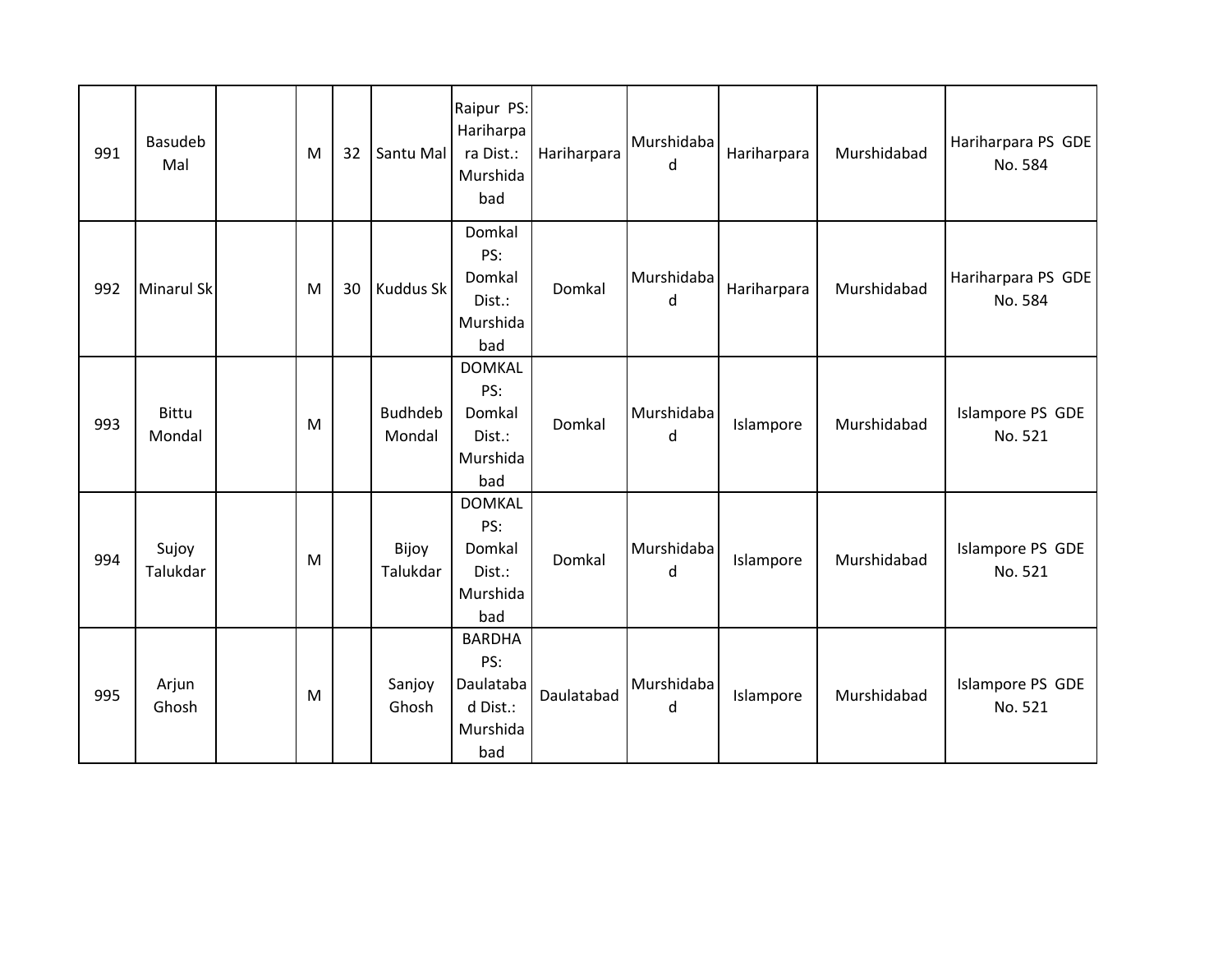| 996  | Rajib<br>Ghosh     | M | Gopal<br>Ghosh         | <b>BARDHA</b><br>PS:<br>Daulataba<br>d Dist.:<br>Murshida<br>bad        | Daulatabad  | Murshidaba<br>d | Islampore | Murshidabad | Islampore PS GDE<br>No. 521 |
|------|--------------------|---|------------------------|-------------------------------------------------------------------------|-------------|-----------------|-----------|-------------|-----------------------------|
| 997  | Nur Islam          | M | Osman<br>Mondal        | <b>HARIHARP</b><br>ARA PS:<br>Hariharpa<br>ra Dist.:<br>Murshida<br>bad | Hariharpara | Murshidaba<br>d | Islampore | Murshidabad | Islampore PS GDE<br>No. 521 |
| 998  | Sajibul Sk         | M | Golam<br>Mostafa<br>Sk | <b>HARIHARP</b><br>ARA PS:<br>Hariharpa<br>ra Dist.:<br>Murshida<br>bad | Hariharpara | Murshidaba<br>d | Islampore | Murshidabad | Islampore PS GDE<br>No. 521 |
| 999  | Habibur<br>Rahaman | M | <b>Hasibul Sk</b>      | <b>SATGACHI</b><br>PS:<br>Beldanga<br>Dist.:<br>Murshida<br>bad         | Beldanga    | Murshidaba<br>d | Islampore | Murshidabad | Islampore PS GDE<br>No. 521 |
| 1000 | Abul<br>Kalam      | M | Liyakat Sk             | SARGACH<br>HI PS:<br>Beldanga<br>Dist.:<br>Murshida<br>bad              | Beldanga    | Murshidaba<br>d | Islampore | Murshidabad | Islampore PS GDE<br>No. 521 |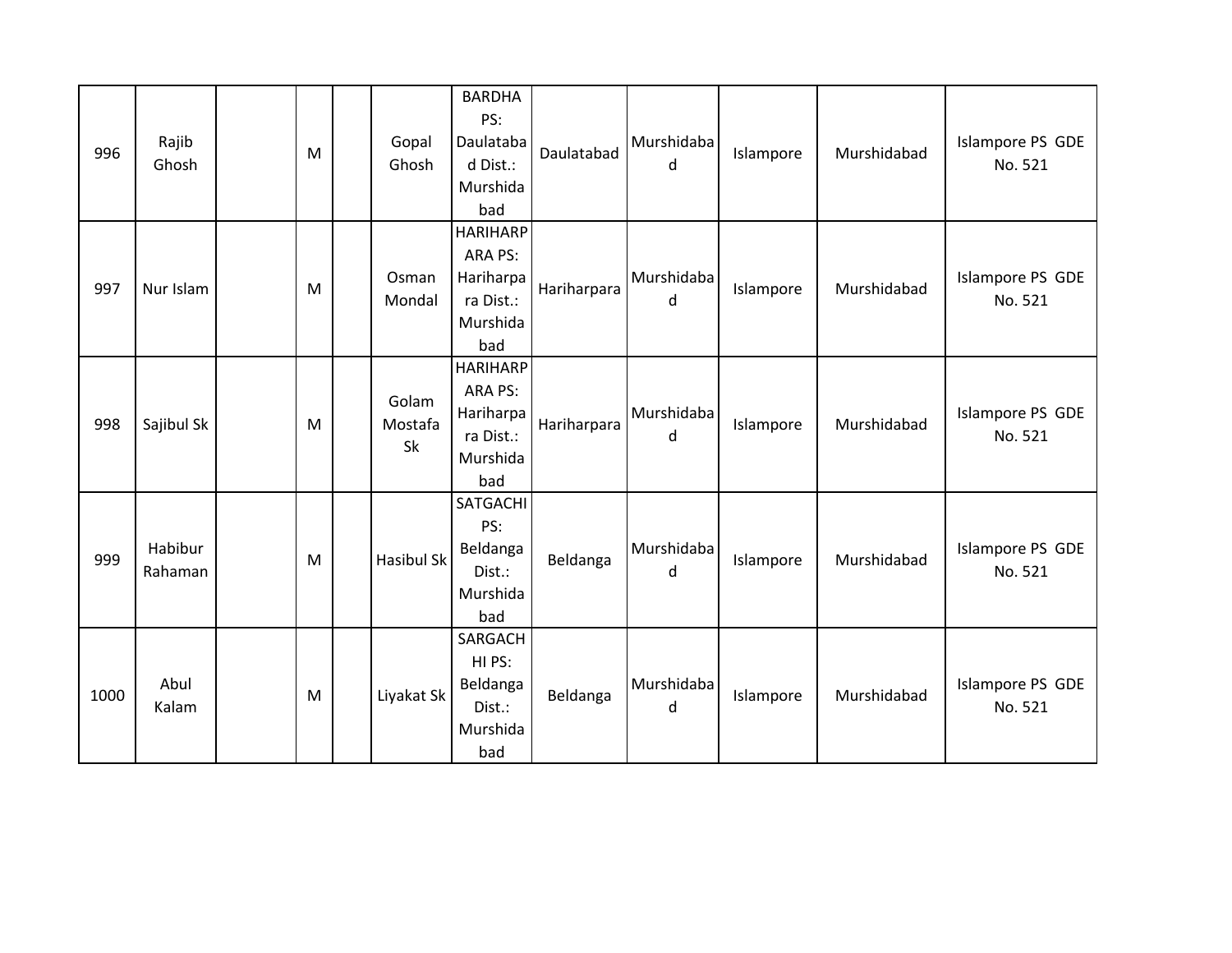| 1001 | Siddik Sk        | M | Alauddin<br>Sk   | SARANGP<br>UR PS:<br>Domkal<br>Dist.:<br>Murshida<br>bad              | Domkal    | Murshidaba<br>d | Islampore | Murshidabad | Islampore PS GDE<br>No. 589 |
|------|------------------|---|------------------|-----------------------------------------------------------------------|-----------|-----------------|-----------|-------------|-----------------------------|
| 1002 | <b>Mainul Sk</b> | M | Anarul Sk        | <b>ISLAMTUL</b><br>I PS:<br>Domkal<br>Dist.:<br>Murshida<br>bad       | Domkal    | Murshidaba<br>d | Islampore | Murshidabad | Islampore PS GDE<br>No. 589 |
| 1003 | Akkash Sk        | M | Ajad Sk          | <b>BAJITPUR</b><br>PS:<br>Domkal<br>Dist.:<br>Murshida<br>bad         | Domkal    | Murshidaba<br>d | Islampore | Murshidabad | Islampore PS GDE<br>No. 589 |
| 1004 | <b>Robiul Sk</b> | M | Salam Sk         | <b>NASHIYAT</b><br>PARA PS:<br>Islampore<br>Dist.:<br>Murshida<br>bad | Islampore | Murshidaba<br>d | Islampore | Murshidabad | Islampore PS GDE<br>No. 521 |
| 1005 | Tahasen<br>Sk    | M | Abdul Bari<br>Sk | PS:<br>Islampore<br>Dist.:<br>Murshida<br>bad                         | Islampore | Murshidaba<br>d | Islampore | Murshidabad | Islampore PS GDE<br>No. 521 |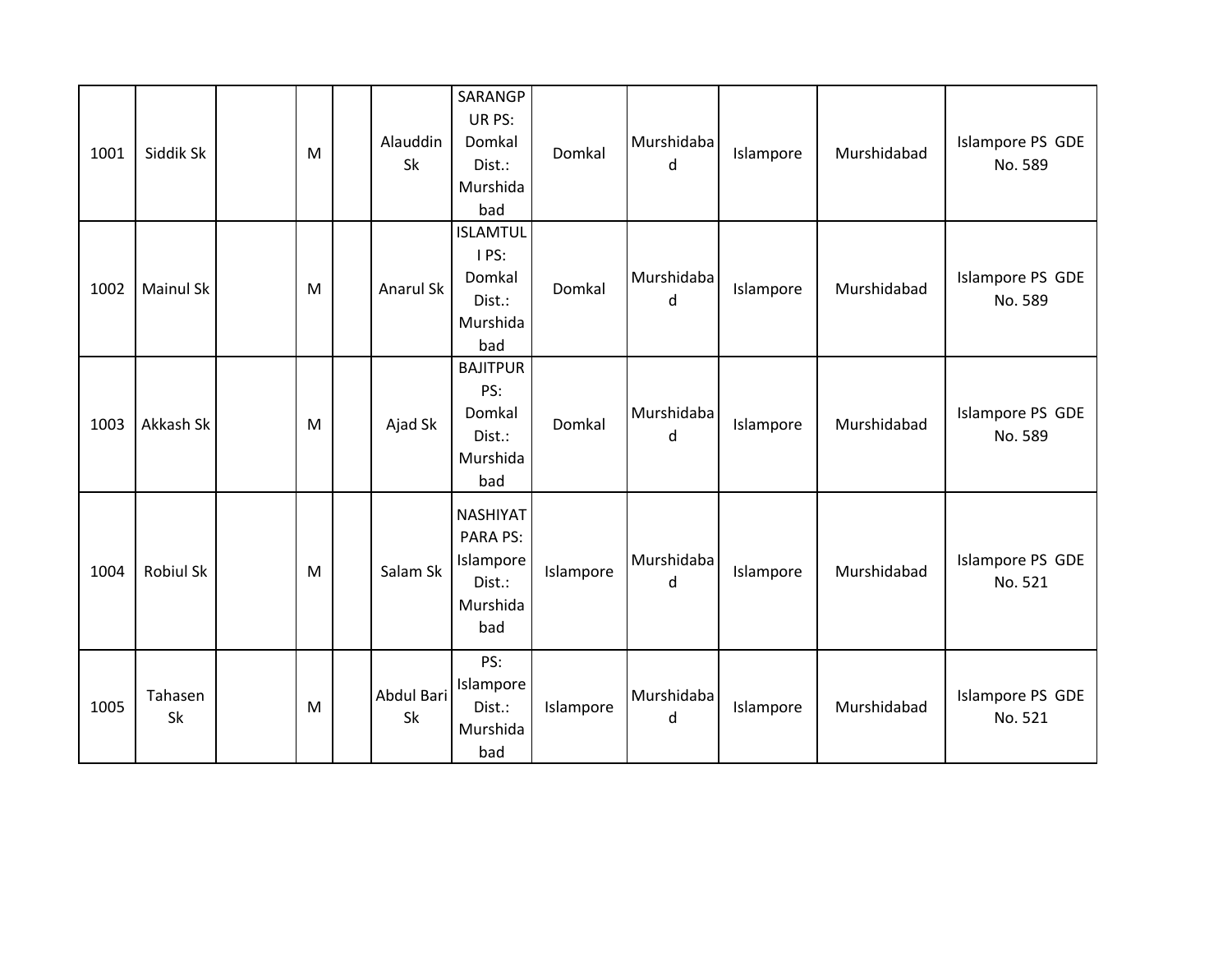| 1006 | Selim Sk                 | M |    | Amjad Sk               | Uttar<br>Ghoshpar<br>a PS:<br>Jalangi<br>Dist.:<br>Murshida<br>bad | Jalangi | Murshidaba<br>d | Jalangi | Murshidabad | Jalangi PS GDE No.<br>518 |
|------|--------------------------|---|----|------------------------|--------------------------------------------------------------------|---------|-----------------|---------|-------------|---------------------------|
| 1007 | Hafijul<br><b>Biswas</b> | M |    | Rustam<br>Sarkar       | Biswaspar<br>a PS:<br>Jalangi<br>Dist.:<br>Murshida<br>bad         | Jalangi | Murshidaba<br>d | Jalangi | Murshidabad | Jalangi PS GDE No.<br>518 |
| 1008 | Najim Sk                 | M |    | Nujuruddi<br>n Sk      | Biswaspar<br>a PS:<br>Jalangi<br>Dist.:<br>Murshida<br>bad         | Jalangi | Murshidaba<br>d | Jalangi | Murshidabad | Jalangi PS GDE No.<br>518 |
| 1009 | Habibur<br>Rahaman       | M |    | Motiur<br>Rahaman      | Kaliganj<br>PS: Jalangi<br>Dist.:<br>Murshida<br>bad               | Jalangi | Murshidaba<br>d | Jalangi | Murshidabad | Jalangi PS GDE No.<br>518 |
| 1010 | Milon<br>Mandal          | M | 42 | <b>Biren</b><br>Mandal | Padampur<br>PS: Jiaganj<br>Dist.:<br>Murshida<br>bad               | Jiaganj | Murshidaba<br>d | Jiaganj | Murshidabad | Jiaganj PS GDE No.<br>454 |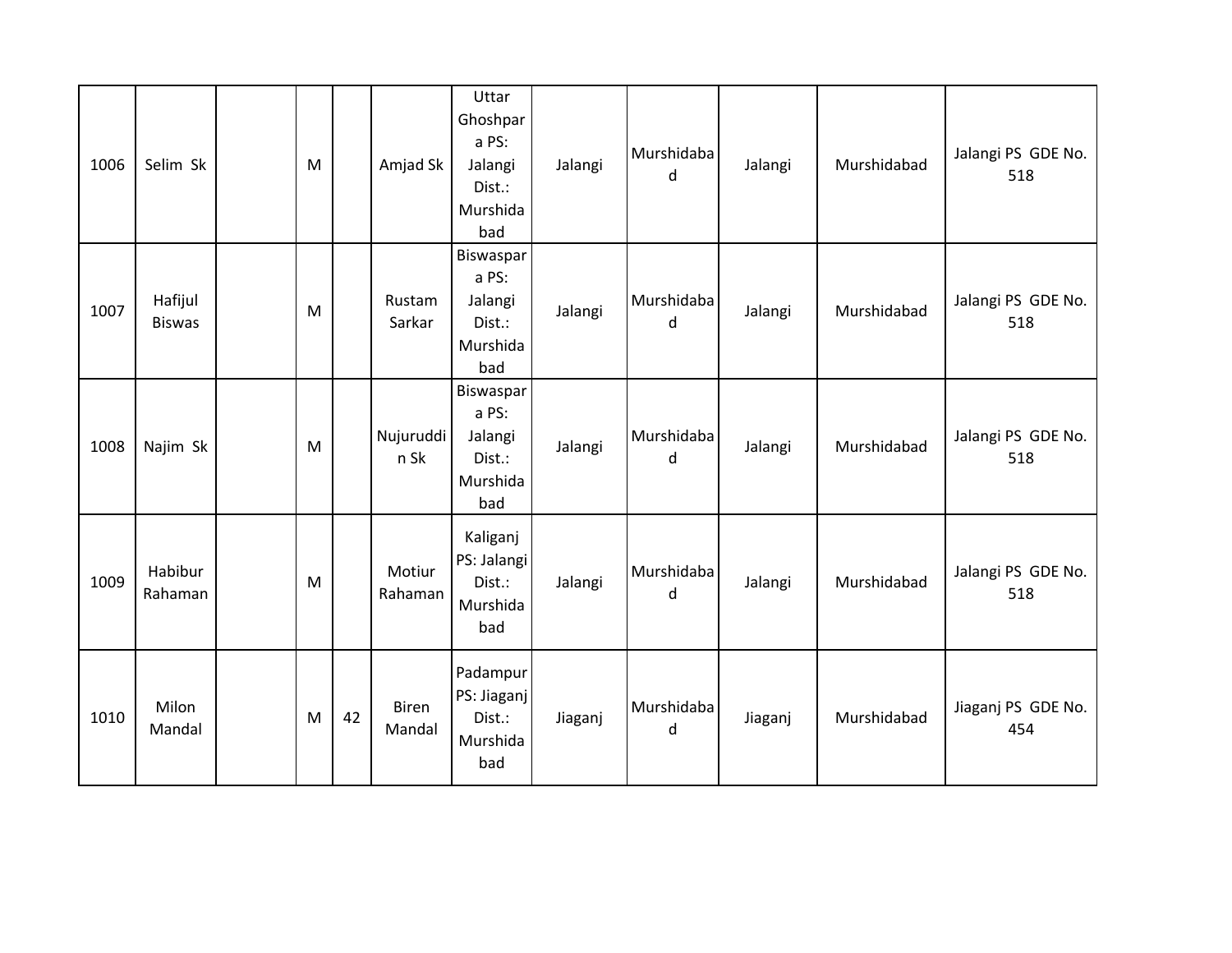| 1011 | Bikash<br>Chowdhur<br>y | M | 32  | Lt. Nirmal<br>y                  | Goraipur<br>Hindupara<br>PS:<br>Chowdhur Islampore<br>Dist.:<br>Murshida<br>bad | Islampore | Murshidaba<br>d                | Jiaganj  | Murshidabad | Jiaganj PS GDE No.<br>454  |
|------|-------------------------|---|-----|----------------------------------|---------------------------------------------------------------------------------|-----------|--------------------------------|----------|-------------|----------------------------|
| 1012 | Sudip<br>Chowdhur<br>y  | M | 454 | Lt.<br>Gurupada<br>Chowdhur<br>y | Goraipur<br>Hindupara<br>PS:<br>Islampore<br>Dist.:<br>Murshida<br>bad          | Islampore | Murshidaba<br>d                | Jiaganj  | Murshidabad | Jiaganj PS GDE No.<br>454  |
| 1013 | Sandip<br>Mondal        | M | 31  | Bikash<br>Mondal                 | Eroali PS:<br>Khargram<br>Dist.:<br>Murshida<br>bad                             | Khargram  | Murshidaba<br>d                | Khargram | Murshidabad | Khargram PS GDE<br>No. 604 |
| 1014 | Bickram<br>Mondal       | M | 26  | <b>Dilip</b><br>Mondal           | Kanduri<br>PS:<br>Khargram<br>Dist.:<br>Murshida<br>bad                         | Khargram  | Murshidaba<br>d                | Khargram | Murshidabad | Khargram PS GDE<br>No. 604 |
| 1015 | Kartick<br>Mondal       | M | 29  | Nirmal<br>Mondal                 | Aliyapara<br>PS:<br>Shantipur<br>Dist.:<br>Ranaghat<br>Police<br>District       | Shantipur | Ranaghat<br>Police<br>District | Nabagram | Murshidabad | Nabagram PS GDE<br>No. 619 |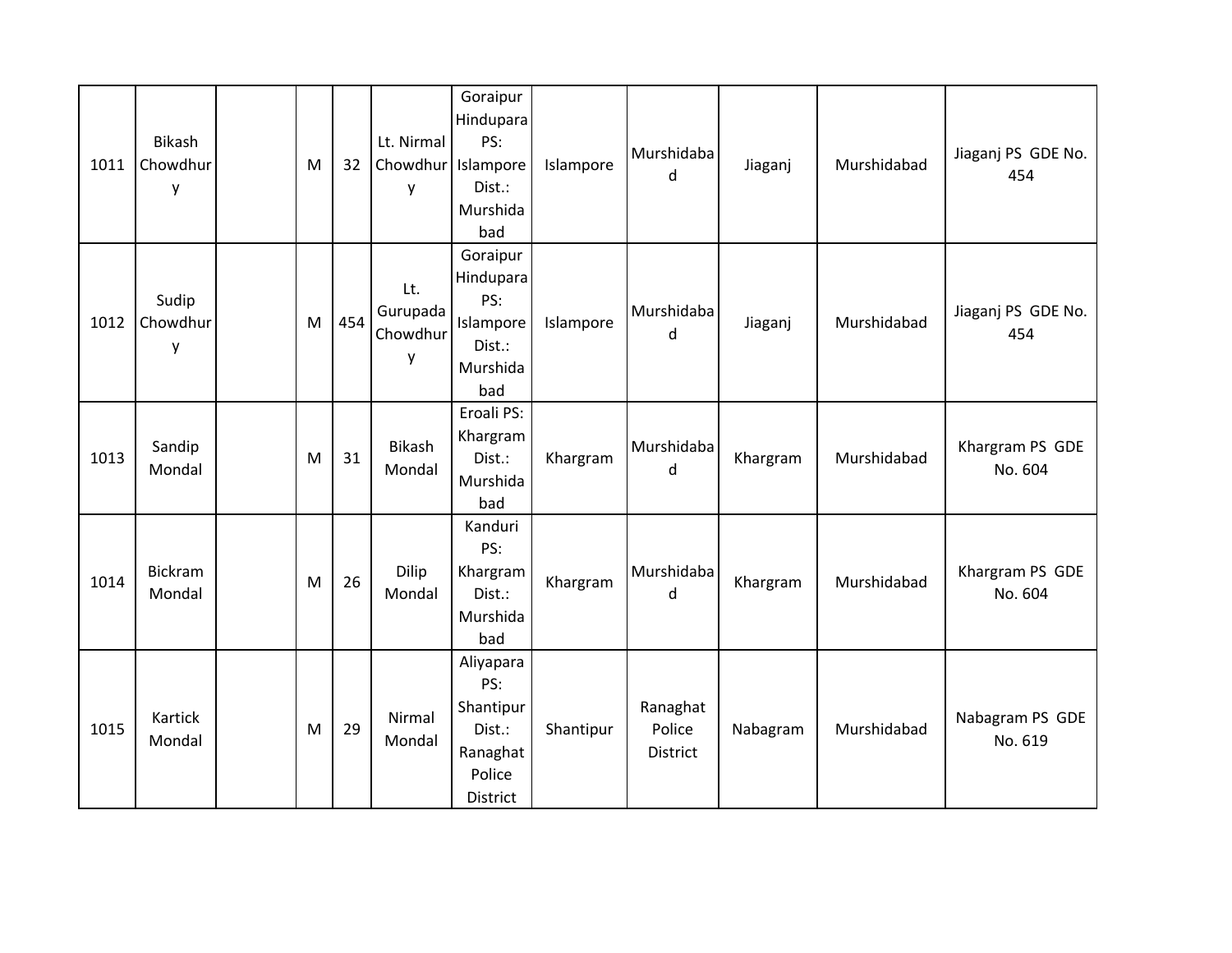| 1016 | Sankar<br>Mondal        | M | 58 | Lt.<br>Krishnadh<br>ar Mondal | Kanfala<br>PS:<br>Nabagram<br>Dist.:<br>Murshida<br>bad                      | Nabagram   | Murshidaba<br>d                       | Nabagram | Murshidabad | Nabagram PS GDE<br>No. 632 |
|------|-------------------------|---|----|-------------------------------|------------------------------------------------------------------------------|------------|---------------------------------------|----------|-------------|----------------------------|
| 1017 | Prosanta<br>Ghosh       | M | 59 | Lt.<br>Soubhagy<br>a Ghosh    | Kanfala<br>PS:<br>Nabagram<br>Dist.:<br>Murshida<br>bad                      | Nabagram   | Murshidaba<br>d                       | Nabagram | Murshidabad | Nabagram PS GDE<br>No. 632 |
| 1018 | Sanjay<br>Mondal        | M | 21 | Suresh<br>Mondal              | Singar PS:<br>Nabagram<br>Dist.:<br>Murshida<br>bad                          | Nabagram   | Murshidaba<br>d                       | Nabagram | Murshidabad | Nabagram PS GDE<br>No. 652 |
| 1019 | Sufiyan<br>Ali          | M | 23 | Saidul<br>Islam               | Amlabari<br>PS:<br>Sagardighi<br>Dist.:<br>Jangipur<br>Police<br>District    | Sagardighi | Jangipur<br>Police<br><b>District</b> | Nabagram | Murshidabad | Nabagram PS GDE<br>No. 639 |
| 1020 | Md.<br>Tarikul<br>Islam | M | 28 | Abdul<br>Matin                | Mathurap<br>ur PS:<br>Sagardighi<br>Dist.:<br>Jangipur<br>Police<br>District | Sagardighi | Jangipur<br>Police<br>District        | Nabagram | Murshidabad | Nabagram PS GDE<br>No. 639 |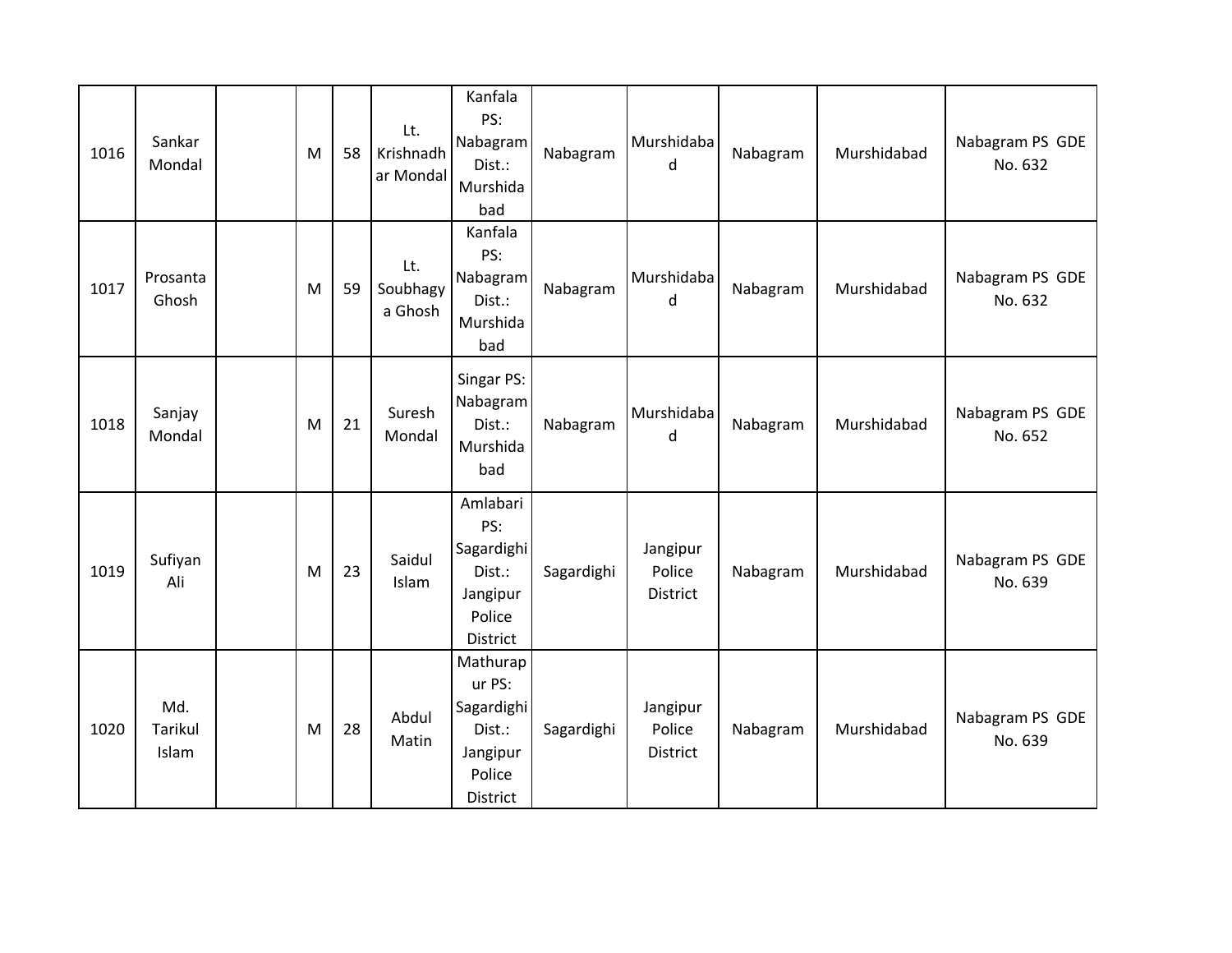| 1021 | Hasibur<br>Rahaman | M | 40 | Harsed Ali                     | Amritpur<br>PS:<br>Sagardighi<br>Dist.:<br>Jangipur<br>Police<br>District | Sagardighi | Jangipur<br>Police<br>District | Nabagram  | Murshidabad          | Nabagram PS GDE<br>No. 639  |
|------|--------------------|---|----|--------------------------------|---------------------------------------------------------------------------|------------|--------------------------------|-----------|----------------------|-----------------------------|
| 1022 | Sanjoy<br>Das      | M | 25 | Sajal Das                      | Kulaichan<br>di PS:<br>Nawda<br>Dist.:<br>Murshida<br>bad                 | Nawda      | Murshidaba<br>d                | Nawda     | Murshidabad          | Nawda PS GDE No.<br>525     |
| 1023 | Namaji<br>Mridha   | M | 50 | Imani<br>Mridha                | Seikhpara<br>PS:<br>Raninagar<br>Dist.:<br>Murshida<br>bad                | Raninagar  | Murshidaba<br>d                | Raninagar | Murshidabad          | Raninagar PS GDE<br>No. 543 |
| 1024 | Sankar<br>Das      | M | 29 | <b>Biswanath</b><br><b>Das</b> | OF<br><b>RASULPUR</b><br>PS: Belda<br>Dist.:<br>Paschim<br>Mednipor<br>e  | Belda      | Paschim<br>Mednipore           | Belda     | Paschim<br>Mednipore | Belda PS GDE No.<br>962     |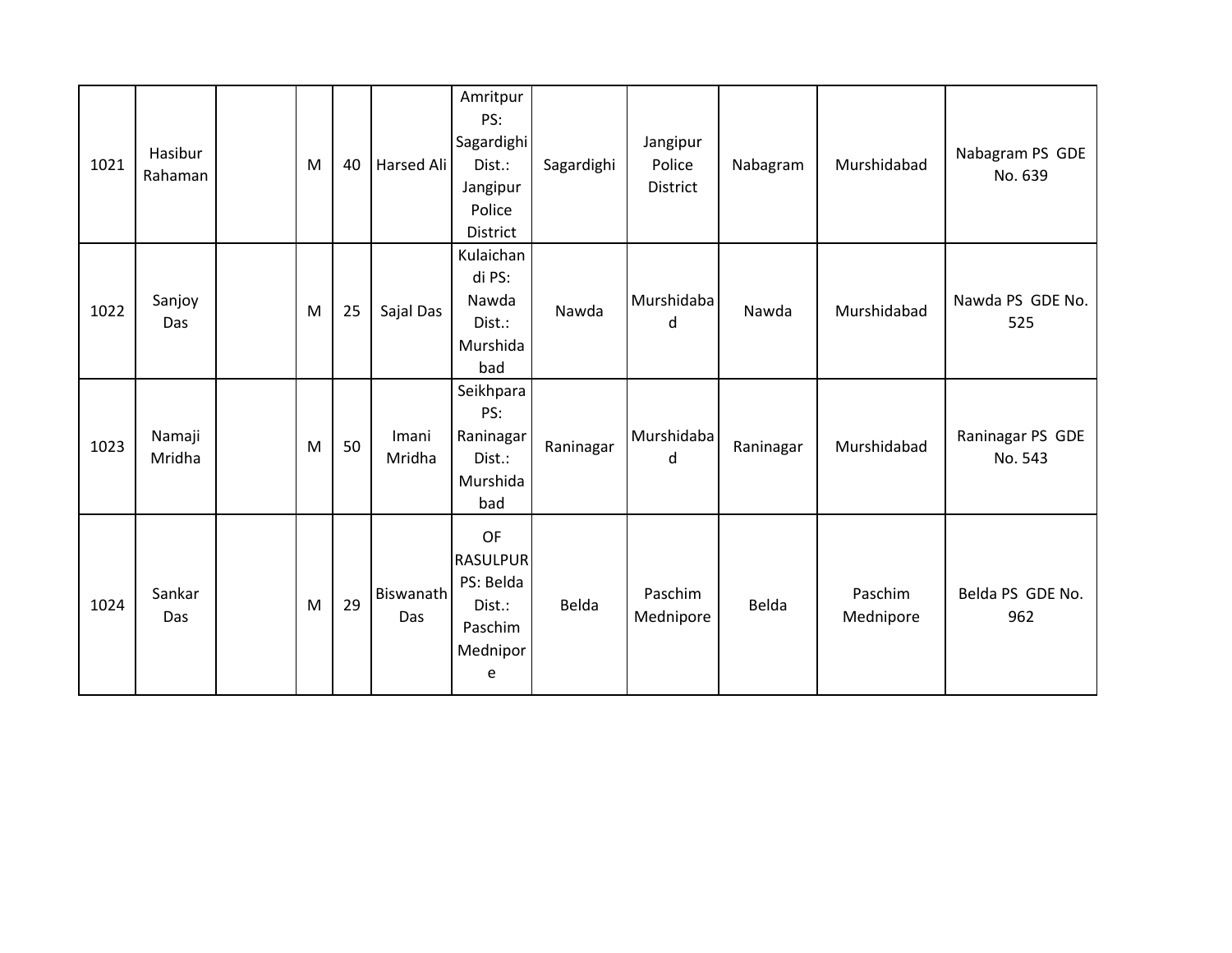| 1025 | Ratan<br>Maity     | M | 32 | Lt Bhim<br>Charan<br>Maity | OF<br><b>HARIBARH</b><br>PS: Belda<br>Dist.:<br>Paschim<br>Mednipor<br>e                                  | Belda           | Paschim<br>Mednipore | Belda       | Paschim<br>Mednipore | Belda PS GDE No.<br>962              |
|------|--------------------|---|----|----------------------------|-----------------------------------------------------------------------------------------------------------|-----------------|----------------------|-------------|----------------------|--------------------------------------|
| 1026 | Mangal<br>Mandi    | M |    | Piyadi                     | Takahedu<br>a PS:<br>Chandrak<br>ona Dist.:<br>Paschim<br>Mednipor<br>e                                   | Chandrakon<br>a | Paschim<br>Mednipore | Chandrakona | Paschim<br>Mednipore | Chandrakona PS<br><b>GDE No. 509</b> |
| 1027 | Arun Dolai<br>(44) |   |    | S/o Nanda<br>Dolai         | OF<br><b>MOKARA</b><br>MPUR, PS-<br>DASPUR,<br>DIST-<br><b>PASCHIM</b><br><b>MEDINIPU</b><br>$\mathsf{R}$ |                 | Basirhat             | Daspur      | Paschim<br>Mednipore | Daspur PS GDE No.<br>714             |
| 1028 | Bapi Bag<br>(40)   |   |    | S/o Nitai<br><b>Bag</b>    | <b>OF</b><br><b>PURUSOT</b><br>TAMPUR,<br>PS-<br>DASPUR,<br>DIST-<br><b>PASCHIM</b><br><b>MEDIN</b>       |                 | Basirhat             | Daspur      | Paschim<br>Mednipore | Daspur PS GDE No.<br>714             |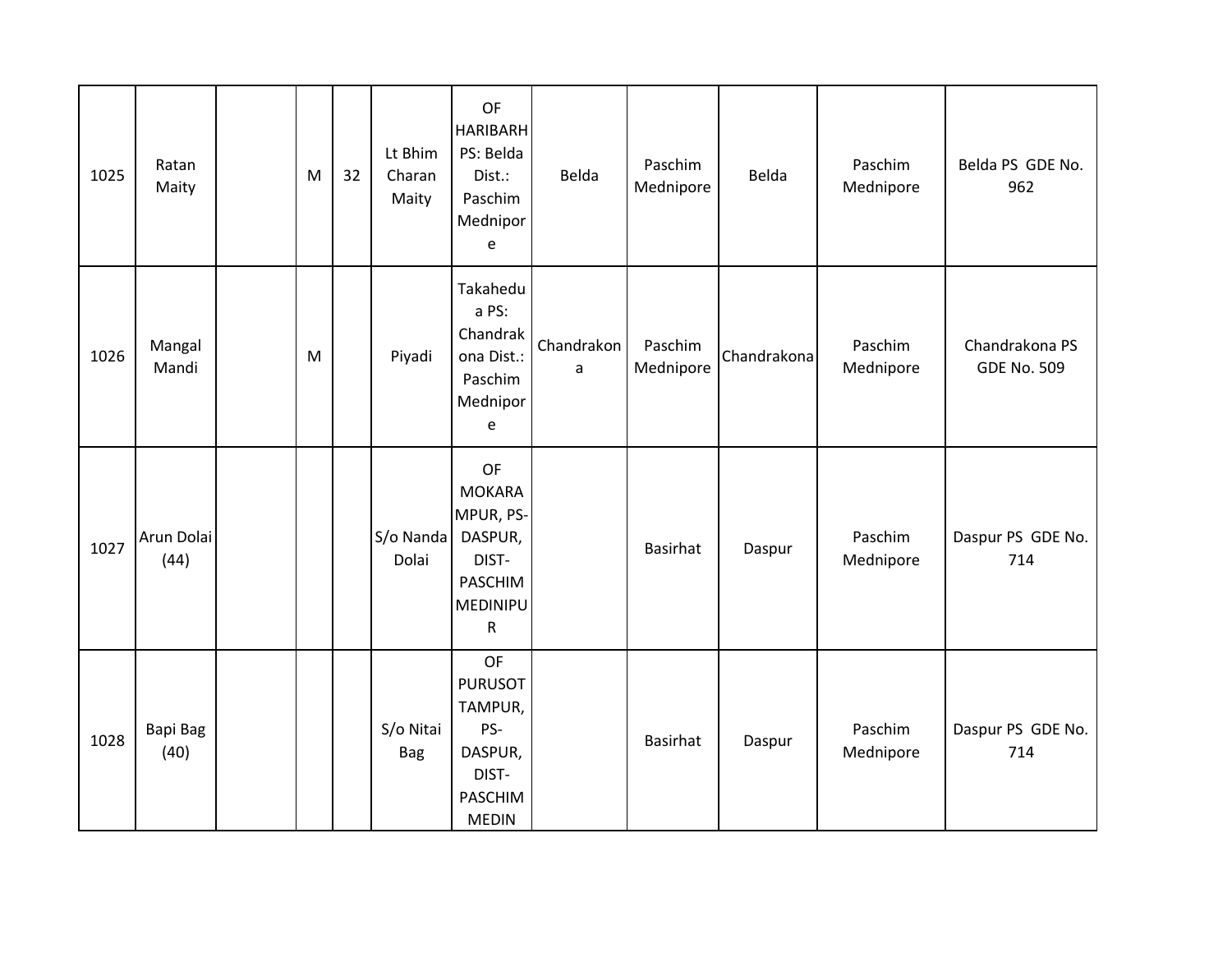| 1029 | Asit Bag<br>(43)         |  | $S/O$ Lt.<br>Habal Bag             | OF<br>RADHAKA<br>NTAPUR,<br>PS-<br>DASPUR,<br>DIST-<br>PASCHIM<br><b>MEDINI</b>        | Basirhat | Daspur | Paschim<br>Mednipore | Daspur PS GDE No.<br>714 |
|------|--------------------------|--|------------------------------------|----------------------------------------------------------------------------------------|----------|--------|----------------------|--------------------------|
| 1030 | Sk. Selim<br>Ali (36)    |  | S/o Lt. Sk.<br>Riyajuddin<br>Ali   | OF<br>VARATPU<br>R, PS-<br>DASPUR,<br>DIST-<br>PASCHIM<br><b>MEDINIPU</b><br>${\sf R}$ | Basirhat | Daspur | Paschim<br>Mednipore | Daspur PS GDE No.<br>703 |
| 1031 | Subhas<br>Mandal<br>(45) |  | $S/O$ Lt.<br>Sambhuna<br>th Mandal | OF<br><b>NISCHINT</b><br>APUR, PS-<br>DASPUR,<br>DIST-<br>PASCHIM<br><b>MEDINIP</b>    | Basirhat | Daspur | Paschim<br>Mednipore | Daspur PS GDE No.<br>711 |
| 1032 | Rahul<br>Mandal<br>(30)  |  | S/o Deben<br>Mandal                | OF<br><b>NISCHINT</b><br>APUR, PS-<br>DASPUR,<br>DIST-<br>PASCHIM<br><b>MEDINIP</b>    | Basirhat | Daspur | Paschim<br>Mednipore | Daspur PS GDE No.<br>711 |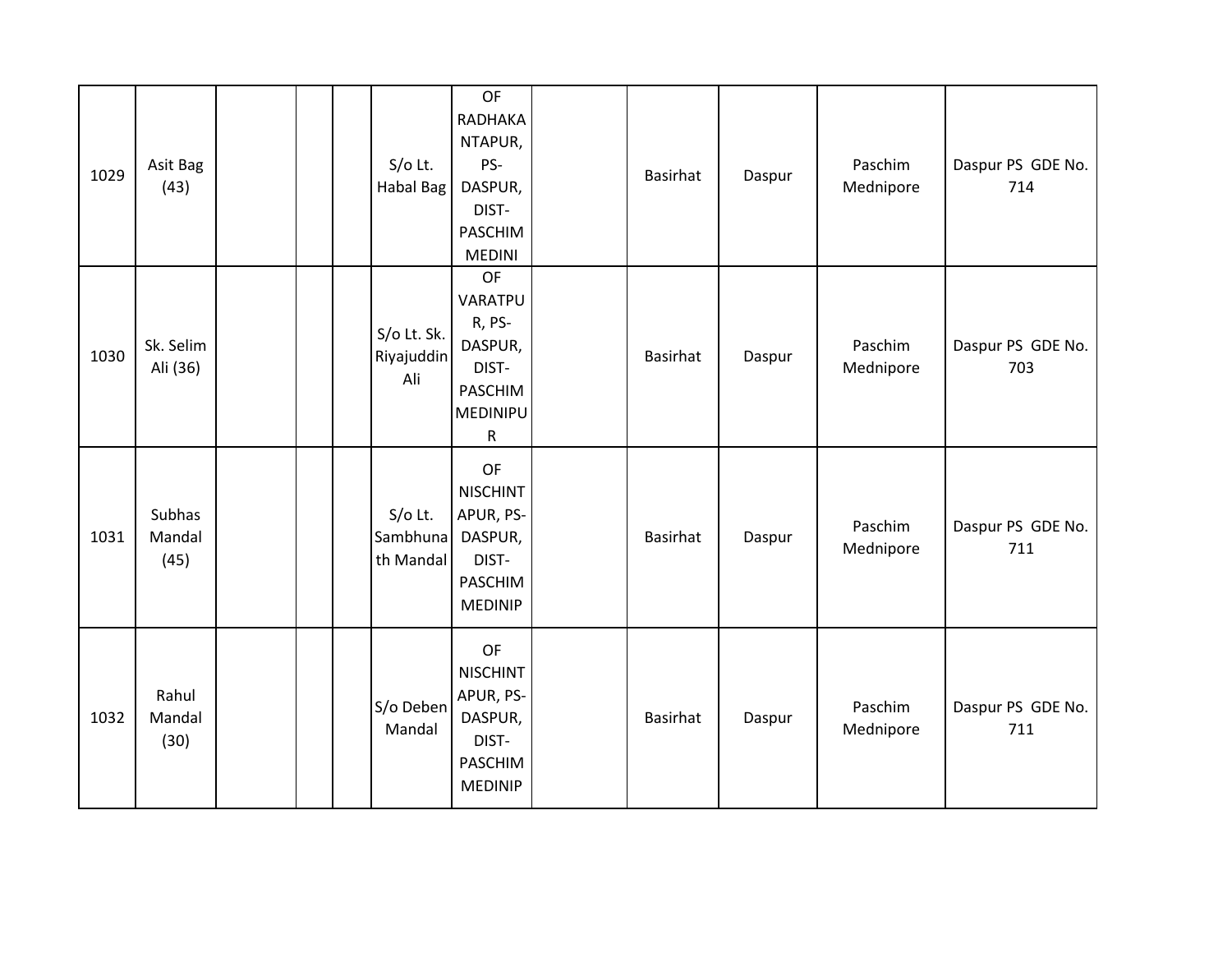| 1033 | Subhas<br>Mandal<br>(30)   |  | $S/O$ Lt.<br>Madhai<br>Mandal | OF<br><b>NISCHINT</b><br>APUR, PS-<br>DASPUR,<br>DIST-<br>PASCHIM<br><b>MEDINI</b>         | Basirhat        | Daspur | Paschim<br>Mednipore | Daspur PS GDE No.<br>711 |
|------|----------------------------|--|-------------------------------|--------------------------------------------------------------------------------------------|-----------------|--------|----------------------|--------------------------|
| 1034 | Shibnath<br>Mandal<br>(28) |  | $S/O$ Lt.<br>Anil<br>Mandal   | OF<br><b>NISCHINT</b><br>APUR, PS-<br>DASPUR,<br>DIST-<br><b>PASCHIM</b><br><b>MEDINIP</b> | Basirhat        | Daspur | Paschim<br>Mednipore | Daspur PS GDE No.<br>711 |
| 1035 | Sukumar<br>Mandal<br>(34)  |  | S/o Nakul<br>Mandal           | OF<br><b>NISCHINT</b><br>APUR, PS-<br>DASPUR,<br>DIST-<br><b>PASCHIM</b><br><b>MEDINI</b>  | <b>Basirhat</b> | Daspur | Paschim<br>Mednipore | Daspur PS GDE No.<br>711 |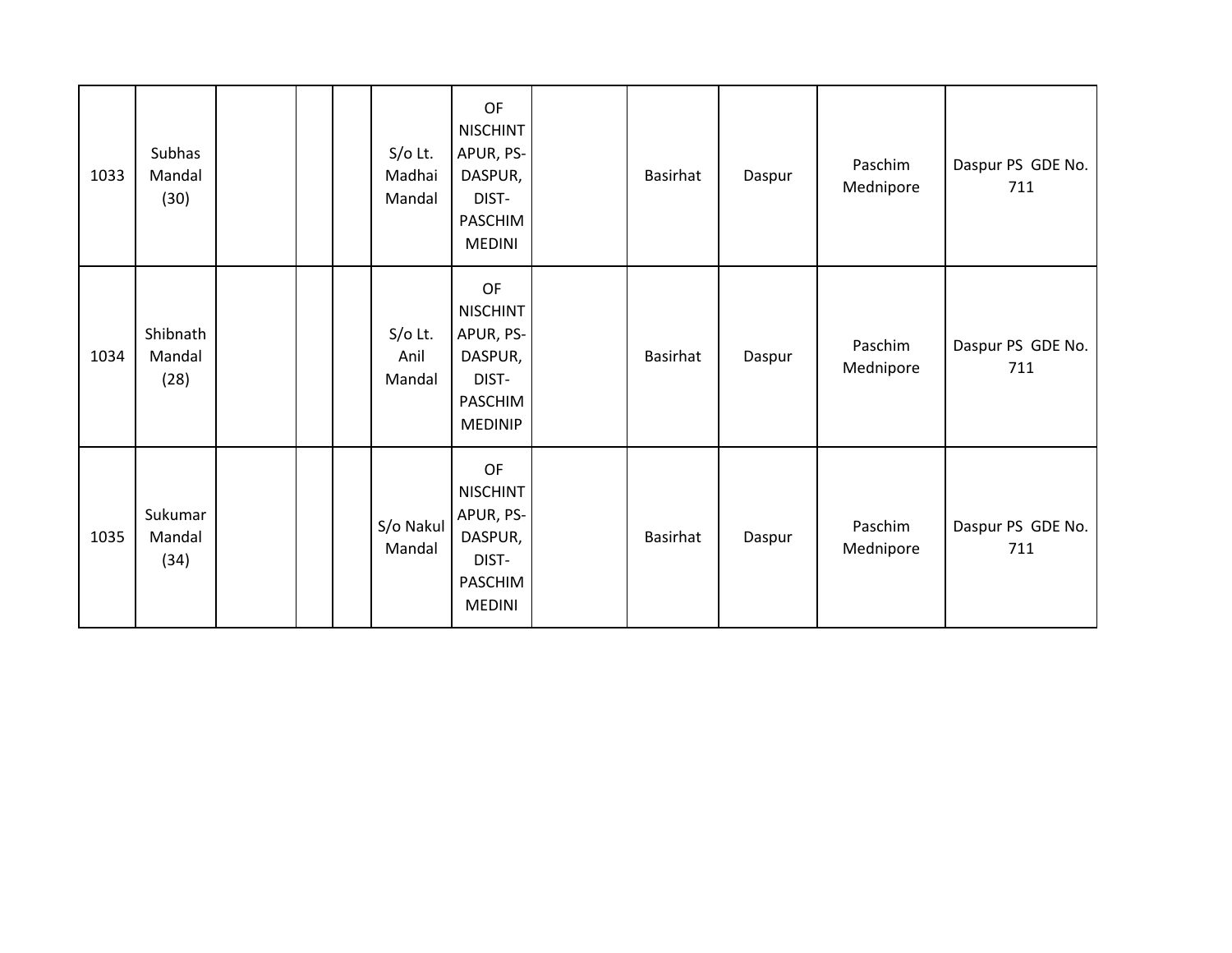| 1036 | Ganesh<br>Mallick    |   |    | Ranjit<br>Kumar<br>Mallick   | Vill-<br>Bhagaban<br>basan, PO-<br>Bharatpur,<br>PS-Debra,<br>Dist-P PS:<br>Debra<br>Dist.:<br>Paschim<br>Mednipor<br>e | Debra  | Paschim<br>Mednipore | Debra  | Paschim<br>Mednipore | Debra PS GDE No.<br>670  |
|------|----------------------|---|----|------------------------------|-------------------------------------------------------------------------------------------------------------------------|--------|----------------------|--------|----------------------|--------------------------|
| 1037 | Soumik<br><b>Bag</b> | M | 21 | Sujit<br>Kumar<br><b>Bag</b> | Konnagar<br>PS: Ghatal<br>Dist.:<br>Paschim<br>Mednipor<br>e                                                            | Ghatal | Paschim<br>Mednipore | Ghatal | Paschim<br>Mednipore | Ghatal PS GDE No.<br>681 |
| 1038 | Santanu<br>Santra    | M | 21 | Bhagirath<br>Santra          | Konnagar<br>PS: Ghatal<br>Dist.:<br>Paschim<br>Mednipor<br>e                                                            | Ghatal | Paschim<br>Mednipore | Ghatal | Paschim<br>Mednipore | Ghatal PS GDE No.<br>681 |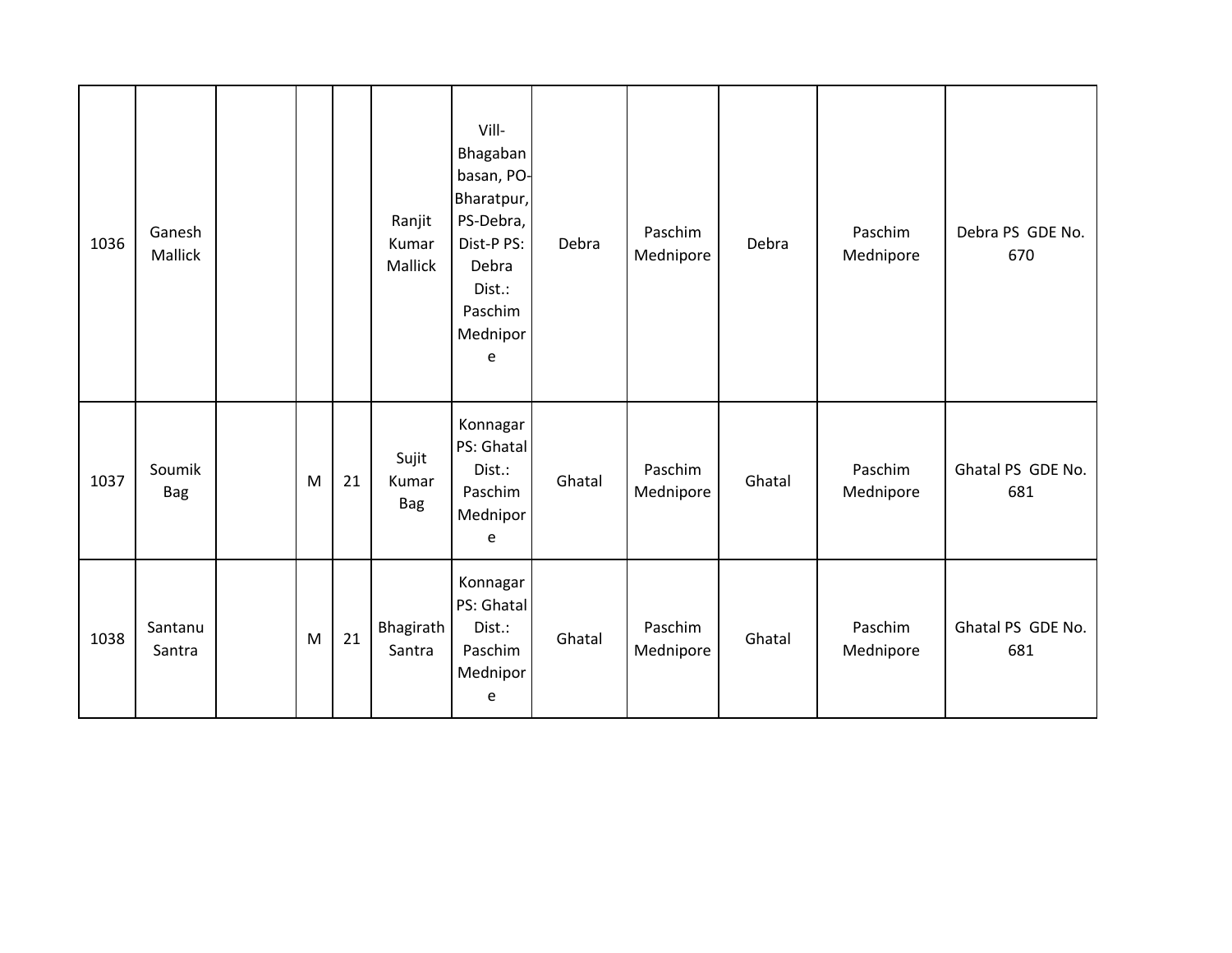| 1039 | Sahil<br>Samanta       | M | 22 | Laxmi<br>Narayan<br>Samanta | Konnagar<br>PS: Ghatal<br>Dist.:<br>Paschim<br>Mednipor<br>e        | Ghatal | Paschim<br>Mednipore | Ghatal | Paschim<br>Mednipore | Ghatal PS GDE No.<br>681 |
|------|------------------------|---|----|-----------------------------|---------------------------------------------------------------------|--------|----------------------|--------|----------------------|--------------------------|
| 1040 | Priyojit<br>Kapas      | M | 32 | Sital Kapas                 | Rathipur<br>PS: Ghatal<br>Dist.:<br>Paschim<br>Mednipor<br>e        | Ghatal | Paschim<br>Mednipore | Ghatal | Paschim<br>Mednipore | Ghatal PS GDE No.<br>682 |
| 1041 | <b>Bhakti</b><br>Hazra | M | 35 | Joyamta<br>Hazra            | Nirmalbaz<br>ar PS:<br>Ghatal<br>Dist.:<br>Paschim<br>Mednipor<br>e | Ghatal | Paschim<br>Mednipore | Ghatal | Paschim<br>Mednipore | Ghatal PS GDE No.<br>682 |
| 1042 | Sk.<br>Salman<br>Ali   | M | 28 | Sk. Selim<br>Ali            | Konnagar<br>PS: Ghatal<br>Dist.:<br>Paschim<br>Mednipor<br>e        | Ghatal | Paschim<br>Mednipore | Ghatal | Paschim<br>Mednipore | Ghatal PS GDE No.<br>729 |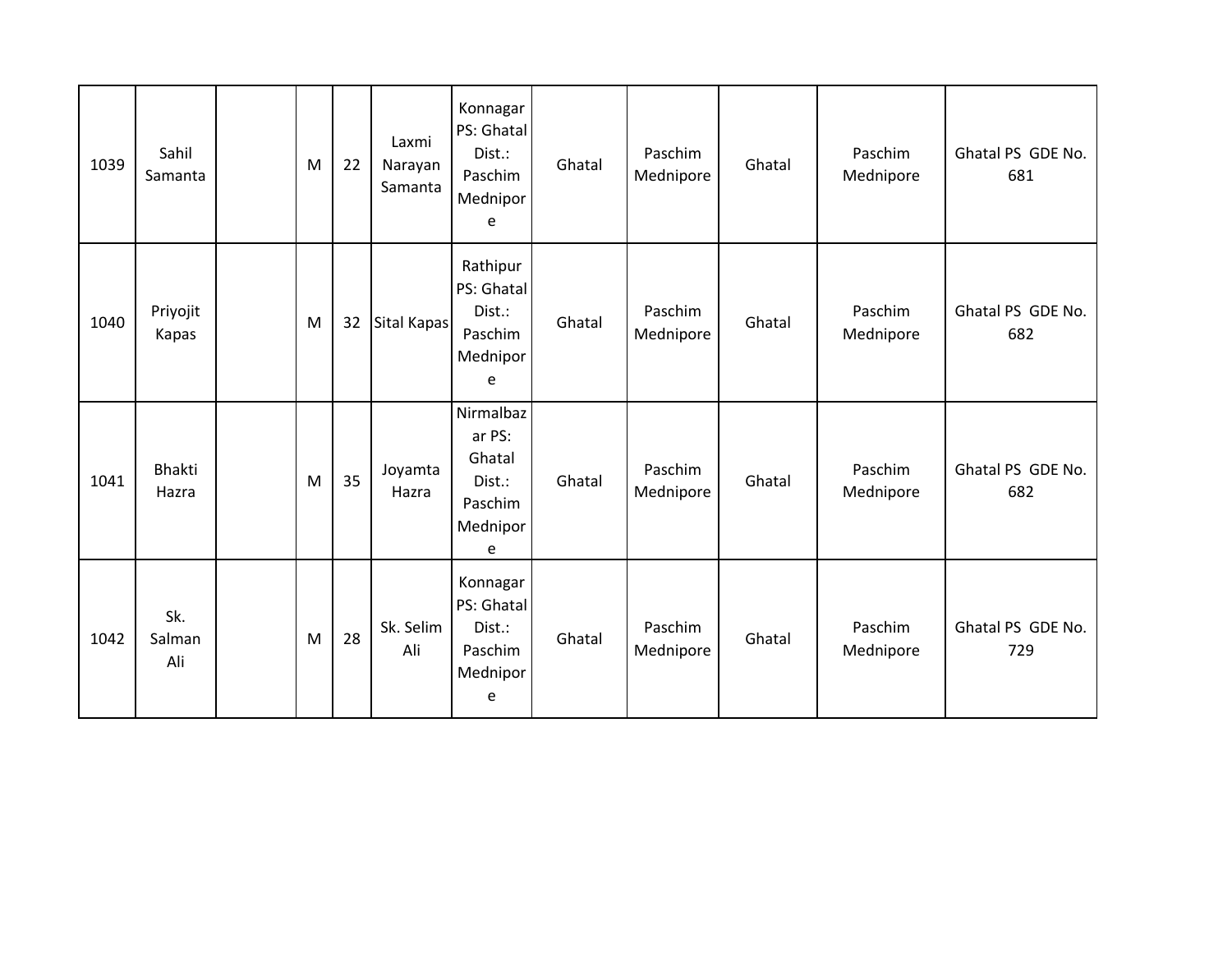| 1043 | Laxmikant<br>a Dolai | M | 37 | Ajit Dolai      | Singhagai<br>PS:<br>Daspur<br>Dist.:<br>Paschim<br>Mednipor<br>e               | Daspur             | Paschim<br>Mednipore | Keshpur            | Paschim<br>Mednipore | Keshpur PS GDE No.<br>672                |
|------|----------------------|---|----|-----------------|--------------------------------------------------------------------------------|--------------------|----------------------|--------------------|----------------------|------------------------------------------|
| 1044 | A. Bala<br>Raju      | M | 32 | A. Enkat<br>Rao | South Side<br>PS:<br>Kharagpor<br>e town<br>Dist.:<br>Paschim<br>Mednipor<br>e | Kharagpore<br>town | Paschim<br>Mednipore | Kharagpore<br>town | Paschim<br>Mednipore | Kharagpore town PS<br><b>GDE No. 836</b> |
| 1045 | Sankar<br>Gaikwar    | M | 48 | Jagat Ram       | Gate<br>Bazar PS:<br>Kharagpor<br>e town<br>Dist.:<br>Paschim<br>Mednipor<br>e | Kharagpore<br>town | Paschim<br>Mednipore | Kharagpore<br>town | Paschim<br>Mednipore | Kharagpore town PS<br><b>GDE No. 836</b> |
| 1046 | Amrit Lal            | M | 35 | Ram Lal         | Gate<br>Bazar PS:<br>Kharagpor<br>e town<br>Dist.:<br>Paschim<br>Mednipor<br>e | Kharagpore<br>town | Paschim<br>Mednipore | Kharagpore<br>town | Paschim<br>Mednipore | Kharagpore town PS<br><b>GDE No. 836</b> |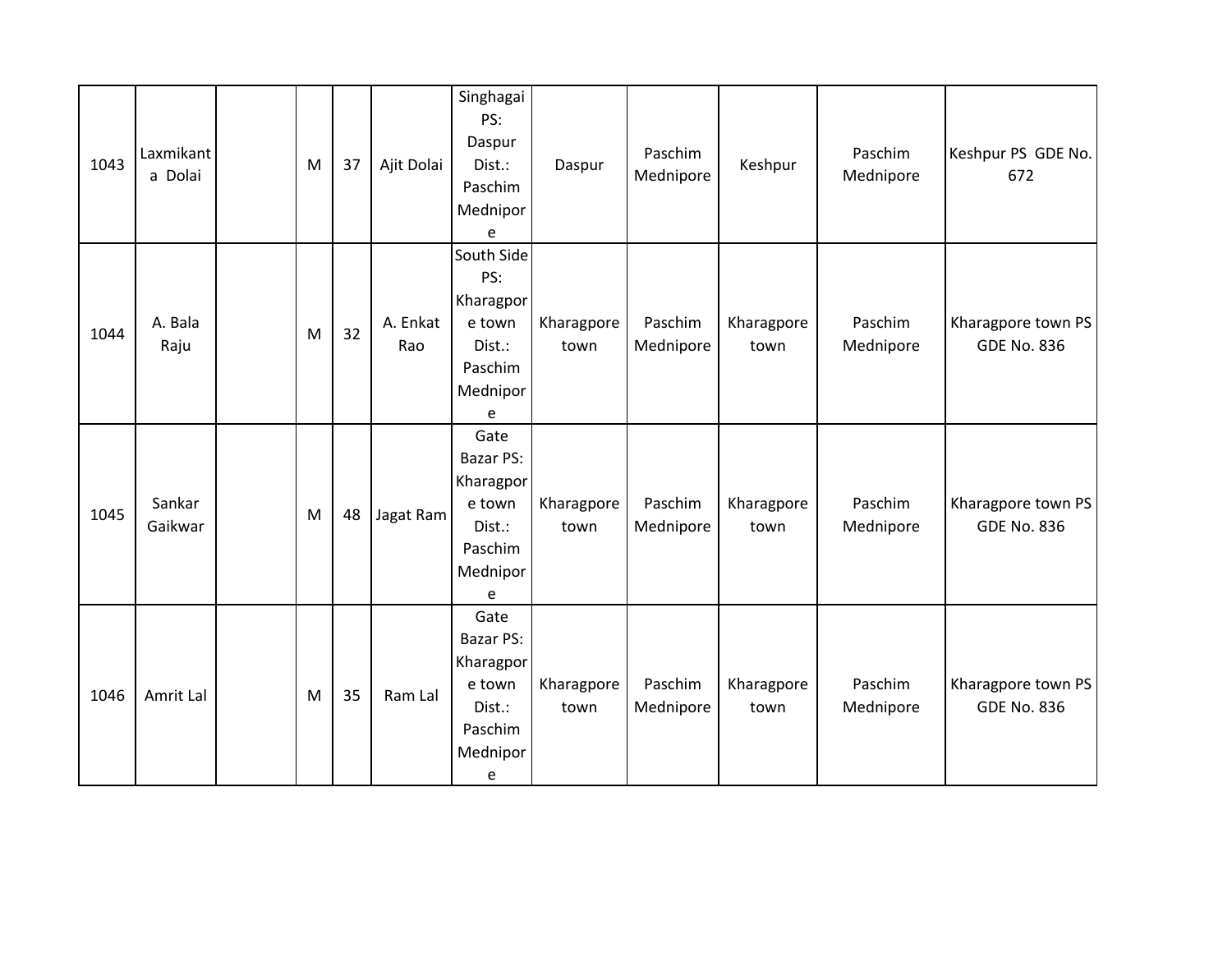| 1047 | Babu<br>Sonkar | M | 36 | Sankar<br>Sonkar | PS:<br>Kharagpor<br>e town<br>Dist.:<br>Paschim<br>Mednipor<br>e                                        | Kharagpore<br>town | Paschim<br>Mednipore | Kharagpore<br>town | Paschim<br>Mednipore | Kharagpore town PS<br><b>GDE No. 836</b> |
|------|----------------|---|----|------------------|---------------------------------------------------------------------------------------------------------|--------------------|----------------------|--------------------|----------------------|------------------------------------------|
| 1048 | Siba Saha      | M | 30 | Ramesh<br>Saha   | Giri<br>Maidan,<br><b>Town Hall</b><br>PS:<br>Kharagpor<br>e town<br>Dist.:<br>Paschim<br>Mednipor<br>e | Kharagpore<br>town | Paschim<br>Mednipore | Kharagpore<br>town | Paschim<br>Mednipore | Kharagpore town PS<br><b>GDE No. 836</b> |
| 1049 | Suman<br>Ray   | M | 24 | Sankar<br>Ray    | Inda,<br><b>Bhata</b><br>Pukuer PS:<br>Kharagpor<br>e town<br>Dist.:<br>Paschim<br>Mednipor<br>e        | Kharagpore<br>town | Paschim<br>Mednipore | Kharagpore<br>town | Paschim<br>Mednipore | Kharagpore town PS<br><b>GDE No. 836</b> |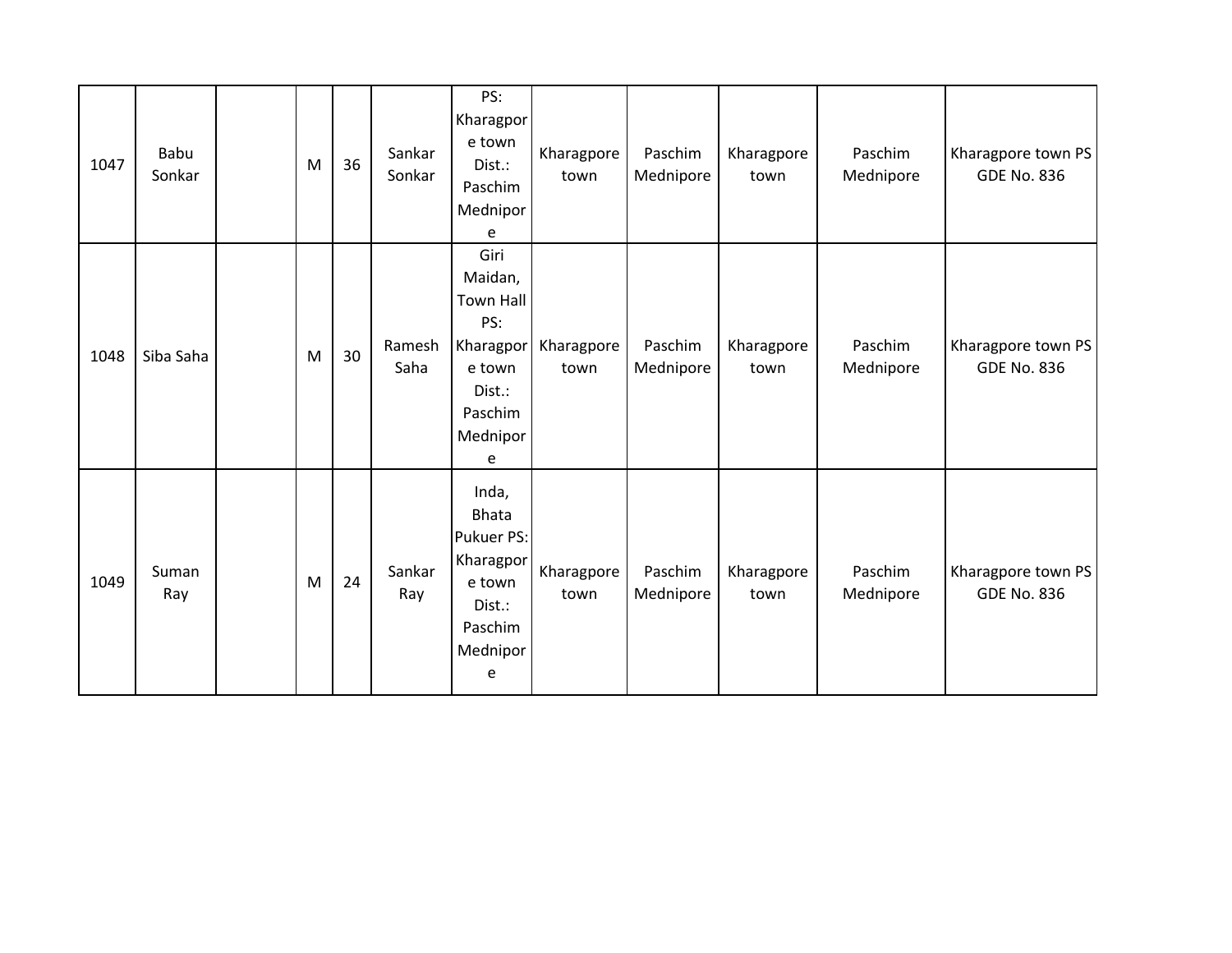| 1050 | Biswajit<br>Ghosh    | M | 24 | Abi<br>Chandra<br>Ghoshinda<br>, Bamun<br>Para | Inda,<br>Bamun<br>Para PS:<br>Kharagpor<br>e town<br>Dist.:<br>Paschim<br>Mednipor<br>e       | Kharagpore<br>town | Paschim<br>Mednipore | Kharagpore<br>town | Paschim<br>Mednipore | Kharagpore town PS<br><b>GDE No. 836</b> |
|------|----------------------|---|----|------------------------------------------------|-----------------------------------------------------------------------------------------------|--------------------|----------------------|--------------------|----------------------|------------------------------------------|
| 1051 | Ranjan<br>Khan       | M | 38 | Lt.<br>Rahaman<br>Khan                         | Gandhi<br>Nagar PS:<br>Kharagpor<br>e town<br>Dist.:<br>Paschim<br>Mednipor<br>e              | Kharagpore<br>town | Paschim<br>Mednipore | Kharagpore<br>town | Paschim<br>Mednipore | Kharagpore town PS<br><b>GDE No. 836</b> |
| 1052 | Debendra<br>Maharana | M | 53 | Naren<br>Maharana                              | <b>New</b><br>Settelmen<br>t PS:<br>Kharagpor<br>e town<br>Dist.:<br>Paschim<br>Mednipor<br>e | Kharagpore<br>town | Paschim<br>Mednipore | Kharagpore<br>town | Paschim<br>Mednipore | Kharagpore town PS<br><b>GDE No. 836</b> |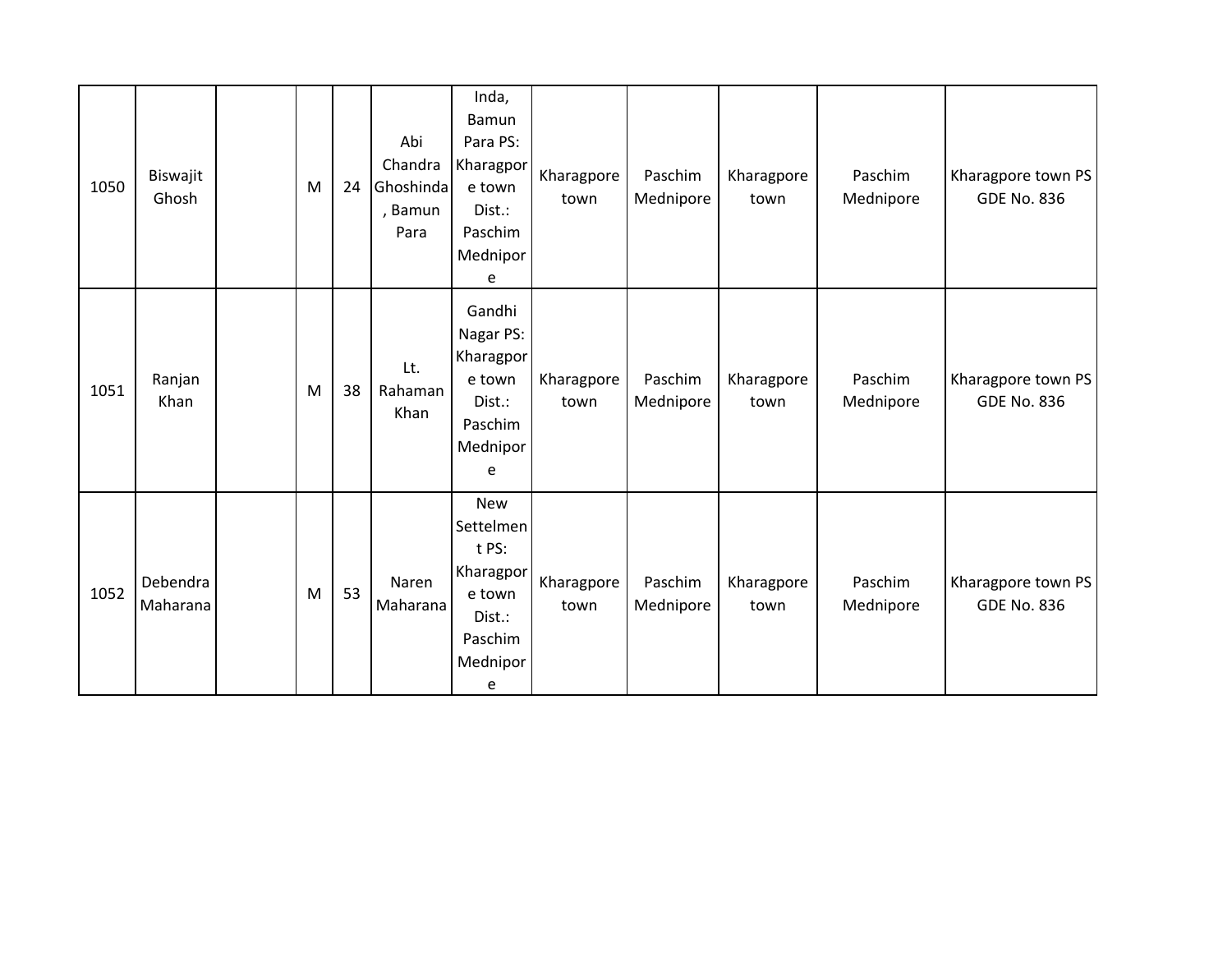| 1053 | Rajesh<br>Shaw | M | 21 | Murli<br>Show                    | Bhagawan<br>pur PS:<br>Kharagpor<br>e town<br>Dist.:<br>Paschim<br>Mednipor<br>e           | Kharagpore<br>town | Paschim<br>Mednipore | Kharagpore<br>town | Paschim<br>Mednipore | Kharagpore town PS<br><b>GDE No. 836</b> |
|------|----------------|---|----|----------------------------------|--------------------------------------------------------------------------------------------|--------------------|----------------------|--------------------|----------------------|------------------------------------------|
| 1054 | Raju<br>Sharma | M | 39 | Bhaiyalal<br>Sharma              | Kharida,<br>Kumar<br>Para PS:<br>Kharagpor<br>e town<br>Dist.:<br>Paschim<br>Mednipor<br>e | Kharagpore<br>town | Paschim<br>Mednipore | Kharagpore<br>town | Paschim<br>Mednipore | Kharagpore town PS<br><b>GDE No. 836</b> |
| 1055 | Sk. Iqbal      | M | 24 | Sk. Gulzar                       | Panchberi<br>a PS:<br>Kharagpor<br>e town<br>Dist.:<br>Paschim<br>Mednipor<br>e            | Kharagpore<br>town | Paschim<br>Mednipore | Kharagpore<br>town | Paschim<br>Mednipore | Kharagpore town PS<br><b>GDE No. 836</b> |
| 1056 | Ansar Sah      | M |    | Rahamat<br>Sah<br>Panchberi<br>a | PS:<br>Kharagpor<br>e town<br>Dist.:<br>Paschim<br>Mednipor<br>e                           | Kharagpore<br>town | Paschim<br>Mednipore | Kharagpore<br>town | Paschim<br>Mednipore | Kharagpore town PS<br><b>GDE No. 836</b> |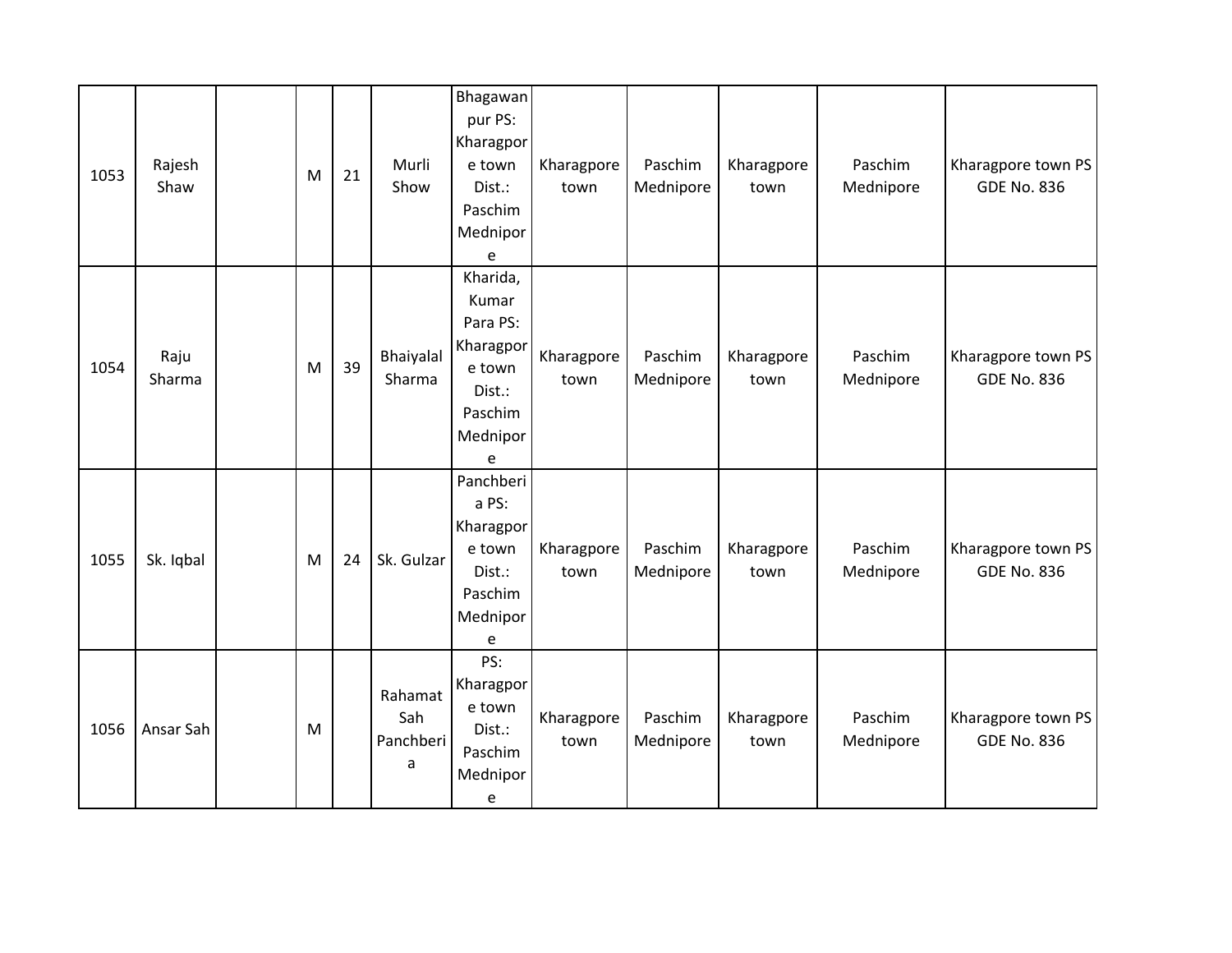| 1057 | Chote Lal<br>Das | M | 36 | <b>Budhu Das</b>             | Kharida,<br>Kumarpar<br>a PS:<br>Kharagpor<br>e town<br>Dist.:<br>Paschim<br>Mednipor<br>e                                  | Kharagpore<br>town | Paschim<br>Mednipore | Kharagpore<br>town | Paschim<br>Mednipore | Kharagpore town PS<br><b>GDE No. 836</b> |
|------|------------------|---|----|------------------------------|-----------------------------------------------------------------------------------------------------------------------------|--------------------|----------------------|--------------------|----------------------|------------------------------------------|
| 1058 | Roushan<br>Singh | M | 20 | Abindra<br>Singh             | Kharida,<br>Kumarapa<br>ra PS:<br>Kharagpor<br>e town<br>Dist.:<br>Paschim<br>Mednipor<br>$\mathsf{e}% _{t}\left( t\right)$ | Kharagpore<br>town | Paschim<br>Mednipore | Kharagpore<br>town | Paschim<br>Mednipore | Kharagpore town PS<br><b>GDE No. 836</b> |
| 1059 | <b>Rahul Das</b> | M | 22 | Ashis Das                    | Nimpura<br>PS:<br>Kharagpor<br>e town<br>Dist.:<br>Paschim<br>Mednipor<br>e                                                 | Kharagpore<br>town | Paschim<br>Mednipore | Kharagpore<br>town | Paschim<br>Mednipore | Kharagpore town PS<br><b>GDE No. 836</b> |
| 1060 | Rakesh<br>Sharma | M | 22 | Lt. Dilip<br>Kumar<br>Sharma | Nimpura<br>PS:<br>Kharagpor<br>e town<br>Dist.:<br>Paschim<br>Mednipor<br>$\mathsf{e}% _{t}\left( t\right)$                 | Kharagpore<br>town | Paschim<br>Mednipore | Kharagpore<br>town | Paschim<br>Mednipore | Kharagpore town PS<br><b>GDE No. 836</b> |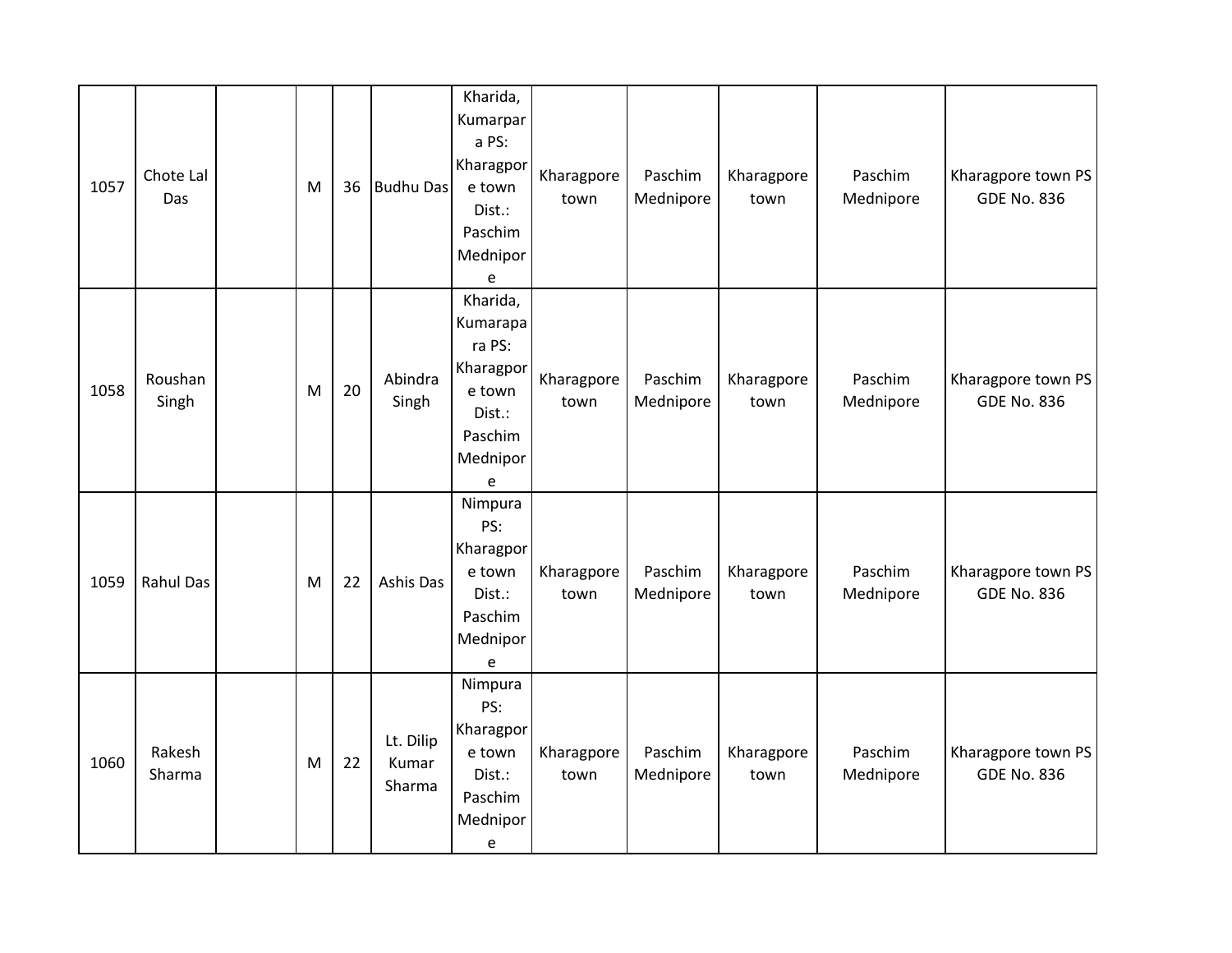| 1061 | Lal Babu<br>Saha   | M         | 56 | Lt. Rup<br>Barayan<br>Sah    | Kharida,<br>Bangali<br>Para PS:<br>Kharagpor<br>e town<br>Dist.:<br>Paschim<br>Mednipor<br>e | Kharagpore<br>town | Paschim<br>Mednipore | Kharagpore<br>town | Paschim<br>Mednipore | Kharagpore town PS<br><b>GDE No. 836</b> |
|------|--------------------|-----------|----|------------------------------|----------------------------------------------------------------------------------------------|--------------------|----------------------|--------------------|----------------------|------------------------------------------|
| 1062 | Koushik<br>Bhowmik | M         |    | Lt. Sudhir<br>Kr.<br>Bhowmik | Karkuli PS:<br>Contai<br>Dist.:<br>Purba<br>Mednipor<br>e                                    | Contai             | Purba<br>Mednipore   | Kharagpur<br>local | Paschim<br>Mednipore | Kharagpur local PS<br><b>GDE No. 686</b> |
| 1063 | Sri Byas<br>Yadav  | M         |    | Lt.<br>Ramdhani<br>Yadav     | PS:<br>Kharagpor<br>e town<br>Dist.:<br>Paschim<br>Mednipor<br>e                             | Kharagpore<br>town | Paschim<br>Mednipore | Kharagpur<br>local | Paschim<br>Mednipore | Kharagpur local PS<br><b>GDE No. 638</b> |
| 1064 | Shekhar<br>Kr. Jha | ${\sf M}$ |    | Joykrishna<br>Jha            | Changual<br>PS:<br>Kharagpur<br>local Dist.:<br>Paschim<br>Mednipor<br>e                     | Kharagpur<br>local | Paschim<br>Mednipore | Kharagpur<br>local | Paschim<br>Mednipore | Kharagpur local PS<br><b>GDE No. 638</b> |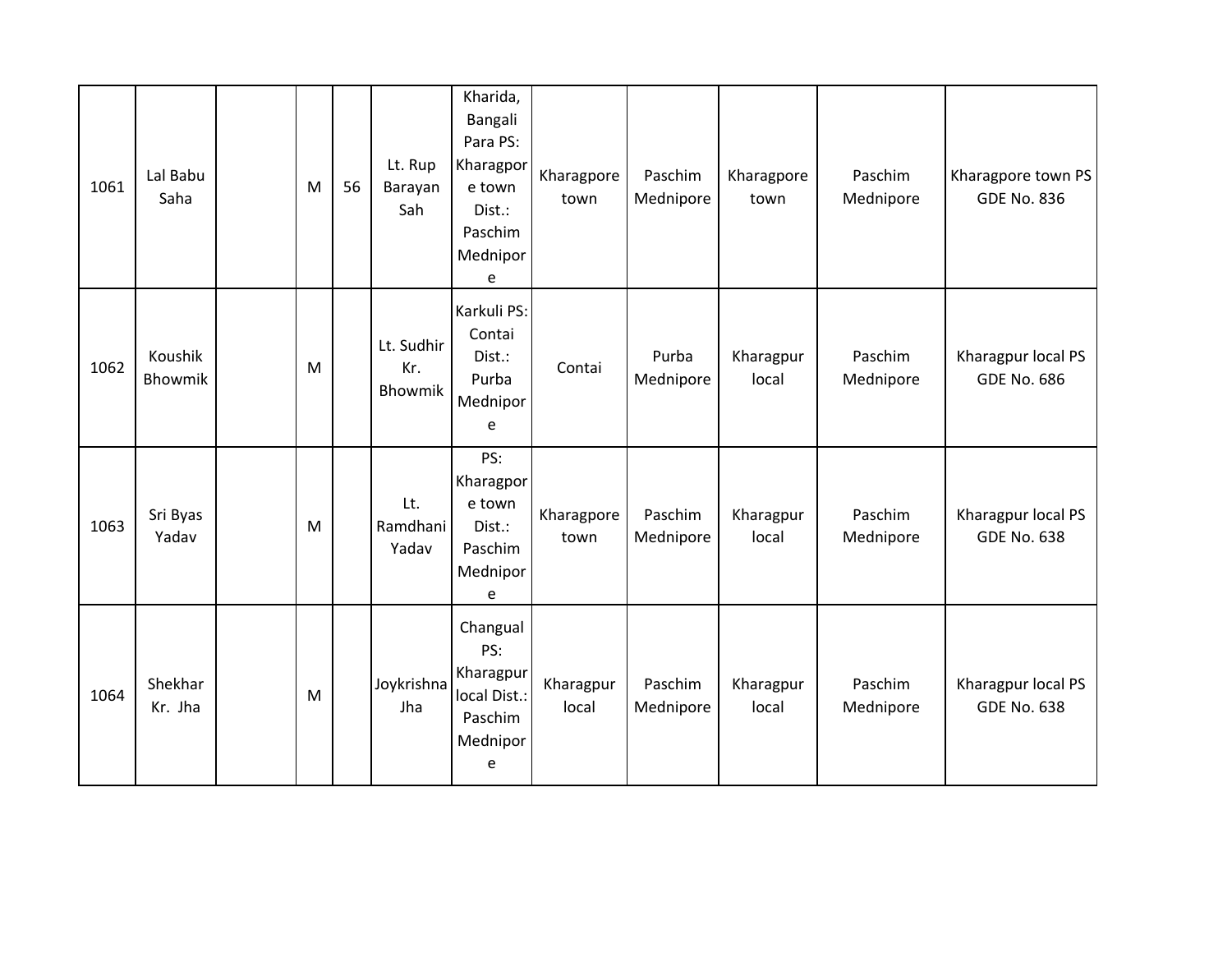| 1065 | Sk Sarik<br>Ahmed | M           | 23 | Sk Salar<br>Ahmed | Bhabanipu<br>r PS:<br>Kharagpor<br>e town<br>Dist.:<br>Paschim<br>Mednipor<br>e | Kharagpore<br>town | Paschim<br>Mednipore | Kharagpur<br>women | Paschim<br>Mednipore | Kharagpur women<br>PS GDE No. 214 |
|------|-------------------|-------------|----|-------------------|---------------------------------------------------------------------------------|--------------------|----------------------|--------------------|----------------------|-----------------------------------|
| 1066 | Sangita Sil       | $\mathsf F$ | 21 | Sambhu<br>Sil     | Talbagicha<br>PS:<br>Kharagpur<br>local Dist.:<br>Paschim<br>Mednipor<br>e      | Kharagpur<br>local | Paschim<br>Mednipore | Kharagpur<br>women | Paschim<br>Mednipore | Kharagpur women<br>PS GDE No. 214 |
| 1067 | Arpita Sil        | $\mathsf F$ | 18 | Sambhu<br>Sil     | Talbagicha<br>PS:<br>Kharagpur<br>local Dist.:<br>Paschim<br>Mednipor<br>e      | Kharagpur<br>local | Paschim<br>Mednipore | Kharagpur<br>women | Paschim<br>Mednipore | Kharagpur women<br>PS GDE No. 214 |
| 1068 | Tanmay<br>Sarkar  | M           | 21 | Siba<br>Sarkar    | Malancha<br>PS:<br>Kharagpor<br>e town<br>Dist.:<br>Paschim<br>Mednipor<br>e    | Kharagpore<br>town | Paschim<br>Mednipore | Kharagpur<br>women | Paschim<br>Mednipore | Kharagpur women<br>PS GDE No. 214 |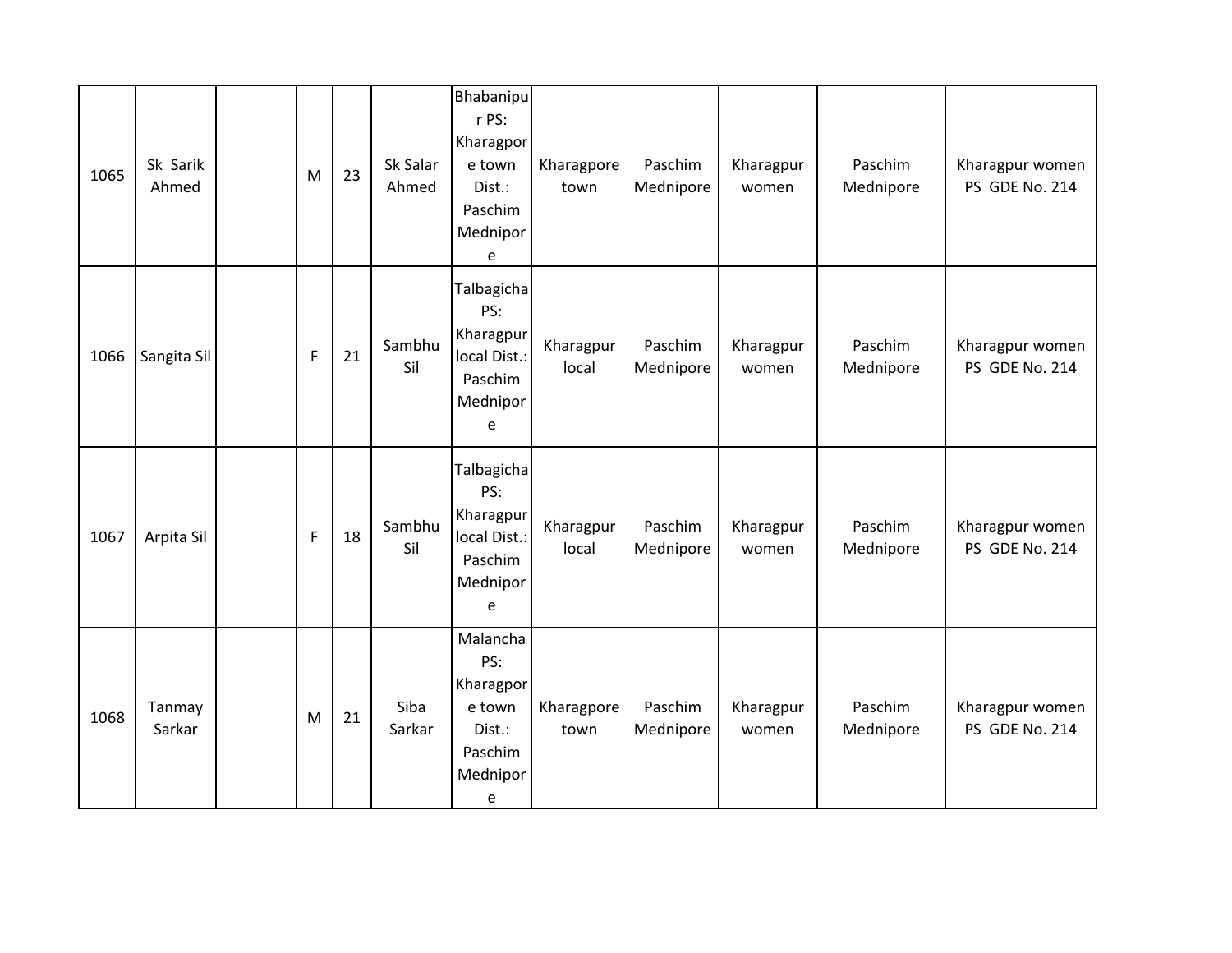| 1069 | Hangsanar<br>ayan Ojha | M | 55 | Lt.<br>Rampada<br>Ojha | Rangamati<br>$\pmb{\prime}$<br>Jharnadan<br>ga, PS-<br>Kotwali<br>PS:<br>Midnapor<br>e Dist.:<br>Paschim<br>Mednipor                                                 | Midnapore | Paschim<br>Mednipore | Midnapore | Paschim<br>Mednipore | Midnapore PS GDE<br>No. 763 |
|------|------------------------|---|----|------------------------|----------------------------------------------------------------------------------------------------------------------------------------------------------------------|-----------|----------------------|-----------|----------------------|-----------------------------|
| 1070 | Prasanta<br>Kabi       | M | 35 | Lt. Bablu<br>Kabi      | $\mathsf{e}% _{0}\left( \mathsf{e}\right)$<br>Bibigunj<br>$a/p$ -<br>Boxibazar,<br>PS-<br>Kotwali<br>PS:<br>Midnapor<br>e Dist.:<br>Paschim<br>Mednipor<br>${\bf e}$ | Midnapore | Paschim<br>Mednipore | Midnapore | Paschim<br>Mednipore | Midnapore PS GDE<br>No. 763 |
| 1071 | Sk. Kalu               | M | 18 | Lt. Sk. Ali<br>Hossain | Dewanba<br>bachak, PS-<br>Kotwali<br>PS:<br>Midnapor<br>e Dist.:<br>Paschim<br>Mednipor<br>$\mathsf{e}% _{t}\left( t\right)$                                         | Midnapore | Paschim<br>Mednipore | Midnapore | Paschim<br>Mednipore | Midnapore PS GDE<br>No. 763 |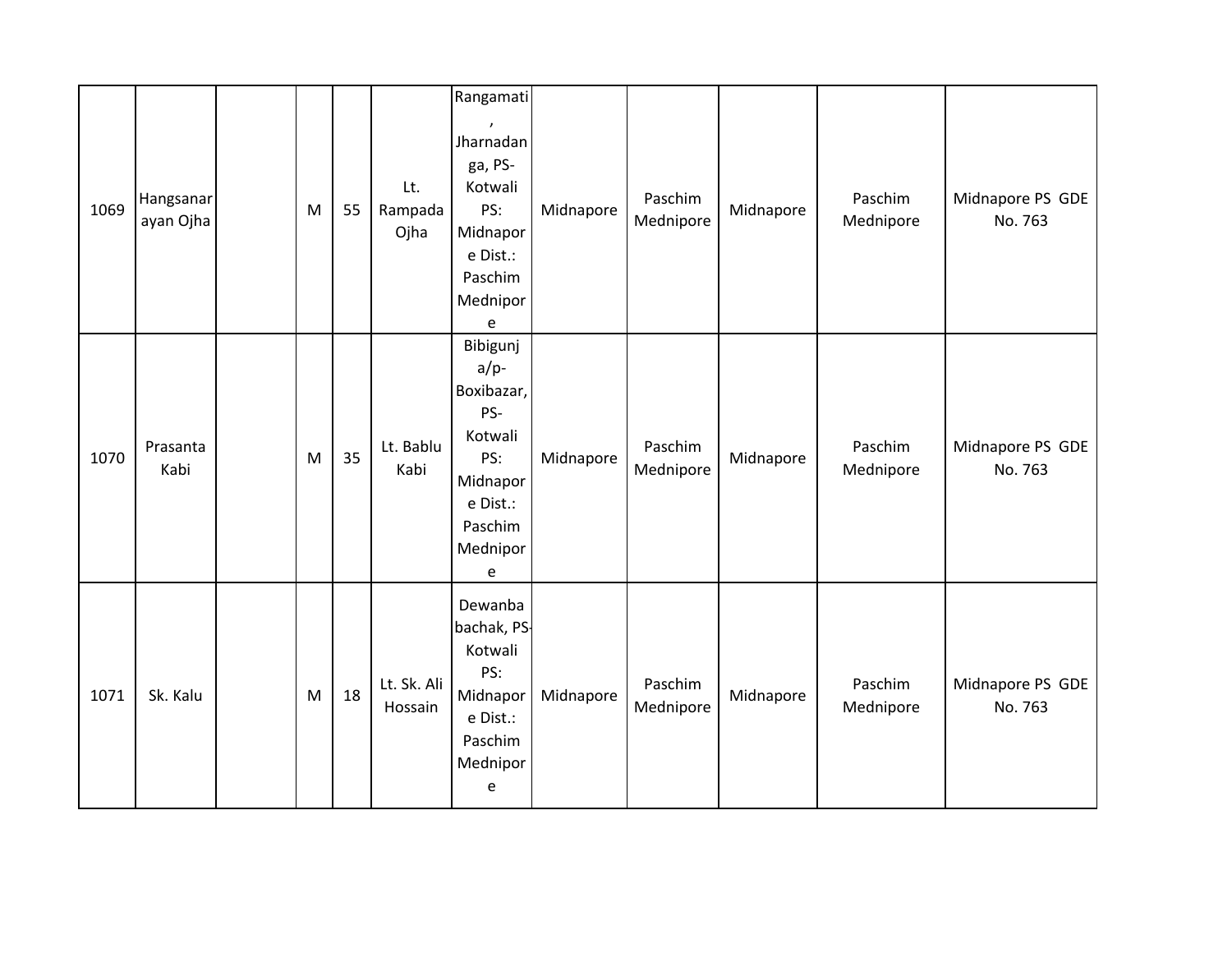| 1072 | Tinka<br>Behara @<br>Tinka Bera | M | 46 | Lt. Netai<br>Behara @<br>Netai Bera | Mirjabaza<br>r<br>Goalapara<br>Aurobindo<br>nagar, PS-<br>Kotwali<br>PS:<br>Midnapor<br>e Dist.:<br>Paschim<br>Mednipor<br>e | Midnapore                    | Paschim<br>Mednipore | Midnapore                    | Paschim<br>Mednipore | Midnapore PS GDE<br>No. 763                 |
|------|---------------------------------|---|----|-------------------------------------|------------------------------------------------------------------------------------------------------------------------------|------------------------------|----------------------|------------------------------|----------------------|---------------------------------------------|
| 1073 | Rabi Kuila                      | M | 33 | Nitai Kuila                         | Sarisha<br>PS:<br>Narayanga<br>rh Dist.:<br>Paschim<br>Mednipor<br>e                                                         | Narayangarh                  | Paschim<br>Mednipore | Narayangarh                  | Paschim<br>Mednipore | Narayangarh PS<br><b>GDE No. 664</b>        |
| 1074 | Mukul<br>Rani Das               | F | 45 | Asim Ke<br>Das                      | PS:<br>Pachim<br>medinipur<br>women<br>Dist.:<br>Paschim<br>Mednipor<br>e                                                    | Pachim<br>medinipur<br>women | Paschim<br>Mednipore | Pachim<br>medinipur<br>women | Paschim<br>Mednipore | Pachim medinipur<br>women PS GDE No.<br>212 |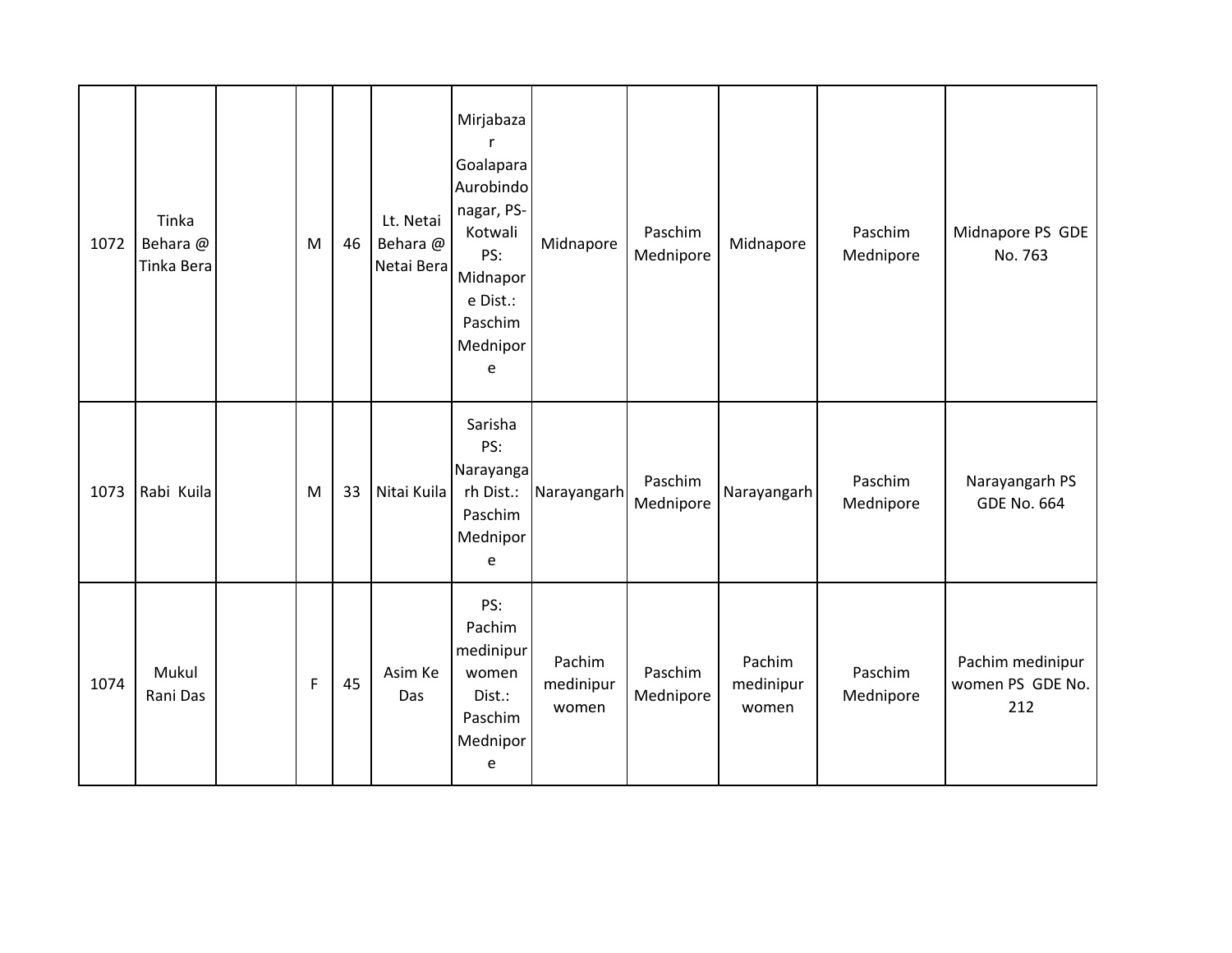| 1075 | <b>Bhola</b><br>Nath Roy | M |    | Lt Santosh<br>Roy | PS:<br>Pachim<br>medinipur<br>women<br>Dist.:<br>Paschim<br>Mednipor<br>e                                    | Pachim<br>medinipur<br>women | Paschim<br>Mednipore | Pachim<br>medinipur<br>women | Paschim<br>Mednipore | Pachim medinipur<br>women PS GDE No.<br>212 |
|------|--------------------------|---|----|-------------------|--------------------------------------------------------------------------------------------------------------|------------------------------|----------------------|------------------------------|----------------------|---------------------------------------------|
| 1076 | Najrul<br>Islam          | M | 29 | Sk<br>n           | Shyamball<br>avpur, PS<br>Panskura,<br>Dist Purba<br>Basuruddi Medinipur<br>Dist.:<br>Purba<br>Mednipor<br>e |                              | Purba<br>Mednipore   | Pingla                       | Paschim<br>Mednipore | Pingla PS GDE No.<br>533                    |
| 1077 | Saoumitra<br>Shit        | M | 25 |                   | Uttarchan<br>drackak,P<br>S Moyna,<br>Dist Purba<br>Nimai Shit Medinipur<br>Dist.:<br>Purba<br>Mednipor<br>e |                              | Purba<br>Mednipore   | Pingla                       | Paschim<br>Mednipore | Pingla PS GDE No.<br>533                    |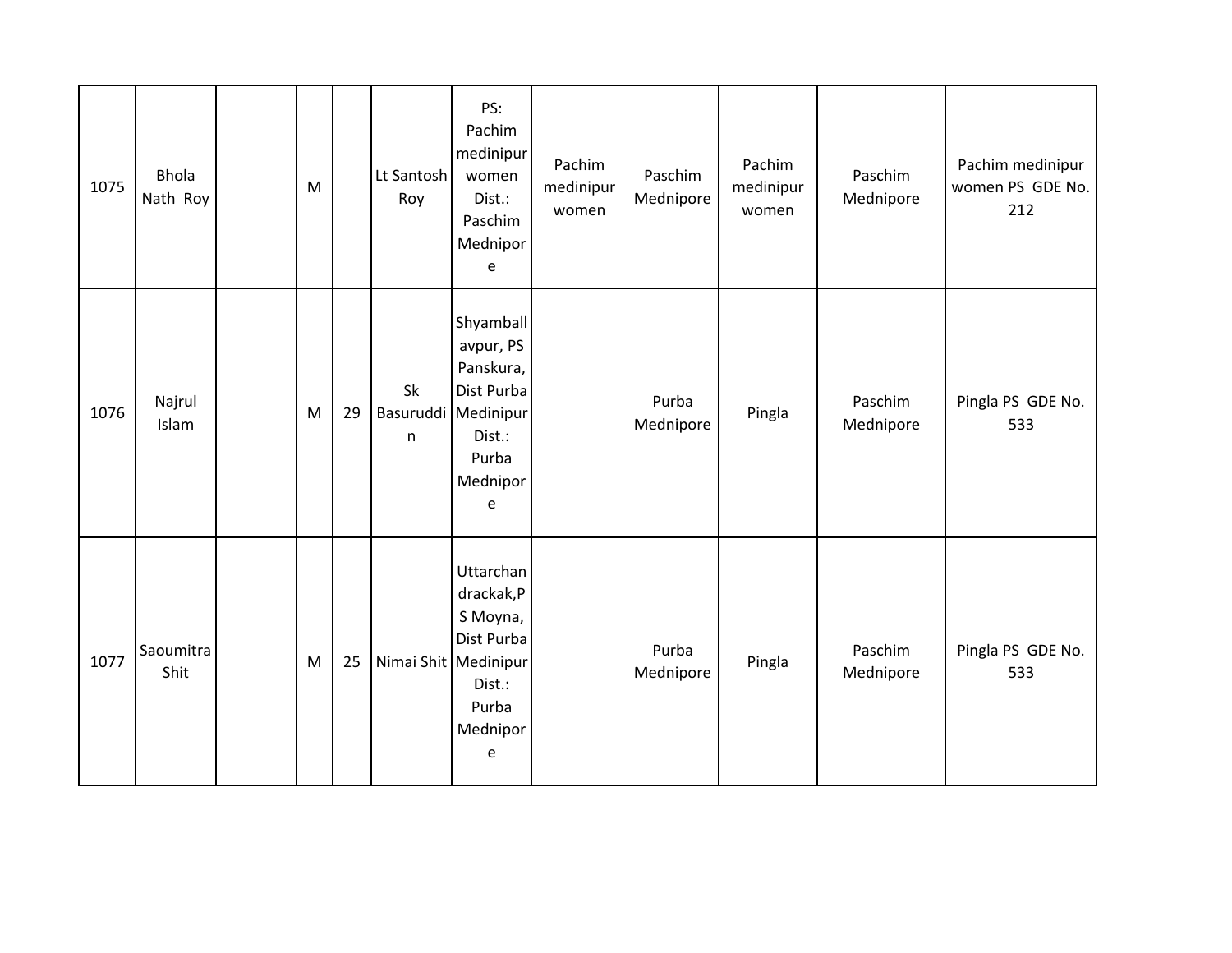| 1078 | Sambhu<br>Baskey       | M | 27 | Chitta<br>Baske          | Gogram,<br>PS Pingla,<br>Dist<br>Paschim<br>Medinipur<br>PS: Pingla<br>Dist.:<br>Paschim<br>Mednipor<br>e       | Pingla | Paschim<br>Mednipore | Pingla | Paschim<br>Mednipore | Pingla PS GDE No.<br>533 |
|------|------------------------|---|----|--------------------------|-----------------------------------------------------------------------------------------------------------------|--------|----------------------|--------|----------------------|--------------------------|
| 1079 | Shibsanka<br>r Debnath | M | 33 | Susanta<br>Dandapat<br>h | Thakurcha<br>k, PS<br>Debra,<br>Dist<br>Paschim<br>Medinipur<br>PS: Debra<br>Dist.:<br>Paschim<br>Mednipor<br>e | Debra  | Paschim<br>Mednipore | Pingla | Paschim<br>Mednipore | Pingla PS GDE No.<br>560 |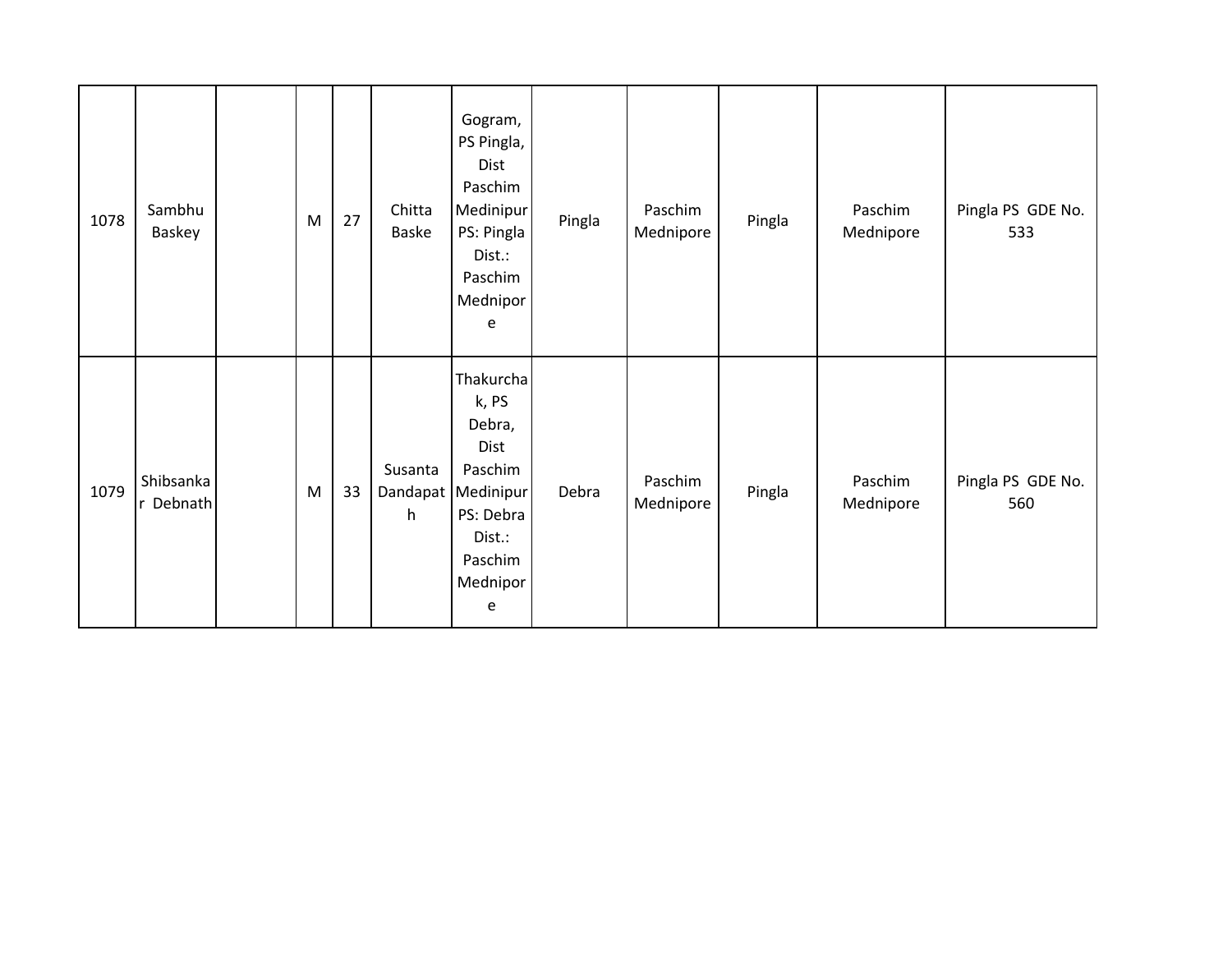| 1080 | Subra<br>Maniam<br>Saho |  | 43 | Lt. Haarak<br>Narayan<br>Saho | Baramanik<br>pur, PS-<br>Kotwali<br>Dist-<br>Paschim<br>Medinipur<br>PS:<br>Salbani<br>Dist.:<br>Paschim<br>Mednipor<br>e | Salbani | Paschim<br>Mednipore | Salbani | Paschim<br>Mednipore | Salbani PS GDE No.<br>541 |
|------|-------------------------|--|----|-------------------------------|---------------------------------------------------------------------------------------------------------------------------|---------|----------------------|---------|----------------------|---------------------------|
| 1081 | Sambhu<br>Soren         |  | 28 | Lt.<br>Sanatan<br>Soren       | Bhaluksol<br>e, PS-<br>Salboni<br>PS:<br>Salbani<br>Dist.:<br>Paschim<br>Mednipor<br>e                                    | Salbani | Paschim<br>Mednipore | Salbani | Paschim<br>Mednipore | Salbani PS GDE No.<br>541 |
| 1082 | Shampada<br>Soren       |  | 23 | <b>Biram</b><br>Soren         | Sidira, PS-<br>Salboni,<br>PS:<br>Salbani<br>Dist.:<br>Paschim<br>Mednipor<br>e                                           | Salbani | Paschim<br>Mednipore | Salbani | Paschim<br>Mednipore | Salbani PS GDE No.<br>541 |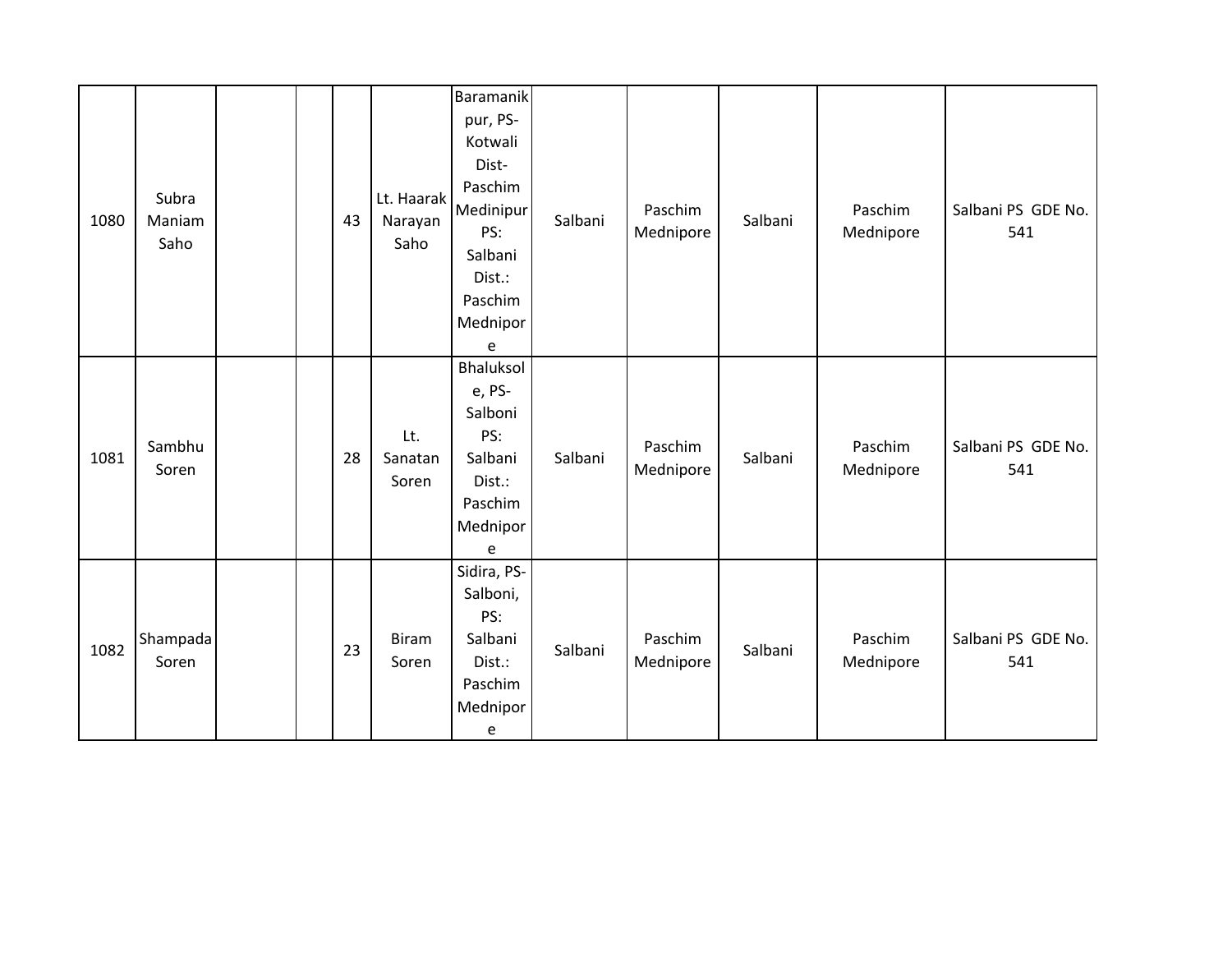| 1083 | Khokan<br>Kandar     | M | 22 | Lt. Purna<br>Chandra<br>Kandar | Purba<br>Srikrishna<br>pur PS:<br>Bhabanipu<br>r Dist.:<br>Purba<br>Mednipor<br>e                             | Bhabanipur | Purba<br>Mednipore                                   | Bhabanipur | Purba<br>Mednipore | Bhabanipur PS GDE<br>No. 566        |
|------|----------------------|---|----|--------------------------------|---------------------------------------------------------------------------------------------------------------|------------|------------------------------------------------------|------------|--------------------|-------------------------------------|
| 1084 | Gobardha<br>n Mahato | M | 51 | Lt.<br>Sanatan                 | Durgapur<br>Geman<br>Colony PS:<br>Durgapur<br>Dist.:<br>Asansol<br>Durgapur<br>Police<br>Commissi<br>onerate | Durgapur   | Asansol<br>Durgapur<br>Police<br>Commission<br>erate | Bhabanipur | Purba<br>Mednipore | Bhabanipur PS GDE<br>No. 566        |
| 1085 | Ajad Khan            | M | 32 | Asgar<br>Khan                  | Bhabanipu<br>r PS:<br>Bhabanipu<br>r Dist.:<br>Purba<br>Mednipor<br>e                                         | Bhabanipur | Purba<br>Mednipore                                   | Bhabanipur | Purba<br>Mednipore | <b>Bhabanipur PS GDE</b><br>No. 566 |
| 1086 | Ashok<br>Mal         | M | 50 | Lt.<br>Fanibhusa<br>n Mal      | Dighaship<br>ur PS:<br>Bhabanipu<br>r Dist.:<br>Purba<br>Mednipor<br>e                                        | Bhabanipur | Purba<br>Mednipore                                   | Bhabanipur | Purba<br>Mednipore | Bhabanipur PS GDE<br>No. 566        |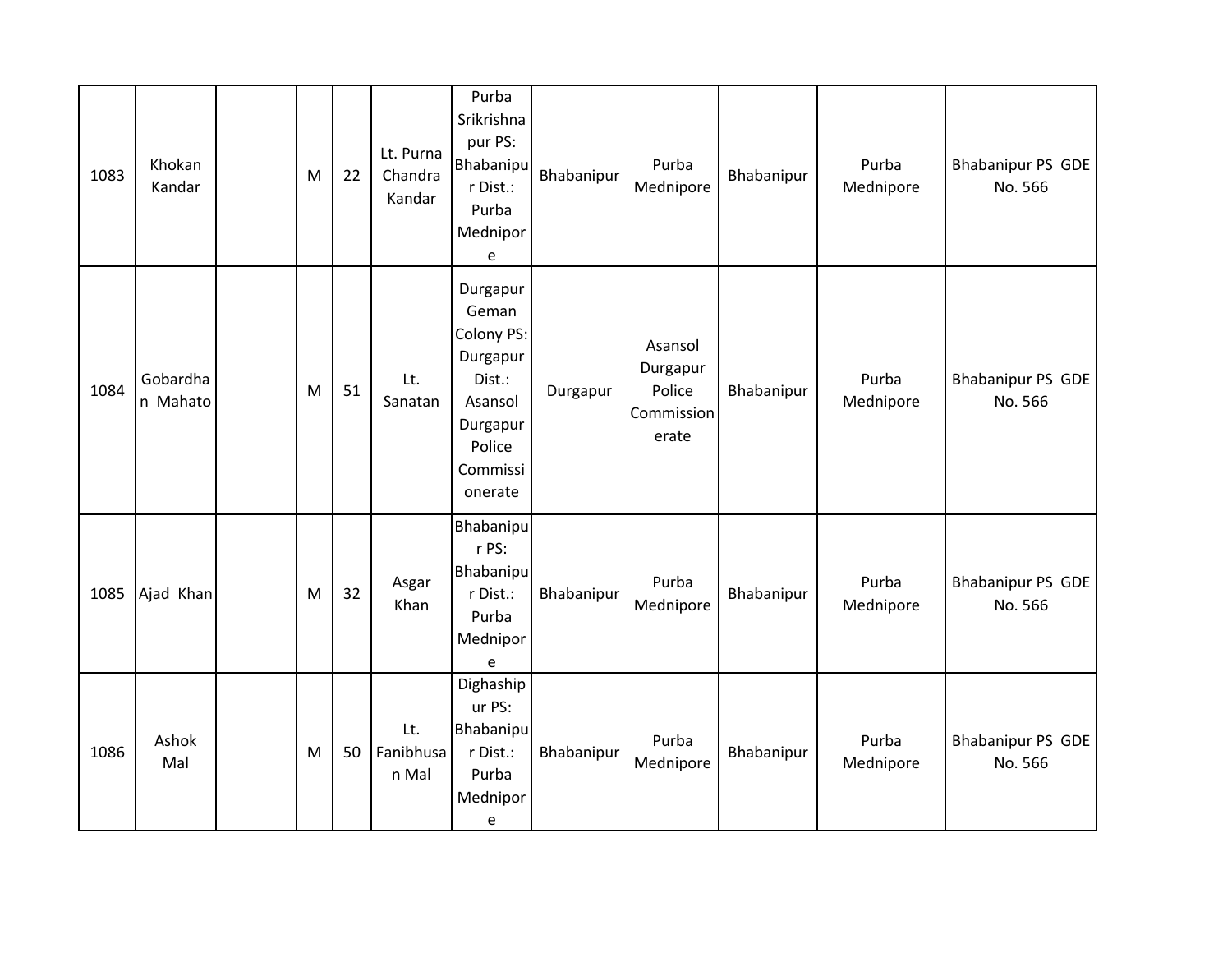| 1087 | Sam<br>Mahamm<br>ad Sk | M | 25 | Alauddin<br>Sk        | Bhabaniba<br>ti PS:<br>Murshida<br>bad Dist.:<br>Murshida<br>bad | d        | Murshidaba Murshidaba<br>d | Bhabanipur | Purba<br>Mednipore | Bhabanipur PS GDE<br>No. 566        |
|------|------------------------|---|----|-----------------------|------------------------------------------------------------------|----------|----------------------------|------------|--------------------|-------------------------------------|
| 1088 | Raghu<br>Ghorai        | M | 22 | Laxmikant<br>a Ghorai | Guaberia<br>PS:<br>Sutahata<br>Dist.:<br>Purba<br>Mednipor<br>e  | Sutahata | Purba<br>Mednipore         | Bhabanipur | Purba<br>Mednipore | <b>Bhabanipur PS GDE</b><br>No. 566 |
| 1089 | Rabiul<br>Khan         | M | 25 | Sausddin<br>Khan      | Chalti, PS-<br>Contai,<br>Dist.-<br>Purba<br>Medinipur           |          | Basirhat                   | Contai     | Purba<br>Mednipore | Contai PS GDE No.<br>825            |
| 1090 | Dibyendu<br>Jana       | M | 33 | Subimal<br>Jana       | Kumarpur,<br>PS-<br>Contai,<br>Dist.-<br>Purba<br>Medinipur      |          | <b>Basirhat</b>            | Contai     | Purba<br>Mednipore | Contai PS GDE No.<br>825            |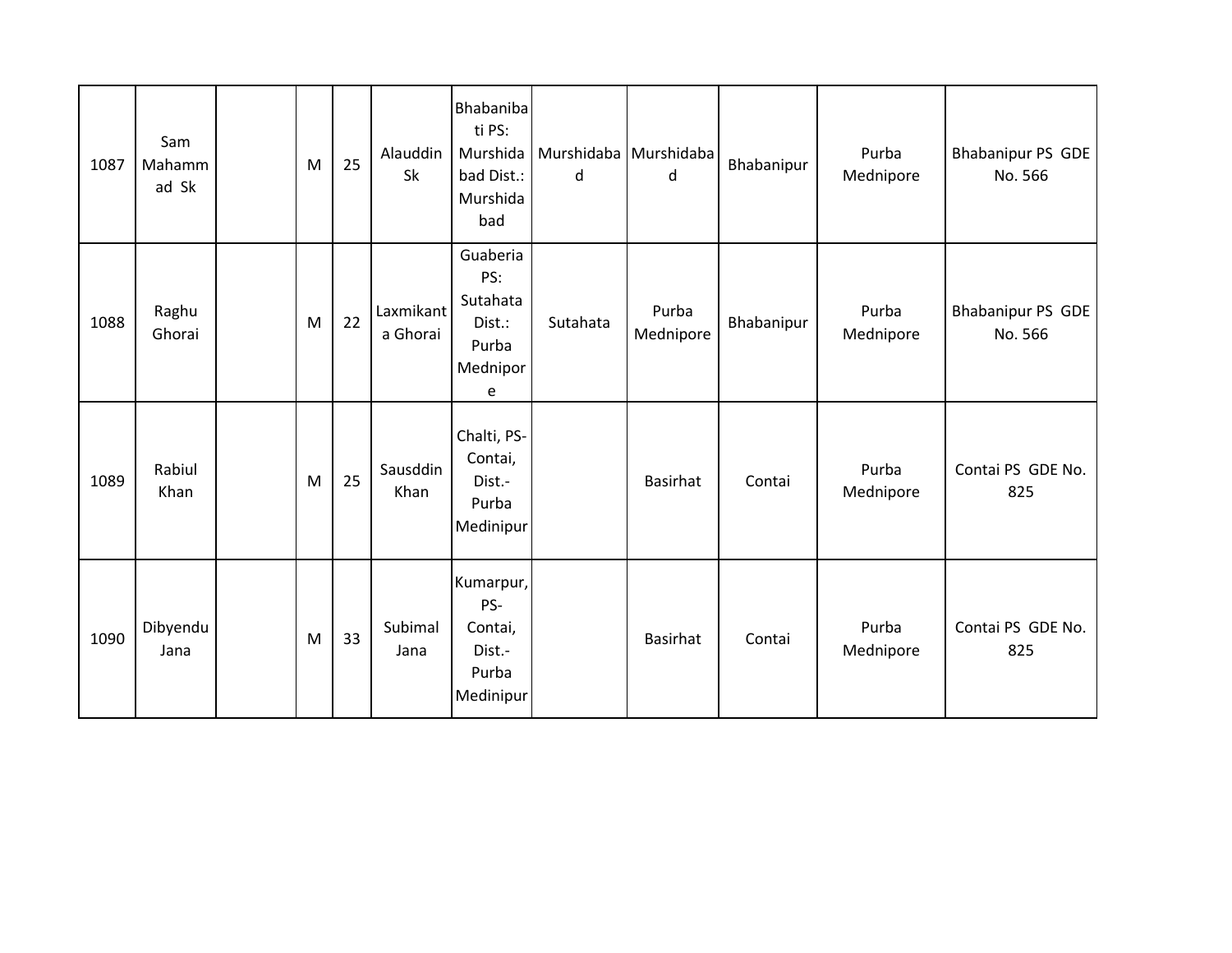| 1091 | Totan<br>Sekesh    | M         | 33 | Sayed<br>Sekesh       | Mahishbat<br>ha<br>Karuitala,<br><b>PS</b><br>Karimpur,<br>Dist-<br>Purba Me                                  |                            | Basirhat           | Digha                      | Purba<br>Mednipore | Digha PS GDE No.<br>386                   |
|------|--------------------|-----------|----|-----------------------|---------------------------------------------------------------------------------------------------------------|----------------------------|--------------------|----------------------------|--------------------|-------------------------------------------|
| 1092 | Shantanu<br>Pariya | M         | 32 | Gopal<br>Pariya       | Kalandi,<br>PS<br>Mandarm<br>oni<br>Coastal,<br>Dist-<br>Purba<br>Medini                                      |                            | Basirhat           | Digha                      | Purba<br>Mednipore | Digha PS GDE No.<br>390                   |
| 1093 | Tarun<br>Pariya    | ${\sf M}$ | 38 | Monaranj<br>an Pariya | Kalandi,<br>PS<br>Mandarm<br>oni<br>Coastal,<br>Dist-<br>Purba<br>Medini                                      |                            | Basirhat           | Digha                      | Purba<br>Mednipore | Digha PS GDE No.<br>390                   |
| 1094 | Anil<br>Sahoo      | M         | 45 | Radhashy<br>am Sahoo  | Haropur<br>PS: Digha<br>mohana<br>coastal<br>Dist.:<br>Purba<br>Mednipor<br>$\mathsf{e}% _{t}\left( t\right)$ | Digha<br>mohana<br>coastal | Purba<br>Mednipore | Digha<br>mohana<br>coastal | Purba<br>Mednipore | Digha mohana<br>coastal PS GDE No.<br>400 |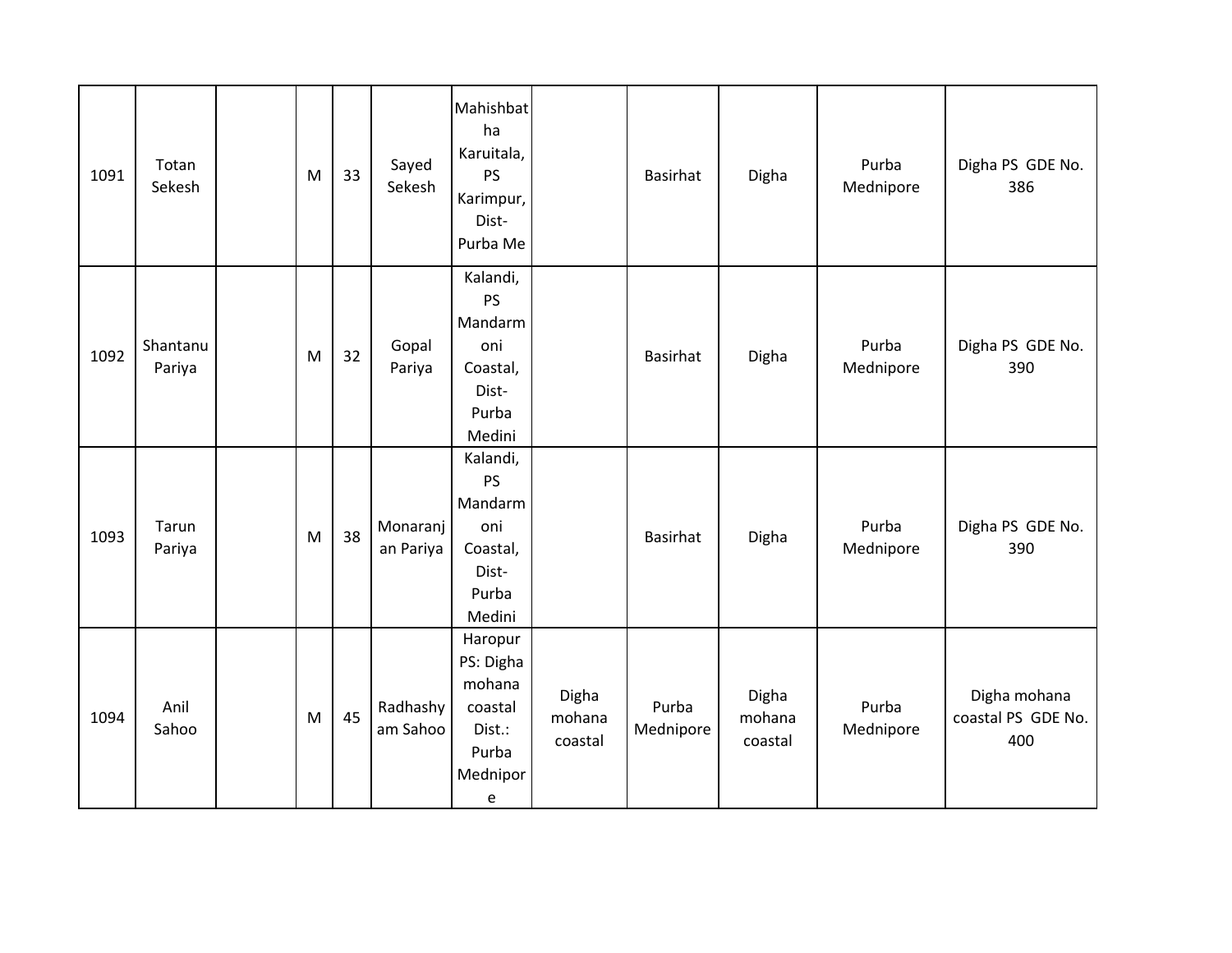| 1095 | Gopal<br>Dolui | M | 32 | Ganesh<br>Dolui          | Khadalgob<br>ra PS:<br>Digha<br>mohana<br>coastal<br>Dist.:<br>Purba<br>Mednipor<br>e | Digha<br>mohana<br>coastal | Purba<br>Mednipore                           | Digha<br>mohana<br>coastal | Purba<br>Mednipore | Digha mohana<br>coastal PS GDE No.<br>400 |
|------|----------------|---|----|--------------------------|---------------------------------------------------------------------------------------|----------------------------|----------------------------------------------|----------------------------|--------------------|-------------------------------------------|
| 1096 | Anjan<br>Maity | M | 30 | Lt-<br>Niranjan<br>Maity | Khadalgob<br>ra PS:<br>Digha<br>mohana<br>coastal<br>Dist.:<br>Purba<br>Mednipor<br>e | Digha<br>mohana<br>coastal | Purba<br>Mednipore                           | Digha<br>mohana<br>coastal | Purba<br>Mednipore | Digha mohana<br>coastal PS GDE No.<br>400 |
| 1097 | Mukul<br>Dey   | M | 52 | Lt-<br>Maheshw<br>ar Dey | Bagda PS:<br>Noapara<br>Dist.:<br>Barrackpo<br>re Police<br>Commissi<br>onerate       | Noapara                    | Barrackpore<br>Police<br>Commission<br>erate | Digha<br>mohana<br>coastal | Purba<br>Mednipore | Digha mohana<br>coastal PS GDE No.<br>400 |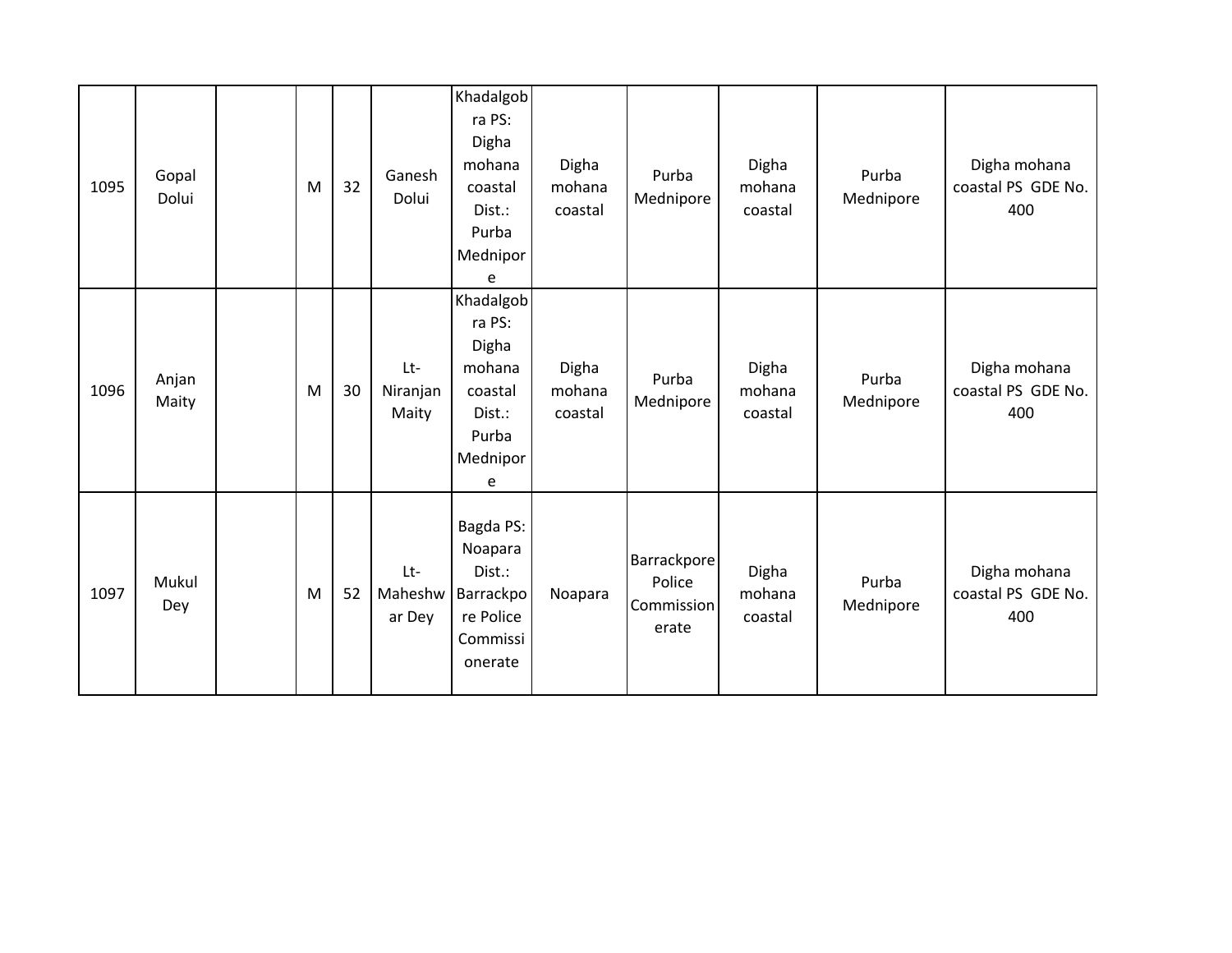| 1098 | Ganesh<br>Chandra<br>Jana | M | 32 | Tapan Kr.<br>Jana  | Bagda PS:<br>Noapara<br>Dist.:<br>Barrackpo<br>re Police<br>Commissi<br>onerate        | Noapara                    | <b>Barrackpore</b><br>Police<br><b>Commission</b><br>erate | Digha<br>mohana<br>coastal | Purba<br>Mednipore | Digha mohana<br>coastal PS GDE No.<br>400 |
|------|---------------------------|---|----|--------------------|----------------------------------------------------------------------------------------|----------------------------|------------------------------------------------------------|----------------------------|--------------------|-------------------------------------------|
| 1099 | Panchana<br>n Das         | M | 50 | Lt-Mohan<br>Das    | Gangadha<br>rpur PS:<br>Digha<br>mohana<br>coastal<br>Dist.:<br>Purba<br>Mednipor<br>е | Digha<br>mohana<br>coastal | Purba<br>Mednipore                                         | Digha<br>mohana<br>coastal | Purba<br>Mednipore | Digha mohana<br>coastal PS GDE No.<br>400 |
| 1100 | Biswanath<br>Halder       | M | 25 | Sadhan<br>Halder   | <b>New</b><br><b>Colony PS:</b><br>Durgachak<br>Dist.:<br>Purba<br>Mednipor<br>e       | Durgachak                  | Purba<br>Mednipore                                         | Durgachak                  | Purba<br>Mednipore | Durgachak PS GDE<br>No. 541               |
| 1101 | Musiar<br>Sardar          | M | 32 | Alauddin<br>Sarder | <b>New</b><br><b>Colony PS:</b><br>Durgachak<br>Dist.:<br>Purba<br>Mednipor<br>e       | Durgachak                  | Purba<br>Mednipore                                         | Durgachak                  | Purba<br>Mednipore | Durgachak PS GDE<br>No. 541               |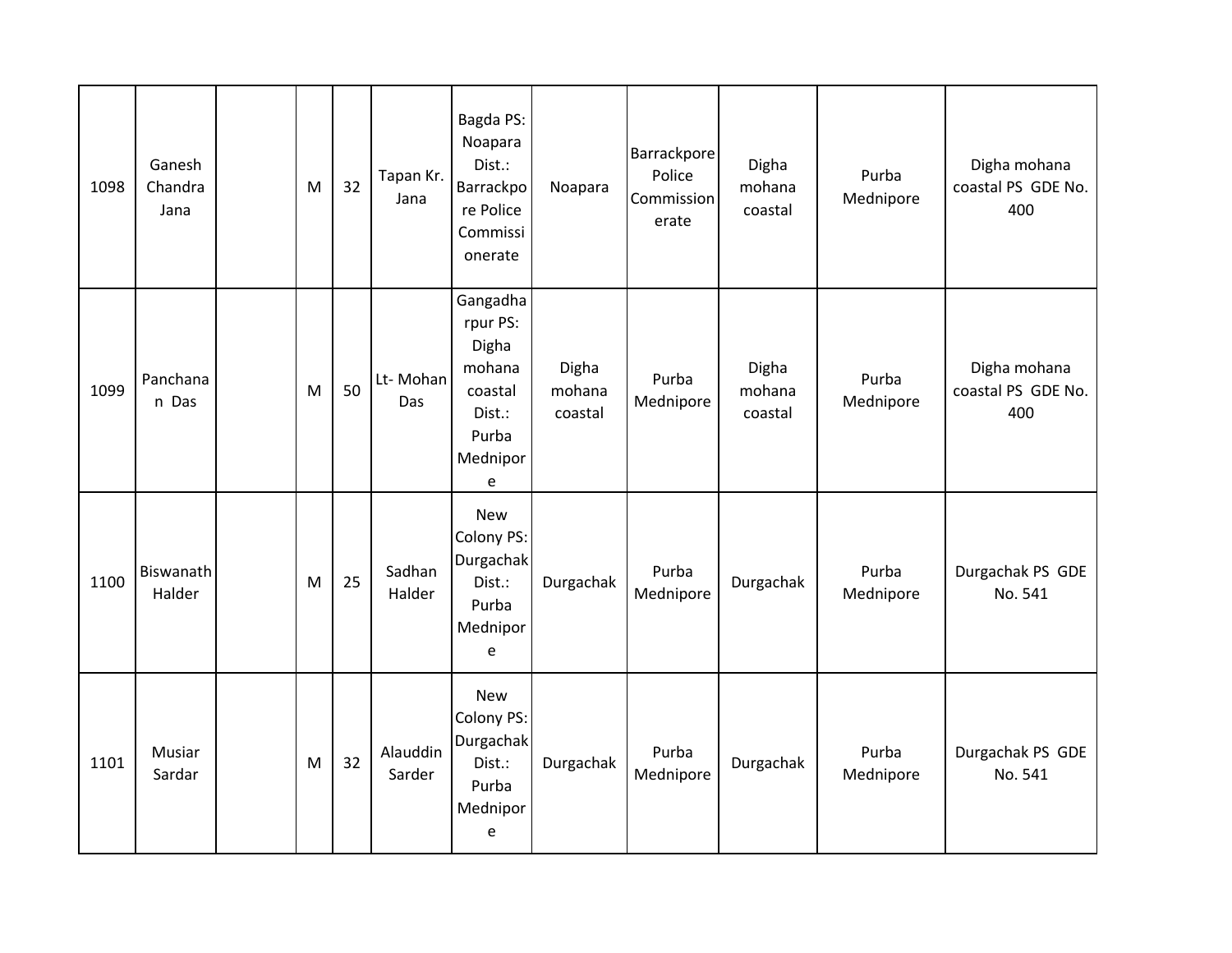| 1102 | Krishna<br>Prasad<br>Das | M | 32 | Subas Das            | Ramnagar<br>PS:<br>Durgachak<br>Dist.:<br>Purba<br>Mednipor<br>$\mathsf{e}% _{t}\left( t\right)$               | Durgachak | Purba<br>Mednipore | Durgachak | Purba<br>Mednipore | Durgachak PS GDE<br>No. 543 |
|------|--------------------------|---|----|----------------------|----------------------------------------------------------------------------------------------------------------|-----------|--------------------|-----------|--------------------|-----------------------------|
| 1103 | Ram<br>Maity             | M | 48 | Ld. Hiralal<br>Maity | Basudevp<br>ur PS:<br>Durgachak<br>Dist.:<br>Purba<br>Mednipor<br>e                                            | Durgachak | Purba<br>Mednipore | Durgachak | Purba<br>Mednipore | Durgachak PS GDE<br>No. 535 |
| 1104 | <b>Bhaskar</b><br>Maity  | M | 45 | Chandra<br>Maity     | Ailan, PS-<br>Egra, Dist-<br>Purba<br>Lt. Paresh   Medinipur<br>. PS: Egra<br>Dist.:<br>Purba<br>Mednipor<br>e | Egra      | Purba<br>Mednipore | Egra      | Purba<br>Mednipore | Egra PS GDE No.<br>598      |
| 1105 | Biswajit<br>Maity        | M | 32 | Tapan<br>Maity       | Ailan, PS-<br>Egra, Dist-<br>Purba<br>Medinipur<br>. PS: Egra<br>Dist.:<br>Purba<br>Mednipor<br>e              | Egra      | Purba<br>Mednipore | Egra      | Purba<br>Mednipore | Egra PS GDE No.<br>598      |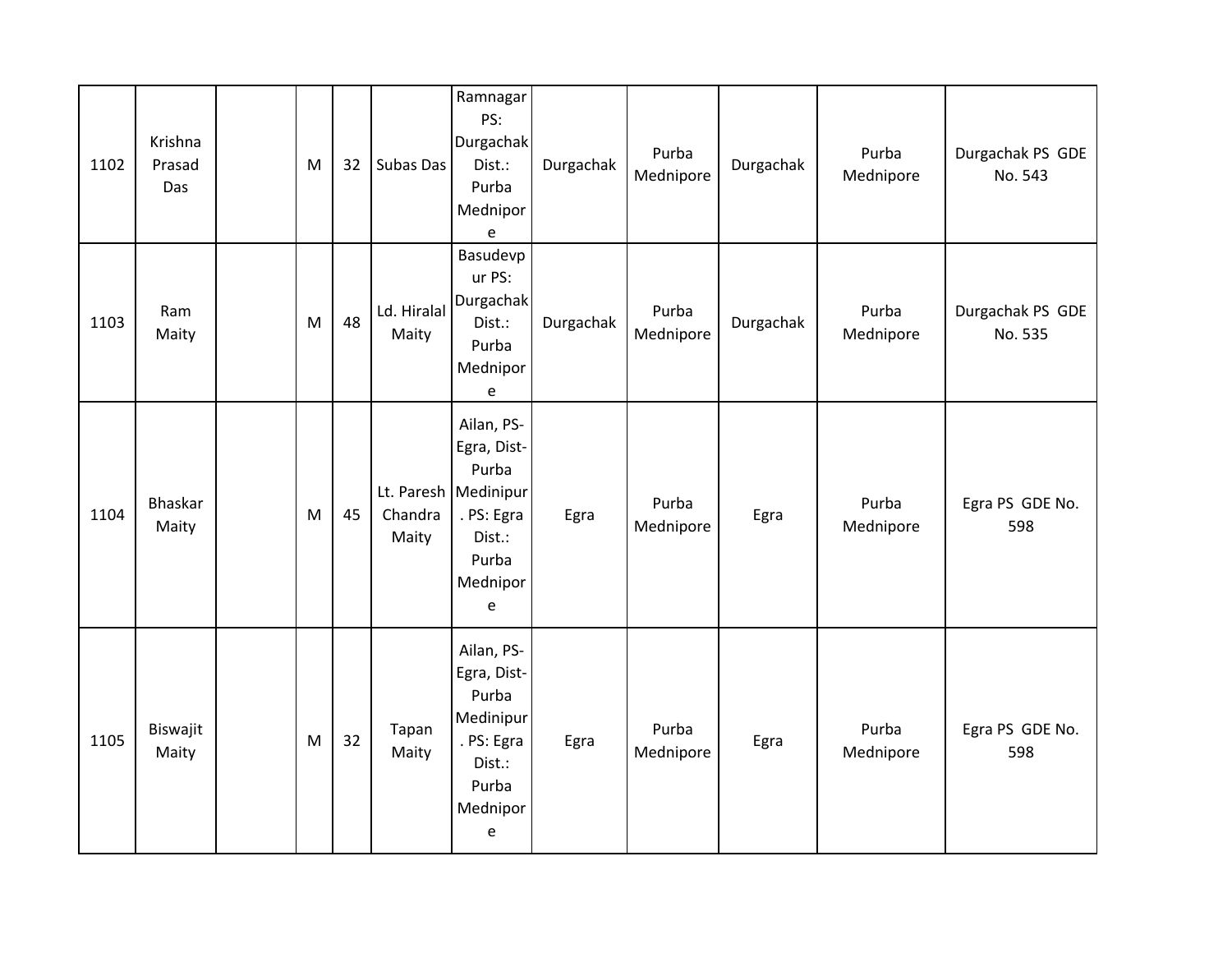| 1106 | Chandan<br>Bera | M | 55 | Kartik<br>Bera | Sunnihari,<br>PS-Egra,<br>Dist-<br>Purba<br>Medinipur<br>. PS: Egra<br>Dist.:<br>Purba<br>Mednipor<br>$\mathsf{e}% _{0}\left( \mathsf{e}\right)$ | Egra | Purba<br>Mednipore | Egra | Purba<br>Mednipore | Egra PS GDE No.<br>626 |
|------|-----------------|---|----|----------------|--------------------------------------------------------------------------------------------------------------------------------------------------|------|--------------------|------|--------------------|------------------------|
| 1107 | Tapan<br>Jana   | M | 38 | Rakhal<br>Jana | Kudi, Ps-<br>Egra, Dist-<br>Purba<br>Medinipur<br>. PS: Egra<br>Dist.:<br>Purba<br>Mednipor<br>$\mathsf{e}% _{t}\left( t\right)$                 | Egra | Purba<br>Mednipore | Egra | Purba<br>Mednipore | Egra PS GDE No.<br>626 |
| 1108 | Debdulal<br>Das | M | 35 | Ajoy Das       | Purunda,<br>PS-Egra,<br>Dist-Purba<br>Medinipur<br>. PS: Egra<br>Dist.:<br>Purba<br>Mednipor<br>$\mathsf{e}% _{t}\left( t\right)$                | Egra | Purba<br>Mednipore | Egra | Purba<br>Mednipore | Egra PS GDE No.<br>626 |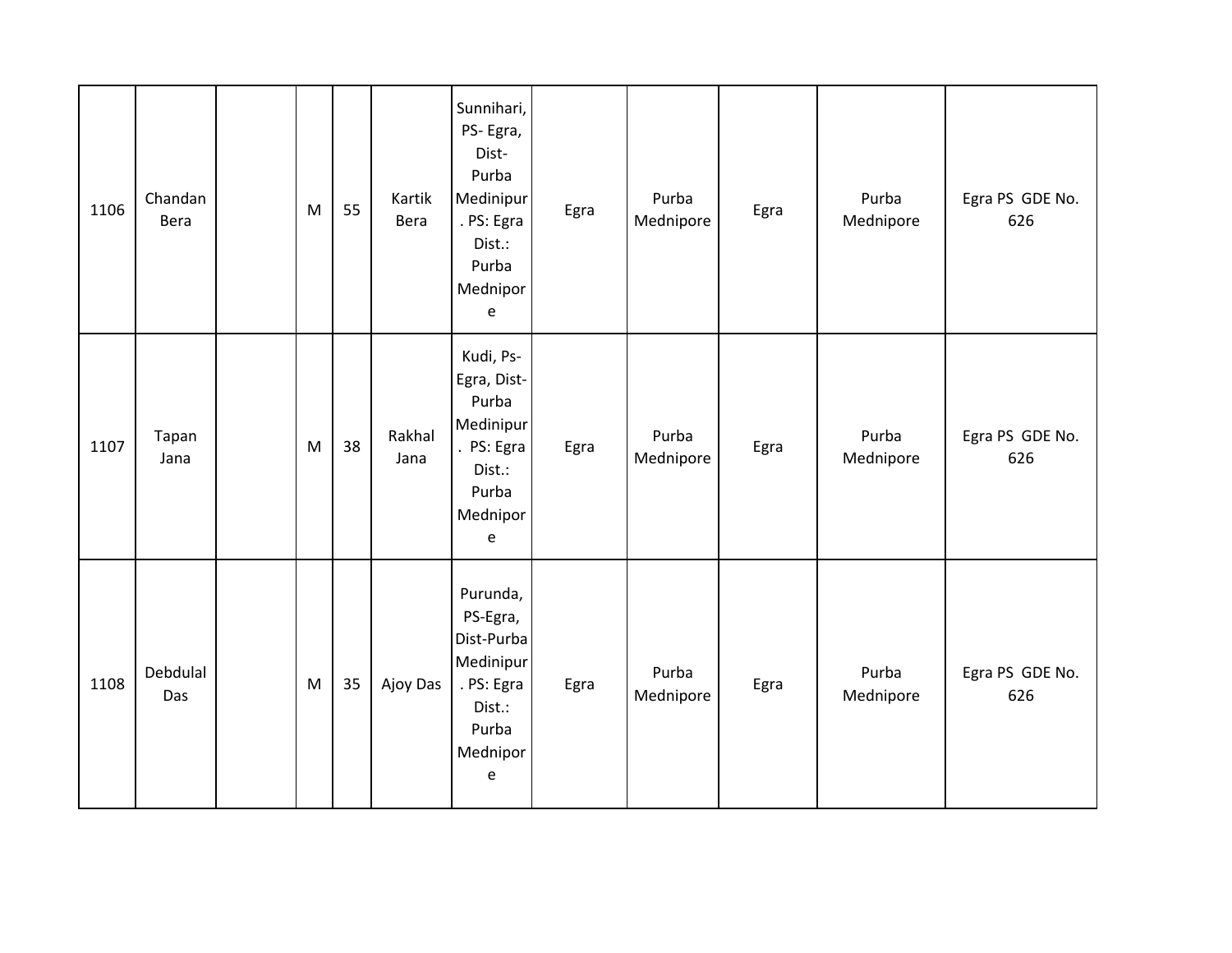| 1109 | Saktipada<br>Jana     | ${\sf M}$ | 35 | Kartik<br>Jana  | Purunda,<br>PS-Egra,<br>Dist-Purba<br>Medinipur<br>PS: Egra<br>Dist.:<br>Purba<br>Mednipor<br>$\mathsf{e}% _{0}\left( \mathsf{e}\right)$ | Egra | Purba<br>Mednipore | Egra | Purba<br>Mednipore | Egra PS GDE No.<br>627 |
|------|-----------------------|-----------|----|-----------------|------------------------------------------------------------------------------------------------------------------------------------------|------|--------------------|------|--------------------|------------------------|
| 1110 | <b>Tapas</b><br>Maity | M         | 43 | Swapan<br>Maity | Purunda,<br>PS-Egra,<br>Dist-Purba<br>Medinipur<br>. PS: Egra<br>Dist.:<br>Purba<br>Mednipor<br>$\mathsf{e}% _{t}\left( t\right)$        | Egra | Purba<br>Mednipore | Egra | Purba<br>Mednipore | Egra PS GDE No.<br>627 |
| 1111 | Satyadulal<br>Das     | M         | 33 | Ajoy Das        | Purunda,<br>PS-Egra,<br>Dist-Purba<br>Medinipur<br>PS: Egra<br>Dist.:<br>Purba<br>Mednipor<br>$\mathsf{e}% _{t}\left( t\right)$          | Egra | Purba<br>Mednipore | Egra | Purba<br>Mednipore | Egra PS GDE No.<br>627 |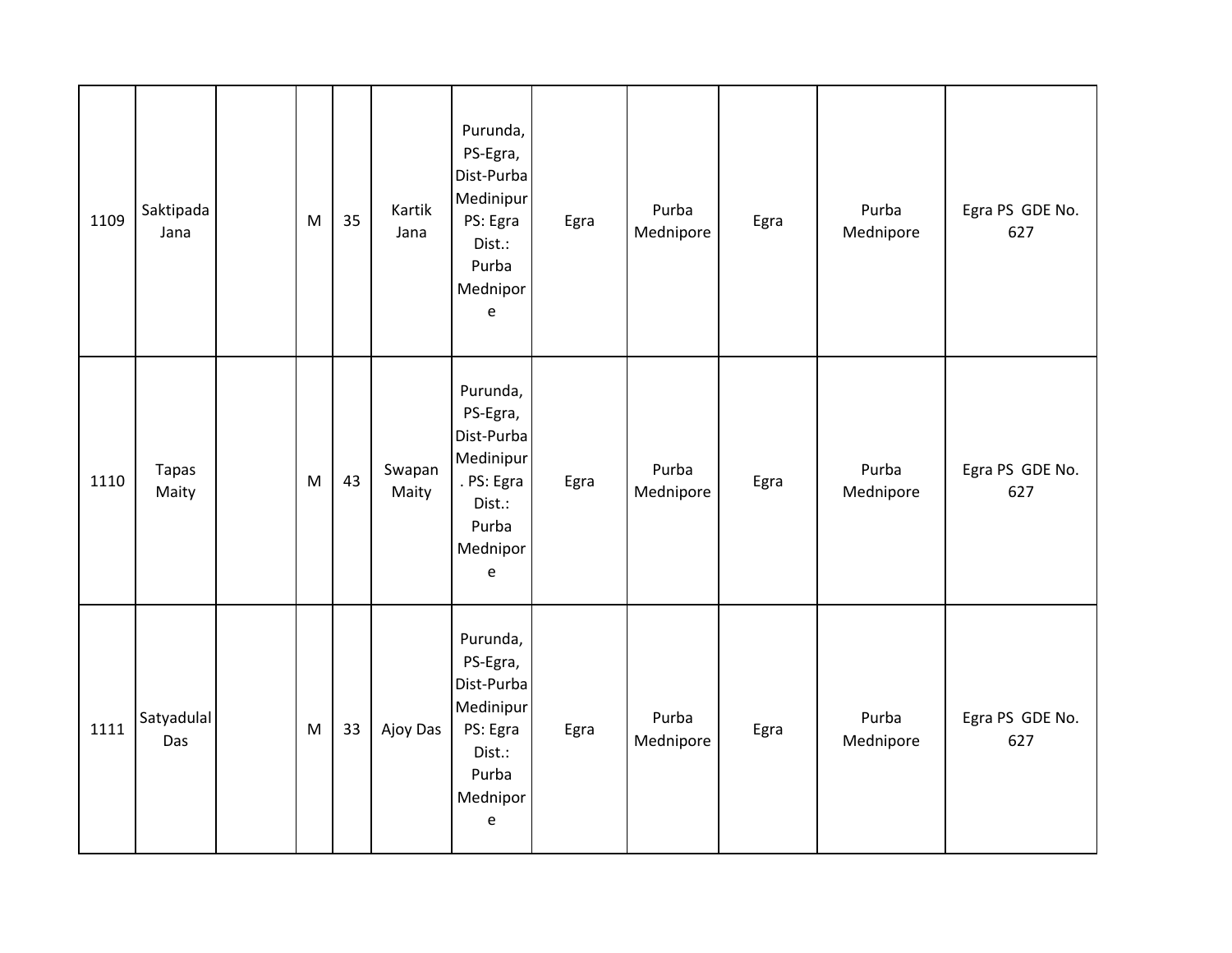| 1112 | Chaitanya<br>Bar      | M | 32 | Late<br>Narayan | vill-<br>Dubda, PS-<br>Egra,<br>Dist_Purb<br>a<br>Medinipur<br>PS: Egra<br>Dist.:<br>Purba<br>Mednipor<br>$\mathsf{e}% _{0}\left( \mathsf{e}\right)$ | Egra | Purba<br>Mednipore | Egra | Purba<br>Mednipore | Egra PS GDE No.<br>625 |
|------|-----------------------|---|----|-----------------|------------------------------------------------------------------------------------------------------------------------------------------------------|------|--------------------|------|--------------------|------------------------|
| 1113 | <b>Basanta</b><br>Bar | M | 40 | Bhaskar         | Dubda, PS-<br>Egra,<br>Dist_Purb<br>a<br>Medinipur<br>PS: Egra<br>Dist.:<br>Purba<br>Mednipor<br>$\mathsf{e}% _{0}\left( \mathsf{e}\right)$          | Egra | Purba<br>Mednipore | Egra | Purba<br>Mednipore | Egra PS GDE No.<br>625 |
| 1114 | Panchana<br>n Bisi    | M | 45 | Amullya<br>Bisi | Kasbagola,<br>PS-Egra,<br>Dist-Purba<br>Medinipur<br>. PS: Egra<br>Dist.:<br>Purba<br>Mednipor<br>$\mathsf{e}% _{t}\left( t\right)$                  | Egra | Purba<br>Mednipore | Egra | Purba<br>Mednipore | Egra PS GDE No.<br>636 |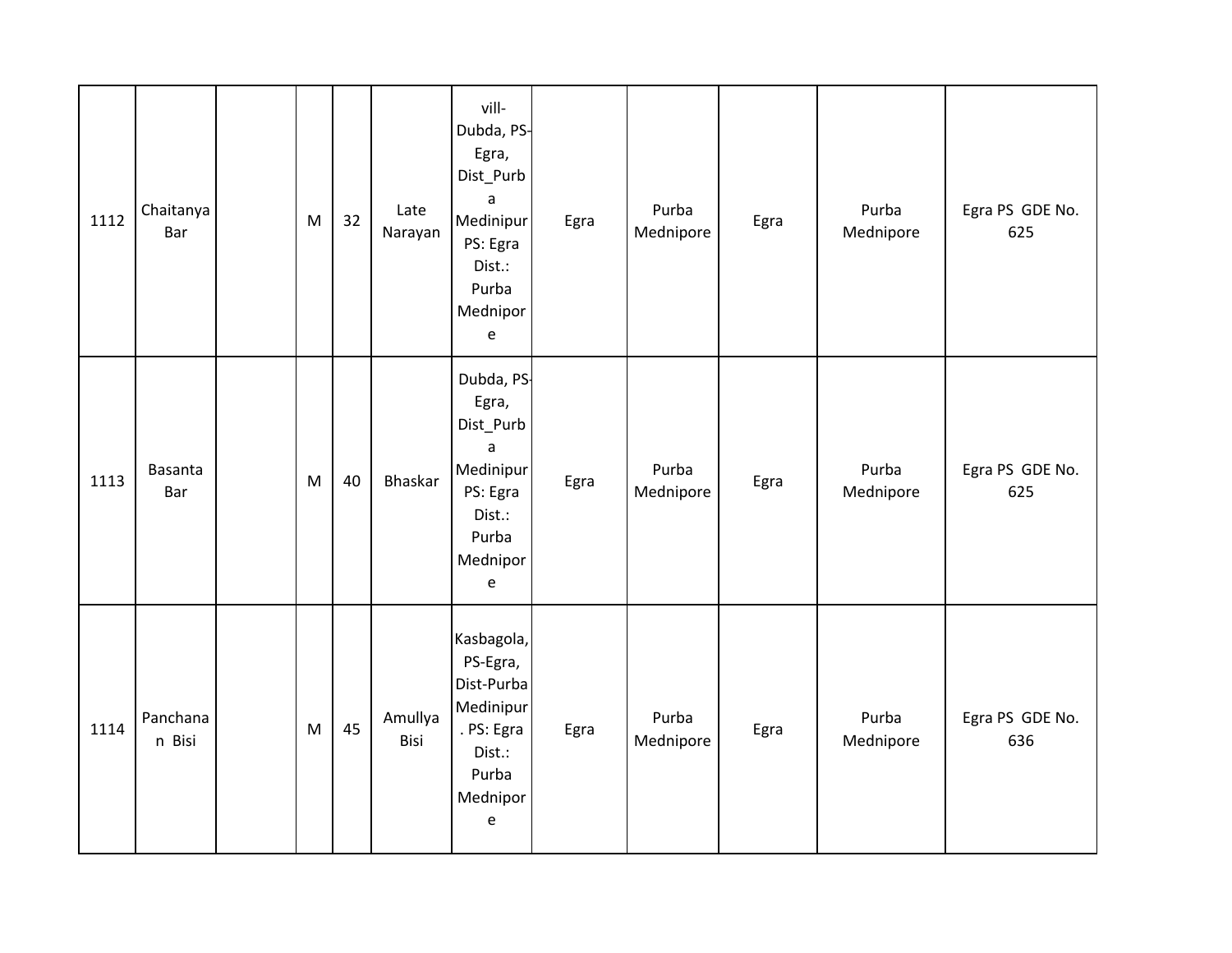| 1115 | <b>Bimal</b><br>Jana | M         | 35 | Rabindra<br>Jana       | Sinduria,<br>PS-Egra,<br>Dist-Purba<br>Medinipur<br>PS: Egra<br>Dist.:<br>Purba<br>Mednipor<br>e   | Egra | Purba<br>Mednipore | Egra | Purba<br>Mednipore | Egra PS GDE No.<br>636 |
|------|----------------------|-----------|----|------------------------|----------------------------------------------------------------------------------------------------|------|--------------------|------|--------------------|------------------------|
| 1116 | Mithun<br>Patra      | ${\sf M}$ |    | Laxminara<br>yan Patra | Panchrol,<br>PS-Egra,<br>Dist-Purba<br>Medinipur<br>. PS: Egra<br>Dist.:<br>Purba<br>Mednipor<br>e | Egra | Purba<br>Mednipore | Egra | Purba<br>Mednipore | Egra PS GDE No.<br>636 |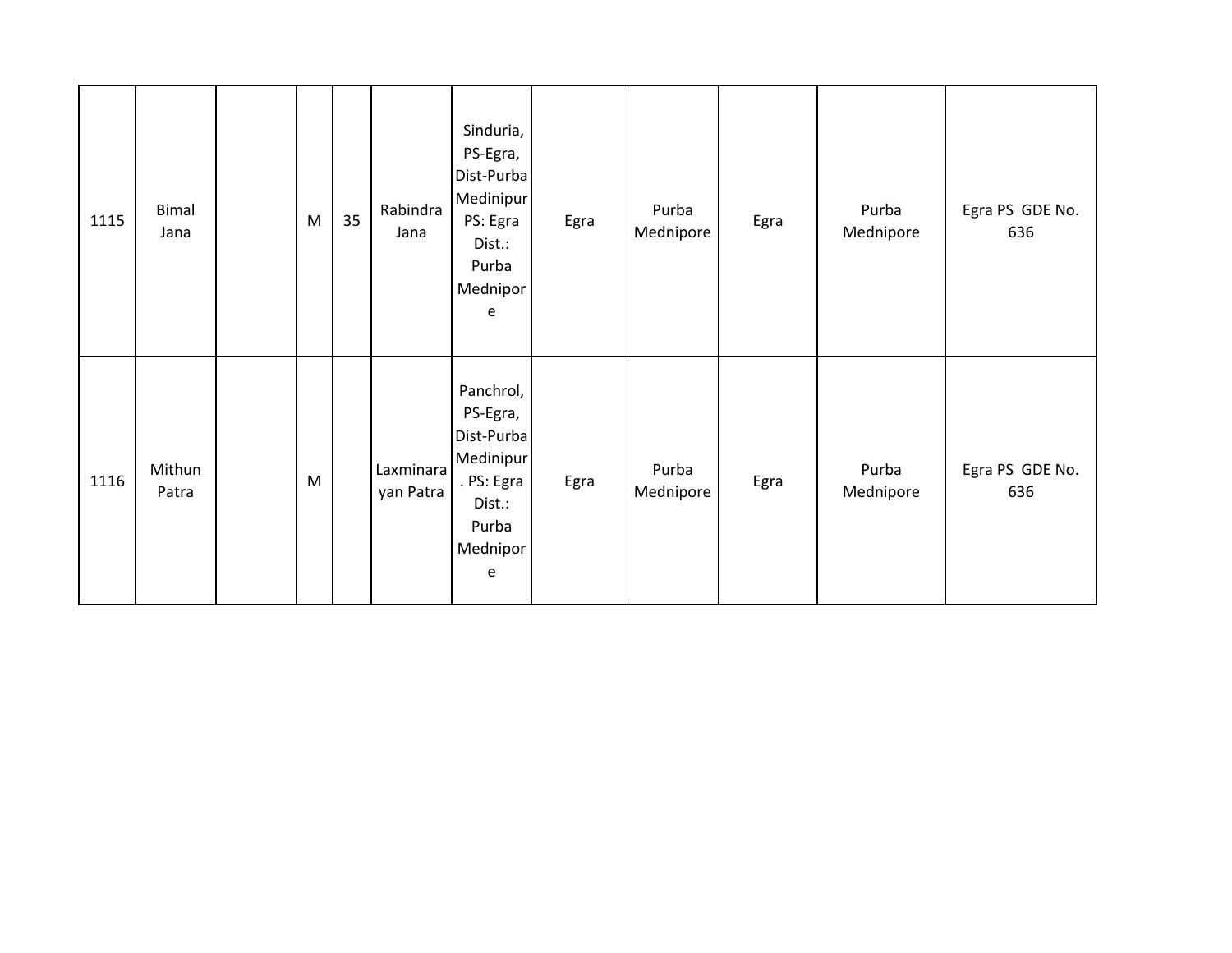| 1117 | Madhab<br>Ghorai                    | ${\sf M}$ | 55 | Lt.<br>Gunadhar<br>Ghorai          | Bilbara, PS-<br>Egra, Dist-<br>Purba<br>Medinipur<br>PS: Egra<br>Dist.:<br>Purba<br>Mednipor<br>e        | Egra                      | Purba<br>Mednipore | Egra       | Purba<br>Mednipore | Egra PS GDE No.<br>636       |
|------|-------------------------------------|-----------|----|------------------------------------|----------------------------------------------------------------------------------------------------------|---------------------------|--------------------|------------|--------------------|------------------------------|
| 1118 | Debasis<br>Mahapatr<br>$\mathsf{a}$ | ${\sf M}$ | 27 | Dilip<br>Mahapatr<br>a             | Panchrol,<br>PS-<br>Egra, Dist-<br>Purba<br>Medinipur<br>PS: Egra<br>Dist.:<br>Purba<br>Mednipor<br>e    | Egra                      | Purba<br>Mednipore | Egra       | Purba<br>Mednipore | Egra PS GDE No.<br>636       |
| 1119 | Basudam<br>Adhikary                 | ${\sf M}$ | 34 | Lt.<br>Shyamsun<br>dar<br>Adhikary | Chakchoul<br>pota PS:<br>Nandaku<br>mar Dist.:<br>Purba<br>Mednipor<br>$\mathsf{e}% _{t}\left( t\right)$ | Nandakuma<br>$\mathsf{r}$ | Purba<br>Mednipore | Mahishadal | Purba<br>Mednipore | Mahishadal PS GDE<br>No. 477 |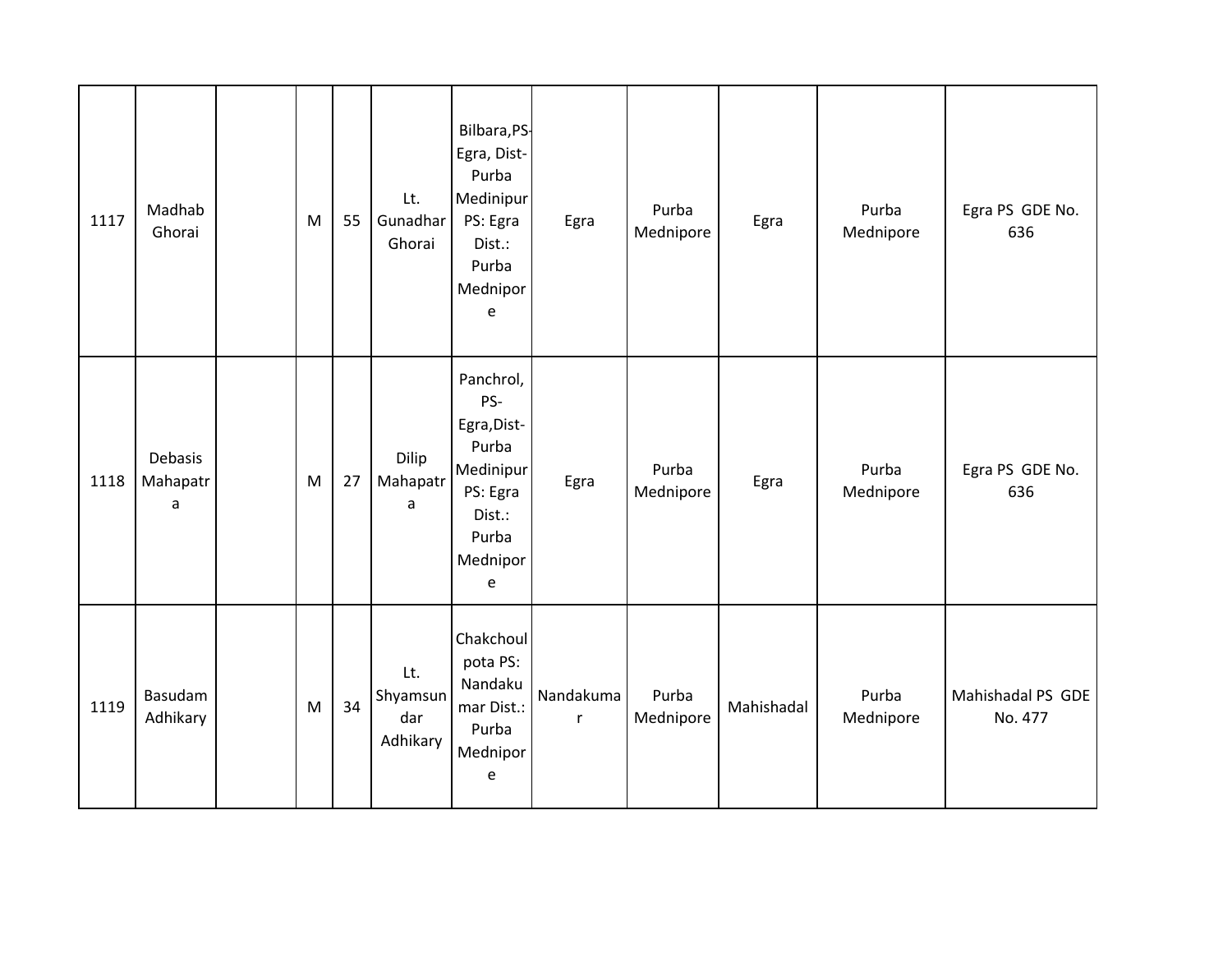| 1120 | Pintu Das<br>Adhikary | M         | 24 | Ram Das<br>Adhikary | Chakchoul<br>pota PS:<br>Nandaku<br>mar Dist.:<br>Purba<br>Mednipor<br>$\mathsf{e}$                | Nandakuma<br>r            | Purba<br>Mednipore | Mahishadal | Purba<br>Mednipore | Mahishadal PS GDE<br>No. 477 |
|------|-----------------------|-----------|----|---------------------|----------------------------------------------------------------------------------------------------|---------------------------|--------------------|------------|--------------------|------------------------------|
| 1121 | Gurupada<br>Kuila     | ${\sf M}$ | 30 | Kartik<br>Kuilya    | Chakchoul<br>pota PS:<br>Nandaku<br>mar Dist.:<br>Purba<br>Mednipor<br>e                           | Nandakuma<br>$\mathsf{r}$ | Purba<br>Mednipore | Mahishadal | Purba<br>Mednipore | Mahishadal PS GDE<br>No. 477 |
| 1122 | Subhankar<br>Manna    | M         | 26 | Tapan<br>Manna      | Sapua PS:<br>Sutahata<br>Dist.:<br>Purba<br>Mednipor<br>$\mathsf{e}% _{t}\left( t\right)$          | Sutahata                  | Purba<br>Mednipore | Mahishadal | Purba<br>Mednipore | Mahishadal PS GDE<br>No. 477 |
| 1123 | Sandip<br>Bera        | M         | 27 | Uttam<br>Bera       | Dwariberi<br>a PS:<br>Sutahata<br>Dist.:<br>Purba<br>Mednipor<br>$\mathsf{e}% _{t}\left( t\right)$ | Sutahata                  | Purba<br>Mednipore | Mahishadal | Purba<br>Mednipore | Mahishadal PS GDE<br>No. 477 |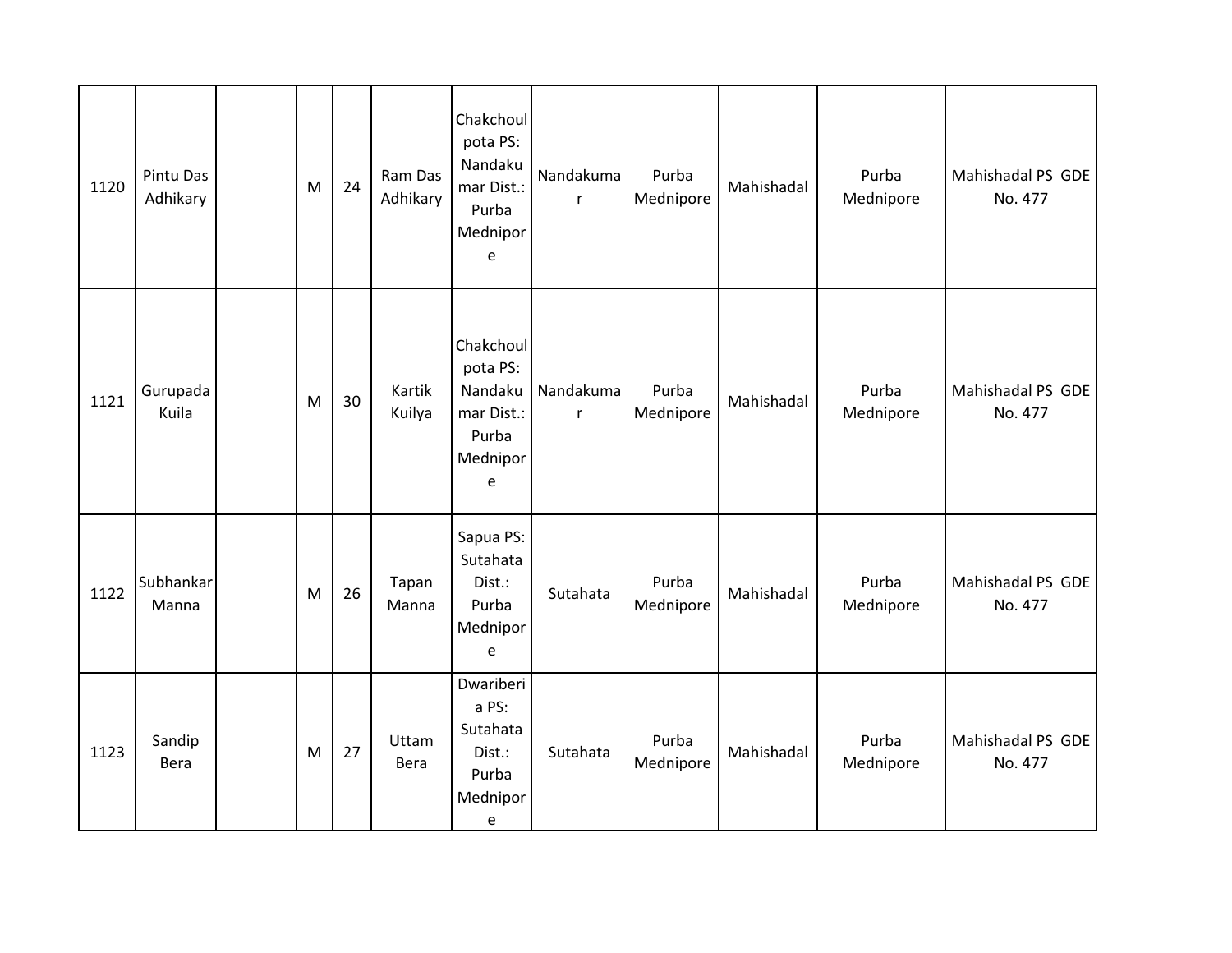| 1124 | Sk Rakesh             | M | 22 | Sk Atiar<br>Rahaman   | Jhikarkhali<br>PS:<br>Durgachak<br>Dist.:<br>Purba<br>Mednipor<br>e            | Durgachak      | Purba<br>Mednipore | Mahishadal | Purba<br>Mednipore | Mahishadal PS GDE<br>No. 477        |
|------|-----------------------|---|----|-----------------------|--------------------------------------------------------------------------------|----------------|--------------------|------------|--------------------|-------------------------------------|
| 1125 | Sk<br>Sanoyaz         | M | 19 | Islam                 | Payraberi<br>a PS:<br>Sk Habibul Durgachak<br>Dist.:<br>Purba<br>Mednipor<br>e | Durgachak      | Purba<br>Mednipore | Mahishadal | Purba<br>Mednipore | Mahishadal PS GDE<br>No. 477        |
| 1126 | Harekrish<br>na Patra | M | 38 | <b>Badal</b><br>Patra | Nachinda<br>PS:<br>Marishda<br>Dist.:<br>Purba<br>Mednipor<br>e                | Marishda       | Purba<br>Mednipore | Marishda   | Purba<br>Mednipore | Marishda PS GDE<br>No. 577          |
| 1127 | Mahendra<br>Bharati   | M | 48 | Gura                  | Baishnabc<br>hak PS:<br>Nandaku<br>mar Dist.:<br>Purba<br>Mednipor<br>e        | Nandakuma<br>r | Purba<br>Mednipore | Nandakumar | Purba<br>Mednipore | Nandakumar PS<br><b>GDE No. 670</b> |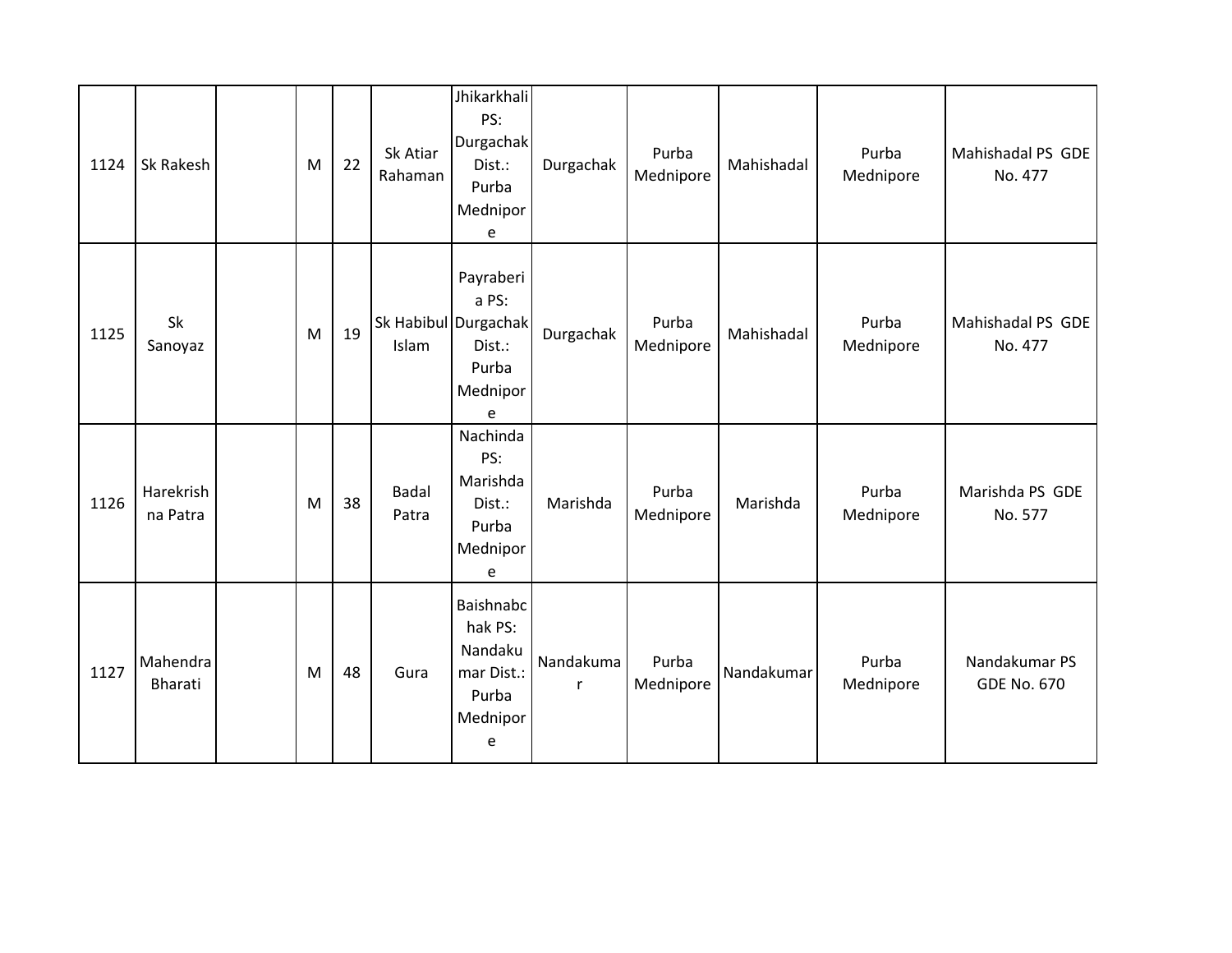| 1128 | Tazamul<br>Haque    | M | 31 | Sirajul           | Gholabari<br>PS:<br>Khejuri<br>Dist.:<br>Purba<br>Mednipor<br>e              | Khejuri  | Purba<br>Mednipore                       | Nandakumar | Purba<br>Mednipore                                  | Nandakumar PS<br><b>GDE No. 670</b> |
|------|---------------------|---|----|-------------------|------------------------------------------------------------------------------|----------|------------------------------------------|------------|-----------------------------------------------------|-------------------------------------|
| 1129 | Jasimuddi<br>n Khan | M | 38 | Jalal Khan        | Nainan PS:<br>Ramnagar<br>Dist.:<br>Diamond<br>Harbour<br>Police<br>District | Ramnagar | Diamond<br>Harbour<br>Police<br>District | Ramnagar   | Diamond<br><b>Harbour Police</b><br><b>District</b> | Ramnagar PS GDE<br>No. 571          |
| 1130 | Khursid<br>Mollick  | M | 27 | Amjed<br>Mollick  | Nainan PS:<br>Ramnagar<br>Dist.:<br>Diamond<br>Harbour<br>Police<br>District | Ramnagar | Diamond<br>Harbour<br>Police<br>District | Ramnagar   | Diamond<br><b>Harbour Police</b><br><b>District</b> | Ramnagar PS GDE<br>No. 571          |
| 1131 | Rambit<br>Patel     | M | 28 | Rajendra<br>Patel | Deora,                                                                       |          | <b>Basirhat</b>                          | Ramnagar   | Diamond<br><b>Harbour Police</b><br>District        | Ramnagar PS GDE<br>No. 577          |
| 1132 | Rabut<br>Bara       | M | 24 |                   | Elesh Bara   Makundra                                                        |          | <b>Basirhat</b>                          | Ramnagar   | Diamond<br><b>Harbour Police</b><br>District        | Ramnagar PS GDE<br>No. 577          |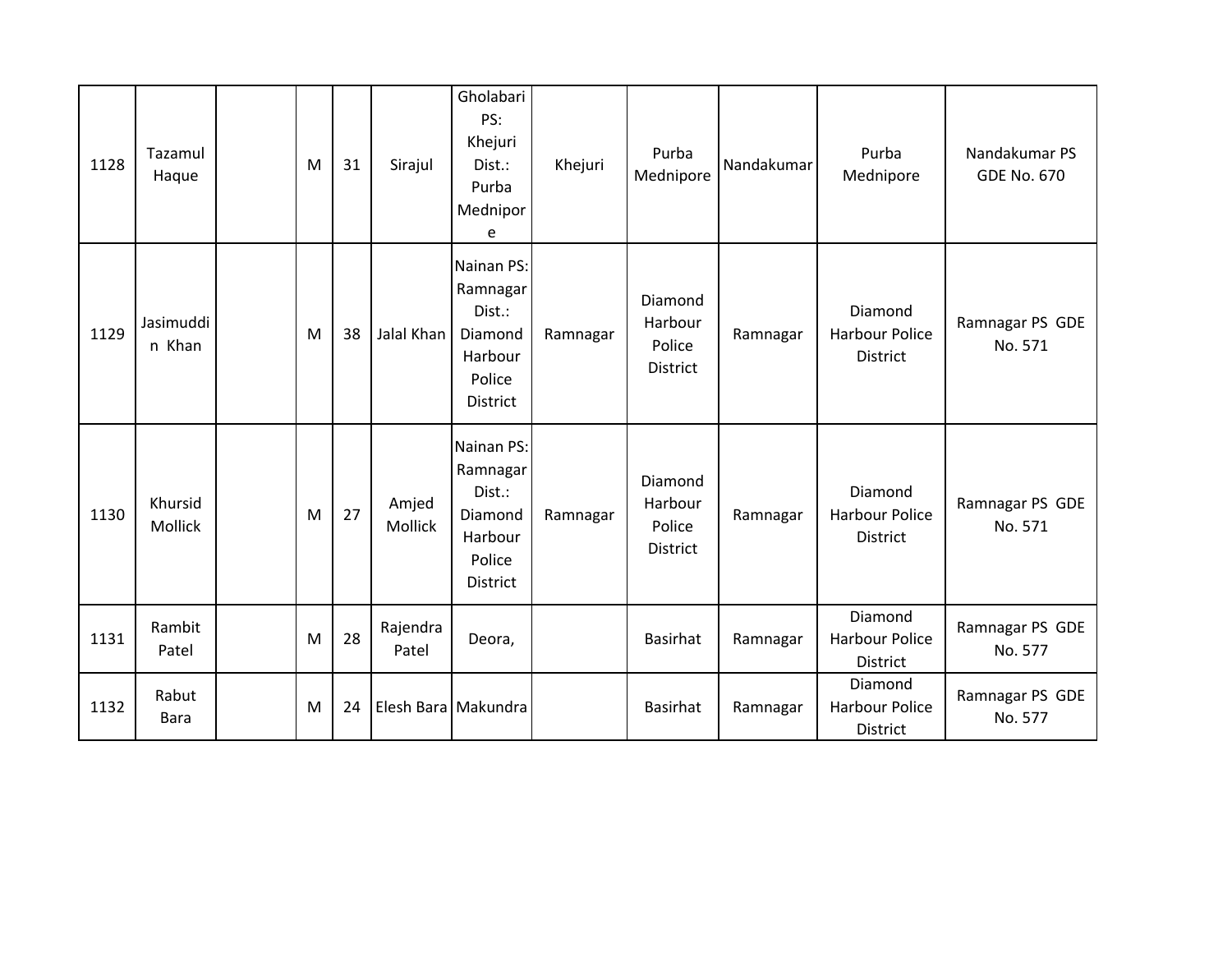| 1133 | Ashim<br>Mondal    | M | 46 | Lt. Monaj<br>Mondal     | Kashipur<br>PS:<br>Ramnagar<br>Dist.:<br>Diamond<br>Harbour<br>Police<br>District | Ramnagar                 | Diamond<br>Harbour<br>Police<br>District | Ramnagar                 | Diamond<br><b>Harbour Police</b><br><b>District</b> | Ramnagar PS GDE<br>No. 577              |
|------|--------------------|---|----|-------------------------|-----------------------------------------------------------------------------------|--------------------------|------------------------------------------|--------------------------|-----------------------------------------------------|-----------------------------------------|
| 1134 | Sayed<br>Subhan    | M | 35 | Sayed<br>Siraj          | Bijoyramp<br>ur PS:<br>Sutahata<br>Dist.:<br>Purba<br>Mednipor<br>e               | Sutahata                 | Purba<br>Mednipore                       | Sutahata                 | Purba<br>Mednipore                                  | Sutahata PS GDE<br>No. 599              |
| 1135 | Biswajit<br>Singha | M | 23 | Birandran<br>ath Singha | Bajitpur<br>PS:<br>Sutahata<br>Dist.:<br>Purba<br>Mednipor<br>e                   | Sutahata                 | Purba<br>Mednipore                       | Sutahata                 | Purba<br>Mednipore                                  | Sutahata PS GDE<br>No. 599              |
| 1136 | Bapan<br>Das       | M |    | <b>Batul Das</b>        | Khejuri<br>PS:<br>Talpatti<br>ghat<br>coastal<br>Dist.:<br>Purba<br>Mednipor<br>e | Talpatti ghat<br>coastal | Purba<br>Mednipore                       | Talpatti ghat<br>coastal | Purba<br>Mednipore                                  | Talpatti ghat coastal<br>PS GDE No. 256 |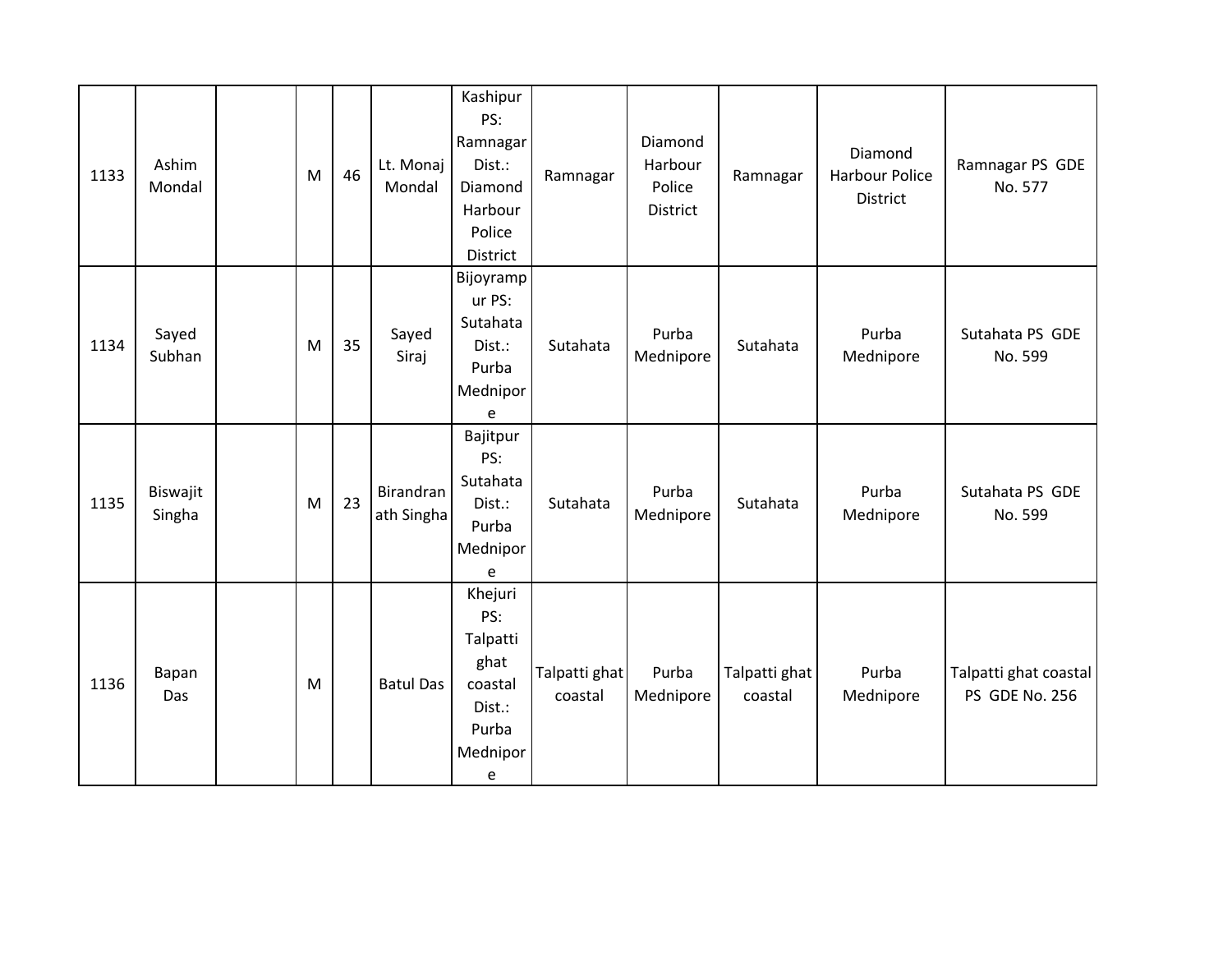| 1137 | Pabitra<br>Bouri          | M |    | Lt.umesh<br>Bouri           | Ranguni<br>PS: Adra<br>Dist.:<br>Purulia                  | Adra  | Purulia | Adra  | Purulia | Adra PS GDE No.<br>436  |
|------|---------------------------|---|----|-----------------------------|-----------------------------------------------------------|-------|---------|-------|---------|-------------------------|
| 1138 | Tarun<br>Bouri            | M |    | Chutu<br>Bouri              | <b>Bahar PS:</b><br>Adra Dist.:<br>Purulia                | Adra  | Purulia | Adra  | Purulia | Adra PS GDE No.<br>436  |
| 1139 | Pradhan<br>Bouri          | M |    | Sajal Bouri                 | Ranguni<br>PS: Adra<br>Dist.:<br>Purulia                  | Adra  | Purulia | Adra  | Purulia | Adra PS GDE No.<br>436  |
| 1140 | <b>Binoi Das</b>          | M |    | Chutu Das                   | PS: Adra<br>Dist.:<br>Purulia                             | Adra  | Purulia | Adra  | Purulia | Adra PS GDE No.<br>436  |
| 1141 | Jamini<br>Singh<br>Sardar | M | 45 | Lt. Jitu<br>Singh<br>Sardar | Goalikoch<br>a PS:<br>Arsha<br>Dist.:<br>Purulia          | Arsha | Purulia | Arsha | Purulia | Arsha PS GDE No.<br>487 |
| 1142 | Chutulal<br>Mandi         | M | 19 | Ramnath<br>Mandi            | Kalipur PS:<br>Arsha<br>Dist.:<br>Purulia                 | Arsha | Purulia | Arsha | Purulia | Arsha PS GDE No.<br>487 |
| 1143 | Chittaranj<br>an Majhi    | M | 37 | Ashutosh<br>Majhi           | Sirkabad<br>PS: Arsha<br>Dist.:<br>Purulia                | Arsha | Purulia | Arsha | Purulia | Arsha PS GDE No.<br>487 |
| 1144 | Sidam<br>Mahato           | M | 45 | h Mahato                    | Palashban<br>Baidyanat   i PS: Arsha<br>Dist.:<br>Purulia | Arsha | Purulia | Arsha | Purulia | Arsha PS GDE No.<br>487 |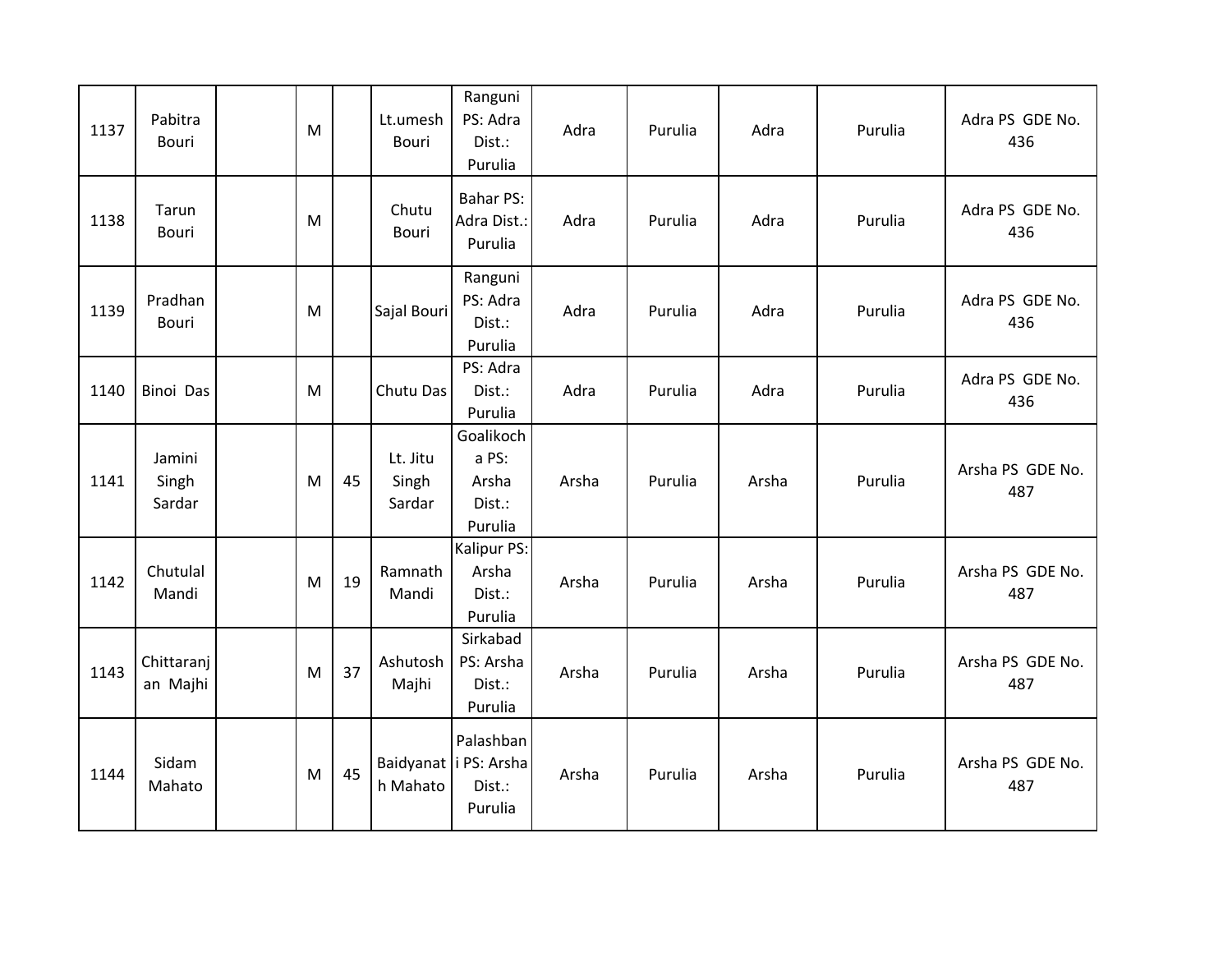| 1145 | Sujit<br>Kumar                | M | 26 | Laltu<br>Kumar              | Khirabera<br>PS:<br>Bagmundi<br>Dist.:<br>Purulia   | Bagmundi | Purulia | Bagmundi | Purulia | Bagmundi PS GDE<br>No. 540                            |
|------|-------------------------------|---|----|-----------------------------|-----------------------------------------------------|----------|---------|----------|---------|-------------------------------------------------------|
| 1146 | Rabbindra<br>nath<br>Mahato   | M | 32 | Lt.<br>Jagadish<br>Mahato   | Khirabera<br>PS:<br>Bagmundi<br>Dist.:<br>Purulia   | Bagmundi | Purulia | Bagmundi | Purulia | Bagmundi PS GDE<br>No. 540                            |
| 1147 | Janmenjo<br>V<br>Tantubai     | M | 29 | Astik<br>Tantubai           | Khirabera<br>PS:<br>Bagmundi<br>Dist.:<br>Purulia   | Bagmundi | Purulia | Bagmundi | Purulia | Bagmundi PS GDE<br>No. 540                            |
| 1148 | Suraj<br>Paramanik            | M | 32 | Tarapada<br>Paramanik       | Parsha PS:<br>Bagmundi<br>Dist.:<br>Purulia         | Bagmundi | Purulia | Bagmundi | Purulia | Bagmundi PS<br>Outpost Suisa OP<br><b>GDE No. 285</b> |
| 1149 | Dhanapati<br><b>Sing Mura</b> | M | 23 | Lt.<br>Mukunda<br>Sing Mura | Rangamati<br>PS:<br>Bagmundi<br>Dist.:<br>Purulia   | Bagmundi | Purulia | Bagmundi | Purulia | Bagmundi PS<br>Outpost Suisa OP<br><b>GDE No. 285</b> |
| 1150 | Sunil<br>Tudu                 | M | 24 | Baidyanat<br>h Tudu         | Bhangardi<br>h PS:<br>Bandowan<br>Dist.:<br>Purulia | Bandowan | Purulia | Bandowan | Purulia | Bandowan PS GDE<br>No. 458                            |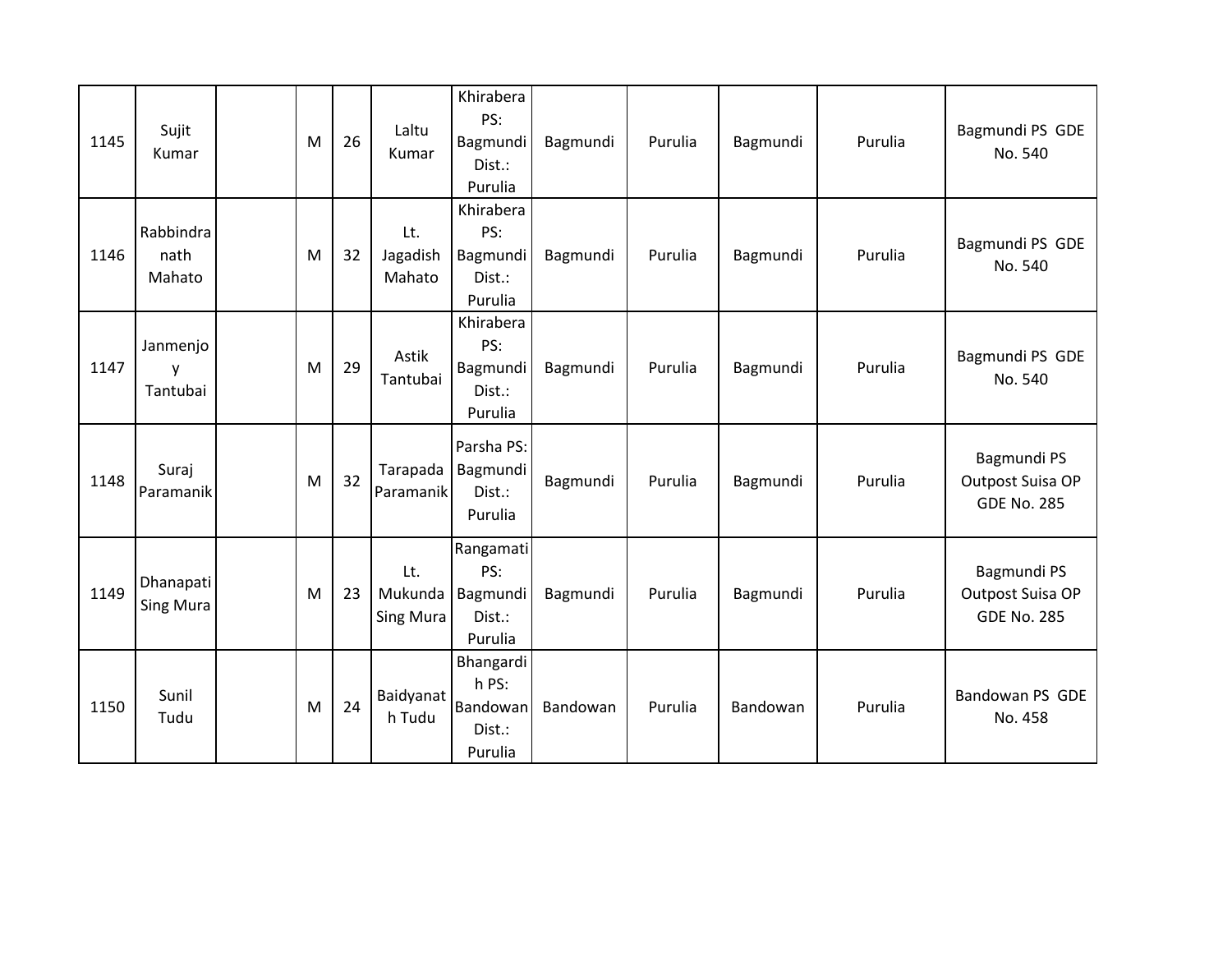| 1151 | Manik<br>Hembram    | M | 33 | Bijoy<br>Hembram              | Sagasupur<br>uri PS:<br>Bandowan<br>Dist.:<br>Purulia                   | Bandowan    | Purulia         | Bandowan    | Purulia | Bandowan PS GDE<br>No. 464 |
|------|---------------------|---|----|-------------------------------|-------------------------------------------------------------------------|-------------|-----------------|-------------|---------|----------------------------|
| 1152 | Dayamoy<br>Mahato   | M | 19 | Jagat<br>Mahato               | Vill-<br>Bonkunchi<br>a, Ps-<br>Komalpur,<br>Dist-East<br>Singhbhu<br>m |             | <b>Basirhat</b> | Bandowan    | Purulia | Bandowan PS GDE<br>No. 464 |
| 1153 | Sanatan<br>Bauri    | M |    | Lt. Bhajan<br><b>Bauri</b>    | PS: Bora<br>Dist.:<br>Purulia                                           | <b>Bora</b> | Purulia         | <b>Bora</b> | Purulia | Bora PS GDE No.<br>480     |
| 1154 | Ratan<br>Mahato     | M |    | Bidyut<br>Mahato              | PS: Bora<br>Dist.:<br>Purulia                                           | <b>Bora</b> | Purulia         | <b>Bora</b> | Purulia | Bora PS GDE No.<br>480     |
| 1155 | Ram<br>Mahato       | M |    | <b>Dulal</b><br>Mahato        | PS: Bora<br>Dist.:<br>Purulia                                           | <b>Bora</b> | Purulia         | <b>Bora</b> | Purulia | Bora PS GDE No.<br>480     |
| 1156 | Chandu<br>Paramanik | M |    | Lt. Lal<br>Kamal<br>Paramanik | PS: Bora<br>Dist.:<br>Purulia                                           | <b>Bora</b> | Purulia         | <b>Bora</b> | Purulia | Bora PS GDE No.<br>483     |
| 1157 | Joysing<br>Murmu    | M |    | Lt. Dulal<br>Murmu            | PS: Bora<br>Dist.:<br>Purulia                                           | <b>Bora</b> | Purulia         | <b>Bora</b> | Purulia | Bora PS GDE No.<br>483     |
| 1158 | Sunil<br>Mahato     | M |    | Mantu<br>Mahato               | PS: Bora<br>Dist.:<br>Purulia                                           | <b>Bora</b> | Purulia         | <b>Bora</b> | Purulia | Bora PS GDE No.<br>483     |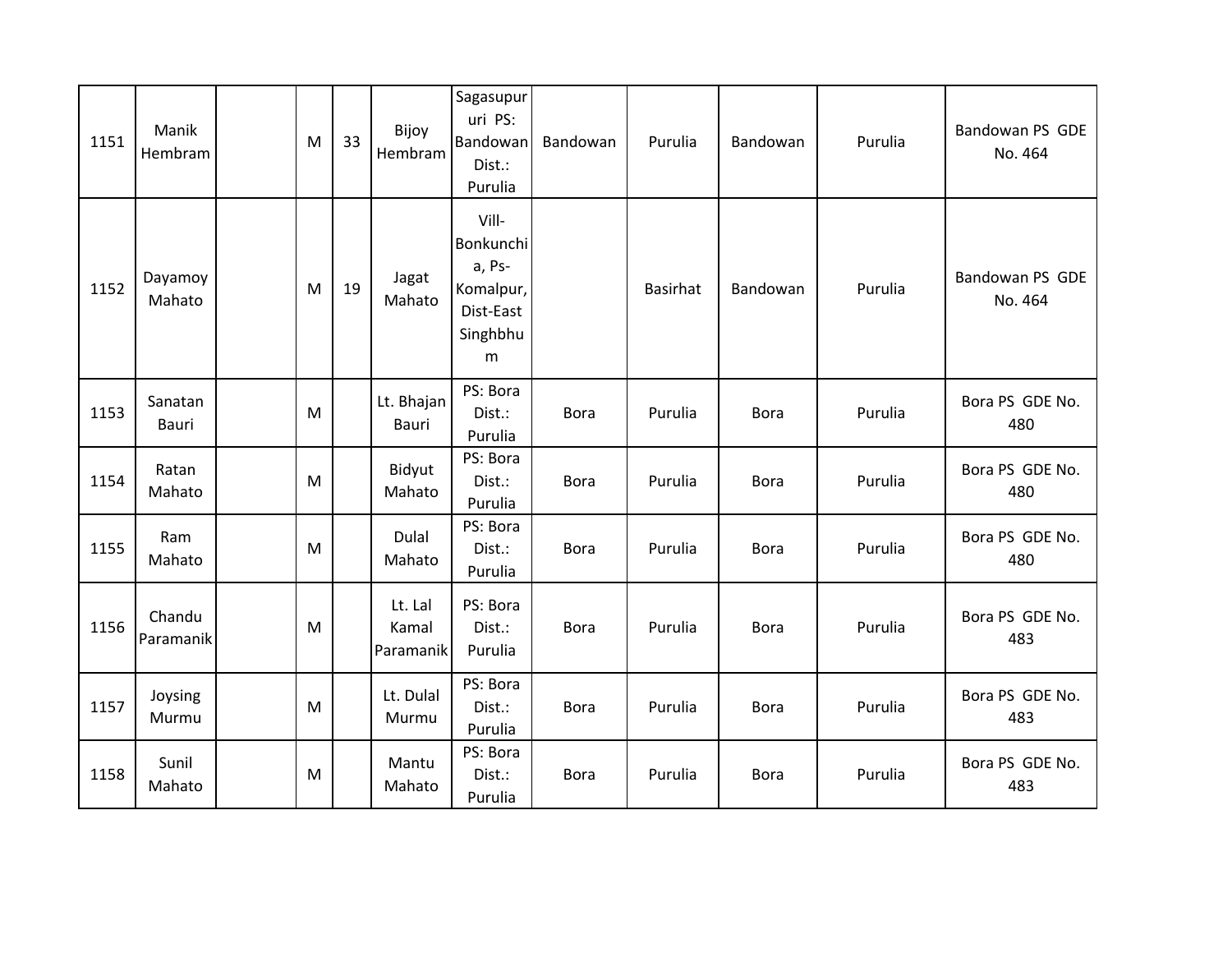| 1159 | Ranjan<br>Senapati    |        | M | 29 | Lohar<br>Senapati | Manpur<br>PS: Hura<br>Dist.:<br>Purulia             | Hura   | Purulia | Hura   | Purulia | Hura PS GDE No.<br>524   |
|------|-----------------------|--------|---|----|-------------------|-----------------------------------------------------|--------|---------|--------|---------|--------------------------|
| 1160 | Kishore<br>Mahato     |        | M | 33 | Laltu<br>Mahato   | Samukgori<br>a PS: Hura<br>Dist.:<br>Purulia        | Hura   | Purulia | Hura   | Purulia | Hura PS GDE No.<br>524   |
| 1161 | Madan<br>Mahato       |        | M | 41 | Madhu<br>Mahato   | Samukgori<br>a PS: Hura<br>Dist.:<br>Purulia        | Hura   | Purulia | Hura   | Purulia | Hura PS GDE No.<br>526   |
| 1162 | Brindaban<br>Majhi    |        | M | 45 | Ranjit<br>Majhi   | Samukgori<br>a PS: Hura<br>Dist.:<br>Purulia        | Hura   | Purulia | Hura   | Purulia | Hura PS GDE No.<br>526   |
| 1163 | Mrityunjo<br>y Mahato | Doctor | M | 22 | Bokaram<br>Mahato | Dumurdih<br>More PS:<br>Joypur<br>Dist.:<br>Purulia | Joypur | Purulia | Joypur | Purulia | Joypur PS GDE No.<br>479 |
| 1164 | Birsingh<br>Mahato    |        | M | 27 | Dalu<br>Mahato    | Dumurdih<br>More PS:<br>Joypur<br>Dist.:<br>Purulia | Joypur | Purulia | Joypur | Purulia | Joypur PS GDE No.<br>479 |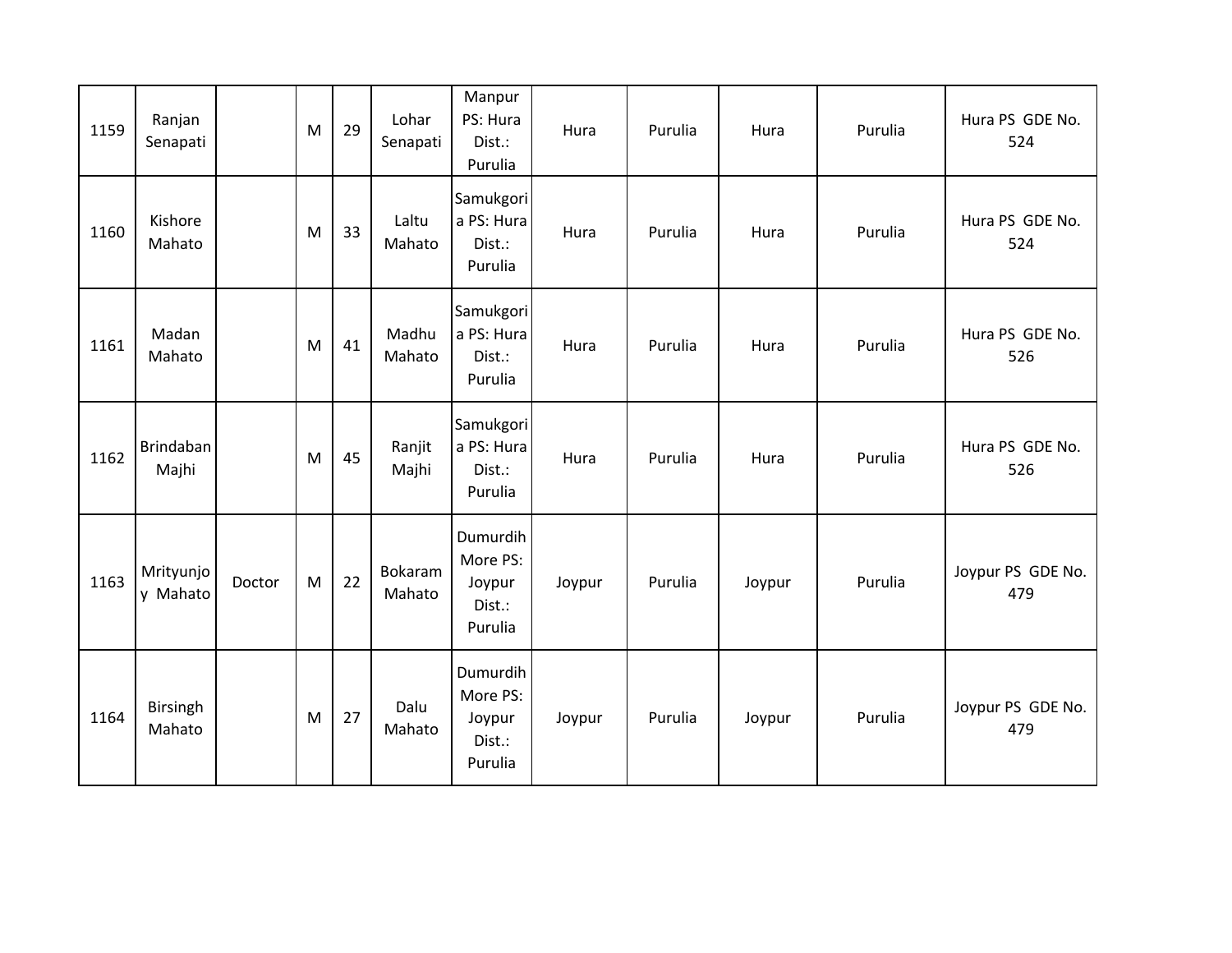| 1165 | Biswajit<br>Mahato     | M | 25 | Satyakunk<br>ar Mahato     | Pundag<br>Hattola<br>PS: Joypur<br>Dist.:<br>Purulia | Joypur   | Purulia | Joypur   | Purulia | Joypur PS GDE No.<br>367   |
|------|------------------------|---|----|----------------------------|------------------------------------------------------|----------|---------|----------|---------|----------------------------|
| 1166 | Sakari<br>Mahato       | M | 32 | Lt.<br>Brindaban<br>Mahato | Baragram<br>More PS:<br>Joypur<br>Dist.:<br>Purulia  | Joypur   | Purulia | Joypur   | Purulia | Joypur PS GDE No.<br>483   |
| 1167 | Priyaranja<br>n Mahato | M | 30 | Tarapada<br>Mahato         | Baragram<br>More PS:<br>Joypur<br>Dist.:<br>Purulia  | Joypur   | Purulia | Joypur   | Purulia | Joypur PS GDE No.<br>483   |
| 1168 | Thakurdas<br>Mahato    | M | 45 | Kalebar<br>Mahato          | Baragram<br>More PS:<br>Joypur<br>Dist.:<br>Purulia  | Joypur   | Purulia | Joypur   | Purulia | Joypur PS GDE No.<br>469   |
| 1169 | Niranjan<br>Mandal     | M |    | <b>Bashudeb</b><br>Mandal  | Kalidaha<br>PS:<br>Kashipur<br>Dist.:<br>Purulia     | Kashipur | Purulia | Kashipur | Purulia | Kashipur PS GDE<br>No. 524 |
| 1170 | Niru Bauri             | M |    | Fatul<br>Bauri             | Rudra PS:<br>Kashipur<br>Dist.:<br>Purulia           | Kashipur | Purulia | Kashipur | Purulia | Kashipur PS GDE<br>No. 524 |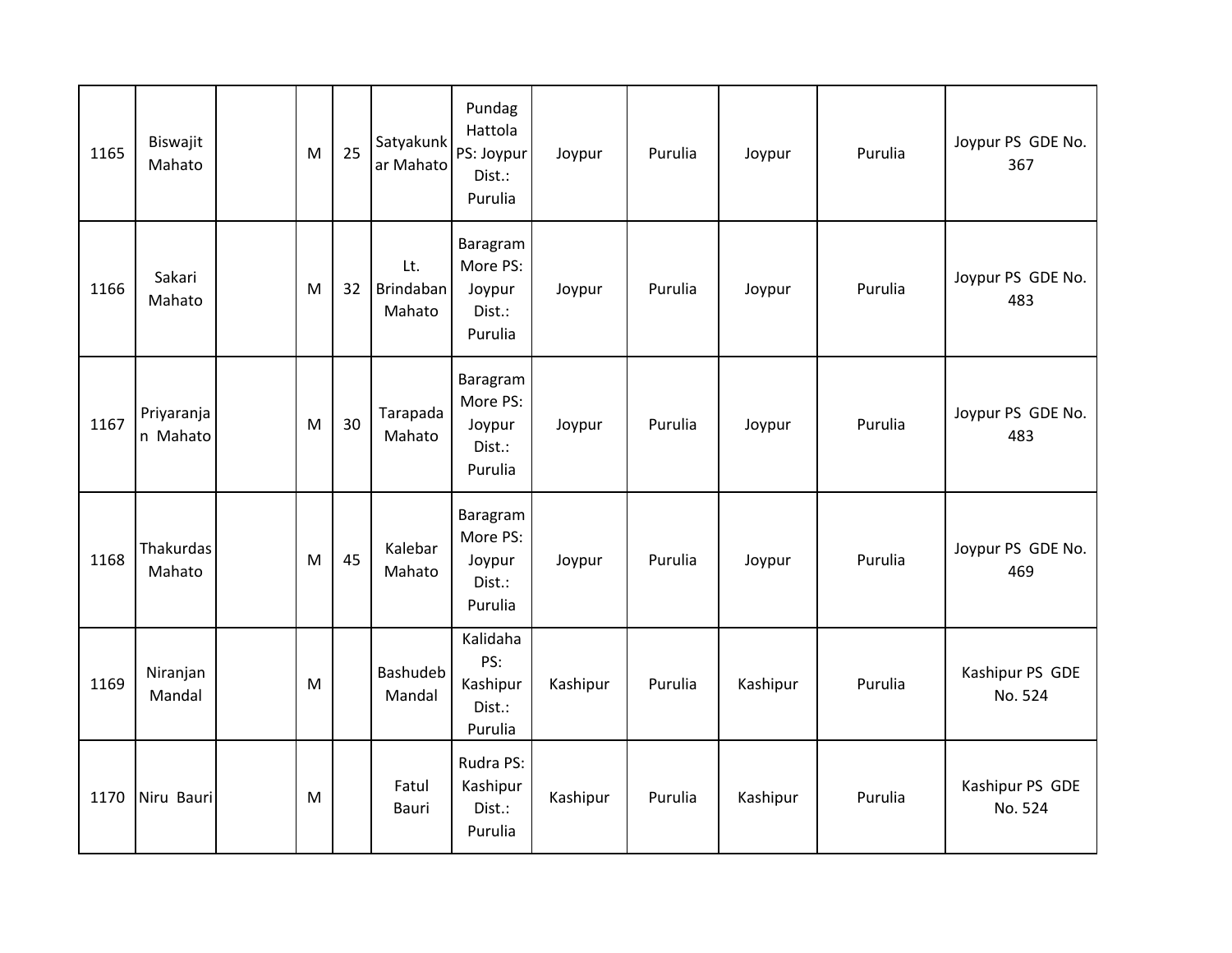| 1171 | Radhanat<br>h Mahato     | M | Lt Badal<br>Mahato        | Chuna PS:<br>Kashipur<br>Dist.:<br>Purulia               | Kashipur | Purulia | Kashipur | Purulia | Kashipur PS GDE<br>No. 524 |
|------|--------------------------|---|---------------------------|----------------------------------------------------------|----------|---------|----------|---------|----------------------------|
| 1172 | Krishnapa<br>da<br>Murmu | M | Ramdas<br>Murmu           | Murlu PS:<br>Kashipur<br>Dist.:<br>Purulia               | Kashipur | Purulia | Kashipur | Purulia | Kashipur PS GDE<br>No. 535 |
| 1173 | Lotan<br>Bauri           | M | Shibnath<br>Bauri         | Rajra PS:<br>Kashipur<br>Dist.:<br>Purulia               | Kashipur | Purulia | Kashipur | Purulia | Kashipur PS GDE<br>No. 535 |
| 1174 | Lalmohan<br>Karmakar     | M | Lt Fakir<br>Karmakar      | Sutabai<br>PS:<br>Kashipur<br>Dist.:<br>Purulia          | Kashipur | Purulia | Kashipur | Purulia | Kashipur PS GDE<br>No. 535 |
| 1175 | Umesh<br>Murmu           | M | Ghanu<br>Murmu            | <b>KHATANG</b><br>A PS:<br>Kotshila<br>Dist.:<br>Purulia | Kotshila | Purulia | Kotshila | Purulia | Kotshila PS GDE No.<br>508 |
| 1176 | <b>Bikash</b><br>Hansda  | M | <b>Haradhan</b><br>Hansda | <b>KORCHE</b><br>PS:<br>Kotshila<br>Dist.:<br>Purulia    | Kotshila | Purulia | Kotshila | Purulia | Kotshila PS GDE No.<br>508 |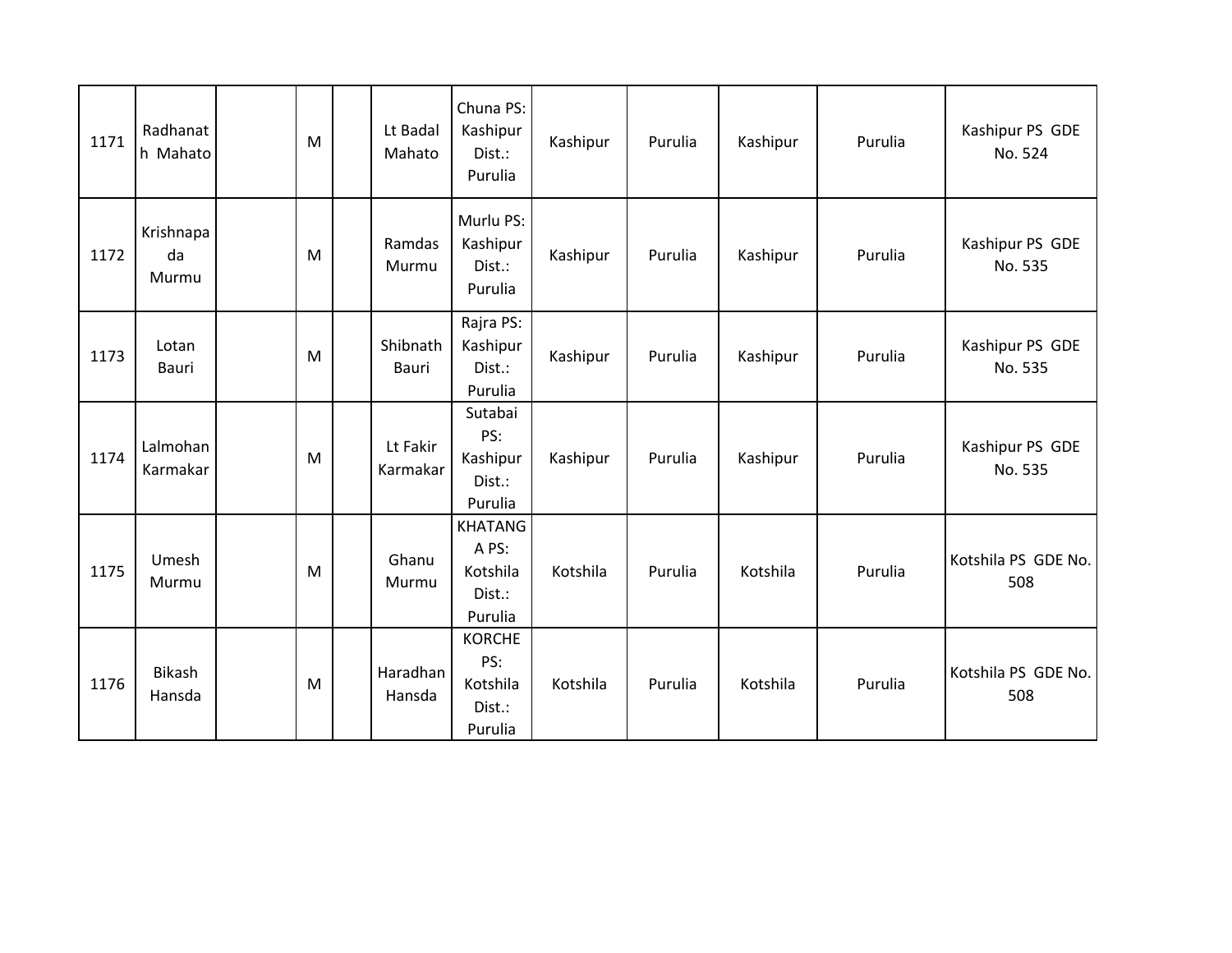| 1177 | Banamali<br>Kumar     | M         |    | Lt. Ramu<br>Kumar    | <b>BASTI</b><br><b>KOTSHILA</b><br>PS:<br>Kotshila<br>Dist.:<br>Purulia | Kotshila | Purulia | Kotshila | Purulia | Kotshila PS GDE No.<br>508 |
|------|-----------------------|-----------|----|----------------------|-------------------------------------------------------------------------|----------|---------|----------|---------|----------------------------|
| 1178 | Durjadhan<br>Mahato   | ${\sf M}$ |    | Lt. Jaydeb<br>Mahato | <b>RAHAN</b><br>PS:<br>Kotshila<br>Dist.:<br>Purulia                    | Kotshila | Purulia | Kotshila | Purulia | Kotshila PS GDE No.<br>517 |
| 1179 | Kalipada<br>Mahato    | M         |    | Lt. Hablu<br>Mahato  | <b>JIUDARU</b><br>PS:<br>Kotshila<br>Dist.:<br>Purulia                  | Kotshila | Purulia | Kotshila | Purulia | Kotshila PS GDE No.<br>517 |
| 1180 | <b>Dipak</b><br>Kumar | M         |    | Jagu<br>Kumar        | <b>CHEKYA</b><br>PS:<br>Kotshila<br>Dist.:<br>Purulia                   | Kotshila | Purulia | Kotshila | Purulia | Kotshila PS GDE No.<br>517 |
| 1181 | Kartick<br>Mondal     | M         | 36 | Narad<br>Mondal      | Gopalpur<br>PS:<br>Neturia<br>Dist.:<br>Purulia                         | Neturia  | Purulia | Neturia  | Purulia | Neturia PS GDE No.<br>584  |
| 1182 | Manas<br>Mondal       | ${\sf M}$ | 34 | Ranjit<br>Mondal     | Gopalpur<br>PS:<br>Neturia<br>Dist.:<br>Purulia                         | Neturia  | Purulia | Neturia  | Purulia | Neturia PS GDE No.<br>584  |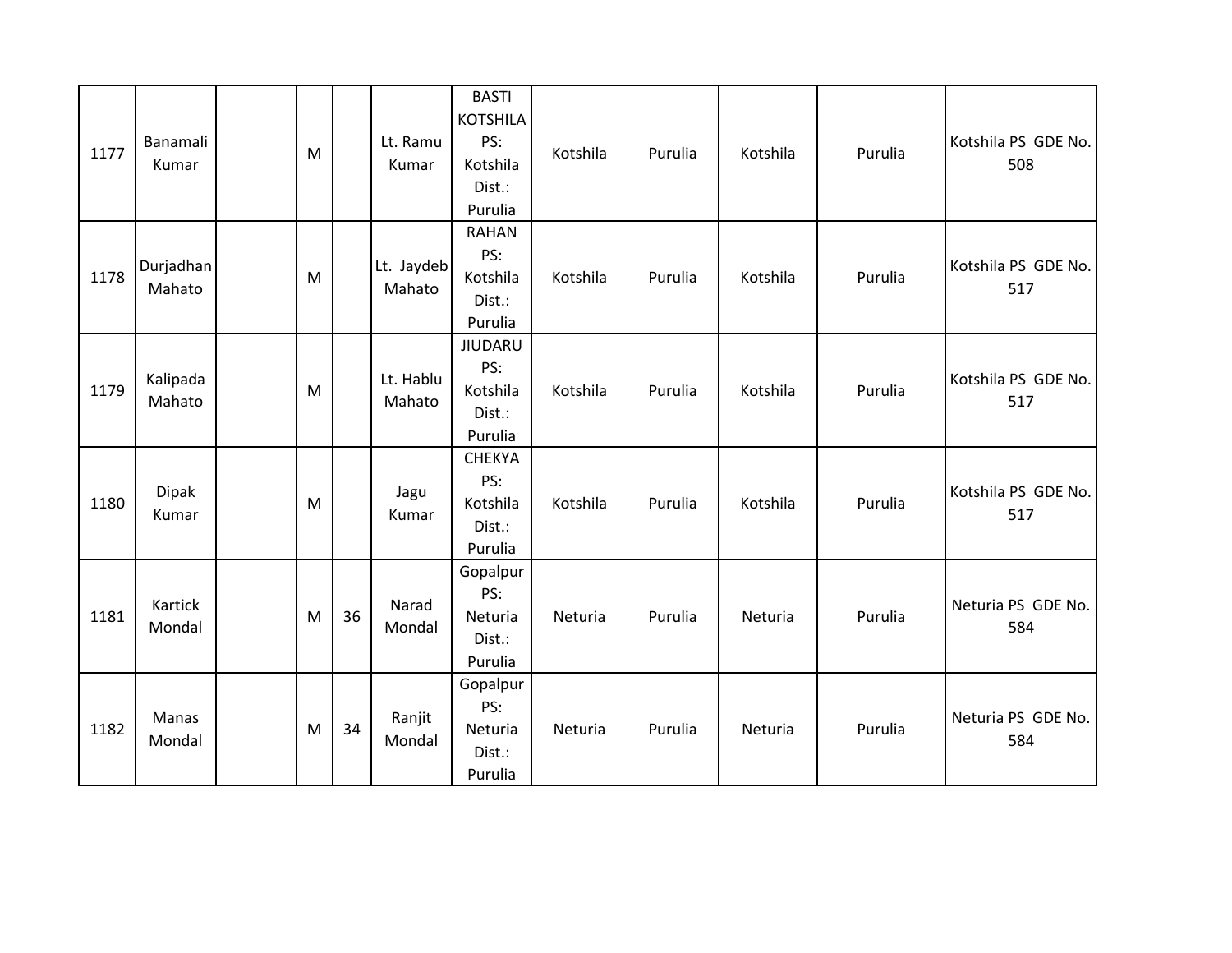| 1183 | Darasing<br>Murmu  | M | 44 | Lt.<br>Khariyal<br>Murmu    | Bathanbar<br>i PS:<br>Neturia<br>Dist.:<br>Purulia | Neturia | Purulia | Neturia | Purulia | Neturia PS GDE No.<br>593 |
|------|--------------------|---|----|-----------------------------|----------------------------------------------------|---------|---------|---------|---------|---------------------------|
| 1184 | Gouranga<br>Majhi  | M | 36 | Raghunat<br>h Majhi         | Gobag<br>PS:<br>Neturia<br>Dist.:<br>Purulia       | Neturia | Purulia | Neturia | Purulia | Neturia PS GDE No.<br>593 |
| 1185 | Kanai<br>Murmu     | M | 36 | Sanatan<br>Murmu            | Gobag<br>PS:<br>Neturia<br>Dist.:<br>Purulia       | Neturia | Purulia | Neturia | Purulia | Neturia PS GDE No.<br>593 |
| 1186 | Hapan<br>Tudu      | M | 32 | Shambhu<br>Tudu             | Gobag<br>PS:<br>Neturia<br>Dist.:<br>Purulia       | Neturia | Purulia | Neturia | Purulia | Neturia PS GDE No.<br>593 |
| 1187 | Haru<br>Bouri      | M | 38 | Lt.<br>Madhusud<br>an Bouri | Gobag<br>PS:<br>Neturia<br>Dist.:<br>Purulia       | Neturia | Purulia | Neturia | Purulia | Neturia PS GDE No.<br>593 |
| 1188 | Laltu<br>Bagdi     | M | 43 | Lt. Sisir<br><b>Bagdi</b>   | Para PS:<br>Para Dist.:<br>Purulia                 | Para    | Purulia | Para    | Purulia | Para PS GDE No.<br>492    |
| 1189 | Khepa<br>Kaibartya | M | 26 | Chitu<br>Kaibartya          | Para PS:<br>Para Dist.:<br>Purulia                 | Para    | Purulia | Para    | Purulia | Para PS GDE No.<br>492    |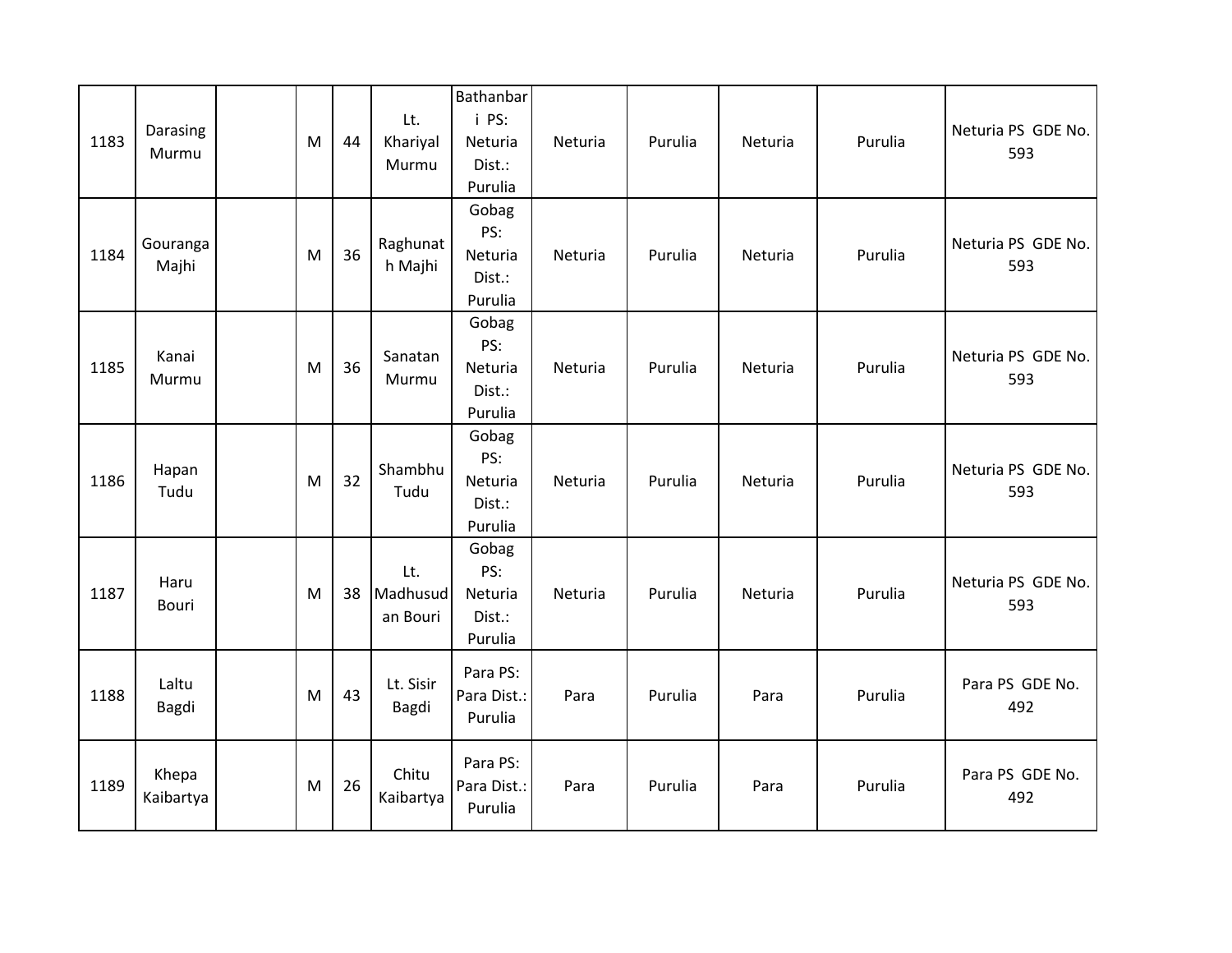| 1190 | Gurupada<br>Bouri                    | M |    | Lt.<br>Kalipada<br>Bouri                    |                                                                          |                     | <b>Basirhat</b> | Puncha       | Purulia | Puncha PS GDE No.<br>575              |
|------|--------------------------------------|---|----|---------------------------------------------|--------------------------------------------------------------------------|---------------------|-----------------|--------------|---------|---------------------------------------|
| 1191 | <b>Badal</b><br>Singh                | M |    | Rampada<br>Singh                            |                                                                          |                     | <b>Basirhat</b> | Puncha       | Purulia | Puncha PS GDE No.<br>575              |
| 1192 | <b>Dipak</b><br>Mahato               | M |    | Sakti Pada<br>Mahato                        |                                                                          |                     | <b>Basirhat</b> | Puncha       | Purulia | Puncha PS GDE No.<br>575              |
| 1193 | Akash<br>Mahato                      | M |    | Kalachand<br>Mahato                         |                                                                          |                     | <b>Basirhat</b> | Puncha       | Purulia | Puncha PS GDE No.<br>575              |
| 1194 | Debjit<br><b>Dhabalde</b><br>$\sf b$ | M |    | Bhabnidhi<br><b>Dhabalde</b><br>$\mathsf b$ |                                                                          |                     | <b>Basirhat</b> | Puncha       | Purulia | Puncha PS GDE No.<br>575              |
| 1195 | Sk Sarjul                            | M | 20 | Lt. Sk.<br>Asad                             | Vill-Tatari,<br>Po-natua<br>PS: Purulia<br>mufassil<br>Dist.:<br>Purulia | Purulia<br>mufassil | Purulia         | Purulia town | Purulia | Purulia town PS<br><b>GDE No. 701</b> |
| 1196 | Sk Ekram                             | M | 21 | Lt. Sk.<br>Safad                            | Vill+Po-<br>Hutmura<br>PS: Purulia<br>mufassil<br>Dist.:<br>Purulia      | Purulia<br>mufassil | Purulia         | Purulia town | Purulia | Purulia town PS<br><b>GDE No. 701</b> |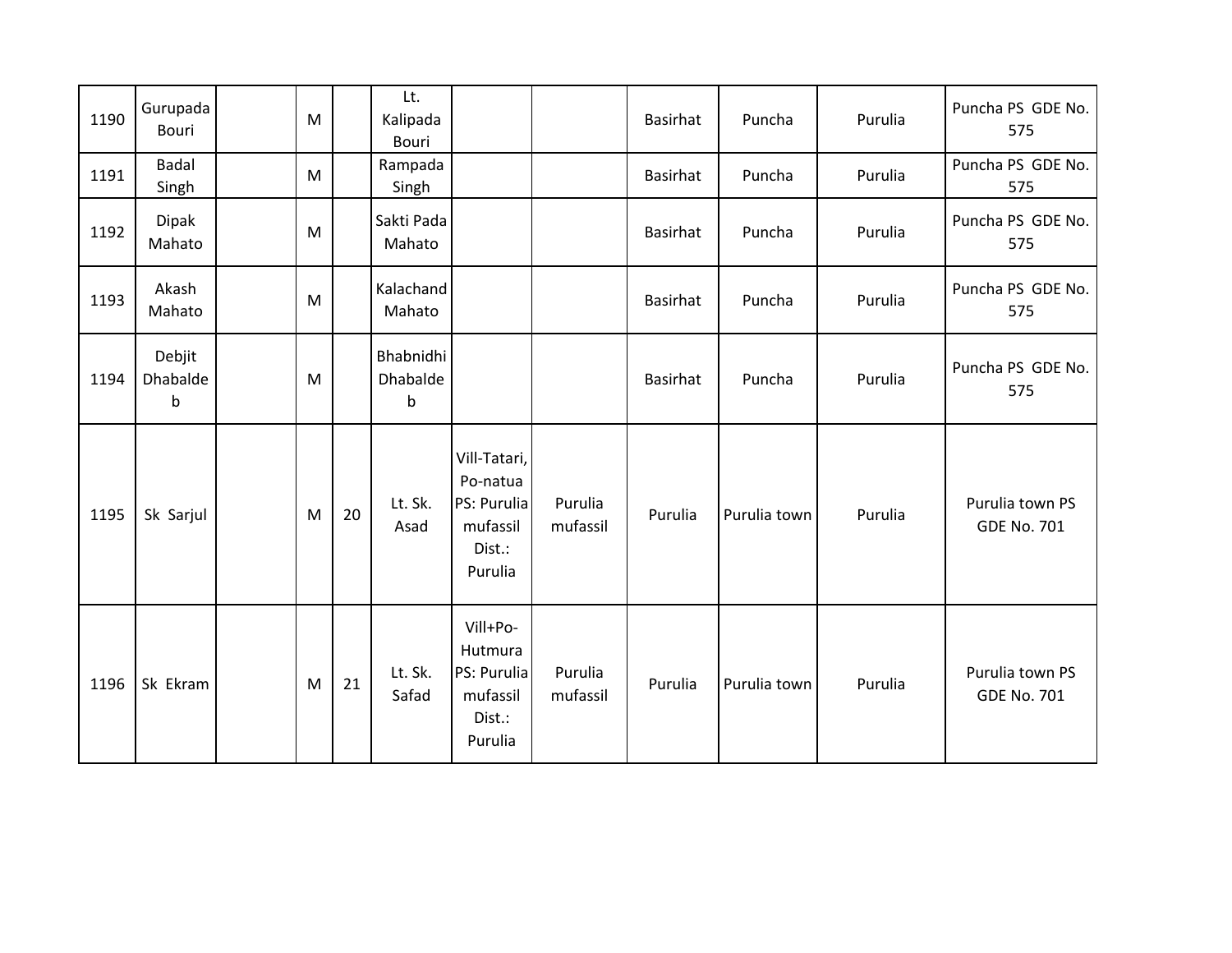| 1197 | Haradhan<br>Karwa  |       | M | 25 | Hiralal<br>Karwar               | Locoshet<br>Para, Near<br>Shib<br>Mandir, W-<br>11 PS:<br>Purulia<br>town<br>Dist.:<br>Purulia | Purulia town        | Purulia | Purulia town | Purulia | Purulia town PS<br><b>GDE No. 701</b> |
|------|--------------------|-------|---|----|---------------------------------|------------------------------------------------------------------------------------------------|---------------------|---------|--------------|---------|---------------------------------------|
| 1198 | Ananta<br>Goswamik |       | M | 35 | Lt.<br>Gangadha<br>r<br>Goswami | Vill-goddi,<br>Po-<br>Dhelatba<br>mu PS:<br>Barabazar<br>Dist.:<br>Purulia                     | Barabazar           | Purulia | Purulia town | Purulia | Purulia town PS<br><b>GDE No. 701</b> |
| 1199 | Rabon<br>Sardar    |       | M | 35 | Lt. Durga<br>Sardar             | Nimtar<br>Aghari<br>Basti, W-<br>05 PS:<br>Purulia<br>town<br>Dist.:<br>Purulia                | Purulia town        | Purulia | Purulia town | Purulia | Purulia town PS<br><b>GDE No. 701</b> |
| 1200 | Arjun<br>Bauri     | Munka | M | 26 | Richok<br>Bauri                 | Vill+Po-<br>RAghabpu<br>r PS:<br>Purulia<br>mufassil<br>Dist.:<br>Purulia                      | Purulia<br>mufassil | Purulia | Purulia town | Purulia | Purulia town PS<br><b>GDE No. 703</b> |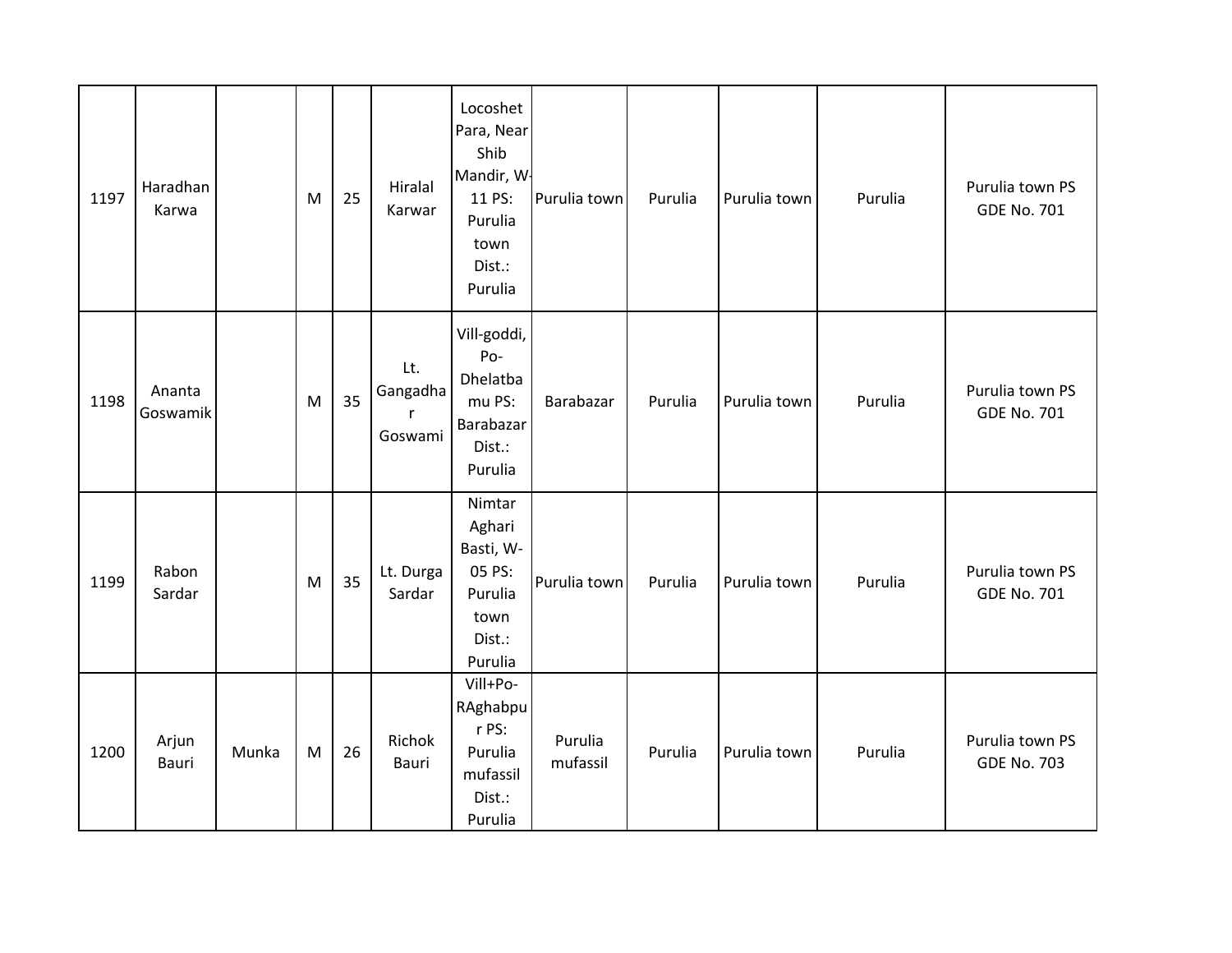| 1201 | Bijoy<br>Goswami                                          | ${\sf M}$ | 24 | Sanatan<br>Goswami     | Sekrapara<br>Reny Road<br><b>Near Blue</b><br>Doctor<br>PS: Purulia<br>town<br>Dist.:<br>Purulia | Goli, W-18 Purulia town | Purulia | Purulia town | Purulia | Purulia town PS<br><b>GDE No. 703</b> |
|------|-----------------------------------------------------------|-----------|----|------------------------|--------------------------------------------------------------------------------------------------|-------------------------|---------|--------------|---------|---------------------------------------|
| 1202 | Biswajit<br>Mukherje<br>$\mathsf{e}% _{t}\left( t\right)$ | M         | 29 | Gopal<br>Mukherje<br>e | D.B. Road<br>Ashu Sahis<br>lane, Near<br>Kali<br>01 PS:<br>Purulia<br>town<br>Dist.:<br>Purulia  | Mandir, W Purulia town  | Purulia | Purulia town | Purulia | Purulia town PS<br><b>GDE No. 703</b> |
| 1203 | Dhiren<br>Modak                                           | M         | 52 | Lt. Suriya<br>Modak    | Dulmi<br>Nadiha<br>Chatani<br>Para, W-<br>06 PS:<br>Purulia<br>town<br>Dist.:<br>Purulia         | Purulia town            | Purulia | Purulia town | Purulia | Purulia town PS<br><b>GDE No. 703</b> |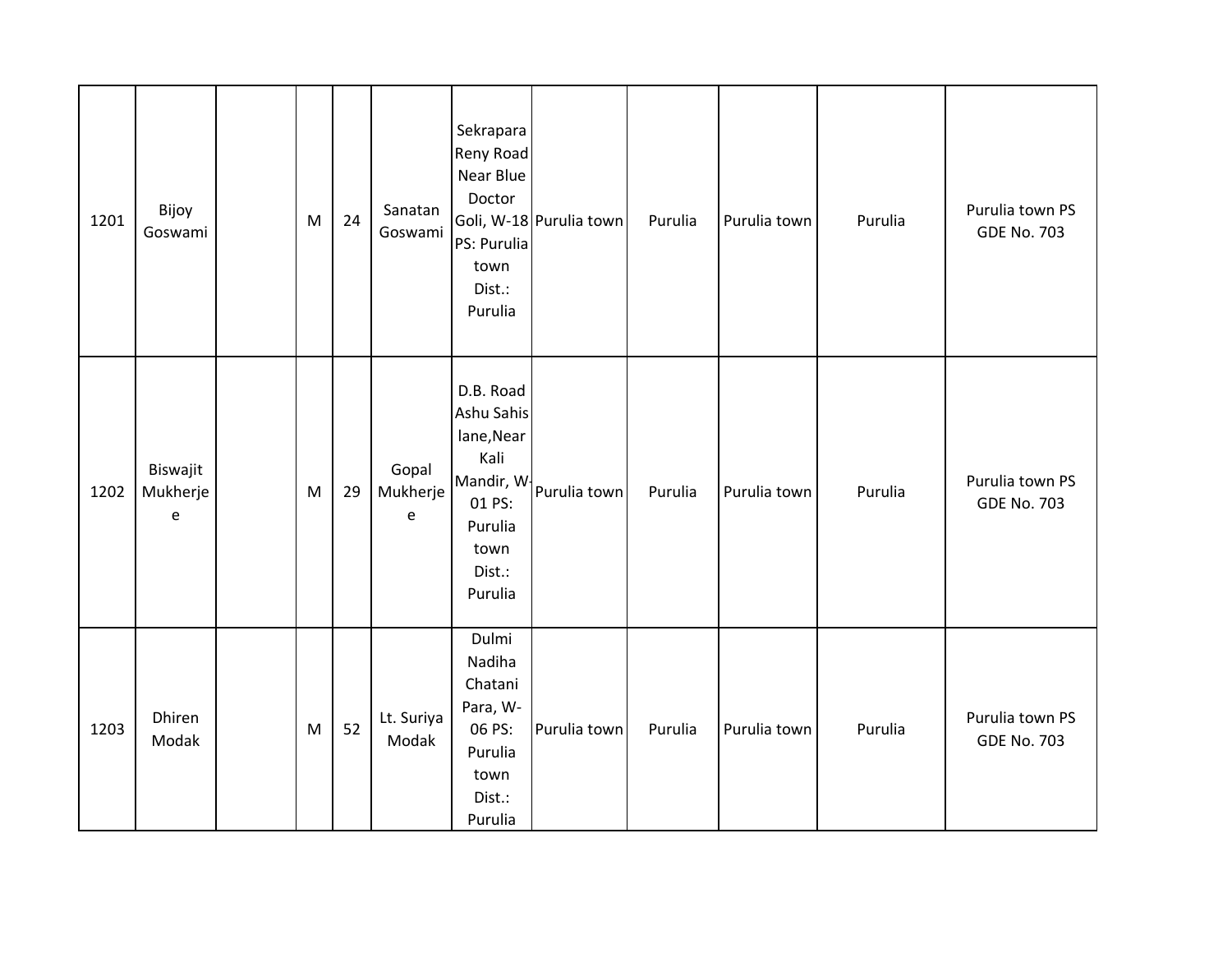| 1204 | Golu<br>Pandey      | M | 21 | Bejoy<br>Pandey           | Gosala<br>mOre<br>Kapur<br>Bagan W-<br>21 PS:<br>Purulia<br>town<br>Dist.:<br>Purulia | Purulia town | Purulia | Purulia town | Purulia | Purulia town PS<br><b>GDE No. 703</b> |
|------|---------------------|---|----|---------------------------|---------------------------------------------------------------------------------------|--------------|---------|--------------|---------|---------------------------------------|
| 1205 | Dhumbal<br>Modak    |   | 52 | Bhutnath<br>Modak         | Kankibaza<br>r PS:<br>Santaldih<br>Dist.:<br>Purulia                                  | Santaldih    | Purulia | Santaldih    | Purulia | Santaldih PS GDE<br>No. 509           |
| 1206 | Kashinath<br>Mahato |   | 44 | Parbati<br>Mahato         | Kankibaza<br>r PS:<br>Santaldih<br>Dist.:<br>Purulia                                  | Santaldih    | Purulia | Santaldih    | Purulia | Santaldih PS GDE<br>No. 509           |
| 1207 | Bjahari<br>Mahato   | M | 48 | Lt.<br>Dukharan<br>Mahato | Ushir PS:<br>Santaldih<br>Dist.:<br>Purulia                                           | Santaldih    | Purulia | Santaldih    | Purulia | Santaldih PS GDE<br>No. 198           |
| 1208 | Radhu<br>Bouri      | M | 55 | Lt. Sadhu<br><b>Bouri</b> | Nabagram<br>PS:<br>Santaldih<br>Dist.:<br>Purulia                                     | Santaldih    | Purulia | Santaldih    | Purulia | Santaldih PS GDE<br>No. 198           |
| 1209 | Suman<br>Mahato     | M | 29 | Sital<br>Mahato           | Manguria<br>PS: Tamna<br>Dist.:<br>Purulia                                            | Tamna        | Purulia | Tamna        | Purulia | Tamna PS GDE No.<br>556               |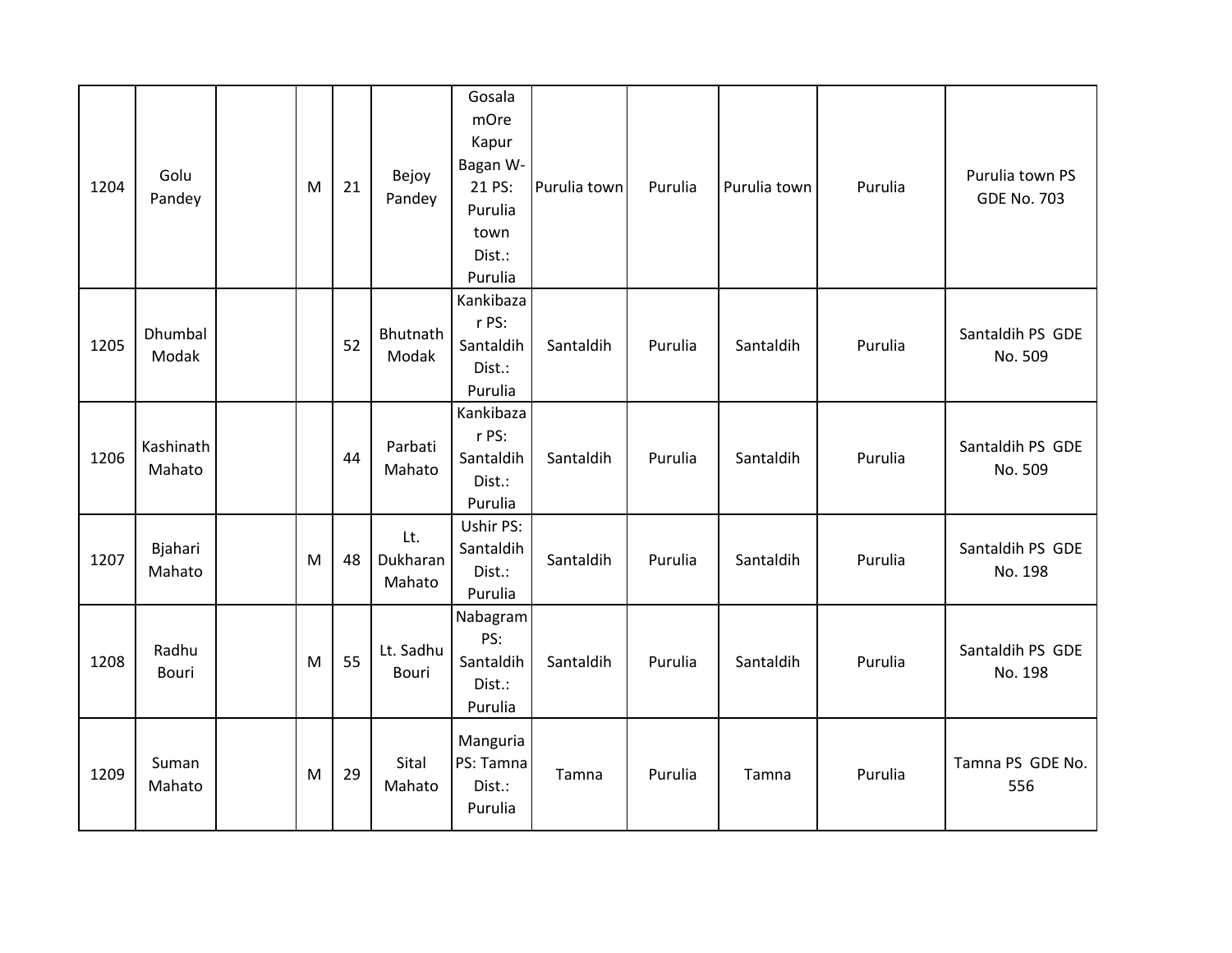| 1210 | <b>Bishnu</b><br>Mahato | M | 23 | Mahato              | Manguria<br>Rampada   PS: Tamna<br>Dist.:<br>Purulia       | Tamna | Purulia | Tamna | Purulia | Tamna PS GDE No.<br>556 |
|------|-------------------------|---|----|---------------------|------------------------------------------------------------|-------|---------|-------|---------|-------------------------|
| 1211 | Dinanath<br>Mahato      | M | 25 | Adhir<br>Mahato     | Manguria<br>PS: Tamna<br>Dist.:<br>Purulia                 | Tamna | Purulia | Tamna | Purulia | Tamna PS GDE No.<br>556 |
| 1212 | Poltu<br>Kalindi        | M | 30 | Subodh<br>Kalindi   | Uffmanpu<br>r PS:<br>Tamna<br>Dist.:<br>Purulia            | Tamna | Purulia | Tamna | Purulia | Tamna PS GDE No.<br>556 |
| 1213 | Utpal<br>Kalindi        | M | 23 | Jaladhar<br>Kalindi | Uffmanpu<br>r PS:<br>Tamna<br>Dist.:<br>Purulia            | Tamna | Purulia | Tamna | Purulia | Tamna PS GDE No.<br>556 |
| 1214 | Indra<br>Kalindi        | M | 32 | Nilkamal<br>Kalindi | Uffmanpu<br>r PS:<br>Tamna<br>Dist.:<br>Purulia            | Tamna | Purulia | Tamna | Purulia | Tamna PS GDE No.<br>556 |
| 1215 | Laltu<br>Kumar          | M | 41 | Kumar               | <b>Bhadsa</b><br>Haradhan   PS: Tamna<br>Dist.:<br>Purulia | Tamna | Purulia | Tamna | Purulia | Tamna PS GDE No.<br>556 |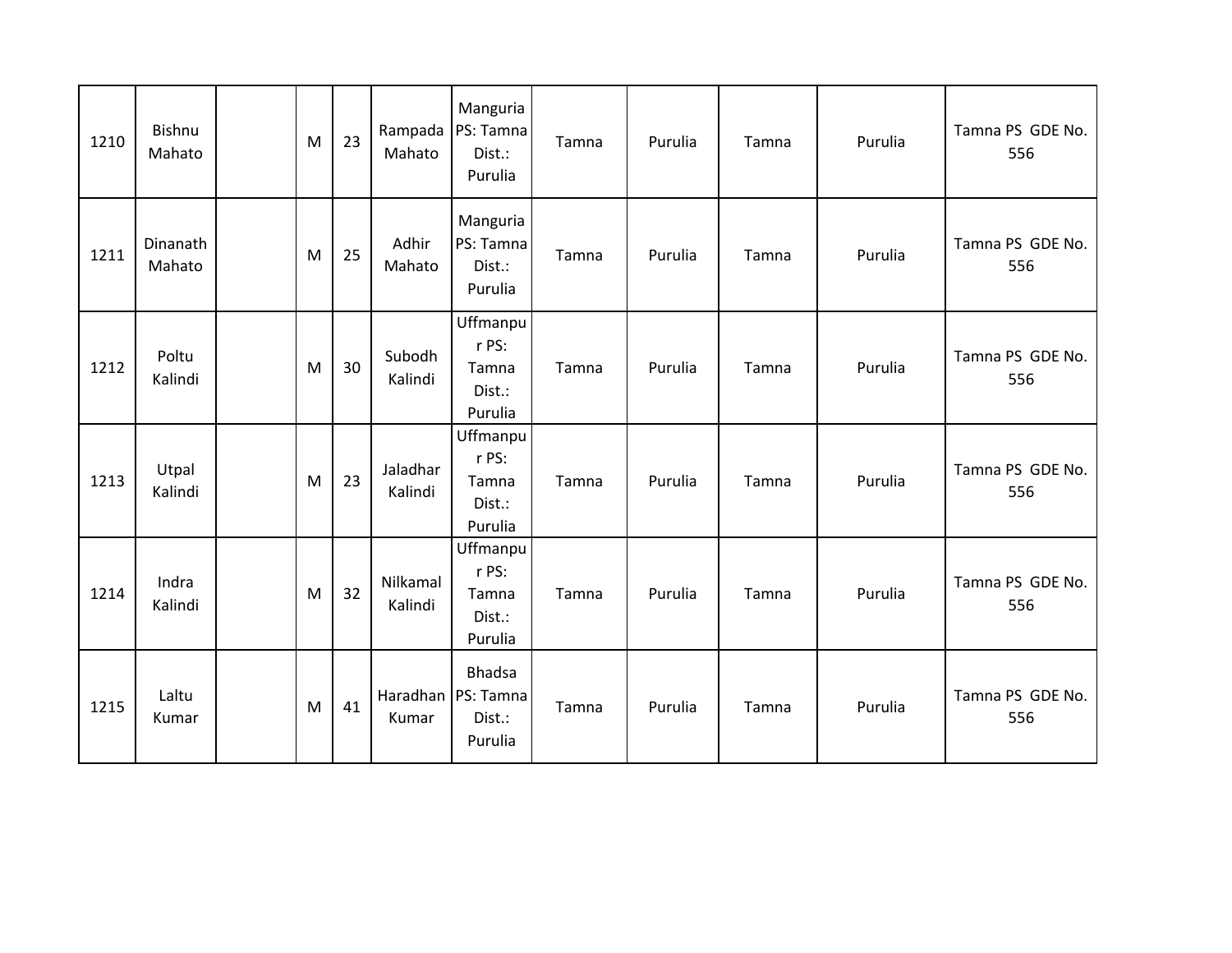| 1216 | Santu<br>Kumar           | M         | 40 | Ambuj<br>Kumar              | <b>Bhadsa</b><br>PS: Tamna<br>Dist.:<br>Purulia                             | Tamna     | Purulia                        | Tamna     | Purulia                           | Tamna PS GDE No.<br>556     |
|------|--------------------------|-----------|----|-----------------------------|-----------------------------------------------------------------------------|-----------|--------------------------------|-----------|-----------------------------------|-----------------------------|
| 1217 | Tufan<br>Kumar           | M         |    | u Kumar                     | <b>Bhadsa</b><br>Himangsh   PS: Tamna<br>Dist.:<br>Purulia                  | Tamna     | Purulia                        | Tamna     | Purulia                           | Tamna PS GDE No.<br>556     |
| 1218 | Sambhu<br>Chowhan        | ${\sf M}$ | 58 | Harbar<br>Chowhan'          | Seth<br>Colony PS:<br>Kaliaganj<br>Dist.:<br>Raiganj<br>Police<br>District  | Kaliaganj | Raiganj<br>Police<br>District  | Kaliaganj | Raiganj Police<br>District        | Kaliaganj PS GDE<br>No. 520 |
| 1219 | Bishnu<br><b>Basfore</b> | M         | 35 | Rajendra<br><b>Basforew</b> | Majhlishp<br>ur PS:<br>Kaliaganj<br>Dist.:<br>Raiganj<br>Police<br>District | Kaliaganj | Raiganj<br>Police<br>District  | Kaliaganj | Raiganj Police<br><b>District</b> | Kaliaganj PS GDE<br>No. 520 |
| 1220 | Amit<br>Halder(27)       | M         |    | Ashit<br>Halder             | PS:<br>Taherpur<br>Dist.:<br>Ranaghat<br>Police<br>District                 | Taherpur  | Ranaghat<br>Police<br>District | Taherpur  | Ranaghat Police<br>District       | Taherpur PS GDE<br>No. 34   |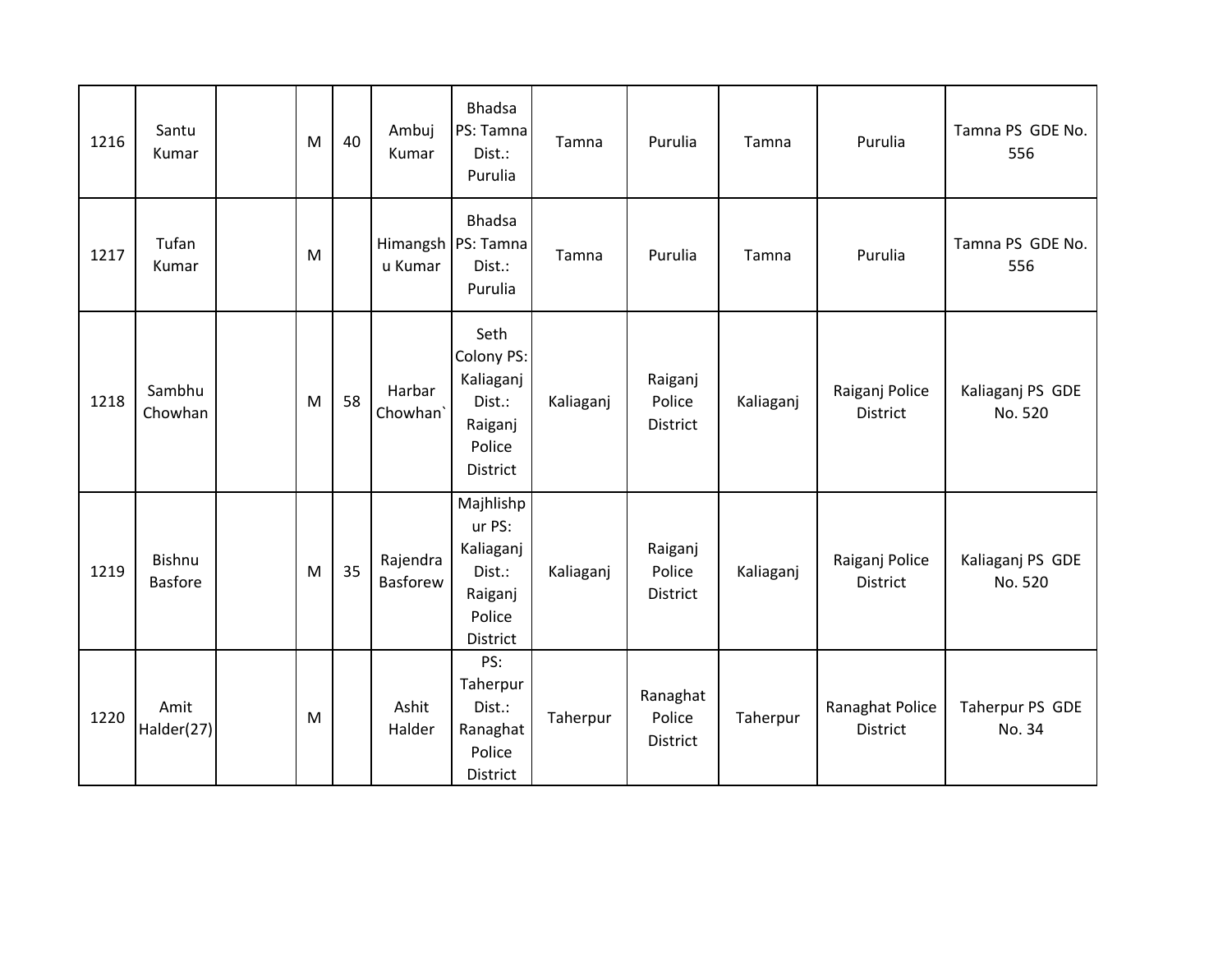| 1221 | <b>Bhola</b><br>Nath<br>Biswas(34        | M         | Sunil<br><b>Biswas</b>          | PS:<br>Taherpur<br>Dist.:<br>Ranaghat<br>Police<br>District | Taherpur | Ranaghat<br>Police<br>District        | Taherpur | Ranaghat Police<br>District        | Taherpur PS GDE<br>No. 107 |
|------|------------------------------------------|-----------|---------------------------------|-------------------------------------------------------------|----------|---------------------------------------|----------|------------------------------------|----------------------------|
| 1222 | Sumanta<br>Mondal(3<br>$\left( 0\right)$ | M         | Gadadhar<br>Mondal              | PS:<br>Taherpur<br>Dist.:<br>Ranaghat<br>Police<br>District | Taherpur | Ranaghat<br>Police<br><b>District</b> | Taherpur | Ranaghat Police<br>District        | Taherpur PS GDE<br>No. 107 |
| 1223 | Utpal<br>Biswas(30                       | ${\sf M}$ | Paritosh<br><b>Biswas</b>       | PS:<br>Taherpur<br>Dist.:<br>Ranaghat<br>Police<br>District | Taherpur | Ranaghat<br>Police<br>District        | Taherpur | Ranaghat Police<br><b>District</b> | Taherpur PS GDE<br>No. 107 |
| 1224 | Subir<br>Biswas(28                       | M         | Lt.<br>Shyamal<br><b>Biswas</b> | PS:<br>Taherpur<br>Dist.:<br>Ranaghat<br>Police<br>District | Taherpur | Ranaghat<br>Police<br>District        | Taherpur | Ranaghat Police<br><b>District</b> | Taherpur PS GDE<br>No. 107 |
| 1225 | <b>Bharat</b><br>Das (45)                | M         | Lt. Balai<br>Das                | PS:<br>Taherpur<br>Dist.:<br>Ranaghat<br>Police<br>District | Taherpur | Ranaghat<br>Police<br>District        | Taherpur | Ranaghat Police<br>District        | Taherpur PS GDE<br>No. 107 |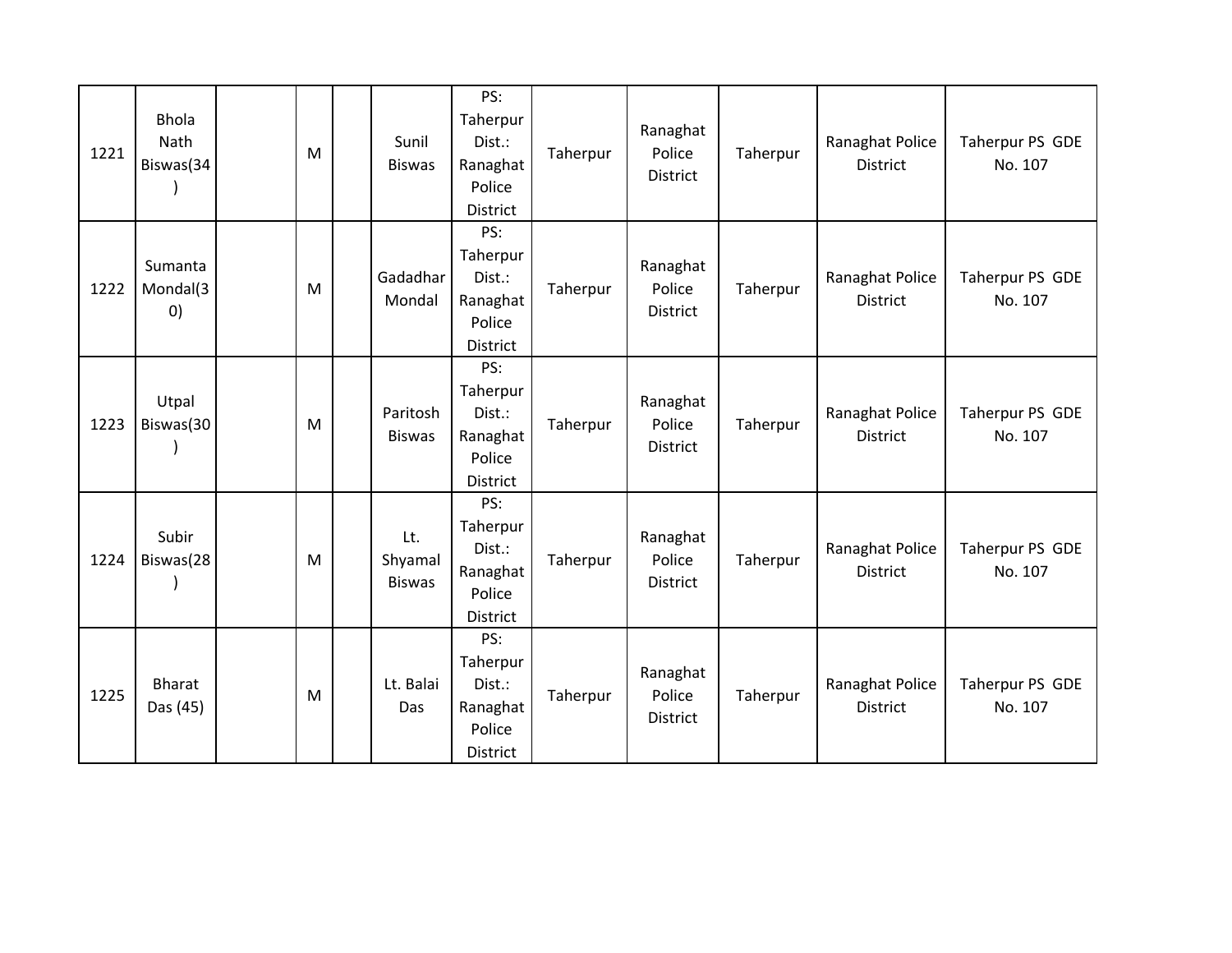| 1226 | Md Saiful<br>Laskar | M | 18 | Anirul<br>Haque          | Mallickpur<br>PS:<br>Baruipur<br>Dist.:<br>Baruipur<br>Police<br>District                   | Baruipur   | Baruipur<br>Police<br>District        | Baruipur<br>g.r.p.s.  | Sealdah G.R.P. | Baruipur g.r.p.s. PS<br><b>GDE No. 505</b>  |
|------|---------------------|---|----|--------------------------|---------------------------------------------------------------------------------------------|------------|---------------------------------------|-----------------------|----------------|---------------------------------------------|
| 1227 | Santa<br>Paul       | M | 35 | <b>Dulal Paul</b>        | Vill-<br>Maniknag<br>ar, PO-<br>Maniktala<br>PS:<br>Ashoknag<br>ar Dist.:<br><b>Barasat</b> | Ashoknagar | <b>Barasat</b>                        | Bongaon<br>g.r.p.s.   | Sealdah G.R.P. | Bongaon g.r.p.s. PS<br><b>GDE No. 461</b>   |
| 1228 | Rajib<br>Halder     | M | 28 | Dilip Kr<br>Halder       | Joynagar<br>Nimpit PS:<br>Joynagar<br>Dist.:<br>Baruipur<br>Police<br><b>District</b>       | Joynagar   | Baruipur<br>Police<br><b>District</b> | Jadavpore<br>g.r.p.s. | Sealdah G.R.P. | Jadavpore g.r.p.s. PS<br><b>GDE No. 412</b> |
| 1229 | Gourango<br>Sardar  | M | 24 | Pachu<br>Gopal<br>Sardar | Joynagar<br>Nimpit PS:<br>Joynagar<br>Dist.:<br>Baruipur<br>Police<br>District              | Joynagar   | Baruipur<br>Police<br>District        | Jadavpore<br>g.r.p.s. | Sealdah G.R.P. | Jadavpore g.r.p.s. PS<br><b>GDE No. 412</b> |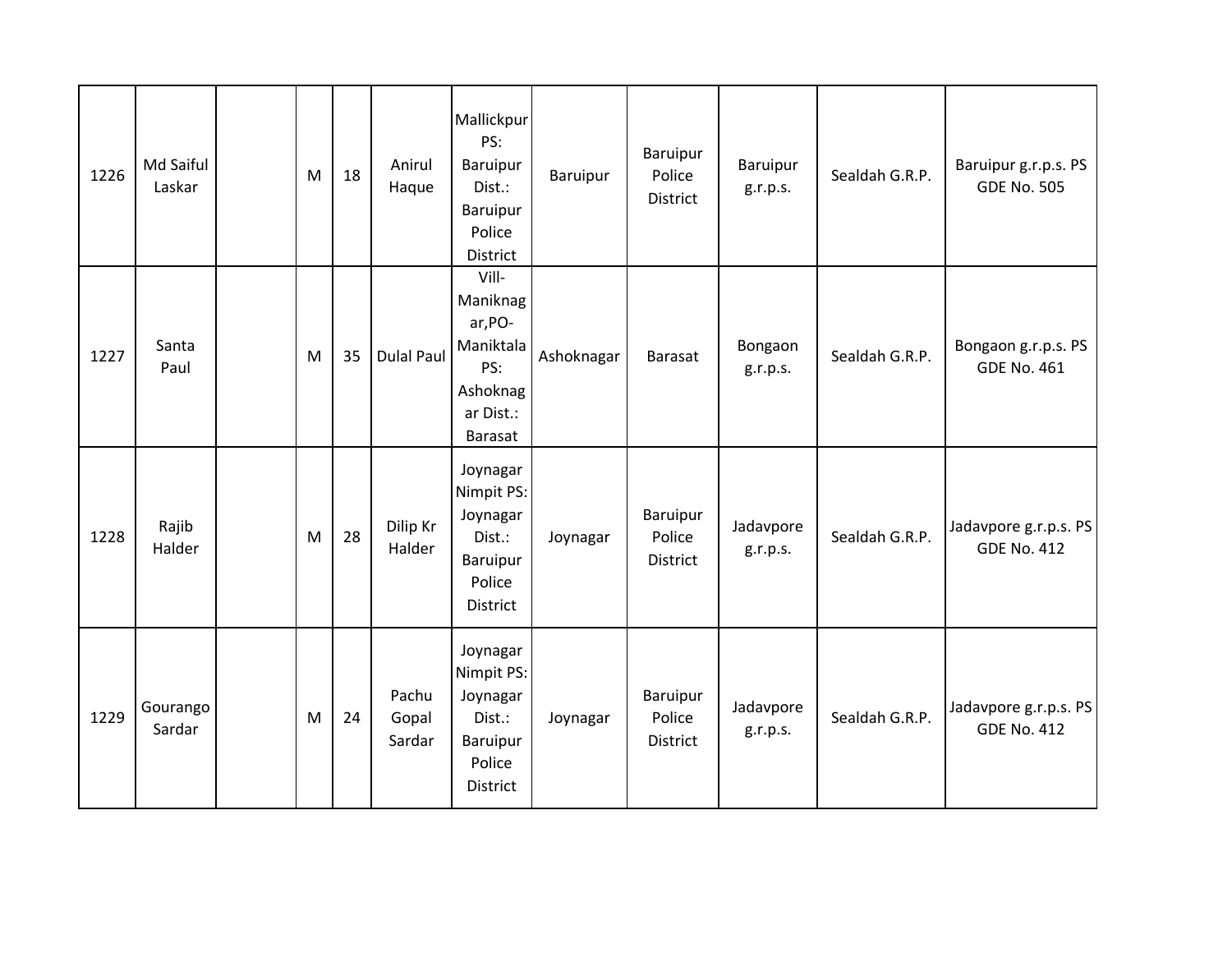| 1230 | Mintu<br>Mondal           | M | 34 | Ajit<br>Mondal               | Garia<br>Nabagram<br>PS:<br>Narendra<br>pur Dist.:<br>Baruipur<br>Police<br><b>District</b> | Narendrapu<br>r | Baruipur<br>Police<br>District | Jadavpore<br>g.r.p.s. | Sealdah G.R.P. | Jadavpore g.r.p.s. PS<br><b>GDE No. 412</b> |
|------|---------------------------|---|----|------------------------------|---------------------------------------------------------------------------------------------|-----------------|--------------------------------|-----------------------|----------------|---------------------------------------------|
| 1231 | Shyamapr<br>asad<br>Ghosh | M | 50 | Lt. Kanti<br>Bhusan<br>Ghosh | Aistala PS:<br>Ranaghat<br>Dist.:<br>Ranaghat<br>Police<br>District                         | Ranaghat        | Ranaghat<br>Police<br>District | Ranaghat<br>g.r.p.s.  | Sealdah G.R.P. | Ranaghat g.r.p.s. PS<br><b>GDE No. 518</b>  |
| 1232 | Sumon<br>Sarkar           | M | 24 | <b>Basudeb</b><br>Sarkar     | Chandrap<br>ur PS:<br>Shantipur<br>Dist.:<br>Ranaghat<br>Police<br>District                 | Shantipur       | Ranaghat<br>Police<br>District | Ranaghat<br>g.r.p.s.  | Sealdah G.R.P. | Ranaghat g.r.p.s. PS<br><b>GDE No. 518</b>  |
| 1233 | Sumona<br>Sarkar          | M | 40 | Santosh<br>Sarkar            | <b>Bhaina PS:</b><br>Hanskhli<br>Dist.:<br>Ranaghat<br>Police<br>District                   | Hanskhli        | Ranaghat<br>Police<br>District | Ranaghat<br>g.r.p.s.  | Sealdah G.R.P. | Ranaghat g.r.p.s. PS<br><b>GDE No. 518</b>  |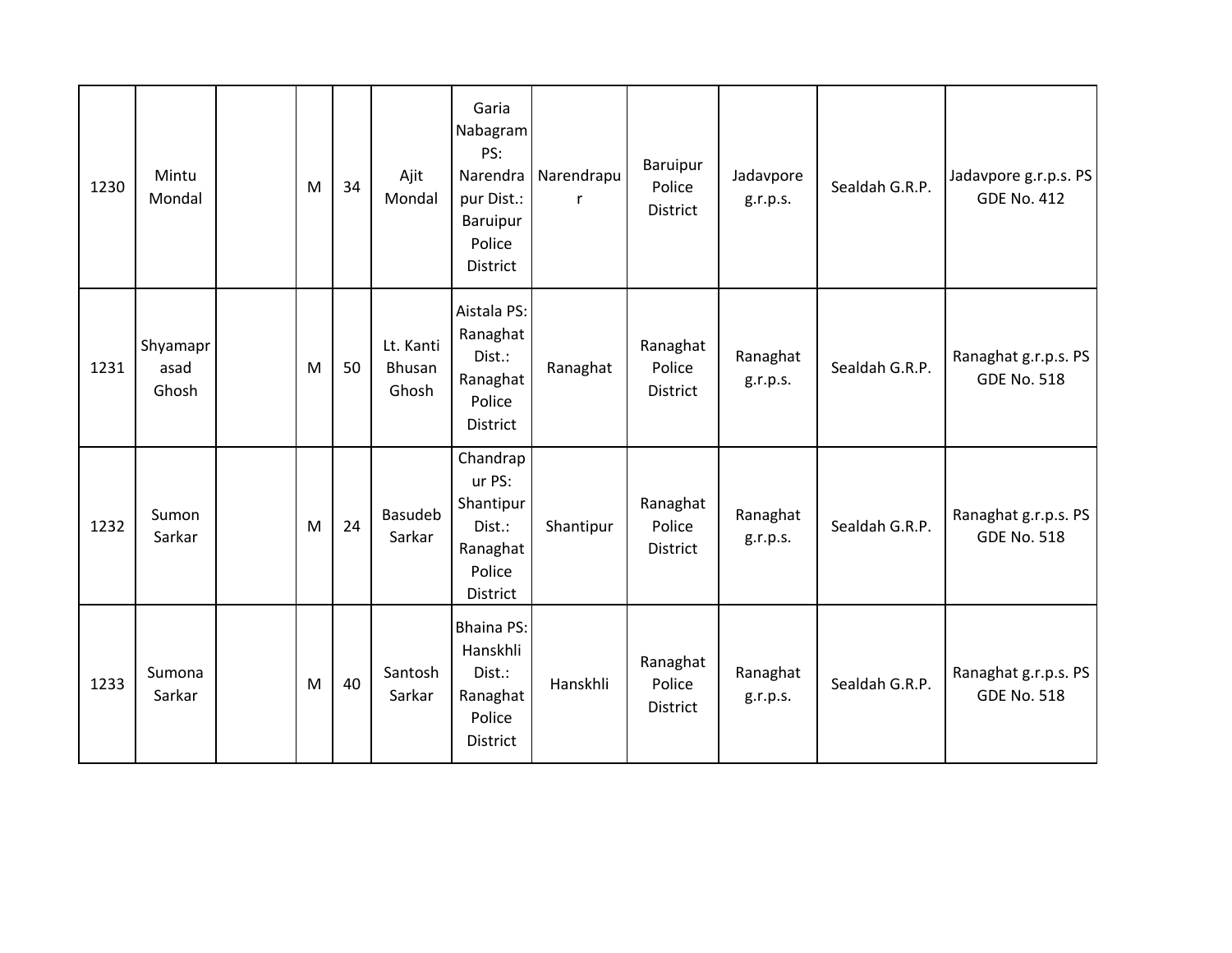| 1234 | Rafi Sk                   | M | 42 | Raidul Sk                      | Payradang<br>a PS:<br>Ranaghat<br>Dist.:<br>Ranaghat<br>Police<br>District | Ranaghat | Ranaghat<br>Police<br>District | Ranaghat<br>g.r.p.s. | Sealdah G.R.P. | Ranaghat g.r.p.s. PS<br><b>GDE No. 518</b>                             |
|------|---------------------------|---|----|--------------------------------|----------------------------------------------------------------------------|----------|--------------------------------|----------------------|----------------|------------------------------------------------------------------------|
| 1235 | Sanjay<br><b>Biswas</b>   | M | 39 | Satish Ch<br><b>Biswas</b>     | 4 No<br>Basanti<br>Colony<br>Ultadanga<br>Kol-67                           |          | <b>Basirhat</b>                | Sealdah<br>g.r.p.s.  | Sealdah G.R.P. | Sealdah g.r.p.s. PS<br>Outpost<br><b>Bidhannagar OP GDE</b><br>No. 225 |
| 1236 | Amit Lal<br><b>Biswas</b> | M | 30 | Hara<br>Kumar<br><b>Biswas</b> | Patikhali<br>Krishnaga<br>nj Nadia                                         |          | <b>Basirhat</b>                | Sealdah<br>g.r.p.s.  | Sealdah G.R.P. | Sealdah g.r.p.s. PS<br><b>GDE No. 621</b>                              |
| 1237 | Rahit<br>Kumar<br>Singh   | M | 23 | Markandi<br>Singh              | Rambilash<br>Nagar<br>Aurangab<br>ad<br>Aurangab<br>ad                     |          | <b>Basirhat</b>                | Sealdah<br>g.r.p.s.  | Sealdah G.R.P. | Sealdah g.r.p.s. PS<br><b>GDE No. 621</b>                              |
| 1238 | Amir Islam<br>Sahaji      | M | 28 | Rahim<br>Baksi<br>Sahaji       | Uttar<br>Bagandi,<br><b>Basirhat</b><br>24 pgs<br>(N).                     |          | <b>Basirhat</b>                | Sealdah<br>g.r.p.s.  | Sealdah G.R.P. | Sealdah g.r.p.s. PS<br><b>GDE No. 602</b>                              |
| 1239 | Jamir<br>Hoissain         | M |    | Khosamab<br>i Purkait          | Mollapara<br>Mathurap<br>ur 24 pgs<br>(S)                                  |          | <b>Basirhat</b>                | Sealdah<br>g.r.p.s.  | Sealdah G.R.P. | Sealdah g.r.p.s. PS<br><b>GDE No. 602</b>                              |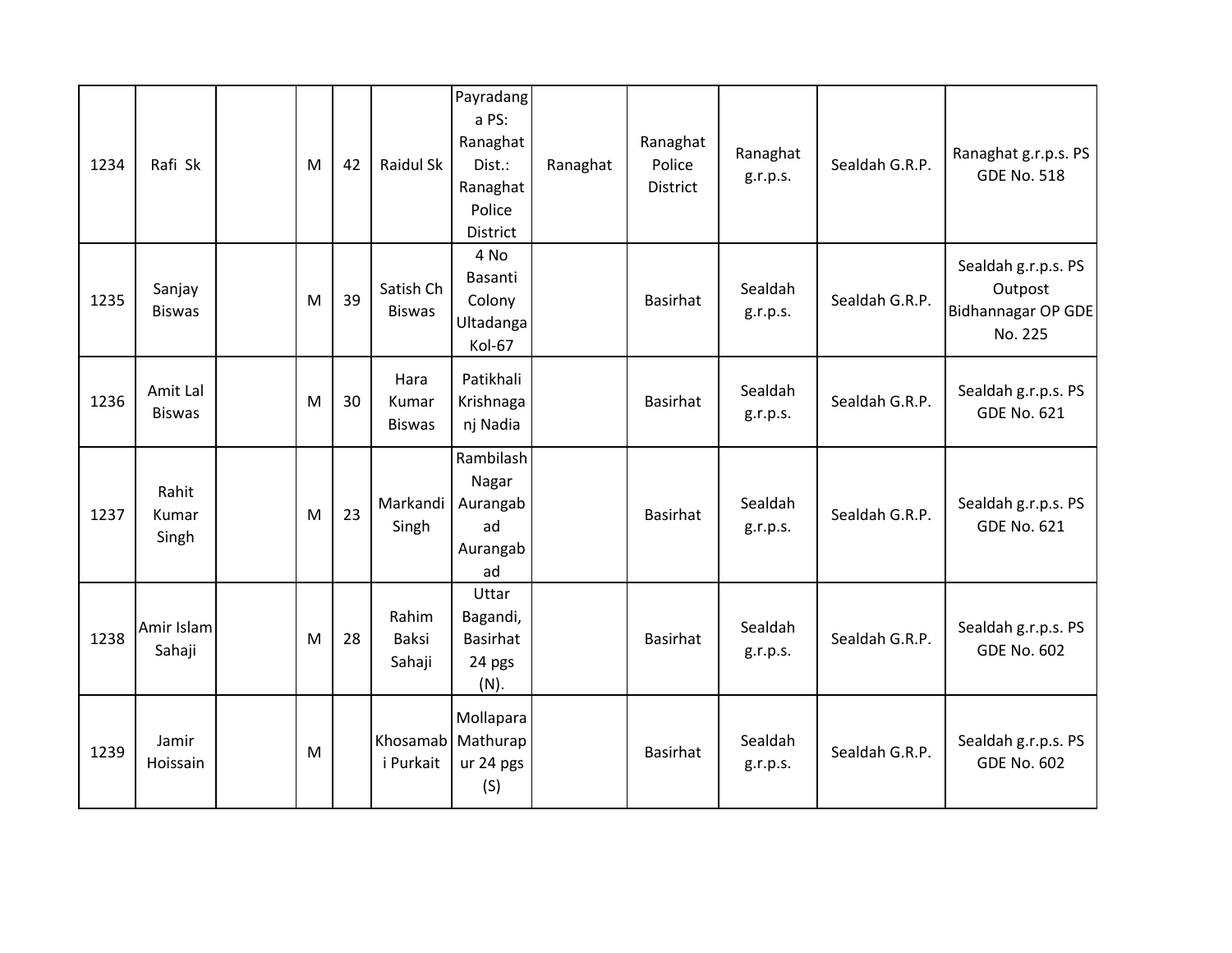| 1240 | <b>Bimal</b><br>Majumdar | M | 55 | Sachindra<br>Ch.<br>Majumdar | Khuridaba<br>d<br>Mukunda<br>pur PS:<br>Narendra<br>pur Dist.:<br>Baruipur<br>Police<br><b>District</b> | Narendrapu | Baruipur<br>Police<br><b>District</b>        | Sonarpur<br>g.r.p.s. | Sealdah G.R.P.  | Sonarpur g.r.p.s. PS<br><b>GDE No. 176</b> |
|------|--------------------------|---|----|------------------------------|---------------------------------------------------------------------------------------------------------|------------|----------------------------------------------|----------------------|-----------------|--------------------------------------------|
| 1241 | Malay<br>Roy             | M | 43 | Monoranj<br>an Roy           | $4/7$ Set<br>Bagan PS:<br>Dumdum<br>Dist.:<br>Barrackpo<br>re Police<br>Commissi<br>onerate             | Dumdum     | Barrackpore<br>Police<br>Commission<br>erate | Sonarpur<br>g.r.p.s. | Sealdah G.R.P.  | Sonarpur g.r.p.s. PS<br><b>GDE No. 176</b> |
| 1242 | Manaranj<br>an<br>Murmu  | M | 30 | Mota<br>Murmu                | Nambor<br>PS:<br>Kushmand<br>i Dist.:<br>Dakshin<br>Dinajpur                                            | Kushmandi  | Dakshin<br>Dinajpur                          | Balurghat<br>g.r.p.s | SILIGURI G.R.P. | Balurghat g.r.p.s PS<br><b>GDE No. 114</b> |
| 1243 | Sandip<br>Mardi          | M |    | Raju<br>Mardi                | Nambor<br>PS:<br>Kushmand<br>i Dist.:<br>Dakshin<br>Dinajpur                                            | Kushmandi  | Dakshin<br>Dinajpur                          | Balurghat<br>g.r.p.s | SILIGURI G.R.P. | Balurghat g.r.p.s PS<br><b>GDE No. 114</b> |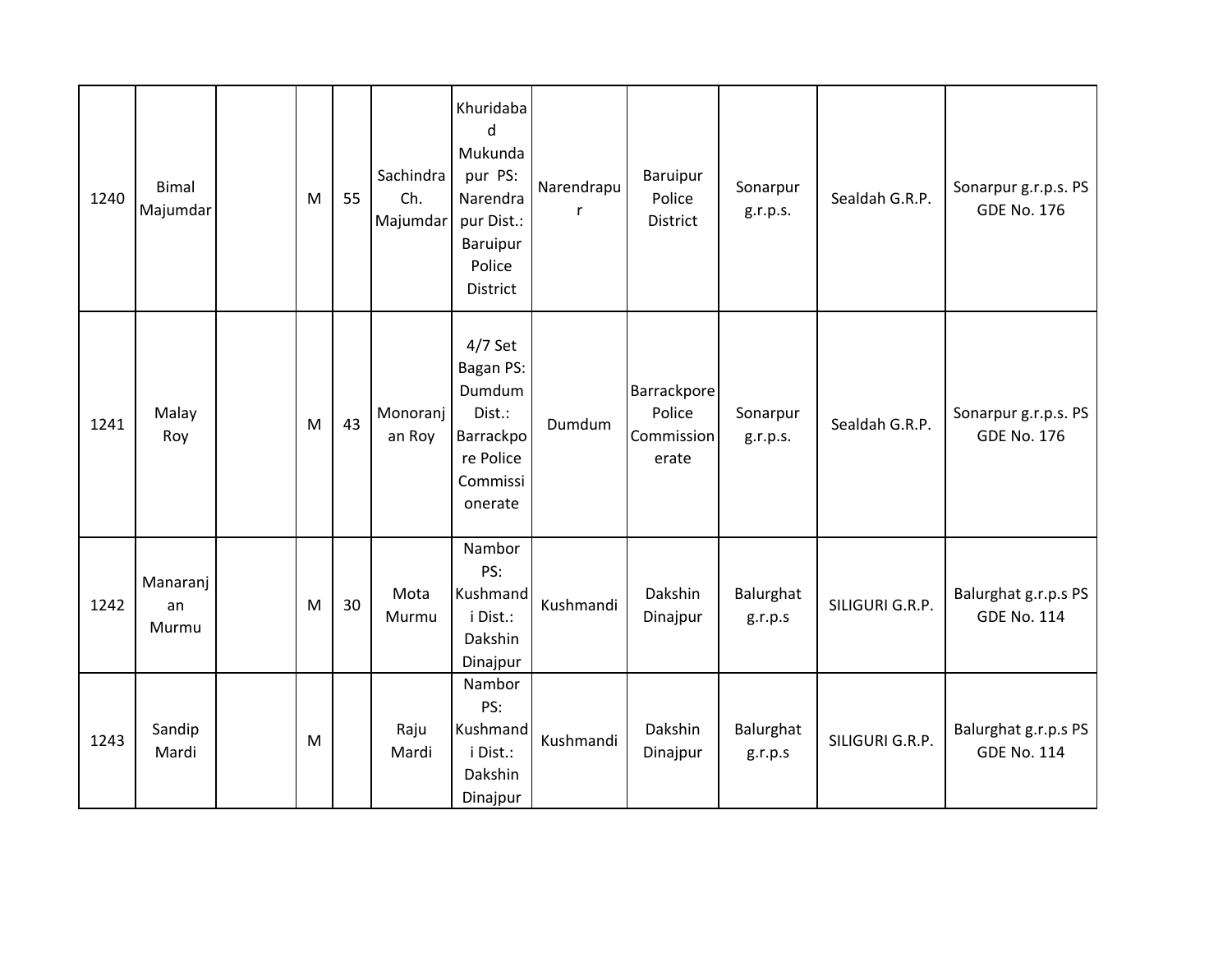| 1244 | Tufan<br>Basu              |      | M | 45 | Lt.<br>Bhupendr<br>a Nath<br>Basu | Dok PUkur<br>PS: English<br>bazar<br>Dist.:<br>Malda                     | English<br>bazar | Malda               | Malda<br>g.r.p.s. | SILIGURI G.R.P. | Malda g.r.p.s. PS<br><b>GDE No. 734</b> |
|------|----------------------------|------|---|----|-----------------------------------|--------------------------------------------------------------------------|------------------|---------------------|-------------------|-----------------|-----------------------------------------|
| 1245 | Raja Roy                   |      | M | 23 | Paban Roy                         | Dok Pukur<br>PS: English<br>bazar<br>Dist.:<br>Malda                     | English<br>bazar | Malda               | Malda<br>g.r.p.s. | SILIGURI G.R.P. | Malda g.r.p.s. PS<br><b>GDE No. 734</b> |
| 1246 | Pankaj<br>Ghosh            | Kalu | M | 22 | Paritosh<br>Ghosh                 | Dok Pukur<br>PS: English<br>bazar<br>Dist.:<br>Malda                     | English<br>bazar | Malda               | Malda<br>g.r.p.s. | SILIGURI G.R.P. | Malda g.r.p.s. PS<br><b>GDE No. 734</b> |
| 1247 | Shib<br>Hembram            |      | M | 22 | Shibu<br>Hembram                  | Dhaniapar<br>a PS:<br>Tapan<br>Dist.:<br>Dakshin<br>Dinajpur             | Tapan            | Dakshin<br>Dinajpur | Malda<br>g.r.p.s. | SILIGURI G.R.P. | Malda g.r.p.s. PS<br><b>GDE No. 775</b> |
| 1248 | Rahul Kr.<br>Chowdhur<br>у |      | M | 22 | $\mathsf{n}$<br>Chowdhur<br>y     | Farakka<br>Jayananda Bridge, PS-<br>Farakka<br>Dist.:<br>Murshida<br>bad |                  | Murshidaba<br>d     | Malda<br>g.r.p.s. | SILIGURI G.R.P. | Malda g.r.p.s. PS<br><b>GDE No. 248</b> |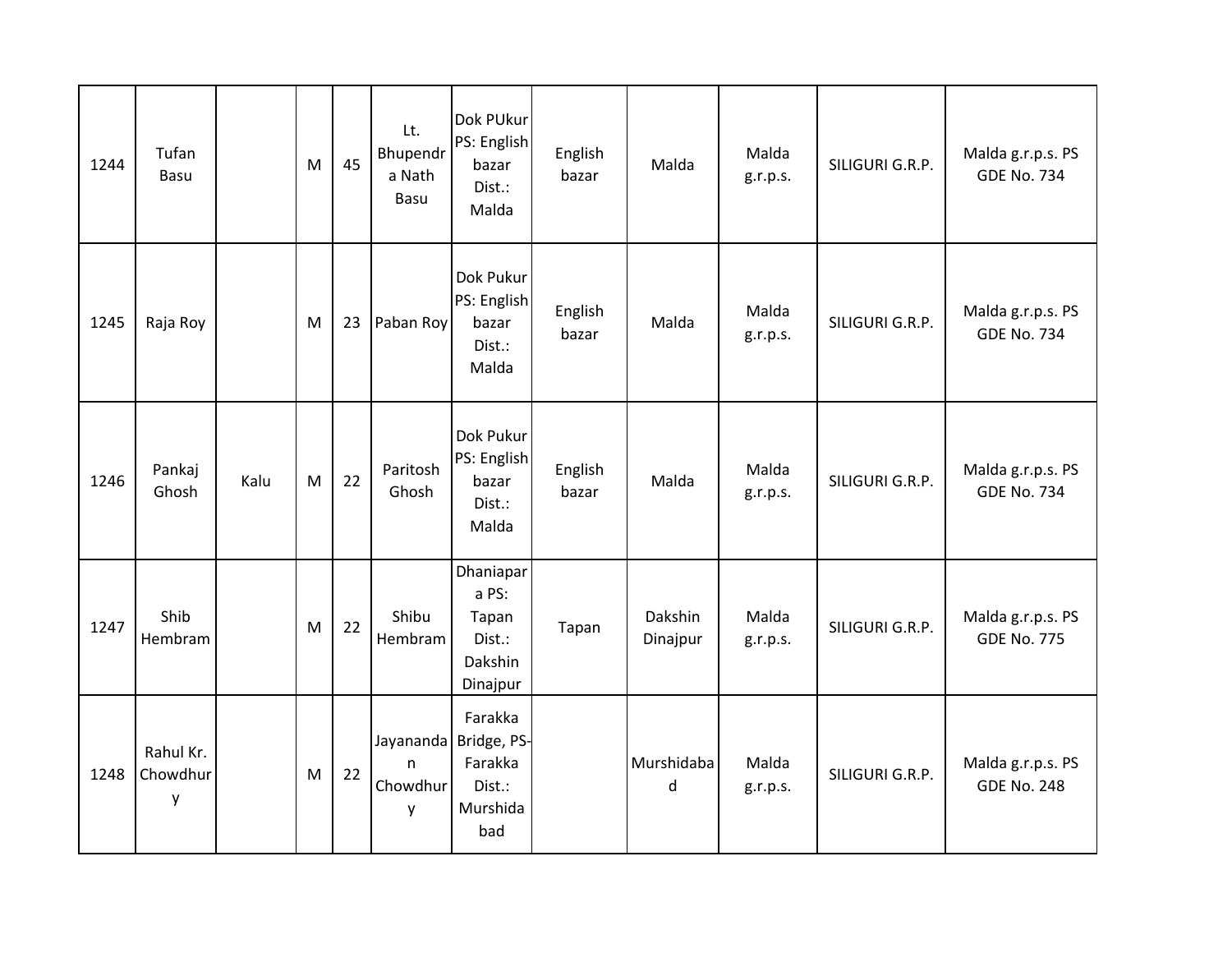| 1249 | Sribon Kr.<br>Rajak     | M | 26 | Manoj Kr.<br>Rajak        | <b>NTPC</b><br>More,<br>Farakka<br>Dist.:<br>Murshida<br>bad                                                                     |                  | Murshidaba<br>d                           | Malda<br>g.r.p.s. | SILIGURI G.R.P.                        | Malda g.r.p.s. PS<br><b>GDE No. 248</b> |
|------|-------------------------|---|----|---------------------------|----------------------------------------------------------------------------------------------------------------------------------|------------------|-------------------------------------------|-------------------|----------------------------------------|-----------------------------------------|
| 1250 | Bipad<br>Halder         | M | 34 | Mohindra<br>Halder        | Kalmegha<br>PS: Lalgola<br>Dist.:<br>Murshida<br>bad                                                                             | Lalgola          | Murshidaba<br>d                           | Malda<br>g.r.p.s. | SILIGURI G.R.P.                        | Malda g.r.p.s. PS<br><b>GDE No. 229</b> |
| 1251 | Sohidul<br>Islam        | M | 28 | Ramjan<br>Momin           | Maticha<br>Chanda.<br>Samsherg<br>anj PS:<br>Lalgola<br>Dist.:<br>Murshida<br>bad                                                | Lalgola          | Murshidaba<br>d                           | Malda<br>g.r.p.s. | SILIGURI G.R.P.                        | Malda g.r.p.s. PS<br><b>GDE No. 229</b> |
| 1252 | Pradip<br><b>Biswas</b> | M |    | Lt Ratan<br><b>Biswas</b> | Mallaguri,<br>Ward No.<br>46, PS<br>Pradhan<br>nagar PS:<br>Pradhann<br>agar Dist.:<br>Siliguri<br>Police<br>Commissi<br>onerate | Pradhannag<br>ar | Siliguri<br>Police<br>Commission<br>erate | Pradhannaga<br>r  | Siliguri Police<br>Commissionerat<br>e | Pradhannagar PS<br><b>GDE No. 773</b>   |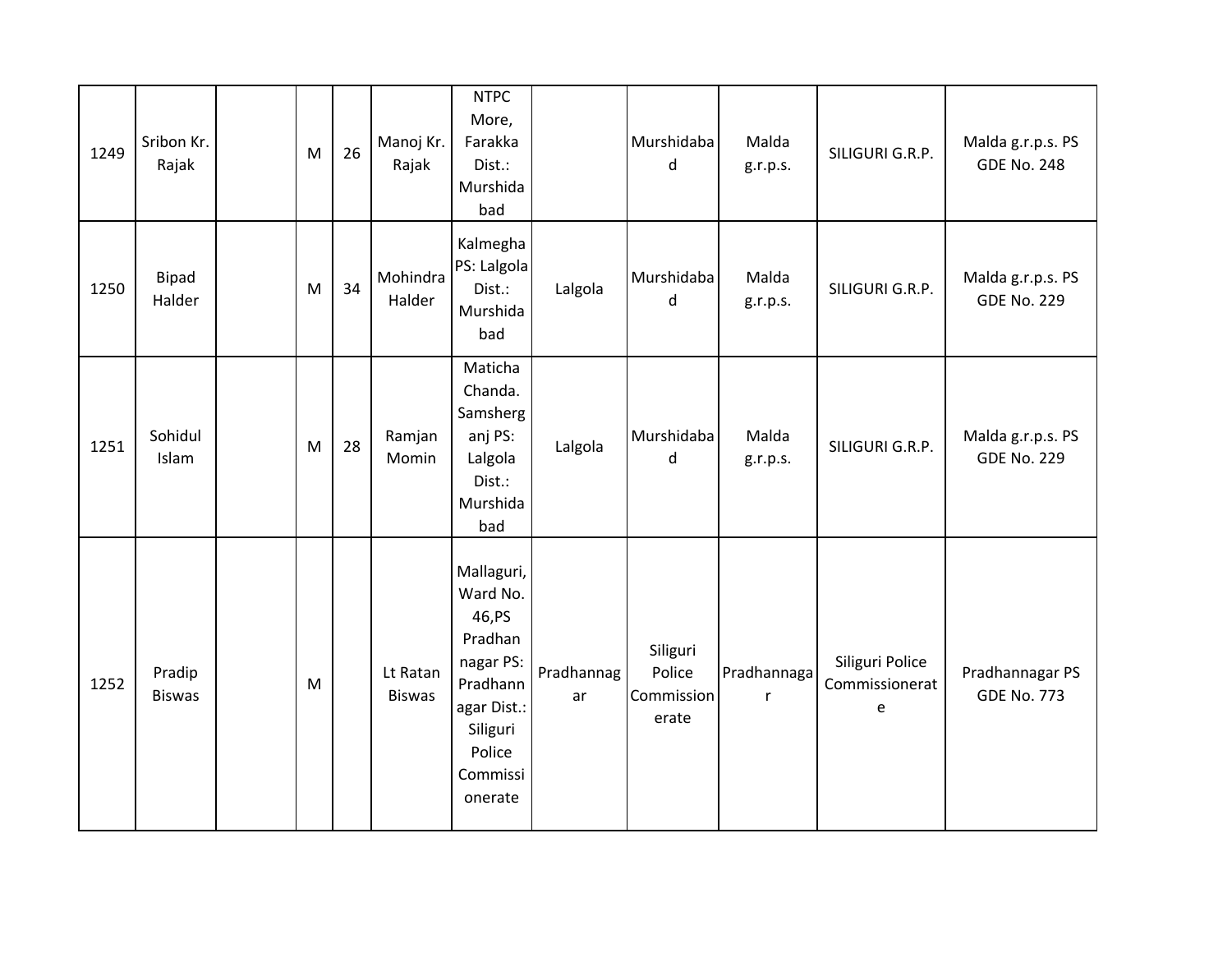| 1253 | Binod<br>Prasad       | M | 45 | Lt<br>Biswasnat<br>h Prasad                             | PS:<br>Pradhann<br>agar Dist.:<br>Siliguri<br>Police<br>Commissi<br>onerate                              | Pradhannag<br>ar | Siliguri<br>Police<br>Commission<br>erate | Pradhannaga<br>$\mathsf{r}$ | Siliguri Police<br>Commissionerat<br>e | Pradhannagar PS<br><b>GDE No. 773</b>      |
|------|-----------------------|---|----|---------------------------------------------------------|----------------------------------------------------------------------------------------------------------|------------------|-------------------------------------------|-----------------------------|----------------------------------------|--------------------------------------------|
| 1254 | Manowar<br>Gayen      | M | 26 | Nurislam<br>Gayen                                       | Vill.-<br><b>Beluni PS:</b><br>Dholahat<br>Dist.:<br>Sundarba<br>n Police<br>District                    | Dholahat         | Sundarban<br>Police<br>District           | Dholahat                    | Sundarban Police<br><b>District</b>    | Dholahat PS GDE<br>No. 550                 |
| 1255 | Siddik Raj            | M | 35 | Sadekali<br>Raj                                         | Vill.-<br>Dakshin<br>Raypur,<br>Rajpara<br>PS:<br>Dholahat<br>Dist.:<br>Sundarba<br>n Police<br>District | Dholahat         | Sundarban<br>Police<br>District           | Dholahat                    | Sundarban Police<br>District           | Dholahat PS GDE<br>No. 595                 |
| 1256 | Jatra<br>Mohan<br>Das | M |    | Lt. Sridam<br>Das                                       |                                                                                                          |                  | <b>Basirhat</b>                           | Harwood<br>point coastal    | Sundarban Police<br>District           | Harwood point<br>coastal PS GDE No.<br>670 |
| 1257 | Jaharlal<br>Das       | M |    | Trilokchan<br>drapur<br>Ps.h.p<br>Coastal, S-<br>24 Pgs |                                                                                                          |                  | <b>Basirhat</b>                           | Harwood<br>point coastal    | Sundarban Police<br><b>District</b>    | Harwood point<br>coastal PS GDE No.<br>370 |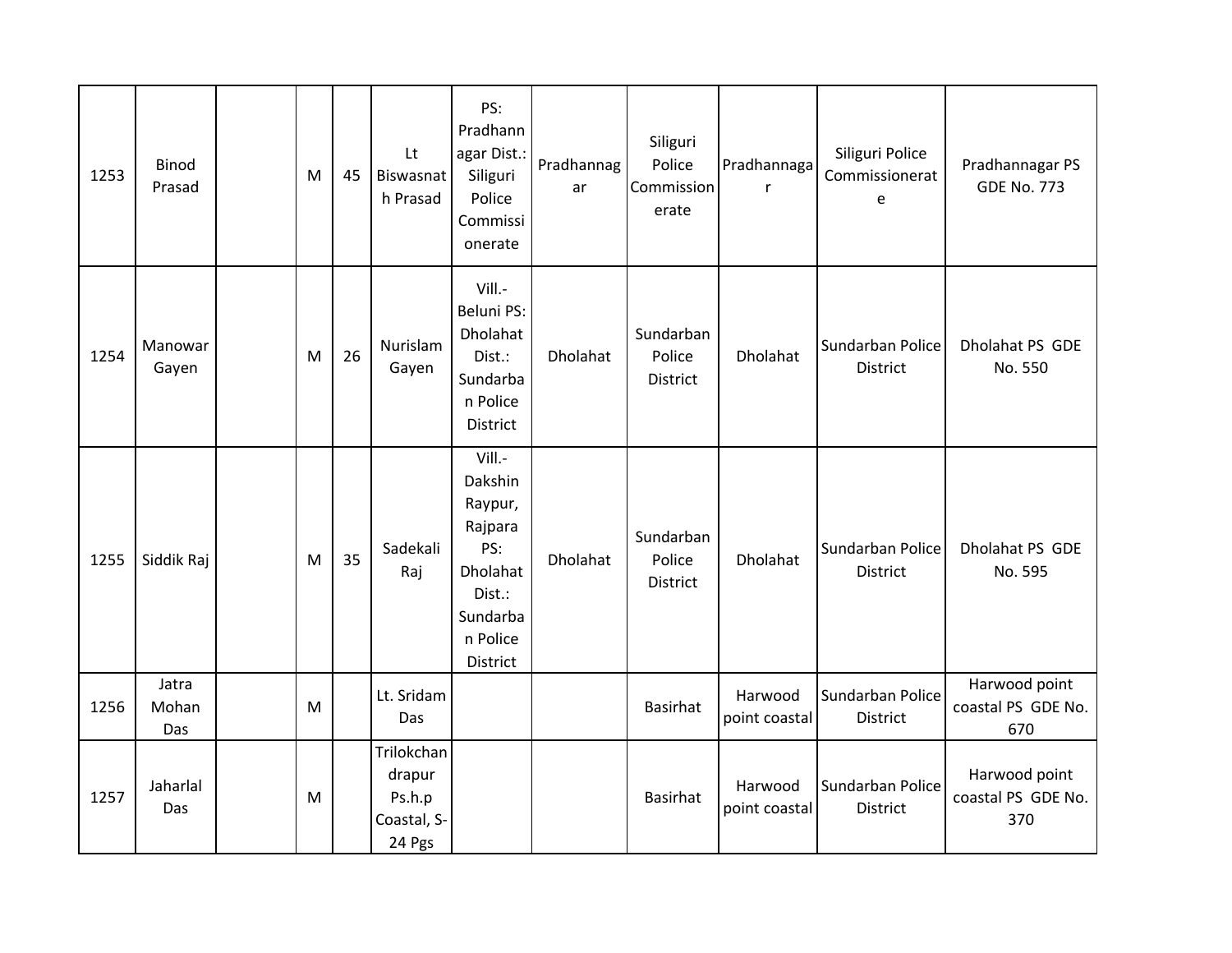| 1258 | Tapan<br>Das     | M | Sribash<br>Das   |                                                                                                     |         | <b>Basirhat</b>                        | Harwood<br>point coastal | Sundarban Police<br><b>District</b> | Harwood point<br>coastal PS GDE No.<br>670 |
|------|------------------|---|------------------|-----------------------------------------------------------------------------------------------------|---------|----------------------------------------|--------------------------|-------------------------------------|--------------------------------------------|
| 1259 | Pinaki<br>Das    | M | <b>Bijay Das</b> |                                                                                                     |         | <b>Basirhat</b>                        | Harwood<br>point coastal | Sundarban Police<br>District        | Harwood point<br>coastal PS GDE No.<br>670 |
| 1260 | Ratan Das        | M | Jaharlal<br>Das  |                                                                                                     |         | <b>Basirhat</b>                        | Harwood<br>point coastal | Sundarban Police<br>District        | Harwood point<br>coastal PS GDE No.<br>670 |
| 1261 | Subrata<br>Das   | M | Madhu<br>Das     | Ganeshpu<br>r 3rd<br>Gheri PS:<br>Kakdwip<br>Dist.:<br>Sundarba<br>n Police<br><b>District</b>      | Kakdwip | Sundarban<br>Police<br><b>District</b> | Kakdwip                  | <b>District</b>                     | Sundarban Police Kakdwip PS GDE No.<br>655 |
| 1262 | Debabrata<br>Das | M |                  | Ganeshpu<br>r 3rd<br>Gheri PS:<br>Ratan Das Kulpi Dist.:<br>Sundarba<br>n Police<br><b>District</b> | Kulpi   | Sundarban<br>Police<br>District        | Kakdwip                  | <b>District</b>                     | Sundarban Police Kakdwip PS GDE No.<br>655 |